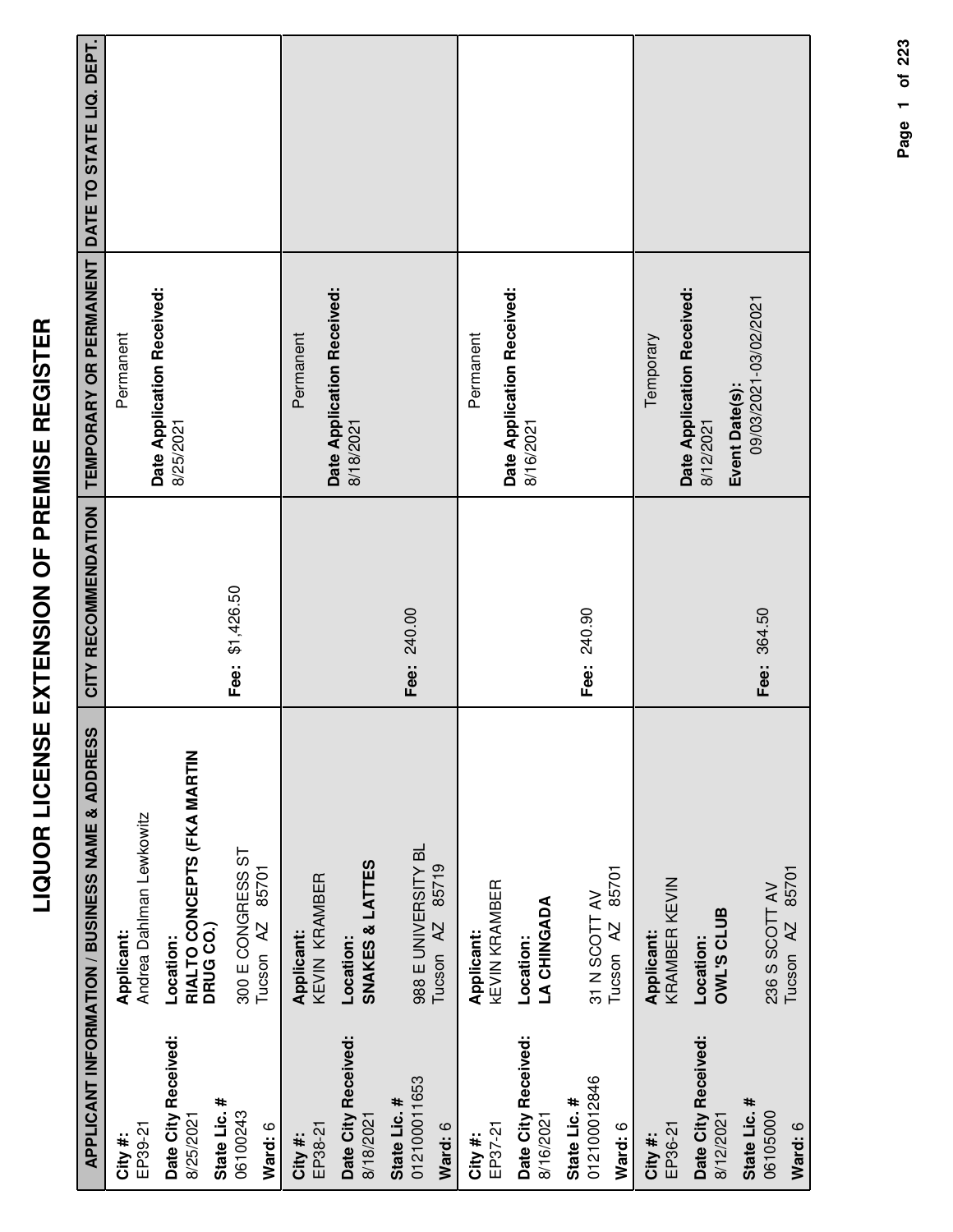| -<br>(         |
|----------------|
| ۱<br>I<br>I    |
|                |
| I<br>ì         |
| :              |
| İ              |
| -<br>-         |
|                |
| <u>์</u><br>-  |
| Í              |
|                |
| י<br>י         |
| l<br>ׇ֠        |
| <br> <br>      |
|                |
| $\frac{1}{2}$  |
|                |
|                |
|                |
| i<br>I         |
|                |
|                |
| $\overline{a}$ |

|                                              | APPLICANT INFORMATION / BUSINESS NAME & ADDRESS           |               | CITY RECOMMENDATION   TEMPORARY OR PERMANENT               | DATE TO STATE LIQ. DEPT. |
|----------------------------------------------|-----------------------------------------------------------|---------------|------------------------------------------------------------|--------------------------|
| EP35-21<br>City #:                           | TRISTAN M. WHITE<br>Applicant:                            |               | Temporary                                                  |                          |
| Date City Received:<br>8/5/2021              | DRAGOON BREWING CO.<br>Location:                          |               | Date Application Received:<br>8/5/2021                     |                          |
| State Lic. #<br>03103010<br>Ward: 1          | 1859 W GRANT RD #111<br>85745<br>Tucson AZ                | Fee: 502.50   | 09/25/2021 - SINGLE DAY<br>EVENT<br>Event Date(s):         |                          |
| EP34-21<br>City#:                            | ALLAN JAMES CONGER<br>Applicant:                          |               | Permanent                                                  |                          |
| Date City Received:<br>7/22/2021             | 1912 BREWING COMPANY<br>Location:                         |               | Date Application Received:<br>7/22/2021                    |                          |
| 03103022/07100079<br>State Lic. #<br>Ward: 1 | 2045 N FORBES BL #105<br>85745<br>Tucson <sub>AZ</sub>    | Fee:          |                                                            |                          |
| EP33-21<br>City #:                           | ANDREA DAHLMAN LEWKOWITZ<br>Applicant:                    |               | Temporary                                                  |                          |
| Date City Received:<br>7/16/2021             | <b>COBRA ARCADE</b><br>Location:                          |               | Date Application Received:<br>7/16/2021                    |                          |
| State Lic. #<br>06100041<br>Ward: 6          | #109<br>63 E CONGRESS ST<br>85701<br>Tucson <sub>AZ</sub> | Fee: 608.50   | 09/04/2021- Special Event Block<br>Party<br>Event Date(s): |                          |
| EP32-21<br>City#:                            | Kenneth A. Foy<br>Applicant:                              |               | Permanent                                                  |                          |
| Date City Received:<br>6/24/2021             | MISCHIEF HOSPITALITY LLC DBA<br>DANTE'S FIRE<br>Location: |               | Date Application Received:<br>6/24/2021                    |                          |
| State Lic. #<br>12104232<br>Ward: 6          | 85716<br>2526 E GRANT RD<br>A2<br>Tucson                  | Fee: \$328.90 |                                                            |                          |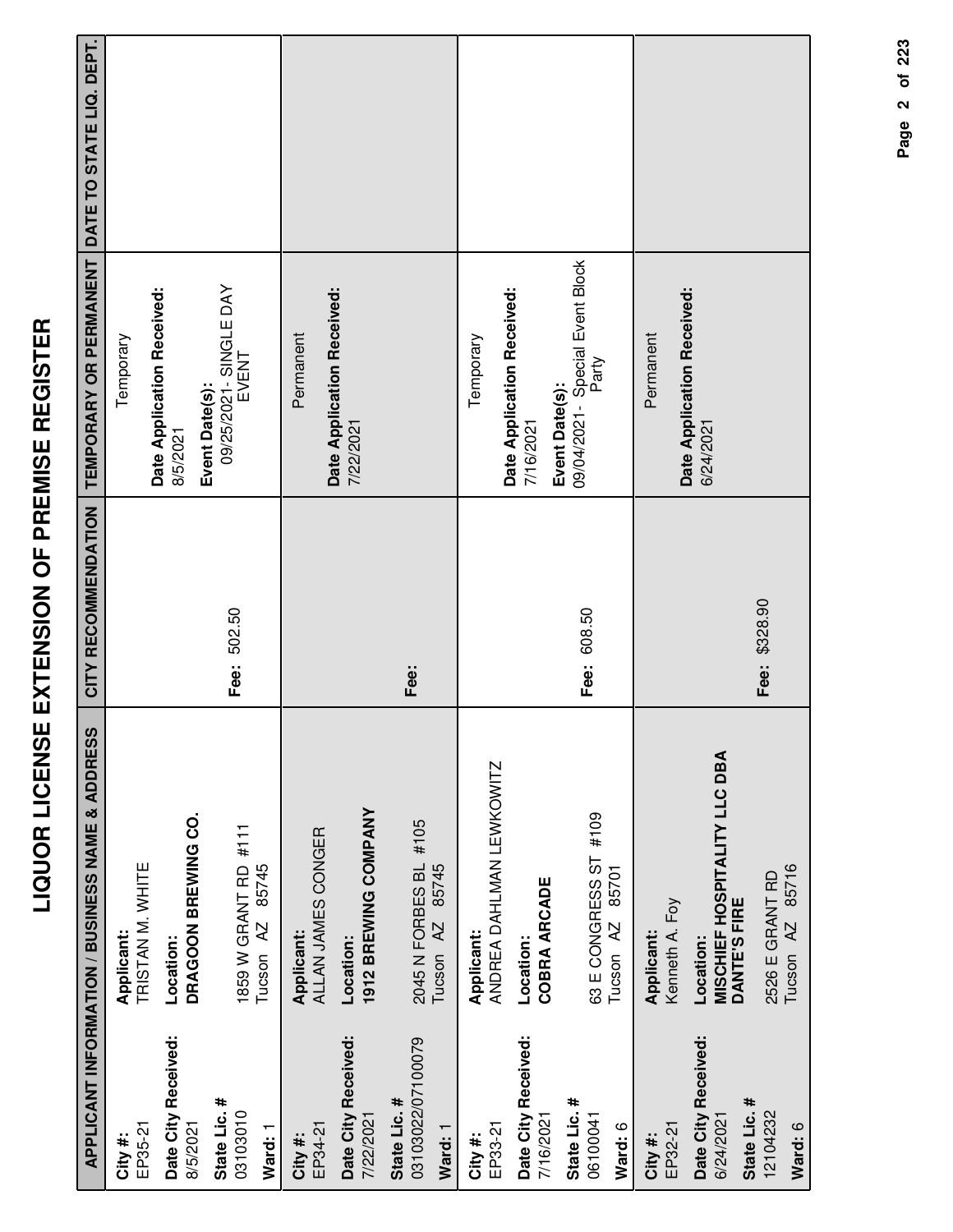|                                         | APPLICANT INFORMATION / BUSINESS NAME & ADDRESS              | CITY RECOMMENDATION | TEMPORARY OR PERMANENT                                                                                                                        | DATE TO STATE LIQ. DEPT. |
|-----------------------------------------|--------------------------------------------------------------|---------------------|-----------------------------------------------------------------------------------------------------------------------------------------------|--------------------------|
| EP31-21<br>City #:                      | KEVIN ARNOLD KRAMBER<br><b>Applicant:</b>                    | APPROVED            | Temporary                                                                                                                                     | 6/30/2021                |
| Date City Received:<br>6/9/2021         | <b>MAVERICK</b><br>Location:                                 |                     | Date Application Received:<br>6/9/2021                                                                                                        |                          |
| State Lic. #<br>06100267<br>Ward: 2     | 6622 E TANQUE VERDE RD<br>85715<br>AZ<br>Tucson              | Fee: \$324.50       | 06/30/2021-12/30/2021<br>Event Date(s):                                                                                                       |                          |
| EP30-21<br>City #:                      | DEVIN ALEXIS SANTOS<br>Applicant:                            | APPROVED            | Temporary                                                                                                                                     | 6/30/2021                |
| Date City Received:<br>6/8/2021         | THE GARDENS AT BEAR CANYON<br>Location:                      |                     | Date Application Received:<br>6/8/2021                                                                                                        |                          |
| 012100012858<br>State Lic. #<br>Ward: 2 | 8991 E TANQUE VERDE RD<br>85749<br>Tucson <sub>AZ</sub>      | Fee: 733.50         | ADDITIONAL OUTDOOR<br>06/07/2021-09/25/2021<br><b>SEATING</b><br>Event Date(s):                                                               |                          |
| EP29-21<br>City#:                       | DEVIN ALEXIS SANTOS<br>Applicant:                            | APPROVED            | Temporary                                                                                                                                     | 6/30/2021                |
| Date City Received:<br>6/8/2021         | BEAR CANYON PIZZA COMPANY<br>Location:                       |                     | Date Application Received:<br>Event Date(s):<br>6/8/2021                                                                                      |                          |
| State Lic. #<br>12104438<br>Ward: 2     | 8987 E TANQUE VERDE RD #335<br>85749<br>Tucson <sub>AZ</sub> | 315.05<br>Fee:      | ADDITIONAL OUTDOOR<br>06/07/2021-09/07/2021<br>SEATTING                                                                                       |                          |
| EP28-21<br>City#:                       | Thomas Robert Aguilera<br>Applicant:                         | APPROVED            | Temporary                                                                                                                                     | 6/30/2021                |
| Date City Received:<br>6/3/2021         | CASA VIDEO<br>Location:                                      |                     | Date Application Received:<br>6/3/2021                                                                                                        |                          |
| State Lic. #<br>Ward: 1                 | 2905 E SPEEDWAY BL #150<br>85716<br>AZ<br>Tucson             | Fee: \$387.50       | distancing requirements due to<br>Patio addition to accomodate<br>guests and adhere to social<br>06/28/21 through 12/28/21:<br>Event Date(s): |                          |
|                                         |                                                              |                     | COVID-19                                                                                                                                      |                          |

Page 3 of 223 **Page of 3 223**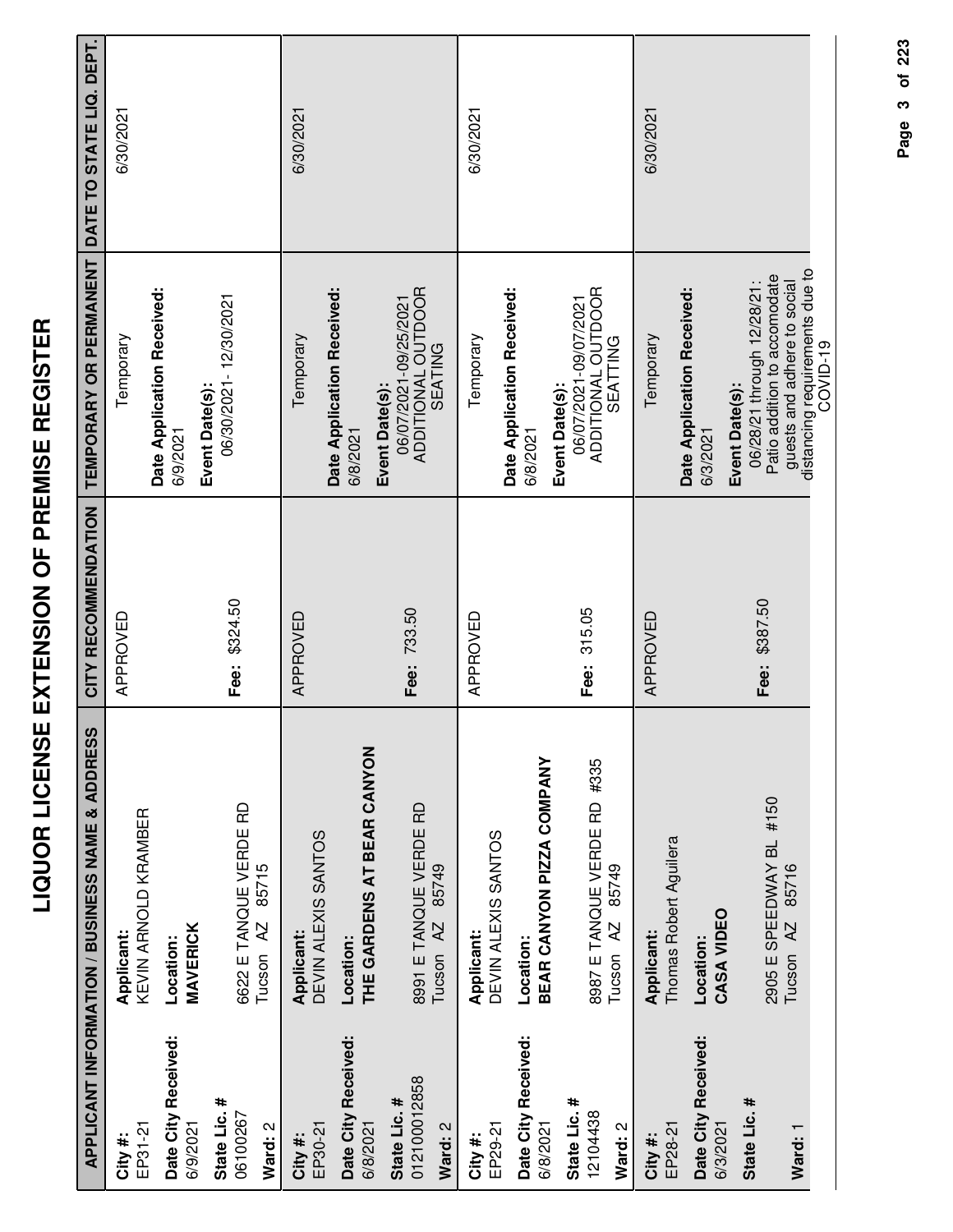|                                                  | <b>APPLICANT INFORMATION / BUSINESS NAME &amp; ADDRESS</b>   | CITY RECOMMENDATION | TEMPORARY OR PERMANENT                                                                                                              | DATE TO STATE LIQ. DEPT. |
|--------------------------------------------------|--------------------------------------------------------------|---------------------|-------------------------------------------------------------------------------------------------------------------------------------|--------------------------|
| EP27-21<br>City#:                                | DEVIN ALEXIS SANTOS<br>Applicant:                            |                     | Permanent                                                                                                                           |                          |
| Date City Received:<br>5/25/2021                 | BEAR CANYON PIZZA COMPANY<br>Location:                       |                     | Date Application Received:<br>5/25/2021                                                                                             |                          |
| State Lic. #<br>12104438<br>Ward: 2              | 8987 E TANQUE VERDE RD #335<br>85749<br>Tucson <sub>AZ</sub> | 512.70<br>Fee:      |                                                                                                                                     |                          |
| EP26-21<br>City#:                                | Peggy Jo Johnson<br>Applicant:                               | APPROVED            | Date Application Received:<br>Permanent                                                                                             | 5/19/2021                |
| Date City Received:<br>State Lic. #<br>5/17/2021 | THE LOFT CIMEMA<br>Location:                                 |                     | 5/17/2021                                                                                                                           |                          |
| 07100071<br>Ward: 1                              | 3233 E SPEEDWAY BL<br>85716<br>Tucson <sub>AZ</sub>          | Fee: \$1,426.50     |                                                                                                                                     |                          |
| EP25-21<br>City #:                               | ANDREA DAHLMAN LEWKOWITZ<br>Applicant:                       |                     | Temporary                                                                                                                           |                          |
| Date City Received:<br>5/6/2021                  | Location:<br>HUB                                             |                     | Date Application Received:<br>5/6/2021                                                                                              |                          |
| State Lic. #<br>12104081<br>Ward: 6              | 266 E CONGRESS ST<br>85701<br>Tucson <sub>AZ</sub>           | \$733.50<br>Fee:    | PRECAUTIONS BY PROVIDING<br>ADDITIONAL SEATING WITH<br><b>HEALTH/SAFETY</b><br>TO INCEIEASE<br>$5/8/21 - 11/8/21$<br>Event Date(s): |                          |
|                                                  |                                                              |                     | GREATER DISTANCE AMONG<br>GUESTS.                                                                                                   |                          |
| EP24-21<br>City #:                               | ERIC JONATHAN LEPIE<br>Applicant:                            | APPROVED            | Temporary                                                                                                                           | 5/27/2021                |
| Date City Received:<br>5/5/2021                  | Location:<br>1702                                            |                     | Date Application Received:<br>5/5/2021                                                                                              |                          |
| State Lic. #<br>07100295<br>Ward: 6              | 1702 E SPEEDWAY BL<br>85712<br>Tucson <sub>AZ</sub>          | Fee: \$447.50       | SEATING OUTSIDE DUE TO<br>ADDITION OF TEMPORARY<br>5/29/21 - 11/29/21<br>COVID-19<br>Event Date(s):                                 |                          |

Page 4 of 223 **Page of 4 223**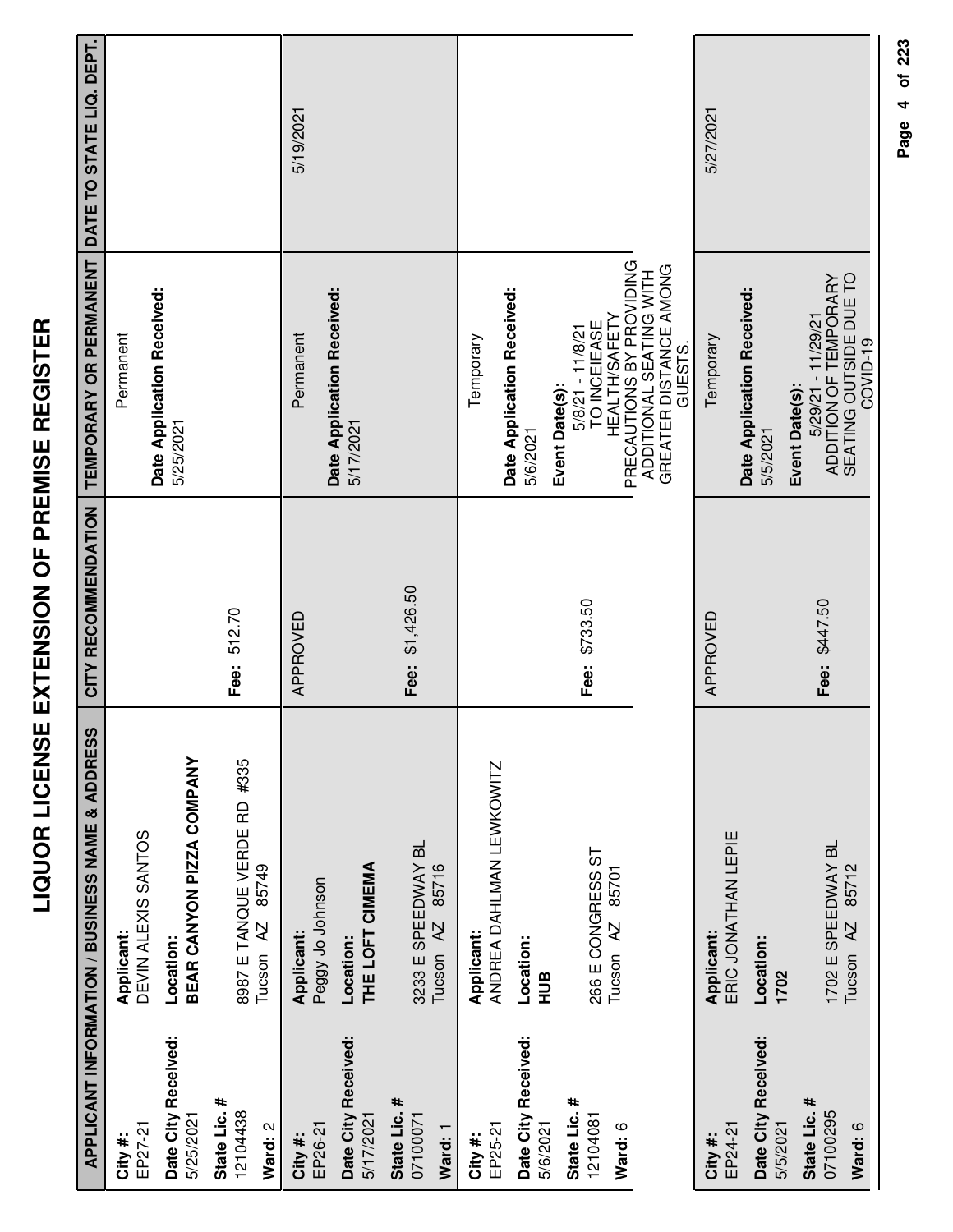|                                         | <b>APPLICANT INFORMATION / BUSINESS NAME &amp; ADDRESS</b> | CITY RECOMMENDATION | TEMPORARY OR PERMANENT                                                                                        | DATE TO STATE LIQ. DEPT. |
|-----------------------------------------|------------------------------------------------------------|---------------------|---------------------------------------------------------------------------------------------------------------|--------------------------|
| EP23-21<br>City#:                       | Kevin Arnold Kramber<br>Applicant:                         |                     | Temporary                                                                                                     |                          |
| Date City Received:<br>4/30/2021        | EMPIRE PIZZA<br>Location:                                  |                     | Date Application Received:<br>4/30/2021                                                                       |                          |
| State Lic. #<br>12104064<br>Ward: 6     | 137 E CONGRESS ST<br>85701<br>Tucson <sub>AZ</sub>         | Fee: \$526.00       | additional outside seating due to<br>Continuation of temporary<br>COVID-19<br>Event Date(s):                  |                          |
| EP22-21<br>City #:                      | Daniel Julius Mannheim<br>Applicant:                       |                     | Date Application Received:<br>Permanent                                                                       |                          |
| Date City Received:<br>4/14/2021        | ESPRESSO ART CAFE LLC.<br>Location:                        |                     | 4/14/2021                                                                                                     |                          |
| State Lic. #<br>12104185<br>Ward: 6     | 942 E UNIVERSITY BL<br>Tucson <sub>AZ</sub>                | Fee: \$303.30       |                                                                                                               |                          |
| EP21-21<br>City #:                      | Kevin Arnold Kramber<br>Applicant:                         |                     | Temporary                                                                                                     | 4/1/2021                 |
| Date City Received:<br>4/1/2021         | <b>MARKET BAR</b><br>Location:                             |                     | Date Application Received:<br>4/1/2021                                                                        |                          |
| 012100011739<br>State Lic. #<br>Ward: 5 | 85713<br>1439 S 4TH AV<br>Tucson AZ                        | Fee: \$570.00       | 05/01/21 10am to 10pm, hosting<br>"Children's Day".<br>Event Date(s):                                         |                          |
| EP20-21<br>City #:                      | Peggy Jo Johnson<br>Applicant:                             |                     | Date Application Received:<br>Temporary                                                                       |                          |
| Date City Received:<br>3/24/2021        | THE LOFT CINEMA, INC.<br>Location:                         |                     | Event Date(s):<br>3/24/2021                                                                                   |                          |
| State Lic. #<br>07100071<br>Ward: 6     | 3233 E SPEEDWAY BL<br>85716<br>Tucson <sub>AZ</sub>        | Fee: 608.50         | outdoor screenings through the<br>05/15/21 through 12/31/21 to<br>continue socially distanced<br>end of 2021. |                          |

end of 2021.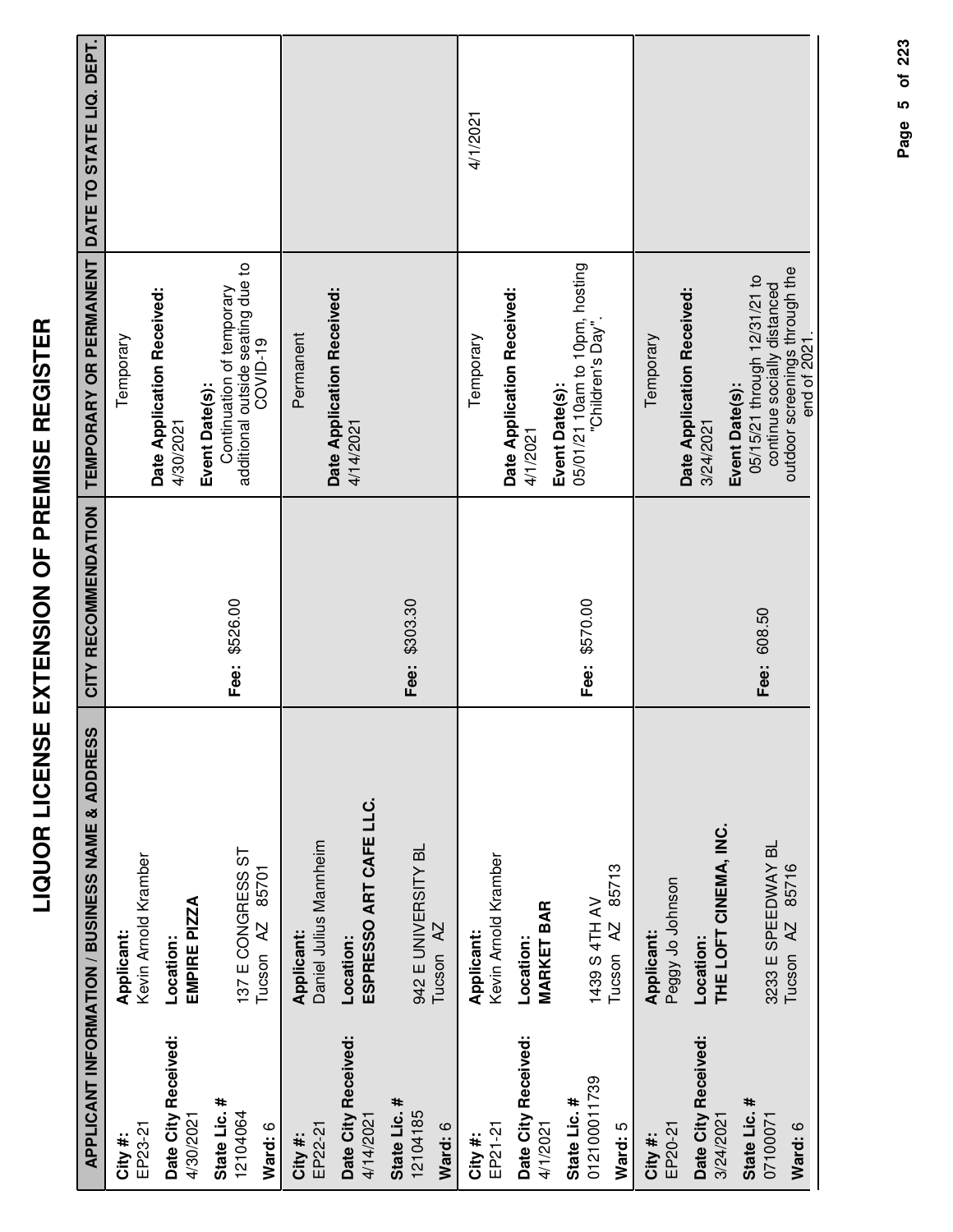|                                                       | <b>APPLICANT INFORMATION / BUSINESS NAME &amp; ADDRESS</b>                     | CITY RECOMMENDATION | TEMPORARY OR PERMANENT                                                                                                       | DATE TO STATE LIQ. DEPT. |
|-------------------------------------------------------|--------------------------------------------------------------------------------|---------------------|------------------------------------------------------------------------------------------------------------------------------|--------------------------|
| EP19-21<br>City#:                                     | William John Elliott<br>Applicant:                                             |                     | Temporary                                                                                                                    |                          |
| Date City Received:<br>3/22/2021                      | ELLIOTT'S ON CONGRESS<br>Location:                                             |                     | Date Application Received:<br>3/22/2021                                                                                      |                          |
| State Lic. #<br>12104169<br>Ward: 6                   | 135 E CONGRESS ST<br>Tucson <sub>AZ</sub>                                      | Fee: 253.70         | continue use of expanded patio<br>04/13/21 through 10/13/21 to<br>space due to limited capacity<br>inside.<br>Event Date(s): |                          |
| Date City Received:<br>3/16/2021<br>EP18-21<br>City#: | <b>TEXAS ROADHOUSE</b><br>Lauren Kay Merrett<br><b>Applicant:</b><br>Location: |                     | Date Application Received:<br>Permanent<br>3/16/2021                                                                         |                          |
| State Lic. #<br>12103665<br>Ward: 6                   | 85711<br>170 S WILMOT RD<br>Tucson <sub>AZ</sub>                               | Fee: \$222.50       |                                                                                                                              |                          |
| EP17-21<br>City#:                                     | Lauren Kay Merrett<br>Applicant:                                               | APPROVED            | Temporary                                                                                                                    | 3/31/2021                |
| Date City Received:<br>3/16/2021                      | <b>TEXAS ROADHOUSE</b><br>Location:                                            |                     | Date Application Received:<br>Event Date(s):<br>3/16/2021                                                                    |                          |
| State Lic. #<br>12103665<br>Ward: 6                   | 85711<br>170 S WILMOT RD<br>Tucson <sub>AZ</sub>                               | Fee: \$307.50       | Additional Outdoor Seating due<br>to COVID                                                                                   |                          |
| EP16-21<br>City#:                                     | Rebecca Ramey<br>Applicant:                                                    | APPROVED            | Temporary                                                                                                                    | 4/2/2021                 |
| Date City Received:<br>3/2/2021                       | FAT CHANCE DBA BLUE WILLOW<br>Location:                                        |                     | Date Application Received:<br>Event Date(s):<br>3/2/2021                                                                     |                          |
| State Lic. #<br>07100227<br>Ward: 3                   | 2616 N CAMPBELL AV<br>85719<br>Tucson <sub>AZ</sub>                            | Fee: \$397.50       | Additional outdoor seating due to<br>COVID                                                                                   |                          |

Page 6 of 223 **Page of 6 223**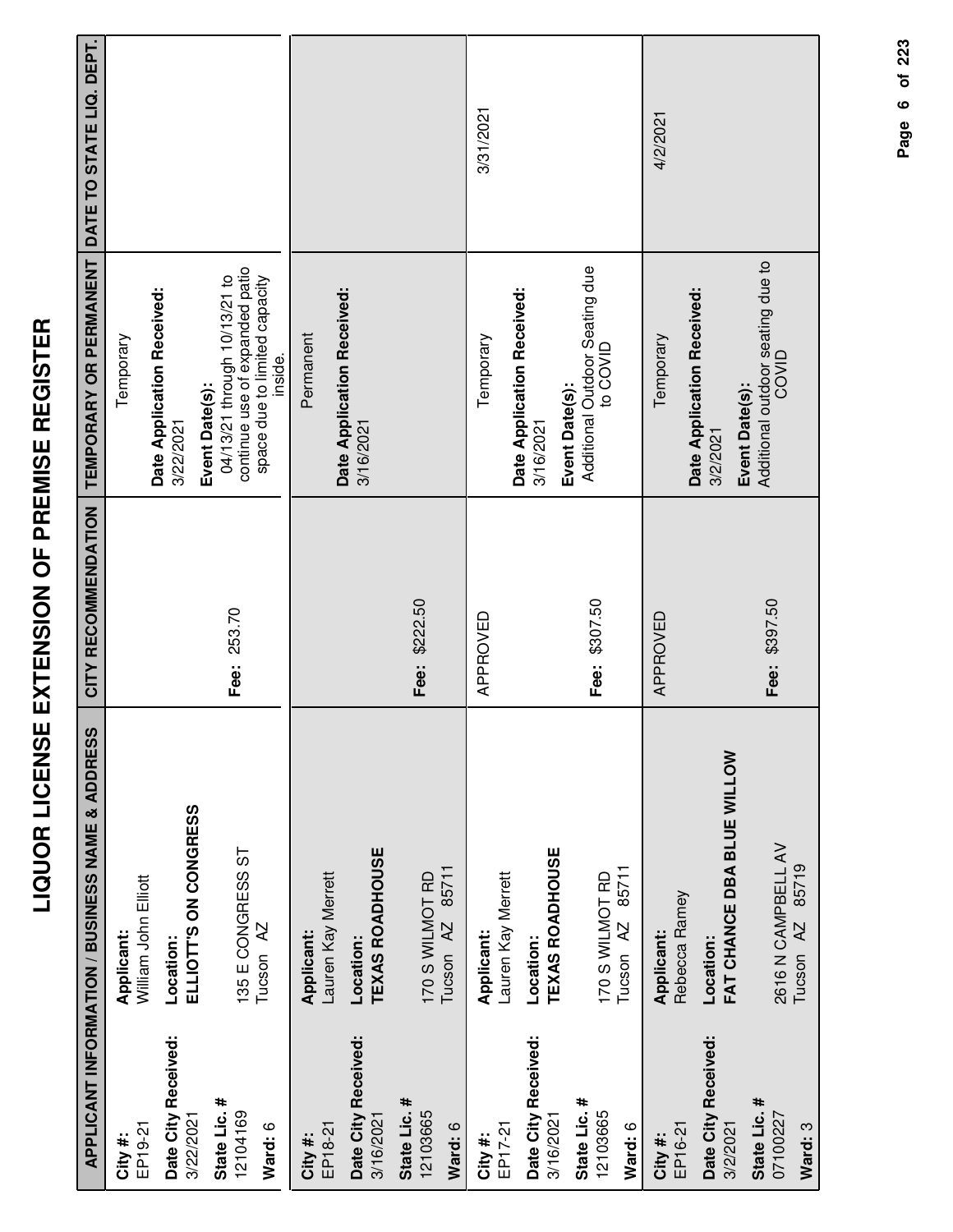| I                                        |
|------------------------------------------|
|                                          |
| I                                        |
|                                          |
| I<br>l                                   |
|                                          |
|                                          |
| $\frac{1}{3}$                            |
|                                          |
| ミニー                                      |
|                                          |
| ī                                        |
| .<br>ו                                   |
| i                                        |
|                                          |
| Í                                        |
| l                                        |
| י<br>ו                                   |
|                                          |
| ļ                                        |
|                                          |
| Ī<br>I                                   |
|                                          |
| ֪֦֝֝֝֝֝֝֝֝֝ <b>֝</b><br>֧֪֧֧֚֩֩֩֩֩֓֬֝֓֝֬ |
|                                          |
| Ċ                                        |
|                                          |
|                                          |
| ĺ                                        |
|                                          |
| í                                        |
|                                          |

|                                     | APPLICANT INFORMATION / BUSINESS NAME & ADDRESS         | CITY RECOMMENDATION       | <b>TEMPORARY OR PERMANENT</b>                                | DATE TO STATE LIQ. DEPT. |
|-------------------------------------|---------------------------------------------------------|---------------------------|--------------------------------------------------------------|--------------------------|
| EP15-21<br>City#:                   | Kevin Arnold Kramber<br>Applicant:                      |                           | Date Application Received:<br>Permanent                      |                          |
| Date City Received:<br>3/8/2021     | <b>HIGHWIRE LOUNGE</b><br>Location:                     |                           | 3/8/2021                                                     |                          |
| State Lic. #<br>06100066<br>Ward: 6 | 85701<br>14 S ARIZONA AV<br>Tucson <sub>AZ</sub>        | Fee: \$1426.50            |                                                              |                          |
| EP14-21<br>City#:                   | Richard William McKnight<br>Applicant:                  | WITHDRAWN BY<br>APPLICANT | Date Application Received:<br>Temporary                      |                          |
| Date City Received:<br>2/22/2021    | CANYON'S CROWN RESTAURANT &<br>Location:<br>PUB         |                           | Event Date(s):<br>2/22/2021                                  |                          |
| State Lic. #<br>12103835<br>Ward: 2 | 6958 E TANQUE VERDE RD<br>85715<br>Tucson <sub>AZ</sub> | Fee: \$733.50             | Additional outdoor seating due to<br>COVID                   |                          |
| EP13-21<br>City #:                  | RUBEN ALVA<br>Applicant:                                | APPROVED                  | Temporary                                                    | 3/10/2021                |
| Date City Received:<br>2/22/2021    | SILVER SADDLE STEAK HOUSE<br>Location:                  |                           | Date Application Received:<br>2/22/2021                      |                          |
| State Lic. #<br>12103371<br>Ward: 5 | 85713<br>310 E BENSON HY<br>Tucson <sub>AZ</sub>        | Fee: \$349.50             | Additional outdoor seating due to<br>COVID<br>Event Date(s): |                          |
| EP12-21<br>City #:                  | Richard William McKnight<br>Applicant:                  |                           | Permanent                                                    |                          |
| Date City Received:<br>2/22/2021    | CANYON'S CROWN RESTAURANT &<br>Location:<br>PUB         |                           | Date Application Received:<br>2/22/2021                      |                          |
| State Lic. #<br>12103835<br>Ward: 2 | 6958 E TANQUE VERDE RD<br>85715<br>AZ<br>Tucson         | Fee: \$246.30             |                                                              |                          |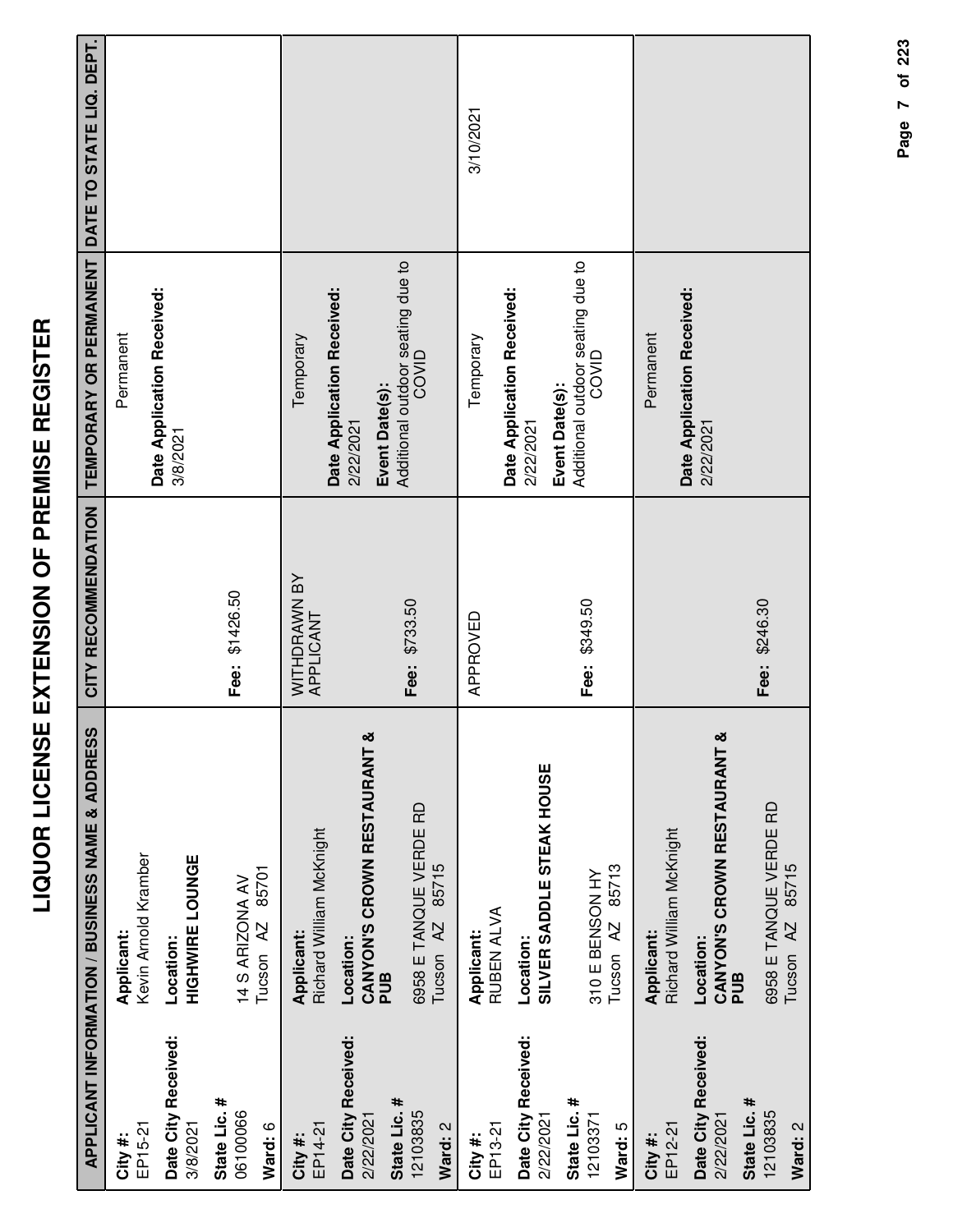|                                     | <b>APPLICANT INFORMATION / BUSINESS NAME &amp; ADDRESS</b> | CITY RECOMMENDATION | TEMPORARY OR PERMANENT                                                                     | DATE TO STATE LIQ. DEPT. |
|-------------------------------------|------------------------------------------------------------|---------------------|--------------------------------------------------------------------------------------------|--------------------------|
| EP11-21<br>City #:                  | Kenneth A Foy<br>Applicant:                                |                     | Temporary                                                                                  |                          |
| Date City Received:<br>2/10/2021    | Location:                                                  |                     | Date Application Received:<br>2/10/2021                                                    |                          |
| State Lic. #                        | <b>MISCHIEF HOSPITALITY LLC DBA</b><br>DANTE'S FIRE        |                     | Event Date(s):                                                                             |                          |
| 12104232                            | 2526 E GRANT RD                                            | Fee: \$383.50       | Additional outdoor seating due to<br>COVID19.03/01/2021 thru                               |                          |
| Ward: 6                             | 85716<br>Tucson <sub>AZ</sub>                              |                     | 10/01/2021.                                                                                |                          |
| EP10-21<br>City #:                  | Charles S. Kim<br>Applicant:                               | APPROVED            | Temporary                                                                                  | 4/8/2021                 |
| Date City Received:<br>2/2/2021     | KIMCHI TIME KOREAN RESTAURANT<br>Location:                 |                     | Date Application Received:<br>2/2/2021                                                     |                          |
| #<br>State Lic.<br>12104161         | 2900 E BROADWAY BL #186                                    | Fee: \$227.50       | Additional Outdoor Seating:<br>03/11/21 through 09/01/21<br>Event Date(s):                 |                          |
| Ward: 6                             | 85716<br>Tucson AZ                                         |                     |                                                                                            |                          |
| EP9-21<br>City #:                   | Scott James Cummings<br><b>Applicant:</b>                  |                     | Permanent                                                                                  |                          |
| Date City Received:<br>12/29/2020   | O'MALLEY'S ON FOURTH, INC<br>Location:                     |                     | Date Application Received:<br>12/29/2020                                                   |                          |
| State Lic. #<br>06100257<br>Ward: 6 | 85705<br>247 N 4TH AV<br>Tucson <sub>AZ</sub>              | Fee: \$1,426.50     |                                                                                            |                          |
| EP8-21<br>City #:                   | Kevin Arnold Kramber<br><b>Applicant:</b>                  |                     | Temporary                                                                                  |                          |
| Date City Received:<br>1/22/2021    | ROYAL ROOM<br>Location:                                    |                     | Date Application Received:<br>1/22/2021                                                    |                          |
| State Lic. #<br>06100111<br>Ward: 5 | Tucson AZ 85705<br>450 S 6TH AV                            | Fee: \$420.00       | Additional outdoor seating due to<br>COVID; 04/01/21 through<br>09/30/21<br>Event Date(s): |                          |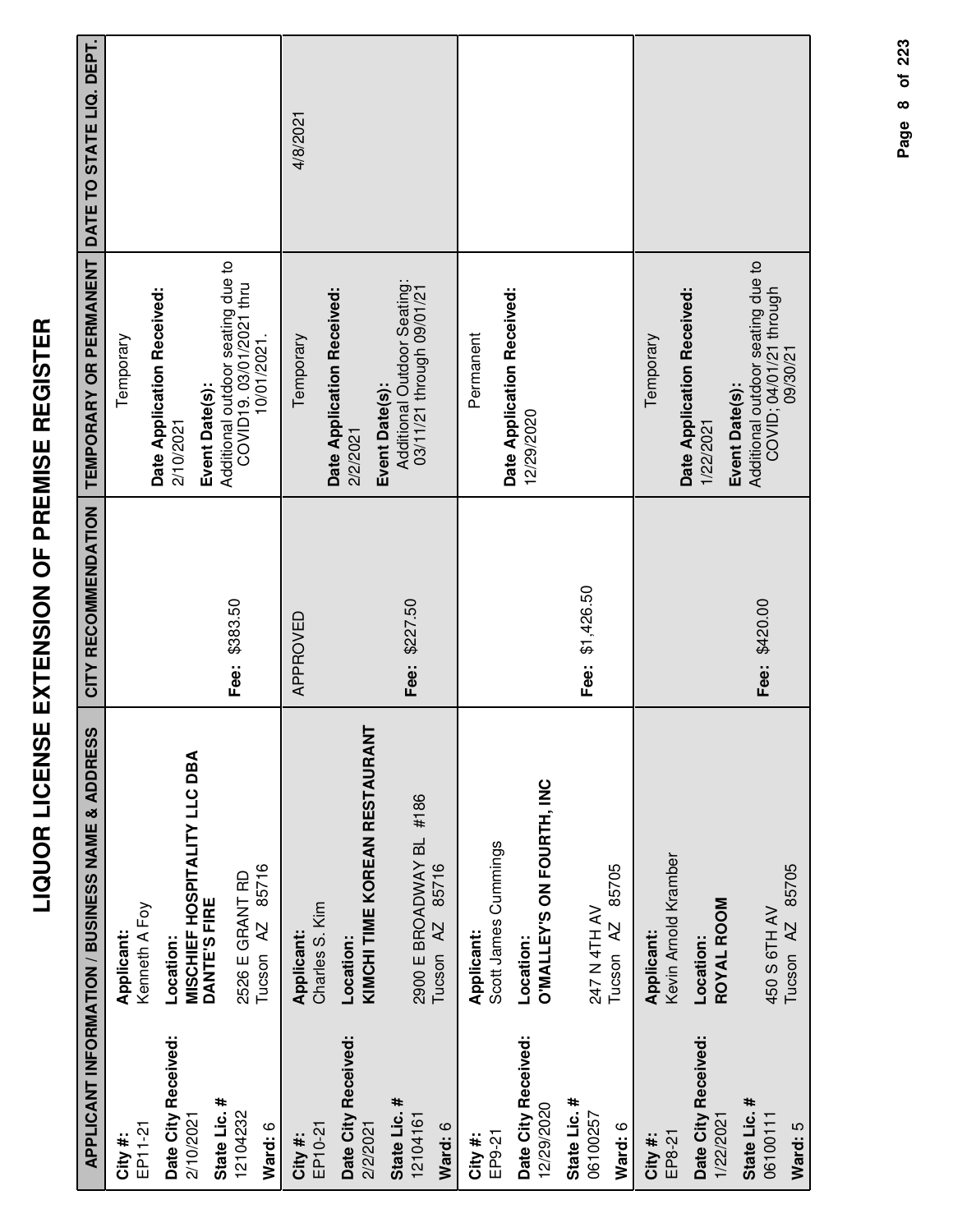|                                         | APPLICANT INFORMATION / BUSINESS NAME & ADDRESS         | CITY RECOMMENDATION | TEMPORARY OR PERMANENT                                                                      | DATE TO STATE LIQ. DEPT. |
|-----------------------------------------|---------------------------------------------------------|---------------------|---------------------------------------------------------------------------------------------|--------------------------|
| EP7-21<br>City #:                       | Devin Alexis Santos<br>Applicant:                       |                     | Temporary                                                                                   |                          |
| Date City Received:<br>1/14/2021        | THE GARDENS AT BEAR CANYON<br>Location:                 |                     | Date Application Received:<br>1/14/2021                                                     |                          |
| 012100012858<br>State Lic. #<br>Ward: 2 | 8991 E TANQUE VERDE RD<br>85749<br>Tucson <sub>AZ</sub> | Fee: \$733.50       | Additional outdoor seating due to<br>COVID; 01/25/21 through<br>05/25/21<br>Event Date(s):  |                          |
| EP6-21<br>City #:                       | Kevin Arnold Kramber<br>Applicant:                      |                     | Date Application Received:<br>Temporary                                                     |                          |
| Date City Received:<br>1/13/2021        | SNAKES & LATTES<br>Location:                            |                     | <b>Event Date(s):</b><br>1/13/2021                                                          |                          |
| 012100011653<br>State Lic. #<br>Ward: 6 | 988 E UNIVERSITY BL<br>85719<br>Tucson <sub>AZ</sub>    | Fee: \$211.00       | Additional outdoor seating due to<br>COVID; 03/01/21 through<br>09/01/21                    |                          |
| EP5-21<br>City #:                       | Kevin Arnold Kramber<br>Applicant:                      | APPROVED            | Temporary                                                                                   | 1/22/2021                |
| Date City Received:<br>1/12/2021        | <b>OWL'S CLUB</b><br>Location:                          |                     | Date Application Received:<br>1/12/2021                                                     |                          |
| State Lic. #<br>06105000<br>Ward: 6     | 85701<br>236 S SCOTT AV<br>Tucson <sub>AZ</sub>         | Fee: \$683.50       | Additional outdoor seating due to<br>COVID; 02/14/21 thorugh<br>08/14/21.<br>Event Date(s): |                          |
| EP4-21<br>City #:                       | April Risa Hirschi<br>Applicant:                        | APPROVED            | Temporary                                                                                   | 1/22/2021                |
| Date City Received:<br>1/11/2021        | BJ'S RESTAURANT & BREWHOUSE<br>Location:                |                     | Date Application Received:<br>1/11/2021                                                     |                          |
| State Lic. #<br>12104033<br>Ward: 6     | 5510 E BROADWAY BL<br>85711<br>Tucson AZ                | Fee: \$357.50       | Additional Outdoor seating due to<br>COVID; 01/11/21 through<br>07/11/21<br>Event Date(s):  |                          |

Page 9 of 223 **Page of 9 223**

**LIQUOR LICENSE EXTENSION OF PREMISE REGISTER**

LIQUOR LICENSE EXTENSION OF PREMISE REGISTER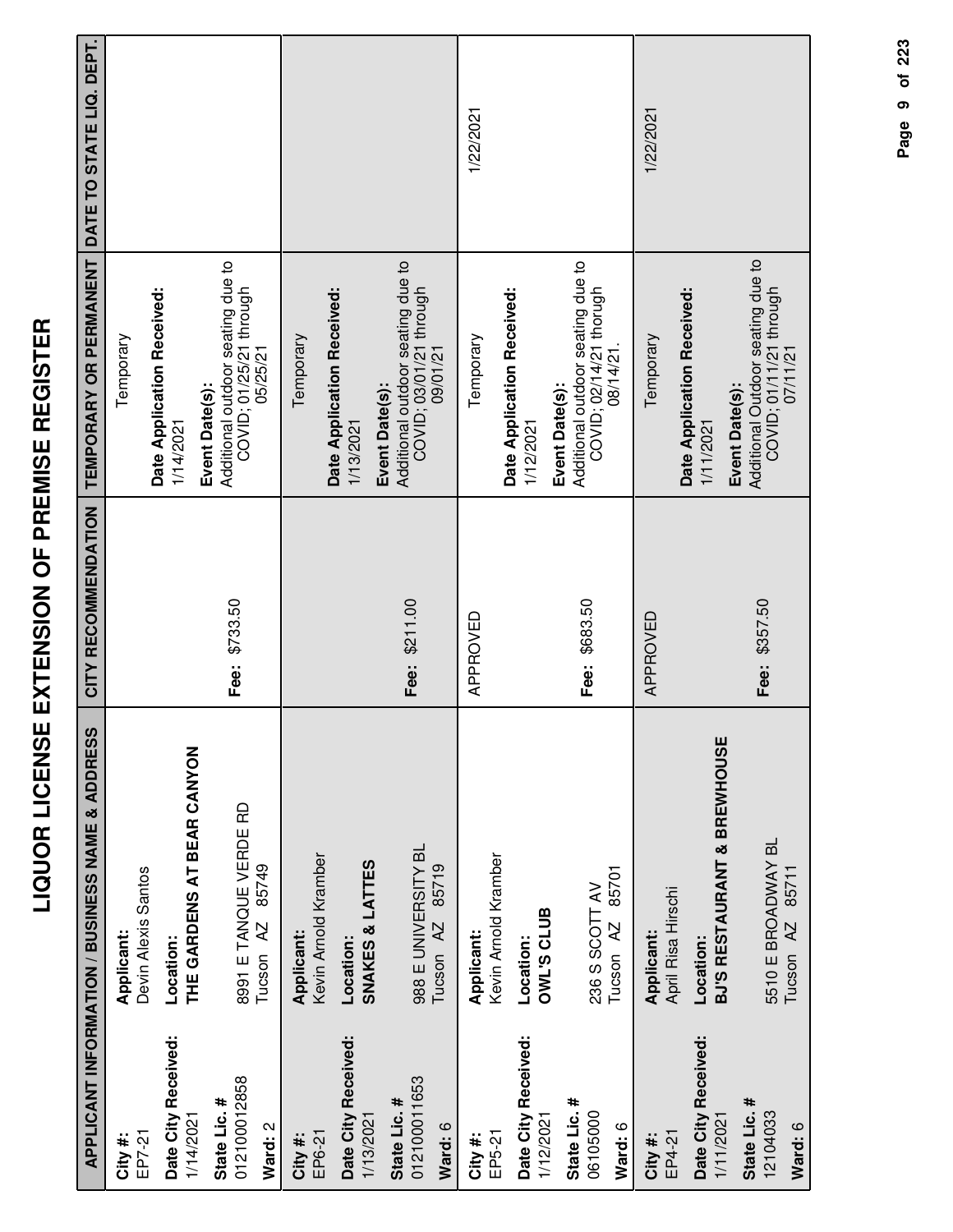| Ì<br>ì<br>i                                                                                                                         |  |
|-------------------------------------------------------------------------------------------------------------------------------------|--|
| ĺ<br>i<br>I<br>-<br>.<br>Ī<br>i<br>I<br>֖֖֖֖֖֪֪ׅ֖֪֪ׅ֖֪֪֪ׅ֖֪֪ׅ֖֪֪ׅ֖֪֪֧֪֪֪֪֪֪֪֪֪֪֪֪֪֚֚֚֚֚֚֚֚֚֚֚֚֚֚֚֚֚֚֚֚֚֚֚֚֚֚֚֡֝֝֝֝֝֝֝֝֝֝֝֝֝֝֝֝<br>Ī |  |
| i<br>l<br>$\frac{1}{100}$                                                                                                           |  |
| l<br> <br> <br> <br>-<br>-<br>I<br>i                                                                                                |  |
| י<br>ו<br>Ì<br>.<br>.<br>I                                                                                                          |  |
| $\zeta$<br>֚֚֚֚֚֚֚֚֚֚֚֚֚֚֚֚֚֬֡֡֡֡֡֡                                                                                                 |  |

|                                              | APPLICANT INFORMATION / BUSINESS NAME & ADDRESS        | CITY RECOMMENDATION       | TEMPORARY OR PERMANENT                                                                 | DATE TO STATE LIQ. DEPT. |
|----------------------------------------------|--------------------------------------------------------|---------------------------|----------------------------------------------------------------------------------------|--------------------------|
| EP3-21<br>City#:                             | Thomas Robert Aguilera<br>Applicant:                   | WITHDRAWN BY<br>APPLICANT | Temporary                                                                              |                          |
| Date City Received:<br>1/11/2021             | EL BERACCO<br>Location:                                |                           | Date Application Received:<br>1/11/2021                                                |                          |
| State Lic. #<br>12104293                     | 2960 N 1ST AV                                          | Fee: \$279.50             | Changed from Perm to Temp:<br>02/02/21 through 04/03/21<br>Event Date(s):              |                          |
| Ward: 3                                      | 85719<br>Tucson AZ                                     |                           |                                                                                        |                          |
| EP2-21<br>City #:                            | Allan James Conger<br>Applicant:                       |                           | Temporary                                                                              |                          |
| Date City Received:<br>1/8/2021              | 1912 BREWING COMPANY<br>Location:                      |                           | Date Application Received:<br>1/8/2021                                                 |                          |
| 03103022/07100079<br>State Lic. #<br>Ward: 1 | 2045 N FORBES BL #105<br>85745<br>Tucson <sub>AZ</sub> | Fee: \$455.00             | Additional seating due to COVID,<br>01/11/21 through 07/11/21.<br>Event Date(s):       |                          |
| EP1-21<br>City#:                             | Richard Sackett Fifer<br>Applicant:                    |                           | Temporary                                                                              |                          |
| Date City Received:<br>1/4/2021              | RUCH LLC DBA GENTLE BEN'S<br>Location:                 |                           | Date Application Received:<br>1/4/2021                                                 |                          |
| State Lic. #<br>06100125<br>Ward: 6          | 865 E UNIVERSITY BL<br>85719<br>Tucson <sub>AZ</sub>   | Fee: 552.06               | Additional seating due to COVID,<br>01/13/21 through 05/31/21.<br>Event Date(s):       |                          |
| EP46-20<br>City #:                           | Thomas Robert Aguilera<br>Applicant:                   | APPROVED                  | Temporary                                                                              | 12/24/2020               |
| Date City Received:<br>12/17/2020            | CASA VIDEO<br>Location:                                |                           | Date Application Received:<br>12/17/2020                                               |                          |
| State Lic. #<br>07100264<br>Ward: 6          | 2905 E SPEEDWAY BL<br>85716<br>AZ<br>Tucson            | Fee: \$387.50             | Outdoor seating due to COVID;<br>12/20/20 through 09/20/2021<br>(BB)<br>Event Date(s): |                          |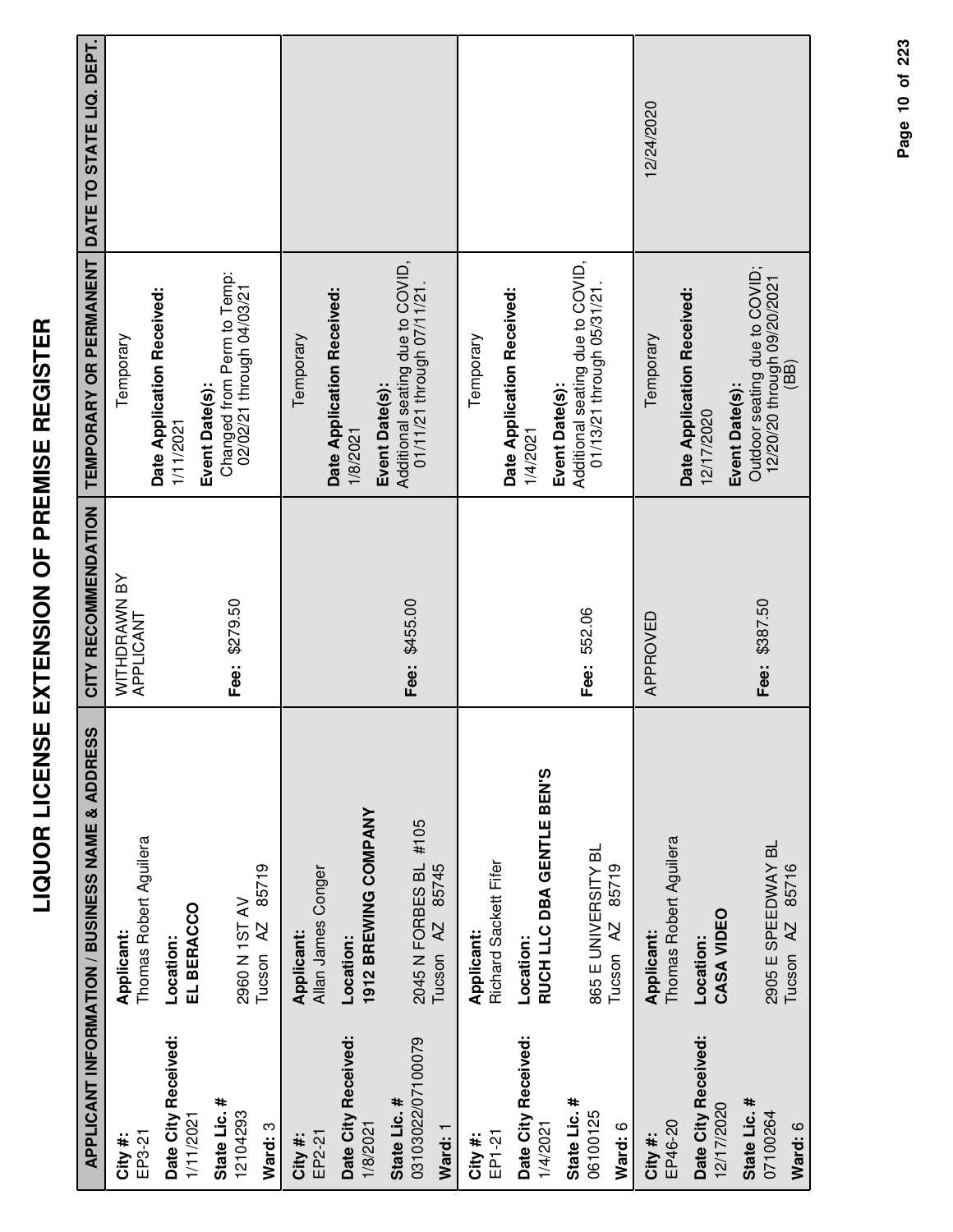|                                     | APPLICANT INFORMATION / BUSINESS NAME & ADDRESS       | CITY RECOMMENDATION | TEMPORARY OR PERMANENT                                                                     | DATE TO STATE LIQ. DEPT. |
|-------------------------------------|-------------------------------------------------------|---------------------|--------------------------------------------------------------------------------------------|--------------------------|
| EP45-20<br>City #:                  | April Risa Hirschi<br>Applicant:                      | APPROVED            | Temporary                                                                                  | 12/24/2020               |
| Date City Received:<br>12/16/2020   | BJ'S RESTAURANT & BREWHOUSE<br>Location:              |                     | Date Application Received:<br>Event Date(s):<br>12/16/2020                                 |                          |
| State Lic. #<br>12103647<br>Ward: 3 | 4270 N ORACLE RD<br>85705<br>Tucson <sub>AZ</sub>     | Fee: \$507.50       | Additional Outdoor seating due to<br>COVID                                                 |                          |
| EP44-20<br>City #:                  | Raymond Gilbert Flores<br>Applicant:                  | APPROVED            | Date Application Received:<br>Temporary                                                    | 12/23/2020               |
| Date City Received:<br>12/16/2020   | EL CHARRO RESTAURANT<br>Location:                     |                     | 12/16/2020                                                                                 |                          |
| State Lic. #<br>12101069<br>Ward: 1 | 85701<br>311 N COURT AV<br>Tucson <sub>AZ</sub>       | Fee: \$419.25       | Additional Outdoor seating due to<br>COVID 01/06/21 through<br>07/06/21.<br>Event Date(s): |                          |
| EP43-20<br>City#:                   | Tristan White<br>Applicant:                           | APPROVED            | Temporary                                                                                  | 12/23/2020               |
| Date City Received:<br>12/10/2020   | DRAGOON BREWING COMPANY, LLC<br>Location:             |                     | Date Application Received:<br>Event Date(s):<br>12/10/2020                                 |                          |
| State Lic. #<br>03103010<br>Ward: 1 | 1859 W GRANT RD #111<br>85745<br>Tucson <sub>AZ</sub> | Fee: \$545.00       | Outdoor seating due to COVID -<br>January 1, 2021 through March<br>31, 2021                |                          |
| EP42-20<br>City#:                   | Kevin Arnold Kramber<br>Applicant:                    | APPROVED            | Temporary                                                                                  | 1/8/2021                 |
| Date City Received:<br>12/10/2020   | CHARRO STEAK<br>Location:                             |                     | Date Application Received:<br>Event Date(s):<br>12/10/2020                                 |                          |
| State Lic. #<br>06100219<br>Ward: 6 | 186 E BROADWAY BL<br>85701<br>Tucson <sub>AZ</sub>    | Fee: \$430.00       | Changed from Permanent to<br>Temporary                                                     |                          |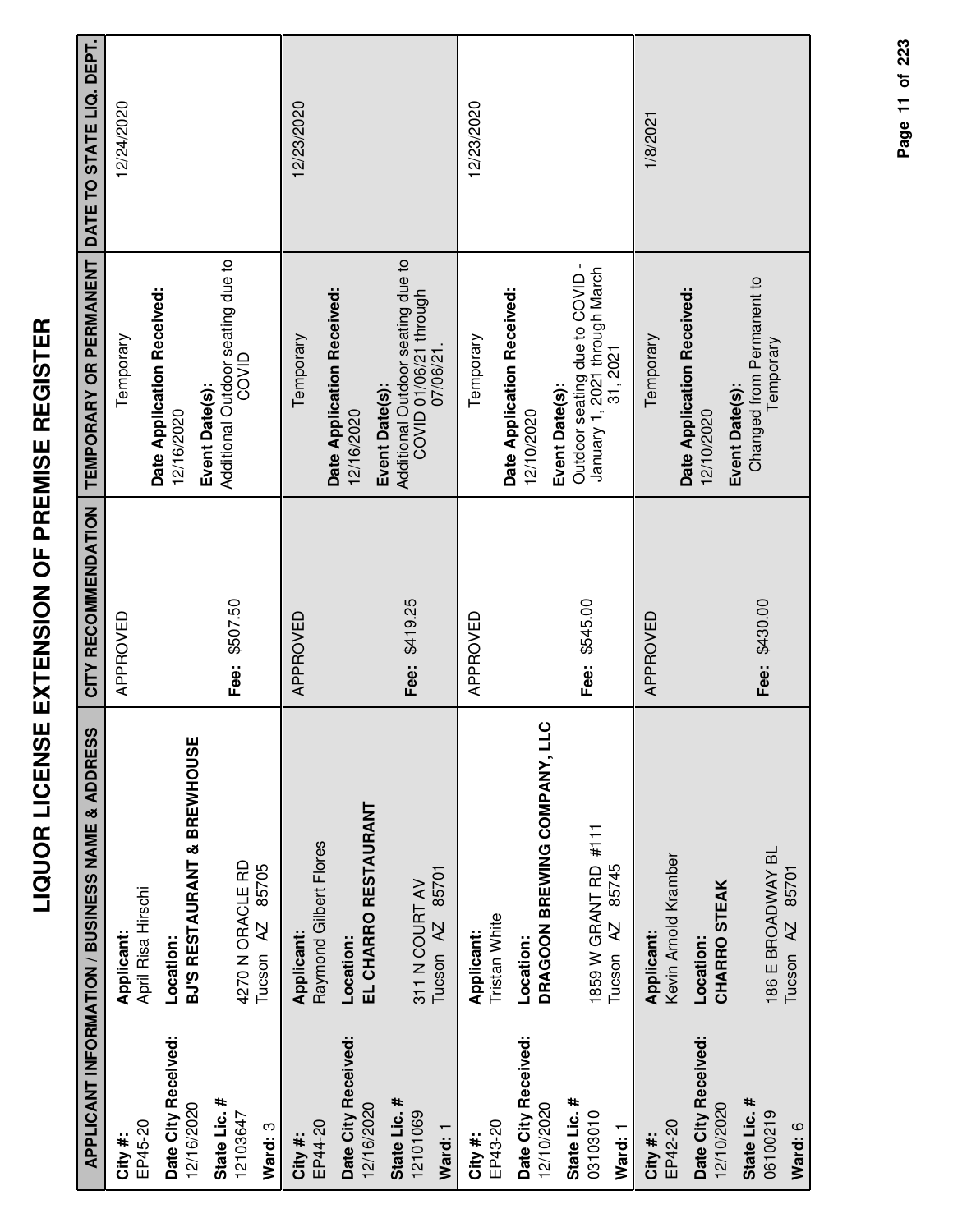| ľ                       |
|-------------------------|
| ׀<br>׀                  |
|                         |
|                         |
| i                       |
| Í<br>I                  |
| $\overline{a}$          |
| <b>-</b><br>-<br>-<br>- |
|                         |
|                         |
| ,                       |
| i                       |
| -<br>-<br>-<br>-<br>-   |
|                         |
|                         |
| Í                       |
| i dibitan               |
|                         |
|                         |
| -<br>-                  |
| $\overline{\mathbf{S}}$ |
|                         |
| į<br>l                  |
|                         |
| r<br>I                  |
| Ī                       |
| .<br>Ö                  |
|                         |
|                         |

|                                                  | <b>APPLICANT INFORMATION / BUSINESS NAME &amp; ADDRESS</b>          | CITY RECOMMENDATION       | TEMPORARY OR PERMANENT                                                                             | DATE TO STATE LIQ. DEPT. |
|--------------------------------------------------|---------------------------------------------------------------------|---------------------------|----------------------------------------------------------------------------------------------------|--------------------------|
| EP41-20<br>City#:                                | Jonathan Mayo<br>Applicant:                                         | APPROVED                  | Temporary                                                                                          | 12/24/2020               |
| Date City Received:<br>12/9/2020                 | <b>BRODIES TAVERN</b><br>Location:                                  |                           | Date Application Received:<br>12/9/2020                                                            |                          |
| State Lic. #<br>06100090<br>Ward: 3              | 85751<br><b>2449 N STONE AV</b><br>Tucson AZ                        | Fee: \$201.30             | Changed from Temp to<br>permanent.<br>Event Date(s):                                               |                          |
| EP40-20<br>City#:                                | Thomas Robert Aguilera<br>Applicant:                                | WITHDRAWN BY<br>APPLICANT | Temporary                                                                                          |                          |
| Date City Received:<br>State Lic. #<br>12/7/2020 | WD TUCSON OP, LLC DBA WELCOME<br><b>DINER BROADWAY</b><br>Location: |                           | Date Application Received:<br>Event Date(s):<br>12/7/2020                                          |                          |
| 12104426<br>Ward: 5                              | 902 E BROADWAY BL<br>85719<br>Tucson <sub>AZ</sub>                  | Fee:                      | Outdoor seating due to COVID<br>01/01/21 through 07/01/21                                          |                          |
| EP39-20<br>City#:                                | Kevin Arnold Kramber<br>Applicant:                                  | APPROVED                  | Temporary                                                                                          | 12/22/2020               |
| Date City Received:<br>12/7/2020                 | <b>MAVERICK</b><br>Location:                                        |                           | Date Application Received:<br>12/7/2020                                                            |                          |
| State Lic. #<br>06100267<br>Ward: 2              | 6622 E TANQUE VERDE RD<br>85715<br>Tucson <sub>AZ</sub>             | Fee: \$733.50             | Additional dinning area for public<br>due to COVID. 12/29/20 through<br>06/29/21<br>Event Date(s): |                          |
| EP38-20<br>City#:                                | Robert Thomas Aguilera<br>Applicant:                                | APPROVED                  | Permanent                                                                                          | 12/22/2020               |
| Date City Received:<br>12/4/2020                 | SIDECAR<br>Location:                                                |                           | Date Application Received:<br>12/4/2020                                                            |                          |
| State Lic. #<br>06100195                         | 139 S EASTBOURNE AV                                                 | Fee: \$415.50             |                                                                                                    |                          |
| Ward: 6                                          | 85716<br>Tucson <sub>AZ</sub>                                       |                           |                                                                                                    |                          |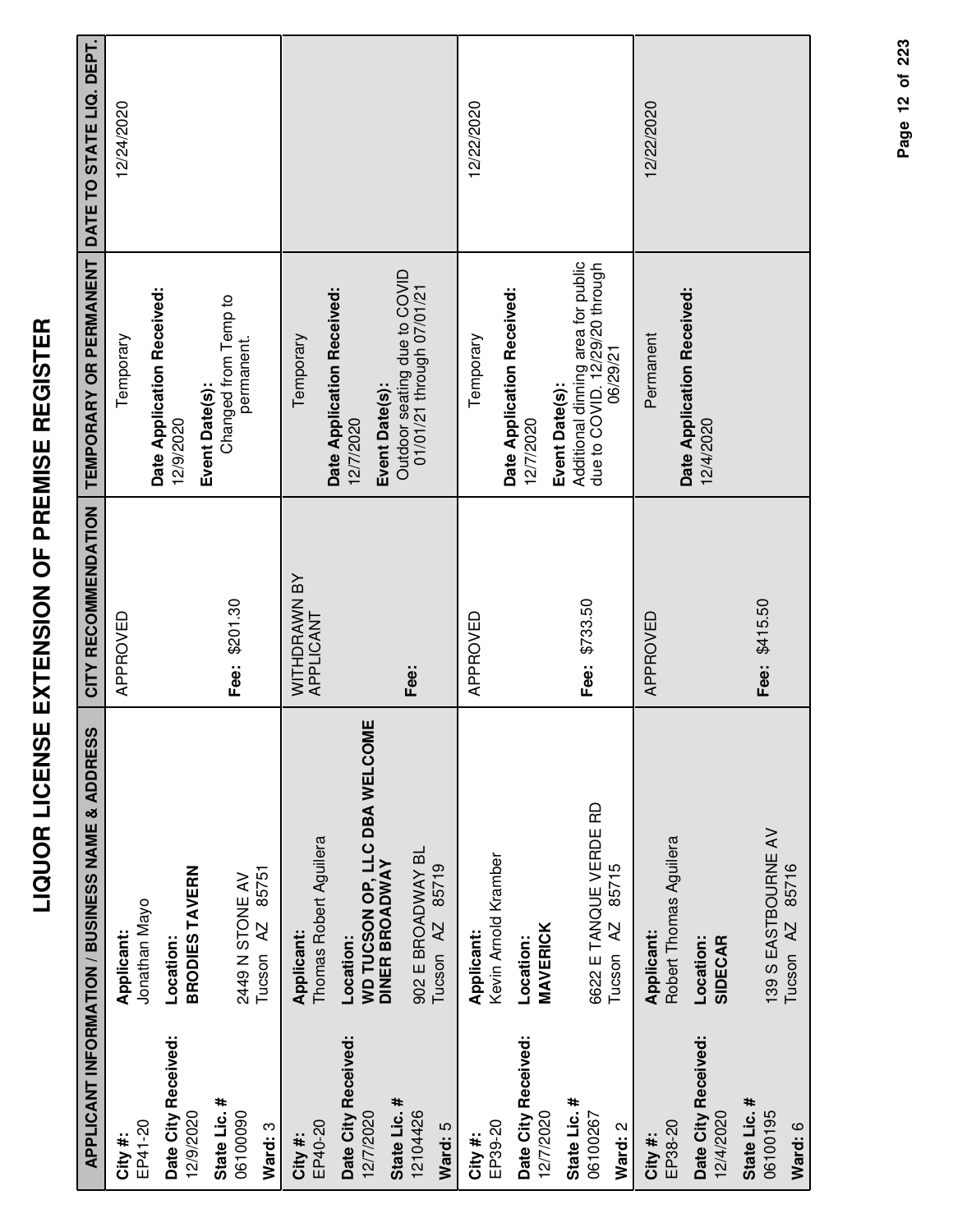| ≃                                            |  |
|----------------------------------------------|--|
|                                              |  |
|                                              |  |
|                                              |  |
|                                              |  |
|                                              |  |
|                                              |  |
| iuhaicua uairiuaa uc irciaiuh>u uairuci i ac |  |
|                                              |  |
|                                              |  |
|                                              |  |

|                                      | <b>APPLICANT INFORMATION / BUSINESS NAME &amp; ADDRESS</b>   | CITY RECOMMENDATION | TEMPORARY OR PERMANENT                                                                          | DATE TO STATE LIQ. DEPT. |
|--------------------------------------|--------------------------------------------------------------|---------------------|-------------------------------------------------------------------------------------------------|--------------------------|
| EP37-20<br># ¥itv                    | Devin Alexis Santos<br>Applicant:                            | APPROVED            | Temporary                                                                                       | 12/16/2020               |
| Date City Received:<br>12/4/2020     | BEAR CANYON PIZZA COMPANY<br>Location:                       |                     | Date Application Received:<br>12/4/2020                                                         |                          |
| 12G104438<br>State Lic. #<br>Ward: 2 | 8987 E TANQUE VERDE RD #335<br>85749<br>Tucson <sub>AZ</sub> | Fee: \$386.75       | To allow for outdoor seating due<br>to COVID 12/07/2020 through<br>03/07/2021<br>Event Date(s): |                          |
| EP36-20<br>City#:                    | Kevin Arnold Kramber<br>Applicant:                           | APPROVED            | Temporary                                                                                       | 12/18/2020               |
| Date City Received:<br>11/24/2020    | EMPIRE PIZZA<br>Location:                                    |                     | Date Application Received:<br>Event Date(s):<br>11/24/2020                                      |                          |
| State Lic. #<br>12104064<br>Ward: 6  | 137 E CONGRESS ST<br>85701<br>Tucson <sub>AZ</sub>           | Fee: \$733.50       | Temporary outdoor seating for<br>COVID - 12/18/20 through<br>06/18/21                           |                          |
| EP35-20<br>City#:                    | Rebecca Debenport Safford<br>Applicant:                      | APPROVED            | Temporary                                                                                       | 10/30/2020               |
| Date City Received:<br>10/26/2020    | TAP & BOTTLE<br>Location:                                    |                     | Date Application Received:<br>Event Date(s):<br>10/26/2020                                      |                          |
| State Lic. #<br>07106005<br>Ward: 6  | 85705<br>403 N 6TH AV<br>Tucson <sub>AZ</sub>                | Fee: \$272.50       | Allow for outdoor seating due to<br>COVID <sub>19</sub>                                         |                          |
| EP34-20<br>City#:                    | Stephanie Helen Johnston<br>Applicant:                       | APPROVED            | Temporary                                                                                       | 10/30/2020               |
| Date City Received:<br>10/20/2020    | <b>SURLY WENCH PUB</b><br>Location:                          |                     | Date Application Received:<br>Event Date(s):<br>10/20/2020                                      |                          |
| State Lic. #<br>06100043<br>Ward: 6  | 85705<br>424 N 4TH AV<br>$\overline{A}$<br>Tucson            | Fee: \$608.50       | Outdoor seating for COVID-19<br>satety.                                                         |                          |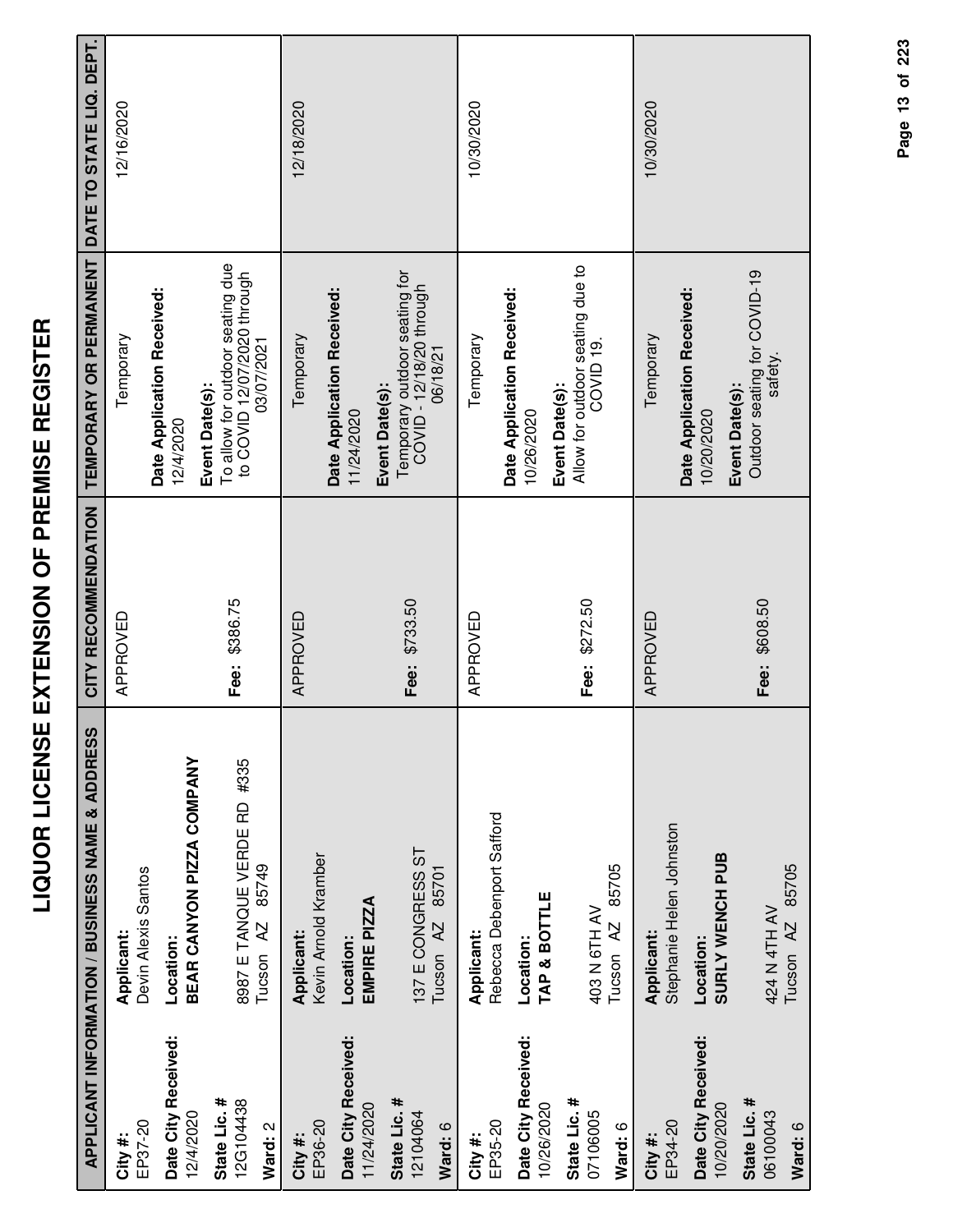|                                  | APPLICANT INFORMATION / BUSINESS NAME & ADDRESS | CITY RECOMMENDATION | TEMPORARY OR PERMANENT DATE TO STATE LIQ. DEPT.                   |            |
|----------------------------------|-------------------------------------------------|---------------------|-------------------------------------------------------------------|------------|
| EP33-20<br>City#:                | KEVIN ARNOLD KRAMBER<br>Applicant:              | APPROVED            | Temporary                                                         | 10/30/2020 |
| Date City Received:              | Location:                                       |                     | Date Application Received:<br>10/19/2020                          |            |
| State Lic. #<br>10/19/2020       | CORONET                                         |                     | Event Date(s):                                                    |            |
| 012100007569                     | T98 W CUSHING ST                                | Fee: \$492.50       | TEMPORARY OUTDOOR<br>SEATING DUE TO COVID19<br>11/1/20 - 6/1/2021 |            |
| Ward: 6                          | 85701<br>Tucson <sub>AZ</sub>                   |                     |                                                                   |            |
| EP32-20<br>City #:               | KEVIN ARNOLD KRAMBER<br>Applicant:              | APPROVED            | Permanent                                                         | 11/6/2020  |
| Date City Received:<br>10/7/2020 | <b>IRON JOHN'S BREWING COMPANY</b><br>Location: |                     | Date Application Received:<br>10/7/2020                           |            |
| State Lic. #<br>07100484         | 555 E 18TH ST                                   | Fee: \$628.50       |                                                                   |            |
| Ward: 6                          | 85701<br>Tucson <sub>AZ</sub>                   |                     |                                                                   |            |
| EP31-20<br>City#:                | Peggy Jo Johnson<br>Applicant:                  | APPROVED            | Temporary                                                         | 11/6/2020  |
| Date City Received:<br>10/1/2020 | THE LOFT CINEMA, INC.<br>Location:              |                     | Date Application Received:<br>Event Date(s):<br>10/1/2020         |            |
| State Lic. #<br>07100071         | 3233 E SPEEDWAY BL                              | Fee: \$608.50       | For the use of outdoor seating.                                   |            |
| Ward: 6                          | 85716<br>Tucson <sub>AZ</sub>                   |                     |                                                                   |            |
| EP30-20<br>City #:               | JASON M. MACHAMER<br><b>Applicant:</b>          | APPROVED            | Permanent                                                         | 11/6/2020  |
| Date City Received:<br>10/1/2020 | TRIDENT PIZZA PUB<br>Location:                  |                     | Date Application Received:<br>10/1/2020                           |            |
| 012100003833<br>State Lic. #     | 446 N CAMPBELL AV                               | \$318.75<br>Fee:    |                                                                   |            |

**Ward:** 6

Tucson AZ 85719

Tucson AZ 85719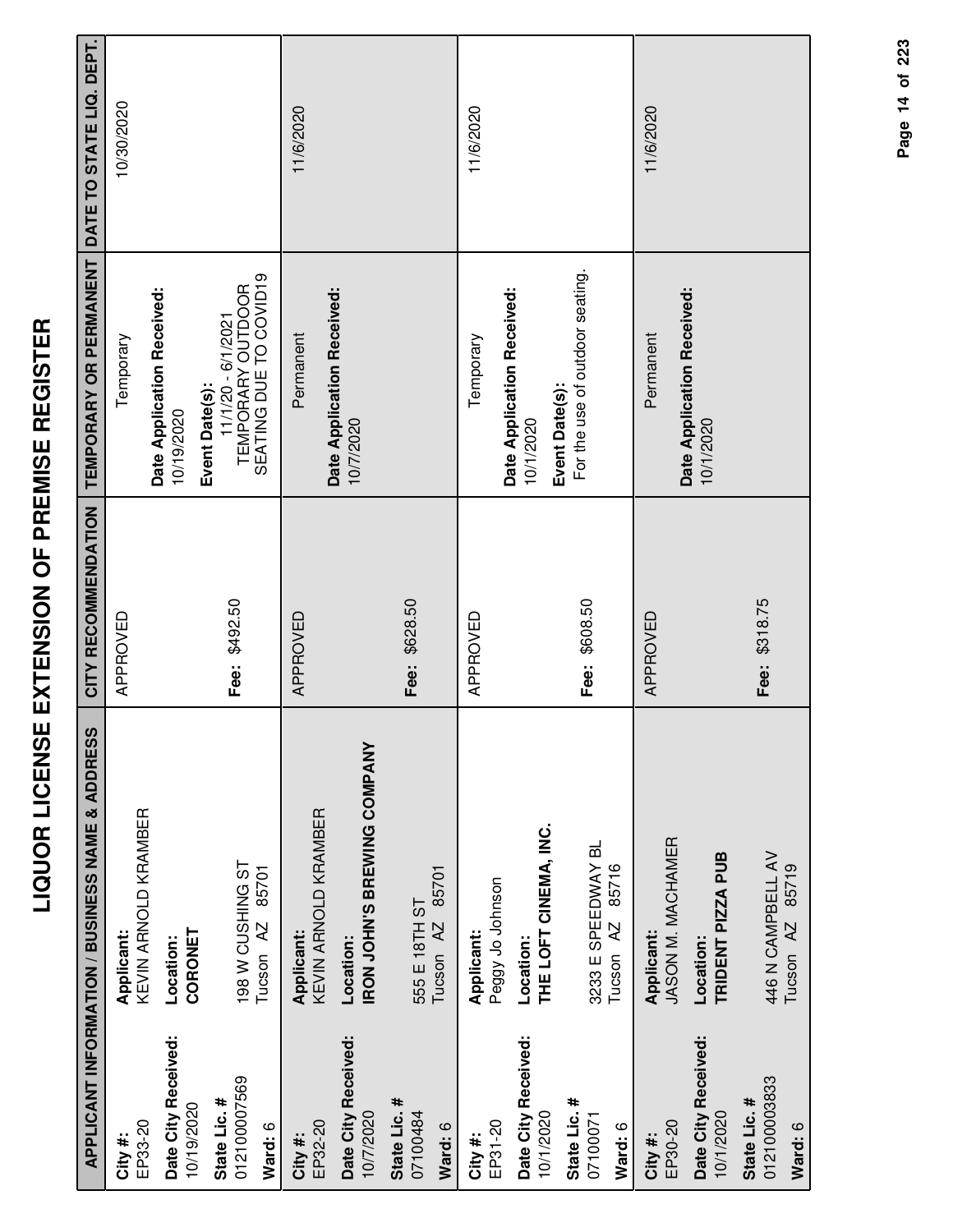|                                        | <b>APPLICANT INFORMATION / BUSINESS NAME &amp; ADDRESS</b> | CITY RECOMMENDATION | TEMPORARY OR PERMANENT                                                                  | DATE TO STATE LIQ. DEPT. |
|----------------------------------------|------------------------------------------------------------|---------------------|-----------------------------------------------------------------------------------------|--------------------------|
| EP29-20<br>City #:                     | ANDREA DAHLMAN LEWKOWITZ<br>Applicant:                     | APPROVED            | Temporary                                                                               | 10/27/2020               |
| Date City Received:<br>9/30/2020       | Location:<br>HUB                                           |                     | Date Application Received:<br>9/30/2020                                                 |                          |
| State Lic. #<br>12104081<br>Ward: 6    | 266 E CONGRESS ST<br>85701<br>Tucson <sub>AZ</sub>         | Fee: \$733.50       | ADDITIONAL SEATING DUE TO<br>COVID RESTRICTIONS<br>10/10/20 - 4/10/21<br>Event Date(s): |                          |
| EP28-20<br>City#:                      | KEVIN ARNOLD KRAMBER<br>Applicant:                         | APPROVED            | Date Application Received:<br>Temporary                                                 | 10/28/2020               |
| Date City Received:<br>9/25/2020       | ROYAL ROOM<br>Location:                                    |                     | Event Date(s):<br>9/25/2020                                                             |                          |
| State Lic. #<br>06100111<br>Ward: 5    | 85705<br>450 S 6TH AV<br>Tucson <sub>AZ</sub>              | Fee: \$495.00       | OUTDOOR SETTING DUE TO<br>COVID19 RESTRICTIONS<br>10/01/20 - 03/30/2021                 |                          |
| EP27-20<br>City #:                     | William John Elliott<br>Applicant:                         | APPROVED            | Temporary                                                                               | 10/7/2020                |
| Date City Received:<br>9/23/2020       | ELLIOTT'S ON CONGRESS<br>Location:                         |                     | Date Application Received:<br>Event Date(s):<br>9/23/2020                               |                          |
| State Lic. #<br>12104169<br>Ward: 6    | 135 E CONGRESS ST<br>Tucson <sub>AZ</sub>                  | Fee: 284.50         | COVID19 to Limited Capacity<br>Expand Patio Space Due<br>10/12/20 - 9/30/21             |                          |
| EP26-20<br>City#:                      | JASON M. MACHAMER<br>Applicant:                            | APPROVED            | Temporary                                                                               | 9/30/2020                |
| Date City Received:<br>9/17/2020       | TRIDENT PIZZA PUB<br>Location:                             |                     | Date Application Received:<br>Event Date(s):<br>9/17/2020                               |                          |
| 01200003833<br>State Lic. #<br>Ward: 6 | 446 N CAMPBELL AV<br>85719<br>Tucson <sub>AZ</sub>         | Fee: \$312.50       | 10/10/20 THROUGH 3/31/21<br>BASKETBALL GAMES<br>HOME FOOTBALL &                         |                          |

Page 15 of 223 **Page of 15 223**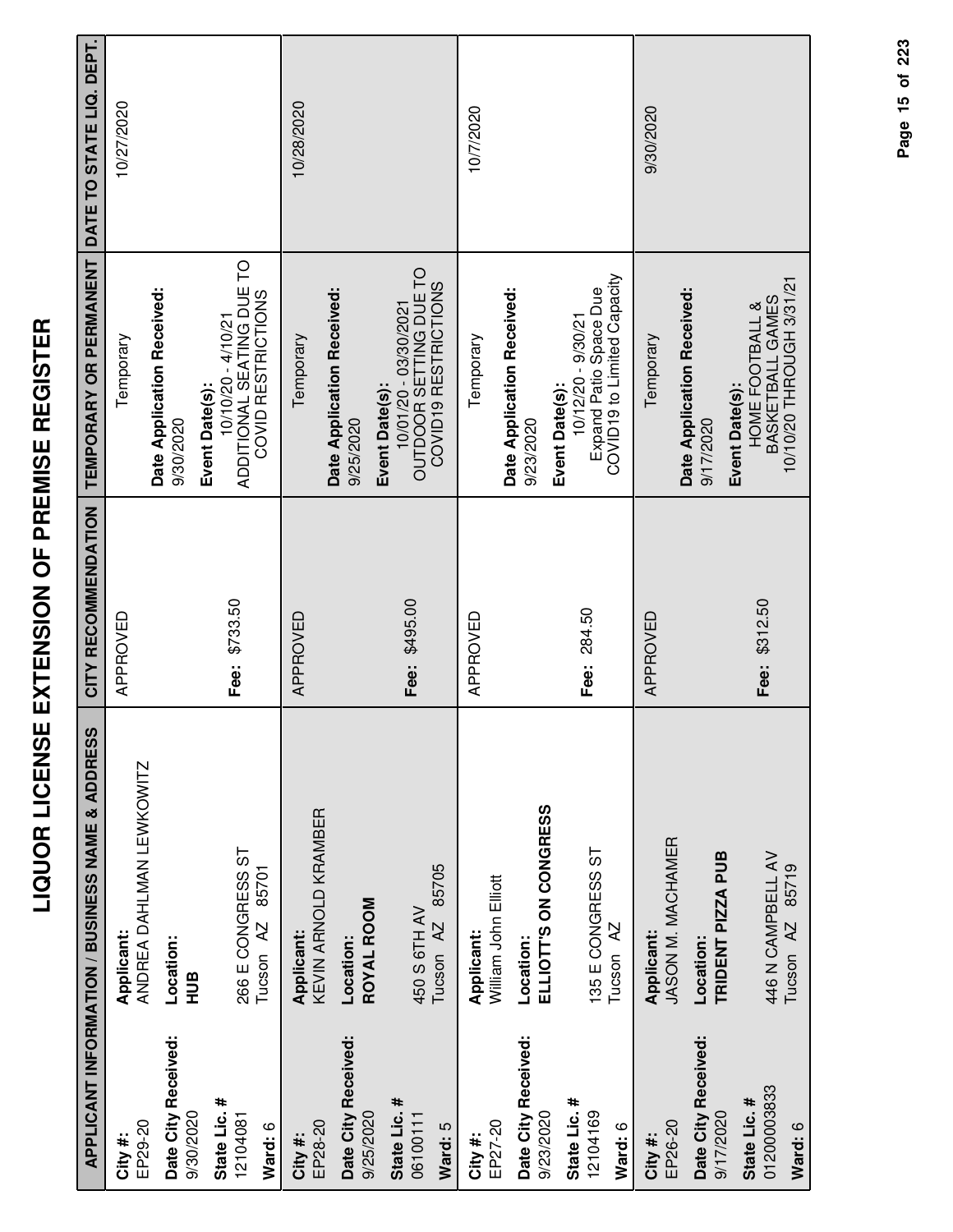| I<br>ſ<br>l<br>l<br>i<br>I<br>I                                                                       |  |
|-------------------------------------------------------------------------------------------------------|--|
| Ι<br>่<br>$\frac{1}{2}$                                                                               |  |
| -<br>-<br>$\mathbf{I}$<br>I                                                                           |  |
| ֖֖֢ׅ֖֖֧֧֧֧֧֪֪֪֪֪֪֪֪֪֪֪֪֪֪֪֪֪֚֚֚֚֚֚֚֚֚֚֚֚֚֚֚֚֚֚֚֚֚֬֓֝֓֡֬֓֓֡֬֓֓֓֓֓֓֓֓֓֬֓֓֡֓֓֓֬֓֓֝֬֝֬֓֓֝֬<br>İ<br>i<br>i |  |
| י<br>ו<br> <br> <br>Ī                                                                                 |  |
| $\frac{1}{2}$<br>Í                                                                                    |  |

|                                  | <b>APPLICANT INFORMATION / BUSINESS NAME &amp; ADDRESS</b> | CITY RECOMMENDATION       | TEMPORARY OR PERMANENT                                    | DATE TO STATE LIQ. DEPT. |
|----------------------------------|------------------------------------------------------------|---------------------------|-----------------------------------------------------------|--------------------------|
| EP25-20<br>City#:                | Myron Christopher Squires<br>Applicant:                    | APPROVED                  | Temporary                                                 | 9/16/2020                |
| Date City Received:<br>8/27/2020 | TEN 55 BREWPUB<br>Location:                                |                           | Date Application Received:<br>8/27/2020                   |                          |
|                                  |                                                            |                           | Event Date(s):                                            |                          |
| 12100002034<br>State Lic. #      | 110 E CONGRESS ST                                          | Fee:                      | Additional space due to covid19<br>9/26/2020 to 3/26/2021 |                          |
| Ward: 6                          | 85701<br>Tucson <sub>AZ</sub>                              |                           | restrictions                                              |                          |
| EP24-20<br>City#:                | Kevin Arnold Kramber<br>Applicant:                         | APPROVED                  | Permanent                                                 | 9/17/2020                |
| Date City Received:<br>7/28/2020 | SENTINEL PEAK BREWING COMPANY<br>Location:                 |                           | Date Application Received:<br>7/28/2020                   |                          |
| State Lic. #                     |                                                            |                           |                                                           |                          |
| 12104359                         | 4746 E GRANT RD                                            | Fee: \$1,426.50           |                                                           |                          |
| Ward: 6                          | 85712<br>Tucson <sub>AZ</sub>                              |                           |                                                           |                          |
| City#:                           | Applicant:                                                 | APPROVED                  | Permanent                                                 | 9/16/2020                |
| EP23-20                          | Mark Aaron Erman                                           |                           | Date Application Received:                                |                          |
| Date City Received:<br>8/17/2020 | ERMANOS CRAFT BEER DEPOT LLC<br>Location:                  |                           | 8/17/2020                                                 |                          |
| 12100004554<br>State Lic. #      | 220 N 4TH AV                                               | Fee: \$266.76             |                                                           |                          |
| Ward: 6                          | 85705<br>Tucson <sub>AZ</sub>                              |                           |                                                           |                          |
| EP22-20<br>City #:               | Jason M. Machamer<br>Applicant:                            | WITHDRAWN BY<br>APPLICANT | Temporary                                                 |                          |
|                                  |                                                            |                           | Date Application Received:                                |                          |
| Date City Received:<br>7/27/2020 | TRIDENT PIZZA PUB<br>Location:                             |                           | 7/27/2020                                                 |                          |
| 012100003833<br>State Lic. #     | 446 N CAMPBELL AV                                          | Fee: \$105.00             | For UofA Home football and<br>Event Date(s):              |                          |
| Ward: 6                          | 85719<br>AZ<br>Tucson                                      |                           | basketball games: 9/11/2020<br>through 03/29/2021. bb     |                          |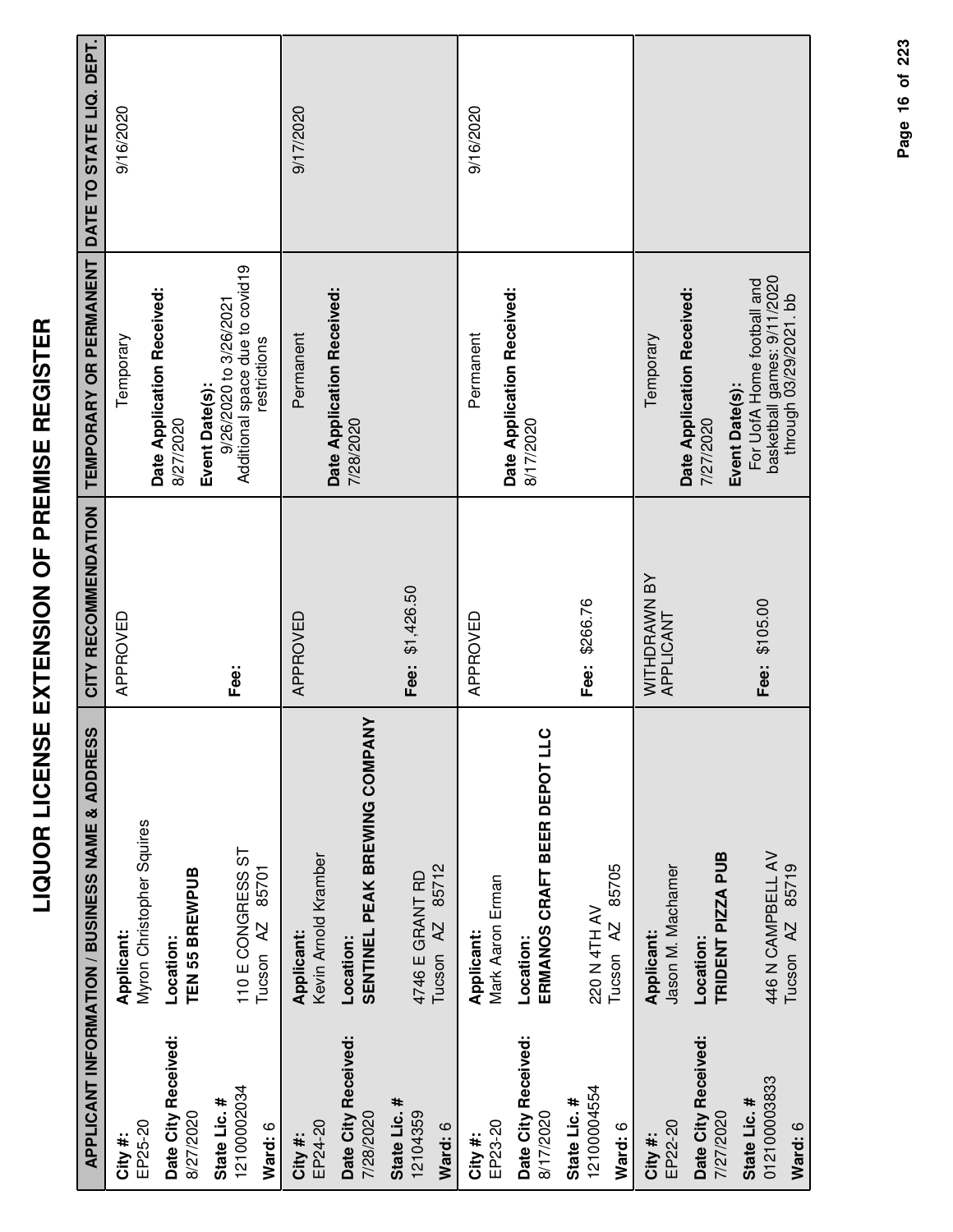| I<br>l<br>i                                               |  |
|-----------------------------------------------------------|--|
| $\overline{\mathbf{S}}$<br>i<br>l<br>í                    |  |
| i<br>ີ້<br>I                                              |  |
| !                                                         |  |
| ة<br>أ<br>֖֖֖֧֧֚֚֚֚֚֚֚֚֚֚֚֚֚֚֚֚֚֚֚֚֚֚֚֚֚֡֝֓֡֟֓֡֓֡֓֡֟֓֡֬֓֓ |  |
| $\overline{\mathbf{S}}$<br>Ć                              |  |

|                                        | APPLICANT INFORMATION / BUSINESS NAME & ADDRESS       | CITY RECOMMENDATION | TEMPORARY OR PERMANENT                                                                   | DATE TO STATE LIQ. DEPT. |
|----------------------------------------|-------------------------------------------------------|---------------------|------------------------------------------------------------------------------------------|--------------------------|
| EP21-20<br>City#:                      | <b>Brian Morris</b><br>Applicant:                     | APPROVED            | Temporary                                                                                | 8/4/2020                 |
| Date City Received:<br>7/10/2020       | PREP & PASTRY<br>Location:                            |                     | Date Application Received:<br>7/10/2020                                                  |                          |
| 12100007125<br>State Lic. #<br>Ward: 3 | 2660 N CAMPBELL AV<br>85719<br>Tucson <sub>AZ</sub>   | Fee: \$157.50       | August 1, 2020 through<br>December 31, 2020<br>Event Date(s):                            |                          |
| EP20-20<br>City#:                      | Nathan Robert Ares<br>Applicant:                      | APPROVED            | Temporary                                                                                | 8/4/2020                 |
| Date City Received:<br>7/10/2020       | PREP & PASTRY<br>Location:                            |                     | Date Application Received:<br>7/10/2020                                                  |                          |
| State Lic. #<br>12104413<br>Ward: 2    | 6450 E GRANT RD #160<br>85715<br>Tucson <sub>AZ</sub> | Fee: \$80.46        | December 31, 2020 for the<br>August 1, 2020 through<br>"Parklet" area.<br>Event Date(s): |                          |
| EP19-20<br>City#:                      | Nathan Robert Ares<br>Applicant:                      |                     | Permanent                                                                                |                          |
| Date City Received:<br>7/10/2020       | PREP & PASTRY<br>Location:                            |                     | Date Application Received:<br>7/10/2020                                                  |                          |
| State Lic. #<br>12104413<br>Ward: 2    | 6450 E GRANT RD #160<br>85715<br>Tucson <sub>AZ</sub> | Fee: \$361.50       |                                                                                          |                          |
| EP18-20<br>City#:                      | Kevin Arnold Kramber<br>Applicant:                    | APPROVED            | Temporary                                                                                | 7/21/2020                |
| Date City Received:<br>6/22/2020       | <b>OWL'S CLUB</b><br>Location:                        |                     | Date Application Received:<br>Event Date(s):<br>6/22/2020                                |                          |
| State Lic. #<br>06105000<br>Ward: 6    | 85701<br>236 S SCOTT AV<br>Tucson <sub>AZ</sub>       | Fee: \$526          | July 15, 2020 through January<br>15, 2021                                                |                          |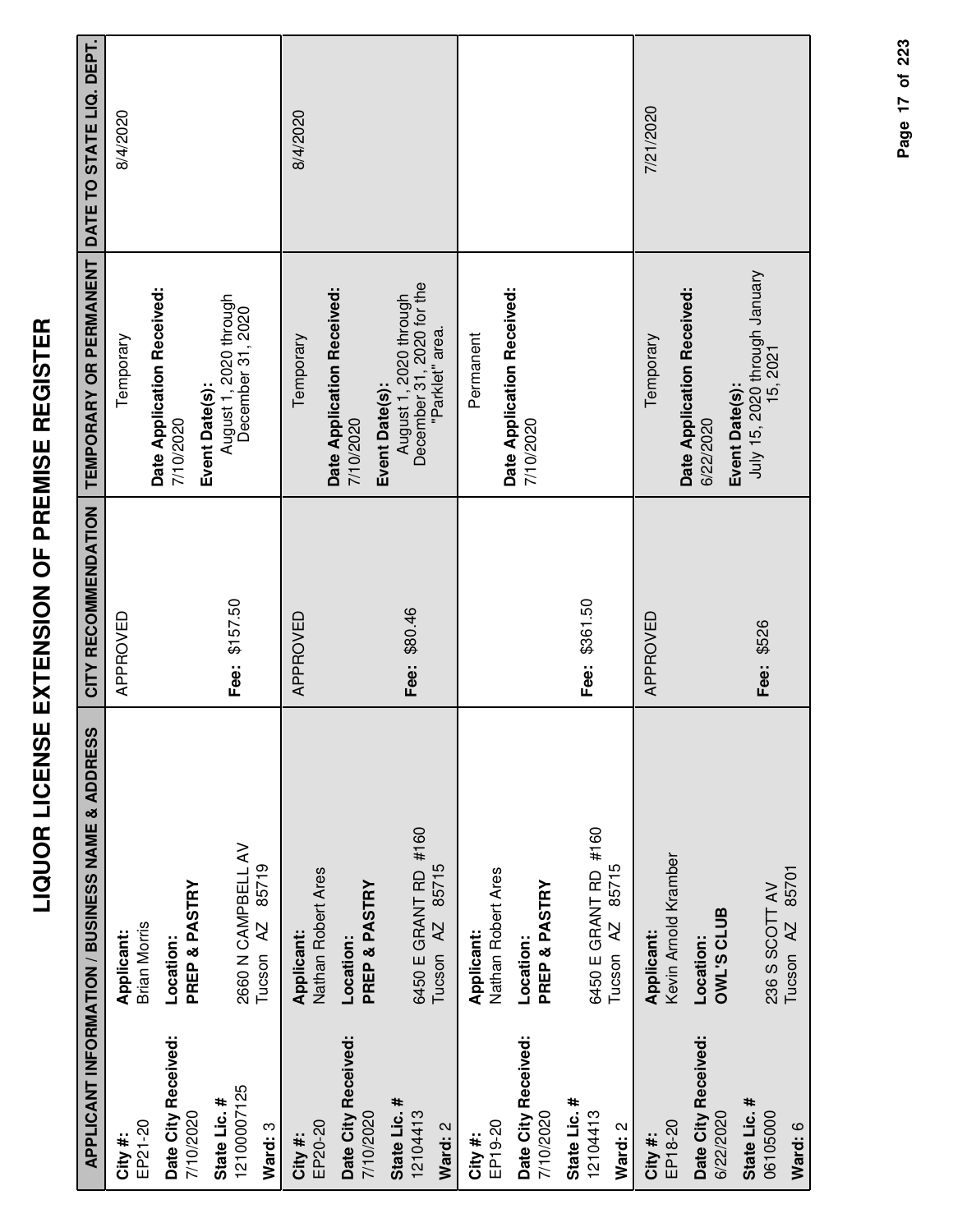|                                             | <b>APPLICANT INFORMATION / BUSINESS NAME &amp; ADDRESS</b> | CITY RECOMMENDATION | TEMPORARY OR PERMANENT                                                                                                     | DATE TO STATE LIQ. DEPT. |
|---------------------------------------------|------------------------------------------------------------|---------------------|----------------------------------------------------------------------------------------------------------------------------|--------------------------|
| EP17-20<br>City #:                          | Applicant:<br>Isela Mejia                                  | APPROVED            | Permanent                                                                                                                  | 6/26/2020                |
| Date City Received:<br>6/3/2020             | EL SUR RESTAURANT LLC<br>Location:                         |                     | Date Application Received:<br>6/3/2020                                                                                     |                          |
| State Lic. #<br>12103453<br>Ward: 6         | 85711<br>5602 E 22ND ST<br>Tucson <sub>AZ</sub>            | Fee: \$358.80       |                                                                                                                            |                          |
| EP16-20<br>City #:                          | Kevin Arnold Kramber<br>Applicant:                         | APPROVED            | Temporary                                                                                                                  | 6/16/2020                |
| Date City Received:<br>6/2/2020             | <b>MARKET BAR</b><br>Location:                             |                     | Date Application Received:<br>6/2/2020                                                                                     |                          |
| State Lic. #<br>07100330<br>Ward: 5         | 85713<br>1439 S 4TH AV<br>Tucson <sub>AZ</sub>             | Fee: \$526          | parking lot due to COVID; June<br>22, 2020 through December 22,<br>Additional seating outside in<br>2020<br>Event Date(s): |                          |
| City#:                                      | Applicant:                                                 | APPROVED            | Temporary                                                                                                                  | 6/16/2020                |
| Date City Received:<br>5/29/2020<br>EP15-20 | Thomas Robert Aguilera<br>CASA VIDEO<br>Location:          |                     | Date Application Received:<br>5/29/2020                                                                                    |                          |
| State Lic. #<br>07100264<br>Ward: 6         | 2905 E SPEEDWAY BL<br>85716<br>Tucson <sub>AZ</sub>        | Fee: \$300.00       | patio and parking lot. June 19,<br>Extension of service area into<br>2020 through December 19,<br>2020<br>Event Date(s):   |                          |
| EP14-20<br>City #:                          | Kevin Arnold Kramber<br>Applicant:                         | APPROVED            | Temporary                                                                                                                  | 6/5/2020                 |
| Date City Received:<br>5/28/2020            | <b>MAVERICK</b><br>Location:                               |                     | Date Application Received:<br>5/28/2020                                                                                    |                          |
| State Lic. #<br>06100267<br>Ward: 2         | 6622 E TANQUE VERDE RD<br>85715<br>Tucson <sub>AZ</sub>    | Fee: \$526.00       | Additional Dining Area: June 12,<br>2020 through December 12,<br>2020.<br>Event Date(s):                                   |                          |

Page 18 of 223 **Page of 18 223**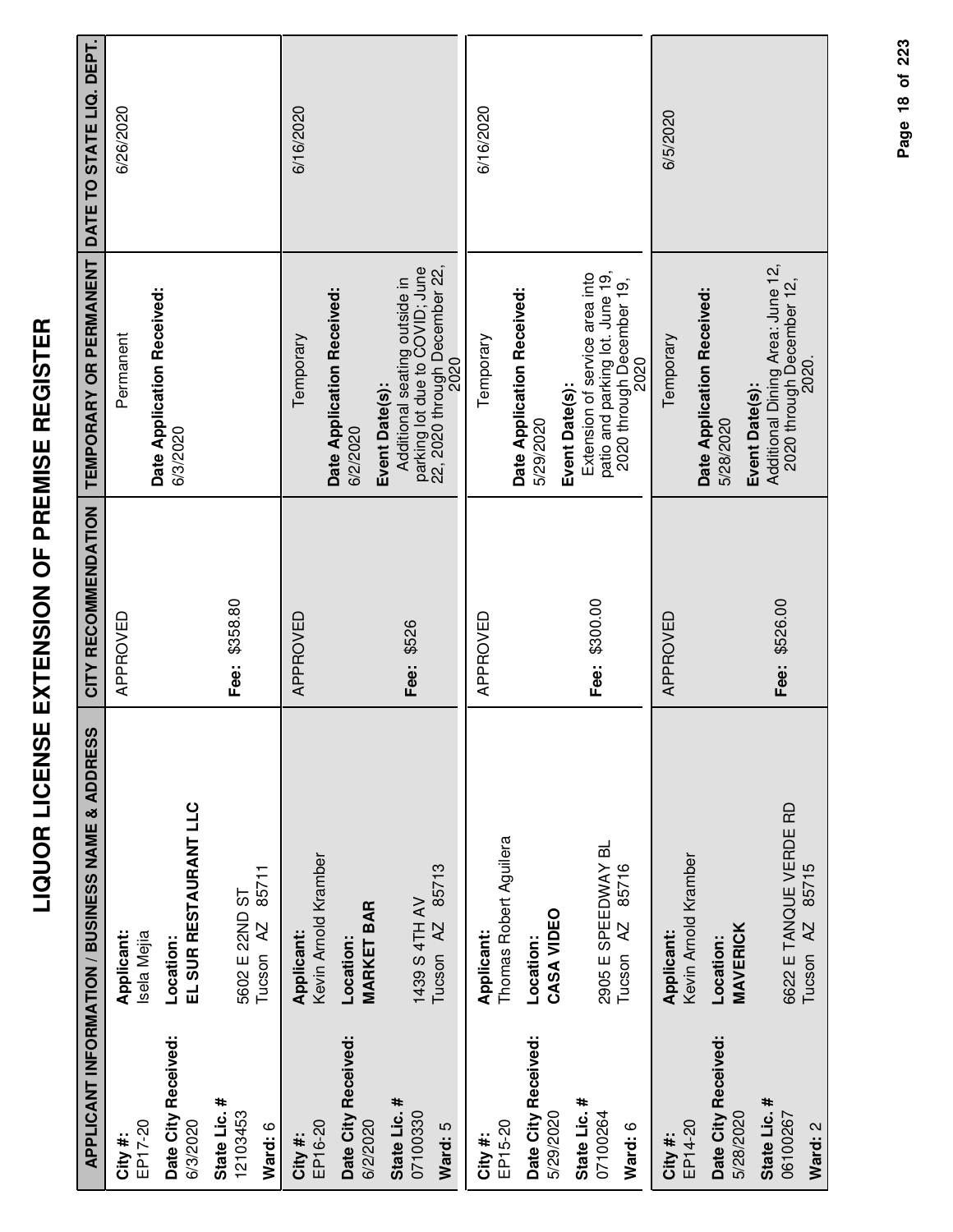|                                     | APPLICANT INFORMATION / BUSINESS NAME & ADDRESS         | CITY RECOMMENDATION       | TEMPORARY OR PERMANENT                                    | DATE TO STATE LIQ. DEPT. |
|-------------------------------------|---------------------------------------------------------|---------------------------|-----------------------------------------------------------|--------------------------|
| EP13-20<br>City #:                  | Thomas Robert Aguilera<br>Applicant:                    | APPROVED                  | Temporary                                                 | 6/5/2020                 |
| Date City Received:<br>5/22/2020    | DOWNTOWN KITCHEN & COCKTAILS<br>Location:               |                           | Date Application Received:<br>Event Date(s):<br>5/22/2020 |                          |
| State Lic. #<br>12104059<br>Ward: 6 | 85701<br>135 S 6TH AV<br>Tucson AZ                      | Fee: \$526                | June 11, 20 through September<br>30, 20                   |                          |
| EP12-20<br>City#:                   | Kevin Arnold Kramber<br>Applicant:                      | APPROVED                  | Temporary                                                 | 6/5/2020                 |
| Date City Received:<br>5/21/2020    | HOPS SPORTS GRILL<br>Location:                          |                           | Date Application Received:<br>Event Date(s):<br>5/21/2020 |                          |
| State Lic. #<br>12104523<br>Ward: 2 | 120 S HOUGHTON RD<br>85748<br>Tucson <sub>AZ</sub>      | Fee: \$377.50             | June 12, 2020 through<br>September 07, 2020               |                          |
| EP11-20<br>City#:                   | KEVIN ARNOLD KRAMBER<br>Applicant:                      | APPROVED                  | Permanent                                                 | 5/6/2020                 |
| Date City Received:<br>3/27/2020    | <b>CHARRO STEAK</b><br>Location:                        |                           | Date Application Received:<br>3/27/2020                   |                          |
| State Lic. #<br>06100219<br>Ward: 6 | 188 E BROADWAY BL<br>85701<br>Tucson <sub>AZ</sub>      | Fee: 1426.50              |                                                           |                          |
| EP10-20<br>City#:                   | AUSTIN PATRICK SANTOS<br>Applicant:                     | WITHDRAWN BY<br>APPLICANT | Temporary                                                 | 4/20/2020                |
| Date City Received:<br>3/6/2020     | BEAR CANYON PLAZA<br>Location:                          |                           | Date Application Received:<br>Event Date(s):<br>3/6/2020  |                          |
| State Lic. #<br>12104438<br>Ward: 2 | 8987 E TANQUE VERDE RD<br>85749<br>Tucson <sub>AZ</sub> | Fee: 526.00               | Sunday, 4/19/20<br>MOTORCYCLE SAFETY EXPO                 |                          |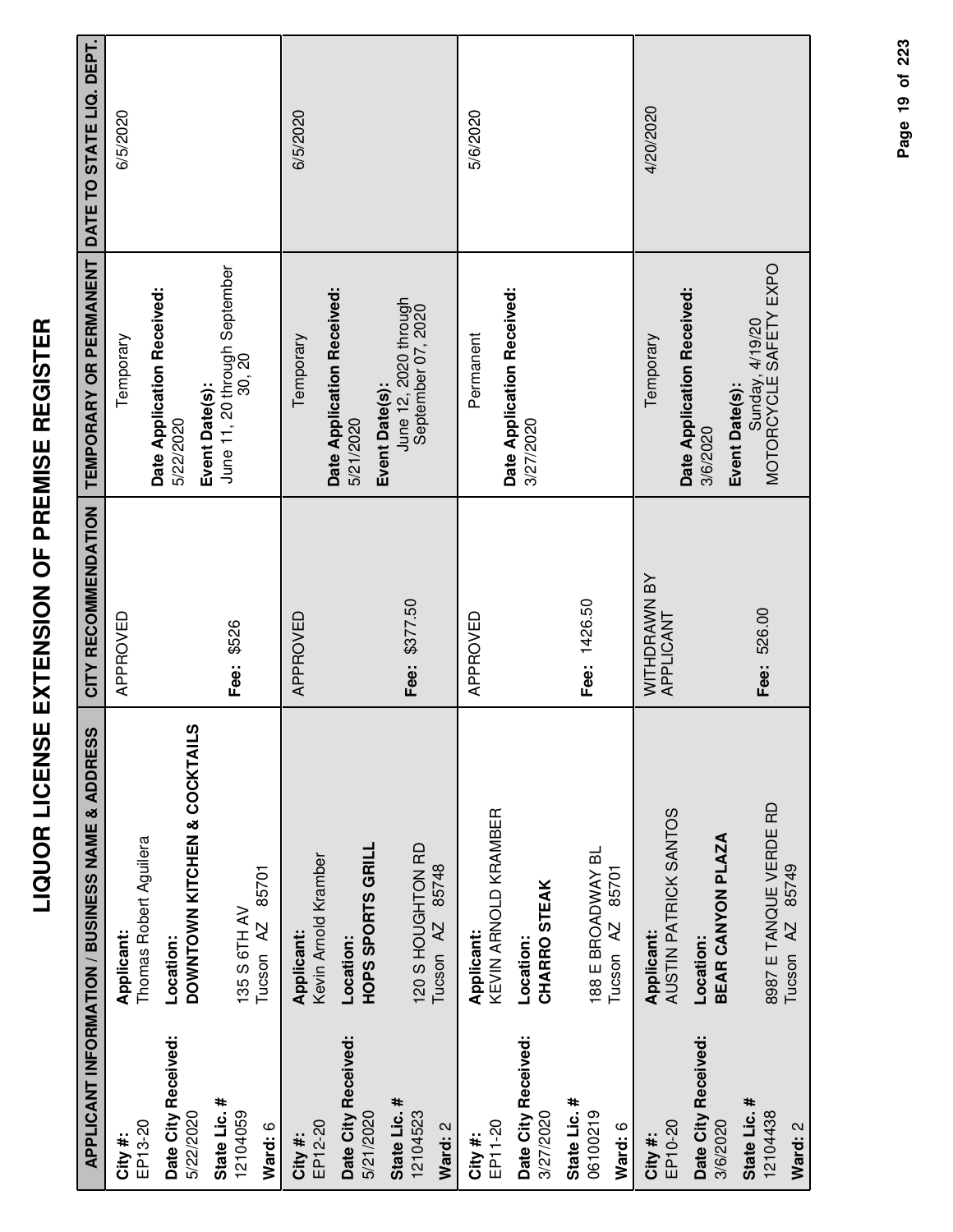| ׇ֠<br>ſ<br>i |
|--------------|
| l            |
| i            |
| I<br>I       |
| Ì            |
| i            |
| i<br>I       |
| I            |
| Í            |
| Í            |
| ;<br>;<br>;  |
| l<br>İ       |
|              |
| Ì            |
| i            |
| Ī            |
| I            |
| i            |
| l            |
|              |
|              |

|                                  | <b>APPLICANT INFORMATION / BUSINESS NAME &amp; ADDRESS</b> | CITY RECOMMENDATION       | TEMPORARY OR PERMANENT                                              | DATE TO STATE LIQ. DEPT. |
|----------------------------------|------------------------------------------------------------|---------------------------|---------------------------------------------------------------------|--------------------------|
| EP9-20<br>City#:                 | JOHN ANTHONY ALDECOA<br>Applicant:                         | WITHDRAWN BY<br>APPLICANT | Temporary                                                           | 3/13/2020                |
| Date City Received:<br>2/25/2020 | જ<br>BROTHER JOHN'S BEER, BOURBON<br>Location:             |                           | Date Application Received:<br>2/25/2020                             |                          |
| State Lic. #                     | <b>BBQ</b>                                                 |                           | Saturday, 4/18/20 Fundraiser<br>Event Date(s):                      |                          |
| 06100110<br>Ward: 1              | 85705<br>1801 N STONE AV<br>Tucson AZ                      | Fee: 526.00               | non-profit Southern AZ Aids<br>Foundation                           |                          |
| City#:                           | Applicant:                                                 | APPROVED                  | Temporary                                                           | 3/2/2020                 |
| Date City Received:<br>EP8-20    | KEVIN ARNOLD KRAMBER<br>Location:                          |                           | Date Application Received:                                          |                          |
| 2/11/2020                        | <b>MARKET BAR</b>                                          |                           | 2/11/2020                                                           |                          |
| State Lic. #<br>07100330         | 1439 S 4TH AV                                              | Fee: 526.00               | FRIDAY 9:00 AM TO SUNDAY<br>3/27/2020 - 3/29/2020<br>Event Date(s): |                          |
| Ward: 5                          | 85713<br>Tucson <sub>AZ</sub>                              |                           | 12:00 AM                                                            |                          |
| EP7-20<br>City#:                 | ANTHONY WAYNE WILLIAMS<br>Applicant:                       | WITHDRAWN BY<br>APPLICANT | Temporary                                                           | 3/2/2020                 |
| Date City Received:              | Location:                                                  |                           | Date Application Received:<br>2/5/2020                              |                          |
| 2/5/2020                         | <b>BLACKROCK BREWERS, INC</b>                              |                           | Event Date(s):                                                      |                          |
| State Lic. #<br>03103031         | 1664 S RESEARCH LP #200                                    | Fee: 526.00               | 3/28/2020                                                           |                          |
| Ward: 4                          | 85710<br>Tucson <sub>AZ</sub>                              |                           |                                                                     |                          |
| EP6-20<br>City #:                | THOMAS ROBERT AGUILAR<br>Applicant:                        | APPROVED                  | Temporary                                                           | 2/11/2020                |
| Date City Received:<br>1/28/2020 | <b>MURPHYS PUBLIC HOUSE</b><br>Location:                   |                           | Date Application Received:<br>Event Date(s):<br>1/28/2020           |                          |
| State Lic. #<br>06103603         | 140 S KOLB RD                                              | Fee: 438.00               | 3/14/2020                                                           |                          |
| Ward: 2                          | 85710<br>Tucson <sub>AZ</sub>                              |                           |                                                                     |                          |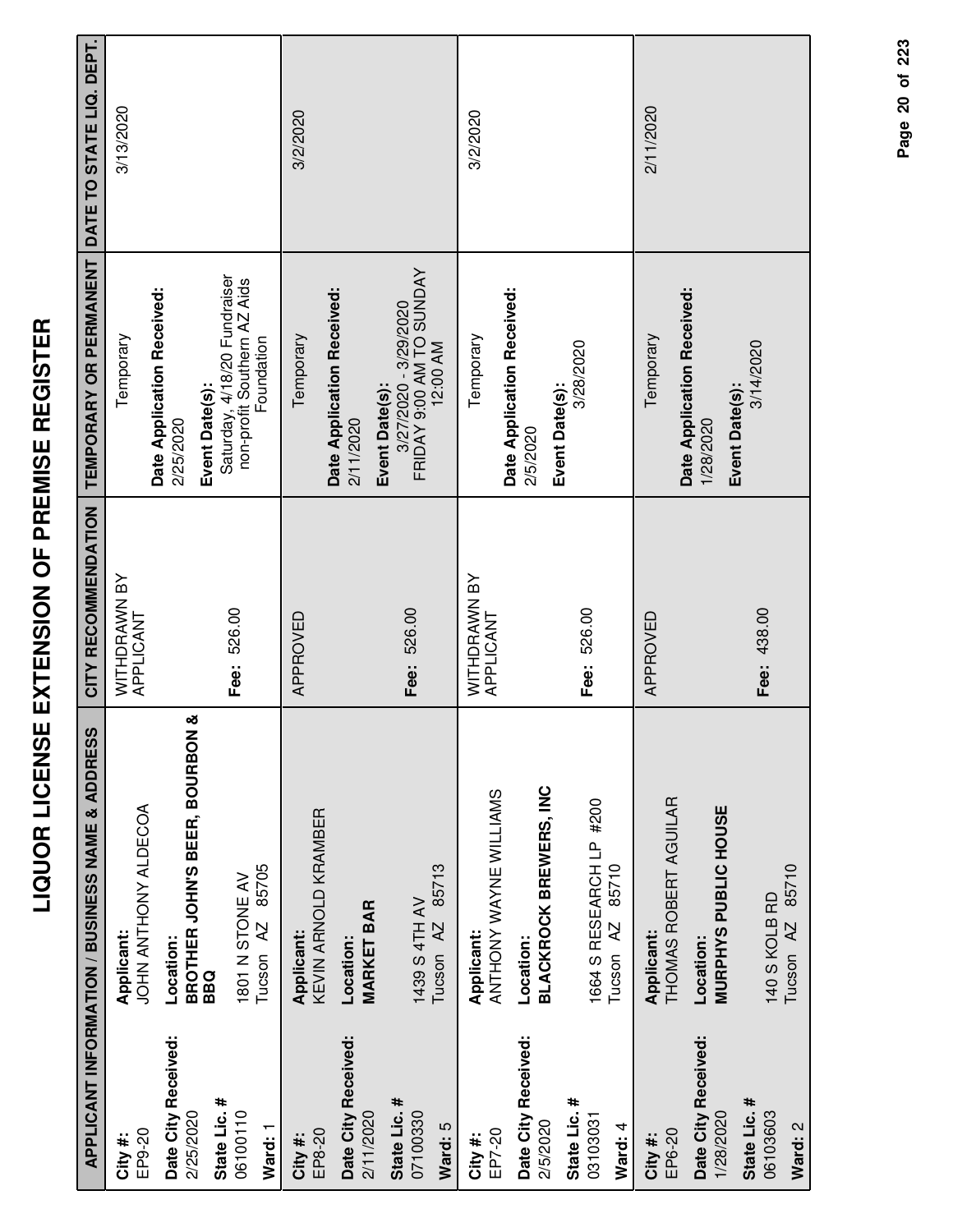| Applicant:<br>Location:<br>Date City Received:<br>State Lic. #<br>1/27/2020<br>EP5-20<br>City #: |                                                                                                                                                                       | CITY RECOMMENDATION | TEMPORARY OR PERMANENT                   | DATE TO STATE LIQ. DEPT. |
|--------------------------------------------------------------------------------------------------|-----------------------------------------------------------------------------------------------------------------------------------------------------------------------|---------------------|------------------------------------------|--------------------------|
|                                                                                                  | VINCENT<br>J<br>BIANC<br>INC<br>INC<br>INC<br>INC<br>INC<br>INC<br>INC<br>INC<br>INC<br>INC<br>INC<br>INC<br>INC<br>INC<br>INC<br>INC<br>INC<br>INC<br>INC<br>INC<br> | APPROVED            | Date Application Received:<br>           | 2/11/2020                |
|                                                                                                  | <b>BIANCHIS ITALIAN</b>                                                                                                                                               |                     | 1/27/2020                                |                          |
| Tucson <sub>AZ</sub><br>12103469<br>Ward: 1                                                      | 110N SILVERBELL RD<br>85745                                                                                                                                           | Fee: 526.00         | 4/18/2020<br>Event Date(s):              |                          |
| Applicant:<br>EP4-20<br>City #:                                                                  | SCOTT JAMES CUMMINGS                                                                                                                                                  | APPROVED            | Temporary                                | 2/14/2020                |
| Location:<br>Date City Received:<br>1/27/2020                                                    | <b>BOB DOBBS BAR &amp; GRILL</b>                                                                                                                                      |                     | Date Application Received:<br>1/27/2020  |                          |
| 2501 E 6TH ST<br>Tucson <sub>AZ</sub><br>State Lic. #<br>12103242<br>Ward: 6                     | 85705                                                                                                                                                                 | Fee: 125.00         | 3/12/2020 TO 3/18/2020<br>Event Date(s): |                          |
| Applicant:<br>EP3-20<br>City #:                                                                  | MYRON CHRISTOPHER SQUIRES                                                                                                                                             | APPROVED            | Temporary                                | 2/5/2020                 |
| Location:<br>Date City Received:<br>1/22/2020                                                    | TEN 55 BREWPUB, LLC                                                                                                                                                   |                     | Date Application Received:<br>1/22/2020  |                          |
| Tucson <sub>AZ</sub><br>003100002005<br>State Lic. #<br>Ward: 6                                  | 110 E CONGRESS ST<br>85701                                                                                                                                            | Fee: 526.00         | 3/7/2020<br>Event Date(s):               |                          |
| <b>Applicant:</b><br>EP2-20<br>City #:                                                           | KEVIN ARNOLD KRAMBER                                                                                                                                                  | APPROVED            | Permanent                                | 3/6/2020                 |
| Location:<br>Date City Received:<br>1/8/2020                                                     | 18TH ST. TAP ROOM                                                                                                                                                     |                     | Date Application Received:<br>1/8/2020   |                          |
| 555 E 18TH ST<br>Tucson <sub>AZ</sub><br>State Lic. #<br>07100484<br>Ward: 6                     | 85701                                                                                                                                                                 | Fee: 1,344.00       |                                          |                          |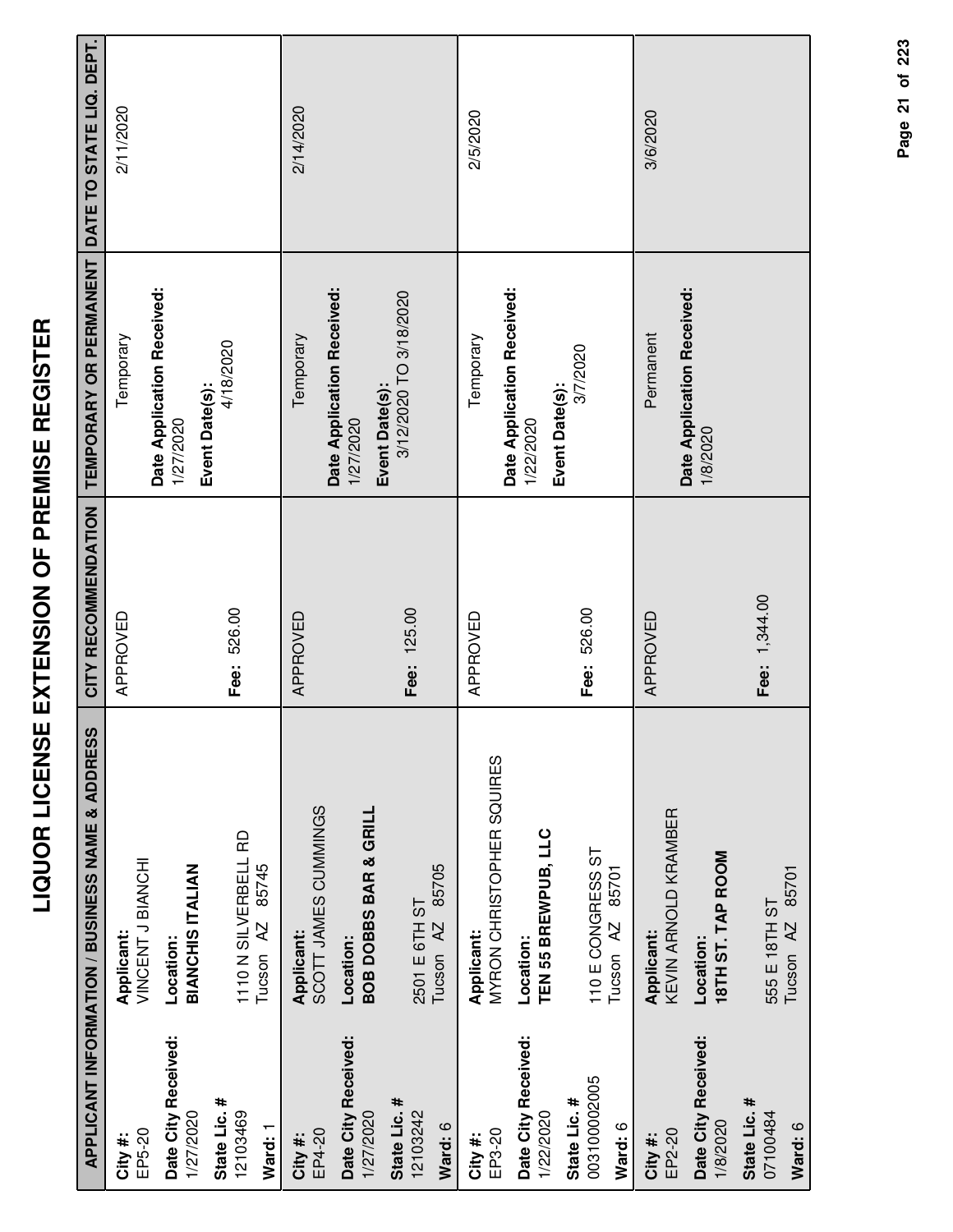| l<br>Í<br>i                                                    |  |
|----------------------------------------------------------------|--|
| Ī<br>$\overline{a}$<br>$\overline{\phantom{a}}$<br>i<br>l<br>ī |  |
| -<br>-<br>-<br>į<br>$\frac{1}{1}$                              |  |
| l<br> <br> <br> <br>ī                                          |  |
| i<br>ī<br>í<br>Ī                                               |  |
|                                                                |  |

|                                         | <b>APPLICANT INFORMATION / BUSINESS NAME &amp; ADDRESS</b> | CITY RECOMMENDATION | TEMPORARY OR PERMANENT                                    | DATE TO STATE LIQ. DEPT. |
|-----------------------------------------|------------------------------------------------------------|---------------------|-----------------------------------------------------------|--------------------------|
| EP1-20<br>City#:                        | April Santangelo McMahon<br>Applicant:                     | APPROVED            | Temporary                                                 | 1/29/2020                |
| Date City Received:<br>1/7/2020         | <b>MULLIGANS SPORTS GRILL</b><br>Location:                 |                     | Date Application Received:<br>1/7/2020                    |                          |
| State Lic. #<br>12103973<br>Ward: 4     | 9403 E GOLF LINKS RD<br>85730<br>Tucson <sub>AZ</sub>      | Fee: 526.00         | 3/14/2020 through 3/22/2020<br>Event Date(s):             |                          |
| EP55-19<br>City #:                      | Kevin Kramber<br>Applicant:                                | APPROVED            | Permanent                                                 | 1/15/2020                |
| Date City Received:<br>12/6/2019        | <b>JETHRO'S CAFE</b><br>Location:                          |                     | Date Application Received:<br>12/6/2019                   |                          |
| 012100009284<br>State Lic. #<br>Ward: 2 | 8735 E BROADWAY BL<br>85710<br>Tucson <sub>AZ</sub>        | Fee: 589.80         |                                                           |                          |
| EP54-19<br>City#:                       | TRISTAN MICHAEL WHITE<br>Applicant:                        | APPROVED            | Permanent                                                 | 12/24/2019               |
| Date City Received:<br>12/4/2019        | ن<br>DRAGOON BREWING COMPANY, LL<br>Location:              |                     | Date Application Received:<br>12/4/2019                   |                          |
| State Lic. #<br>03103010<br>Ward: 1     | 1859 W GRANT RD #111<br>85745<br>Tucson <sub>AZ</sub>      | Fee: 1344.00        |                                                           |                          |
| EP53-19<br>City #:                      | JASON M. MACHAMER<br>Applicant:                            | APPROVED            | Temporary                                                 | 12/24/2019               |
| Date City Received:<br>12/4/2019        | TRIDENT PIZZA PUB<br>Location:                             |                     | Date Application Received:<br>Event Date(s):<br>12/4/2019 |                          |
| 012100003833<br>State Lic. #<br>Ward: 6 | 446 N CAMPBELL AV<br>85719<br>Tucson <sub>AZ</sub>         | Fee: 63.00          | 3/5/2020 - 3/7/2020                                       |                          |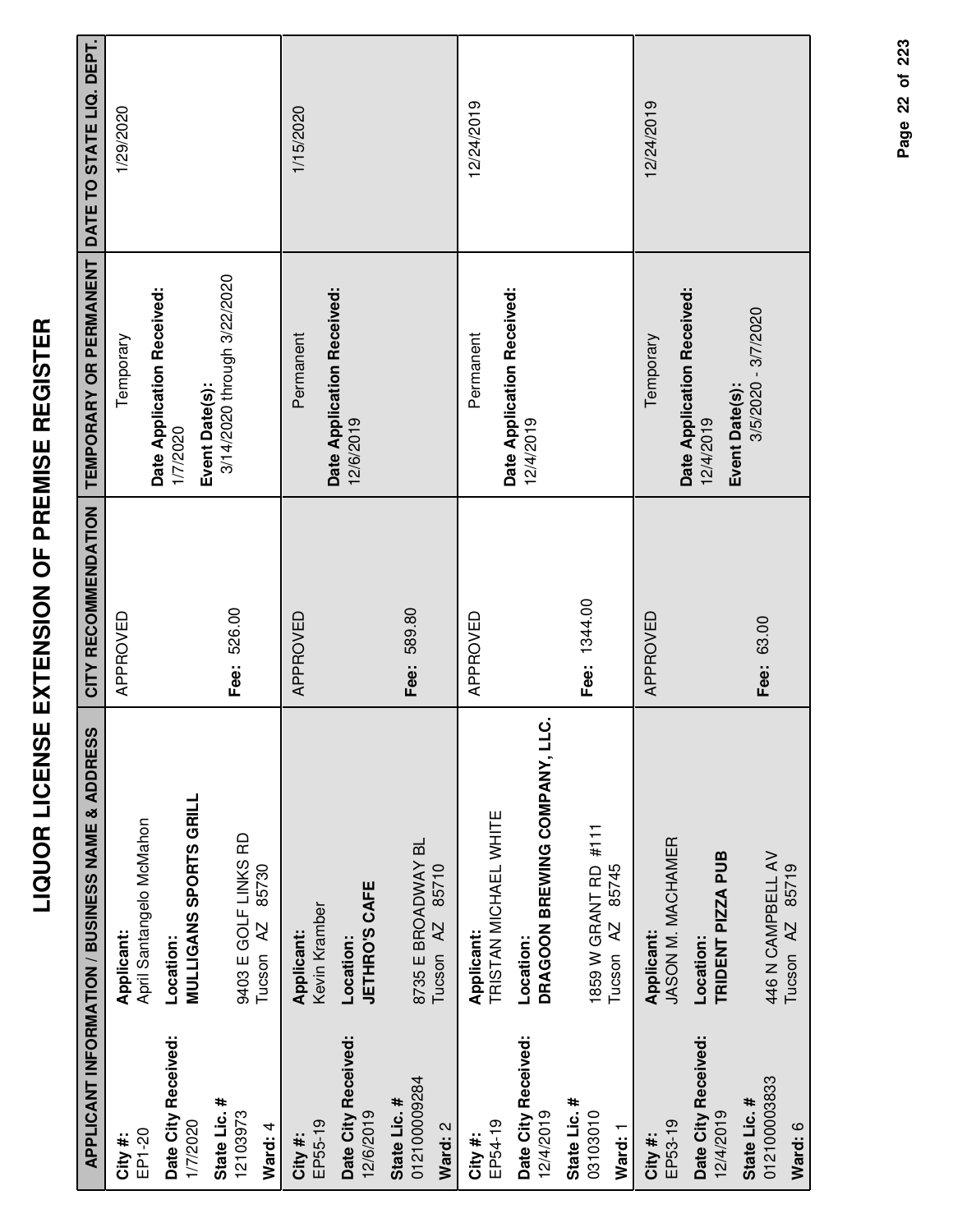|                                             | ທ<br><b>APPLICANT INFORMATION / BUSINESS NAME &amp; ADDRES</b> | CITY RECOMMENDATION       | TEMPORARY OR PERMANENT                   | DATE TO STATE LIQ. DEPT. |
|---------------------------------------------|----------------------------------------------------------------|---------------------------|------------------------------------------|--------------------------|
| City #:                                     | Applicant:                                                     | APPROVED                  | Temporary                                | 12/24/2019               |
| Date City Received:<br>12/4/2019<br>EP52-19 | JASON M. MACHAMER<br>TRIDENT PIZZA PUB<br>Location:            |                           | Date Application Received:<br>12/4/2019  |                          |
| 012100003833<br>State Lic. #<br>Ward: 6     | 446 N CAMPBELL AV<br>85719<br>Tucson AZ                        | Fee: 63.00                | 2/6/2020 - 2/22/2020<br>Event Date(s):   |                          |
| EP51-19<br>City#:                           | <b>JASON MACHAMER</b><br>Applicant:                            | APPROVED                  | Temporary                                | 12/24/2019               |
| Date City Received:<br>12/3/2019            | TRIDENT PIZZA PUB<br>Location:                                 |                           | Date Application Received:<br>12/3/2019  |                          |
| 012100003833<br>State Lic. #<br>Ward: 6     | 446 N CAMPBELL AV<br>85719<br>Tucson <sub>AZ</sub>             | Fee: 63.00                | 1/16/20 - 1/18/2020<br>Event Date(s):    |                          |
| EP50-19<br>City#:                           | Thomas Robert Aguilar<br>Applicant:                            | APPROVED                  | Temporary                                | 12/18/2019               |
| Date City Received:<br>12/3/2019            | HOTEL CONGRESS<br>Location:                                    |                           | Date Application Received:<br>12/3/2019  |                          |
| State Lic. #<br>06100175<br>Ward: 6         | 311 E CONGRESS ST<br>85701<br>Tucson <sub>AZ</sub>             | Fee: 526.00               | 1/19/2020 - 1/20/2020<br>Event Date(s):  |                          |
| EP49-19<br>City #:                          | Kevin Arnold Kramber<br>Applicant:                             | WITHDRAWN BY<br>APPLICANT | Permanent                                | 4/27/2020                |
| Date City Received:<br>11/22/2019           | Location:<br>PENCA                                             |                           | Date Application Received:<br>11/22/2019 |                          |
| State Lic. #<br>12104171                    | 50 E BROADWAY BL                                               | Fee: 628.20               |                                          |                          |

**Ward:** 6

50 E BROADWAY BL Tucson AZ 85701

50 E BROADWAY BL<br>Tucson AZ 85701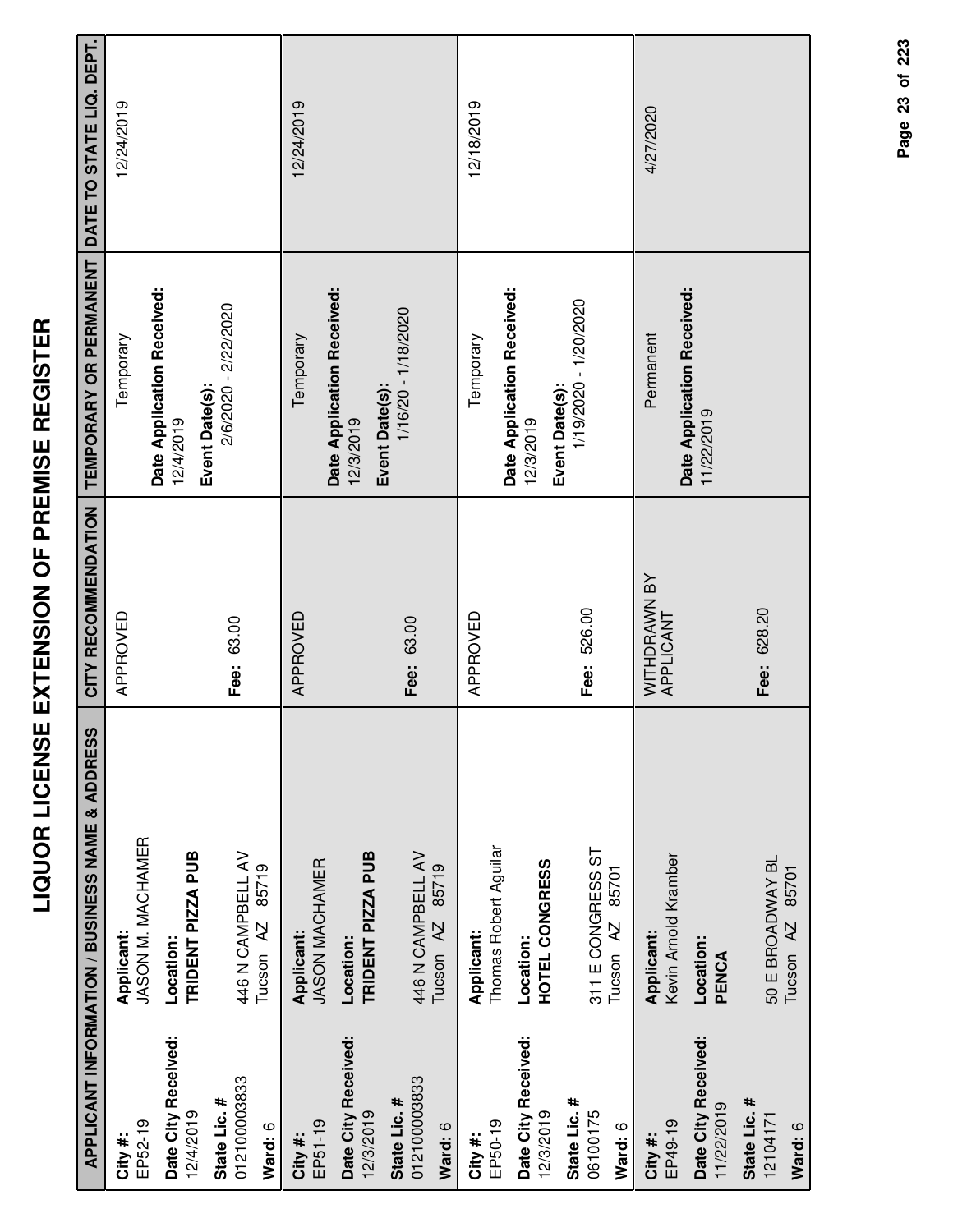| ľ<br>I         |
|----------------|
| ĺ<br>י<br>ו    |
| Ī<br>.<br>.    |
| <br> <br> <br> |
| I              |
| י<br> <br>     |
|                |
| l              |
| ׀<br>;         |
|                |
| $\frac{1}{2}$  |
| l<br> <br>     |
| i<br>l<br>Í    |
| Í              |

|                                     | APPLICANT INFORMATION / BUSINESS NAME & ADDRESS         | CITY RECOMMENDATION | <b>TEMPORARY OR PERMANENT</b>                              | DATE TO STATE LIQ. DEPT. |
|-------------------------------------|---------------------------------------------------------|---------------------|------------------------------------------------------------|--------------------------|
| EP48-19<br>City#:                   | Kevin Arnold Kramber<br>Applicant:                      | APPROVED            | Date Application Received:<br>Temporary                    | 11/19/2019               |
| Date City Received:<br>11/6/2019    | DOWNTOWN CLIFTON HOTEL<br>Location:                     |                     | Event Date(s):<br>11/6/2019                                |                          |
| State Lic. #<br>11108263<br>Ward: 6 | 85701<br>485 S STONE AV<br>Tucson <sub>AZ</sub>         | Fee: 526.00         | 12/14/19; Fundraiser                                       |                          |
| EP47-19<br>City#:                   | Maureen Ochoa<br>Applicant:                             | APPROVED            | Date Application Received:<br>Temporary                    | 11/19/2019               |
| Date City Received:<br>10/31/2019   | <b>PIMA COUNTY STADIUM DISTRICT</b><br>Location:        |                     | Event Date(s):<br>10/31/2019                               |                          |
| State Lic. #<br>05103000<br>Ward: 5 | 85713<br>2500 E AJO WY<br>Tucson <sub>AZ</sub>          | Fee: 526.00         | 1/25/20 - 2/17/20; Event area for<br>Gem Show              |                          |
| EP46-19<br>City #:                  | Robert Michael Hammelman<br>Applicant:                  | APPROVED            | Temporary                                                  | 11/6/2019                |
| Date City Received:<br>10/18/2019   | SAND-RECKONER TASTING ROOM<br>Location:                 |                     | Date Application Received:<br>Event Date(s):<br>10/18/2019 |                          |
| State Lic. #<br>19103000<br>Ward: 6 | 510 N 7TH AV #170<br>85705<br>Tucson AZ                 | Fee: 250.00         | 11/9/19; 10th Harvest celebration<br>for Sand-Reckoner     |                          |
| EP45-19<br>City#:                   | Jason M. Machamer<br>Applicant:                         | APPROVED            | Temporary                                                  | 10/30/2019               |
| Date City Received:<br>10/16/2019   | TRIDENT PIZZA PUB<br>Location:                          |                     | Date Application Received:<br>Event Date(s):<br>10/16/2019 |                          |
| State Lic. #<br>12103833<br>Ward: 6 | 446 N CAMPBELL AV #100<br>85719<br>Tucson <sub>AZ</sub> | Fee: 63.00          | 1/16, 1/18, 2/6/20: UA Basketball<br>Games                 |                          |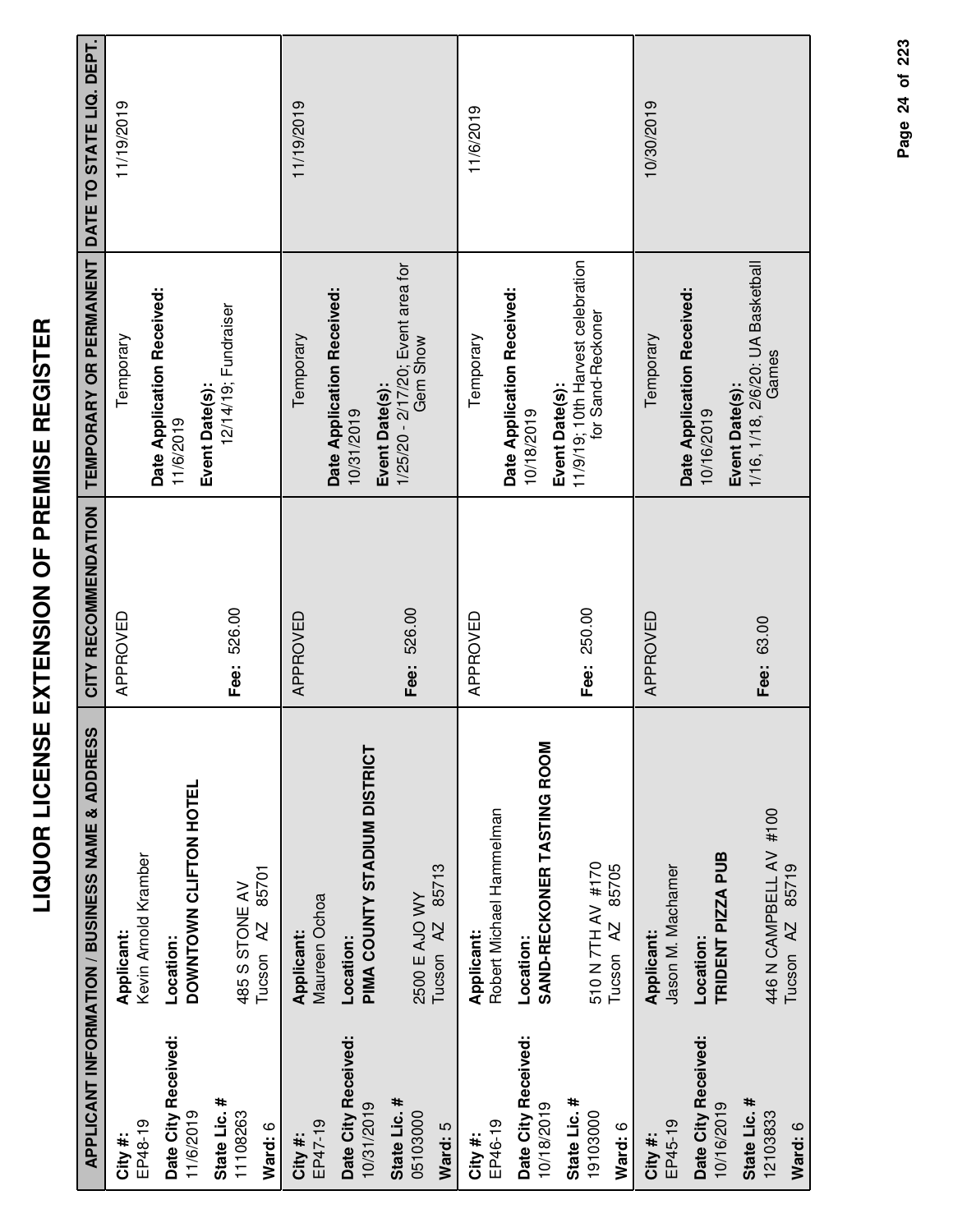| ľ<br>I<br>İ<br>ĺ                |
|---------------------------------|
| י<br>ו<br>ĺ                     |
| l<br>I<br>i<br>i<br>i<br>י<br>י |
| -<br>-<br>$\frac{1}{2}$         |
| ĺ<br>I                          |
| <br> <br>l<br>.<br>ו            |
| .<br>י                          |
|                                 |
|                                 |
| I                               |

|                                   | <b>APPLICANT INFORMATION / BUSINESS NAME &amp; ADDRESS</b> | CITY RECOMMENDATION | TEMPORARY OR PERMANENT                                                | DATE TO STATE LIQ. DEPT. |
|-----------------------------------|------------------------------------------------------------|---------------------|-----------------------------------------------------------------------|--------------------------|
| EP44-19<br>#<br>City#             | Jason M. Machamer<br>Applicant:                            | APPROVED            | Temporary                                                             | 10/30/2019               |
| Date City Received:               | Location:                                                  |                     | Date Application Received:<br>10/16/2019                              |                          |
| 10/16/2019                        | TRIDENT PIZZA PUB                                          |                     | Event Date(s):                                                        |                          |
| State Lic. #<br>12103833          | 446 N CAMPBELL AV                                          | Fee: 63.00          | 12/11, 12/14/19, 1/4/2020: UA<br>Basketball games                     |                          |
| Ward: 6                           | 85719<br>Tucson <sub>AZ</sub>                              |                     |                                                                       |                          |
| EP43-19<br>City#:                 | Jason M. Machamer<br>Applicant:                            | APPROVED            | Temporary                                                             | 10/30/2019               |
| Date City Received:               | Location:                                                  |                     | Date Application Received:<br>10/16/2019                              |                          |
| 10/16/2019                        | TRIDENT PIZZA PUB                                          |                     | Event Date(s):                                                        |                          |
| State Lic. #<br>12103833          | 446 N CAMPBELL AV #100                                     | Fee: 188.00         | front patio area for UA Basketball<br>11/10, 11/14, 11/17/19; Utilize |                          |
| Ward: 6                           | 85719<br>Tucson <sub>AZ</sub>                              |                     | games                                                                 |                          |
| EP42-19<br>City #:                | Kevin Kramber<br>Applicant:                                |                     | Permanent                                                             |                          |
|                                   |                                                            |                     | Date Application Received:                                            |                          |
| Date City Received:<br>10/11/2019 | <b>KALLISTA PARK</b><br>Location:                          |                     | 10/11/2019                                                            |                          |
| State Lic. #<br>06100262          | 4450 S HOUGHTON RD                                         | Fee: \$1,344.00     |                                                                       |                          |
| Ward: 4                           | 85730<br>$\overline{A}$<br>Tucson                          |                     |                                                                       |                          |
| EP41-19<br>City#:                 | Scott James Cummings<br>Applicant:                         | APPROVED            | Temporary                                                             | 10/14/2019               |
| Date City Received:<br>9/27/2019  | <b>WILDCAT CAFE DBA THE HUT</b><br>Location:               |                     | Date Application Received:<br>9/27/2019                               |                          |
| State Lic. #<br>06100033          | 305 N HERBERT AV                                           | Fee: 601.00         | $10/30/19 - 11/3/19$<br>Event Date(s):                                |                          |
| Ward: 6                           | 85705<br>AZ<br>Tucson                                      |                     |                                                                       |                          |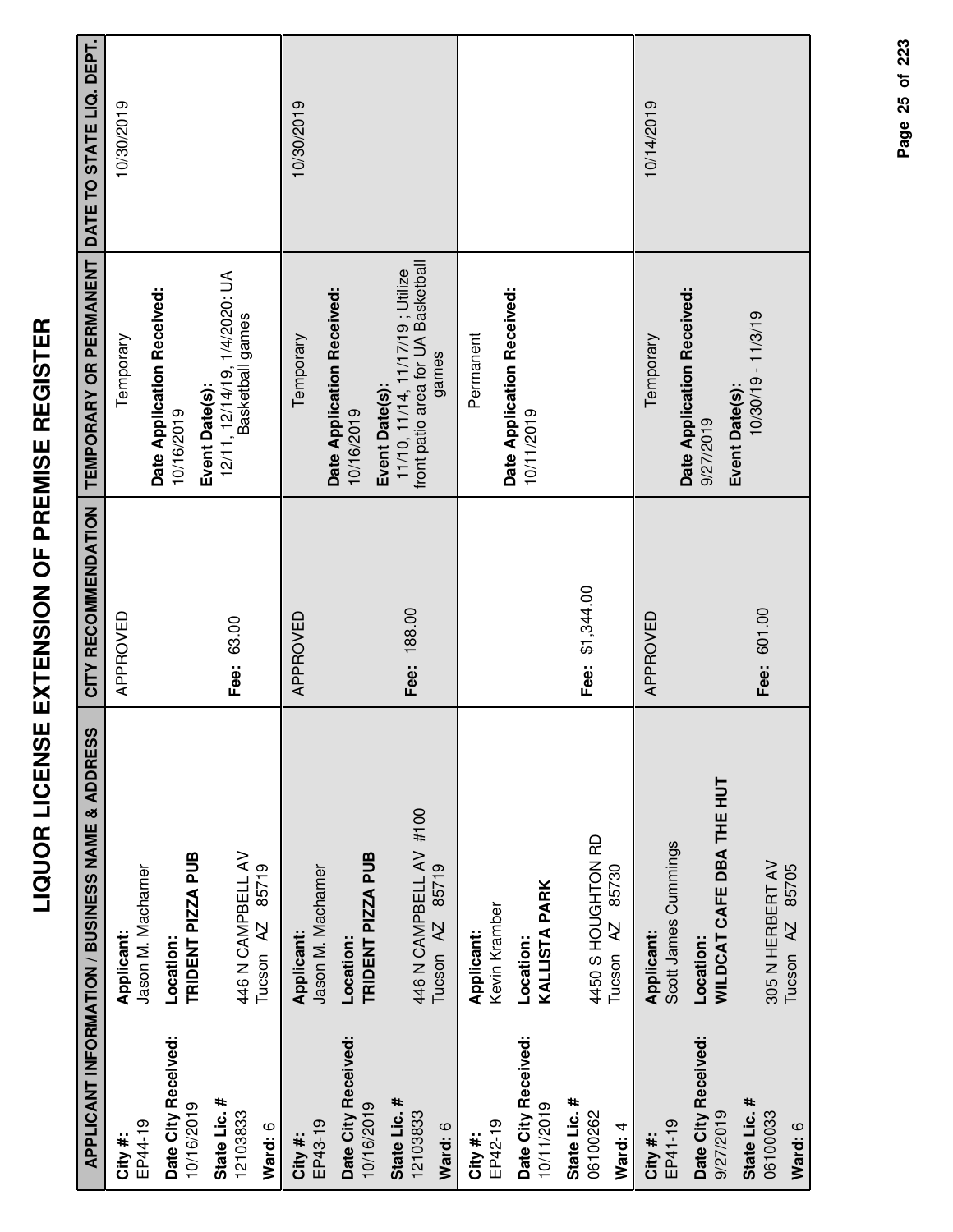| ľ<br>j<br>İ<br>ĺ                |
|---------------------------------|
| י<br>ו<br>ĺ                     |
| l<br>I<br>i<br>i<br>i<br>י<br>י |
| -<br>-<br>$\frac{1}{2}$         |
| ĺ<br>I                          |
| <br> <br>l<br>.<br>ו            |
| .<br>י                          |
|                                 |
|                                 |
| I                               |

|                                     | APPLICANT INFORMATION / BUSINESS NAME & ADDRESS     | CITY RECOMMENDATION | TEMPORARY OR PERMANENT                                          | DATE TO STATE LIQ. DEPT. |
|-------------------------------------|-----------------------------------------------------|---------------------|-----------------------------------------------------------------|--------------------------|
| EP40-19<br>City#:                   | Scott James Cummings<br>Applicant:                  | APPROVED            | Temporary                                                       | 10/14/2019               |
| Date City Received:<br>9/27/2019    | O'MALLEY'S ON FOURTH<br>Location:                   |                     | Date Application Received:<br>9/27/2019                         |                          |
| State Lic. #<br>06100257<br>Ward: 6 | 85705<br>247 N 4TH AV<br>Tucson <sub>AZ</sub>       | Fee: 683.00         | $10/30/19 - 11/3/19$<br>Event Date(s):                          |                          |
| EP39-19<br>City#:                   | Kevin Arnold Kramber<br>Applicant:                  | APPROVED            | Date Application Received:<br>Temporary                         | 10/14/2019               |
| Date City Received:<br>9/27/2019    | <b>MARKET BAR</b><br>Location:                      |                     | Event Date(s):<br>9/27/2019                                     |                          |
| State Lic. #<br>07100330<br>Ward: 5 | 85713<br>1439 S 4TH AV<br>Tucson <sub>AZ</sub>      | Fee: 526.00         | Sunday, 11/10/19 10:00 am to<br>11:00 pm                        |                          |
| EP38-19<br>City #:                  | SERGIO ARMANDO MIRANDA<br>Applicant:                | APPROVED            | Permanent                                                       | 12/18/2019               |
| Date City Received:<br>9/27/2019    | V.F.W. POST #4903<br>Location:                      |                     | Date Application Received:<br>9/27/2019                         |                          |
| State Lic. #<br>14101003<br>Ward: 6 | 5320 E BELLEVUE ST<br>85712<br>Tucson <sub>AZ</sub> | Fee: 228.00         |                                                                 |                          |
| EP37-19<br>City#:                   | Kevin Arnold Kramber<br>Applicant:                  | APPROVED            | Temporary                                                       | 10/21/2019               |
| Date City Received:<br>9/26/2019    | <b>KALLISTA PARK</b><br>Location:                   |                     | Date Application Received:<br>Event Date(s):<br>9/26/2019       |                          |
| State Lic. #<br>06100262<br>Ward: 4 | 4450 S HOUGHTON RD<br>85730<br>Tucson <sub>AZ</sub> | Fee: 526.00         | Private Corporate event<br>11/16/19 to 11/17/19<br>8 am to 2 am |                          |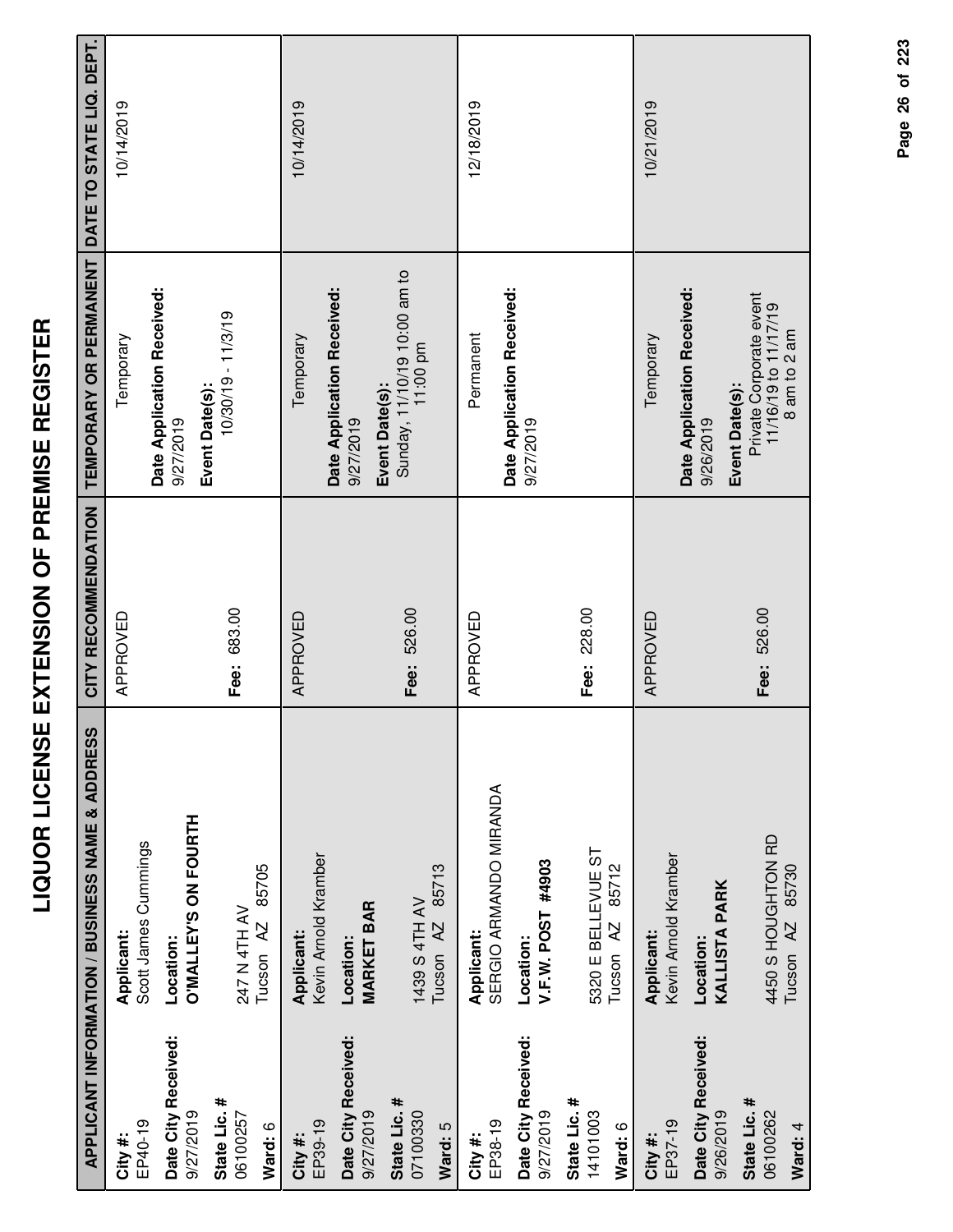| I<br>Ì<br>i<br>I                  |
|-----------------------------------|
| I<br>l<br>1<br>i<br>I             |
| í<br>l<br>;<br>l<br>.<br>-<br>-   |
| ĺ<br>:<br>i<br>İ<br>$\frac{1}{2}$ |
| ٦<br>í<br>:<br>i<br>I             |
| I<br>l<br>Í                       |

|                                                  | <b>APPLICANT INFORMATION / BUSINESS NAME &amp; ADDRESS</b>     | CITY RECOMMENDATION | TEMPORARY OR PERMANENT                                        | DATE TO STATE LIQ. DEPT. |
|--------------------------------------------------|----------------------------------------------------------------|---------------------|---------------------------------------------------------------|--------------------------|
| EP36-19<br>City#:                                | Thomas Robert Aguilera<br>Applicant:                           | APPROVED            | Temporary                                                     | 10/7/2019                |
| Date City Received:<br>9/24/2019                 | <b>CARRIAGE HOUSE</b><br>Location:                             |                     | Date Application Received:<br>9/24/2019                       |                          |
| State Lic. #<br>12104399<br>Ward: 6              | 85701<br>125 S ARIZONA AV<br>Tucson <sub>AZ</sub>              | Fee: 120.00         | 11/9/19, Gonzalez Wedding<br>Event Date(s):                   |                          |
| EP35-19<br>City #:                               | Thomas Robert Aguilera<br>Applicant:                           | APPROVED            | Temporary                                                     | 10/7/2019                |
| Date City Received:<br>State Lic. #<br>9/18/2019 | <b>MSA ANNEX/WESTBOUND/BEAUT</b><br>Location:<br><b>BURGER</b> |                     | Date Application Received:<br>Event Date(s):<br>9/18/2019     |                          |
| 06100015<br>Ward: 1                              | 267 S AVENIDA DEL CONVENTO<br>85745<br>Tucson <sub>AZ</sub>    | Fee: 526.00         | 11/3/19; All Souls                                            |                          |
| EP34-19<br>City#:                                | Kevin Arnold Kramber<br>Applicant:                             | APPROVED            | Temporary                                                     | 10/14/2019               |
| Date City Received:<br>9/18/2019                 | <b>MARKET BAR</b><br>Location:                                 |                     | Date Application Received:<br>9/18/2019                       |                          |
| State Lic. #<br>07100330<br>Ward: 5              | 85713<br>1439 S 4TH AV<br>Tucson <sub>AZ</sub>                 | Fee: 683.50         | Saturday, 10/19/19 from 1 pm to<br>midnight<br>Event Date(s): |                          |
| EP33-19<br>City#:                                | Scott James Cummings<br>Applicant:                             | APPROVED            | Temporary                                                     | 9/27/2019                |
| Date City Received:<br>9/12/2019                 | <b>WILDCAT CAFE DBA THE HUT</b><br>Location:                   |                     | Date Application Received:<br>Event Date(s):<br>9/12/2019     |                          |
| State Lic. #<br>06100033<br>Ward: 6              | 305 N HERBERT AV<br>85705<br>AZ<br>Tucson                      | Fee: 601.00         | 10/11/19 to 10/13/19                                          |                          |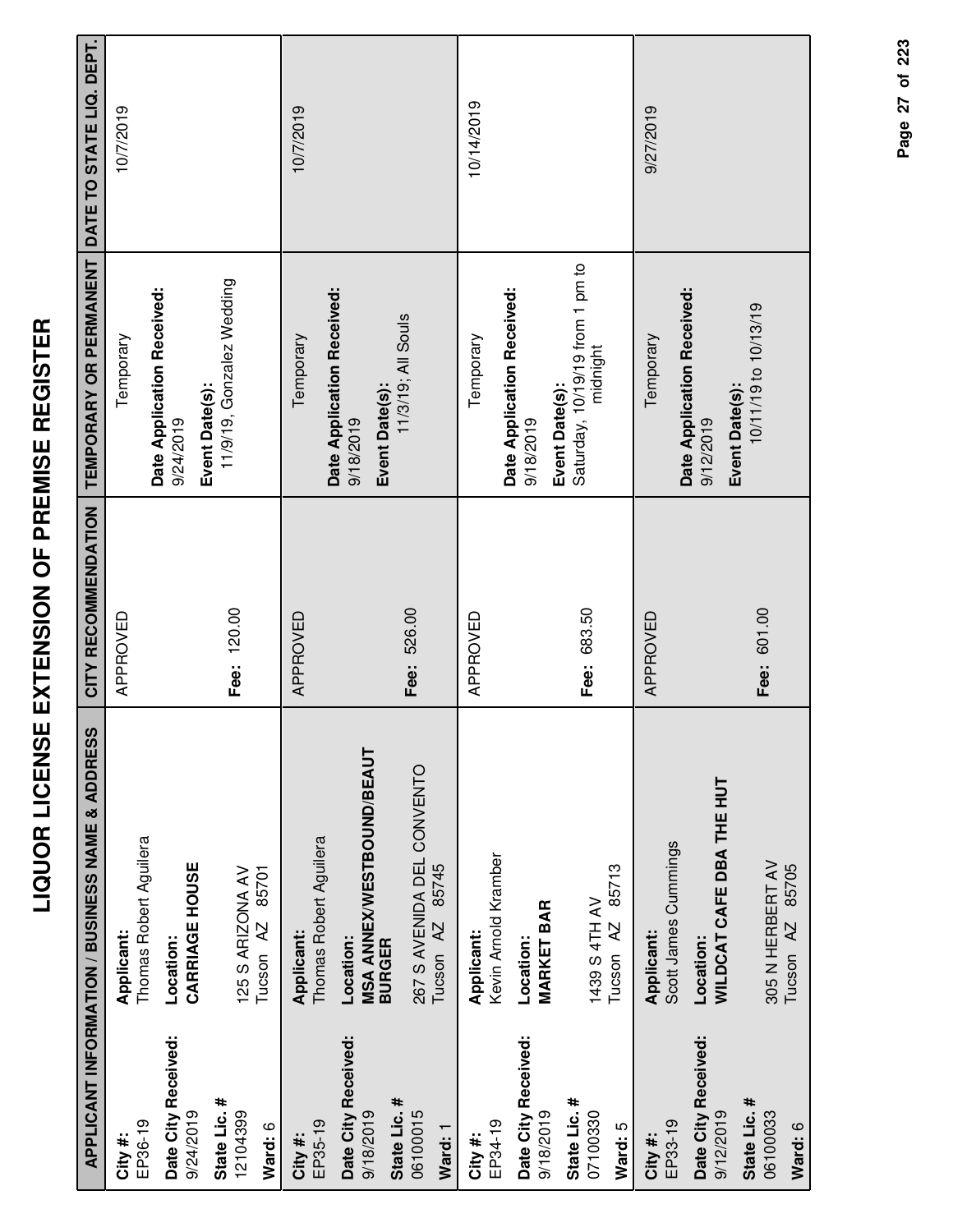|                                     | APPLICANT INFORMATION / BUSINESS NAME & ADDRESS | CITY RECOMMENDATION | TEMPORARY OR PERMANENT                                    | DATE TO STATE LIQ. DEPT. |
|-------------------------------------|-------------------------------------------------|---------------------|-----------------------------------------------------------|--------------------------|
| EP32-19<br>City #:                  | Brian Keith McBride<br>Applicant:               | APPROVED            | Temporary                                                 | 9/20/2019                |
| Date City Received:<br>9/6/2019     | ARIZONA BEER HOUSE<br>Location:                 |                     | Date Application Received:<br>9/6/2019                    |                          |
| State Lic. #<br>07100059<br>Ward: 2 | Tucson AZ 85710<br>150 S KOLB RD                | Fee: 651.00         | 9/28/19; Octoberfest Event<br>Event Date(s):              |                          |
| EP31-19<br>City #:                  | Maureen Ochoa<br>Applicant:                     | APPROVED            | Temporary                                                 | 9/10/2019                |
| Date City Received:<br>8/23/2019    | PIMA COUNTY STADIUM DISTRICT<br>Location:       |                     | Date Application Received:<br>8/23/2019                   |                          |
| State Lic. #<br>05103000<br>Ward: 5 | 85713<br>2500 E AJO WY<br>Tucson <sub>AZ</sub>  | Fee: 526.00         | 10/8/19 - 01/05/20;<br>Event Date(s):                     |                          |
| EP30-19<br>City #:                  | Kevin Arnold Kramber<br>Applicant:              | APPROVED            | Temporary                                                 | 9/5/2019                 |
| Date City Received:<br>8/22/2019    | <b>MARKET BAR</b><br>Location:                  |                     | Date Application Received:<br>8/22/2019                   |                          |
| State Lic. #<br>07100330<br>Ward: 5 | 85713<br>1427 S 4TH AV<br>Tucson <sub>AZ</sub>  | Fee: 526.00         | 10/5/19; Brazilian<br>Festival/Carnival<br>Event Date(s): |                          |
| EP29-19<br>City #:                  | Kevin R. Kowalski<br>Applicant:                 | APPROVED            | Temporary                                                 | 9/5/2019                 |
| Date City Received:<br>8/22/2019    | 80<br>FRATERNAL ORDER OF EAGLES #1<br>Location: |                     | Date Application Received:<br>8/22/2019                   |                          |
| State Lic. #<br>14100059<br>Ward: 3 | Tucson AZ 85705<br>1530 N STONE AV              | Fee: 100.00         | 10/5/19; Beer Garden<br>Event Date(s):                    |                          |

Page 28 of 223 **Page of 28 223**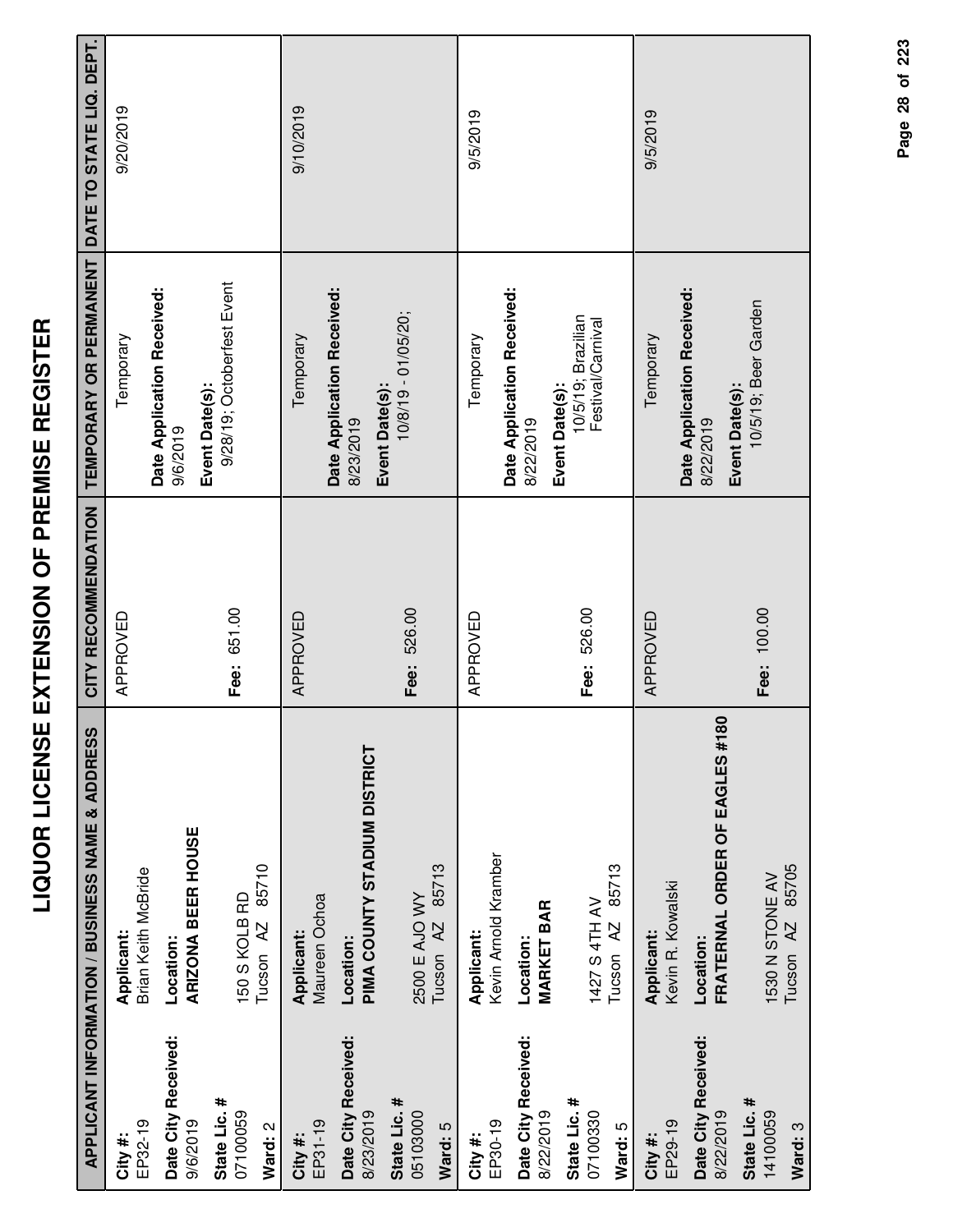|                                        | APPLICANT INFORMATION / BUSINESS NAME & ADDRESS                | CITY RECOMMENDATION | <b>TEMPORARY OR PERMANENT DATE TO STATE LIQ. DEPT.</b>           |           |
|----------------------------------------|----------------------------------------------------------------|---------------------|------------------------------------------------------------------|-----------|
| EP28-19<br>City #:                     | Joel Scott Hauff<br>Applicant:                                 | APPROVED            | Date Application Received:<br>Permanent                          |           |
| Date City Received:<br>8/19/2019       | UNIVERSITY OF ARIZONA - ARIZONA<br><b>STADIUM</b><br>Location: |                     | 8/19/2019                                                        |           |
| State Lic. #<br>05103009<br>Ward: 6    | 85719<br>540 N VINE AV<br>Tucson <sub>AZ</sub>                 | Fee: 1344.00        |                                                                  |           |
| EP27-19<br>City #:                     | George J. Lopez<br>Applicant:                                  | APPROVED            | Date Application Received:<br>Temporary                          | 9/6/2019  |
| Date City Received:<br>8/13/2019       | <b>AMERICAN LEGION #59</b><br>Location:                        |                     | 8/13/2019                                                        |           |
| State Lic. #<br>14101007<br>Ward: 1    | 85745<br>750 N GRANDE AV<br>Tucson <sub>AZ</sub>               | Fee: 526.00         | 10/12/19; Dinner event for<br>Members & Guests<br>Event Date(s): |           |
| EP26-19<br>City#:                      | Robert Thomas Aguilera<br>Applicant:                           | APPROVED            | Temporary                                                        | 9/6/2019  |
| Date City Received:<br>8/12/2019       | HOTEL CONGRESS<br>Location:                                    |                     | Date Application Received:<br>8/12/2019                          |           |
| State Lic. #<br>06100175<br>Ward: 6    | 311 E CONGRESS ST<br>85701<br>Tucson AZ                        | Fee: \$526.00       | 10/25/19- Nightmare on<br>Congress<br>Event Date(s):             |           |
| EP25-19<br>City #:                     | Jason M. Machamer<br>Applicant:                                | APPROVED            | Temporary                                                        | 8/14/2019 |
| Date City Received:<br>7/25/2019       | TRIDENT PIZZA PUB<br>Location:                                 |                     | Date Application Received:<br>Event Date(s):<br>7/25/2019        |           |
| 01200003833<br>State Lic. #<br>Ward: 6 | 446 N CAMPBELL AV #100<br>85719<br>Tucson <sub>AZ</sub>        | Fee: 105.00         | 10/12, 11/2 & 11/23/19; Arizona<br>Wildcats Football Games       |           |

Page 29 of 223 **Page of 29 223**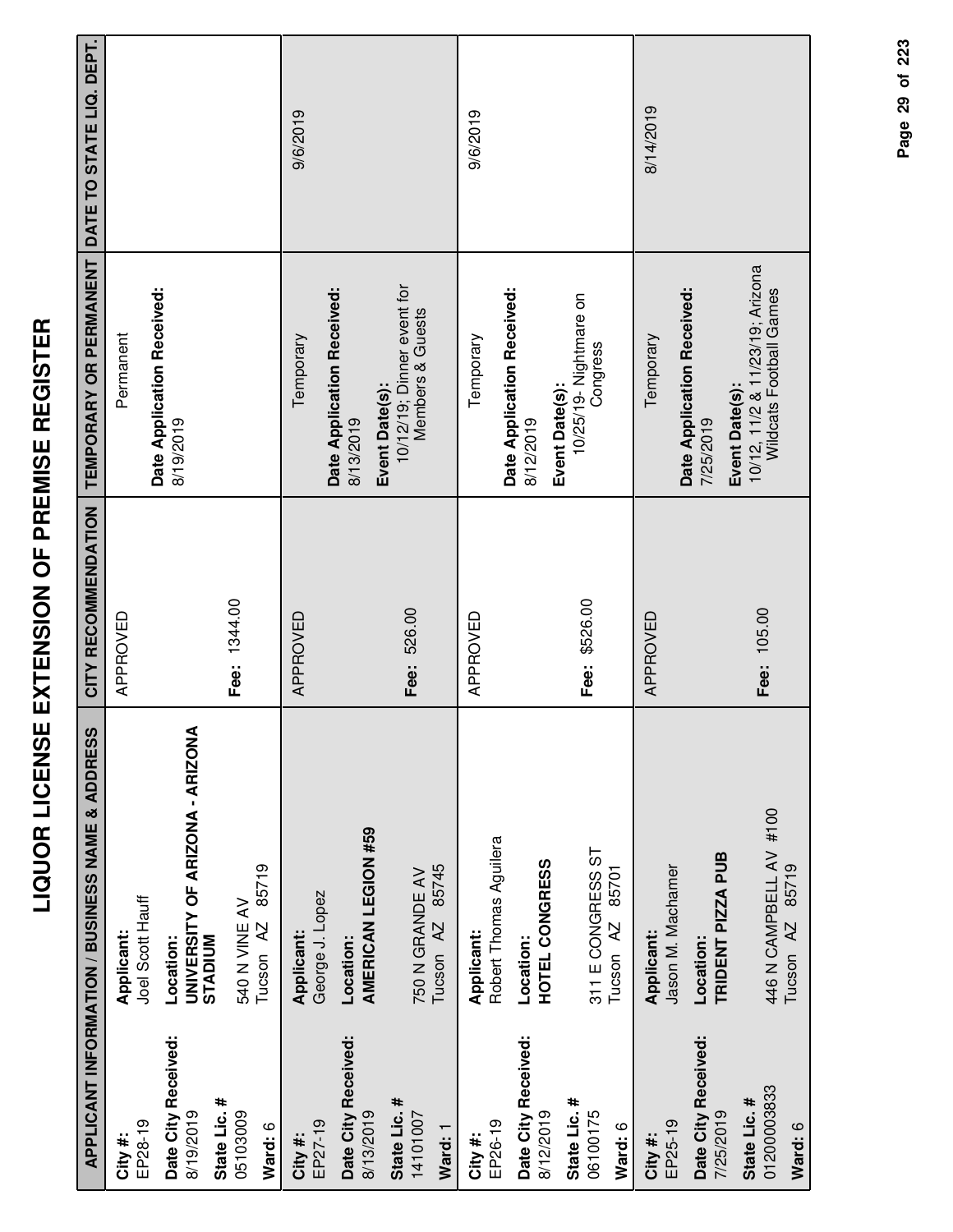| ſ<br>I<br>١<br>I                                                                                                           |
|----------------------------------------------------------------------------------------------------------------------------|
| Í<br>ì                                                                                                                     |
| Ī<br>l<br>İ<br>í<br>I<br>Ī<br>֖֦֦֦֦֖֦֦֧֦֦֦֧֦֦֦֦֦֦֦֚֚֚֚֚֚֚֚֚֚֚֚֚֞֘֘֝֘֘֝֘֡֡֡֡֬֞֡֡֡֡֡֡֬֞֡֡֡֡֬֞֞֞֞֞֞֬֬֞֞֡֬֞֞֞֡֞֬֞֡֞֬֞֞֡֞֞֞֬֞֡֟ |
| Í<br>Ī<br>ĺ<br>Ľ                                                                                                           |
| ĺ<br>l                                                                                                                     |
| i<br>ļ                                                                                                                     |
| $\overline{\mathbf{S}}$                                                                                                    |
|                                                                                                                            |
| Í                                                                                                                          |
| .<br>.                                                                                                                     |

|                                  | <b>APPLICANT INFORMATION / BUSINESS NAME &amp; ADDRESS</b> | CITY RECOMMENDATION       | TEMPORARY OR PERMANENT                                | DATE TO STATE LIQ. DEPT. |
|----------------------------------|------------------------------------------------------------|---------------------------|-------------------------------------------------------|--------------------------|
| EP24-19<br>City#:                | Jason M. Machamer<br>Applicant:                            | APPROVED                  | Temporary                                             | 8/14/2019                |
| Date City Received:              | Location:                                                  |                           | Date Application Received:<br>7/25/2019               |                          |
| 7/25/2019                        | TRIDENT PIZZA PUB                                          |                           | Event Date(s):                                        |                          |
| 012100003833<br>State Lic. #     | 446 N CAMPBELL AV #100                                     | Fee: 105.00               | 9/7, 914, 9/28/19; Arizona<br>Wildcats Football Games |                          |
| Ward: 6                          | 85719<br>Tucson <sub>AZ</sub>                              |                           |                                                       |                          |
| EP23-19<br>City#:                | Robin B. Dutt<br>Applicant:                                | APPROVED                  | Temporary                                             | 8/14/2019                |
| Date City Received:<br>7/23/2019 | <b>BUFFET BAR</b><br>Location:                             |                           | Date Application Received:<br>7/23/2019               |                          |
| State Lic. #                     |                                                            | Fee: 526.00               | 9/21/2019-85 years operation at<br>Event Date(s):     |                          |
| 06100011                         | 85705<br>538 E 9TH ST<br>Tucson <sub>AZ</sub>              |                           | this location                                         |                          |
| Ward: 6                          |                                                            |                           |                                                       |                          |
| EP22-19<br>City #:               | Thomas Robert Aguilera<br>Applicant:                       |                           | Temporary                                             |                          |
| Date City Received:              | Location:                                                  |                           | Date Application Received:<br>7/5/2019                |                          |
| 7/5/2019                         | <b>MAYNARDS MARKET &amp; KITCHEN</b>                       |                           | Event Date(s):                                        |                          |
| State Lic. #<br>12103892         | 400 N TOOLE AV #85701                                      | Fee: 526.00               | 8/31/19                                               |                          |
| Ward: 6                          | Tucson <sub>AZ</sub>                                       |                           |                                                       |                          |
| EP21-19<br>City#:                | Cynthia J. Roberts<br>Applicant:                           | WITHDRAWN BY<br>APPLICANT | Permanent                                             |                          |
| Date City Received:<br>7/3/2019  | FAMOUS SAM'S # 18 SAMSONITES LLC<br>Location:              |                           | Date Application Received:<br>7/3/2019                |                          |
| State Lic. #<br>060100128        | 7129 E GOLF LINKS RD                                       | Fee: 192.00               |                                                       |                          |
| Ward: 2                          | 85730<br>AZ.<br>Tucson                                     |                           |                                                       |                          |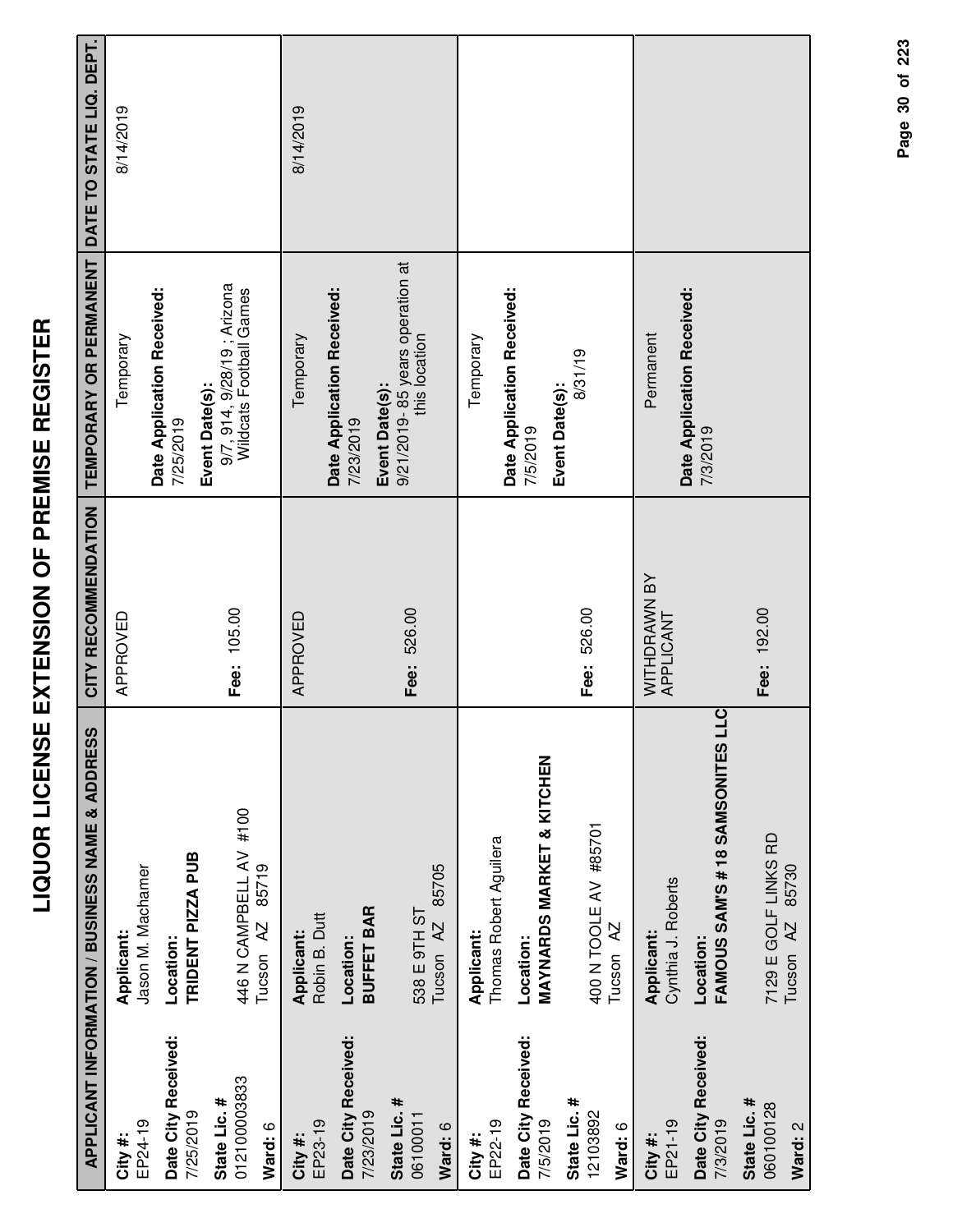|                                     | <b>APPLICANT INFORMATION / BUSINESS NAME &amp; ADDRESS</b> | CITY RECOMMENDATION       | TEMPORARY OR PERMANENT                                                  | DATE TO STATE LIQ. DEPT. |
|-------------------------------------|------------------------------------------------------------|---------------------------|-------------------------------------------------------------------------|--------------------------|
| EP20-19<br>City#:                   | Joel Scott Hauff<br>Applicant:                             | APPROVED                  | Permanent                                                               |                          |
| Date City Received:<br>6/17/2019    | <b>UNIVERSITY OF ARIZONA - ARIZONA</b><br>Location:        |                           | Date Application Received:<br>6/17/2019                                 |                          |
| State Lic. #<br>05103009            | 540 N VINE AV<br><b>STADIUM</b>                            | Fee: 1344.00              |                                                                         |                          |
| Ward: 6                             | 85719<br>Tucson <sub>AZ</sub>                              |                           |                                                                         |                          |
| EP19-19<br>City #:                  | Kevin Arnold Kramber<br>Applicant:                         | APPROVED                  | Permanent                                                               | 6/20/2019                |
| Date City Received:<br>5/24/2019    | <b>MARKET BAR</b><br>Location:                             |                           | Date Application Received:<br>5/24/2019                                 |                          |
| State Lic. #<br>07100330            | 85713<br>1439 S 4TH AV                                     | Fee: 1162.50              |                                                                         |                          |
| Ward: 5                             | Tucson <sub>AZ</sub>                                       |                           |                                                                         |                          |
| EP18-19<br>City #:                  | Kevin Arnold Kramber<br>Applicant:                         | APPROVED                  | Temporary                                                               |                          |
| Date City Received:<br>5/23/2019    | <b>MARKET BAR</b><br>Location:                             |                           | Date Application Received:<br>5/23/2019                                 |                          |
| State Lic. #<br>07100330<br>Ward: 5 | 85713<br>1439 S 4TH AV<br>Tucson <sub>AZ</sub>             | Fee: 601.00               | 4th of July Celebration<br>9 a.m. - 12 a.m.<br>7/4/19<br>Event Date(s): |                          |
| EP17-19<br>City#:                   | Mobeen Moslem<br>Applicant:                                | WITHDRAWN BY<br>APPLICANT | Permanent                                                               |                          |
| Date City Received:<br>5/22/2019    | <b>POKEZONE</b><br>Location:                               |                           | Date Application Received:<br>5/22/2019                                 |                          |
| State Lic. #<br>12104498            | 54 W CONGRESS ST                                           | Fee: 149.70               |                                                                         |                          |

**Ward:** 1

54 W CONGRESS ST Tucson AZ 85701

54 W CONGRESS ST<br>Tucson AZ 85701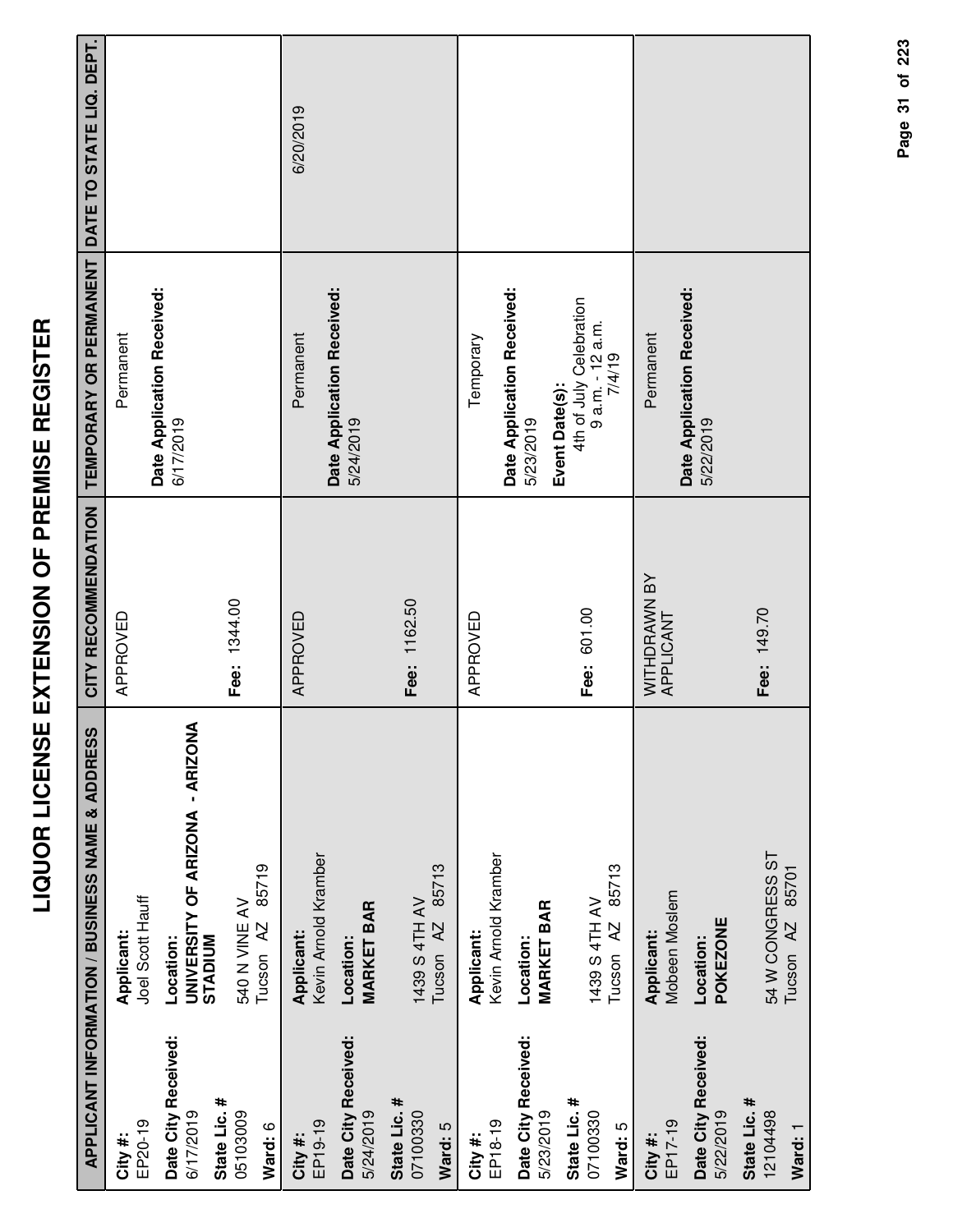|                                  |                                                 | CITY RECOMMENDATION |                                                     |          |
|----------------------------------|-------------------------------------------------|---------------------|-----------------------------------------------------|----------|
|                                  | APPLICANT INFORMATION / BUSINESS NAME & ADDRESS |                     | TEMPORARY OR PERMANENT DATE TO STATE LIQ. DEPT.     |          |
| EP16-19<br>City#:                | Thomas Robert Aguilera<br>Applicant:            | APPROVED            | Temporary                                           | 6/3/2019 |
| Date City Received:<br>5/20/2019 | <b>MSA ANNEX/WESTBOUND/BEAUT</b><br>Location:   |                     | Date Application Received:<br>5/20/2019             |          |
| State Lic. #                     | <b>BURGER</b>                                   |                     | 7/4/2019; 4th of July Celebration<br>Event Date(s): |          |
| 06100015                         | 267 S AVENIDA DEL CONVENTO                      | Fee: 222.00         |                                                     |          |
| Ward: 1                          | 85745<br>Tucson <sub>AZ</sub>                   |                     |                                                     |          |
| EP15-19<br>City#:                | Scott Cummings<br><b>Applicant:</b>             | APPROVED            | Permanent                                           | 5/6/2020 |
| Date City Received:<br>5/17/2019 | <b>HUT ON FOURTH</b><br>Location:               |                     | Date Application Received:<br>5/17/2019             |          |
| State Lic. #<br>06100033         | 305 N HERBERT AV                                | Fee: \$1,344.00     |                                                     |          |
| Ward: 6                          | 85705<br>Tucson <sub>AZ</sub>                   |                     |                                                     |          |
| EP14-19<br>City #:               | Rebecca Debenport Safford<br>Applicant:         | APPROVED            | Temporary                                           | 6/3/2019 |
| Date City Received:              | Location:                                       |                     | Date Application Received:                          |          |
| 5/16/2019                        | න්<br>TAP & BOTTLE CO., LLC / DBA: TAP          |                     | 5/16/2019                                           |          |
| State Lic. #                     | <b>BOTTLE</b>                                   | Fee: 162.50         | Saturday, June 29, 2019<br>Event Date(s):           |          |
| 07106005                         | 403 N 6TH AV #135<br>85705<br>Tucson AZ         |                     |                                                     |          |
| Ward: 6                          |                                                 |                     |                                                     |          |
| EP13-19<br>City#:                | Thomas Robert Aguilera<br>Applicant:            | APPROVED            | Temporary                                           | 4/5/2019 |
| Date City Received:<br>3/21/2019 | <b>CARRIAGE HOUSE</b><br>Location:              |                     | Date Application Received:<br>3/21/2019             |          |
| State Lic. #                     |                                                 |                     | Event Date(s):                                      |          |
| 12104399                         | 125 S ARIZONA AV                                | Fee: 120.00         | 5/3/19; Wedding Reception                           |          |
| Ward: 6                          | Tucson AZ 85701                                 |                     |                                                     |          |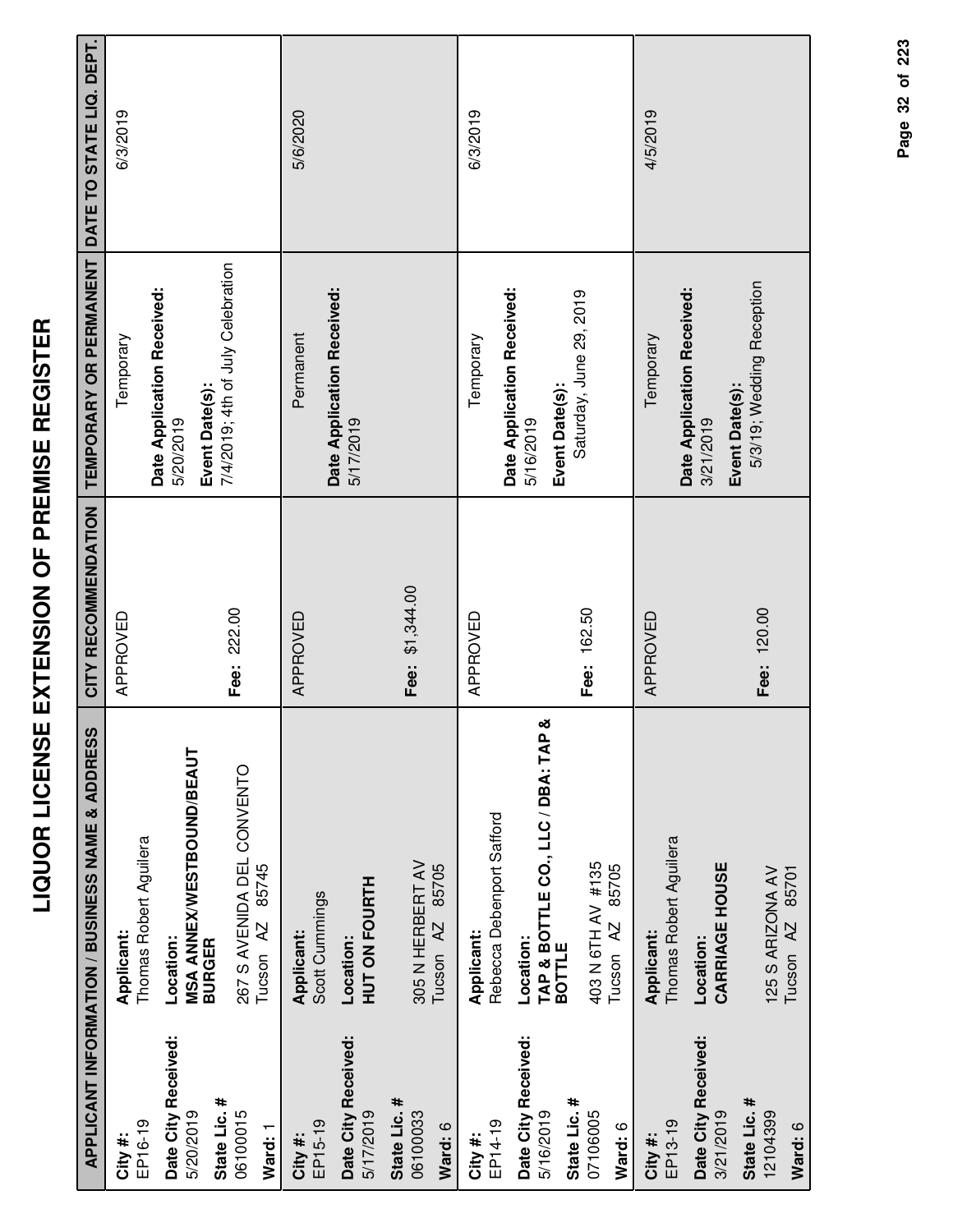|                                     | APPLICANT INFORMATION / BUSINESS NAME & ADDRESS              | CITY RECOMMENDATION | TEMPORARY OR PERMANENT                                               | DATE TO STATE LIQ. DEPT. |
|-------------------------------------|--------------------------------------------------------------|---------------------|----------------------------------------------------------------------|--------------------------|
| $EP12-19$<br>City #:                | Austin Santos<br>Applicant:                                  | APPROVED            | Temporary                                                            | 4/5/2019                 |
| Date City Received:<br>3/21/2019    | BEAR CANYON PIZZA COMPANY<br>Location:                       |                     | Date Application Received:<br>3/21/2019                              |                          |
| State Lic. #<br>12104438<br>Ward: 2 | 8987 E TANQUE VERDE RD #335<br>85749<br>Tucson <sub>AZ</sub> | Fee: 601.00         | 4/27/19; Community Fundraising<br>Event<br>Event Date(s):            |                          |
| EP11-19<br>City #:                  | Kevin Arnold Kramber<br>Applicant:                           | APPROVED            | Temporary                                                            | 3/26/2019                |
| Date City Received:<br>3/12/2019    | <b>MARKET BAR</b><br>Location:                               |                     | Date Application Received:<br>3/12/2019                              |                          |
| State Lic. #<br>07100330<br>Ward: 5 | 85713<br>1439 S 4TH AV<br>Tucson <sub>AZ</sub>               | Fee: 601.00         | 4/13/19; 1st Year Anniversary<br>Celebration<br>Event Date(s):       |                          |
| EP10-19<br>City #:                  | Anthony Wayen Williams<br>Applicant:                         | APPROVED            | Temporary                                                            | 3/5/2019                 |
| Date City Received:<br>2/14/2019    | BACKROCK BREWERS, INC.<br>Location:                          |                     | Date Application Received:<br>2/14/2019                              |                          |
| State Lic. #<br>03103031<br>Ward: 4 | 1664 S RESEARCH LP #200<br>85710<br>Tucson <sub>AZ</sub>     | Fee: 526.00         | 3/30/19; 2nd Year Anniversary<br>Event Date(s):                      |                          |
| EP9-19<br>City #:                   | Thomas Robert Aguilera<br>Applicant:                         | APPROVED            | Temporary                                                            | 2/25/2019                |
| Date City Received:<br>2/6/2019     | <b>MURPHYS PUBLIC HOUSE</b><br>Location:                     |                     | Date Application Received:<br>2/6/2019                               |                          |
| State Lic. #<br>06103603<br>Ward: 2 | Tucson AZ 85710<br>140 S KOLB RD                             | Fee: 569.00         | 3/16/19 - 3/17/19; St. Patricks<br>Day Celebration<br>Event Date(s): |                          |

Page 33 of 223 **Page of 33 223**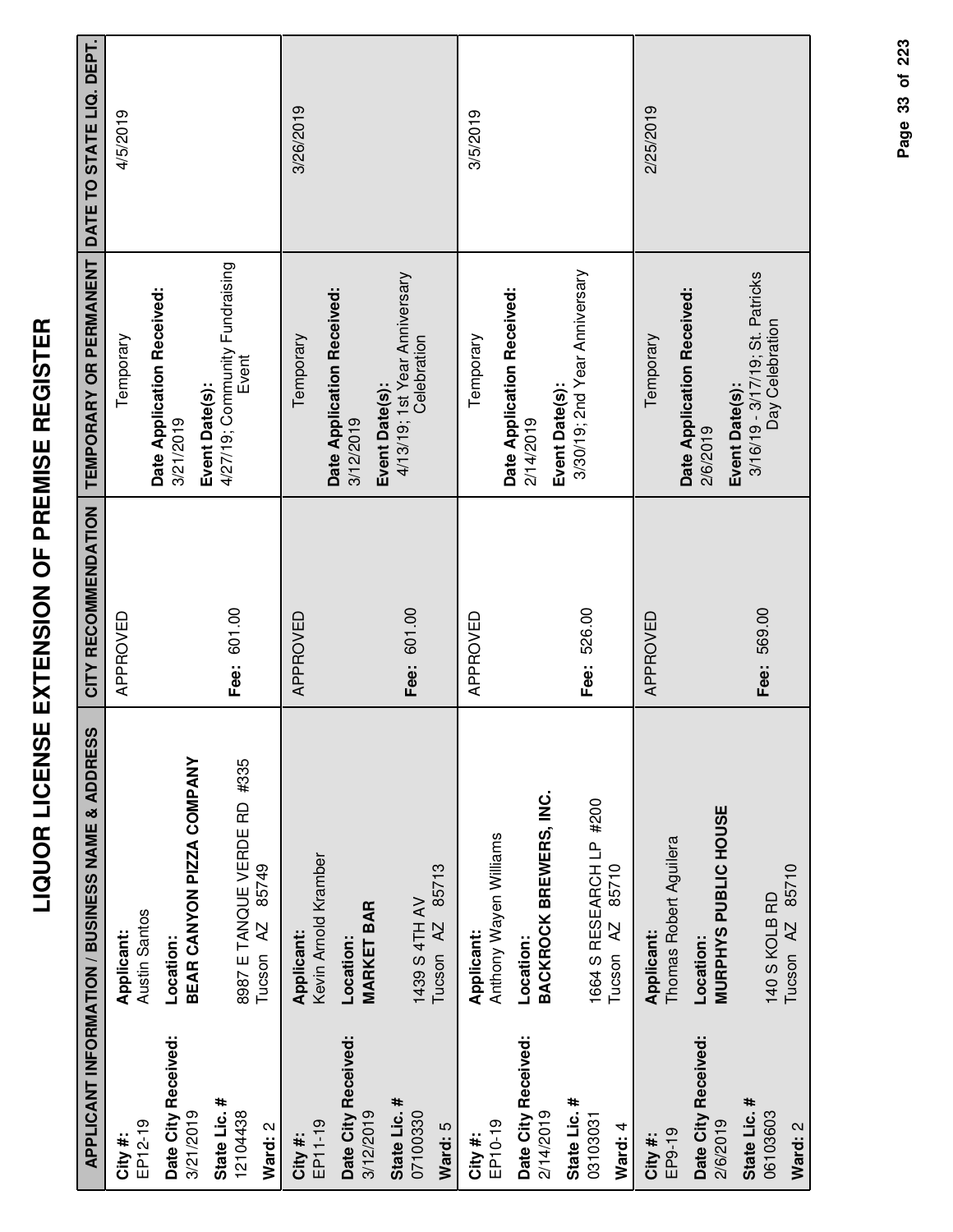|                                     | APPLICANT INFORMATION / BUSINESS NAME & ADDRESS   | CITY RECOMMENDATION | TEMPORARY OR PERMANENT                                                   | DATE TO STATE LIQ. DEPT. |
|-------------------------------------|---------------------------------------------------|---------------------|--------------------------------------------------------------------------|--------------------------|
| EP8-19<br>City #:                   | Thomas Robert Aguilera<br>Applicant:              | APPROVED            | Temporary                                                                | 2/25/2019                |
| Date City Received:<br>1/31/2019    | RIALTO THEATRE<br>Location:                       |                     | Date Application Received:<br>1/31/2019                                  |                          |
| State Lic. #<br>06100283<br>Ward: 6 | 318 E CONGRESS ST<br>85701<br>Tucson AZ           | Fee: 601.00         | 3/2/19; Rialto Theatre Annual<br>Gala<br>Event Date(s):                  |                          |
| EP7-19<br>City #:                   | Thomas Robert Aguilera<br>Applicant:              | APPROVED            | Date Application Received:<br>Temporary                                  | 2/25/2019                |
| Date City Received:<br>1/31/2019    | 191 TOOLE<br>Location:                            |                     | 1/31/2019                                                                |                          |
| State Lic. #<br>06100114<br>Ward: 6 | 85701<br>191 E TOOLE AV<br>Tucson <sub>AZ</sub>   | Fee: 601.00         | 3/919; Hip Hop Festival<br>Event Date(s):                                |                          |
| EP6-19<br>City #:                   | Scott Cummings<br>Applicant:                      | DENIED              | Temporary                                                                | 2/26/2019                |
| Date City Received:<br>1/30/2019    | <b>BOB DOBBS BAR &amp; GRILL</b><br>Location:     |                     | Date Application Received:<br>1/30/2019                                  |                          |
| State Lic. #<br>12103242<br>Ward: 6 | 85716<br>2501 E 6TH ST<br>Tucson <sub>AZ</sub>    | Fee: 200.00         | Festival/St. Patrick's Day<br>3/14/19 - 317/19; Spring<br>Event Date(s): |                          |
| EP5-19<br>City #:                   | Thomas Robert Aguilera<br>Applicant:              | APPROVED            | Temporary                                                                | 2/15/2019                |
| Date City Received:<br>1/28/2019    | <b>MAYNARDS MARKET &amp; KITCHEN</b><br>Location: |                     | Date Application Received:<br>Event Date(s):<br>1/28/2019                |                          |
| State Lic. #<br>12103892<br>Ward: 6 | Tucson AZ 85701<br>400 N TOOLE AV                 | Fee: 601.00         | 3/9/19; Celebrate Women Fest                                             |                          |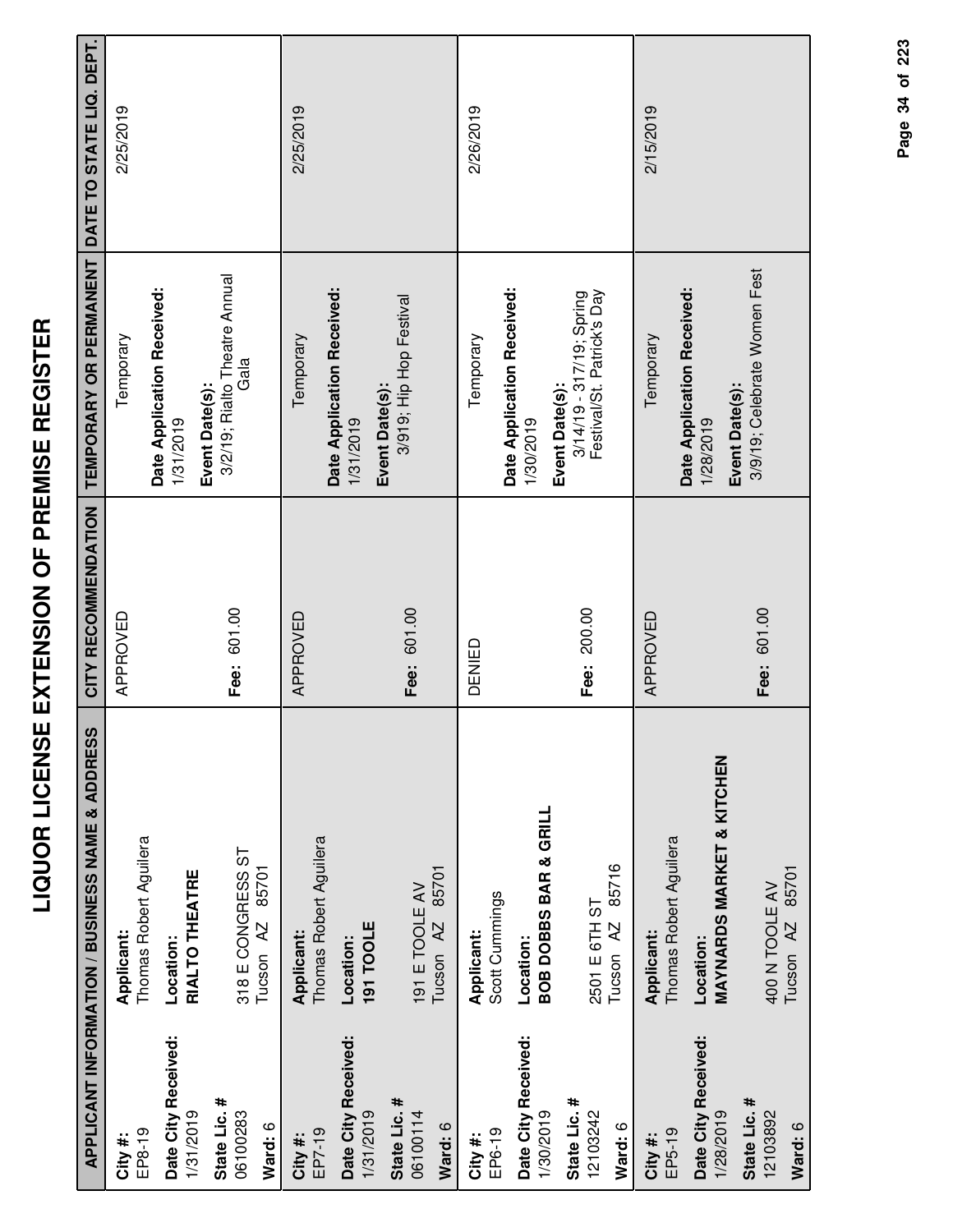|                                     | APPLICANT INFORMATION / BUSINESS NAME & ADDRESS    | CITY RECOMMENDATION | <b>TEMPORARY OR PERMANENT</b>                                                  | DATE TO STATE LIQ. DEPT. |
|-------------------------------------|----------------------------------------------------|---------------------|--------------------------------------------------------------------------------|--------------------------|
| EP4-19<br>City #:                   | John P. Vyborny II<br>Applicant:                   | APPROVED            | Temporary                                                                      | 2/15/2019                |
| Date City Received:<br>1/24/2019    | TEN 55 BREWPUB<br>Location:                        |                     | Date Application Received:<br>1/24/2019                                        |                          |
| State Lic. #<br>12102034<br>Ward: 6 | 110 E CONGRESS ST<br>85701<br>Tucson <sub>AZ</sub> | Fee: 526.00         | 3/10/19; Hosting celebratory beer<br>garden after bike race.<br>Event Date(s): |                          |
| EP3-19<br>City #:                   | William D. Smith<br>Applicant:                     | APPROVED            | Temporary                                                                      | 2/5/2019                 |
| Date City Received:<br>1/15/2019    | EXO ROAST CO.<br>Location:                         |                     | Date Application Received:<br>1/15/2019                                        |                          |
| State Lic. #<br>12104494<br>Ward: 6 | 85705<br>403 N 6TH AV<br>Tucson <sub>AZ</sub>      | Fee: 345.00         | Special Event/Wedding;<br>2/16/19-2/17/19<br>Event Date(s):                    |                          |
| EP2-19<br>City #:                   | Kevin Arnold Kramber<br>Applicant:                 | APPROVED            | Temporary                                                                      | 2/5/2019                 |
| Date City Received:<br>1/14/2019    | <b>MARKET BAR</b><br>Location:                     |                     | Date Application Received:<br>1/14/2019                                        |                          |
| State Lic. #<br>07100330<br>Ward: 5 | 85713<br>1439 S 6TH AV<br>Tucson <sub>AZ</sub>     | Fee: 601.00         | 2/23/19; New beer introductory<br>roll out<br>Event Date(s):                   |                          |
| EP1-19<br>City #:                   | April Santangelo McMahon<br>Applicant:             | APPROVED            | Temporary                                                                      | 1/24/2019                |
| Date City Received:<br>1/4/2019     | <b>MULLIGANS SPORTS GRILL</b><br>Location:         |                     | Date Application Received:<br>1/4/2019                                         |                          |
| State Lic. #<br>12103973<br>Ward: 4 | 9403 E GOLF LINKS RD<br>Tucson AZ 85730            | Fee: 526.00         | 3/16/19 - 3/18/19; Annual St.<br>Patrick's Day Event<br>Event Date(s):         |                          |

Page 35 of 223 **Page of 35 223**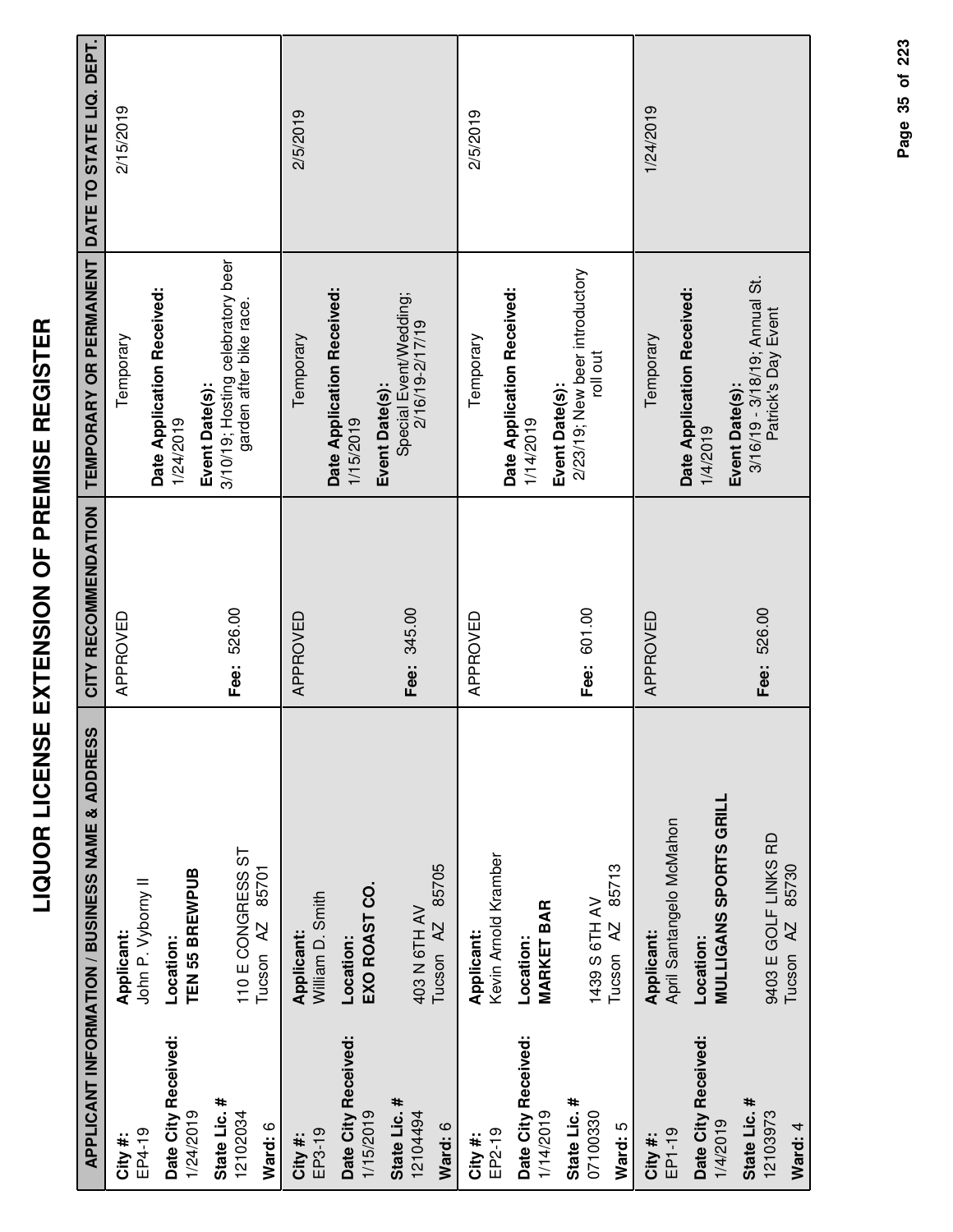| ľ<br>I<br>illi<br>Cicli                |  |
|----------------------------------------|--|
| ו<br>-<br>-<br>ו<br>ו<br>ו             |  |
| ן<br>(<br>]<br>J<br>ĺ<br>$\frac{1}{2}$ |  |
| ;<br>[<br>$\overline{\phantom{a}}$     |  |
| l<br>-<br>-<br>-                       |  |
|                                        |  |

|                                     | <b>APPLICANT INFORMATION / BUSINESS NAME &amp; ADDRESS</b> | CITY RECOMMENDATION | TEMPORARY OR PERMANENT                                        | DATE TO STATE LIQ. DEPT. |
|-------------------------------------|------------------------------------------------------------|---------------------|---------------------------------------------------------------|--------------------------|
| EP43-18<br>City #:                  | Thomas Robert Aguilera<br>Applicant:                       | APPROVED            | Temporary                                                     | 12/14/2018               |
| Date City Received:<br>12/3/2018    | HOTEL CONGRESS<br>Location:                                |                     | Date Application Received:<br>12/3/2018                       |                          |
| State Lic. #<br>06100175<br>Ward: 6 | 311 E CONGRESS ST<br>85701<br>Tucson <sub>AZ</sub>         | Fee: 651.00         | 12/31/18; New Year's Eve<br>Celebration<br>Event Date(s):     |                          |
| EP42-18<br>City#:                   | Thomas Robert Aguilera<br>Applicant:                       | APPROVED            | Temporary                                                     | 12/13/2018               |
| Date City Received:<br>11/19/2018   | HOTEL CONGRESS<br>Location:                                |                     | Date Application Received:<br>11/19/2018                      |                          |
| State Lic. #<br>06100175<br>Ward: 6 | 311 E CONGRESS ST<br>85701<br>Tucson <sub>AZ</sub>         | Fee: \$526.00       | 1/21/19 Tucson Jazz<br>Festival/Jazz Fiesta<br>Event Date(s): |                          |
| EP41-18<br>City#:                   | Thomas Robert Aguilera<br>Applicant:                       | APPROVED            | Temporary                                                     | 12/12/2018               |
| Date City Received:<br>11/19/2018   | <b>MAYNARD'S MARKET &amp; KITCHEN</b><br>Location:         |                     | Date Application Received:<br>11/19/2018                      |                          |
| State Lic. #<br>12103892<br>Ward: 6 | 85701<br>400 N TOOLE AV<br>Tucson <sub>AZ</sub>            | Fee: \$526.00       | 1/19/19<br>Dillinger<br>Days<br>Event Date(s):                |                          |
| EP40-18<br>City#:                   | Mark Maddad Smith<br>Applicant:                            | DENIED              | Permanent                                                     | 2/1/2019                 |
| Date City Received:<br>11/7/2018    | RENEE'S ORGANIC OVEN<br>Location:                          |                     | Date Application Received:<br>11/7/2018                       |                          |
| State Lic. #<br>12103646<br>Ward: 2 | 7065 E TANQUE VERDE RD<br>85715<br>AZ.<br>Tucson           | Fee: 158.40         |                                                               |                          |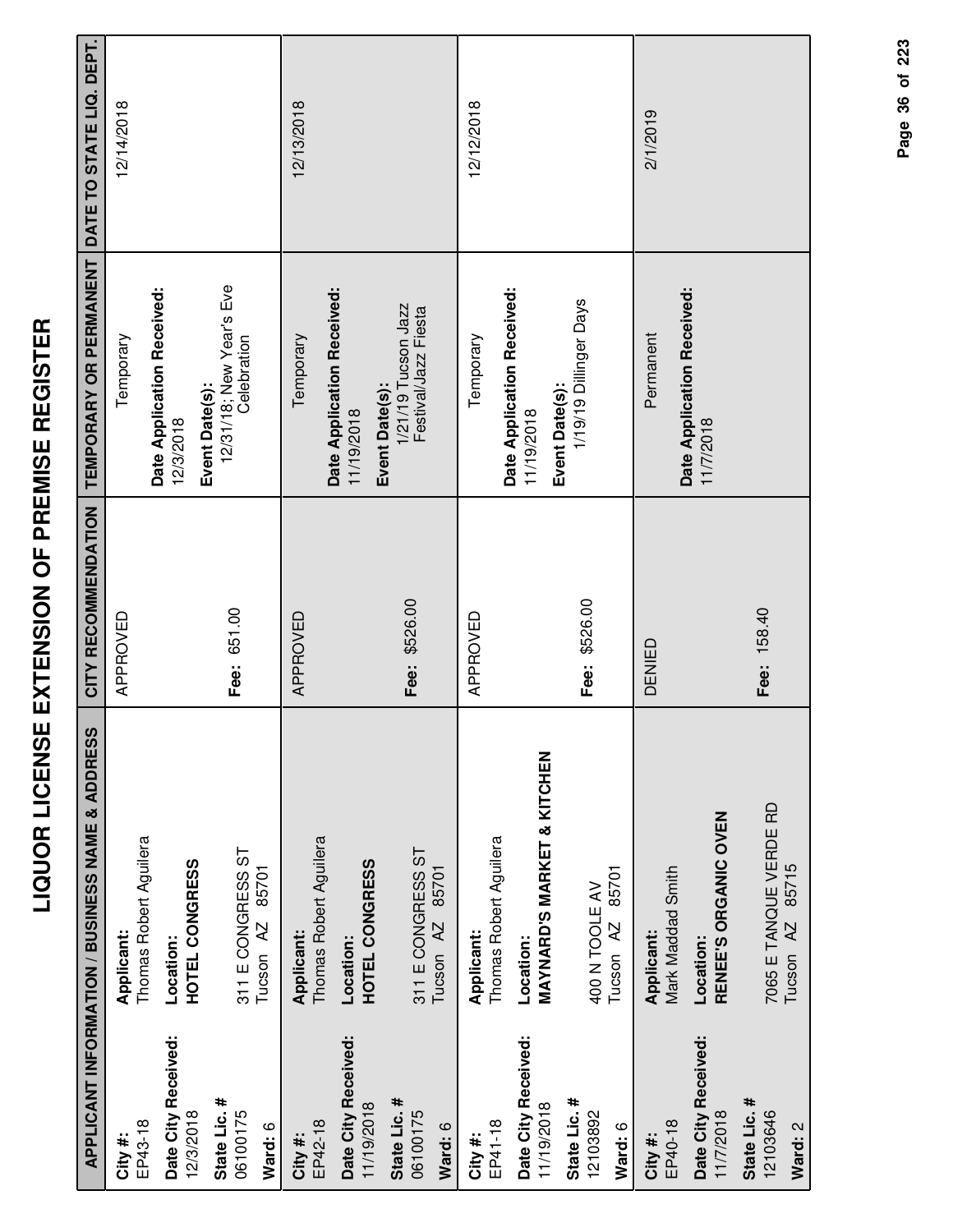| ׇ֠<br>ſ<br>i |
|--------------|
| l            |
| i            |
| I<br>I       |
| Ì            |
| i            |
| i<br>I       |
| I            |
| Í            |
| Í            |
| ;<br>;<br>;  |
| l<br>İ       |
|              |
| Ì            |
| i            |
| Ī            |
| I            |
| i            |
| l            |
|              |
|              |

|                                        | <b>APPLICANT INFORMATION / BUSINESS NAME &amp; ADDRESS</b> | CITY RECOMMENDATION | TEMPORARY OR PERMANENT                                               | DATE TO STATE LIQ. DEPT. |
|----------------------------------------|------------------------------------------------------------|---------------------|----------------------------------------------------------------------|--------------------------|
| EP39-18<br>City#:                      | Thomas Robert Aguilera<br>Applicant:                       | APPROVED            | Temporary                                                            | 11/8/2018                |
| Date City Received:<br>10/24/2018      | DILLINGER BREWING COMPANY<br>Location:                     |                     | Date Application Received:<br>10/24/2018                             |                          |
| State Lic. #<br>03103029<br>Ward: 3    | 3895 N ORACLE RD #A & B<br>85705<br>Tucson AZ              | Fee: 450.00         | 12/22/18; Wedding Reception<br>Event Date(s):                        |                          |
| EP38-18<br>City#:                      | Thomas Robert Aguilera<br>Applicant:                       | APPROVED            | Temporary                                                            | 11/8/2018                |
| Date City Received:<br>10/22/2018      | Location:<br><b>S.AQNIT</b>                                |                     | Date Application Received:<br>10/22/2018                             |                          |
| State Lic. #<br>12101413<br>Ward: 2    | 8995 E TANQUE VERDE RD<br>85749<br>Tucson <sub>AZ</sub>    | Fee: 601.00         | 11/30/18 - 12/1/18; Red Sleigh<br>Toy Run<br>Event Date(s):          |                          |
| EP37-18<br>City#:                      | Robert Michael Hammelman<br>Applicant:                     | APPROVED            | Temporary                                                            | 11/2/2018                |
| Date City Received:<br>10/19/2018      | <b>SAND-RECKONER</b><br>Location:                          |                     | Date Application Received:<br>10/19/2018                             |                          |
| State Lic. #<br>13023020<br>Ward: 6    | 510 N 7TH AV #170<br>85705<br>Tucson <sub>AZ</sub>         | Fee: 187.00         | 11/27/18; A Wine Benefit for<br>Make Way for Books<br>Event Date(s): |                          |
| EP36-18<br>City#:                      | Myron Christopher Squires<br>Applicant:                    | APPROVED            | Permanent                                                            | 11/2/2018                |
| Date City Received:<br>10/15/2018      | TEN 55 BREWING AND SAUSAGE<br>Location:<br><b>HOUSE</b>    |                     | Date Application Received:<br>10/15/2018                             |                          |
| 03100002005<br>State Lic. #<br>Ward: 6 | 110 E CONGRESS ST<br>85701<br>Tucson <sub>AZ</sub>         | Fee: \$447.60       |                                                                      |                          |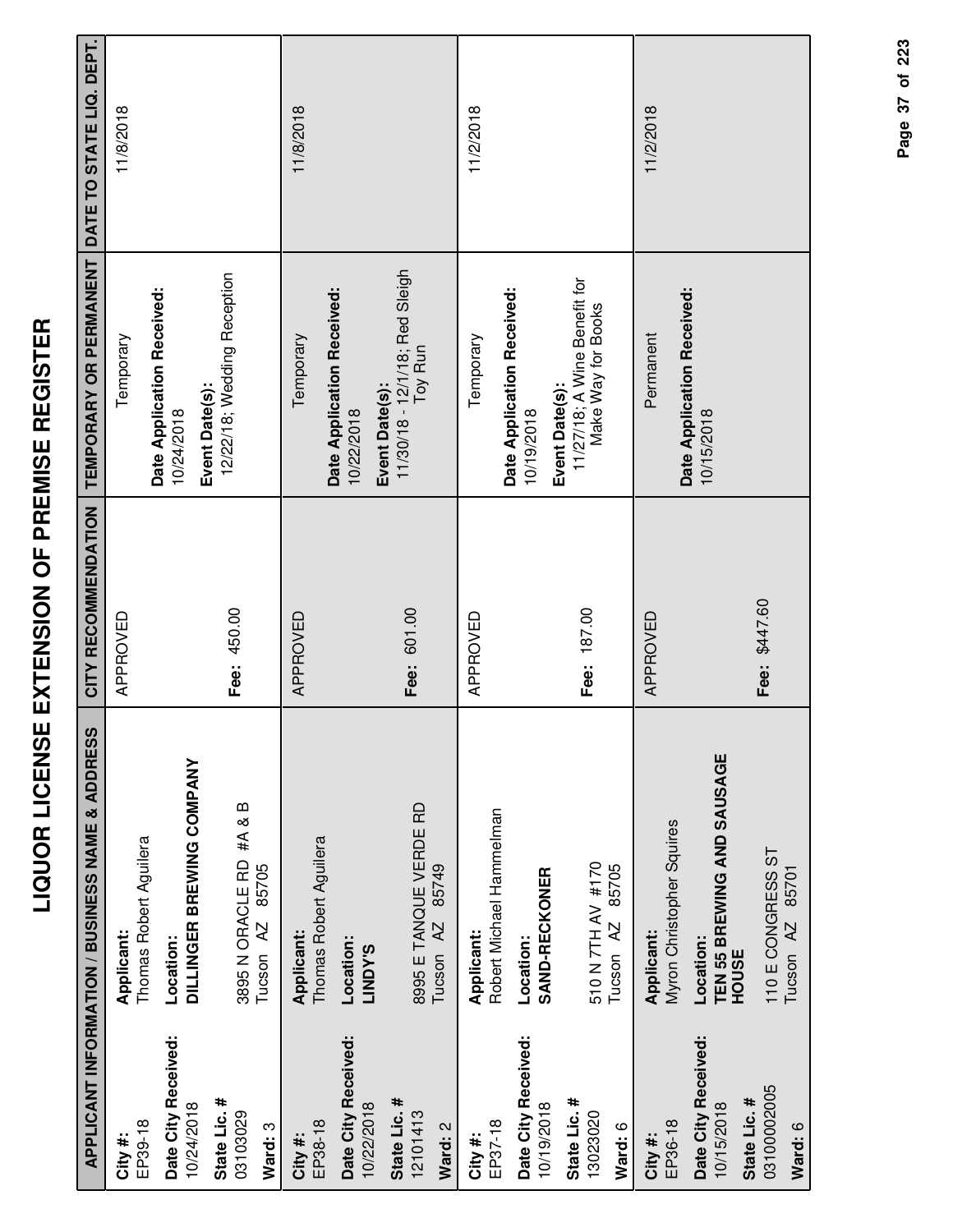| l<br>I<br>i<br> <br> <br> <br> <br>l<br>Í |  |
|-------------------------------------------|--|
| i<br>i<br>l<br>Ī<br>Ī                     |  |
| -<br>-<br>-<br>)<br>ו<br>i<br>ļ           |  |
| į<br>ì<br>$\frac{1}{2}$                   |  |
| Í                                         |  |

|                                     | <b>APPLICANT INFORMATION / BUSINESS NAME &amp; ADDRESS</b> | CITY RECOMMENDATION | TEMPORARY OR PERMANENT                                                                                                               | DATE TO STATE LIQ. DEPT. |
|-------------------------------------|------------------------------------------------------------|---------------------|--------------------------------------------------------------------------------------------------------------------------------------|--------------------------|
| EP35-18<br>City #:                  | Andrea Dahlman Lewkowitz<br>Applicant:                     | APPROVED            | Temporary                                                                                                                            | 10/22/2018               |
| Date City Received:<br>10/5/2018    | AC HOTEL TUCSON DOWNTOWN<br>Location:                      |                     | Date Application Received:<br>10/5/2018                                                                                              |                          |
| State Lic. #<br>06100182<br>Ward: 6 | 151 E BROADWAY BL<br>85701<br>Tucson <sub>AZ</sub>         | \$651.00<br>Fee:    | 11/03/18 Arizona Fashion Show<br>Event Date(s):                                                                                      |                          |
| EP34-18<br>City #:                  | Alberto Ramos Mora<br>Applicant:                           | APPROVED            | Date Application Received:<br>Temporary                                                                                              | 10/22/2018               |
| Date City Received:<br>10/4/2018    | TACO GIRO<br>Location:                                     |                     | 10/4/2018                                                                                                                            |                          |
| State Lic. #<br>12103977<br>Ward: 1 | 85745<br>610 N GRANDE AV<br>Tucson <sub>AZ</sub>           | Fee: \$651.00       | 11/4/18 29th Annual All Souls<br>Procession sponsored by the<br>Many Mouths One Stomach<br>non-profit organization<br>Event Date(s): |                          |
| EP33-18<br>City #:                  | Lauren Kay Merrett<br>Applicant:                           | APPROVED            | Permanent                                                                                                                            | 10/22/2018               |
| Date City Received:<br>10/3/2018    | <b>TEXAS ROADHOUSE</b><br>Location:                        |                     | Date Application Received:<br>10/3/2018                                                                                              |                          |
| State Lic. #<br>12104116<br>Ward: 1 | 968 W IRVINGTON RD<br>85714<br>AZ<br>Tucson                | Fee: \$237.60       |                                                                                                                                      |                          |
| EP32-18<br>City #                   | Gregory Alan Jackson<br><b>Applicant:</b>                  | APPROVED            | Temporary                                                                                                                            | 10/8/2018                |
| Date City Received:<br>9/20/2018    | <b>TUCSON CONVENTION CENTER</b><br>Location:               |                     | Date Application Received:<br>Event Date(s):<br>9/20/2018                                                                            |                          |
| State Lic. #<br>05100005<br>Ward: 6 | 85701<br>260 S CHURCH AV<br>$\overline{A}$<br>Tucson       | Fee: 601.00         | 10/25/18; Raytheon All Hands<br>Meeting & Reception                                                                                  |                          |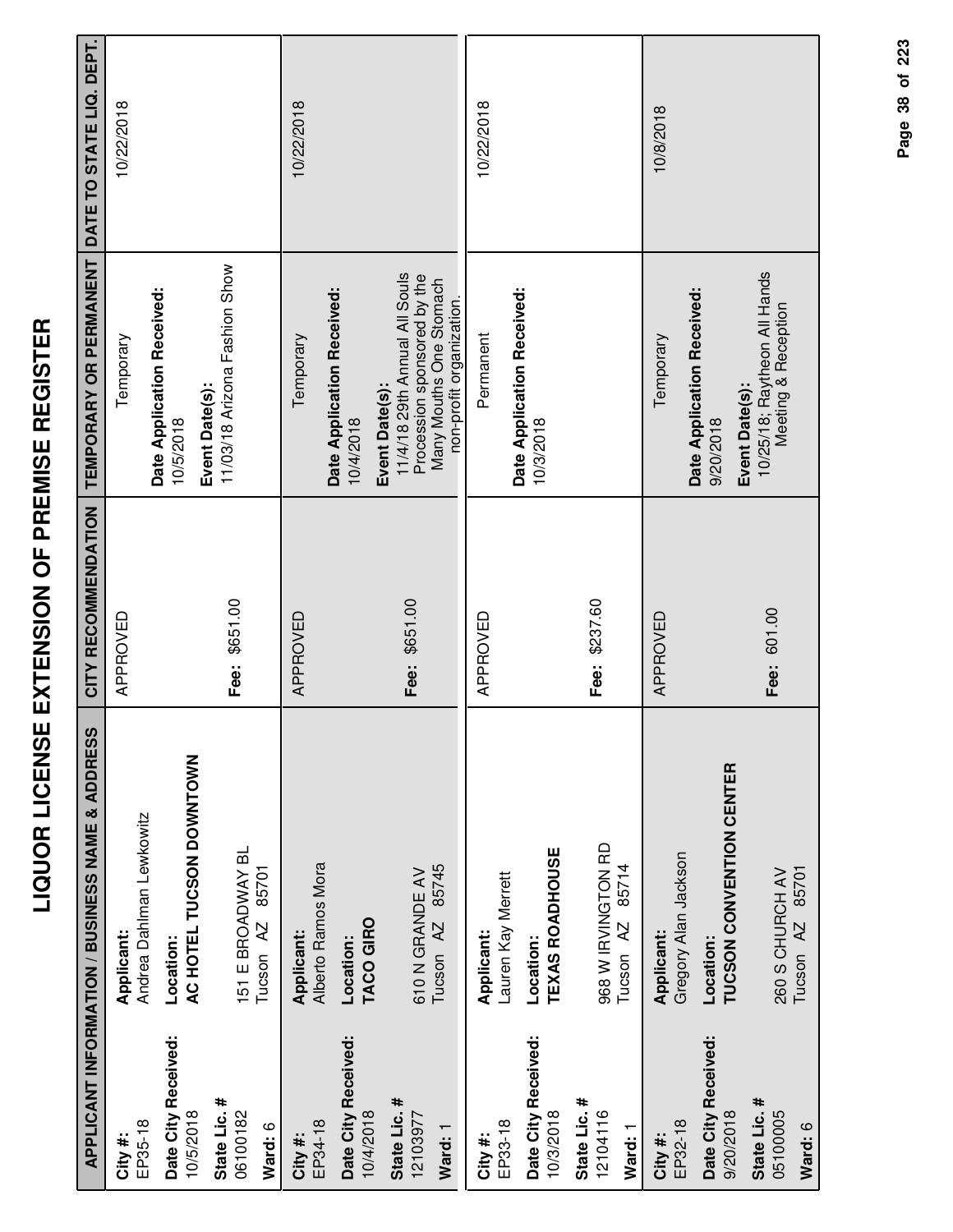| ľ<br>I<br>İ<br>ĺ                |
|---------------------------------|
| י<br>ו<br>ĺ                     |
| l<br>I<br>i<br>i<br>i<br>י<br>י |
| -<br>-<br>$\frac{1}{2}$         |
| ĺ<br>I                          |
| <br> <br>l<br>.<br>ו            |
| .<br>י                          |
|                                 |
|                                 |
| I                               |

|                                     | <b>APPLICANT INFORMATION / BUSINESS NAME &amp; ADDRESS</b> | CITY RECOMMENDATION | TEMPORARY OR PERMANENT                                        | DATE TO STATE LIQ. DEPT. |
|-------------------------------------|------------------------------------------------------------|---------------------|---------------------------------------------------------------|--------------------------|
| EP31-18<br>City#:                   | Thomas Robert Aguilera<br>Applicant:                       | APPROVED            | Temporary                                                     | 10/8/2018                |
| Date City Received:<br>9/18/2018    | HOTEL CONGRESS<br>Location:                                |                     | Date Application Received:<br>9/18/2018                       |                          |
| State Lic. #<br>06100175<br>Ward: 6 | 311 E CONGRESS ST<br>85701<br>Tucson AZ                    | Fee: \$601.00       | $10/26/18$ - Nightmare on<br>Congress Event<br>Event Date(s): |                          |
| EP30-18<br>City #:                  | Gregory Alan Jackson<br>Applicant:                         | APPROVED            | Temporary                                                     | 10/8/2018                |
| Date City Received:<br>9/14/2018    | TUCSON CONVENTION CENTER<br>Location:                      |                     | Date Application Received:<br>Event Date(s):<br>9/14/2018     |                          |
| State Lic. #<br>05100005<br>Ward: 6 | 85701<br>260 S CHURCH AV<br>Tucson <sub>AZ</sub>           | Fee: 526.00         | 11/10/18; YMCA Military Ball<br>Gala                          |                          |
| EP29-18<br>City#:                   | Thomas Robert Aguilera<br>Applicant:                       | APPROVED            | Temporary                                                     | 9/17/2018                |
| Date City Received:<br>8/30/2018    | <b>MAYNARD'S MARKET &amp; KITCHEN</b><br>Location:         |                     | Date Application Received:<br>8/30/2018                       |                          |
| State Lic. #<br>12103892<br>Ward: 6 | 85701<br>400 N TOOLE AV<br>Tucson <sub>AZ</sub>            | Fee: \$526.00       | 10/28/18 - Grapes to Glass<br>Event Date(s):                  |                          |
| EP28-18<br>City#:                   | Thomas Robert Aguilera<br>Applicant:                       | APPROVED            | Date Application Received:<br>Temporary                       | 9/11/2018                |
| Date City Received:<br>8/29/2018    | <b>CARRIAGE HOUSE</b><br>Location:                         |                     | Event Date(s):<br>8/29/2018                                   |                          |
| State Lic. #<br>12104399<br>Ward: 6 | 125 S ARIZONA AV #85701<br>Tucson <sub>AZ</sub>            | Fee: \$195.00       | 10/06/18 Sahuaro High School<br>Reunion                       |                          |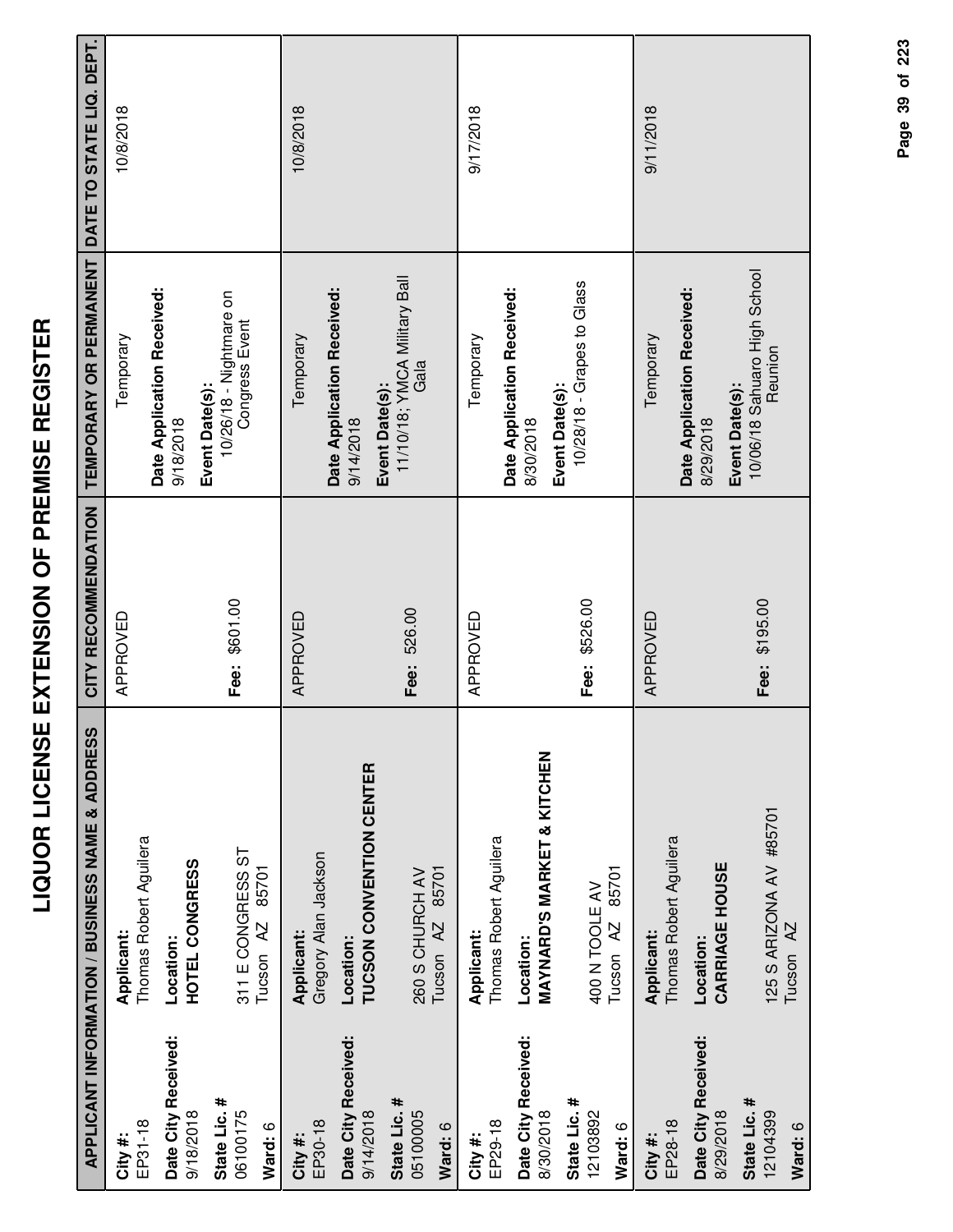|                                     | APPLICANT INFORMATION / BUSINESS NAME & ADDRESS     | CITY RECOMMENDATION | TEMPORARY OR PERMANENT                                                 | DATE TO STATE LIQ. DEPT. |
|-------------------------------------|-----------------------------------------------------|---------------------|------------------------------------------------------------------------|--------------------------|
| EP27-18<br>City #:                  | Maureen Ochoa<br>Applicant:                         | APPROVED            | Temporary                                                              | 9/7/2018                 |
| Date City Received:<br>8/24/2018    | PIMA COUNTY STADIUM DISTRICT<br>Location:           |                     | Date Application Received:<br>Event Date(s):<br>8/24/2018              |                          |
| State Lic. #<br>05103000<br>Ward: 5 | 85713<br>2500 E AJO WY<br>Tucson <sub>AZ</sub>      | Fee: 526.00         | 11/15/18 - 1/6/2019                                                    |                          |
| EP26-18<br>City #:                  | Kevin Arnold Kramber<br>Applicant:                  | APPROVED            | Temporary                                                              | 9/7/2018                 |
| Date City Received:<br>8/21/2018    | <b>KALLISTA PARK</b><br>Location:                   |                     | Date Application Received:<br>8/21/2018                                |                          |
| State Lic. #<br>06100262<br>Ward: 4 | 4450 S HOUGHTON RD<br>85730<br>Tucson <sub>AZ</sub> | Fee: 526.00         | Craft/Antique Fair w/food<br>$10/11/18 - 10/14/18$ ;<br>Event Date(s): |                          |
| EP25-18<br>City #:                  | Thomas Robert Aguilera<br>Applicant:                | APPROVED            | Temporary                                                              | 9/17/2018                |
| Date City Received:<br>8/20/2018    | <b>CARRIAGE HOUSE</b><br>Location:                  |                     | Date Application Received:<br>Event Date(s):<br>8/20/2018              |                          |
| State Lic. #<br>12104399<br>Ward: 6 | 146 E BROADWAY BL<br>85701<br>Tucson <sub>AZ</sub>  | Fee: 120.00         | 10/20/18; Wedding Reception                                            |                          |
| EP24-18<br>City#:                   | Andrea Dahlman Lewkowitz<br>Applicant:              | APPROVED            | Permanent                                                              | 9/7/2018                 |
| Date City Received:<br>8/13/2018    | MOD PIZZA<br>Location:                              |                     | Date Application Received:<br>8/13/2018                                |                          |
| State Lic. #<br>12101673<br>Ward: 1 | 1218 W IRVINGTON RD<br>Tucson AZ 85714              | Fee: 168.00         |                                                                        |                          |

**LIQUOR LICENSE EXTENSION OF PREMISE REGISTER**

LIQUOR LICENSE EXTENSION OF PREMISE REGISTER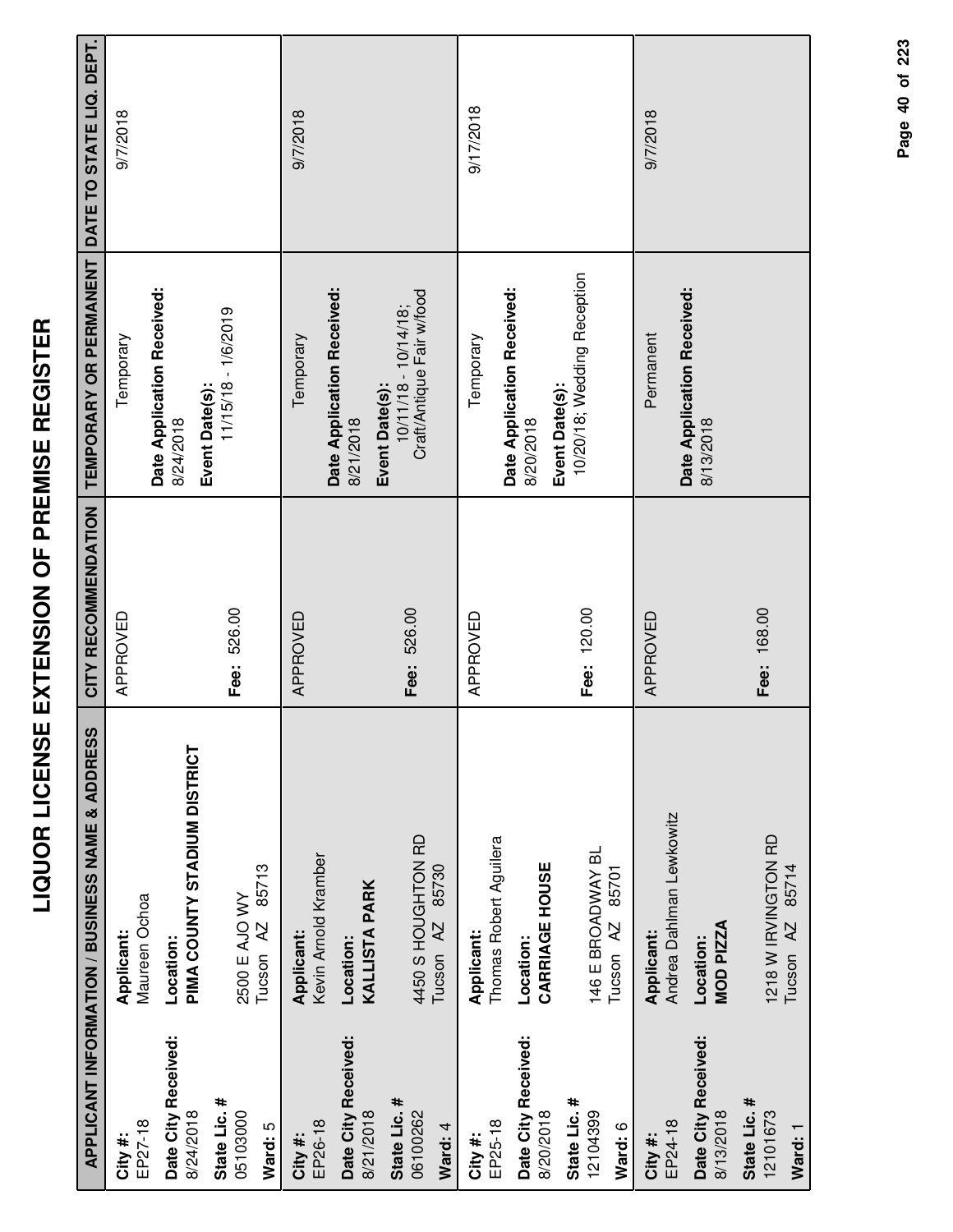|                                     | APPLICANT INFORMATION / BUSINESS NAME & ADDRESS | CITY RECOMMENDATION | TEMPORARY OR PERMANENT                                       | DATE TO STATE LIQ. DEPT. |
|-------------------------------------|-------------------------------------------------|---------------------|--------------------------------------------------------------|--------------------------|
| EP23-18<br>City #:                  | Brian Keith McBride<br>Applicant:               | APPROVED            | Temporary                                                    | 8/27/2018                |
| Date City Received:<br>8/14/2018    | <b>ARIZONA BEER HOUSE</b><br>Location:          |                     | Date Application Received:<br>8/14/2018                      |                          |
| State Lic. #<br>07100059<br>Ward: 2 | Tucson AZ 85710<br>150 S KOLB RD                | Fee: 526.00         | 9/29/18; Oktoberfest<br>Event Date(s):                       |                          |
| EP22-18<br>City #:                  | Osvaldo Q. Silva<br>Applicant:                  | APPROVED            | Date Application Received:<br>Permanent                      | 8/27/2018                |
| Date City Received:<br>8/13/2018    | LA BOTANA TACOS PATIO AMIGOS<br>Location:       |                     | 8/13/2018                                                    |                          |
| State Lic. #<br>12101925<br>Ward: 2 | 85712<br>5526 E GRANT RD<br>Tucson AZ           | Fee: 100.00         |                                                              |                          |
| EP21-18<br>City #:                  | Thomas Robert Aguilera<br>Applicant:            | APPROVED            | Temporary                                                    | 8/22/2018                |
| Date City Received:<br>8/9/2018     | MAYNARDS MARKET & KITCHEN<br>Location:          |                     | Date Application Received:<br>8/9/2018                       |                          |
| State Lic. #<br>12103892<br>Ward: 6 | 85701<br>400 N TOOLE AV<br>Tucson <sub>AZ</sub> | Fee: 526.00         | 10/5/18; American Bar<br>Association Event<br>Event Date(s): |                          |
| EP20-18<br>City #:                  | Kevin Arnold Kramber<br>Applicant:              | APPROVED            | Temporary                                                    | 8/21/2018                |
| Date City Received:<br>8/7/2018     | <b>HOPS SPORTS GRILL</b><br>Location:           |                     | Date Application Received:<br>8/7/2018                       |                          |
| State Lic. #<br>12104523<br>Ward: 2 | 120 S HOUGHTON RD #174<br>Tucson AZ 85748       | Fee: 601.00         | 9/8/18-9/9/18; One Year<br>Anniversary<br>Event Date(s):     |                          |

**LIQUOR LICENSE EXTENSION OF PREMISE REGISTER**

LIQUOR LICENSE EXTENSION OF PREMISE REGISTER

#### Page 41 of 223 **Page of 41 223**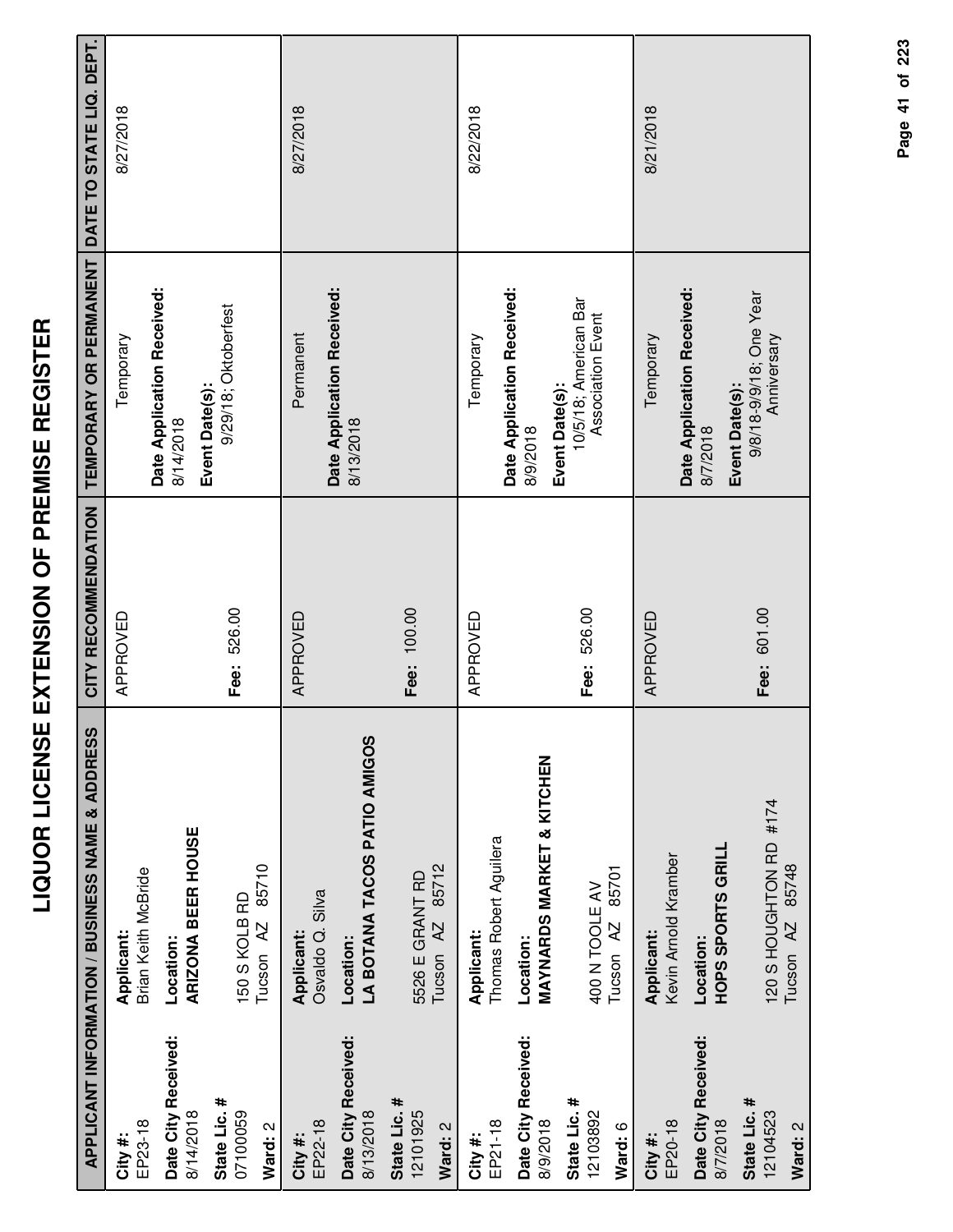|                                     | APPLICANT INFORMATION / BUSINESS NAME & ADDRESS   | CITY RECOMMENDATION | TEMPORARY OR PERMANENT                                                     | DATE TO STATE LIQ. DEPT. |
|-------------------------------------|---------------------------------------------------|---------------------|----------------------------------------------------------------------------|--------------------------|
| EP19-18<br>City #:                  | Scott James Cummings<br>Applicant:                | APPROVED            | Temporary                                                                  | 8/8/2018                 |
| Date City Received:<br>7/16/2018    | Location:<br><b>THE HUT</b>                       |                     | Date Application Received:<br>7/16/2018                                    |                          |
| State Lic. #<br>06100033<br>Ward: 6 | 305 N HERBERT AV<br>85705<br>Tucson <sub>AZ</sub> | Fee: 526.00         | Homecoming/Halloween Festival<br>$10/26/18 - 10/28/18$ ;<br>Event Date(s): |                          |
| EP18-18<br>City #:                  | Scott James Cummings<br>Applicant:                | APPROVED            | Temporary                                                                  | 8/8/2018                 |
| Date City Received:<br>7/16/2018    | Location:<br><b>THE HUT</b>                       |                     | Date Application Received:<br>7/16/2018                                    |                          |
| State Lic. #<br>06100033<br>Ward: 6 | 305 N HERBERT AV<br>85705<br>Tucson <sub>AZ</sub> | Fee: 526.00         | 9/7/18 - 9/9/18; Red Bull Fall<br>Festival<br>Event Date(s):               |                          |
| EP17-18<br>City #:                  | Jared Michael Repinski<br>Applicant:              | APPROVED            | Permanent                                                                  | 7/19/2018                |
| Date City Received:<br>7/5/2018     | ART HOUSE CENTRO<br>Location:                     |                     | Date Application Received:<br>7/5/2018                                     |                          |
| State Lic. #<br>10103711<br>Ward: 1 | 85701<br>186 N MEYER AV<br>Tucson <sub>AZ</sub>   | Fee: 304.04         |                                                                            |                          |
| EP16-18<br>City#:                   | Peter Arthur Wagle<br>Applicant:                  | APPROVED            | Permanent                                                                  | 7/3/2018                 |
| Date City Received:<br>6/12/2018    | BRUSHFIRE BBQ CO.<br>Location:                    |                     | Date Application Received:<br>6/12/2018                                    |                          |
| State Lic. #<br>12104554<br>Ward: 2 | 7080 E 22ND ST #114<br>Tucson AZ 85710            | Fee: 180.00         |                                                                            |                          |

Page 42 of 223 **Page of 42 223**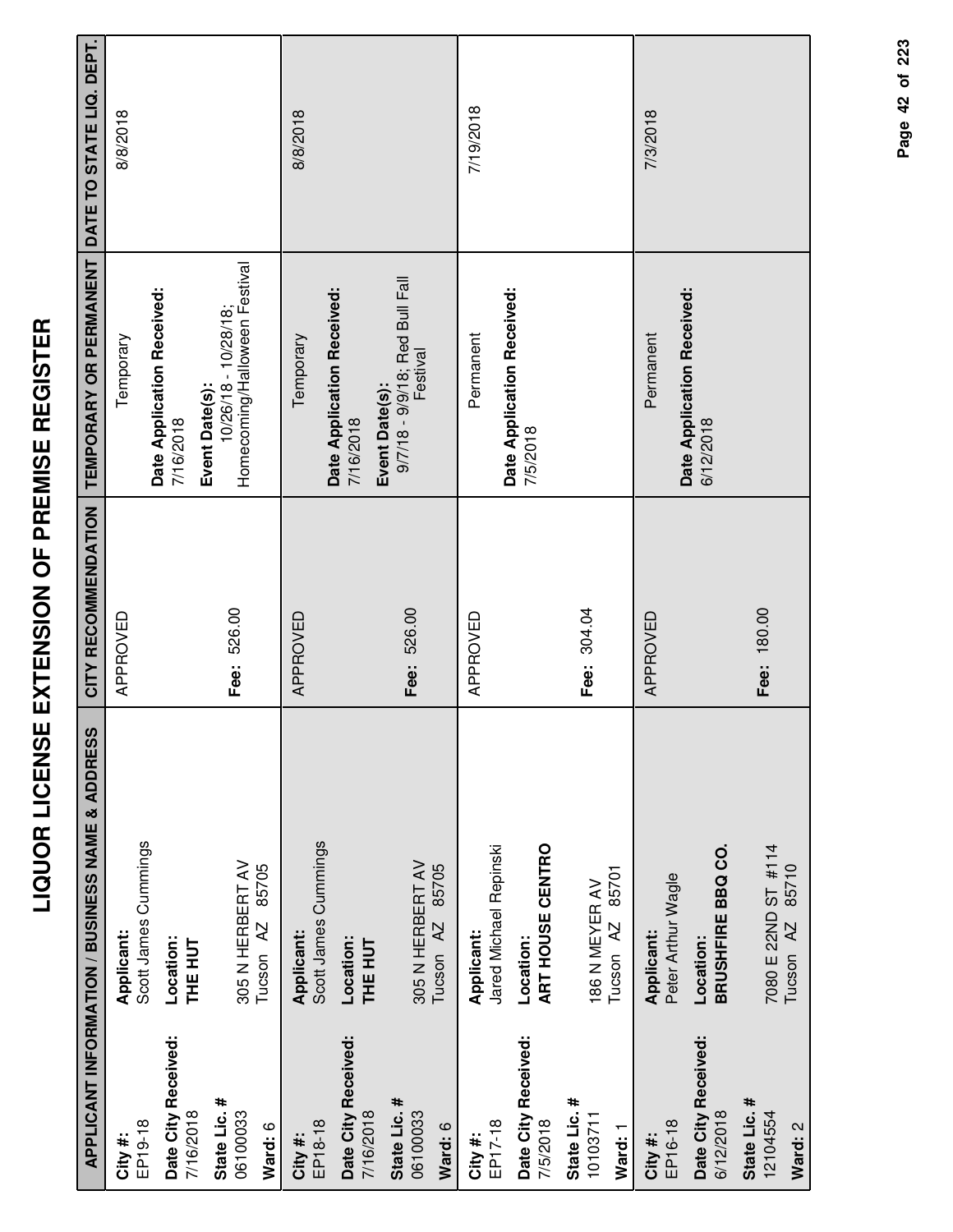|                                                 | APPLICANT INFORMATION / BUSINESS NAME & ADDRESS         | CITY RECOMMENDATION | <b>TEMPORARY OR PERMANENT</b>                                 | DATE TO STATE LIQ. DEPT. |
|-------------------------------------------------|---------------------------------------------------------|---------------------|---------------------------------------------------------------|--------------------------|
| EP15-18<br>City #:                              | Joel Scotgt Hauff<br>Applicant:                         | APPROVED            | Date Application Received:<br>Permanent                       | 6/21/2018                |
| Date City Received:<br>State Lic. #<br>6/5/2018 | UNIVERSITY OF ARIZONA - ARIZONA<br>STADIUM<br>Location: |                     | 6/5/2018                                                      |                          |
| 05103009<br>Ward: 6                             | 85719<br>540 N VINE AV<br>Tucson <sub>AZ</sub>          | Fee: 1344.00        |                                                               |                          |
| EP14-18<br>City #:                              | Scott James Cummings<br>Applicant:                      | APPROVED            | Temporary                                                     | 6/12/2018                |
| Date City Received:<br>5/18/2018                | Location:<br><b>THE HUT</b>                             |                     | Date Application Received:<br>5/18/2018                       |                          |
| State Lic. #<br>06100033<br>Ward: 6             | 305 N HERBERT AV<br>85705<br>Tucson <sub>AZ</sub>       | Fee: 601.00         | 6/29/18 - 7/1/2018; July 4th<br>Celebration<br>Event Date(s): |                          |
| EP13-18<br>City #:                              | Kevin Arnold Kramber<br>Applicant:                      | APPROVED            | Temporary                                                     | 6/14/2018                |
| Date City Received:<br>5/16/2018                | AMERICAN EAT CO.<br>Location:                           |                     | Date Application Received:<br>5/16/2018                       |                          |
| State Lic. #<br>07100330<br>Ward: 5             | 85713<br>1439 S 4TH AV<br>Tucson <sub>AZ</sub>          | Fee: 526.00         | 7/4/18-7/5/18; 4th of July<br>Celebration<br>Event Date(s):   |                          |
| EP12-18<br>City #:                              | Mathew J Cable<br>Applicant:                            | APPROVED            | Temporary                                                     | 5/24/2018                |
| Date City Received:<br>5/9/2018                 | FRESCO PIZZERIA AND PASTARIA #2<br>Location:            |                     | Date Application Received:<br>Event Date(s):<br>5/9/2018      |                          |
| State Lic. #<br>12104423<br>Ward: 6             | 3011 E SPEEDWAY BL<br>85716<br>Tucson <sub>AZ</sub>     | Fee: 175.00         | 6/9/2018; Pizza Throwdown                                     |                          |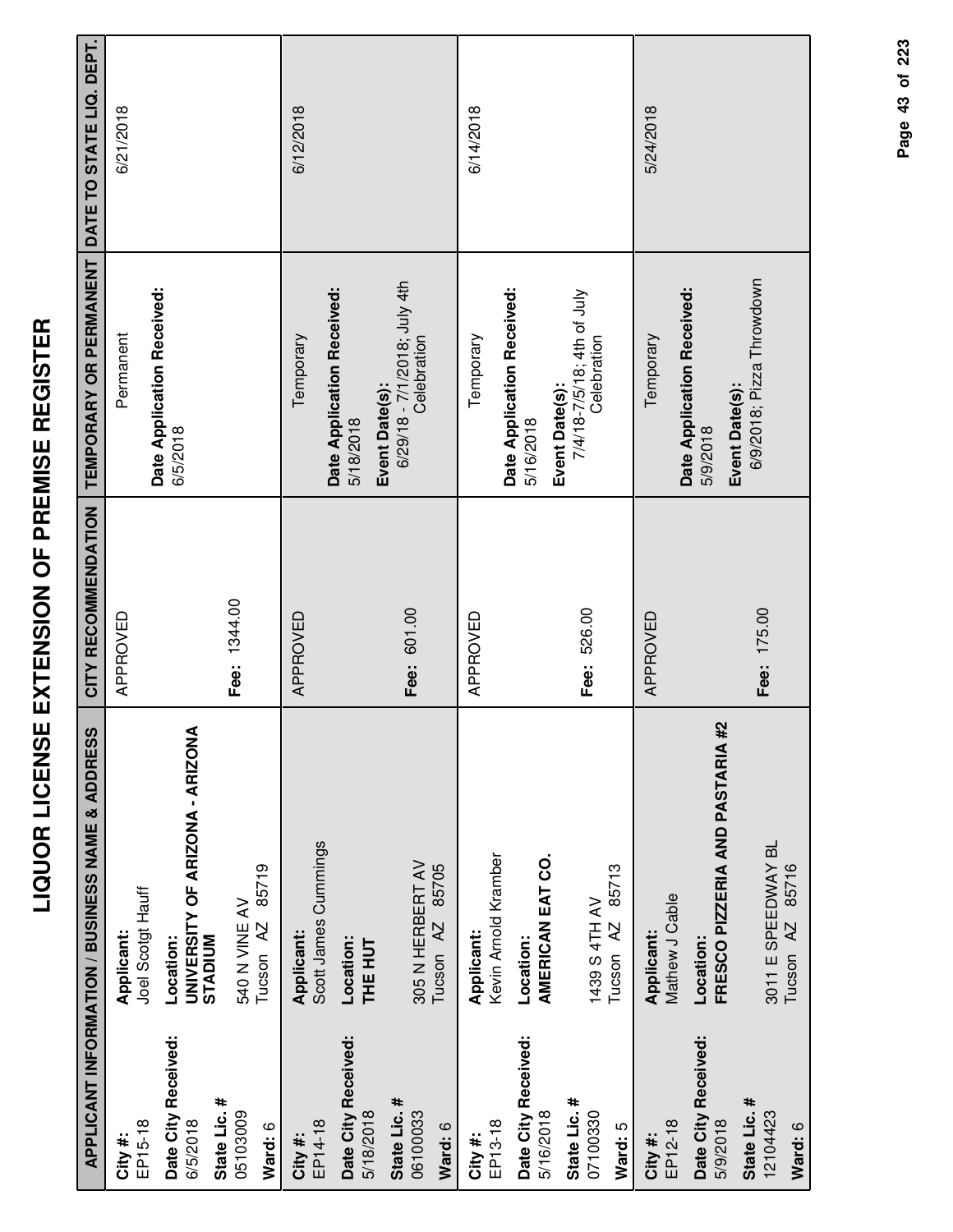|                                     | <b>APPLICANT INFORMATION / BUSINESS NAME &amp; ADDRESS</b> | CITY RECOMMENDATION       | TEMPORARY OR PERMANENT                                                    | DATE TO STATE LIQ. DEPT. |
|-------------------------------------|------------------------------------------------------------|---------------------------|---------------------------------------------------------------------------|--------------------------|
| EP11-18<br>City #:                  | Kevin Arnold Kramber<br>Applicant:                         | WITHDRAWN BY<br>APPLICANT | Temporary                                                                 |                          |
| Date City Received:<br>5/7/2018     | NEIGHBORHOOD<br>Location:                                  |                           | Date Application Received:<br>5/7/2018                                    |                          |
| State Lic. #<br>06100149<br>Ward: 5 | 85711<br>3940 E 29TH ST<br>Tucson <sub>AZ</sub>            | Fee: 150.00               | 7/1/18; 2nd Annual 4th of July<br>weekend car show.<br>Event Date(s):     |                          |
| EP10-18<br>City #:                  | Gerald Kendall Smith<br>Applicant:                         | APPROVED                  | Temporary                                                                 | 4/19/2018                |
| Date City Received:<br>3/29/2018    | SIERRA BONITA VINEYARDS<br>Location:                       |                           | Date Application Received:<br>3/29/2018                                   |                          |
| State Lic. #<br>13023013<br>Ward: 2 | 6720 E CAMINO PRINCIPAL<br>85715<br>Tucson <sub>AZ</sub>   | Fee: 100.00               | 5/12/18<br>Event Date(s):                                                 |                          |
| EP9-18<br>City#:                    | Thomas Robert Aguilera<br>Applicant:                       | APPROVED                  | Temporary                                                                 | 3/29/2018                |
| Date City Received:<br>3/8/2018     | INDEPENDENT DISTILLERY<br>Location:                        |                           | Date Application Received:<br>3/8/2018                                    |                          |
| State Lic. #<br>06100270<br>Ward: 6 | 85701<br>30 S ARIZONA AV<br>Tucson <sub>AZ</sub>           | Fee: 526.00               | 5/5/18; Derby/Fight Night/Cinco<br>de Mayo Extravaganza<br>Event Date(s): |                          |
| EP8-18<br>City#:                    | Kevin Arnold Kramber<br>Applicant:                         | APPROVED                  | Temporary                                                                 | 4/5/2018                 |
| Date City Received:<br>3/6/2018     | NEIGHBORHOOD<br>Location:                                  |                           | Date Application Received:<br>Event Date(s):<br>3/6/2018                  |                          |
| State Lic. #<br>06100149<br>Ward: 5 | 85711<br>3940 E 29TH ST<br>Tucson <sub>AZ</sub>            | Fee: 250.00               | 5/4/18 - 5/6/18; Cinco De Mayo<br>Celebration                             |                          |

**LIQUOR LICENSE EXTENSION OF PREMISE REGISTER**

LIQUOR LICENSE EXTENSION OF PREMISE REGISTER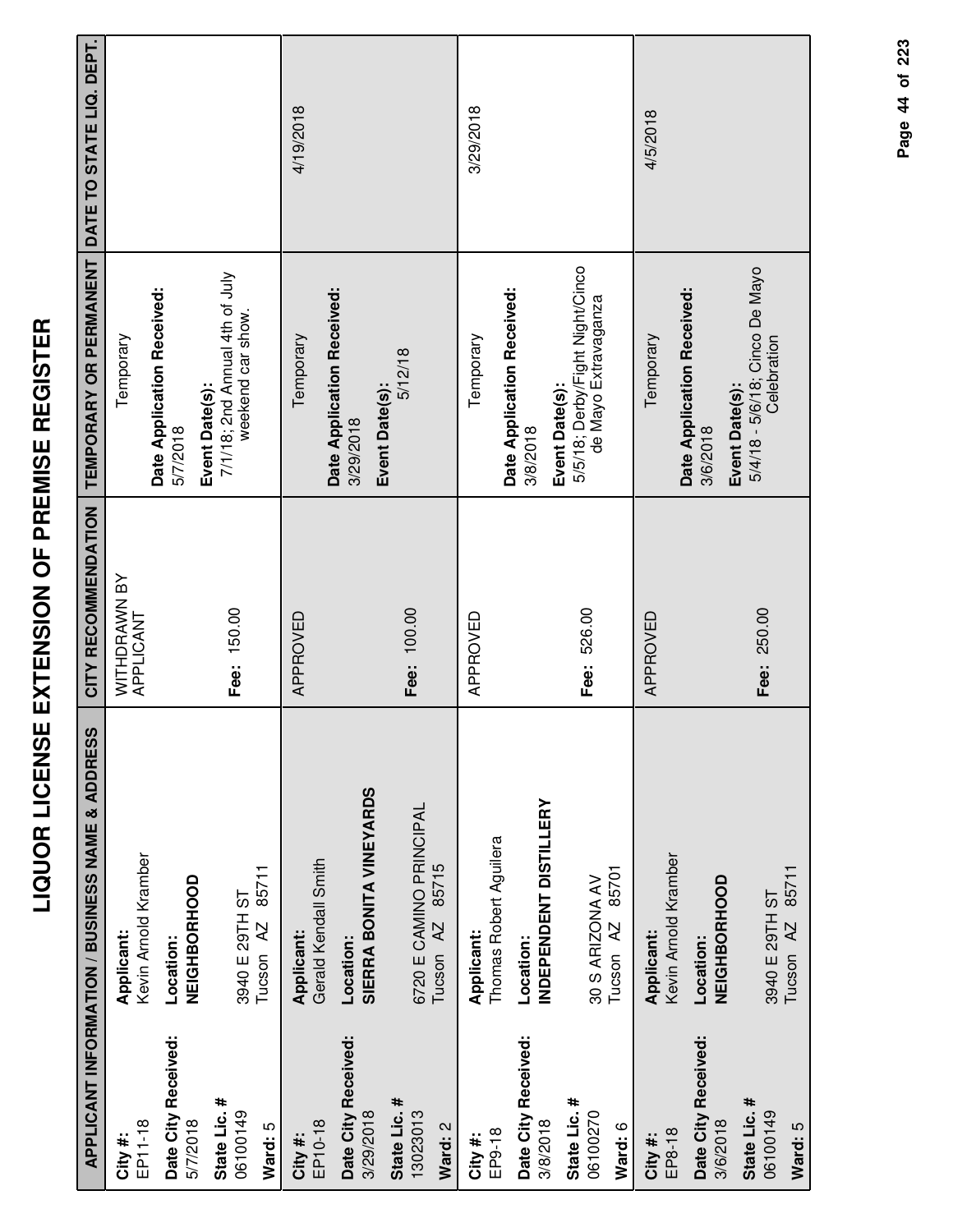|                                                      | APPLICANT INFORMATION / BUSINESS NAME & ADDRESS                                 | CITY RECOMMENDATION | TEMPORARY OR PERMANENT DATE TO STATE LIQ. DEPT.           |           |
|------------------------------------------------------|---------------------------------------------------------------------------------|---------------------|-----------------------------------------------------------|-----------|
| EP7-18<br>City #:                                    | Thomas Robert Aguilera<br>Applicant:                                            | APPROVED            | Permanent                                                 | 3/27/2018 |
| Date City Received:<br>2/27/2018                     | <b>HIGHWIRE LOUNGE</b><br>Location:                                             |                     | Date Application Received:<br>2/27/2018                   |           |
| State Lic. #<br>06100066<br>Ward: 6                  | 85701<br>14 S ARIZONA AV<br>Tucson <sub>AZ</sub>                                | Fee: 928.2          |                                                           |           |
| Date City Received:<br>2/5/2018<br>EP6-18<br>City #: | Thomas Robert Aguilera<br><b>LINDYS DINER</b><br><b>Applicant:</b><br>Location: | APPROVED            | Date Application Received:<br>Permanent<br>2/5/2018       | 3/2/2018  |
| State Lic. #<br>12104505<br>Ward: 6                  | 85705<br>500 N 4TH AV #11<br>Tucson <sub>AZ</sub>                               | Fee: 319.20         |                                                           |           |
| EP5-18<br>City #:                                    | Thomas Robert Aguilera<br>Applicant:                                            | APPROVED            | Temporary                                                 | 2/15/2018 |
| Date City Received:<br>1/30/2018                     | <b>CARRIAGE HOUSE</b><br>Location:                                              |                     | Date Application Received:<br>Event Date(s):<br>1/30/2018 |           |
| State Lic. #<br>12104399<br>Ward: 6                  | 146 E BROADWAY BL<br>85701<br>Tucson <sub>AZ</sub>                              | Fee: 120.00         | 3/24/18 Wedding reception                                 |           |
| EP4-18<br>City #:                                    | Thomas Robert Aguilera<br>Applicant:                                            | APPROVED            | Date Application Received:<br>Temporary                   | 2/15/2018 |
| Date City Received:<br>1/29/2018                     | MURPHY'S PUBLIC HOUSE<br>Location:                                              |                     | Event Date(s):<br>1/29/2018                               |           |
| State Lic. #<br>06103603<br>Ward: 2                  | Tucson AZ 85710<br>140 S KOLB RD                                                | Fee: 450.00         | 3/17/18; St. Patrick's Day Event                          |           |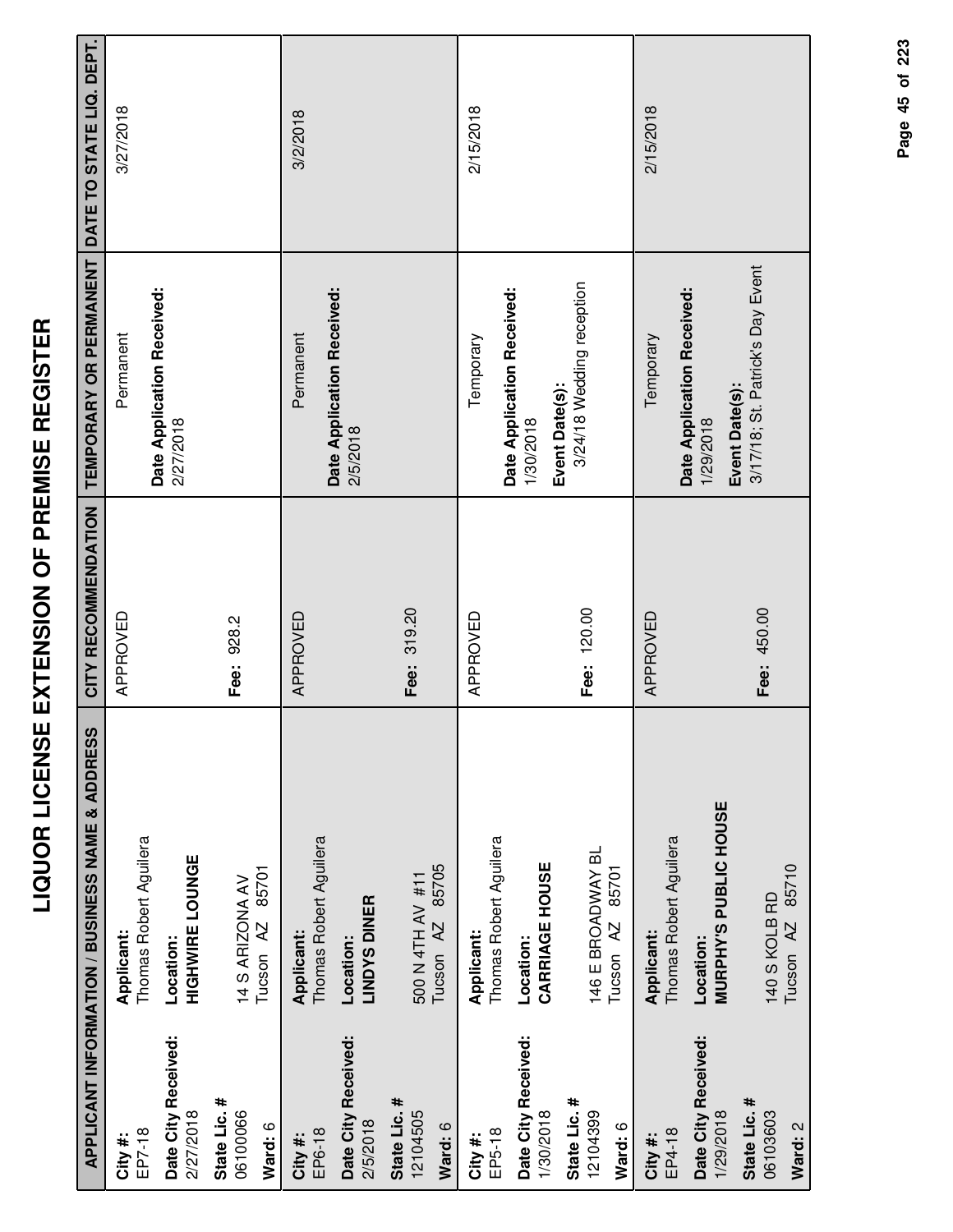| ١                                                                                        |
|------------------------------------------------------------------------------------------|
| :<br>(                                                                                   |
|                                                                                          |
|                                                                                          |
| ٦                                                                                        |
|                                                                                          |
| i                                                                                        |
| Ì<br>I                                                                                   |
| Í<br>١                                                                                   |
| I<br>Ì                                                                                   |
|                                                                                          |
| -<br>-<br>(                                                                              |
| ì<br>Í                                                                                   |
|                                                                                          |
| ````                                                                                     |
| $\frac{1}{2}$                                                                            |
| ٦                                                                                        |
| í                                                                                        |
| í                                                                                        |
| Ì                                                                                        |
|                                                                                          |
| I                                                                                        |
| Ì                                                                                        |
| ֖֖֧֧֧֧֧֧֧֧֪֧֧֖֧֪֧֪֧֧֧֧֪֧֧֪֧֚֚֚֚֚֚֚֚֚֚֚֚֚֚֚֚֚֚֚֚֚֚֚֚֚֬֝֓֝֓֝֓֝֓֝֓֝֓֓֝֬֓֝֓֝֬֝֬֝֬֓֝֬֝֬֝<br>I |
|                                                                                          |
|                                                                                          |

|                                   | APPLICANT INFORMATION / BUSINESS NAME & ADDRESS | CITY RECOMMENDATION | TEMPORARY OR PERMANENT                                    | DATE TO STATE LIQ. DEPT. |
|-----------------------------------|-------------------------------------------------|---------------------|-----------------------------------------------------------|--------------------------|
| EP3-18<br>City#:                  | Kevin Arnold Kramber<br>Applicant:              | APPROVED            | Temporary                                                 | 2/22/2018                |
| Date City Received:               | Location:                                       |                     | Date Application Received:<br>1/25/2018                   |                          |
| 1/25/2018                         | <b>HOPS SPORTS GRILL</b>                        |                     | Event Date(s):                                            |                          |
| State Lic. #<br>12104523          | 120 S HOUGHTON RD #174                          | Fee: 526.00         | 3/17/18; St. Patrick's Day Car<br>Show/Grand Opening      |                          |
| Ward: 2                           | 85748<br>Tucson AZ                              |                     |                                                           |                          |
| EP2-18<br>City #:                 | Scott James Cummings<br>Applicant:              | APPROVED            | Temporary                                                 | 2/7/2018                 |
| Date City Received:<br>1/16/2018  | BOB DOBBS BAR & GRILL<br>Location:              |                     | Date Application Received:<br>Event Date(s):<br>1/16/2018 |                          |
| State Lic. #<br>12103242          | 2501 E 6TH ST                                   | Fee: 125.00         | 3/15/18 - 3/18/18; Spring Festival<br>& St Patrick's Day  |                          |
| Ward: 6                           | 85716<br>Tucson <sub>AZ</sub>                   |                     |                                                           |                          |
| EP1-18<br>City#:                  | April Santangelo McMahon<br>Applicant:          | APPROVED            | Temporary                                                 | 1/30/2018                |
| Date City Received:               | Location:                                       |                     | Date Application Received:<br>1/4/2018                    |                          |
| 1/4/2018                          | <b>MULLIGAN'S SPORTS GRILL</b>                  |                     | Event Date(s):                                            |                          |
| State Lic. #<br>12103973          | 9403 E GOLF LINKS RD                            | Fee: 526.00         | 3/17/18 - 3/18/18; Annual St.<br>Patrick's Day event      |                          |
| Ward: 4                           | 85730<br>Tucson <sub>AZ</sub>                   |                     |                                                           |                          |
| EP43-17<br>City#:                 | Andrea Dahlman Lewkowitz<br>Applicant:          | APPROVED            | Temporary                                                 | 12/15/2017               |
| Date City Received:<br>11/30/2017 | <b>MARTIN DRUG CO.</b><br>Location:             |                     | Date Application Received:<br>11/30/2017                  |                          |
| State Lic. #<br>06100243          | 300 E CONGRESS ST                               | Fee: 526.00         | 1/15/18; Tucson Jazz Festival<br>Event Date(s):           |                          |
| Ward: 6                           | 85701<br>Tucson <sub>AZ</sub>                   |                     |                                                           |                          |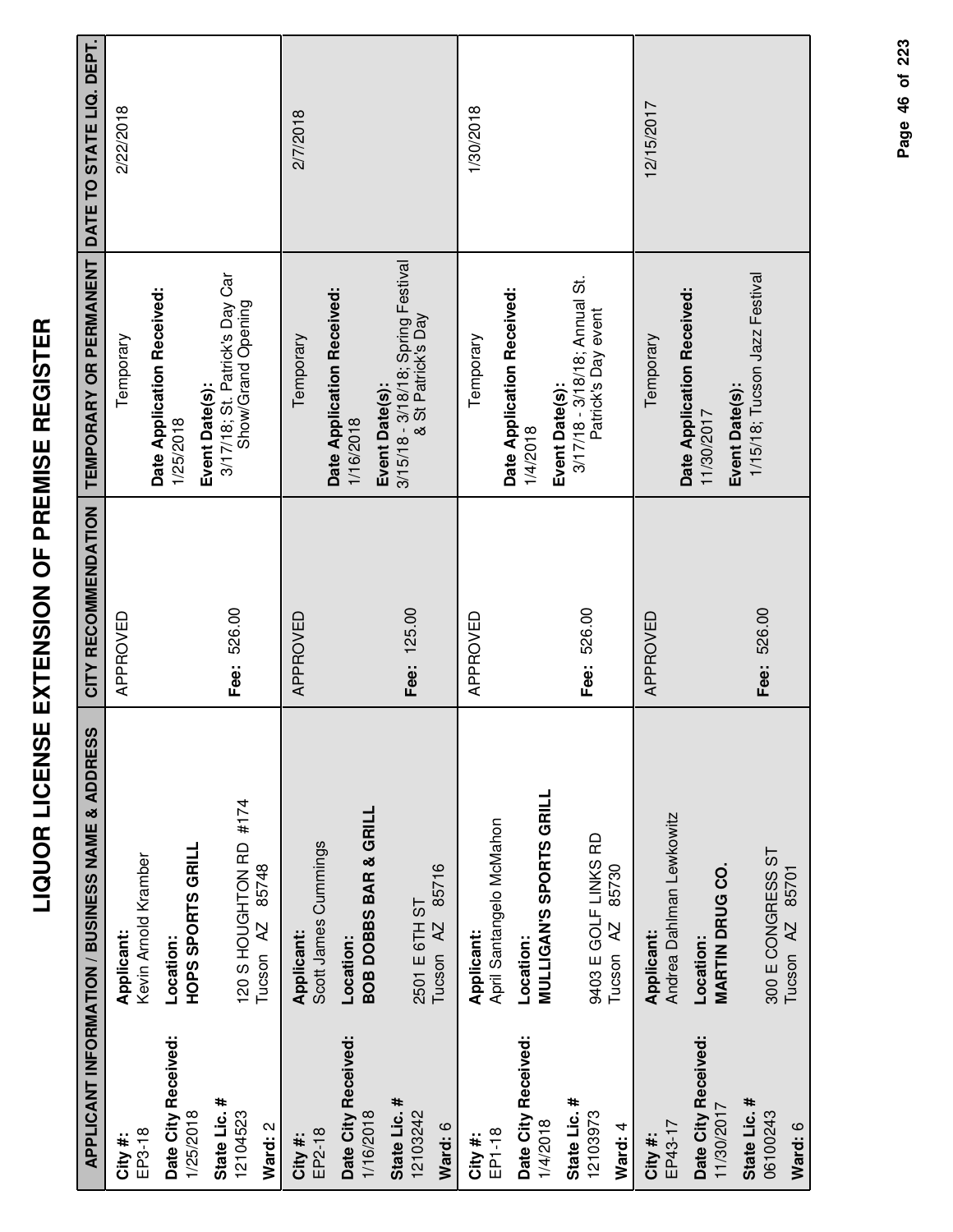|                                                         | <b>APPLICANT INFORMATION / BUSINESS NAME &amp; ADDRESS</b>                                | CITY RECOMMENDATION | TEMPORARY OR PERMANENT DATE TO STATE LIQ. DEPT.            |            |
|---------------------------------------------------------|-------------------------------------------------------------------------------------------|---------------------|------------------------------------------------------------|------------|
| EP42-17<br>City #:                                      | Brian Keith McBride<br>Applicant:                                                         | APPROVED            | Date Application Received:<br>Permanent                    | 12/6/2017  |
| Date City Received:<br>11/16/2017                       | <b>ARIZONA BEER HOUSE</b><br>Location:                                                    |                     | 11/16/2017                                                 |            |
| State Lic. #<br>07100059<br>Ward: 2                     | 85710<br>150 S KOLB RD<br>Tucson <sub>AZ</sub>                                            | Fee: 387.30         |                                                            |            |
| Date City Received:<br>11/16/2017<br>EP41-17<br>City #: | <b>MAYNARDS MARKET &amp; KITCHEN</b><br>Thomas Robert Aguilera<br>Applicant:<br>Location: | APPROVED            | Date Application Received:<br>Temporary<br>11/16/2017      | 12/11/2017 |
| State Lic. #<br>12103892<br>Ward: 6                     | 85701<br>400 N TOOLE AV<br>Tucson <sub>AZ</sub>                                           | Fee: 526.00         | 1/20/18; Dillinger Days<br>Event Date(s):                  |            |
| EP40-17<br>City #:                                      | Thomas Robert Aguilera<br>Applicant:                                                      | APPROVED            | Temporary                                                  | 12/6/2017  |
| Date City Received:<br>11/16/2017                       | HOTEL CONGRESS<br>Location:                                                               |                     | Date Application Received:<br>Event Date(s):<br>11/16/2017 |            |
| State Lic. #<br>06100175<br>Ward: 6                     | 311 E CONGRESS ST<br>85701<br>Tucson <sub>AZ</sub>                                        | Fee: 526.00         | 1/15/18; Tucson Jazz Festival                              |            |
| EP39-17<br>City#:                                       | Vincent Edward Mast<br>Applicant:                                                         | APPROVED            | Permanent                                                  | 11/3/2017  |
| Date City Received:<br>10/19/2017                       | ROADHOUSE CINEMA<br>Location:                                                             |                     | Date Application Received:<br>10/19/2017                   |            |
| State Lic. #<br>12104275<br>Ward: 2                     | Tucson AZ 85712<br>4811 E GRANT RD                                                        | Fee: 1344.00        |                                                            |            |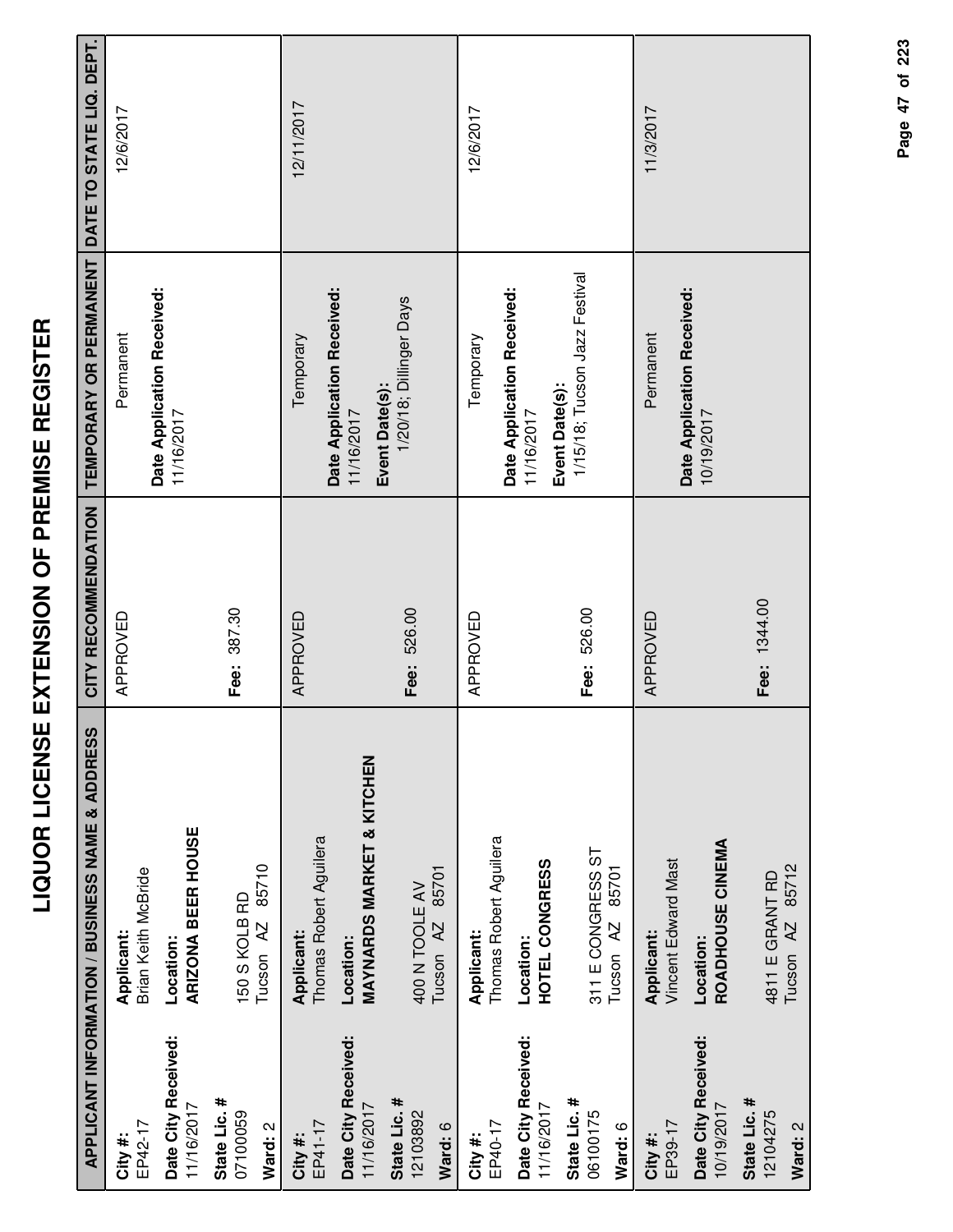|                                     | APPLICANT INFORMATION / BUSINESS NAME & ADDRESS         | CITY RECOMMENDATION | TEMPORARY OR PERMANENT                                                                                               | DATE TO STATE LIQ. DEPT. |
|-------------------------------------|---------------------------------------------------------|---------------------|----------------------------------------------------------------------------------------------------------------------|--------------------------|
| EP38-17<br>City#:                   | Thomas Robert Aguilera<br>Applicant:                    | APPROVED            | Temporary                                                                                                            | 11/3/2017                |
| Date City Received:<br>10/16/2017   | CARRIAGE HOUSE<br>Location:                             |                     | Date Application Received:<br>Event Date(s):<br>10/16/2017                                                           |                          |
| State Lic. #<br>12104399<br>Ward: 6 | 146 E BROADWAY BL<br>85701<br>Tucson <sub>AZ</sub>      | Fee: 120.00         | 12/16/17 ; Wedding Reception                                                                                         |                          |
| EP37-17<br>City#:                   | Kevin A Kramber<br>Applicant:                           | APPROVED            | Date Application Received:<br>Temporary                                                                              | 10/20/2017               |
| Date City Received:<br>10/3/2017    | <b>KALLISTA PARK</b><br>Location:                       |                     | Event Date(s):<br>10/3/2017                                                                                          |                          |
| State Lic. #<br>06100262<br>Ward: 4 | 4450 S HOUGHTON RD<br>85730<br>AZ<br>Tucson             | Fee: 683.50         | 11/5/17, 11/19/17                                                                                                    |                          |
| EP36-17<br>City #:                  | Nelson Seamans<br>Applicant:                            | APPROVED            | Temporary                                                                                                            | 10/3/2017                |
| Date City Received:<br>9/21/2017    | NO ANCHOVIES<br>Location:                               |                     | Date Application Received:<br>9/21/2017                                                                              |                          |
| State Lic. #<br>12103210<br>Ward: 6 | 870 E UNIVERSITY BL<br>85719<br>Tucson <sub>AZ</sub>    | 610.25<br>Fee:      | 10/21/17; 20 Year Anniversary<br>10/14/17; Family Weekend<br>$10/27/17 - 10/28/17$ ;<br>Homecoming<br>Event Date(s): |                          |
| EP35-17<br>City #:                  | Justin Curtis Kent<br>Applicant:                        | APPROVED            | Temporary                                                                                                            | 10/3/2017                |
| Date City Received:<br>9/14/2017    | BEAR CANYON PIZZA<br>Location:                          |                     | Date Application Received:<br>Event Date(s):<br>9/14/2017                                                            |                          |
| State Lic. #<br>12104438<br>Ward: 2 | 8987 E TANQUE VERDE RD<br>85749<br>Tucson <sub>AZ</sub> | Fee: 500.00         | 11/18/17; One year anniversary                                                                                       |                          |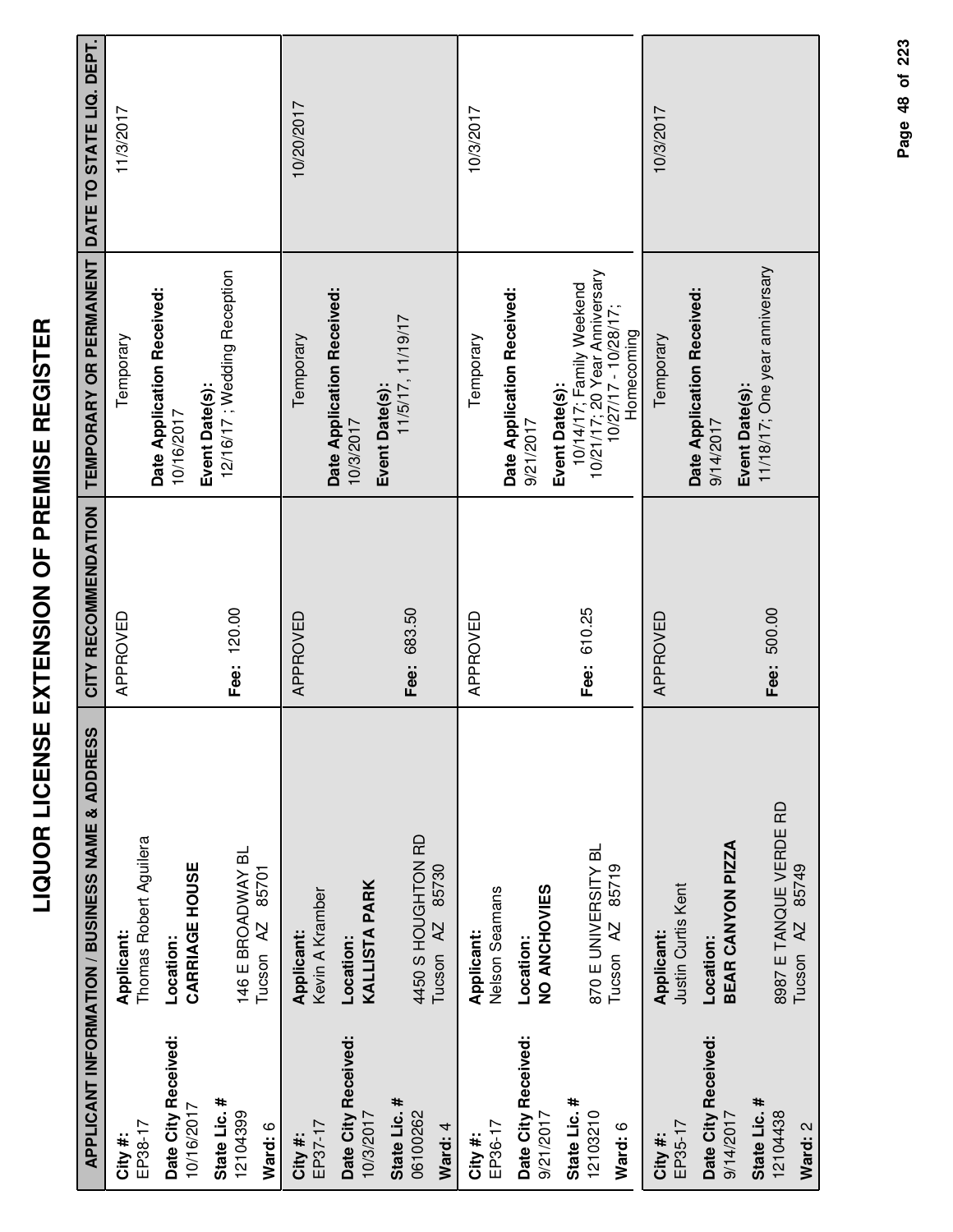| I<br>I<br>l                                                                        |
|------------------------------------------------------------------------------------|
|                                                                                    |
| j                                                                                  |
| i                                                                                  |
| l                                                                                  |
|                                                                                    |
|                                                                                    |
| -<br>-<br>-<br>-<br>-<br>-<br>-<br>-<br>-<br><br>-<br><br><br><br><br><br><br><br> |
| I                                                                                  |
|                                                                                    |
|                                                                                    |
| l                                                                                  |
| Ź                                                                                  |
|                                                                                    |
| i                                                                                  |
|                                                                                    |
| <br> <br>!                                                                         |
| l                                                                                  |
|                                                                                    |
|                                                                                    |
|                                                                                    |
| l                                                                                  |
|                                                                                    |
|                                                                                    |
| $\mathbf{\dot{}}$                                                                  |
| i                                                                                  |
|                                                                                    |
|                                                                                    |

œ

|                                     | APPLICANT INFORMATION / BUSINESS NAME & ADDRESS      | CITY RECOMMENDATION | TEMPORARY OR PERMANENT                                    | DATE TO STATE LIQ. DEPT. |
|-------------------------------------|------------------------------------------------------|---------------------|-----------------------------------------------------------|--------------------------|
| EP34-17<br>City#:                   | Thomas Robert Aguilera<br>Applicant:                 | APPROVED            | Temporary                                                 | 10/3/2017                |
| Date City Received:<br>9/15/2017    | <b>MAYNARDS MARKET &amp; KITCHEN</b><br>Location:    |                     | Date Application Received:<br>9/15/2017                   |                          |
| State Lic. #<br>12103892<br>Ward: 6 | 85701<br>400 N TOOLE AV<br>Tucson <sub>AZ</sub>      | Fee: 601.00         | 10/21/17; "Grapes to Glass"<br>Event<br>Event Date(s):    |                          |
| EP33-17<br>City#:                   | Brian K. McBride<br>Applicant:                       | APPROVED            | Temporary                                                 | 9/27/2017                |
| Date City Received:<br>9/15/2017    | <b>ARIZONA BEER HOUSE</b><br>Location:               |                     | Date Application Received:<br>9/15/2017                   |                          |
| State Lic. #<br>07100059<br>Ward: 2 | 85710<br>150 S KOLB RD<br>Tucson <sub>AZ</sub>       | Fee: 601.00         | 10/14/17-10/15/17; Oktoberfest<br>Event<br>Event Date(s): |                          |
| EP32-17<br>City#:                   | Thomas Robert Aguilera<br>Applicant:                 | APPROVED            | Temporary                                                 | 10/5/2017                |
| Date City Received:<br>9/6/2017     | ILLEGAL PETE'S<br>Location:                          |                     | Date Application Received:<br>9/6/2017                    |                          |
| State Lic. #<br>12104369<br>Ward: 6 | 876 E UNIVERSITY BL<br>85719<br>Tucson <sub>AZ</sub> | 262.50<br>Fee:      | 10/28/17; Homecoming event<br>Event Date(s):              |                          |
| EP31-17<br>City #:                  | Thomas Robert Aguilera<br>Applicant:                 | APPROVED            | Temporary                                                 | 9/27/2017                |
| Date City Received:<br>9/13/2017    | <b>HIGHWIRE LOUNGE</b><br>Location:                  |                     | Date Application Received:<br>Event Date(s):<br>9/13/2017 |                          |
| State Lic. #<br>06100066<br>Ward: 6 | 85701<br>14 S ARIZONA AV<br>Tucson <sub>AZ</sub>     | Fee: 163.80         | 10/28/17 - 10/29/17; Halloween<br>Event                   |                          |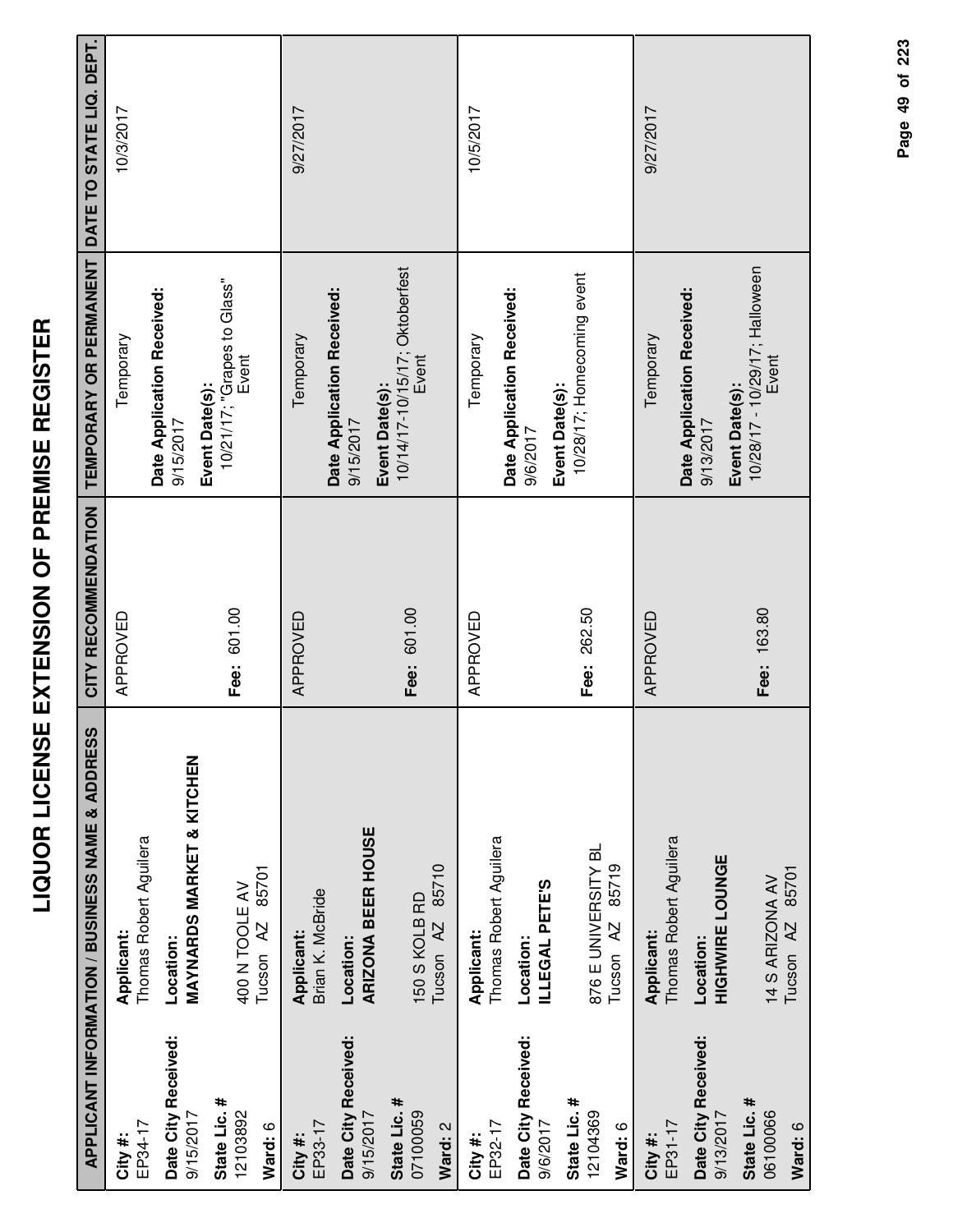| $\frac{1}{3}$<br>ì               |  |
|----------------------------------|--|
| i<br>i<br>์<br>เ<br>I            |  |
| ;<br>;<br>;                      |  |
| l<br>֚֘֝<br>;<br>i<br> <br> <br> |  |
| I<br>Ī                           |  |

|                                                  | <b>APPLICANT INFORMATION / BUSINESS NAME &amp; ADDRESS</b>                         | CITY RECOMMENDATION | TEMPORARY OR PERMANENT                                    | DATE TO STATE LIQ. DEPT. |
|--------------------------------------------------|------------------------------------------------------------------------------------|---------------------|-----------------------------------------------------------|--------------------------|
| EP30-17<br>City #:                               | Thomas Robert Aguilera<br>Applicant:                                               | APPROVED            | Temporary                                                 | 9/15/2017                |
| Date City Received:<br>8/30/2017                 | DELI & BAKESHOP<br>Location:                                                       |                     | Date Application Received:<br>8/30/2017                   |                          |
| State Lic. #<br>12104268<br>Ward: 1              | 100 S AVENIDA DEL CONVENTO<br>85701<br>Tucson <sub>AZ</sub>                        | Fee: 348.75         | 10/17/17; Private Corporate<br>Event<br>Event Date(s):    |                          |
| EP29-17<br>City#:                                | James Eward Sanford<br>Applicant:                                                  | APPROVED            | Permanent                                                 | 3/7/2018                 |
| Date City Received:<br>State Lic. #<br>8/16/2017 | ळ<br><b>TUCSON LODGE #385, BENEVOLENT</b><br>PROTECTIVE ORDER OF ELKS<br>Location: |                     | Date Application Received:<br>8/16/2017                   |                          |
| 14103014<br>Ward: 3                              | 1800 N ORACLE RD<br>85705<br>Tucson <sub>AZ</sub>                                  | Fee: 432.00         |                                                           |                          |
| EP28-17<br>City #:                               | Benjamin Sol Schneider<br>Applicant:                                               | APPROVED            | Temporary                                                 | 9/7/2017                 |
| Date City Received:<br>8/15/2017                 | <b>TALLBOYS</b><br>Location:                                                       |                     | Date Application Received:<br>Event Date(s):<br>8/15/2017 |                          |
| State Lic. #<br>12104496<br>Ward: 6              | 85705<br>401 E 5TH ST<br>Tucson <sub>AZ</sub>                                      | Fee: 526.00         | 9/30/17-10/1/17                                           |                          |
| EP27-17<br>City#:                                | Thomas Robert Aguilera<br>Applicant:                                               | APPROVED            | Temporary                                                 | 8/25/2017                |
| Date City Received:<br>8/14/2017                 | <b>CARRIAGE HOUSE</b><br>Location:                                                 |                     | Date Application Received:<br>Event Date(s):<br>8/14/2017 |                          |
| State Lic. #<br>12104399<br>Ward: 6              | 146 E BROADWAY BL<br>85701<br>Tucson <sub>AZ</sub>                                 | Fee: 202.50         | 10/7/17                                                   |                          |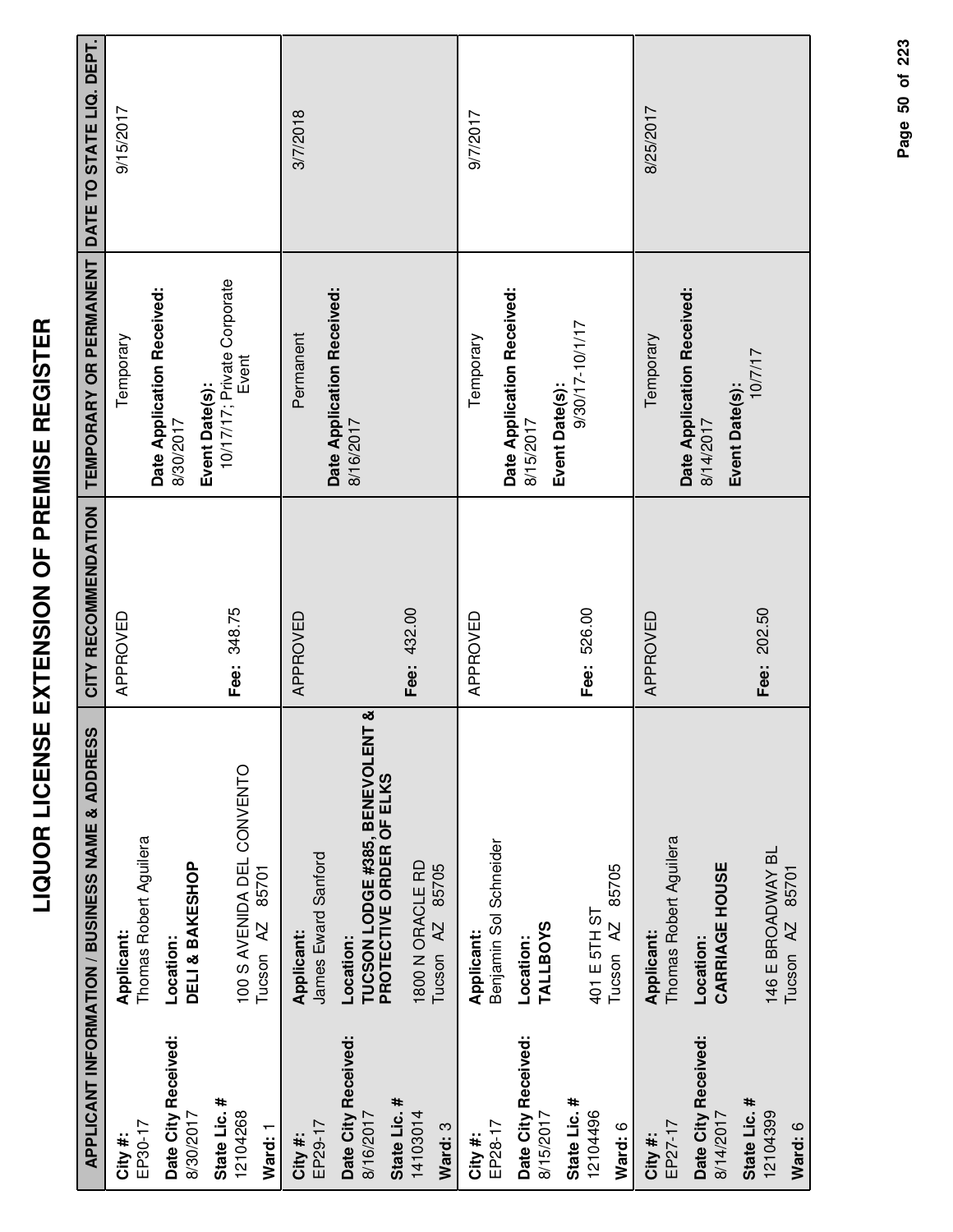|                                                  | <b>APPLICANT INFORMATION / BUSINESS NAME &amp; ADDRESS</b> | CITY RECOMMENDATION | TEMPORARY OR PERMANENT                  | DATE TO STATE LIQ. DEPT. |
|--------------------------------------------------|------------------------------------------------------------|---------------------|-----------------------------------------|--------------------------|
| EP26-17<br>City #:                               | Frida Hortencia Hunt<br>Applicant:                         | APPROVED            | Permanent                               | 8/25/2017                |
| Date City Received:<br>State Lic. #<br>8/11/2017 | VILLA PERU MODERN PERUVIAN<br>Location:<br>CUISINE         |                     | Date Application Received:<br>8/11/2017 |                          |
| 12104486<br>Ward: 3                              | 1745 E RIVER RD #165<br>85718<br>Tucson <sub>AZ</sub>      | Fee: 120.40         |                                         |                          |
| EP25-17<br>City #:                               | Kevin Arnold Kramber<br>Applicant:                         | APPROVED            | Date Application Received:<br>Temporary | 8/25/2017                |
| Date City Received:<br>8/9/2017                  | NEIGHBORHOOD<br>Location:                                  |                     | 8/9/2017                                |                          |
| State Lic. #<br>06100149<br>Ward: 5              | 85711<br>3940 E 29TH ST<br>Tucson <sub>AZ</sub>            | Fee: 200.00         | 9/14/17-9/17/17<br>Event Date(s):       |                          |
| EP24-17<br>City#:                                | Garrett John Raetzman<br>Applicant:                        | APPROVED            | Permanent                               | 8/25/2017                |
| Date City Received:<br>8/9/2017                  | FROG AND FIRKIN<br>Location:                               |                     | Date Application Received:<br>8/9/2017  |                          |
| State Lic. #<br>12103399<br>Ward: 6              | 874 E UNIVERSITY BL<br>85719<br>Tucson AZ                  | Fee: 1344.00        |                                         |                          |
| EP23-17<br>City #:                               | Amy S. Nations<br><b>Applicant:</b>                        | APPROVED            | Permanent                               | 8/7/2017                 |
| Date City Received:<br>7/11/2017                 | <b>ANGRY CRAB &amp; BBQ</b><br>Location:                   |                     | Date Application Received:<br>7/11/2017 |                          |
| State Lic. #<br>12104477<br>Ward: 1              | 85745<br>1365 W GRANT RD<br>$\overline{A}$<br>Tucson       | Fee: 441.19         |                                         |                          |

Page 51 of 223

**Page of 51 223**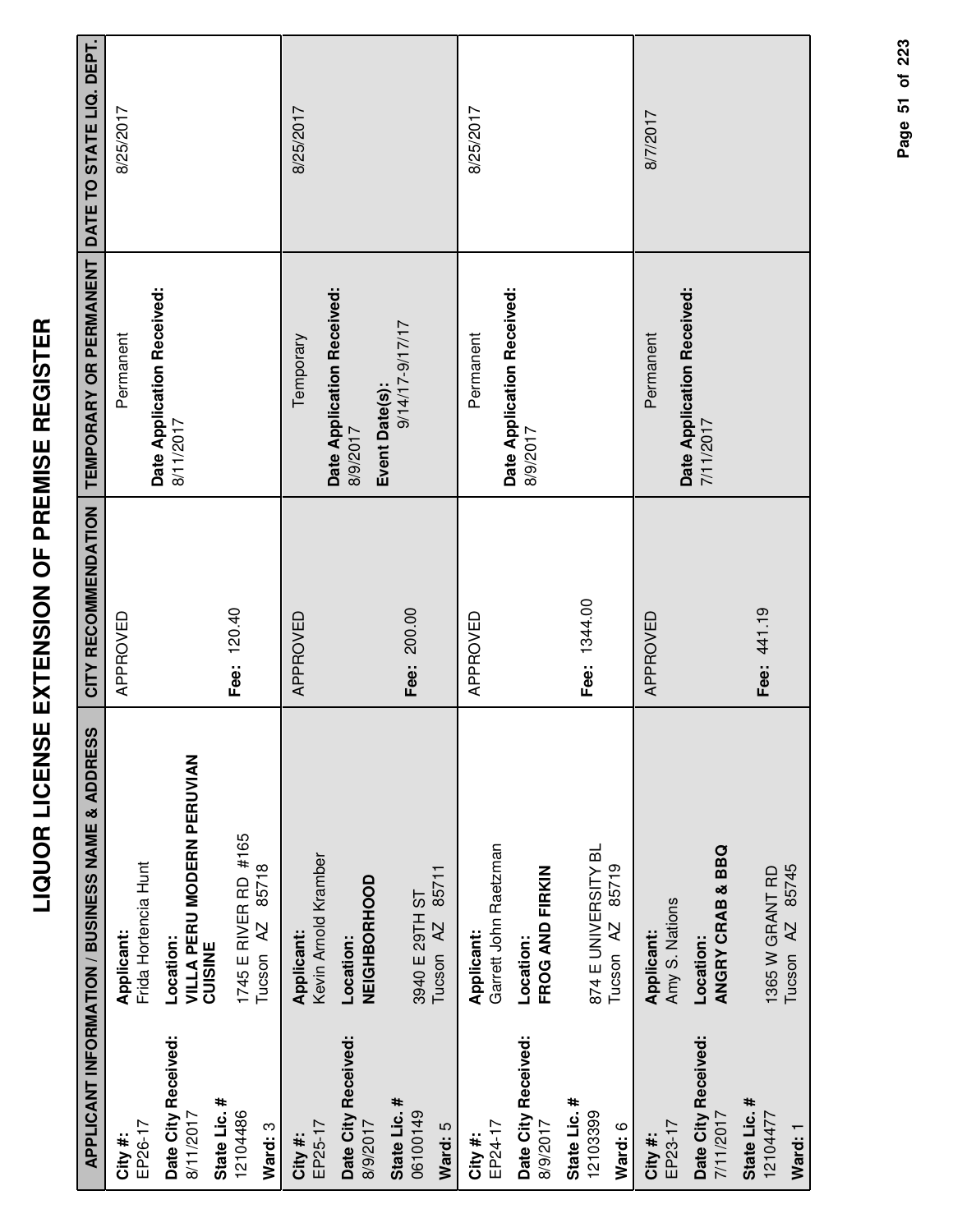|                                                        | <b>APPLICANT INFORMATION / BUSINESS NAME &amp; ADDRESS</b> | CITY RECOMMENDATION | TEMPORARY OR PERMANENT                                                | DATE TO STATE LIQ. DEPT. |
|--------------------------------------------------------|------------------------------------------------------------|---------------------|-----------------------------------------------------------------------|--------------------------|
| EP22-17<br>City#:                                      | Donald Butler II<br>Applicant:                             | APPROVED            | Permanent                                                             | 8/2/2017                 |
| Date City Received:<br>7/7/2017                        | MOUNTAIN OYSTER CLUB, INC.<br>Location:                    |                     | Date Application Received:<br>7/7/2017                                |                          |
| State Lic. #<br>14103010<br>Ward: 2                    | 6400 E EL DORADO CI #100<br>85715<br>Tucson <sub>AZ</sub>  | Fee: 1344.00        |                                                                       |                          |
| Date City Received:<br>5/30/2017<br>EP21-17<br>City #: | Andrea Dahlman Lewkowitz<br>Applicant:<br>Location:<br>HUB | APPROVED            | Date Application Received:<br>Permanent<br>5/30/2017                  | 6/16/2017                |
| State Lic. #<br>12104081<br>Ward: 6                    | 266 E CONGRESS ST<br>85701<br>Tucson <sub>AZ</sub>         | Fee: 1344.00        |                                                                       |                          |
| EP20-17<br>City #:                                     | Thomas Robert Aguilera<br>Applicant:                       | APPROVED            | Permanent                                                             | 6/14/2017                |
| Date City Received:<br>5/19/2017                       | WELCOME DINER<br>Location:                                 |                     | Date Application Received:<br>5/19/2017                               |                          |
| State Lic. #<br>12104426<br>Ward: 5                    | 902 E BROADWAY BL<br>85719<br>Tucson <sub>AZ</sub>         | Fee: 400.50         |                                                                       |                          |
| EP19-17<br>City#:                                      | Kevin Arnold Kramber<br>Applicant:                         | APPROVED            | Temporary                                                             | 5/24/2017                |
| Date City Received:<br>5/11/2017                       | NEIGHBORHOOD<br>Location:                                  |                     | Date Application Received:<br>Event Date(s):<br>5/11/2017             |                          |
| State Lic. #<br>06100149<br>Ward: 5                    | 85711<br>3940 E 29TH ST<br>Tucson <sub>AZ</sub>            | Fee: 250.00         | weekend celebration and car<br>6/30/17 - 7/3/17; 4th of July<br>show. |                          |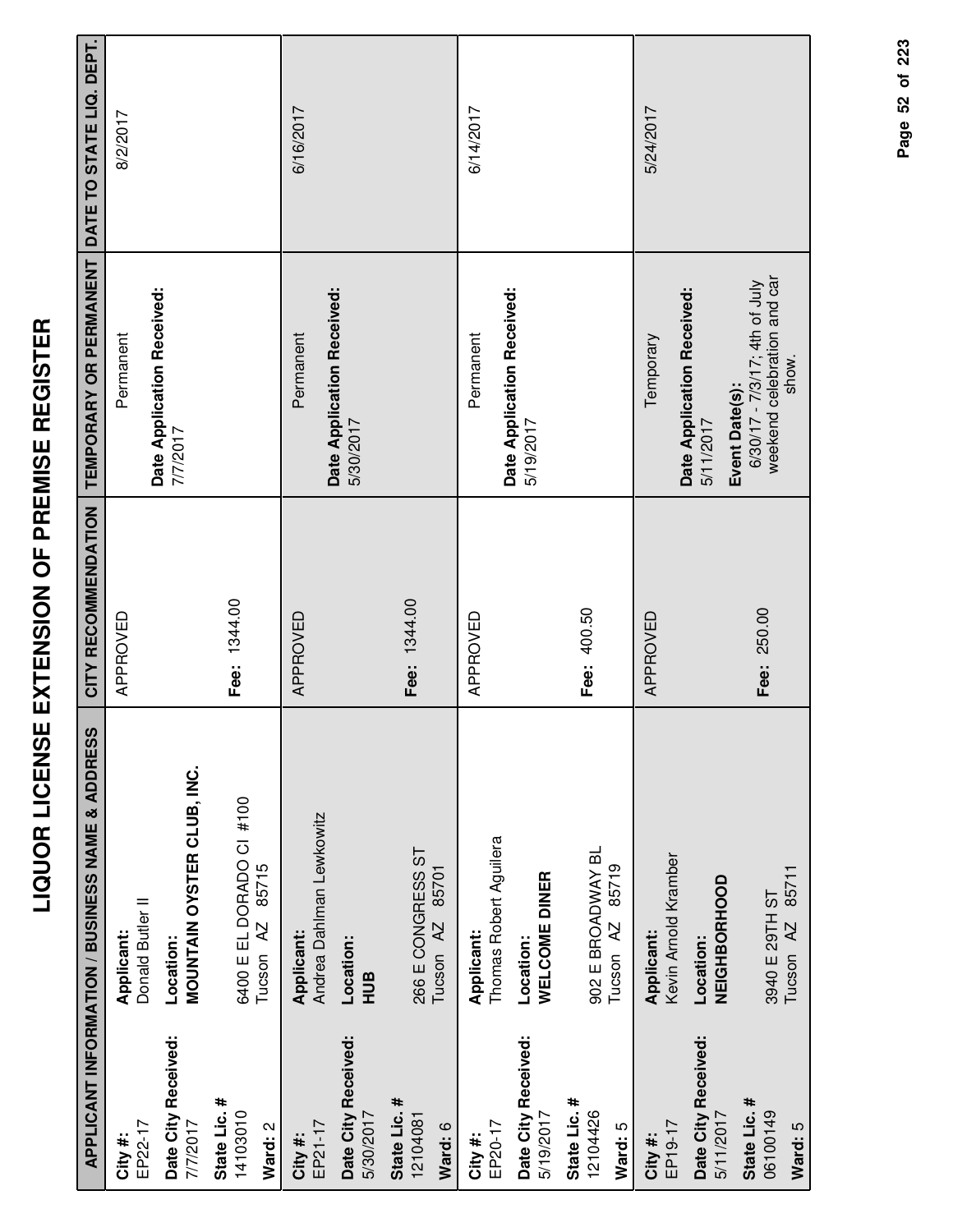|                                                 | APPLICANT INFORMATION / BUSINESS NAME & ADDRESS         | CITY RECOMMENDATION | TEMPORARY OR PERMANENT                                                   | DATE TO STATE LIQ. DEPT. |
|-------------------------------------------------|---------------------------------------------------------|---------------------|--------------------------------------------------------------------------|--------------------------|
|                                                 |                                                         |                     |                                                                          |                          |
| EP18-17<br>City#:                               | Herb Ridley Stratford IV<br>Applicant:                  | APPROVED            | Permanent                                                                | 5/24/2017                |
| Date City Received:<br>5/1/2017                 | ARIZONA THEATRE COMPANY<br>Location:                    |                     | Date Application Received:<br>5/1/2017                                   |                          |
| State Lic. #<br>07100006<br>Ward: 6             | 85701<br>330 S SCOTT AV<br>Tucson <sub>AZ</sub>         | Fee: 1344.00        |                                                                          |                          |
| EP17-17<br>City#:                               | Andrea Dahlman Lewkowitz<br>Applicant:                  | APPROVED            | Date Application Received:<br>Permanent                                  | 4/20/2017                |
| Date City Received:<br>4/10/2017                | <b>MARTIN DRUG CO.</b><br>Location:                     |                     | 4/10/2017                                                                |                          |
| State Lic. #<br>06100243<br>Ward: 6             | 300 E CONGRESS ST<br>85701<br>Tucson <sub>AZ</sub>      | Fee: 1344.00        |                                                                          |                          |
| EP16-17<br>City #:                              | Benjamin Wayne Rine<br>Applicant:                       | APPROVED            | Date Application Received:<br>Permanent                                  | 4/20/2017                |
| Date City Received:<br>State Lic. #<br>4/4/2017 | MRW CONCEPTS LLC DBA BRUSH<br>FIRE BBQ CO.<br>Location: |                     | 4/4/2017                                                                 |                          |
| 12104125<br>Ward: 3                             | 2945 N CAMPBELL AV<br>85719<br>Tucson <sub>AZ</sub>     | Fee: 1282.50        |                                                                          |                          |
| EP15-17<br>City #:                              | Peggy Johnson<br>Applicant:                             | APPROVED            | Temporary                                                                | 4/21/2017                |
| Date City Received:<br>4/3/2017                 | THE LOFT CINEMA<br>Location:                            |                     | Date Application Received:<br>Event Date(s):<br>4/3/2017                 |                          |
| State Lic. #<br>07100071<br>Ward: 6             | 3233 E SPEEDWAY BL<br>85716<br>Tucson <sub>AZ</sub>     | Fee: 526.00         | screenings during construction<br>6/29/17 - 7/8/17; Outdoor<br>downtime. |                          |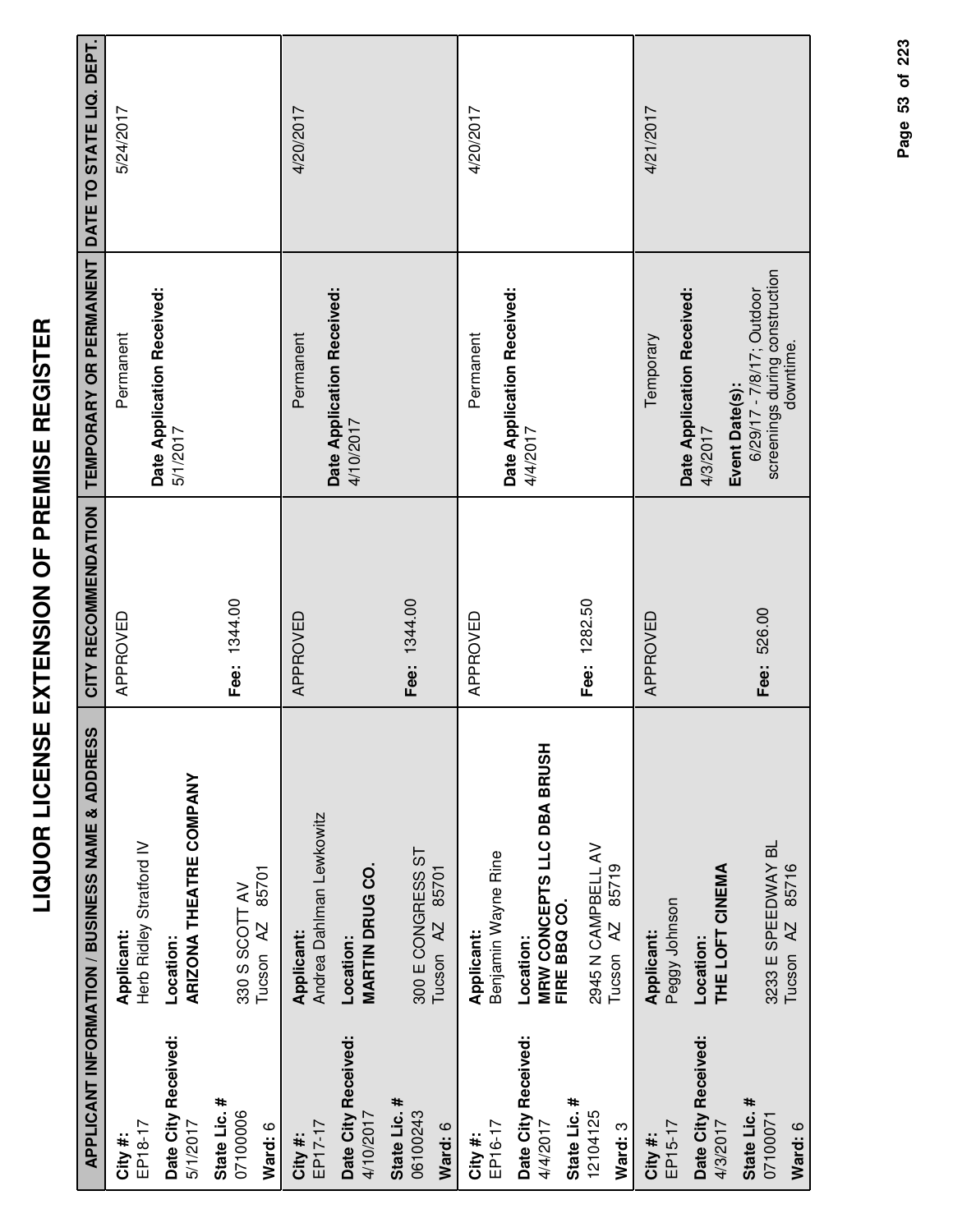|                                     | APPLICANT INFORMATION / BUSINESS NAME & ADDRESS         | CITY RECOMMENDATION | TEMPORARY OR PERMANENT DATE TO STATE LIQ. DEPT.                                           |           |
|-------------------------------------|---------------------------------------------------------|---------------------|-------------------------------------------------------------------------------------------|-----------|
| EP14-17<br>City #:                  | Peggy Johnson<br>Applicant:                             | APPROVED            | Temporary                                                                                 | 4/21/2017 |
| Date City Received:<br>4/3/2017     | THE LOFT CINEMA<br>Location:                            |                     | Date Application Received:<br>4/3/2017                                                    |           |
| State Lic. #<br>07100071<br>Ward: 6 | 3233 E SPEEDWAY BL<br>85716<br>Tucson <sub>AZ</sub>     | Fee: 526.00         | screenings during construction<br>5/25/17 - 6/3/17; Outdoor<br>downtime<br>Event Date(s): |           |
| EP13-17<br>City #:                  | Thomas Robert Aguilera<br>Applicant:                    | APPROVED            | Temporary                                                                                 | 4/14/2017 |
| Date City Received:<br>3/23/2017    | ILLEGAL PETE'S<br>Location:                             |                     | Date Application Received:<br>3/23/2017                                                   |           |
| State Lic. #<br>12104369<br>Ward: 6 | 876 E UNIVERSITY BL<br>85719<br>Tucson <sub>AZ</sub>    | Fee: 526.00         | 5/12/2017; Graduation Bash<br>Event Date(s):                                              |           |
| EP12-17<br>City #:                  | Thomas Robert Aguilera<br>Applicant:                    | APPROVED            | Temporary                                                                                 | 4/14/2017 |
| Date City Received:<br>3/20/2017    | ILLEGAL PETE'S<br>Location:                             |                     | Date Application Received:<br>3/20/2017                                                   |           |
| State Lic. #<br>12104369<br>Ward: 6 | 876 E UNIVERSITY BL<br>85719<br>Tucson <sub>AZ</sub>    | Fee: 526.00         | 5/5/17 Cinco de Mayo Bash<br>Event Date(s):                                               |           |
| EP11-17<br>City #:                  | Nydia Heredia<br>Applicant:                             | APPROVED            | Permanent                                                                                 | 4/6/2017  |
| Date City Received:<br>3/16/2017    | <b>SONORAS FAMOUS HOTDOG AND<br/>GRILL</b><br>Location: |                     | Date Application Received:<br>3/16/2017                                                   |           |
| State Lic. #<br>12104464<br>Ward: 1 | 5475 S CALLE SANTA CRUZ #101-121<br>Tucson AZ 85705     | Fee: 400.71         |                                                                                           |           |

Page 54 of 223 **Page of 54 223**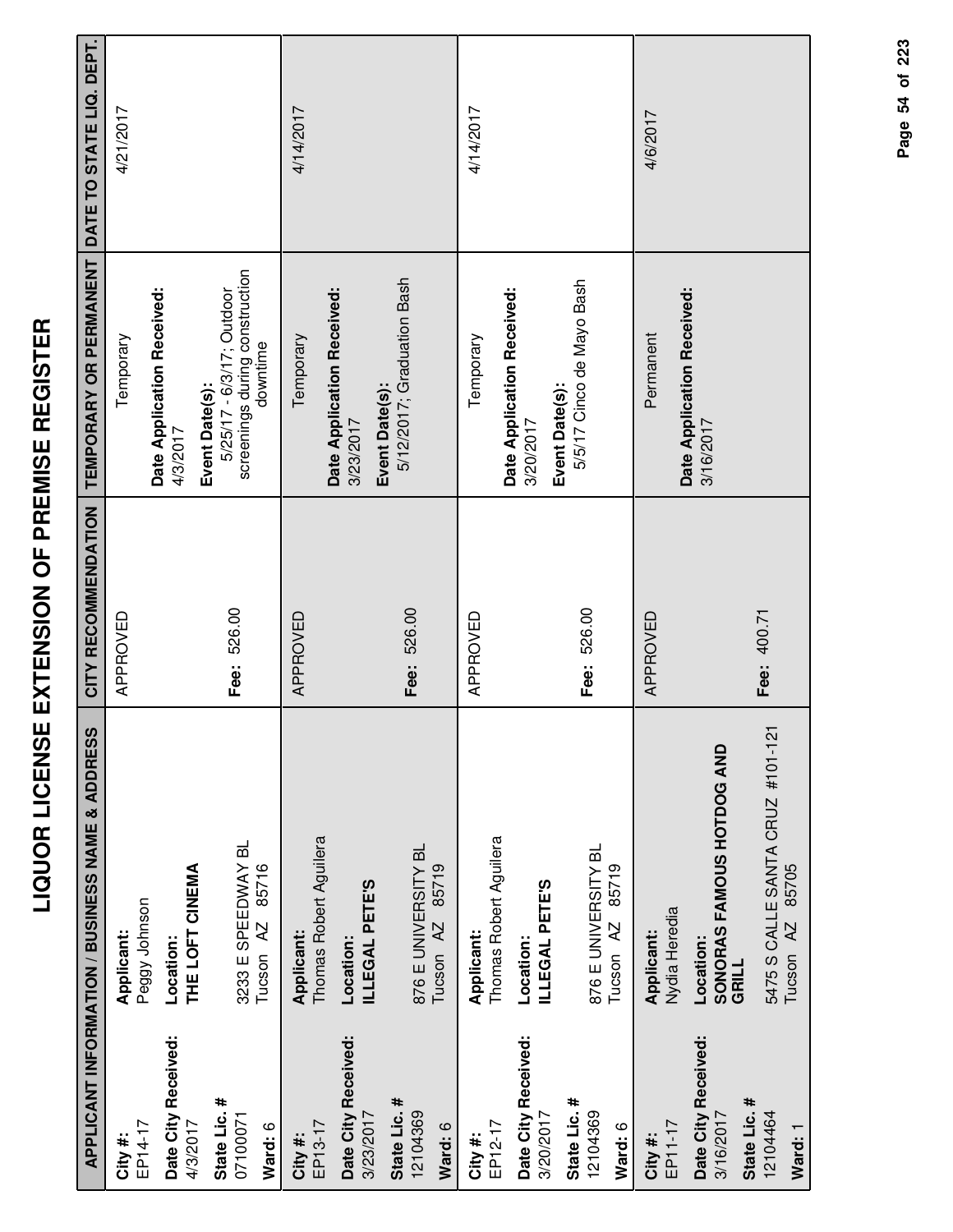|                                     | APPLICANT INFORMATION / BUSINESS NAME & ADDRESS       | CITY RECOMMENDATION       | TEMPORARY OR PERMANENT DATE TO STATE LIQ. DEPT.           |           |
|-------------------------------------|-------------------------------------------------------|---------------------------|-----------------------------------------------------------|-----------|
| EP10-17<br>City #:                  | Andrea Dahlman Lewkowitz<br>Applicant:                | WITHDRAWN BY<br>APPLICANT | Date Application Received:<br>Permanent                   |           |
| Date City Received:<br>3/16/2017    | Location:<br>GARAGE                                   |                           | 3/16/2017                                                 |           |
| State Lic. #<br>12104448<br>Ward: 6 | 85705<br>802 N 4TH AV<br>Tucson <sub>AZ</sub>         | Fee: 699.00               |                                                           |           |
| EP9-17<br>City #:                   | <b>Bruce Alexander Greene</b><br>Applicant:           | APPROVED                  | Date Application Received:<br>Temporary                   | 3/29/2017 |
| Date City Received:<br>3/8/2017     | DRAGOON BREWING CO.<br>Location:                      |                           | Event Date(s):<br>3/8/2017                                |           |
| State Lic. #<br>03103010<br>Ward: 1 | 1859 W GRANT RD #111<br>85745<br>Tucson <sub>AZ</sub> | Fee: 526.00               | 4/29/17 - 5th Anniversary Event                           |           |
| EP8-17<br>City#:                    | Jared Michael Repinski<br>Applicant:                  | APPROVED                  | Temporary                                                 | 3/10/2017 |
| Date City Received:<br>2/22/2017    | LA COCINA RESTAURANT & CANTINA<br>Location:           |                           | Date Application Received:<br>Event Date(s):<br>2/22/2017 |           |
| State Lic. #<br>12103502<br>Ward: 1 | 85701<br>201 N COURT AV<br>Tucson <sub>AZ</sub>       | Fee: 601.00               | $4/2/17 - Cyclovia$                                       |           |
| EP7-17<br>City #:                   | Kevin Arnold Kramber<br>Applicant:                    | APPROVED                  | Temporary                                                 | 3/20/2017 |
| Date City Received:<br>2/21/2017    | NEIGHBORHOOD<br>Location:                             |                           | Date Application Received:<br>Event Date(s):<br>2/21/2017 |           |
| State Lic. #<br>06100149<br>Ward: 5 | Tucson AZ 85711<br>3940 E 29TH ST                     | Fee: 526.00               | 5/5/17 - 5/7/17; Cinco de Mayo<br>Celebration             |           |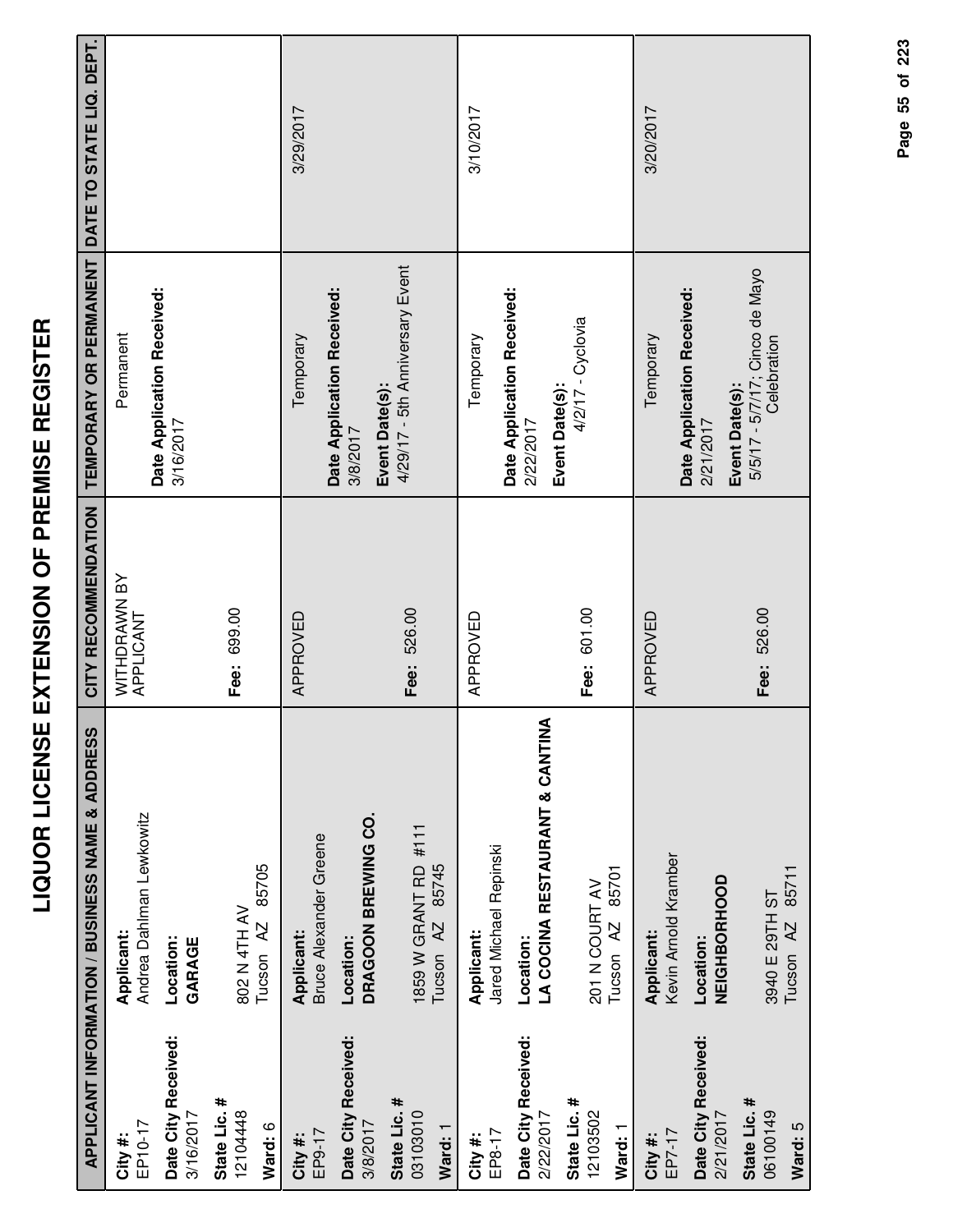|                                                 | APPLICANT INFORMATION / BUSINESS NAME & ADDRESS                                    | CITY RECOMMENDATION | TEMPORARY OR PERMANENT DATE TO STATE LIQ. DEPT.                        |           |
|-------------------------------------------------|------------------------------------------------------------------------------------|---------------------|------------------------------------------------------------------------|-----------|
| EP6-17<br>City #:                               | Raymon Carlo Flores<br>Applicant:                                                  | APPROVED            | Temporary                                                              | 3/10/2017 |
| Date City Received:<br>2/21/2017                | SIR VEZA'S TACO GARAGE<br>Location:                                                |                     | Date Application Received:<br>2/21/2017                                |           |
| State Lic. #<br>12104142<br>Ward: 3             | 220 W WETMORE RD<br>85705<br>Tucson <sub>AZ</sub>                                  | Fee: 526.00         | 5/5/17 - 5/8/17; Cinco de Mayo<br>Event Date(s):                       |           |
| Date City Received:<br>EP5-17<br>City#:         | Scott J Cummings<br>Applicant:<br>Location:                                        | APPROVED            | Date Application Received:<br>Temporary<br>2/2/2017                    | 3/2/2017  |
| State Lic. #<br>12103242<br>2/2/2017<br>Ward: 6 | <b>BOB DOBBS BAR &amp; GRILL</b><br>85716<br>2501 E 6TH ST<br>Tucson <sub>AZ</sub> | Fee: 200.00         | 3/16/17 - 3/1917; Spring<br>Festival/St Patricks Day<br>Event Date(s): |           |
| EP4-17<br>City #:                               | Scott Cummings<br>Applicant:                                                       | APPROVED            | Date Application Received:<br>Temporary                                | 2/22/2017 |
| Date City Received:<br>2/1/2017                 | Location:<br><b>THE HUT</b>                                                        |                     | Event Date(s):<br>2/1/2017                                             |           |
| State Lic. #<br>06100033<br>Ward: 6             | 305 N HERBERT AV<br>85705<br>Tucson <sub>AZ</sub>                                  | Fee: 526.00         | 3/17/17-3/19/17; Spring Festival<br>Celebration                        |           |
| EP3-17<br>City #:                               | Thomas Robert Aguilera<br>Applicant:                                               | APPROVED            | Temporary                                                              | 2/15/2017 |
| Date City Received:<br>1/25/2017                | <b>MULLIGAN'S SPORTS GRILL</b><br>Location:                                        |                     | Date Application Received:<br>Event Date(s):<br>1/25/2017              |           |
| State Lic. #<br>12103973<br>Ward: 4             | 9403 E GOLF LINKS RD<br>Tucson AZ 85730                                            | Fee: 526.00         | 3/17/17-3/18/17; St Patrick's Day<br>Event                             |           |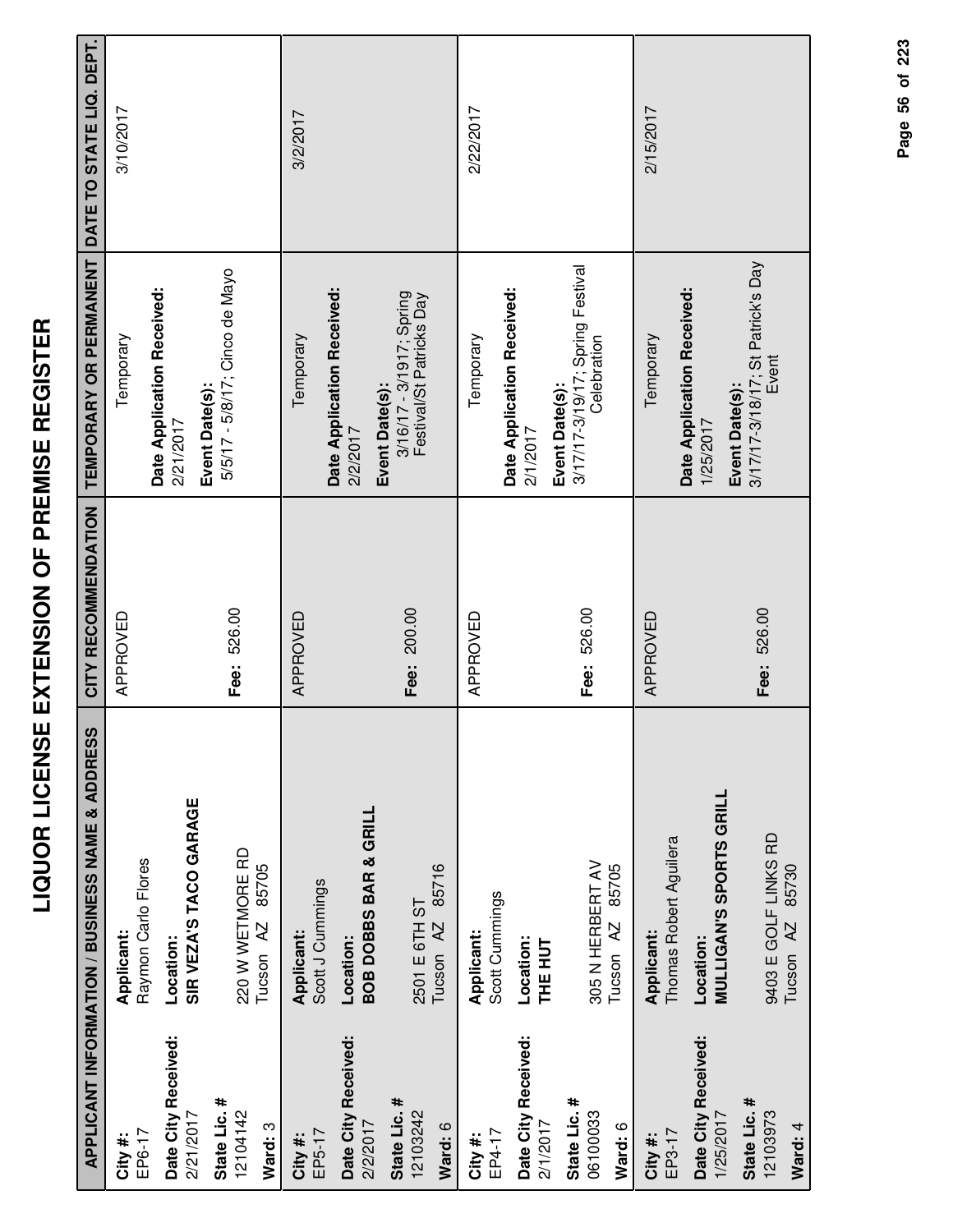|                                     | APPLICANT INFORMATION / BUSINESS NAME & ADDRESS           | CITY RECOMMENDATION       | TEMPORARY OR PERMANENT DATE TO STATE LIQ. DEPT.                      |           |
|-------------------------------------|-----------------------------------------------------------|---------------------------|----------------------------------------------------------------------|-----------|
| EP2-17<br>City#:                    | Kevin Arnold Kramber<br>Applicant:                        | WITHDRAWN BY<br>APPLICANT | Permanent                                                            |           |
| Date City Received:<br>1/17/2017    | OWL'S CLUB BAR<br>Location:                               |                           | Date Application Received:<br>1/17/2017                              |           |
| State Lic. #<br>06105000<br>Ward: 6 | 85701<br>236 S SCOTT AV<br>Tucson <sub>AZ</sub>           | Fee: 268.80               |                                                                      |           |
| EP1-17<br>City#:                    | <b>Brenndon Richard Scott</b><br>Applicant:               | APPROVED                  | Temporary                                                            | 2/1/2017  |
| Date City Received:<br>1/13/2017    | THE BASHFUL BANDIT<br>Location:                           |                           | Date Application Received:<br>1/13/2017                              |           |
| State Lic. #<br>06100040<br>Ward: 6 | 3686 E SPEEDWAY BL<br>85716<br>Tucson <sub>AZ</sub>       | Fee: 526.00               | 2/26/17-3/5/17; Charity car and<br>motorcycle show<br>Event Date(s): |           |
| EP41-16<br>City #:                  | Ramiro James Scavo<br>Applicant:                          | APPROVED                  | Temporary                                                            | 1/19/2017 |
| Date City Received:<br>12/27/2016   | RED'S SMOKEHOUSE & TAP ROOM<br>Location:                  |                           | Date Application Received:<br>Event Date(s):<br>12/27/2016           |           |
| State Lic. #<br>12104374<br>Ward: 6 | 943 E UNIVERSITY BL #125<br>85719<br>Tucson <sub>AZ</sub> | Fee: 526.00               | University Blvd Cookout &<br>Celebration, 2/4/17                     |           |
| EP40-16<br>City #:                  | Brian Keith McBride<br>Applicant:                         | APPROVED                  | Temporary                                                            | 1/4/2017  |
| Date City Received:<br>12/13/2016   | <b>ARIZONA BEER HOUSE</b><br>Location:                    |                           | Date Application Received:<br>Event Date(s):<br>12/13/2016           |           |
| State Lic. #<br>07100059<br>Ward: 2 | Tucson AZ 85710<br>150 S KOLB RD                          | Fee: 526.00               | St Patricks Event; 3/17/16                                           |           |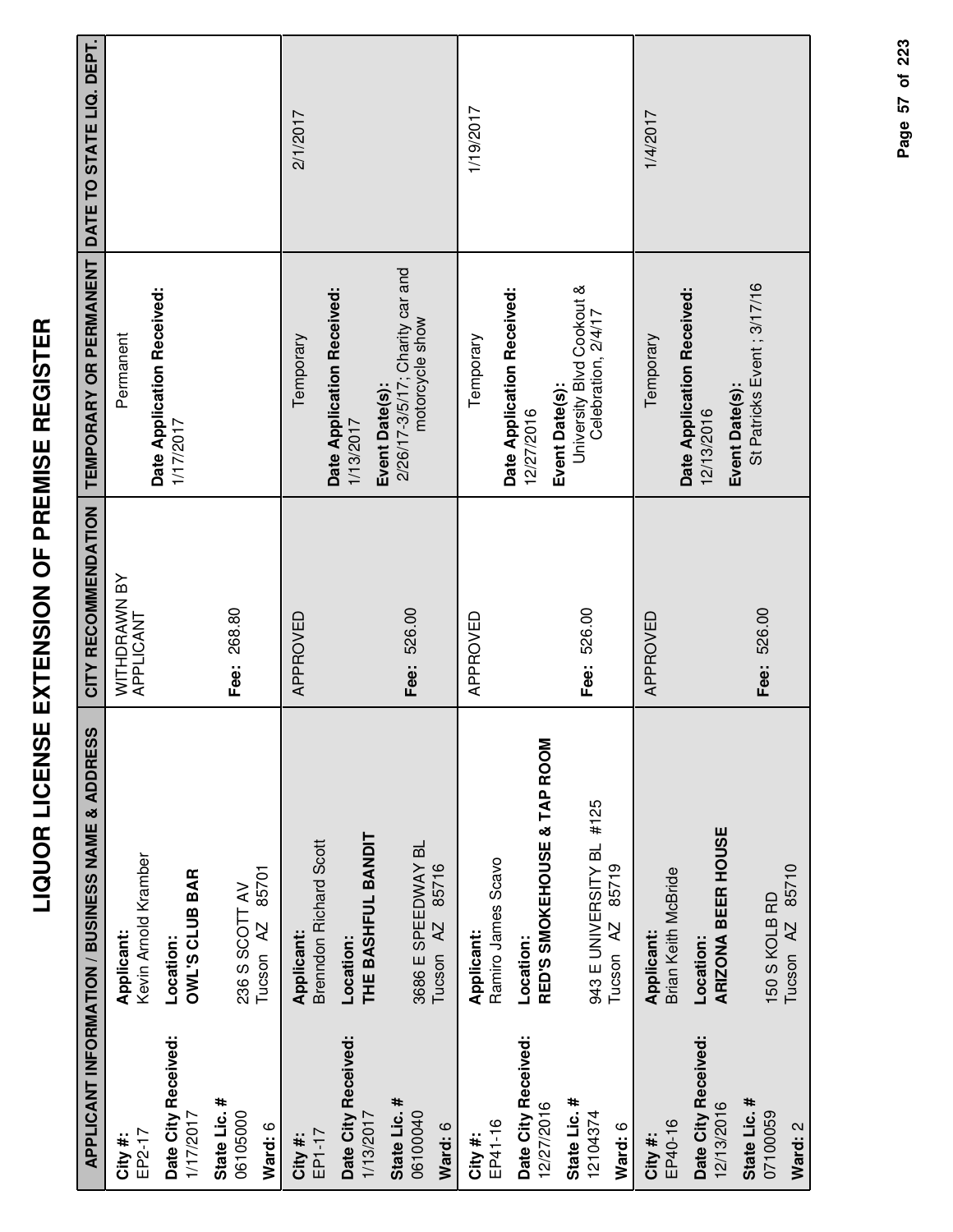|                                     | APPLICANT INFORMATION / BUSINESS NAME & ADDRESS    | CITY RECOMMENDATION | TEMPORARY OR PERMANENT                                       | DATE TO STATE LIQ. DEPT. |
|-------------------------------------|----------------------------------------------------|---------------------|--------------------------------------------------------------|--------------------------|
| EP39-16<br>City #:                  | Thomas Robert Aguilera<br>Applicant:               | APPROVED            | Date Application Received:<br>Temporary                      | 12/16/2016               |
| Date City Received:<br>12/2/2016    | HOTEL CONGRESS<br>Location:                        |                     | Event Date(s):<br>12/2/2016                                  |                          |
| State Lic. #<br>06100175<br>Ward: 6 | 311 E CONGRESS ST<br>85701<br>Tucson AZ            | Fee: 608.50         | 1/16/17; Jazz Fiesta                                         |                          |
| EP38-16<br>City #:                  | Thomas Robert Aguilera<br>Applicant:               | APPROVED            | Temporary                                                    | 12/9/2016                |
| Date City Received:<br>11/23/2016   | <b>MAYNARDS MARKET &amp; KITCHEN</b><br>Location:  |                     | Date Application Received:<br>11/23/2016                     |                          |
| State Lic. #<br>12103892<br>Ward: 6 | 85701<br>400 N TOOLE AV<br>Tucson <sub>AZ</sub>    | Fee: 683.50         | 1/5/17 ; January pinning<br>ceremony event<br>Event Date(s): |                          |
| EP37-16<br>City #:                  | Andrea Dahlman Lewkowitz<br>Applicant:             | APPROVED            | Permanent                                                    | 12/5/2016                |
| Date City Received:<br>11/22/2016   | PLAYGROUND<br>Location:                            |                     | Date Application Received:<br>11/22/2016                     |                          |
| State Lic. #<br>06100079<br>Ward: 6 | 278 E CONGRESS ST<br>85701<br>Tucson <sub>AZ</sub> | Fee: 1426.50        |                                                              |                          |
| EP36-16<br>City #:                  | Thomas Robert Aguilera<br>Applicant:               | APPROVED            | Temporary                                                    | 12/9/2016                |
| Date City Received:<br>11/18/2016   | <b>MAYNARD'S MARKET &amp; KITCHEN</b><br>Location: |                     | Date Application Received:<br>11/18/2016                     |                          |
| State Lic. #<br>12103892<br>Ward: 6 | Tucson AZ 85701<br>400 N TOOLE AV                  | Fee: 608.50         | Dillinger Day - 1/21/17<br>Event Date(s):                    |                          |

Page 58 of 223 **Page of 58 223**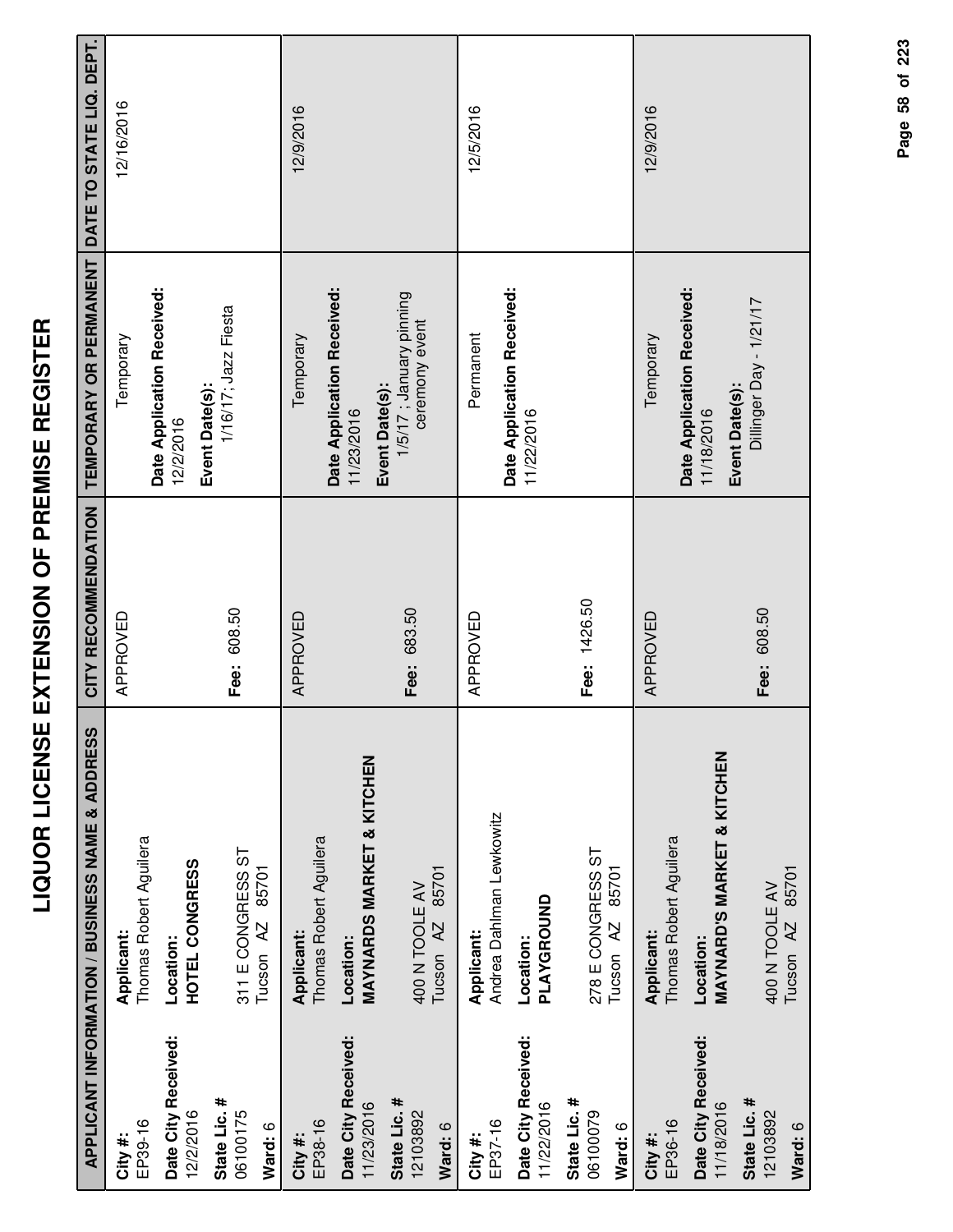| ľ<br>I         |
|----------------|
| ĺ<br>י<br>ו    |
| Ī<br>.<br>.    |
| <br> <br> <br> |
| I              |
| י<br> <br>     |
|                |
| l              |
| ׀<br>;         |
|                |
| $\frac{1}{2}$  |
| l              |
| i<br>l<br>Í    |
| Í              |

|                                     | <b>APPLICANT INFORMATION / BUSINESS NAME &amp; ADDRESS</b> | CITY RECOMMENDATION | TEMPORARY OR PERMANENT                                       | DATE TO STATE LIQ. DEPT. |
|-------------------------------------|------------------------------------------------------------|---------------------|--------------------------------------------------------------|--------------------------|
| EP35-16<br>City#:                   | Thomas Robert Aguilera<br>Applicant:                       | APPROVED            | Temporary                                                    | 12/5/2016                |
| Date City Received:<br>11/16/2016   | <b>HIGHWIRE LOUNGE</b><br>Location:                        |                     | Date Application Received:<br>11/16/2016                     |                          |
| State Lic. #<br>06100066<br>Ward: 6 | 85701<br>14 S ARIZONA AV<br>Tucson <sub>AZ</sub>           | Fee: 608.50         | New Year's Eve Event; 12/31/16<br>- 1/1/17<br>Event Date(s): |                          |
| EP34-16<br>City #:                  | Scott James Cummings<br>Applicant:                         | APPROVED            | Date Application Received:<br>Permanent                      | 11/17/2016               |
| Date City Received:<br>10/20/2016   | CORBETT BREWING COMPANY<br>Location:                       |                     | 10/20/2016                                                   |                          |
| State Lic. #<br>06100063<br>Ward: 6 | 417 N HERBERT AV<br>85705<br>Tucson <sub>AZ</sub>          | Fee: 1426.50        |                                                              |                          |
| EP33-16<br>City#:                   | Gregory Jackson<br>Applicant:                              | APPROVED            | Permanent                                                    | 11/4/2016                |
| Date City Received:<br>10/14/2016   | TUCSON CONVENTION CENTER<br>Location:                      |                     | Date Application Received:<br>10/14/2016                     |                          |
| State Lic. #<br>05100005<br>Ward: 6 | 85701<br>260 S CHURCH AV<br>Tucson <sub>AZ</sub>           | Fee: 1344.00        |                                                              |                          |
| EP32-16<br>City #:                  | Rebecca Debenport Safford<br>Applicant:                    | APPROVED            | Temporary                                                    | 10/26/2016               |
| Date City Received:<br>10/7/2016    | TAP + BOTTLE<br>Location:                                  |                     | Date Application Received:<br>Event Date(s):<br>10/7/2016    |                          |
| State Lic. #<br>07106005<br>Ward: 6 | 403 N 6TH AV #135<br>85745<br>AZ<br>Tucson                 | Fee: 307.50         | 11/6/16; All Souls Procession                                |                          |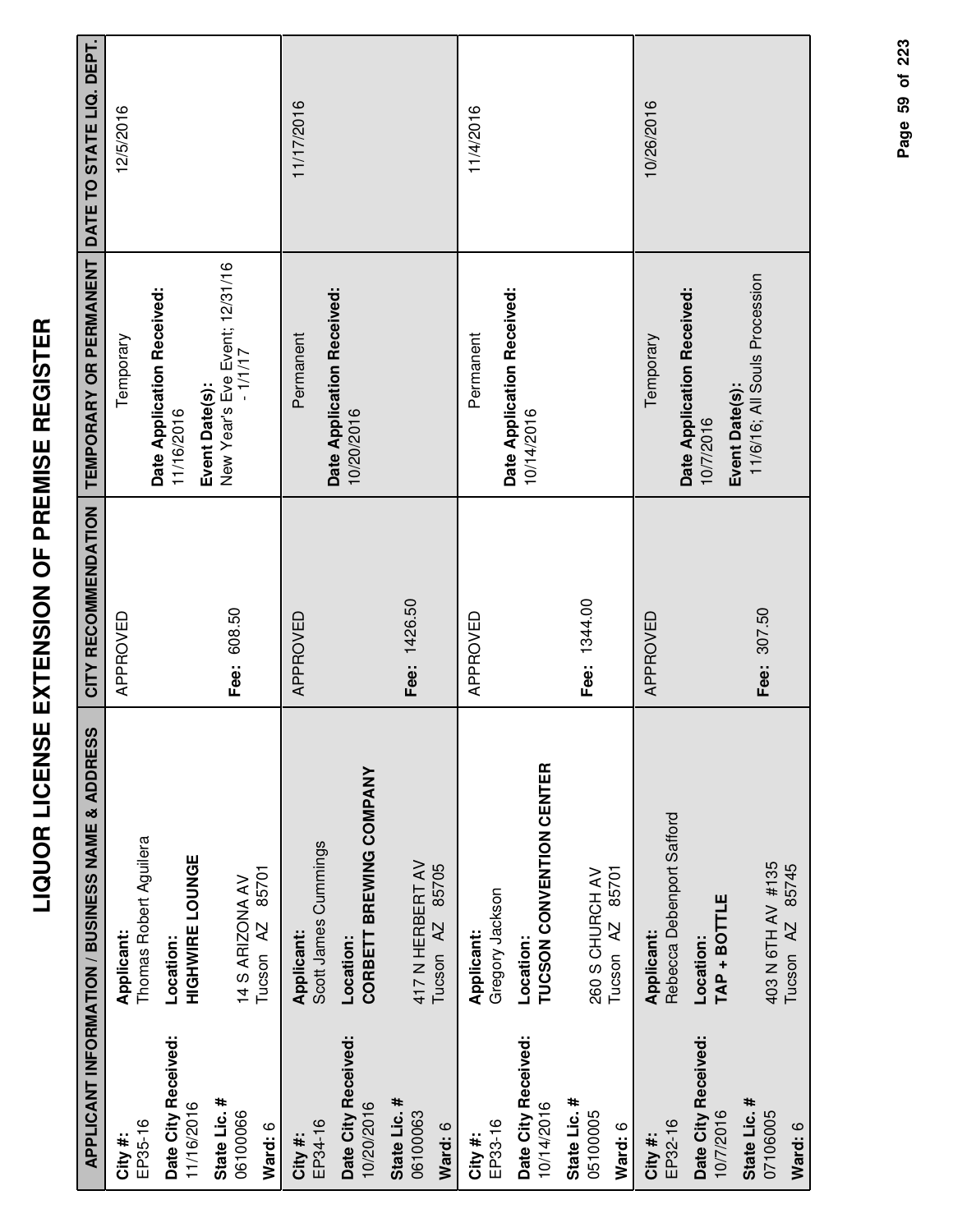|                                     | <b>APPLICANT INFORMATION / BUSINESS NAME &amp; ADDRESS</b> | CITY RECOMMENDATION       | TEMPORARY OR PERMANENT                                                                   | DATE TO STATE LIQ. DEPT. |
|-------------------------------------|------------------------------------------------------------|---------------------------|------------------------------------------------------------------------------------------|--------------------------|
| EP31-16<br>City#:                   | Kevin Arnold Kramber<br>Applicant:                         | WITHDRAWN BY<br>APPLICANT | Permanent                                                                                |                          |
| Date City Received:<br>10/5/2016    | <b>CHUY'S MESQUITE BROILER</b><br>Location:                |                           | Date Application Received:<br>10/5/2016                                                  |                          |
| State Lic. #<br>12104433<br>Ward: 3 | 4695 N ORACLE RD<br>85705<br>Tucson <sub>AZ</sub>          | Fee: 36.00                |                                                                                          |                          |
| EP30-16<br>City #:                  | Nelson Seamans<br>Applicant:                               | APPROVED                  | Permanent                                                                                | 10/11/2016               |
| Date City Received:<br>9/21/2016    | NO ANCHOVIES LLC<br>Location:                              |                           | Date Application Received:<br>9/21/2016                                                  |                          |
| State Lic. #<br>12103210<br>Ward: 6 | 870 E UNIVERSITY BL<br>85719<br>Tucson <sub>AZ</sub>       | Fee: 1426.50              |                                                                                          |                          |
| EP29-16<br>City #:                  | Thomas Robert Aguilera<br>Applicant:                       | APPROVED                  | Temporary                                                                                | 10/4/2016                |
| Date City Received:<br>9/14/2016    | <b>HIGHWIRE LOUNGE</b><br>Location:                        |                           | Date Application Received:<br>9/14/2016                                                  |                          |
| State Lic. #<br>06100066<br>Ward: 6 | 85701<br>14 S ARIZONA AV<br>Tucson AZ                      | Fee: 608.50               | 10/29/16; Halloween Event<br>Event Date(s):                                              |                          |
| EP28-16<br>City #:                  | Scott James Cummings<br>Applicant:                         | APPROVED                  | Temporary                                                                                | 10/4/2016                |
| Date City Received:<br>9/13/2016    | Location:<br><b>THE HUT</b>                                |                           | Date Application Received:<br>9/13/2016                                                  |                          |
| State Lic. #<br>06100033<br>Ward: 6 | 305 N HERBERT AV<br>Tucson <sub>AZ</sub>                   | Fee: 601.00               | Parents/Family Weekend,<br>Homecoming, Halloween<br>10/15/16-10/30/16;<br>Event Date(s): |                          |

Page 60 of 223 **Page of 60 223**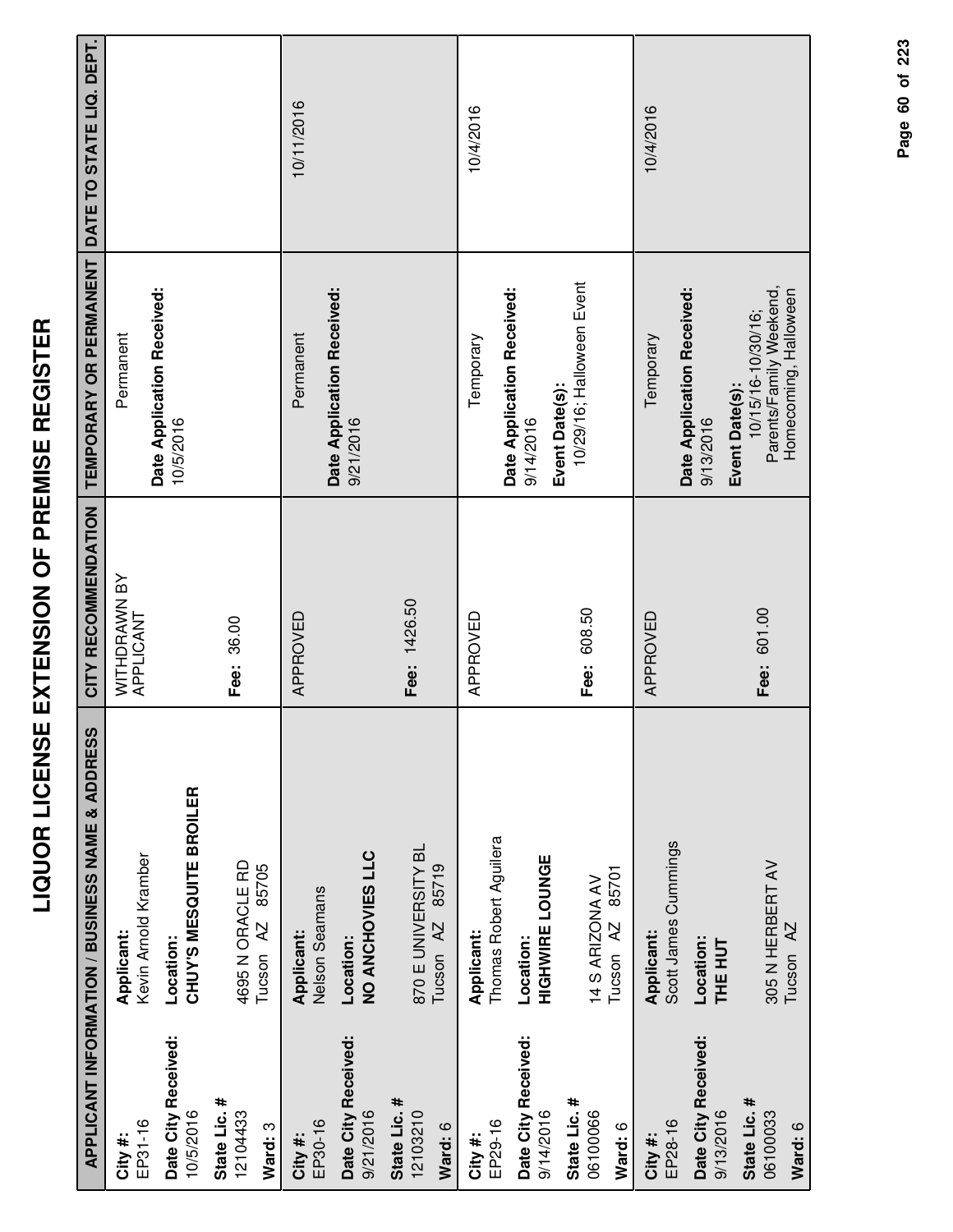| ׇ֠<br>ſ<br>i |
|--------------|
| l            |
| i            |
| I<br>I       |
| Ì            |
| i            |
| i<br>I       |
| I            |
| Í            |
| Í            |
| ;<br>;<br>;  |
| l<br>İ       |
|              |
| Ì            |
| i            |
| Ī            |
| I            |
| i            |
| l            |
|              |
|              |

|                                     | <b>APPLICANT INFORMATION / BUSINESS NAME &amp; ADDRESS</b> | CITY RECOMMENDATION | TEMPORARY OR PERMANENT                                                  | DATE TO STATE LIQ. DEPT. |
|-------------------------------------|------------------------------------------------------------|---------------------|-------------------------------------------------------------------------|--------------------------|
| EP27-16<br>City#:                   | Thomas Robert Aguilera<br>Applicant:                       | APPROVED            | Temporary                                                               | 10/4/2016                |
| Date City Received:<br>9/12/2016    | <b>MAYNARDS MARKET &amp; KITCHEN</b><br>Location:          |                     | Date Application Received:<br>9/12/2016                                 |                          |
| State Lic. #<br>12103892<br>Ward: 6 | 85701<br>400 N TOOLE AV<br>Tucson <sub>AZ</sub>            | Fee: 608.50         | 10/29/16; "Grapes to Glass"<br>Event<br>Event Date(s):                  |                          |
| EP26-16<br>City#:                   | Thomas Robert Aguilera<br>Applicant:                       | APPROVED            | Temporary                                                               | 9/20/2016                |
| Date City Received:<br>8/30/2016    | <b>CARRIAGE HOUSE</b><br>Location:                         |                     | Date Application Received:<br>Event Date(s):<br>8/30/2016               |                          |
| State Lic. #<br>12104399<br>Ward: 6 | 146 E BROADWAY BL<br>85701<br>Tucson <sub>AZ</sub>         | Fee: 504.00         | 10/15/16; Tucson Fashion Week<br>Event                                  |                          |
| EP25-16<br>City #:                  | Brian Keith McBride<br>Applicant:                          | APPROVED            | Temporary                                                               | 9/20/2016                |
| Date City Received:<br>8/23/2016    | ARIZONA BEER HOUSE<br>Location:                            |                     | Date Application Received:<br>8/23/2016                                 |                          |
| State Lic. #<br>07100059<br>Ward: 2 | 85710<br>150 S KOLB RD<br>Tucson <sub>AZ</sub>             | Fee: 480.00         | 10/8/16; Oktoberfest Event<br>Event Date(s):                            |                          |
| EP24-16<br>City#:                   | Scott James Cummings<br>Applicant:                         | APPROVED            | Temporary                                                               | 9/2/2016                 |
| Date City Received:<br>8/16/2016    | Location:<br>THE HUT                                       |                     | Date Application Received:<br>Event Date(s):<br>8/16/2016               |                          |
| State Lic. #<br>06100033<br>Ward: 6 | 305 N HERBERT AV<br>85705<br>Tucson <sub>AZ</sub>          | Fee: 601.00         | 9/23/16 - 9/24/16; University of<br>Washington Alumni & Booster<br>Club |                          |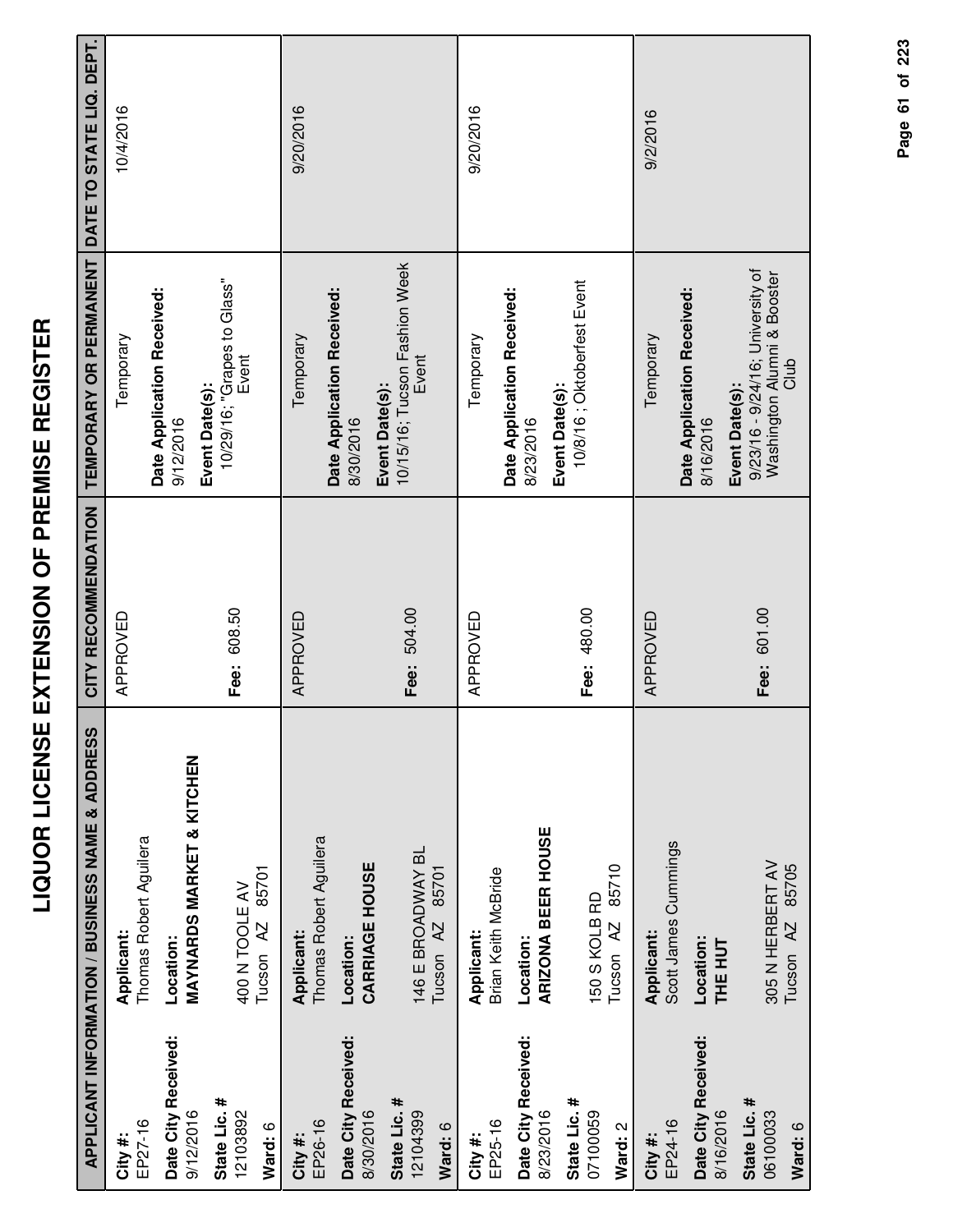|                                     | APPLICANT INFORMATION / BUSINESS NAME & ADDRESS             | CITY RECOMMENDATION       | TEMPORARY OR PERMANENT DATE TO STATE LIQ. DEPT.                        |           |
|-------------------------------------|-------------------------------------------------------------|---------------------------|------------------------------------------------------------------------|-----------|
| EP23-16<br>City #:                  | Kevin Arnold Kramber<br>Applicant:                          | WITHDRAWN BY<br>APPLICANT | Temporary                                                              |           |
| Date City Received:<br>7/28/2016    | AMERICAN LEGION #7<br>Location:                             |                           | Date Application Received:<br>7/28/2016                                |           |
| State Lic. #<br>14100039<br>Ward: 1 | 330 W FRANKLIN ST<br>85701<br>Tucson <sub>AZ</sub>          | Fee: 526.00               | 9/10/16; American Legion Riders<br><b>Bike Night</b><br>Event Date(s): |           |
| EP22-16<br>City #:                  | Thomas Robert Aguilera<br>Applicant:                        | APPROVED                  | Date Application Received:<br>Temporary                                | 8/18/2016 |
| Date City Received:<br>7/25/2016    | <b>CARRIAGE HOUSE</b><br>Location:                          |                           | Event Date(s):<br>7/25/2016                                            |           |
| State Lic. #<br>12104399<br>Ward: 6 | 146 E BROADWAY BL<br>85701<br>Tucson <sub>AZ</sub>          | Fee: 101.60               | 9/10/16-9/11/16; Wedding Event                                         |           |
| EP21-16<br>City#:                   | Thomas Robert Aguilera<br>Applicant:                        | APPROVED                  | Permanent                                                              | 8/12/2016 |
| Date City Received:<br>7/18/2016    | RJ'S REPLAYS<br>Location:                                   |                           | Date Application Received:<br>7/18/2016                                |           |
| State Lic. #<br>06100026<br>Ward: 6 | 5769 E SPEEDWAY BL<br>85712<br>Tucson AZ                    | Fee: 441.00               |                                                                        |           |
| EP20-16<br>City #:                  | Thomas Robert Aguilera<br>Applicant:                        | APPROVED                  | Date Application Received:<br>Permanent                                | 7/12/2016 |
| Date City Received:<br>6/20/2016    | AGUSTIN KITCHEN<br>Location:                                |                           | 6/20/2016                                                              |           |
| State Lic. #<br>12104268<br>Ward: 1 | 100 S AVENIDA DEL CONVENTO<br>85701<br>Tucson <sub>AZ</sub> | Fee: 60.00                |                                                                        |           |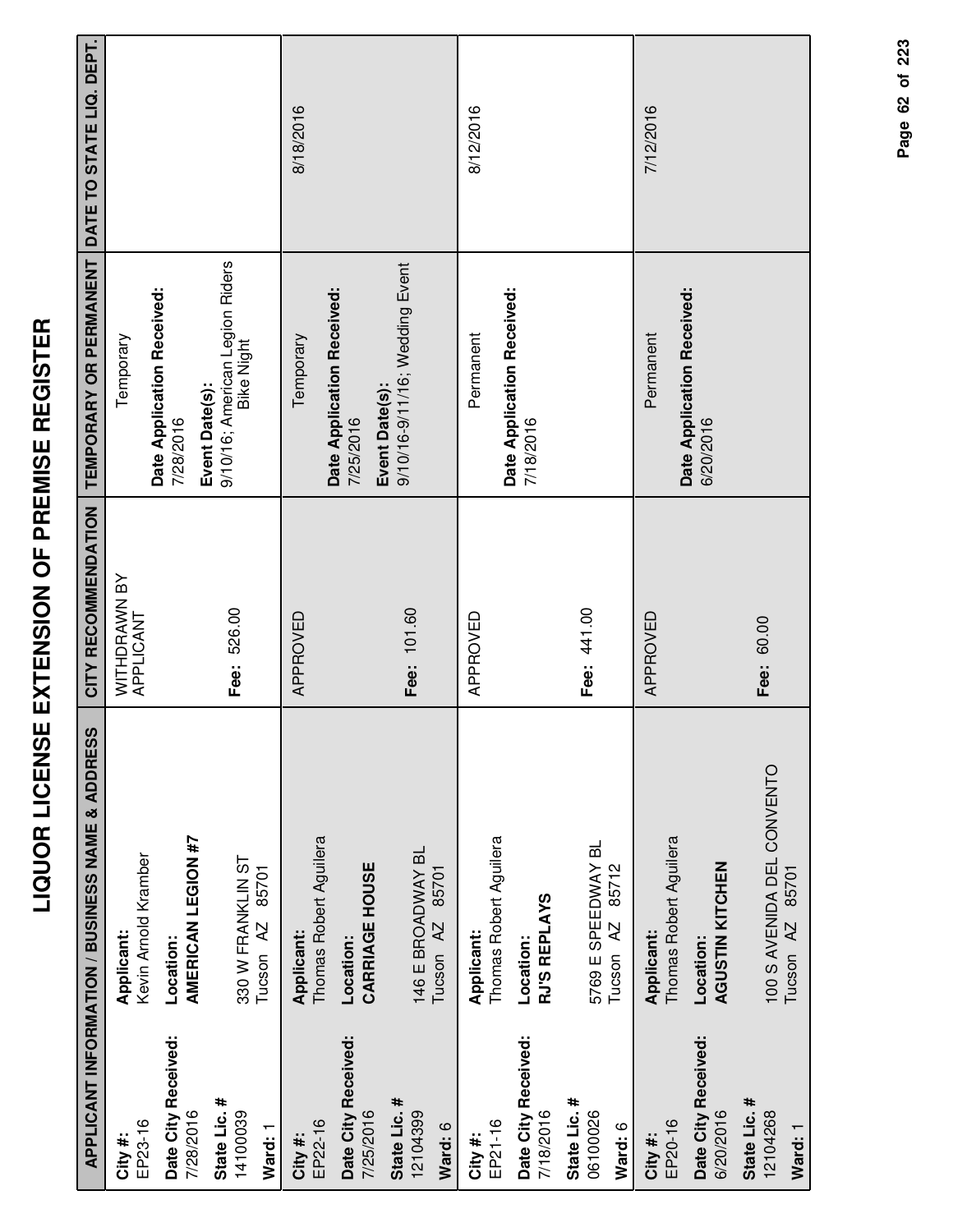|                                     | <b>APPLICANT INFORMATION / BUSINESS NAME &amp; ADDRESS</b> | CITY RECOMMENDATION | TEMPORARY OR PERMANENT                                                              | DATE TO STATE LIQ. DEPT. |
|-------------------------------------|------------------------------------------------------------|---------------------|-------------------------------------------------------------------------------------|--------------------------|
| EP19-16<br>City #:                  | Panagiotis Lembessis<br>Applicant:                         | APPROVED            | Date Application Received:<br>Permanent                                             | 7/29/2016                |
| Date City Received:<br>6/7/2016     | <b>PAPPY'S DINER</b><br>Location:                          |                     | 6/7/2016                                                                            |                          |
| State Lic. #<br>12103998<br>Ward: 3 | 1300 W PRINCE RD<br>85705<br>Tucson <sub>AZ</sub>          | Fee: 1344.00        |                                                                                     |                          |
| EP18-16<br>City #:                  | Brian Keith McBride<br>Applicant:                          | APPROVED            | Date Application Received:<br>Temporary                                             | 6/22/2016                |
| Date City Received:<br>5/31/2016    | <b>ARIZONA BEER HOUSE</b><br>Location:                     |                     | 5/31/2016                                                                           |                          |
| State Lic. #<br>07100059<br>Ward: 2 | 85710<br>150 S KOLB RD<br>Tucson <sub>AZ</sub>             | Fee: 526.00         | 7/29/16-7/30/16; Anniversary<br>Event<br>Event Date(s):                             |                          |
| EP17-16<br>City #:                  | Vicente Sanchez-Martinez<br>Applicant:                     | APPROVED            | Temporary                                                                           | 5/13/2016                |
| Date City Received:<br>5/2/2016     | CASA VICENTE<br>Location:                                  |                     | Date Application Received:<br>5/2/2016                                              |                          |
| State Lic. #<br>12103662<br>Ward: 6 | 85701<br>375 S STONE AV<br>Tucson <sub>AZ</sub>            | Fee: 651.00         | downtown Memorial Weekend<br>5/26/16 - 5/29/16; TMC meet<br>Event<br>Event Date(s): |                          |
| EP16-16<br>City#:                   | Paul C. Clark<br>Applicant:                                | APPROVED            | Temporary                                                                           | 4/8/2016                 |
| Date City Received:<br>3/1/2016     | KON TIKI RESTAURANT & LOUNGE<br>Location:                  |                     | Date Application Received:<br>Event Date(s):<br>3/1/2016                            |                          |
| State Lic. #<br>06100121<br>Ward: 6 | 4625 E BROADWAY BL<br>85711<br>Tucson <sub>AZ</sub>        | Fee: 526.00         | 4/23/16; Annual Tiki Celebration                                                    |                          |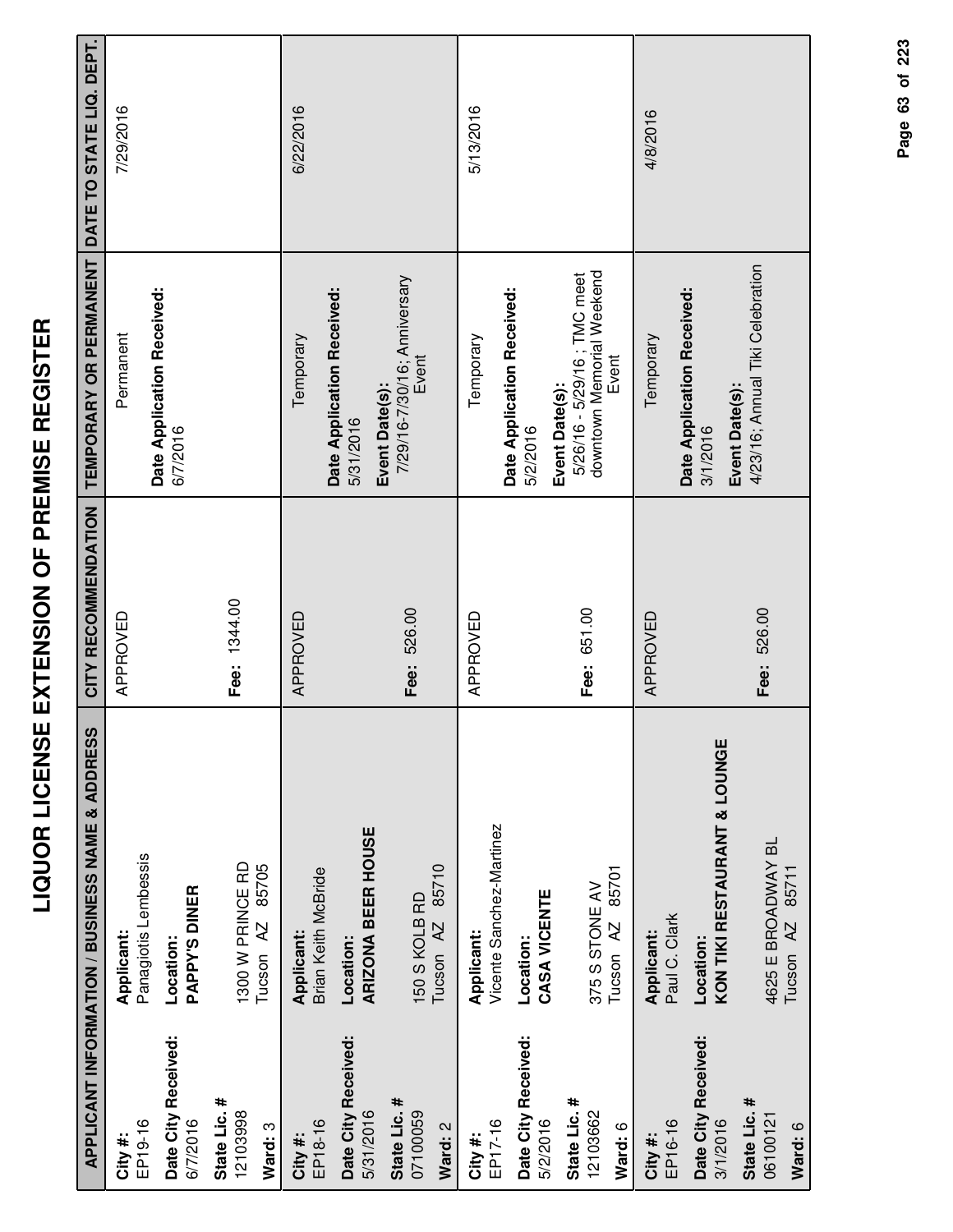|                                     | APPLICANT INFORMATION / BUSINESS NAME & ADDRESS             | CITY RECOMMENDATION | TEMPORARY OR PERMANENT DATE TO STATE LIQ. DEPT.          |           |
|-------------------------------------|-------------------------------------------------------------|---------------------|----------------------------------------------------------|-----------|
| EP15-16<br>City #:                  | Thomas Robert Aguilera<br>Applicant:                        | APPROVED            | Temporary                                                | 3/21/2016 |
| Date City Received:<br>3/8/2016     | AGUSTIN KITCHEN<br>Location:                                |                     | Date Application Received:<br>3/8/2016                   |           |
| State Lic. #<br>12104268<br>Ward: 1 | 100 S AVENIDA DEL CONVENTO<br>85701<br>Tucson <sub>AZ</sub> | Fee: 651.00         | 4/2/16-4/3/16; Moctober Festival<br>Event Date(s):       |           |
| EP14-16<br>City #:                  | Raymon Carlo Flores<br>Applicant:                           | APPROVED            | Temporary                                                | 3/15/2016 |
| Date City Received:<br>3/2/2016     | SIR VEZA'S TACO GARAGE<br>Location:                         |                     | Date Application Received:<br>Event Date(s):<br>3/2/2016 |           |
| State Lic. #<br>12104142<br>Ward: 3 | 220 W WETMORE RD<br>85705<br>Tucson AZ                      | Fee: 526.00         | Cinco de Mayo; 5/5/16-5/8/16                             |           |
| EP13-16<br>City #:                  | Clare Hollie Abel<br>Applicant:                             | APPROVED            | Permanent                                                | 3/17/2016 |
| Date City Received:<br>2/26/2016    | WAL-MART SUPERCENTER #1291<br>Location:                     |                     | Date Application Received:<br>2/26/2016                  |           |
| State Lic. #<br>09106000<br>Ward: 2 | 7150 E SPEEDWAY BL<br>85710<br>Tucson <sub>AZ</sub>         | Fee: 1344.00        |                                                          |           |
| EP12-16<br>City #:                  | George J. Lopez<br>Applicant:                               | APPROVED            | Temporary                                                | 3/15/2016 |
| Date City Received:<br>2/25/2016    | AMERICAN LEGION POST #59<br>Location:                       |                     | Date Application Received:<br>2/25/2016                  |           |
| State Lic. #<br>14101007<br>Ward: 1 | Tucson AZ 85745<br>750 N GRANDE AV                          | Fee: 526.00         | 4/9/16-4/10/16; Fiesta Grande<br>2016<br>Event Date(s):  |           |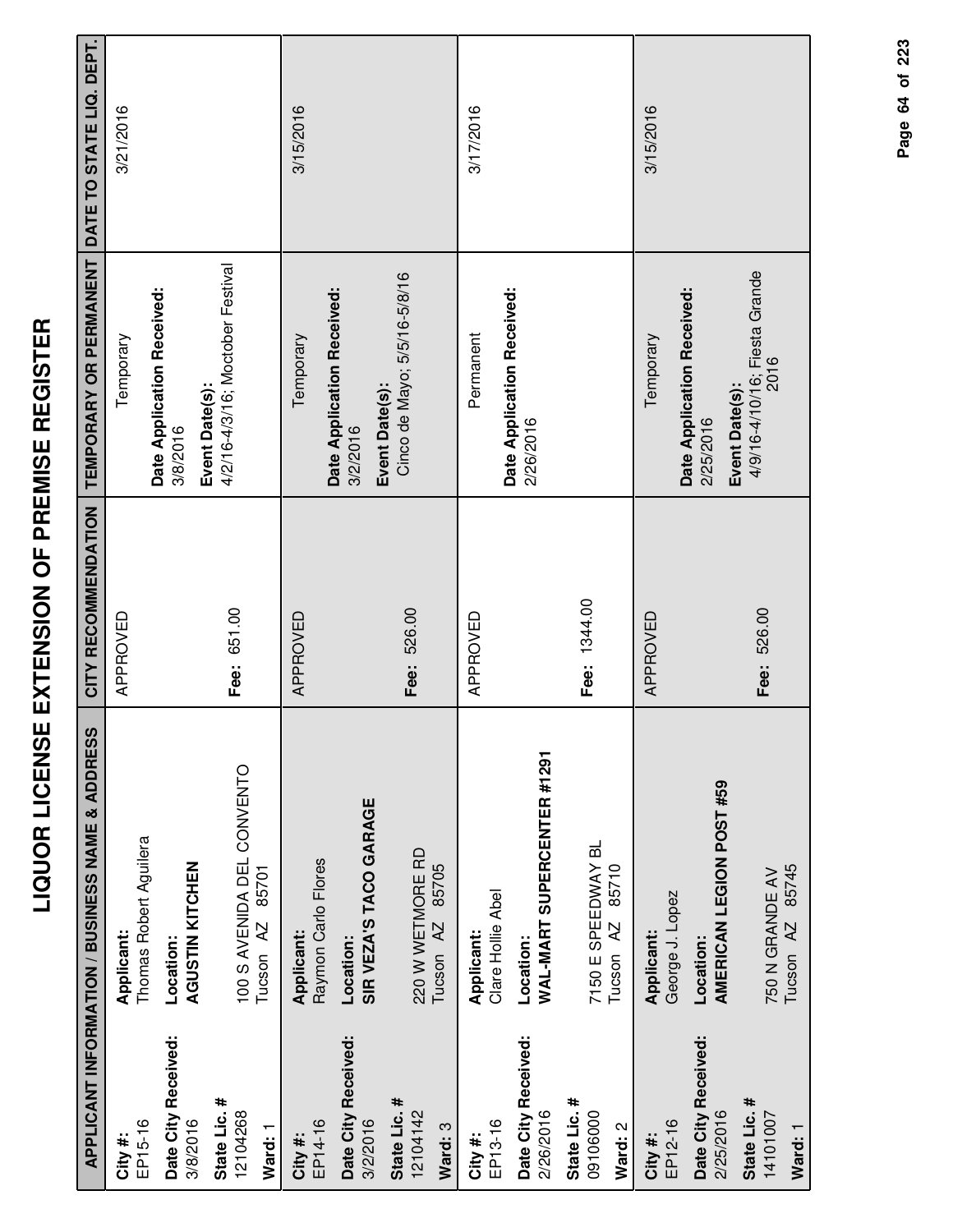|                                     | APPLICANT INFORMATION / BUSINESS NAME & ADDRESS   | CITY RECOMMENDATION | TEMPORARY OR PERMANENT                                      | DATE TO STATE LIQ. DEPT. |
|-------------------------------------|---------------------------------------------------|---------------------|-------------------------------------------------------------|--------------------------|
| EP11-16<br>City #:                  | Thomas Peter Firth<br>Applicant:                  | APPROVED            | Permanent                                                   | 3/23/2016                |
| Date City Received:<br>2/24/2016    | STRAY DOGS<br>Location:                           |                     | Date Application Received:<br>2/24/2016                     |                          |
| State Lic. #<br>12103529<br>Ward: 3 | 85704<br>78 W RIVER RD<br>Tucson <sub>AZ</sub>    | Fee: 129.00         |                                                             |                          |
| EP10-16<br>City #:                  | Brian J. Cummings<br>Applicant:                   | APPROVED            | Date Application Received:<br>Temporary                     | 2/24/2016                |
| Date City Received:<br>2/8/2016     | Location:<br>THE HUT                              |                     | Event Date(s):<br>2/8/2016                                  |                          |
| State Lic. #<br>06100033<br>Ward: 6 | 305 N HERBERT AV<br>85705<br>Tucson <sub>AZ</sub> | Fee: 601.00         | 3/17/16 - 3/26/16 St. Patricks<br>Day/Spring Festival       |                          |
| EP9-16<br>City #:                   | Brian J. Cummings<br>Applicant:                   | APPROVED            | Temporary                                                   | 2/24/2016                |
| Date City Received:<br>2/8/2016     | <b>BOB DOBBS BAR &amp; GRILL</b><br>Location:     |                     | Date Application Received:<br>Event Date(s):<br>2/8/2016    |                          |
| State Lic. #<br>12103242<br>Ward: 6 | 85705<br>2501 E 6TH ST<br>Tucson <sub>AZ</sub>    | Fee: 150.00         | 3/17/16 - 3/20/16 St. Patricks<br>Day                       |                          |
| EP8-16<br>City #:                   | Brian J. Cummings<br>Applicant:                   | APPROVED            | Temporary                                                   | 2/24/2016                |
| Date City Received:<br>2/8/2016     | <b>O'MALLEYS ON FOURTH</b><br>Location:           |                     | Date Application Received:<br>Event Date(s):<br>2/8/2016    |                          |
| State Lic. #<br>06100257<br>Ward: 6 | 85705<br>247 N 4TH AV<br>Tucson <sub>AZ</sub>     | Fee: \$601.00       | 3-17-16 through 3-26-16 St.<br>Patricks Day/Spring Festival |                          |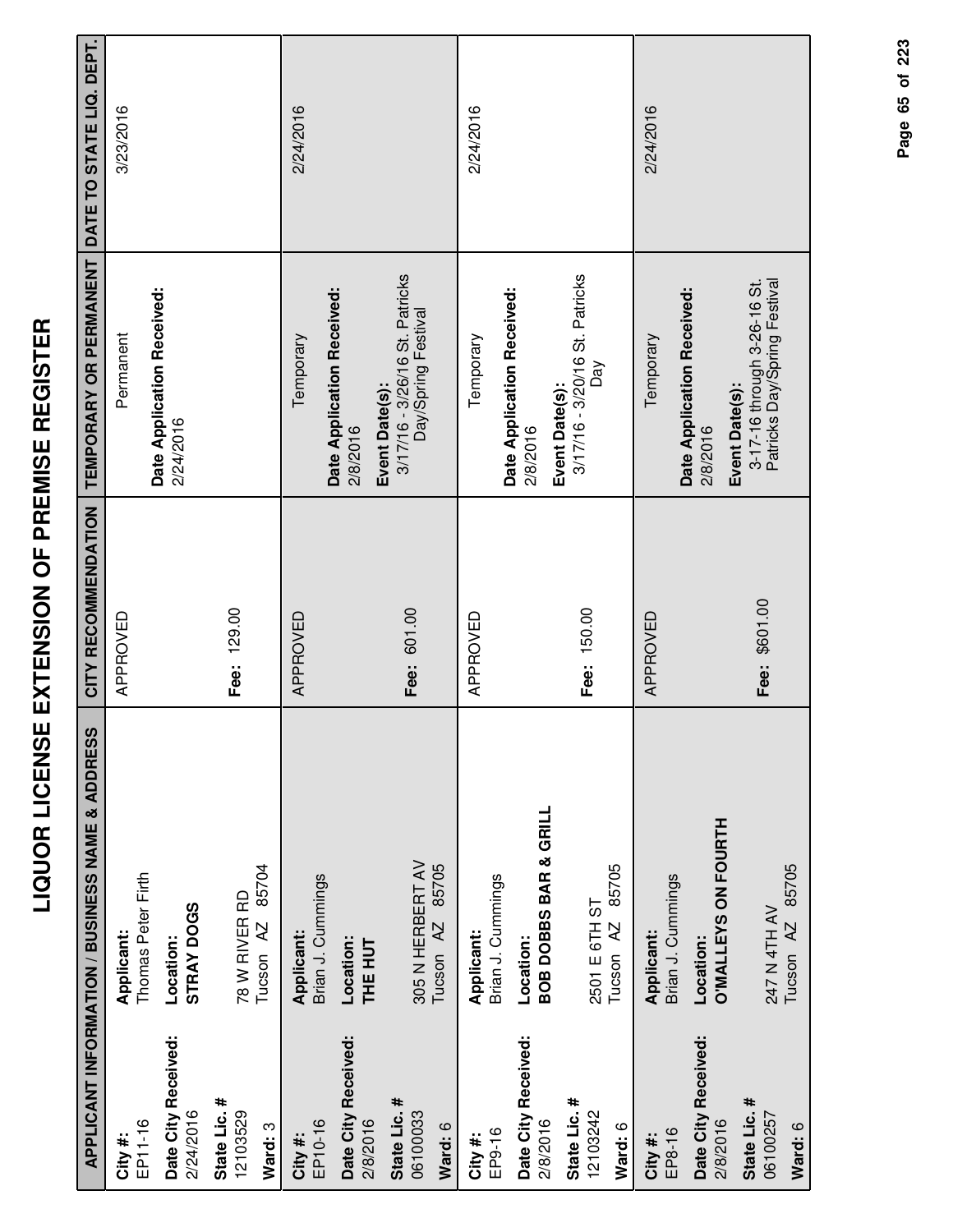| I<br>i              |
|---------------------|
|                     |
|                     |
|                     |
|                     |
| NCLC LCIMLCC LC IN  |
|                     |
|                     |
|                     |
|                     |
|                     |
| icidalityL Licalic  |
|                     |
| <u> </u><br> <br> - |
| i                   |
|                     |

|                                     | APPLICANT INFORMATION / BUSINESS NAME & ADDRESS           | CITY RECOMMENDATION | <b>TEMPORARY OR PERMANENT</b>                                 | DATE TO STATE LIQ. DEPT. |
|-------------------------------------|-----------------------------------------------------------|---------------------|---------------------------------------------------------------|--------------------------|
| EP7-16<br>City#:                    | Thomas Robert Aguilera<br>Applicant:                      | APPROVED            | Temporary                                                     | 2/22/2016                |
| Date City Received:<br>2/3/2016     | <b>MULLIGAN'S SPORTS GRILL</b><br>Location:               |                     | Date Application Received:<br>2/3/2016                        |                          |
| State Lic. #<br>12103973<br>Ward: 4 | 9403 E GOLF LINKS RD<br>85730<br>Tucson <sub>AZ</sub>     | Fee: 601.00         | 3/17/16-3/18/16; St. Patrick's<br>Day Event<br>Event Date(s): |                          |
| EP6-16<br>City#:                    | Kevin Arnold Kramber<br><b>Applicant:</b>                 | APPROVED            | Temporary                                                     |                          |
| Date City Received:<br>2/1/2016     | <b>AULD DUBLINER</b><br>Location:                         |                     | Date Application Received:<br>Event Date(s):<br>2/1/2016      |                          |
| State Lic. #<br>06100176<br>Ward: 6 | 800 E UNIVERSITY BL #104<br>85719<br>Tucson <sub>AZ</sub> | Fee: 526.00         | 3/17/16; St. Patrick's Day event                              |                          |
| EP5-16<br>City#:                    | Dean Craig Agardi<br>Applicant:                           | APPROVED            | Temporary                                                     | 2/22/2016                |
| Date City Received:<br>2/1/2016     | VFW POST 549<br>Location:                                 |                     | Date Application Received:<br>Event Date(s):<br>2/1/2016      |                          |
| State Lic. #<br>14103024<br>Ward: 2 | 8424 E OLD SPANISH TR<br>85710<br>Tucson AZ               | Fee: 200.00         | 3/19/2016; Private function<br>(extend capacity via tent)     |                          |
| EP4-16<br>City#:                    | Brian Keith McBride<br>Applicant:                         | APPROVED            | Temporary                                                     | 2/22/2016                |
| Date City Received:<br>1/29/2016    | <b>ARIZONA BEER HOUSE</b><br>Location:                    |                     | Date Application Received:<br>Event Date(s):<br>1/29/2016     |                          |
| State Lic. #<br>07100059<br>Ward: 2 | 85710<br>150 S KOLB RD<br>Tucson <sub>AZ</sub>            | Fee: 526.00         | 3/17/16; St. Patrick's Day Event                              |                          |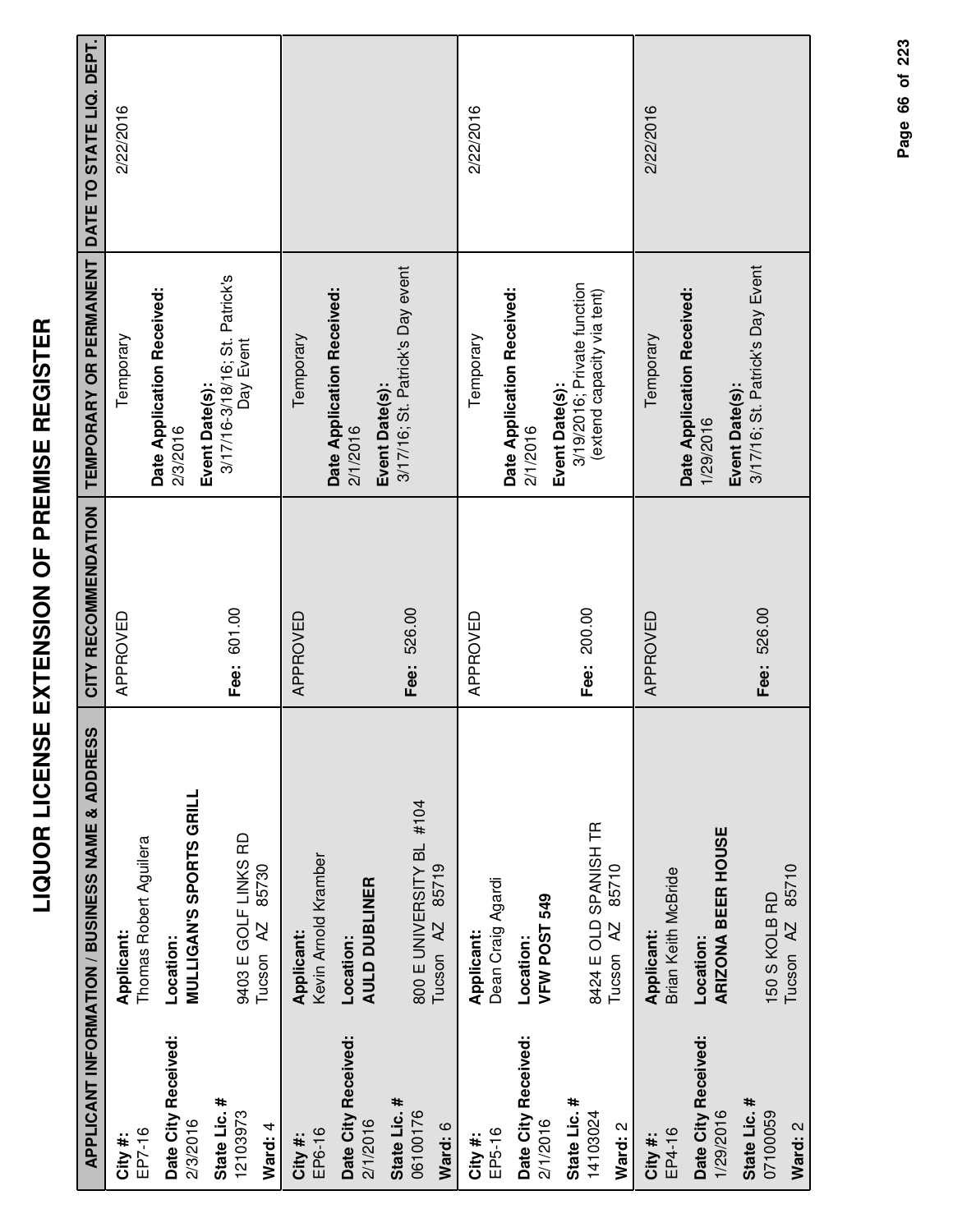|                                     | APPLICANT INFORMATION / BUSINESS NAME & ADDRESS     | CITY RECOMMENDATION | TEMPORARY OR PERMANENT DATE TO STATE LIQ. DEPT.                       |           |
|-------------------------------------|-----------------------------------------------------|---------------------|-----------------------------------------------------------------------|-----------|
| EP3-16<br>City #:                   | Kyle E. Jefferson<br>Applicant:                     | APPROVED            | Permanent                                                             | 2/1/2016  |
| Date City Received:<br>1/8/2016     | PUEBLO VIDA BREWING COMPANY<br>Location:            |                     | Date Application Received:<br>1/8/2016                                |           |
| State Lic. #<br>03103018<br>Ward: 6 | 115 E BROADWAY BL<br>85701<br>Tucson <sub>AZ</sub>  | Fee: 768.00         |                                                                       |           |
| EP2-16<br>City #:                   | Eric Jonathan Lepie<br><b>Applicant:</b>            | APPROVED            | Date Application Received:<br>Permanent                               | 1/21/2016 |
| Date City Received:<br>1/5/2016     | ERIC'S ICE CREAM #2 DBA 1702<br>Location:           |                     | 1/5/2016                                                              |           |
| State Lic. #<br>07100295<br>Ward: 6 | 1702 E SPEEDWAY BL<br>85719<br>Tucson <sub>AZ</sub> | Fee: 315.00         |                                                                       |           |
| EP1-16<br>City #:                   | Brenndon Richard Scott<br>Applicant:                | APPROVED            | Temporary                                                             | 1/25/2016 |
| Date City Received:<br>1/5/2016     | THE BASHFUL BANDIT<br>Location:                     |                     | Date Application Received:<br>1/5/2016                                |           |
| State Lic. #<br>06100040<br>Ward: 6 | 3686 E SPEEDWAY BL<br>85716<br>Tucson <sub>AZ</sub> | Fee: 526.00         | 2/20/16-2/28/16; Charity car and<br>motorcycle show<br>Event Date(s): |           |
| EP47-15<br>City #:                  | Thomas Robert Aguilera<br>Applicant:                | APPROVED            | Temporary                                                             | 1/7/2016  |
| Date City Received:<br>12/17/2015   | INDEPENDENT DISTILLERY<br>Location:                 |                     | Date Application Received:<br>Event Date(s):<br>12/17/2015            |           |
| State Lic. #<br>06100270<br>Ward: 6 | Tucson AZ 85701<br>30 S ARIZONA AV                  | Fee: 412.50         | 1/23/16-1/24/16; "Grills Gone<br>Wild" BBQ event                      |           |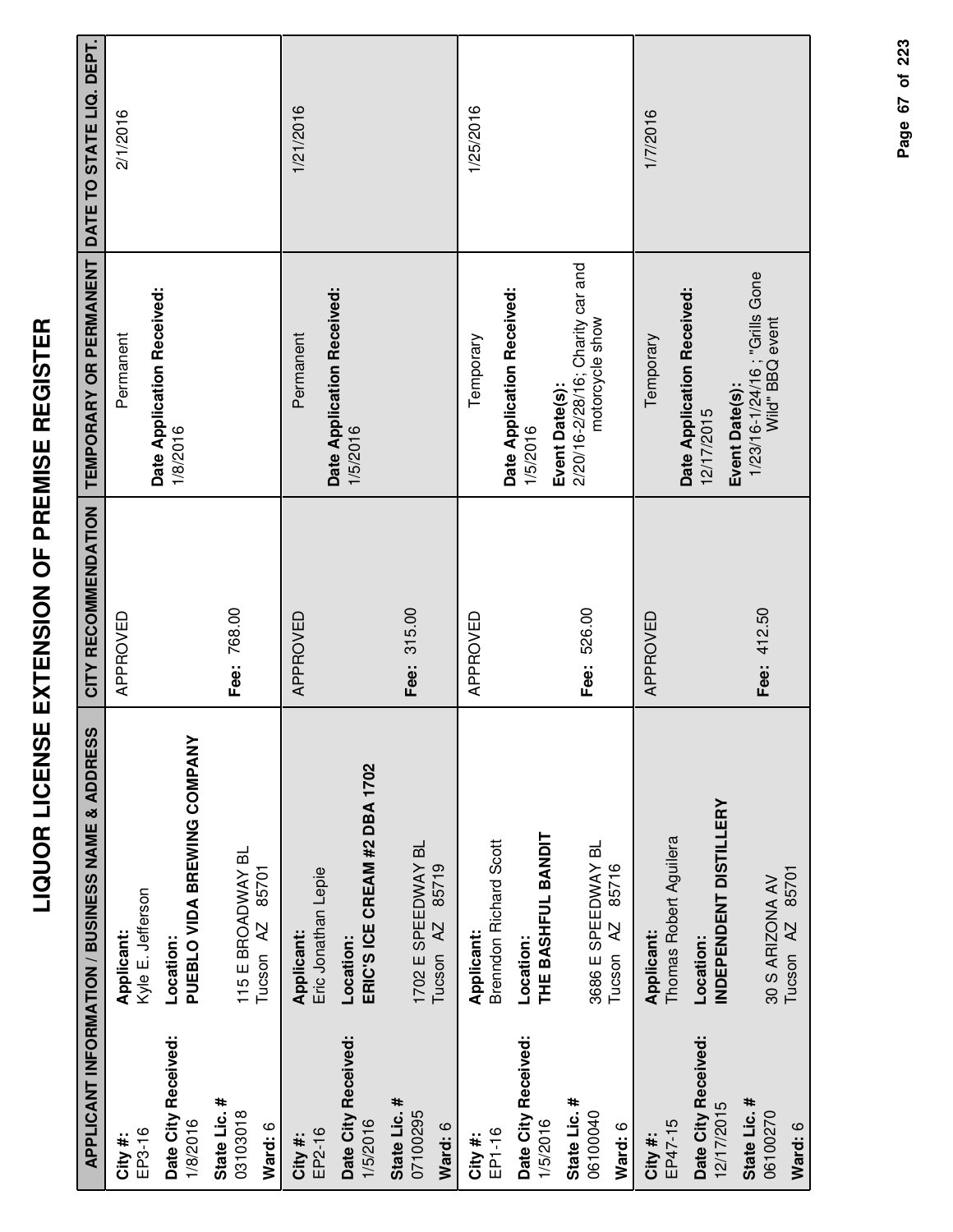| ロロトセニヘー<br>֖֖֖֖֖֖֖֧֪֪֪֪֪ׅ֚֚֚֚֚֚֚֚֚֚֡֝֝֝ <b>֓</b> |  |
|--------------------------------------------------|--|
| i<br>1<br>i<br>i<br>ì                            |  |
|                                                  |  |
|                                                  |  |

|                                                  | <b>APPLICANT INFORMATION / BUSINESS NAME &amp; ADDRESS</b> | CITY RECOMMENDATION | TEMPORARY OR PERMANENT                                                             | DATE TO STATE LIQ. DEPT. |
|--------------------------------------------------|------------------------------------------------------------|---------------------|------------------------------------------------------------------------------------|--------------------------|
| EP46-15<br>City #:                               | Thomas Robert Aguilera<br>Applicant:                       | APPROVED            | Temporary                                                                          | 12/22/2015               |
| Date City Received:<br>11/25/2015                | <b>HOTEL CONGRESS</b><br>Location:                         |                     | Date Application Received:<br>11/25/2015                                           |                          |
| State Lic. #<br>06100175<br>Ward: 6              | 311 E CONGRESS ST<br>85701<br>Tucson <sub>AZ</sub>         | Fee: 526.00         | 1/18/16 - 1/19/16; Jazz Fiesta<br>Event Date(s):                                   |                          |
| EP45-15<br>City #:                               | Thomas Robert Aguilera<br>Applicant:                       | APPROVED            | Temporary                                                                          | 12/9/2015                |
| Date City Received:<br>11/24/2015                | <b>MAYNARD'S MARKET &amp; KITCHEN</b><br>Location:         |                     | Date Application Received:<br>Event Date(s):<br>11/24/2015                         |                          |
| State Lic. #<br>12103892<br>Ward: 6              | 85701<br>400 N TOOLE AV<br>Tucson <sub>AZ</sub>            | Fee: 526.00         | 1/23/16 - 1/24/16 ; "Dillinger<br>Days" Event                                      |                          |
| EP44-15<br>City#:                                | Justin Ryan McLamarrah<br>Applicant:                       | APPROVED            | Temporary                                                                          | 12/1/2015                |
| Date City Received:<br>11/13/2015                | THE FLYCATCHER<br>Location:                                |                     | Date Application Received:<br>11/13/2015                                           |                          |
| State Lic. #<br>06100075<br>Ward: 6              | 85705<br>340 E 6TH ST<br>Tucson <sub>AZ</sub>              | Fee: 526.00         | Eve Celebration/New Year Party<br>12/31/15 - 1/9/16 ; New Year's<br>Event Date(s): |                          |
| EP43-15<br>City#:                                | Kevin Arnold Kramber<br>Applicant:                         | APPROVED            | Permanent                                                                          | 11/23/2015               |
| Date City Received:<br>State Lic. #<br>11/2/2015 | <b>MAVERICK TUCSON'S LIVE COUNTRY</b><br>Location:<br>CLUB |                     | Date Application Received:<br>11/2/2015                                            |                          |
| 06100267<br>Ward: 2                              | 6622 E TANQUE VERDE RD<br>85715<br>AZ.<br>Tucson           | Fee: 450.00         |                                                                                    |                          |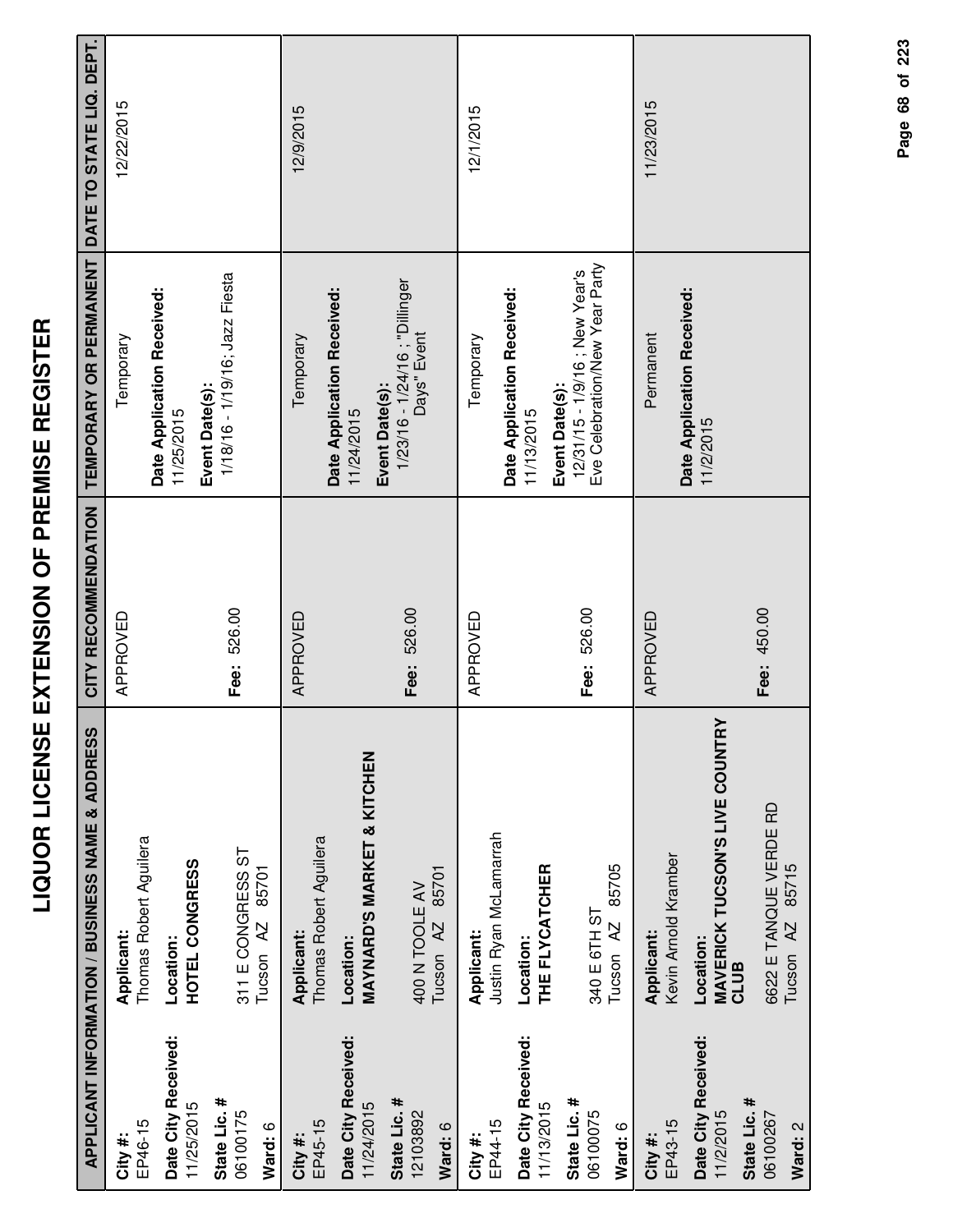|                                              | <b>APPLICANT INFORMATION / BUSINESS NAME &amp; ADDRESS</b> | CITY RECOMMENDATION       | TEMPORARY OR PERMANENT DATE TO STATE LIQ. DEPT. |            |
|----------------------------------------------|------------------------------------------------------------|---------------------------|-------------------------------------------------|------------|
| EP42-15<br>City#:                            | Khosrow Eddie Shiva<br>Applicant:                          | APPROVED                  | Permanent                                       | 11/23/2015 |
| Date City Received:<br>10/28/2015            | EDDIE'S COCKTAILS<br>Location:                             |                           | Date Application Received:<br>10/28/2015        |            |
| State Lic. #<br>06100002<br>Ward: 4          | 85710<br>8150 E 22ND ST<br>Tucson <sub>AZ</sub>            | Fee: 520.20               |                                                 |            |
| EP41-15<br>City #:                           | Joel Scott Hauff<br>Applicant:                             | APPROVED                  | Permanent                                       | 11/23/2015 |
| Date City Received:<br>10/28/2015            | <b>CENTENNIAL HALL</b><br>Location:                        |                           | Date Application Received:<br>10/28/2015        |            |
| State Lic. #<br>05103007<br>Ward: 6          | 1020 E UNIVERSITY BL<br>85719<br>Tucson <sub>AZ</sub>      | Fee: 1344.00              |                                                 |            |
| EP40-15<br>City #:                           | William Grady Burks<br>Applicant:                          | APPROVED                  | Permanent                                       | 11/12/2015 |
| Date City Received:<br>10/20/2015            | Location:<br><b>DAV#2</b>                                  |                           | Date Application Received:<br>10/20/2015        |            |
| State Lic. #<br>14101001<br>Ward: 4          | 3455 S WILMOT RD<br>85730<br>Tucson <sub>AZ</sub>          | Fee: 423.00               |                                                 |            |
| EP39-15<br>City#:                            | Michael T. Gura<br>Applicant:                              | WITHDRAWN BY<br>APPLICANT | Permanent                                       |            |
| Date City Received:<br>10/15/2015            | PUBLIC BREWHOUSE<br>Location:                              |                           | Date Application Received:<br>10/15/2015        |            |
| State Lic. #<br>03103021<br><b>S</b> · PACIN | 209 N HOFF AV<br>Tucson AZ 85705                           | 212.00<br>Fee:            |                                                 |            |

**Ward:** 6

Tucson AZ 85705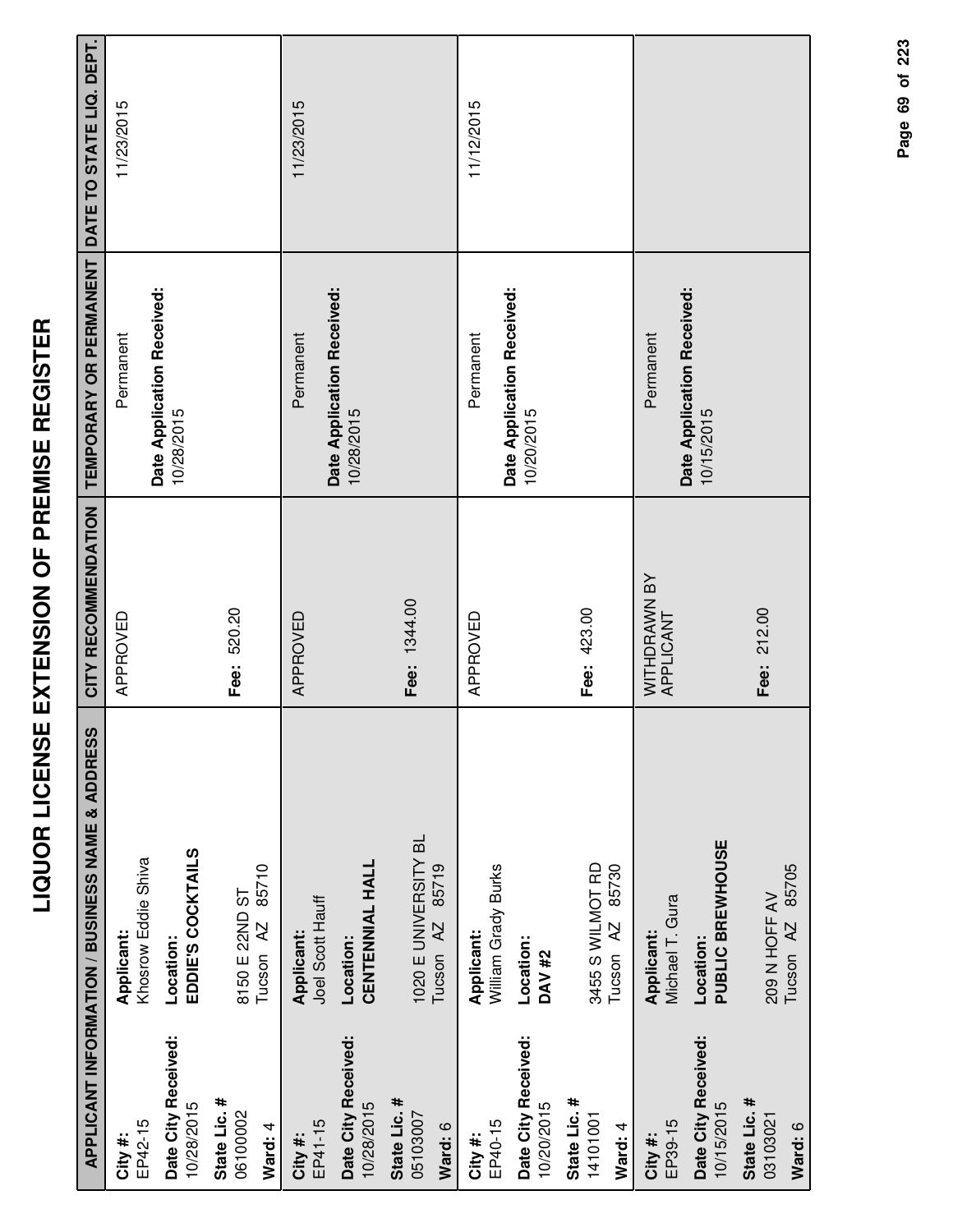| $\mathbf{r}$<br>ו<br> <br> <br>ו<br>$\frac{1}{1}$<br>L L CIRELLE L C<br><b>CALLAND LC</b> |  |
|-------------------------------------------------------------------------------------------|--|
| ``<br>'<br>$\mathbf{r}$                                                                   |  |

|                                     | <b>APPLICANT INFORMATION / BUSINESS NAME &amp; ADDRESS</b> | CITY RECOMMENDATION | TEMPORARY OR PERMANENT                                                                     | DATE TO STATE LIQ. DEPT. |
|-------------------------------------|------------------------------------------------------------|---------------------|--------------------------------------------------------------------------------------------|--------------------------|
| EP38-15<br>City#:                   | Kevin Arnold Kramber<br>Applicant:                         | APPROVED            | Temporary                                                                                  | 10/16/2015               |
| Date City Received:<br>9/24/2015    | Location:<br>ZEN                                           |                     | Date Application Received:<br>9/24/2015                                                    |                          |
| State Lic. #<br>06100146            | 121 E CONGRESS ST                                          | Fee: 601.00         | 10/31/15 - 11/1/15; Haloween<br><b>Block Party</b><br>Event Date(s):                       |                          |
| Ward: 6                             | 85701<br>Tucson <sub>AZ</sub>                              |                     |                                                                                            |                          |
| EP37-15<br>City #:                  | Deon Wayne Harrison<br><b>Applicant:</b>                   | APPROVED            | Permanent                                                                                  | 10/16/2015               |
| Date City Received:<br>9/21/2015    | CEEDEE JAMAICAN KITCHEN<br>Location:                       |                     | Date Application Received:<br>9/21/2015                                                    |                          |
| State Lic. #<br>12104258<br>Ward: 6 | 5305 E SPEEDWAY BL<br>85712<br>Tucson <sub>AZ</sub>        | Fee: 702.00         |                                                                                            |                          |
| City #:                             | Applicant:                                                 | APPROVED            | Temporary                                                                                  | 9/29/2015                |
| EP36-15                             | Brian J. Cummings                                          |                     | Date Application Received:                                                                 |                          |
| Date City Received:<br>9/9/2015     | <b>O'MALLEYS ON FOURTH</b><br>Location:                    |                     | 9/9/2015                                                                                   |                          |
| State Lic. #<br>06100257            | 247 N 4TH AV                                               | Fee: 526.00         | Homecoming, Halloween, All<br>Souls Procession<br>10/23/15-11/8/15; 2015<br>Event Date(s): |                          |
| Ward: 6                             | 85705<br>Tucson AZ                                         |                     |                                                                                            |                          |
| EP35-15<br>City#:                   | Scott J. Cummings<br>Applicant:                            | APPROVED            | Temporary                                                                                  | 10/1/2015                |
| Date City Received:<br>9/9/2015     | Location:<br>THE HUT                                       |                     | Date Application Received:<br>Event Date(s):<br>9/9/2015                                   |                          |
| State Lic. #<br>06100033            | 305 N HERBERT AV                                           | Fee: 526.00         | 10/23/2015 - 11/8/2015 ; 2015<br>Homecoming, Halloween, All<br>Souls Procession            |                          |
| Ward: 6                             | 85705<br>Tucson <sub>AZ</sub>                              |                     |                                                                                            |                          |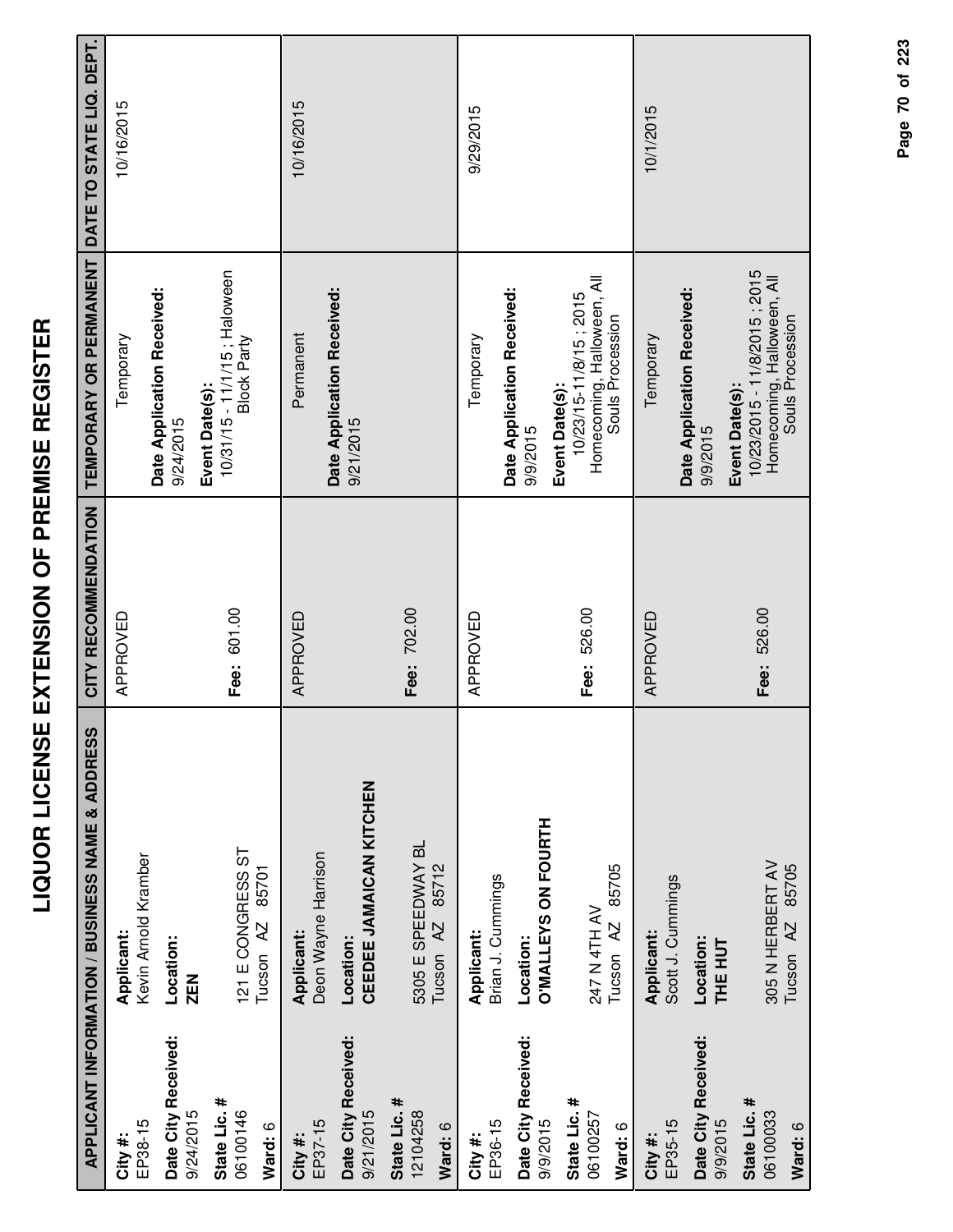| I<br>Ī<br>١<br>İ<br>í                                  |
|--------------------------------------------------------|
| l<br>I                                                 |
| i<br>i<br>i<br>$\overline{\phantom{a}}$<br>I<br>-<br>- |
| <br>(<br>,                                             |
| İ<br>$\frac{1}{2}$                                     |
| l<br>I<br>į                                            |
|                                                        |
| i                                                      |
| I<br>j                                                 |

|                                     | <b>APPLICANT INFORMATION / BUSINESS NAME &amp; ADDRESS</b> | CITY RECOMMENDATION | TEMPORARY OR PERMANENT                                                                   | DATE TO STATE LIQ. DEPT. |
|-------------------------------------|------------------------------------------------------------|---------------------|------------------------------------------------------------------------------------------|--------------------------|
| EP34-15<br>City#:                   | Scott J. Cummings<br>Applicant:                            | APPROVED            | Temporary                                                                                | 10/1/2015                |
| Date City Received:<br>9/9/2015     | <b>BOB DOBBS BAR &amp; GRILL</b><br>Location:              |                     | Date Application Received:<br>9/9/2015                                                   |                          |
| State Lic. #<br>12103242<br>Ward: 6 | 85705<br>2501 E 6TH ST<br>Tucson <sub>AZ</sub>             | Fee: 75.00          | Homecoming & Halloween Event<br>$10/23/15 - 11/1/2015$ ; 2015<br>Event Date(s):          |                          |
| EP33-15<br>City #:                  | Justin Ryan McLamarrah<br>Applicant:                       | APPROVED            | Temporary                                                                                | 9/29/2015                |
| Date City Received:<br>9/9/2015     | THE FLYCATCHER<br>Location:                                |                     | Date Application Received:<br>9/9/2015                                                   |                          |
| State Lic. #<br>06100075<br>Ward: 6 | 85705<br>340 E 6TH ST<br>Tucson <sub>AZ</sub>              | Fee: 526.00         | 10/31/15 - 11/9/15; Halloween<br>and Dia de los Muertos<br>Celebration<br>Event Date(s): |                          |
| EP32-15<br>City#:                   | Brian Keith McBride<br>Applicant:                          | APPROVED            | Temporary                                                                                | 9/17/2015                |
| Date City Received:<br>8/25/2015    | ARIZONA BEER HOUSE<br>Location:                            |                     | Date Application Received:<br>8/25/2015                                                  |                          |
| State Lic. #<br>07100059<br>Ward: 2 | 85710<br>150 S KOLB RD<br>Tucson <sub>AZ</sub>             | Fee: 526.00         | 10/10/15; Octoberfest Event<br>Event Date(s):                                            |                          |
| EP31-15<br>City#:                   | Peggy Johnson<br>Applicant:                                | APPROVED            | Date Application Received:<br>Temporary                                                  | 8/20/2015                |
| Date City Received:<br>8/4/2015     | THE LOFT CINEMA<br>Location:                               |                     | Event Date(s):<br>8/4/2015                                                               |                          |
| State Lic. #<br>07100071<br>Ward: 6 | 3233 E SPEEDWAY BL<br>85716<br>Tucson <sub>AZ</sub>        | Fee: 526.00         | screenings during 2015 Loft Film<br>10/16/15 - 10/25/15; Outdoor<br>Festival.            |                          |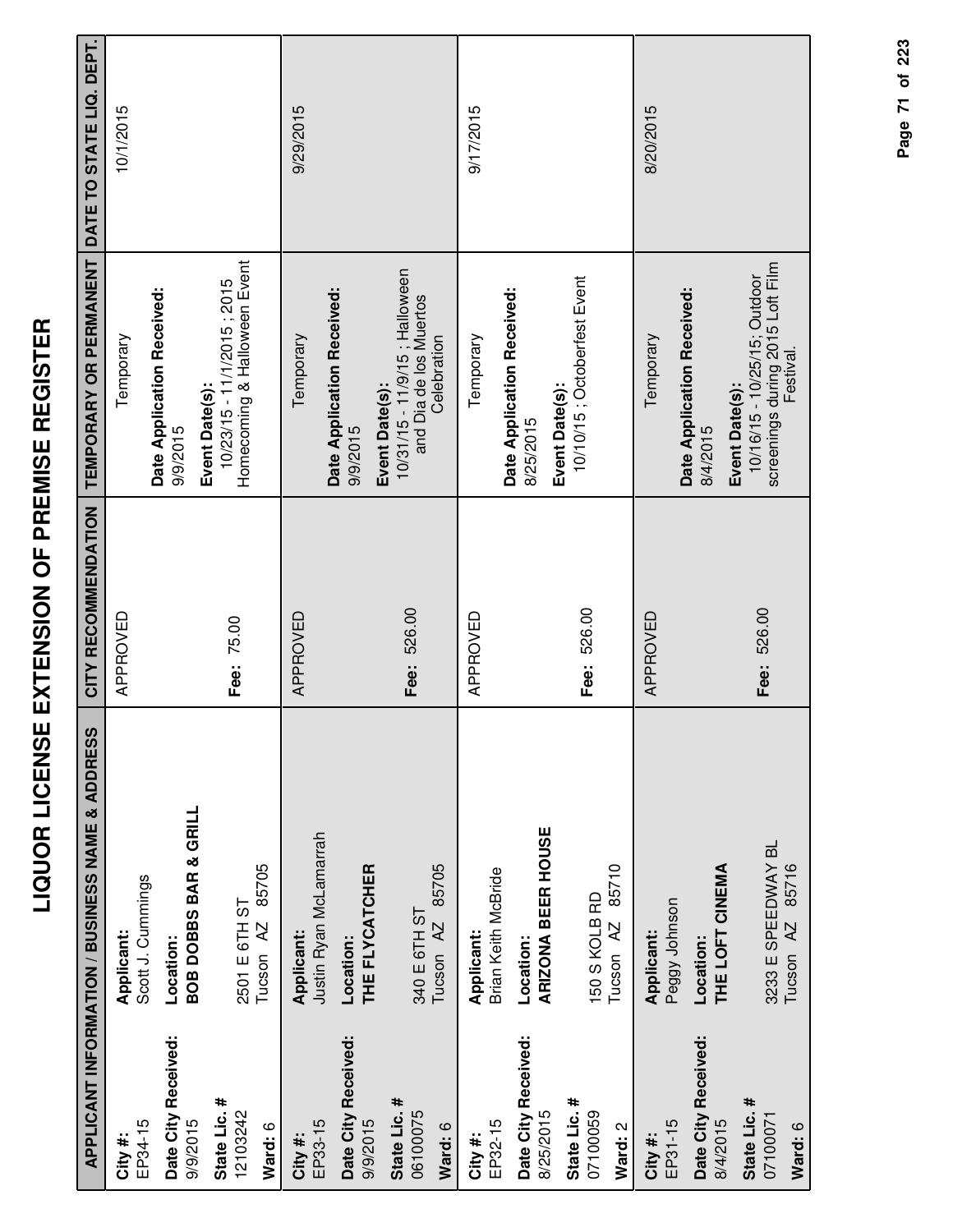|                                      | APPLICANT INFORMATION / BUSINESS NAME & ADDRESS                        | CITY RECOMMENDATION | TEMPORARY OR PERMANENT                                                                 | DATE TO STATE LIQ. DEPT. |
|--------------------------------------|------------------------------------------------------------------------|---------------------|----------------------------------------------------------------------------------------|--------------------------|
| EP30-15<br>City #:                   | Peggy Johnson<br>Applicant:                                            | APPROVED            | Temporary                                                                              | 8/20/2015                |
| Date City Received:                  | Location:                                                              |                     | Date Application Received:<br>8/4/2015                                                 |                          |
| State Lic. #<br>07100071<br>8/4/2015 | 3233 E SPEEDWAY BL<br>85716<br>THE LOFT CINEMA<br>Tucson <sub>AZ</sub> | Fee: 526.00         | 9/25/15 - 10/3/15 ; Cinema Under<br>the Stars on 9/25/15 and outdoor<br>Event Date(s): |                          |
| EP29-15<br>Ward: 6<br>City #:        | James Victor Vancza<br>Applicant:                                      | APPROVED            | Temporary                                                                              | 8/7/2015                 |
| Date City Received:<br>7/14/2015     | CHE'S LOUNGE<br>Location:                                              |                     | Date Application Received:<br>7/14/2015                                                |                          |
| State Lic. #<br>06100191<br>Ward: 6  | 85705<br>350 N 4TH AV<br>Tucson <sub>AZ</sub>                          | Fee: 526.00         | 8/22/15-8/23/15; 15 Year<br>Anniversary Event<br>Event Date(s):                        |                          |
| EP28-15<br>City #:                   | Jared Michael Repinski<br>Applicant:                                   | APPROVED            | Temporary                                                                              | 8/3/2015                 |
| Date City Received:<br>7/14/2015     | LA COCINA RESTAURANT & CANTINA<br>Location:                            |                     | Date Application Received:<br>7/14/2015                                                |                          |
| State Lic. #<br>12103502<br>Ward: 1  | 85701<br>201 N COURT AV<br>Tucson <sub>AZ</sub>                        | Fee: 228.00         | Add patio/overflow in the front<br>area<br>Event Date(s):                              |                          |
| EP27-15<br>City #:                   | Thomas Robert Aguilera<br>Applicant:                                   | APPROVED            | Temporary                                                                              | 7/21/2015                |
| Date City Received:<br>7/1/2015      | <b>MULLIGAN'S SPORTS GRILL</b><br>Location:                            |                     | Date Application Received:<br>7/1/2015                                                 |                          |
| State Lic. #<br>12103973<br>Ward: 4  | 9403 E GOLF LINKS RD<br>Tucson AZ 85712                                | Fee: 526.00         | 8/16/15-8/17/15; Tailgate Party<br>Event Date(s):                                      |                          |

Page 72 of 223 **Page of 72 223**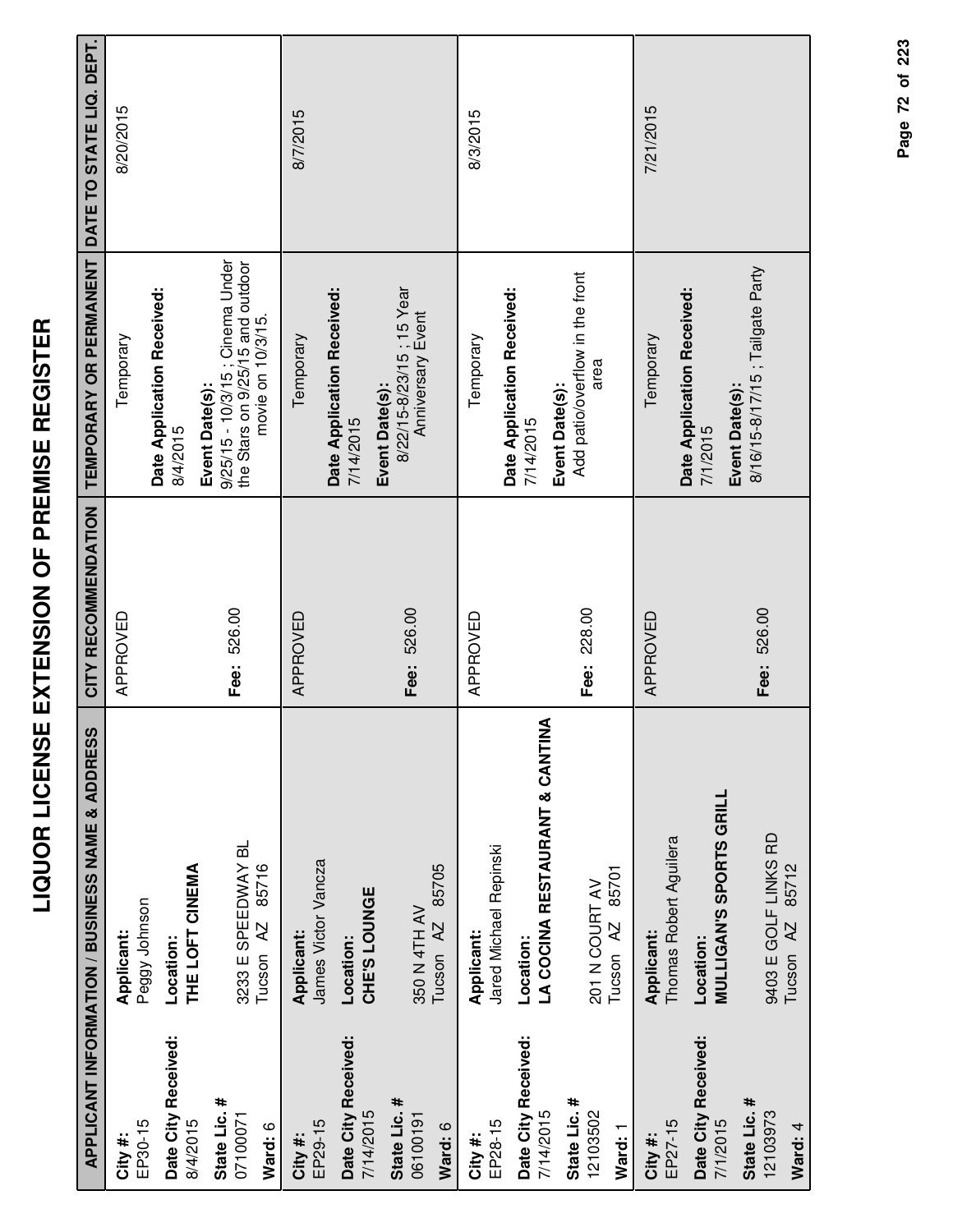|                                     | APPLICANT INFORMATION / BUSINESS NAME & ADDRESS     | CITY RECOMMENDATION | TEMPORARY OR PERMANENT DATE TO STATE LIQ. DEPT. |            |
|-------------------------------------|-----------------------------------------------------|---------------------|-------------------------------------------------|------------|
| EP26-15<br>City#:                   | David L. Tannehill<br>Applicant:                    | APPROVED            | Temporary                                       | 7/21/2015  |
| Date City Received:<br>6/22/2015    | TD'S SHOWCLUB WEST<br>Location:                     |                     | Date Application Received:<br>6/22/2015         |            |
| State Lic. #<br>06100034<br>Ward: 3 | 749 W MIRACLE MILE<br>85705<br>Tucson AZ            | Fee: \$526.00       | 8/22/15<br>Event Date(s):                       |            |
| EP25-15<br>City#:                   | Manuel Cordova Enriquez<br>Applicant:               | DENIED              | Permanent                                       | 6/13/2016  |
| Date City Received:<br>6/17/2015    | NEIGHBORHOOD<br>Location:                           |                     | Date Application Received:<br>6/17/2015         |            |
| State Lic. #<br>06100149            | 85711<br>3940 E 29TH ST<br>Tucson <sub>AZ</sub>     | Fee: \$300.00       |                                                 |            |
| Ward: 5                             |                                                     |                     |                                                 |            |
| EP24-15<br>City #:                  | Eric Jonathan Lepie<br>Applicant:                   | NOT RECOMMENDED     | Permanent                                       | 12/23/2015 |
| Date City Received:<br>6/10/2015    | ERIC'S ICE CREAM #2 DBA: 1702<br>Location:          |                     | Date Application Received:<br>6/10/2015         |            |
| State Lic. #<br>07100295<br>Ward: 6 | 1702 E SPEEDWAY BL<br>85719<br>Tucson <sub>AZ</sub> | Fee: \$1344.00      |                                                 |            |
| EP23-15<br>City #:                  | David Tannehill<br>Applicant:                       | APPROVED            | Temporary                                       | 7/1/2015   |
| Date City Received:<br>5/29/2015    | TD'S SHOWCLUB<br>Location:                          |                     | Date Application Received:<br>5/29/2015         |            |
| State Lic. #<br>06100174<br>Ward: 6 | 5822 E SPEEDWAY BL<br>Tucson AZ 85716               | Fee: \$526.00       | 7/18/15 - Car Show<br>Event Date(s):            |            |
|                                     |                                                     |                     |                                                 |            |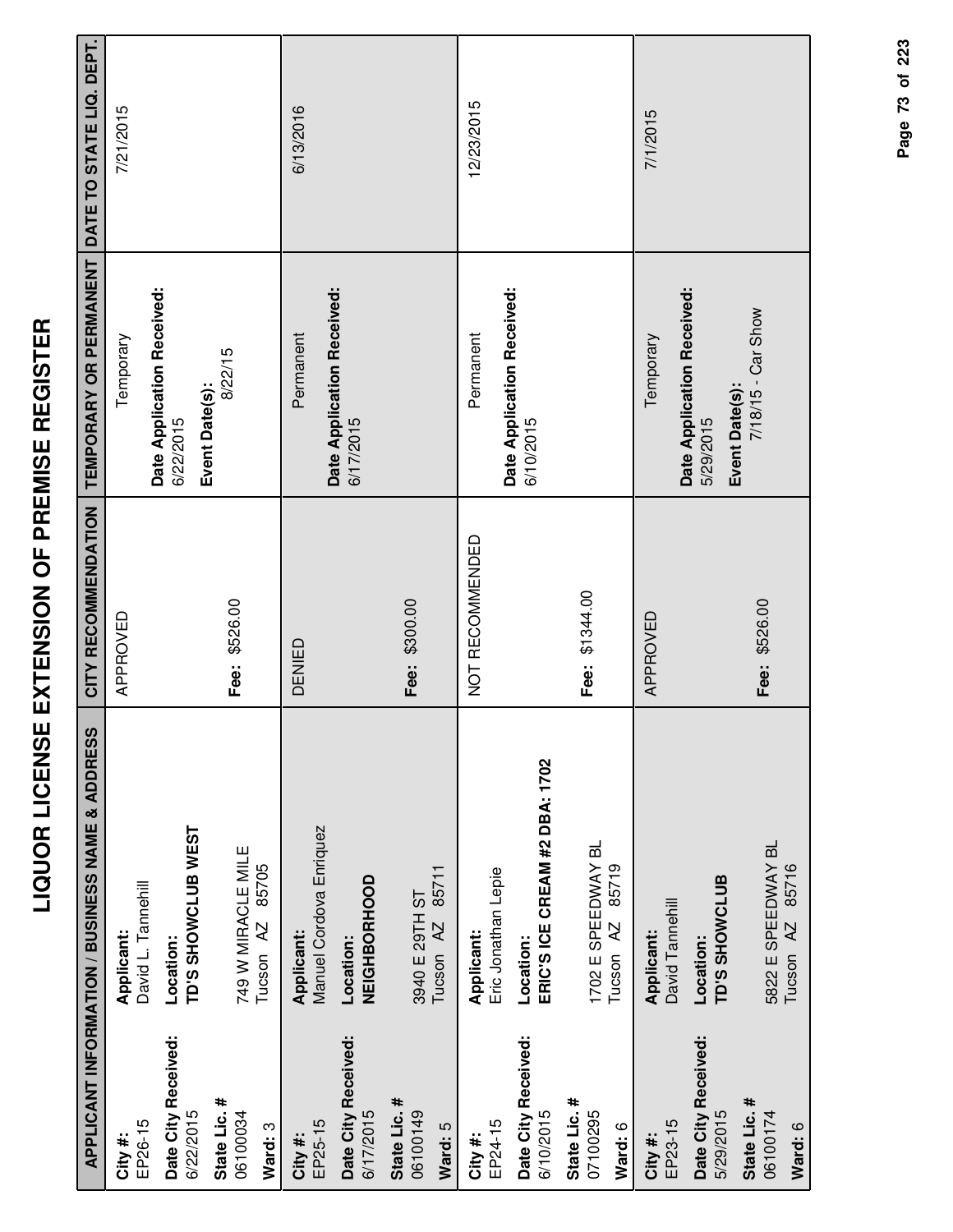|                                     | <b>APPLICANT INFORMATION / BUSINESS NAME &amp; ADDRESS</b> | CITY RECOMMENDATION | TEMPORARY OR PERMANENT                                        | DATE TO STATE LIQ. DEPT. |
|-------------------------------------|------------------------------------------------------------|---------------------|---------------------------------------------------------------|--------------------------|
| EP22-15<br>City #:                  | Jeremy David Hilderbrand<br>Applicant:                     | APPROVED            | Date Application Received:<br>Permanent                       | 6/10/2015                |
| Date City Received:<br>5/20/2015    | SENTINEL PEAK BREWING COMPANY<br>Location:                 |                     | 5/20/2015                                                     |                          |
| State Lic. #<br>12104359<br>Ward: 6 | 85712<br>4746 E GRANT RD<br>Tucson <sub>AZ</sub>           | Fee: 1344.00        |                                                               |                          |
| EP21-15<br>City #:                  | Thomas Robert Aguilera<br>Applicant:                       | APPROVED            | Temporary                                                     |                          |
| Date City Received:<br>5/20/2015    | <b>MULLIGAN'S SPORTS GRILL</b><br>Location:                |                     | Date Application Received:<br>5/20/2015                       |                          |
| State Lic. #<br>12103973<br>Ward: 4 | 9403 E GOLF LINKS RD<br>85730<br>Tucson <sub>AZ</sub>      | Fee: 449.10         | 6/20/15 - 6/21/15 Start of<br>Summer Event<br>Event Date(s):  |                          |
| EP20-15<br>City #:                  | Jay S. Zucker<br>Applicant:                                | APPROVED            | Temporary                                                     |                          |
| Date City Received:<br>5/14/2015    | THE MAVERICK<br>Location:                                  |                     | Date Application Received:<br>5/14/2015                       |                          |
| State Lic. #<br>06100267<br>Ward: 2 | 6622 E TANQUE VERDE RD<br>85715<br>Tucson <sub>AZ</sub>    | Fee: 601.00         | 6/19/15 - 6/20/15 6th Annual<br>Beach Party<br>Event Date(s): |                          |
| EP19-15<br>City#:                   | Gregory Alan Jackson<br>Applicant:                         | APPROVED            | Permanent                                                     | 5/21/2015                |
| Date City Received:<br>4/28/2015    | <b>TUCSON CONVENTION CENTER</b><br>Location:               |                     | Date Application Received:<br>4/28/2015                       |                          |
| State Lic. #<br>05100005<br>Ward: 6 | 85701<br>260 S CHURCH AV<br>Tucson <sub>AZ</sub>           | Fee: 1344.00        |                                                               |                          |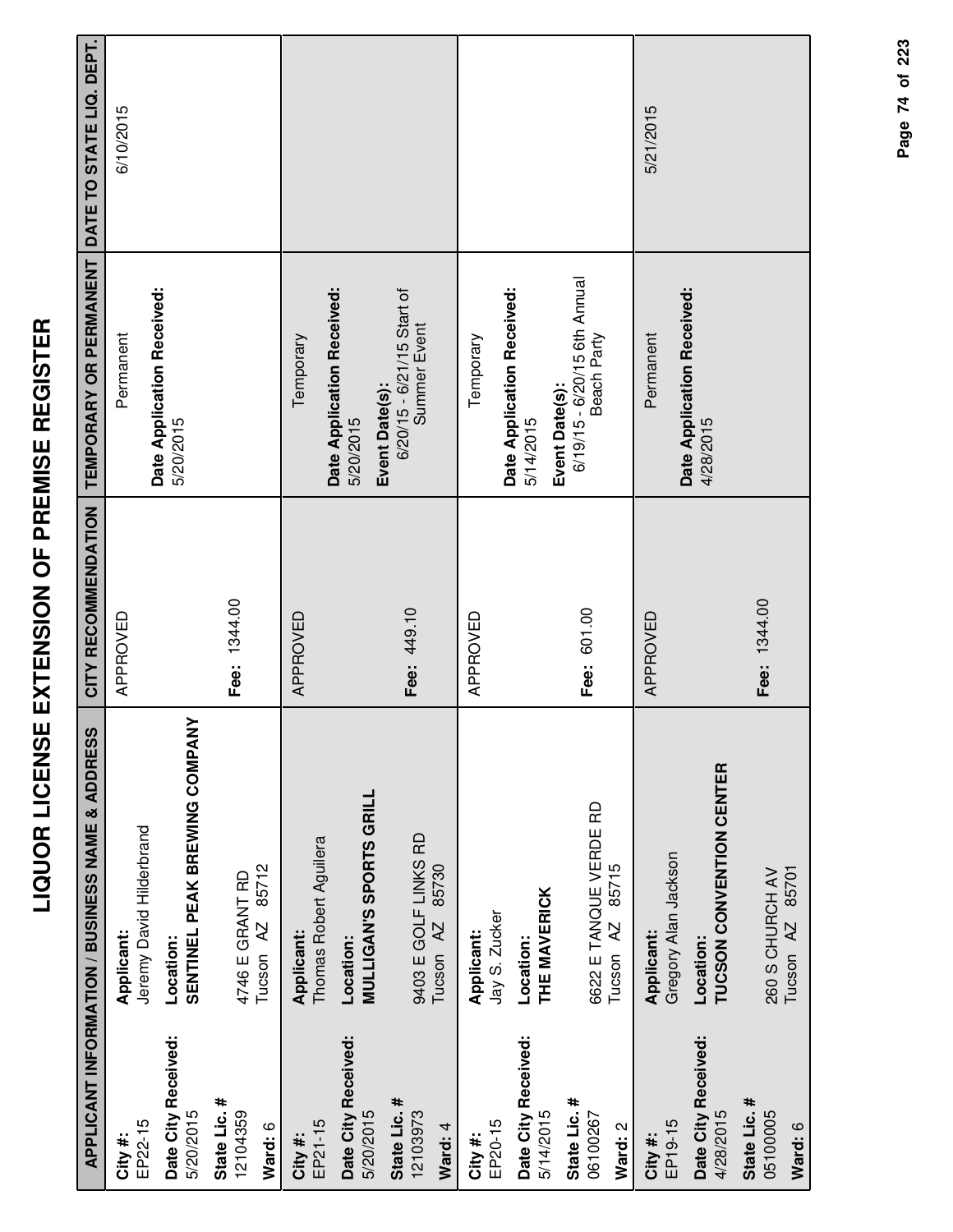| Í<br>ı<br>i                                             |  |
|---------------------------------------------------------|--|
| 1<br> <br> <br> <br> <br> <br>$\frac{1}{\sqrt{2}}$<br>I |  |
| י<br> <br>י<br>I<br>l<br>j                              |  |
| l<br>;<br>{<br>.<br>I                                   |  |
| i<br>Ī<br>È<br>í                                        |  |

|                                     | <b>APPLICANT INFORMATION / BUSINESS NAME &amp; ADDRESS</b>    | CITY RECOMMENDATION | TEMPORARY OR PERMANENT                                    | DATE TO STATE LIQ. DEPT. |
|-------------------------------------|---------------------------------------------------------------|---------------------|-----------------------------------------------------------|--------------------------|
| EP18-15<br>City #:                  | Raymon Carlo Flores<br>Applicant:                             | APPROVED            | Temporary                                                 | 4/7/2015                 |
| Date City Received:<br>3/24/2015    | SIR VEZA'S<br>Location:                                       |                     | Date Application Received:<br>3/24/2015                   |                          |
| State Lic. #<br>12104142<br>Ward: 3 | 220 W WETMORE RD<br>85705<br>Tucson <sub>AZ</sub>             | Fee: 601.00         | 5/2/15-5/6/15 ; Cinco de Mayo<br>Event Date(s):           |                          |
| EP17-15<br>City #:                  | Forrest Logan Metz<br>Applicant:                              | APPROVED            | Date Application Received:<br>Temporary                   | 4/7/2015                 |
| Date City Received:<br>3/20/2015    | RILLITO PARK RACE TRACK<br>Location:                          |                     | Event Date(s):<br>3/20/2015                               |                          |
| State Lic. #<br>06100581<br>Ward: 3 | 85718<br>4502 N 1ST AV<br>Tucson <sub>AZ</sub>                | Fee: 601.00         | 4/18/15 ; Viva La Local Food<br>Festival                  |                          |
| EP16-15<br>City#:                   | George J. Lopez<br>Applicant:                                 | APPROVED            | Temporary                                                 | 3/12/2015                |
| Date City Received:<br>2/18/2015    | AMERICAN LEGION #59<br>Location:                              |                     | Date Application Received:<br>2/18/2015                   |                          |
| State Lic. #<br>14101007<br>Ward: 1 | 85745<br>750 N GRANDE AV<br>Tucson <sub>AZ</sub>              | Fee: 526.00         | 4/18/15 - 4/19/15; Fiesta Grande<br>Event Date(s):        |                          |
| EP15-15<br>City #:                  | Gerald Kendall Smith<br>Applicant:                            | APPROVED            | Temporary                                                 | 3/12/2015                |
| Date City Received:<br>2/17/2015    | SIERRA BONITA VINEYARDS<br>Location:                          |                     | Date Application Received:<br>Event Date(s):<br>2/17/2015 |                          |
| State Lic. #<br>13103006<br>Ward: 2 | 6720 E CAMINO PRINCIPAL #101<br>85715<br>Tucson <sub>AZ</sub> | Fee: 367.50         | 4/4/15; Wine Release Party                                |                          |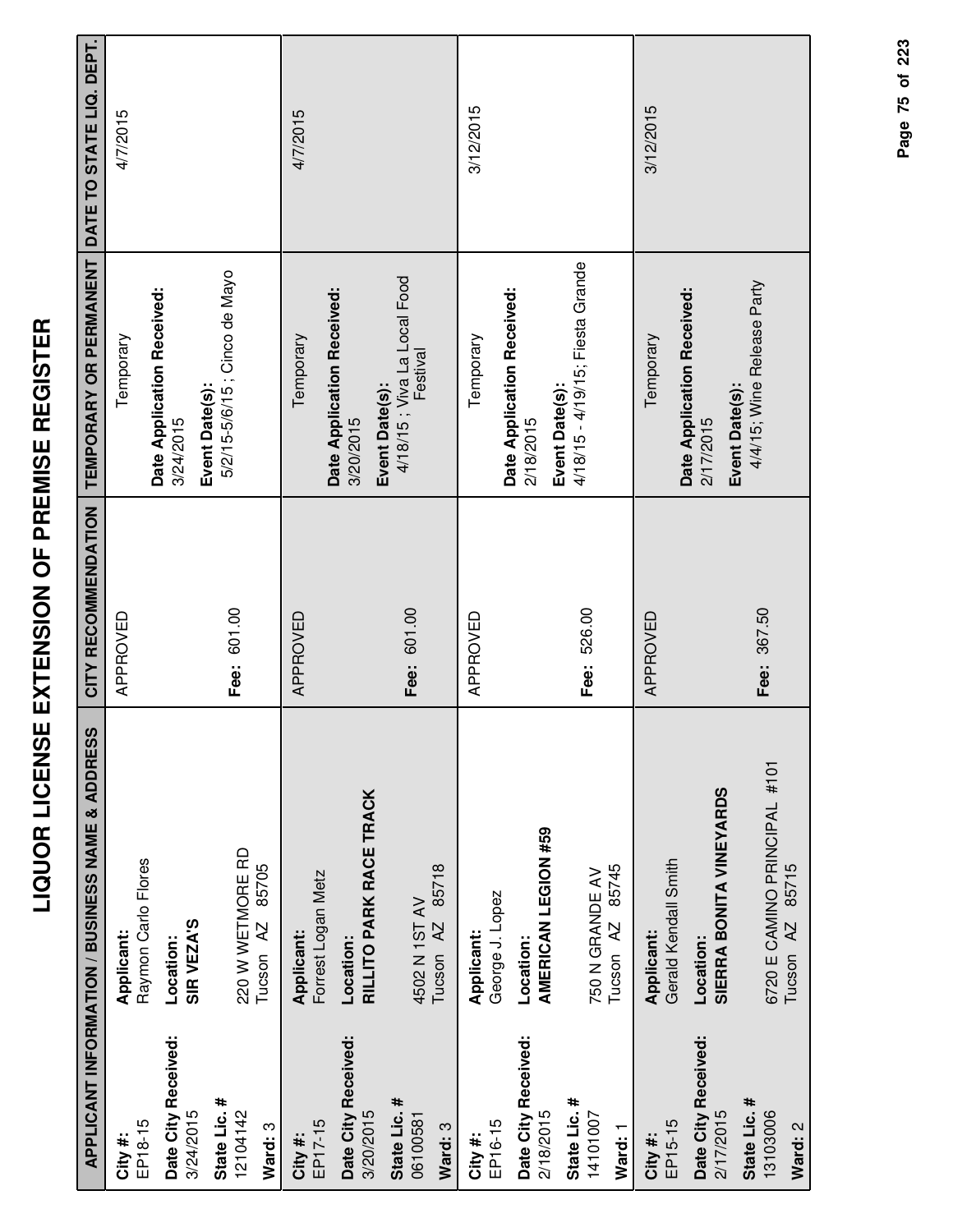|                                     | APPLICANT INFORMATION / BUSINESS NAME & ADDRESS             | CITY RECOMMENDATION | TEMPORARY OR PERMANENT DATE TO STATE LIQ. DEPT.                 |           |
|-------------------------------------|-------------------------------------------------------------|---------------------|-----------------------------------------------------------------|-----------|
| EP14-15<br>City#:                   | Bessie Josie Lietzau<br>Applicant:                          | APPROVED            | Permanent                                                       | 3/18/2015 |
| Date City Received:<br>2/9/2015     | UNPLUGGED<br>Location:                                      |                     | Date Application Received:<br>2/9/2015                          |           |
| State Lic. #<br>07100210<br>Ward: 6 | 118 E CONGRESS ST<br>85701<br>Tucson <sub>AZ</sub>          | Fee: 163.20         |                                                                 |           |
| EP13-15<br>City #:                  | <b>Brenndon R Scott</b><br>Applicant:                       | APPROVED            | Temporary                                                       | 2/26/2015 |
| Date City Received:<br>2/6/2015     | THE BASHFUL BANDIT<br>Location:                             |                     | Date Application Received:<br>2/6/2015                          |           |
| State Lic. #<br>06100040<br>Ward: 6 | 3686 E SPEEDWAY BL<br>85716<br>Tucson <sub>AZ</sub>         | Fee: 526.00         | 3/28/15 - 3/29/15 ; BMX bicycle<br>exhibition<br>Event Date(s): |           |
| EP12-15<br>City #:                  | Thomas Robert Aguilera<br>Applicant:                        | APPROVED            | Temporary                                                       | 3/12/2015 |
| Date City Received:<br>2/5/2015     | AGUSTIN KITCHEN<br>Location:                                |                     | Date Application Received:<br>2/5/2015                          |           |
| State Lic. #<br>12104268<br>Ward: 1 | 100 S AVENIDA DEL CONVENTO<br>85745<br>Tucson <sub>AZ</sub> | Fee: 526.00         | 3/28/15-3/29/15; Mocotober<br>Festival<br>Event Date(s):        |           |
| EP11-15<br>City #:                  | Brian J. Cummings<br>Applicant:                             | APPROVED            | Temporary                                                       | 3/12/2015 |
| Date City Received:<br>2/4/2015     | BOB DOBBS BAR & GRILL<br>Location:                          |                     | Date Application Received:<br>Event Date(s):<br>2/4/2015        |           |
| State Lic. #<br>12103242<br>Ward: 6 | Tucson AZ 85716<br>2501 E 6TH ST                            | Fee: 150.00         | 3/17/15 - 3/29/15 ; St. Patricks<br>Festival                    |           |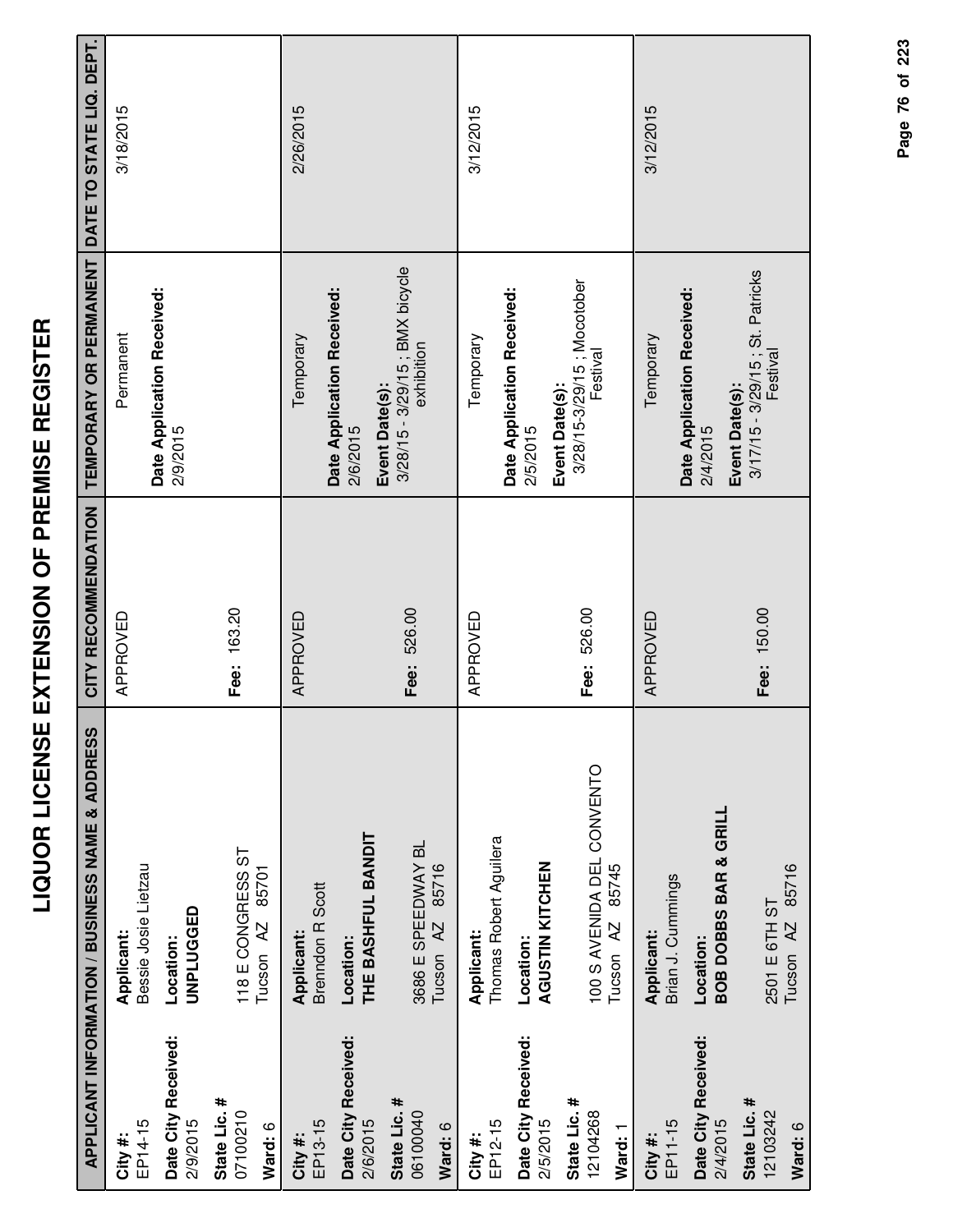| l<br>j<br>i                                                |
|------------------------------------------------------------|
| ו<br>ו<br>ا<br>ا                                           |
|                                                            |
| <br> <br> <br> <br> <br> <br>i                             |
| ີ                                                          |
| i<br>i                                                     |
| l<br>j                                                     |
| i                                                          |
| -<br>-<br>-<br>-<br>-<br>-<br><br><br><br><br><br><br><br> |
| ≃<br>r<br>i<br>∶                                           |
|                                                            |

|                                  | <b>APPLICANT INFORMATION / BUSINESS NAME &amp; ADDRESS</b> | CITY RECOMMENDATION | TEMPORARY OR PERMANENT                                        | DATE TO STATE LIQ. DEPT. |
|----------------------------------|------------------------------------------------------------|---------------------|---------------------------------------------------------------|--------------------------|
| EP10-15<br>City #:               | Brenndon R. Scott<br>Applicant:                            | APPROVED            | Temporary                                                     | 2/26/2015                |
| Date City Received:<br>1/27/2015 | THE BASHFUL BANDIT<br>Location:                            |                     | Date Application Received:<br>1/27/2015                       |                          |
| State Lic. #<br>06100040         | 3686 E SPEEDWAY BL                                         | Fee: 525.00         | 1/28/15 - Event dates; 3/15/15 -<br>3/16/15<br>Event Date(s): |                          |
| Ward: 6                          | 85716<br>Tucson <sub>AZ</sub>                              |                     |                                                               |                          |
| EP9-15<br>City#:                 | Thomas Robert Aguilera<br>Applicant:                       | APPROVED            | Temporary                                                     | 2/26/2015                |
| Date City Received:<br>1/23/2015 | <b>MULLIGAN'S SPORTS GRILL</b><br>Location:                |                     | Date Application Received:<br>Event Date(s):<br>1/23/2015     |                          |
| State Lic. #<br>12103973         | 9403 E GOLF LINKS RD                                       | Fee: 526.00         | Event dates $3/14/15 - 3/18/15$ ;<br>St. Patrick's Day-DG     |                          |
| Ward: 4                          | 85730<br>Tucson <sub>AZ</sub>                              |                     |                                                               |                          |
| EP8-15<br>City #:                | Benjamin Wayne Rine<br>Applicant:                          | NOT RECOMMENDED     | Permanent                                                     | 12/23/2015               |
| Date City Received:<br>1/23/2015 | BRUSHFIRE BBQ CO.<br>Location:                             |                     | Date Application Received:<br>1/23/2015                       |                          |
| State Lic. #<br>12104125         | 2745 N CAMPBELL AV                                         | 288.00<br>Fee:      |                                                               |                          |
| Ward: 3                          | 85719<br>Tucson <sub>AZ</sub>                              |                     |                                                               |                          |
| EP7-15<br>City #:                | Brain J. Cummings<br>Applicant:                            | APPROVED            | Temporary                                                     | 2/26/2015                |
| Date City Received:<br>1/21/2015 | Location:<br>THE HUT                                       |                     | Date Application Received:<br>Event Date(s):<br>1/21/2015     |                          |
| State Lic. #<br>06100033         | 305 N HERBERT AV                                           | Fee: 526.00         | 1/22/2015 - Event dates 3/14/15 -<br>3/29/15                  |                          |
| Ward: 6                          | 85705<br>AZ<br>Tucson                                      |                     |                                                               |                          |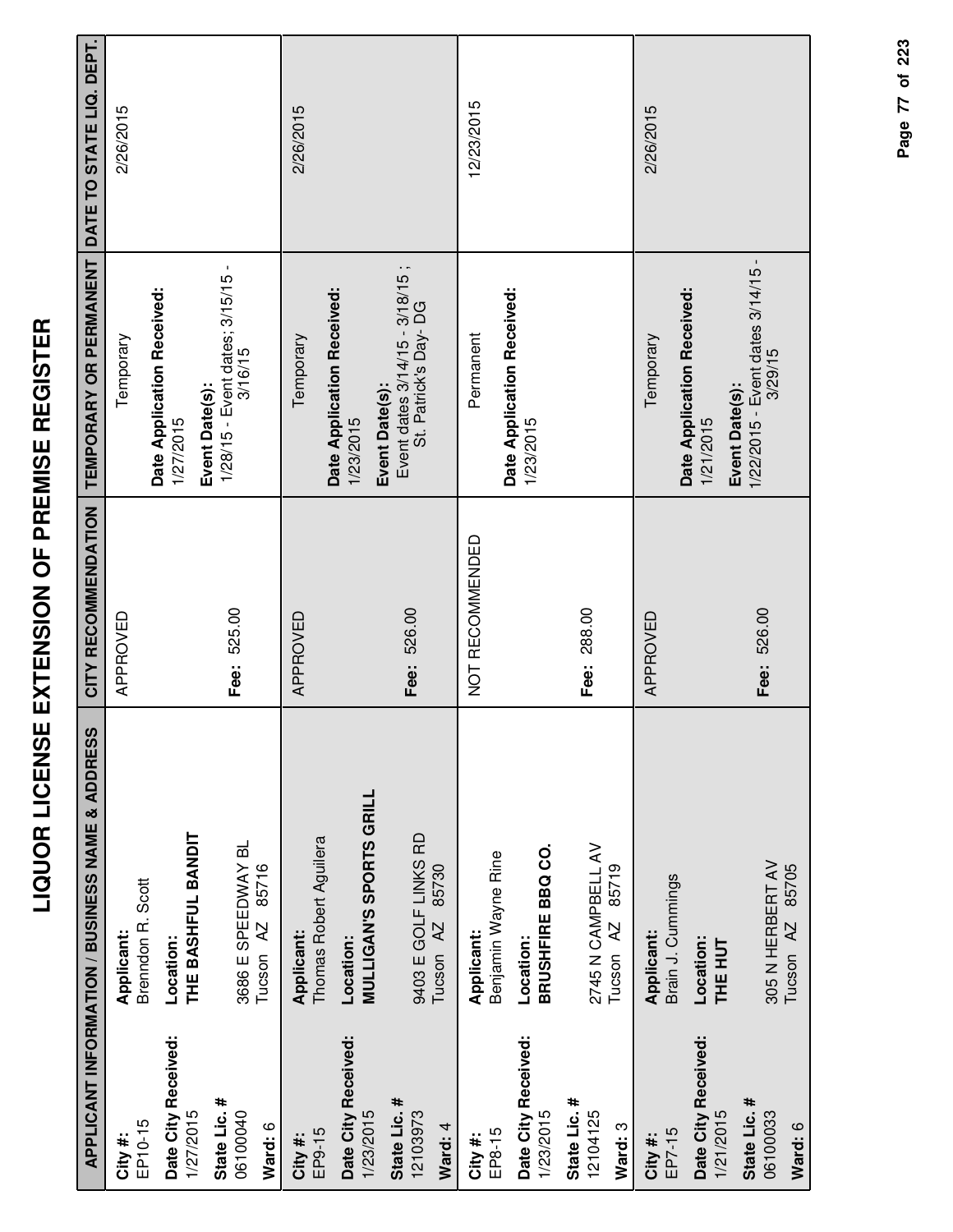|                                     | APPLICANT INFORMATION / BUSINESS NAME & ADDRESS           | CITY RECOMMENDATION | TEMPORARY OR PERMANENT                                                    | DATE TO STATE LIQ. DEPT. |
|-------------------------------------|-----------------------------------------------------------|---------------------|---------------------------------------------------------------------------|--------------------------|
| EP6-15<br>City #:                   | Brian J. Cummings<br>Applicant:                           | APPROVED            | Temporary                                                                 | 2/26/2015                |
| Date City Received:<br>1/21/2015    | <b>O'MALLEYS ON FOURTH</b><br>Location:                   |                     | Date Application Received:<br>1/21/2015                                   |                          |
| State Lic. #<br>06100257<br>Ward: 6 | 85705<br>247 N 4TH AV<br>Tucson <sub>AZ</sub>             | Fee: 526.00         | 1/22/2015 - Event dates 3/14/15 -<br>$3/29/15 - DG$<br>Event Date(s):     |                          |
| EP5-15<br>City #:                   | Adam Jeffry Pearson<br>Applicant:                         | APPROVED            | Temporary                                                                 | 2/6/2015                 |
| Date City Received:<br>1/13/2015    | PEARSON'S PUB<br>Location:                                |                     | Date Application Received:<br>1/13/2015                                   |                          |
| State Lic. #<br>06100196<br>Ward: 6 | 1120 S WILMOT RD<br>85711<br>Tucson <sub>AZ</sub>         | Fee: 526.00         | 3/7/15 - 3/8/15 : Live Music and<br>Entertainment Event<br>Event Date(s): |                          |
| EP4-15<br>City #:                   | Kevin Arnold Kramber<br>Applicant:                        | APPROVED            | Temporary                                                                 | 2/6/2015                 |
| Date City Received:<br>1/13/2015    | <b>AULD DUBLINER</b><br>Location:                         |                     | Date Application Received:<br>1/13/2015                                   |                          |
| State Lic. #<br>06100176<br>Ward: 6 | 800 E UNIVERSITY BL #104<br>85719<br>Tucson <sub>AZ</sub> | Fee: 526.00         | 3/17/15 - 3/18/15 : St. Patricks<br>Day Event<br>Event Date(s):           |                          |
| EP3-15<br>City #:                   | Jay S. Zucker<br>Applicant:                               | APPROVED            | Temporary                                                                 | 1/27/2015                |
| Date City Received:<br>1/9/2015     | THE MAVERICK<br>Location:                                 |                     | Date Application Received:<br>1/9/2015                                    |                          |
| State Lic. #<br>06100267<br>Ward: 2 | 6622 E TANQUE VERDE RD<br>Tucson AZ                       | Fee: 526.00         | 2/26/15 to 2/28/15 - Tucson<br>Rodeo Event<br>Event Date(s):              |                          |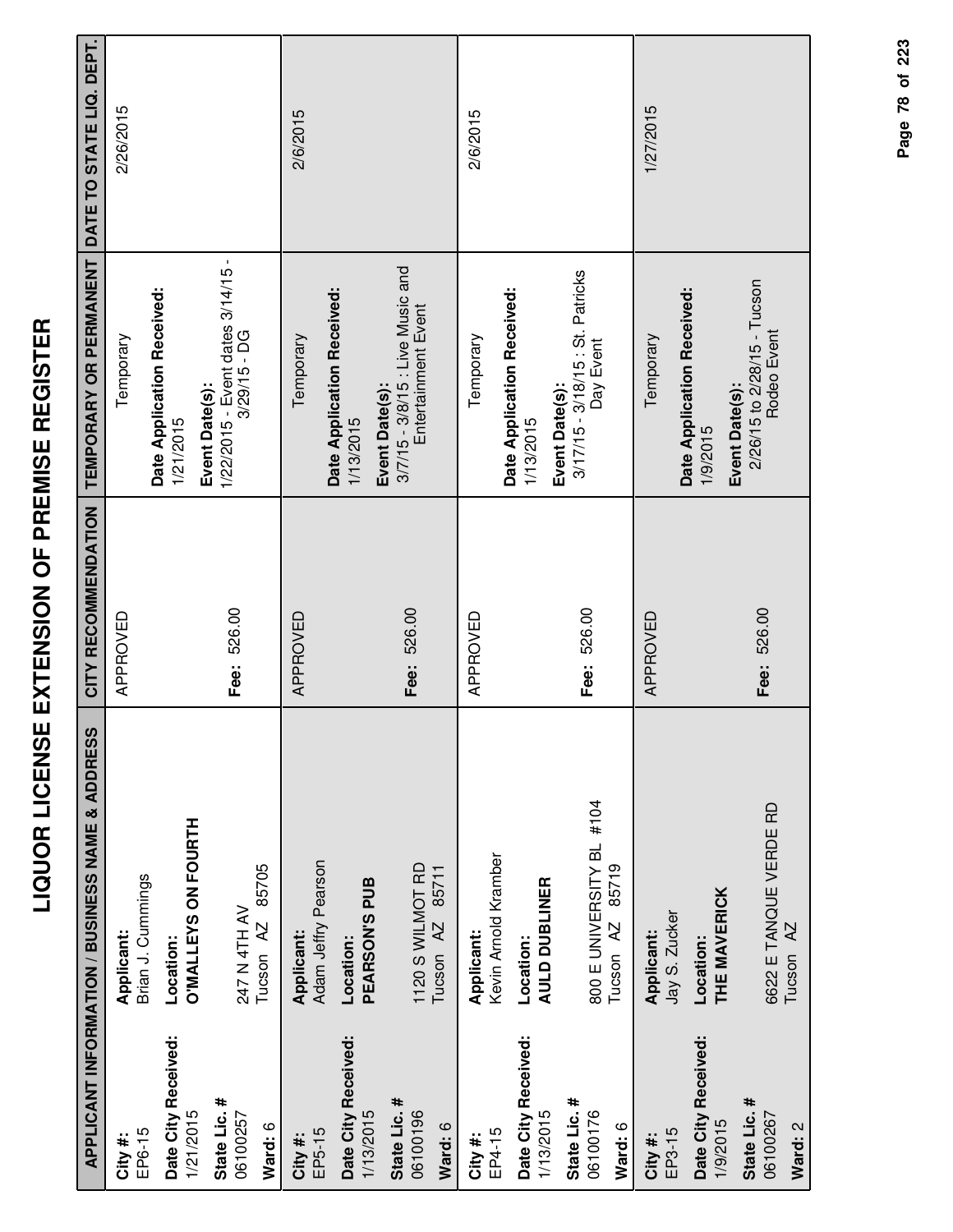| ľ<br>ׇ֧֦֧ׅ֧ׅ֧ׅ֧֧֧֧ׅ֧֧֛֧֚֚֚֚֚֚֚֚֚֚֚֚֚֚֡֘֜֜֓֝֬֝֓֝֬֜֓<br>֧֧֧֧֧ׅ֧֧֧֪ׅ֧֪֧֧֧ׅ֧֛֪֪֪֪֪֪֪֪֪֪֪֪֪֪֪֪֪֪֪֪֪֪֪֪֪֪֪֪ׅ֛֪֪ׅ֩֩֩֩֩֩֩֓֜֓֩֩֩֓֓֓֩֓֜֓<br>i<br>.<br>( |
|-----------------------------------------------------------------------------------------------------------------------------------------------|
| ĺ<br>l<br>$\frac{1}{2}$<br>i<br>l                                                                                                             |
| i<br>ī<br>$\zeta$<br>i                                                                                                                        |
| I<br>l<br>ī                                                                                                                                   |
| <br> <br> <br>ì<br>ì                                                                                                                          |
| I<br>i                                                                                                                                        |

|                                     | <b>APPLICANT INFORMATION / BUSINESS NAME &amp; ADDRESS</b> | CITY RECOMMENDATION | TEMPORARY OR PERMANENT                                              | DATE TO STATE LIQ. DEPT. |
|-------------------------------------|------------------------------------------------------------|---------------------|---------------------------------------------------------------------|--------------------------|
| EP2-15<br>City#:                    | <b>Brenndon Richard Scott</b><br>Applicant:                | APPROVED            | Temporary                                                           | 1/27/2015                |
| Date City Received:<br>1/5/2015     | THE BASHFUL BANDIT<br>Location:                            |                     | Date Application Received:<br>1/5/2015                              |                          |
| State Lic. #<br>06100040<br>Ward: 6 | 3686 E SPEEDWAY BL<br>85716<br>Tucson AZ                   | Fee: 526.00         | 2/22/2015-2/23/2015; Charity<br>car and bike show<br>Event Date(s): |                          |
| EP1-15<br>City#:                    | Andrea Lewkowitz<br>Applicant:                             | APPROVED            | Temporary                                                           | 1/15/2015                |
| Date City Received:<br>1/2/2015     | PLAYGROUND BAR & LOUNGE<br>Location:                       |                     | Date Application Received:<br>1/2/2015                              |                          |
| State Lic. #<br>06100079<br>Ward: 6 | 278 E CONGRESS ST<br>85701<br>Tucson <sub>AZ</sub>         | Fee: 236.25         | 1/19/2015 - 1/20/2015; Jazz<br>Festival<br>Event Date(s):           |                          |
| EP48-14<br>City #:                  | Matthew Asher Gordon<br>Applicant:                         | APPROVED            | Temporary                                                           | 1/14/2015                |
| Date City Received:<br>12/29/2014   | SENTINEL PEAK BREWING COMPANY<br>Location:                 |                     | Date Application Received:<br>Event Date(s):<br>12/29/2014          |                          |
| State Lic. #<br>03103015<br>Ward: 6 | 85712<br>4746 E GRANT RD<br>Tucson <sub>AZ</sub>           | Fee: 290.00         | 1/24/15 ; 1st year anniversary                                      |                          |
| EP47-14<br>City#:                   | Thomas Robert Aguilera<br>Applicant:                       | APPROVED            | Temporary                                                           | 12/30/2014               |
| Date City Received:<br>12/10/2014   | <b>MAYNARD'S MARKET &amp; KITCHEN</b><br>Location:         |                     | Date Application Received:<br>Event Date(s):<br>12/10/2014          |                          |
| State Lic. #<br>12103892<br>Ward: 6 | 85701<br>400 N TOOLE AV<br>Tucson <sub>AZ</sub>            | Fee: 526.00         | 1/24/15 - 1/25/15; "Dillinger<br>Days" Event                        |                          |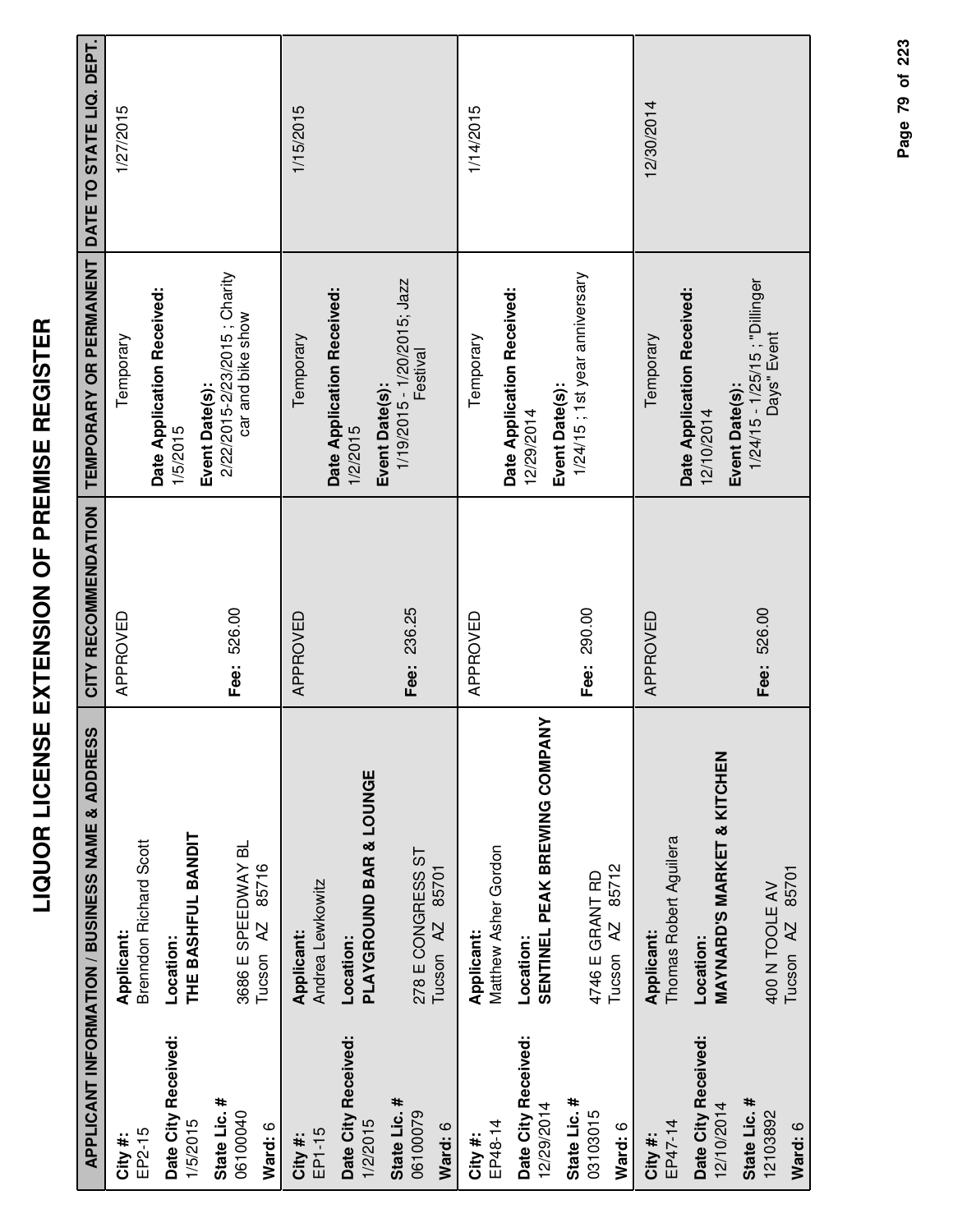| $\frac{1}{1}$<br>Ιİ<br>I<br>i                     |
|---------------------------------------------------|
| Í<br>l                                            |
| i                                                 |
| $\frac{1}{2}$ is a linear direct of $\frac{1}{2}$ |
|                                                   |
| I<br>i                                            |
| <br> <br>                                         |
| - 1<br>- 1<br>- 1                                 |
| ī                                                 |
| ֚֚֡֞<br>l<br>$\overline{\mathbf{C}}$              |
| I                                                 |

|                                     | <b>APPLICANT INFORMATION / BUSINESS NAME &amp; ADDRESS</b> | CITY RECOMMENDATION | TEMPORARY OR PERMANENT                                          | DATE TO STATE LIQ. DEPT. |
|-------------------------------------|------------------------------------------------------------|---------------------|-----------------------------------------------------------------|--------------------------|
| EP46-14<br>City #:                  | Eric Sophiea<br>Applicant:                                 | APPROVED            | Date Application Received:<br>Permanent                         | 12/23/2014               |
| Date City Received:<br>11/26/2014   | Location:<br><b>B LINE</b>                                 |                     | 11/26/2014                                                      |                          |
| State Lic. #<br>12103494<br>Ward: 6 | 85705<br>621 N 4TH AV<br>Tucson <sub>AZ</sub>              | Fee: 240.00         |                                                                 |                          |
| EP45-14<br>City #:                  | Andrea Dahlman Lewkowitz<br>Applicant:                     | APPROVED            | Date Application Received:<br>Permanent                         | 12/10/2014               |
| Date City Received:<br>11/20/2014   | PIZZERIA BIANCO<br>Location:                               |                     | 11/20/2014                                                      |                          |
| State Lic. #<br>12104280<br>Ward: 6 | 268 E CONGRESS ST<br>85701<br>Tucson AZ                    | Fee: 298.20         |                                                                 |                          |
| EP44-14<br>City #:                  | Andrea Dahlman Lewkowitz<br>Applicant:                     | APPROVED            | Permanent                                                       | 12/10/2014               |
| Date City Received:<br>11/20/2014   | PLAYGROUND<br>Location:                                    |                     | Date Application Received:<br>11/20/2014                        |                          |
| State Lic. #<br>06100079<br>Ward: 6 | 278 E CONGRESS ST<br>85701<br>Tucson <sub>AZ</sub>         | Fee: 141.60         |                                                                 |                          |
| EP43-14<br>City#:                   | Justin Ryan McLamarrah<br>Applicant:                       | APPROVED            | Temporary                                                       | 12/10/2014               |
| Date City Received:<br>11/13/2014   | THE FLYCATCHER<br>Location:                                |                     | Date Application Received:<br>Event Date(s):<br>11/13/2014      |                          |
| State Lic. #<br>06100075<br>Ward: 6 | 85705<br>340 E 6TH ST<br>Tucson <sub>AZ</sub>              | Fee: 526.00         | Eve and New Year's Celebration<br>12/31/14 - 1/4/15; New Year's |                          |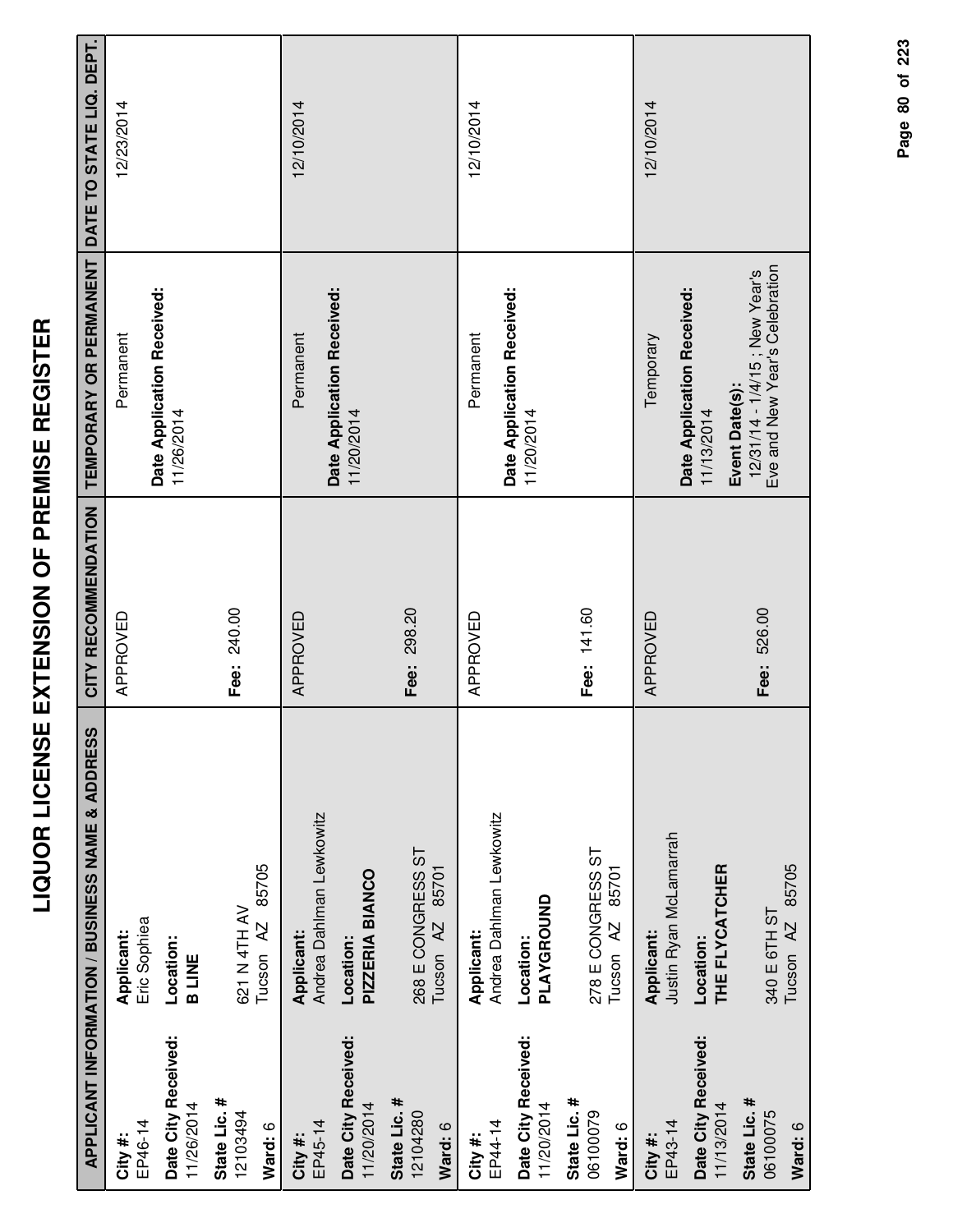| ĭ<br>I<br>i<br>ו<br>ו<br>-<br>(<br> <br>Ĺ<br>l                     |
|--------------------------------------------------------------------|
| ا<br>ا<br>$\frac{1}{2}$<br>$\overline{\phantom{a}}$<br>l<br>ï<br>i |
| i<br>—<br> <br> <br>i                                              |
| I<br>$\frac{1}{2}$<br>l<br>l                                       |
| י<br>ו<br>ī                                                        |

|                                     | APPLICANT INFORMATION / BUSINESS NAME & ADDRESS        | CITY RECOMMENDATION | TEMPORARY OR PERMANENT                                       | DATE TO STATE LIQ. DEPT. |
|-------------------------------------|--------------------------------------------------------|---------------------|--------------------------------------------------------------|--------------------------|
| EP42-14<br>City #:                  | Thomas Robert Aguilera<br>Applicant:                   | APPROVED            | Temporary                                                    | 12/10/2014               |
| Date City Received:<br>11/7/2014    | HOTEL CONGRESS<br>Location:                            |                     | Date Application Received:<br>11/7/2014                      |                          |
| State Lic. #<br>06100175<br>Ward: 6 | 311 E CONGRESS ST<br>85701<br>Tucson <sub>AZ</sub>     | Fee: 526.00         | 12/31/14 - 1/1/15; New Year's<br>Eve Party<br>Event Date(s): |                          |
| EP41-14<br>City#:                   | Andrew lan Sommers<br>Applicant:                       | APPROVED            | Temporary                                                    | 11/20/2014               |
| Date City Received:<br>11/6/2014    | THE JUNXION BAR<br>Location:                           |                     | Date Application Received:<br>Event Date(s):<br>11/6/2014    |                          |
| State Lic. #<br>06100041<br>Ward: 6 | 63 E CONGRESS ST #109<br>85701<br>Tucson <sub>AZ</sub> | Fee: 440.00         | 11/26/14 - 11/27/14; 2nd<br>Anniversary Party                |                          |
| EP40-14<br>City#:                   | Yvonne Kay Foucher<br>Applicant:                       | APPROVED            | Temporary                                                    | 10/27/2014               |
| Date City Received:<br>10/14/2014   | CATAVINOS LLC<br>Location:                             |                     | Date Application Received:<br>10/14/2014                     |                          |
| State Lic. #<br>07100104<br>Ward: 3 | 3063 N ALVERNON WY<br>85712<br>Tucson AZ               | Fee: 120.00         | 11/19/14; Wine Tasting<br>Event Date(s):                     |                          |
| EP39-14<br>City #:                  | George A. Markou<br>Applicant:                         | APPROVED            | Permanent                                                    | 10/30/2014               |
| Date City Received:<br>10/13/2014   | PELIO GRILL<br>Location:                               |                     | Date Application Received:<br>10/13/2014                     |                          |
| State Lic. #<br>07100020<br>Ward: 6 | 994 E UNIVERSITY BL<br>85719<br>Tucson <sub>AZ</sub>   | Fee: 120.00         |                                                              |                          |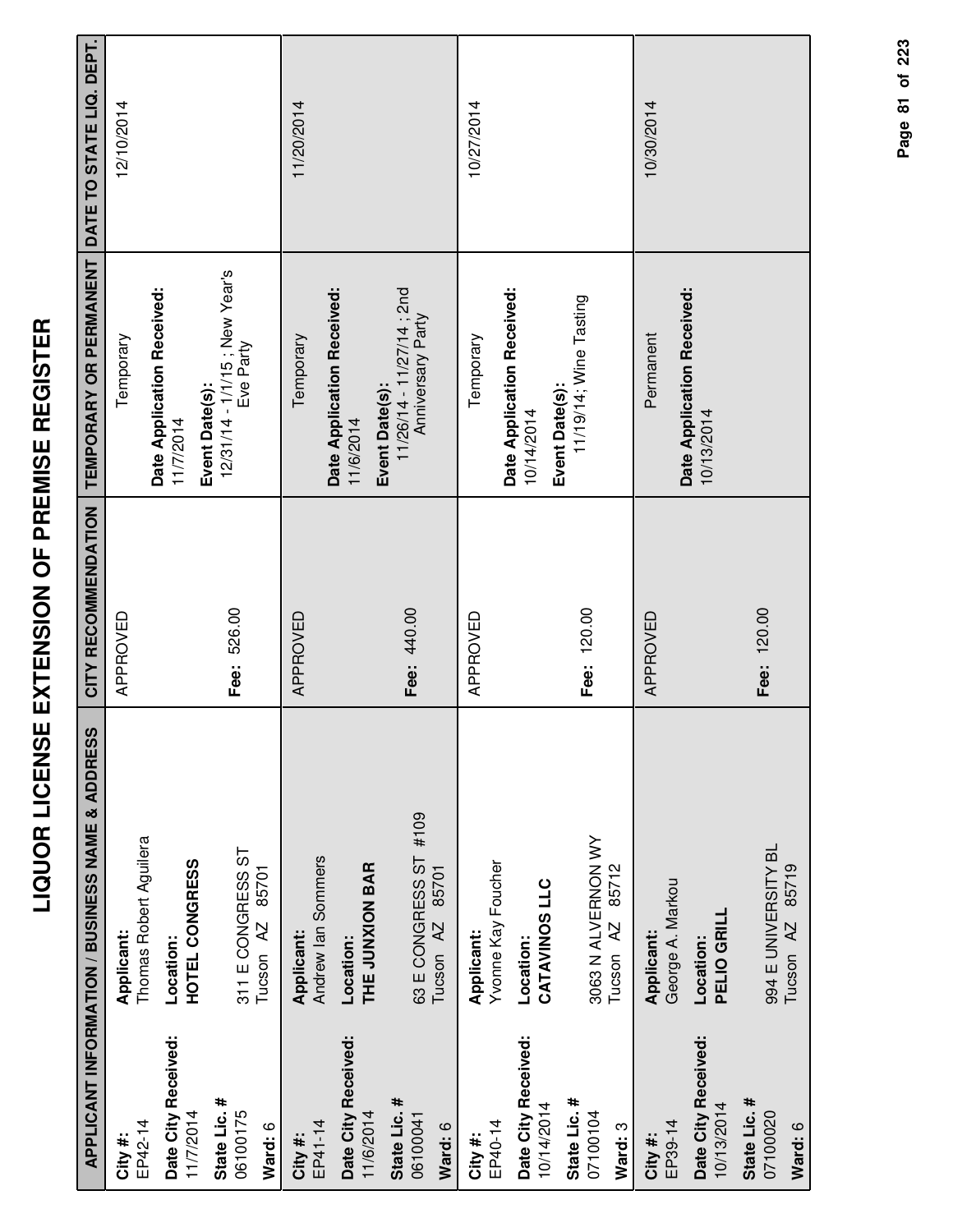|                                     | APPLICANT INFORMATION / BUSINESS NAME & ADDRESS             | CITY RECOMMENDATION | TEMPORARY OR PERMANENT DATE TO STATE LIQ. DEPT.                     |            |
|-------------------------------------|-------------------------------------------------------------|---------------------|---------------------------------------------------------------------|------------|
| EP38-14<br>City#:                   | Thomas Robert Aguilera<br>Applicant:                        | APPROVED            | Permanent                                                           | 10/22/2014 |
| Date City Received:<br>10/6/2014    | HOTEL CONGRESS<br>Location:                                 |                     | Date Application Received:<br>10/6/2014                             |            |
| State Lic. #<br>06100175<br>Ward: 6 | 311 E CONGRESS ST<br>85701<br>Tucson <sub>AZ</sub>          | Fee: 1344.00        |                                                                     |            |
| EP37-14<br>City #:                  | Thomas Robert Aguilera<br>Applicant:                        | APPROVED            | Temporary                                                           | 10/22/2014 |
| Date City Received:<br>10/6/2014    | CONGRESS HOTEL<br>Location:                                 |                     | Date Application Received:<br>10/6/2014                             |            |
| State Lic. #<br>06100175<br>Ward: 6 | 311 E CONGRESS ST<br>85701<br>Tucson <sub>AZ</sub>          | Fee: 526.00         | 12/3/2014 - 1/3/2014; Extend<br>outside of patio<br>Event Date(s):  |            |
| EP36-14<br>City#:                   | Thomas Robert Aguilera<br>Applicant:                        | APPROVED            | Temporary                                                           | 10/22/2014 |
| Date City Received:<br>10/6/2014    | <b>HOTEL CONGRESS</b><br>Location:                          |                     | Date Application Received:<br>10/6/2014                             |            |
| State Lic. #<br>06100175<br>Ward: 6 | 311 E CONGRESS ST<br>85701<br>Tucson <sub>AZ</sub>          | Fee: 651.00         | 11/3/2014 - 12/2/2014; Extend<br>outside of patio<br>Event Date(s): |            |
| EP35-14<br>City #:                  | Thomas Robert Aguilera<br>Applicant:                        | APPROVED            | Temporary                                                           | 10/15/2014 |
| Date City Received:<br>10/1/2014    | AGUSTIN KITCHEN<br>Location:                                |                     | Date Application Received:<br>10/1/2014                             |            |
| State Lic. #<br>12104268<br>Ward: 1 | 100 S AVENIDA DEL CONVENTO<br>85745<br>Tucson <sub>AZ</sub> | Fee: 601.00         | 11/9/14 - 11/10/14 ; All Souls<br>Procession<br>Event Date(s):      |            |

Page 82 of 223 **Page of 82 223**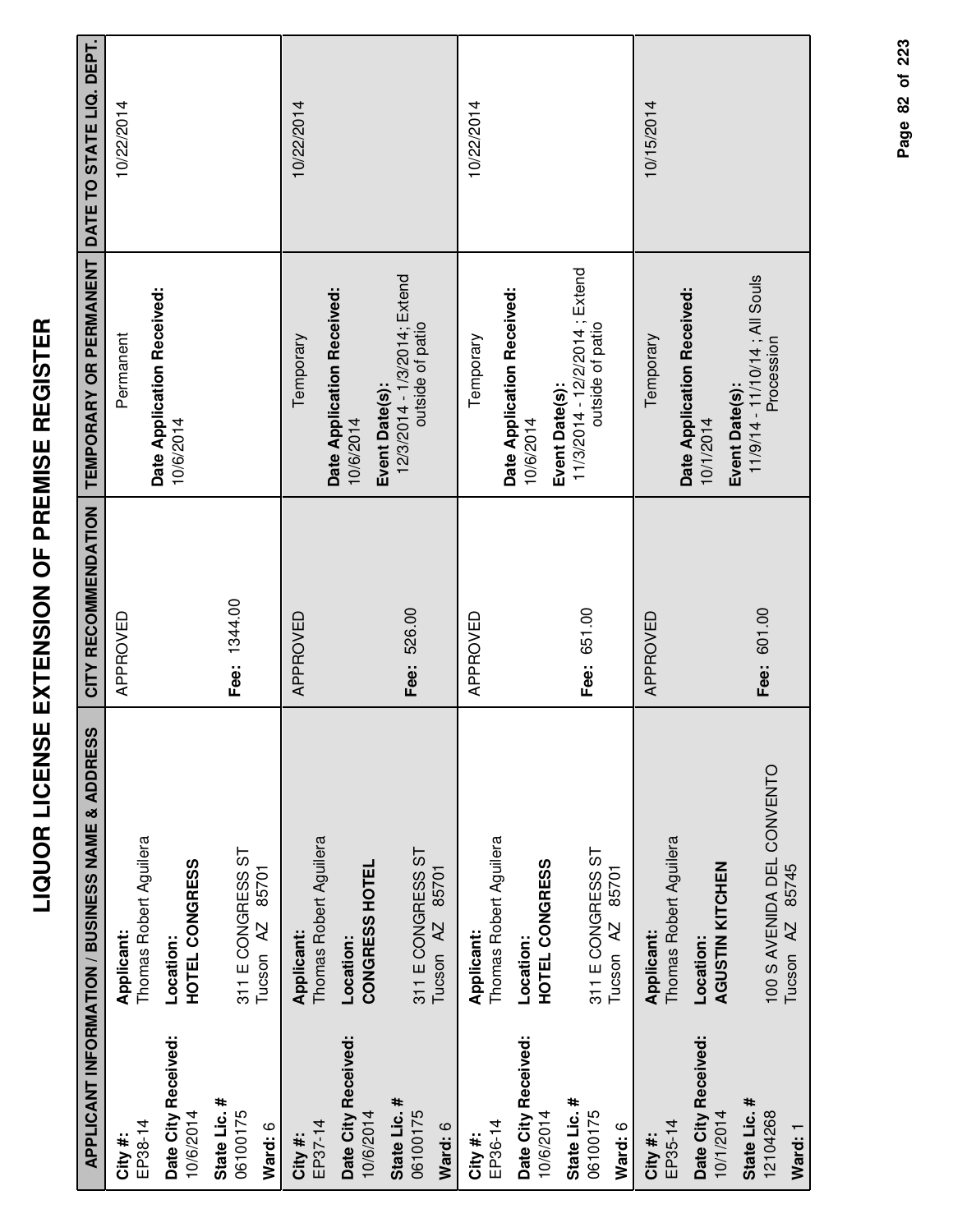| $\frac{1}{2}$                    |  |
|----------------------------------|--|
| I<br>i<br>I<br>J<br>i<br>(       |  |
| -<br>-<br>Ī<br>ì<br>I            |  |
| !<br>ļ<br><b>Service Service</b> |  |
| Ī<br>i<br>i                      |  |
| l                                |  |

|                                     | <b>APPLICANT INFORMATION / BUSINESS NAME &amp; ADDRESS</b> | CITY RECOMMENDATION | TEMPORARY OR PERMANENT                                                                           | DATE TO STATE LIQ. DEPT. |
|-------------------------------------|------------------------------------------------------------|---------------------|--------------------------------------------------------------------------------------------------|--------------------------|
| EP34-14<br>City#:                   | Vincent Edward Mast<br>Applicant:                          | APPROVED            | Permanent                                                                                        | 10/10/2014               |
| Date City Received:<br>9/25/2014    | ROADHOUSE CINEMA<br>Location:                              |                     | Date Application Received:<br>9/25/2014                                                          |                          |
| State Lic. #<br>12104275<br>Ward: 2 | 85712<br>4811 E GRANT RD<br>Tucson <sub>AZ</sub>           | Fee: 576.00         |                                                                                                  |                          |
| EP33-14<br>City#:                   | Myles Joseph Stone<br>Applicant:                           | APPROVED            | Date Application Received:<br>Permanent                                                          | 10/29/2014               |
| Date City Received:<br>9/24/2014    | BORDERLANDS BREWING COMPANY<br>Location:                   |                     | 9/24/2014                                                                                        |                          |
| State Lic. #<br>03103009<br>Ward: 6 | 85701<br>119 E TOOLE AV<br>Tucson <sub>AZ</sub>            | Fee: 1344.00        |                                                                                                  |                          |
| EP32-14<br>City #:                  | Scott J Cummings<br>Applicant:                             | APPROVED            | Temporary                                                                                        | 10/1/2014                |
| Date City Received:<br>9/15/2014    | <b>D'MALLEYS ON FOURTH</b><br>Location:                    |                     | Date Application Received:<br>9/15/2014                                                          |                          |
| State Lic. #<br>06100257<br>Ward: 6 | 85705<br>247 N 4TH AV<br>Tucson AZ                         | Fee: 526.00         | Festival Celebration/Haloween &<br>10/30/2014 - 11/16/2014 ; Fall<br>All Souls<br>Event Date(s): |                          |
| EP31-14<br>City#:                   | <b>Bruce Greene</b><br>Applicant:                          | APPROVED            | Permanent                                                                                        | 10/1/2014                |
| Date City Received:<br>9/11/2014    | DRAGOON BREWING CO.<br>Location:                           |                     | Date Application Received:<br>9/11/2014                                                          |                          |
| State Lic. #<br>03103010<br>Ward: 1 | 85745<br>1859 W GRANT RD<br>Tucson <sub>AZ</sub>           | Fee: 1344.00        |                                                                                                  |                          |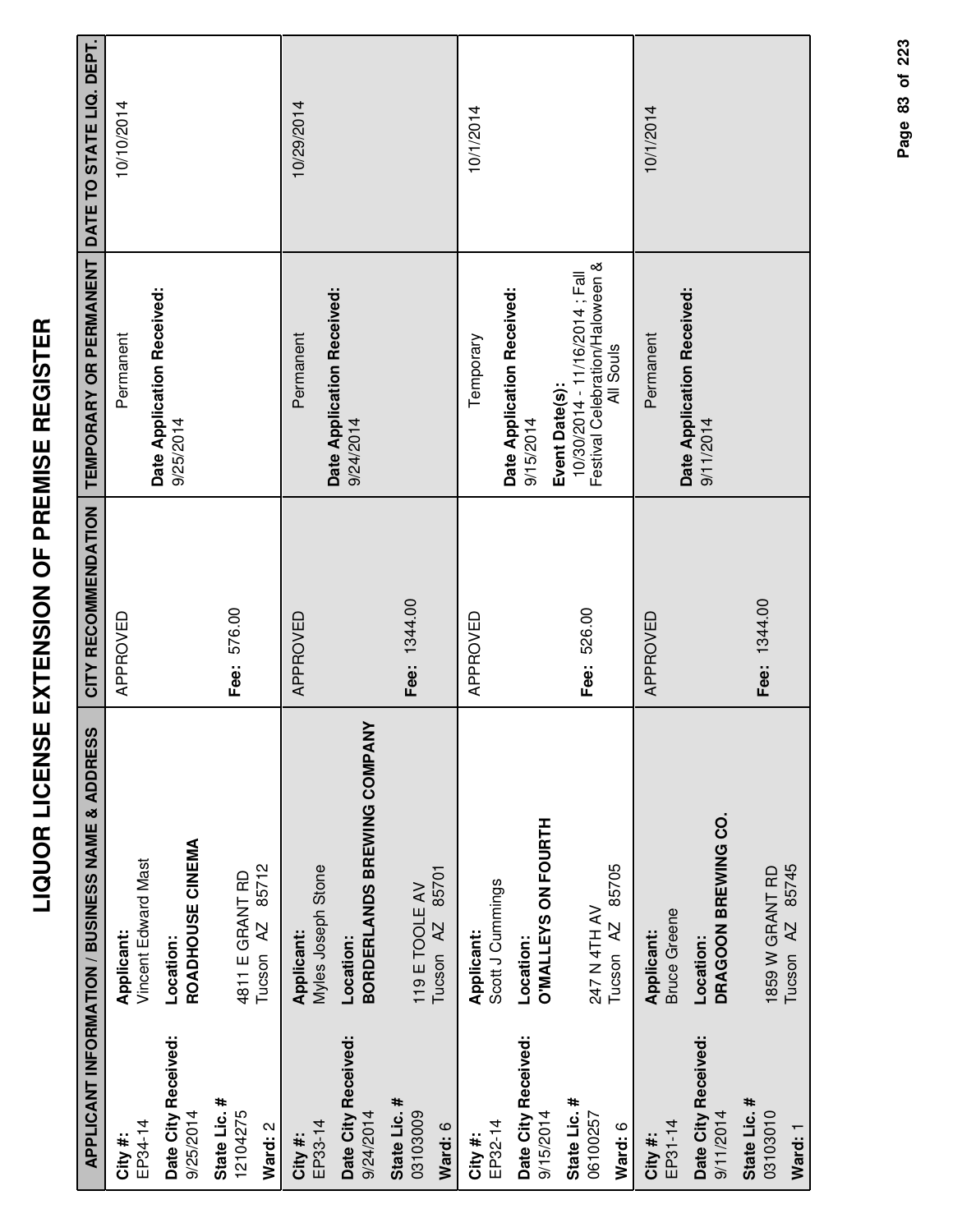|                                                  | S NAME & ADDRESS   CITY RECOMMENDATION   TEMPORARY OR PERMANENT   DATE TO |
|--------------------------------------------------|---------------------------------------------------------------------------|
| <b>UOR LICENSE EXTENSION OF PREMISE REGISTER</b> |                                                                           |
|                                                  | <b>ATION / RIISINESS</b>                                                  |

|                                                                         | <b>APPLICANT INFORMATION / BUSINESS NAME &amp; ADDRESS</b>                             | CITY RECOMMENDATION | TEMPORARY OR PERMANENT                                                                                              | DATE TO STATE LIQ. DEPT. |
|-------------------------------------------------------------------------|----------------------------------------------------------------------------------------|---------------------|---------------------------------------------------------------------------------------------------------------------|--------------------------|
| EP30-14<br>City #:                                                      | Justin Ryan McLamarrah<br>Applicant:                                                   | APPROVED            | Temporary                                                                                                           | 10/1/2014                |
| Date City Received:<br>9/11/2014                                        | THE FLYCATCHER<br>Location:                                                            |                     | Date Application Received:<br>9/11/2014                                                                             |                          |
| State Lic. #<br>06100075<br>Ward: 6                                     | 85705<br>340 E 6TH ST<br>Tucson <sub>AZ</sub>                                          | Fee: 497.00         | 10/31/14 - 11/3/14 ; Halloween<br>and Dia de Los Muertos<br>Celebrations<br>Event Date(s):                          |                          |
| Date City Received:<br>8/22/2014<br>EP29-14<br>City #:                  | Andrea Dahlman Lewkowitz<br>Applicant:<br>Location:<br>HUB                             | APPROVED            | Date Application Received:<br>Permanent<br>8/22/2014                                                                | 9/16/2014                |
| State Lic. #<br>12104081<br>Ward: 6                                     | 266 E CONGRESS ST<br>85701<br>Tucson <sub>AZ</sub>                                     | Fee: 179.29         |                                                                                                                     |                          |
| EP28-14<br>City #:                                                      | <b>Brenndon Richard Scott</b><br>Applicant:                                            | APPROVED            | Temporary                                                                                                           | 8/22/2014                |
| Date City Received:<br>State Lic. #<br>06100040<br>8/13/2014<br>Ward: 6 | THE BASHFUL BANDIT<br>3686 E SPEEDWAY BL<br>85716<br>Tucson <sub>AZ</sub><br>Location: | Fee: 526.00         | 9/27/14 - 9/28/14 ; Charity car<br>Date Application Received:<br>and motorcycle show<br>Event Date(s):<br>8/13/2014 |                          |
| Date City Received:<br>EP27-14<br>8/4/2014<br>City#:                    | Yvonne K. Foucher<br>CATA VINOS<br>Applicant:<br>Location:                             | APPROVED            | Date Application Received:<br>Temporary<br>8/4/2014                                                                 | 8/19/2014                |
| State Lic. #<br>07100104<br>Ward: 3                                     | 3063 N ALVERNON WY<br>85712<br>Tucson <sub>AZ</sub>                                    | Fee: \$200.00       | 09/27/14<br>Event Date(s):                                                                                          |                          |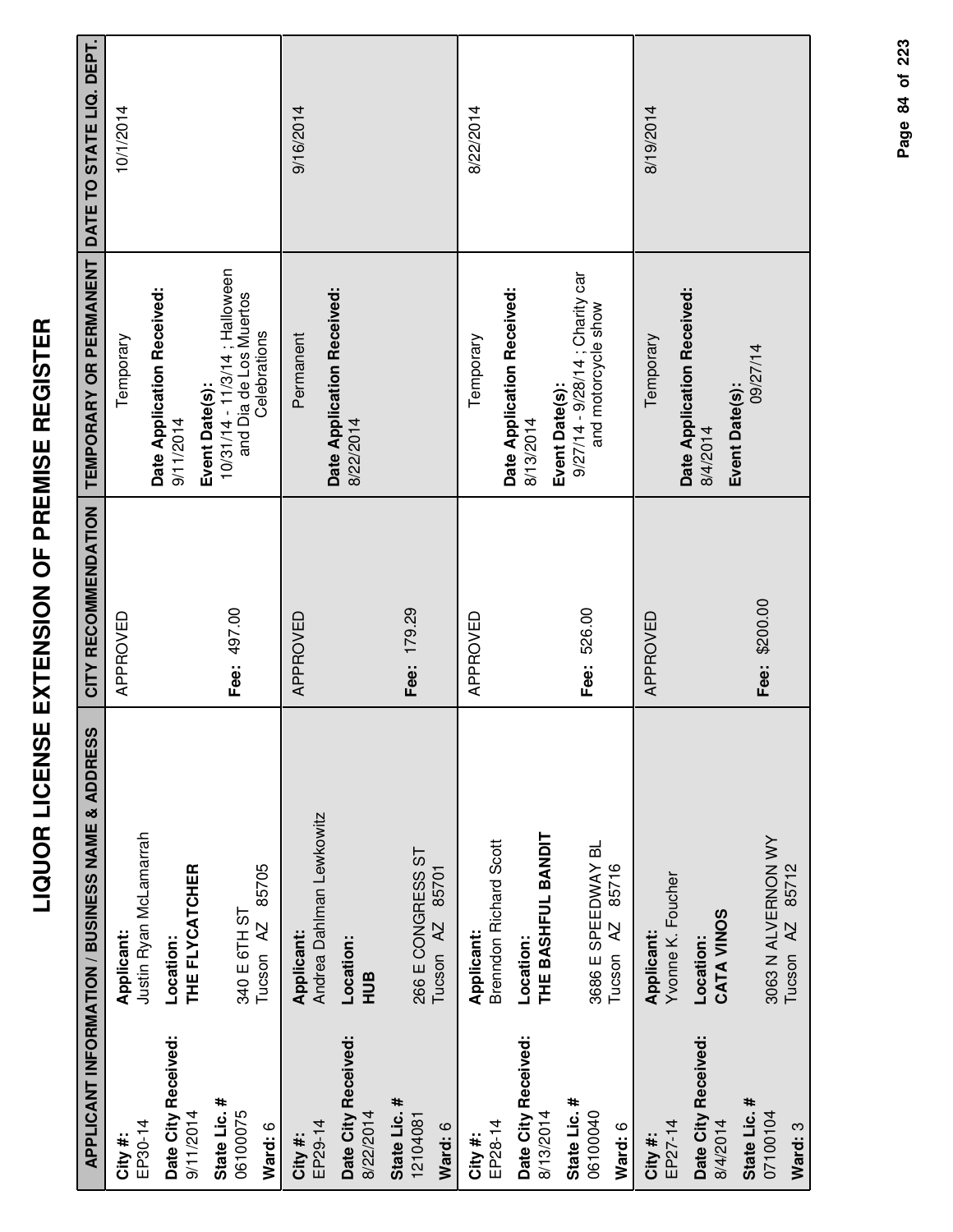|                                     | APPLICANT INFORMATION / BUSINESS NAME & ADDRESS           | CITY RECOMMENDATION | TEMPORARY OR PERMANENT DATE TO STATE LIQ. DEPT. |           |
|-------------------------------------|-----------------------------------------------------------|---------------------|-------------------------------------------------|-----------|
| EP26-14<br>City #:                  | Ramiro James Scavo<br>Applicant:                          | APPROVED            | Temporary                                       | 8/19/2014 |
| Date City Received:<br>7/31/2014    | PASCO KITCHEN & LOUNGE<br>Location:                       |                     | Date Application Received:<br>7/31/2014         |           |
| State Lic. #<br>12104082<br>Ward: 6 | 820 E UNIVERSITY BL<br>85719<br>Tucson <sub>AZ</sub>      | Fee: \$526.00       | 11/7/14 thru 11/8/14<br>Event Date(s):          |           |
| EP25-14<br>City #:                  | Raymon Carlo Flores<br>Applicant:                         | APPROVED            | Temporary                                       | 8/19/2014 |
| Date City Received:<br>7/31/2014    | SIR VEZA'S<br>Location:                                   |                     | Date Application Received:<br>7/31/2014         |           |
| State Lic. #<br>12104142<br>Ward: 3 | 220 W WETMORE RD<br>85705<br>Tucson <sub>AZ</sub>         | Fee: \$526.00       | 9/12/14 thru 9/15/14<br>Event Date(s):          |           |
| EP24-14<br>City #:                  | Michael Scott Lanz<br>Applicant:                          | APPROVED            | Permanent                                       | 8/26/2014 |
| Date City Received:<br>7/24/2014    | Location:<br>THE FIX                                      |                     | Date Application Received:<br>7/24/2014         |           |
| State Lic. #<br>12104227<br>Ward: 6 | 943 E UNIVERSITY BL #115<br>85719<br>Tucson <sub>AZ</sub> | Fee: \$170          |                                                 |           |
| EP23-14<br>City #:                  | david slutes / RICHARD OSERAN<br>Applicant:               | APPROVED            | Temporary                                       | 7/15/2014 |
| Date City Received:<br>7/3/2014     | HOTEL CONGRESS<br>Location:                               |                     | Date Application Received:<br>7/3/2014          |           |
| State Lic. #<br>06100175<br>Ward: 6 | 311 E CONGRESS ST<br>Tucson AZ 85701                      | Fee: \$601.00       | August 2, 2014<br>Event Date(s):                |           |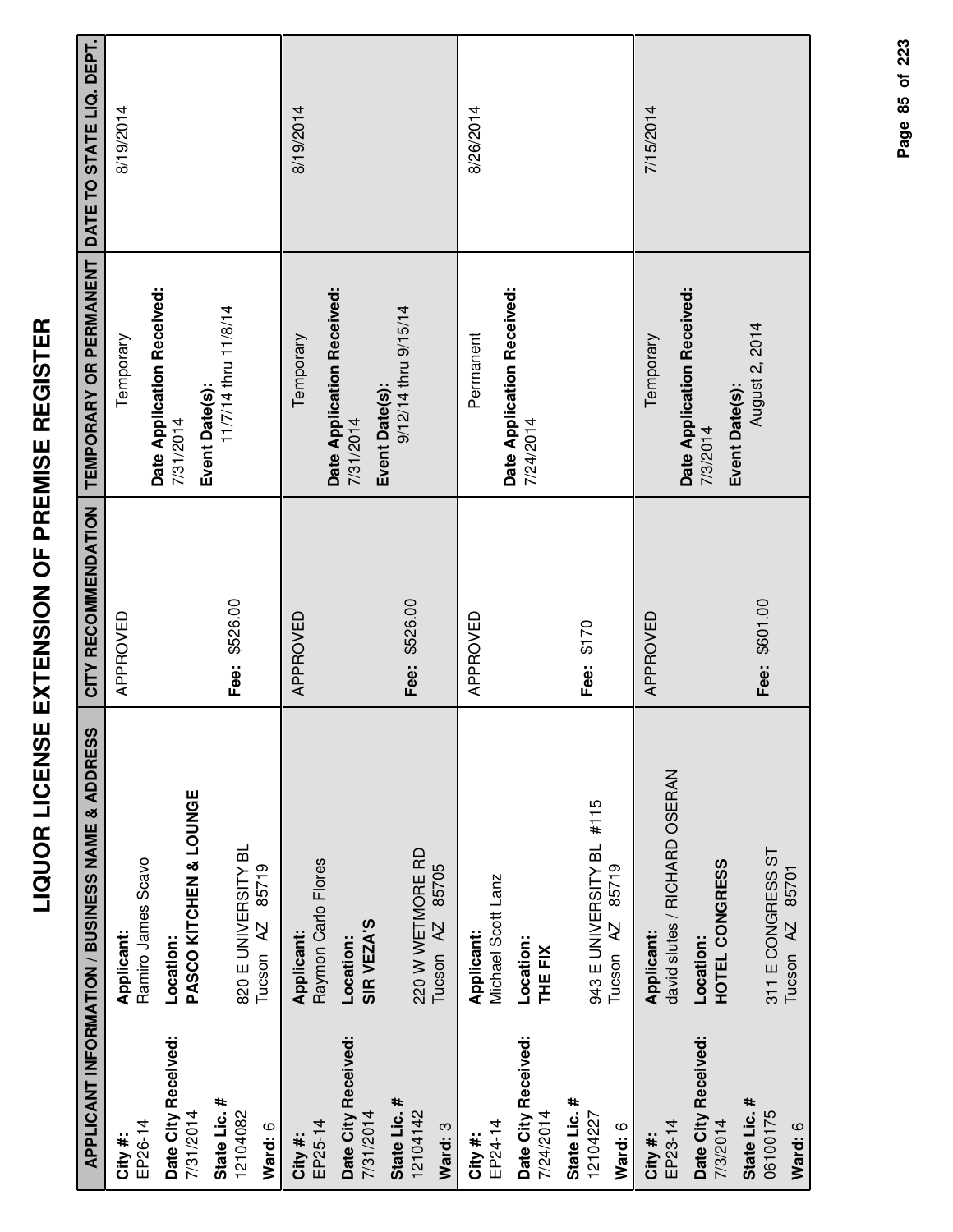|                                     | APPLICANT INFORMATION / BUSINESS NAME & ADDRESS    | CITY RECOMMENDATION | TEMPORARY OR PERMANENT DATE TO STATE LIQ. DEPT.           |           |
|-------------------------------------|----------------------------------------------------|---------------------|-----------------------------------------------------------|-----------|
| EP22-14<br>City#:                   | david slutes / RICHARD OSERAN<br>Applicant:        | APPROVED            | Temporary                                                 | 7/15/2014 |
| Date City Received:<br>7/3/2014     | HOTEL CONGRESS<br>Location:                        |                     | Date Application Received:<br>7/3/2014                    |           |
| State Lic. #<br>06100175<br>Ward: 6 | 311 E CONGRESS ST<br>85701<br>Tucson <sub>AZ</sub> | Fee: \$651.00       | July 26, 2014<br>Event Date(s):                           |           |
| EP21-14<br>City#:                   | Vicente Sanchez-Martinez<br>Applicant:             | APPROVED            | Temporary                                                 | 7/25/2014 |
| Date City Received:<br>6/27/2014    | CASA VICENTE, LLC<br>Location:                     |                     | Date Application Received:<br>Event Date(s):<br>6/27/2014 |           |
| State Lic. #<br>12103662<br>Ward: 6 | 85701<br>375 S STONE AV<br>Tucson <sub>AZ</sub>    | Fee: \$526.00       | 9/23/14 to 10/7/14; 6 Tucson<br>Flamenco Festival         |           |
| EP20-14<br>City #:                  | Randy D. Nations<br>Applicant:                     | APPROVED            | Temporary                                                 | 6/23/2014 |
| Date City Received:<br>6/6/2014     | WORLD OF BEER TUCSON<br>Location:                  |                     | Date Application Received:<br>6/6/2014                    |           |
| State Lic. #<br>06100166<br>Ward: 6 | 350 E CONGRESS ST #A<br>85701<br>Tucson AZ         | Fee: \$243.00       | 8/16/14; Summer Cookout<br>Event Date(s):                 |           |
| EP19-14<br>City #:                  | Randy D. Nations<br>Applicant:                     | APPROVED            | Temporary                                                 | 6/23/2014 |
| Date City Received:<br>6/6/2014     | <b>WORLD OF BEER TUCSON</b><br>Location:           |                     | Date Application Received:<br>6/6/2014                    |           |
| State Lic. #<br>06100166<br>Ward: 6 | 350 E CONGRESS ST #A<br>Tucson AZ 85701            | Fee: \$405.00       | 7/19/14 ; Summer Cookout<br>Event Date(s):                |           |

Page 86 of 223 **Page of 86 223**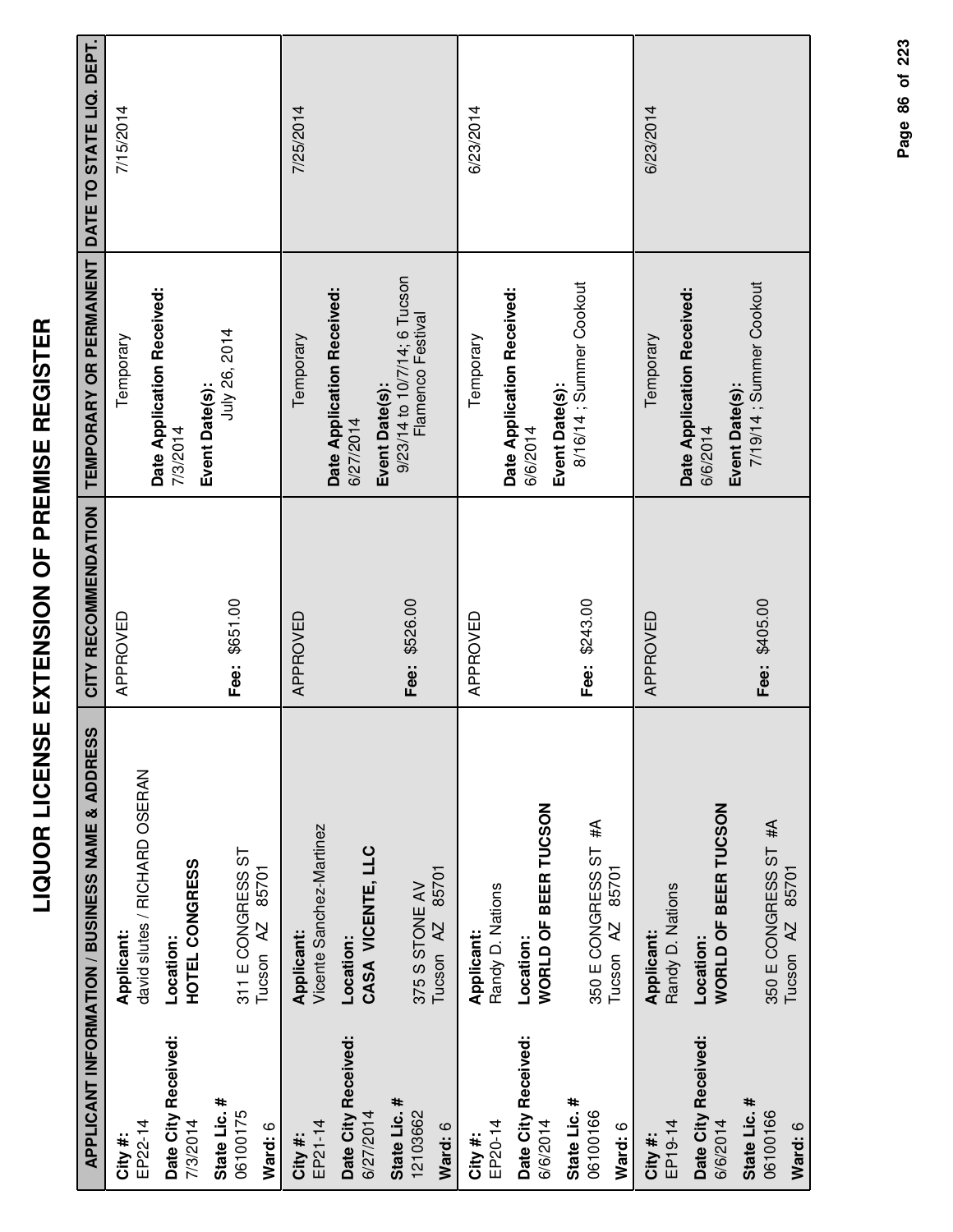|                                | ONDIT                                                                                                         | IR LICENSE EXTENSION OF PREMISE REGISTER |                                                  |               |
|--------------------------------|---------------------------------------------------------------------------------------------------------------|------------------------------------------|--------------------------------------------------|---------------|
|                                | PLICANT INFORMATION / BUSINESS NAME & ADDRESS      CITY RECOMMENDATION   TEMPORARY OR PERMANENT   DATE TO STA |                                          |                                                  |               |
|                                | Applicant:                                                                                                    | APPROVED                                 | Temporary                                        | $\frac{4}{4}$ |
| $\frac{4}{6}$                  | Andrew lan Sommers                                                                                            |                                          | Date Application Received:                       |               |
| <b>City Received:</b><br>/2014 | THE JUNXION BAR<br>Location:                                                                                  |                                          | 3/19/2014                                        |               |
| e Lic. #                       |                                                                                                               |                                          | Event Date(s):                                   |               |
| 10041                          | #109<br>63 E CONGRESS ST                                                                                      | Fee: 315.00                              | 5/5/2014 - 5/6/2014 : Outdoor<br>Party Bus Event |               |
| ں<br>ح                         | Tucson AZ 85701                                                                                               |                                          |                                                  |               |

|                                  | APPLICANT INFORMATION / BUSINESS NAME & ADDRESS |             | CITY RECOMMENDATION   TEMPORARY OR PERMANENT   DATE TO STATE LIQ. DEPT. |           |
|----------------------------------|-------------------------------------------------|-------------|-------------------------------------------------------------------------|-----------|
| EP18-14<br>City#:                | Andrew lan Sommers<br>Applicant:                | APPROVED    | Temporary                                                               | 4/14/2014 |
|                                  |                                                 |             | Date Application Received:                                              |           |
| Date City Received:<br>3/19/2014 | THE JUNXION BAR<br>Location:                    |             | 3/19/2014                                                               |           |
|                                  |                                                 |             | Event Date(s):                                                          |           |
| State Lic. #<br>06100041         | #109<br>63 E CONGRESS ST                        | Fee: 315.00 | 5/5/2014 - 5/6/2014 ; Outdoor<br>Party Bus Event                        |           |
| Ward: 6                          | 85701<br>Tucson <sub>AZ</sub>                   |             |                                                                         |           |
| City #:                          | Applicant:                                      | APPROVED    | Temporary                                                               | 3/31/2014 |
| EP17-14                          | <b>Bruce Alexander Greene</b>                   |             | Date Application Received:                                              |           |
| Date City Received:<br>3/19/2014 | DRAGOON BREWING COMPANY<br>Location:            |             | 3/19/2014                                                               |           |
| State Lic. #<br>03103010         | 1859 W GRANT RD #111                            | Fee: 322.50 | 4/17/2014 ; 2nd Anniversary<br>Event Date(s):                           |           |
| Ward: 1                          | 85745<br>$\overline{A}$<br>Tucson               |             |                                                                         |           |
| EP16-14<br>City #:               | Allan W. Carlson<br>Applicant:                  | APPROVED    | Temporary                                                               | 3/28/2014 |
|                                  |                                                 |             | Date Application Received:                                              |           |
| Date City Received:<br>3/12/2014 | <b>J &amp; V'S BAR &amp; GRILL</b><br>Location: |             | 3/12/2014                                                               |           |
| State Lic. #                     |                                                 | Fee: 100.00 | 4/26/2014; Fundraiser for<br>Event Date(s):                             |           |
| 06100178                         | 3700 N ORACLE RD #C                             |             | Tucson Area Marine Mom's.                                               |           |
| Ward: 3                          | 85705<br>$\overline{A}$<br>Tucson               |             |                                                                         |           |
| City#:                           | Applicant:                                      | APPROVED    | Temporary                                                               | 4/17/2014 |
| EP15-14                          | Raymon Carlo Flores                             |             |                                                                         |           |
| Date City Received:              | Location:                                       |             | Date Application Received:<br>3/12/2014                                 |           |
| 3/12/2014                        | SIR VEZA'S TACO GARAGE                          |             | Event Date(s):                                                          |           |
| State Lic. #                     |                                                 | Fee: 526.00 | 5/2/2014 - 5/6/2014 ; Cinco de                                          |           |
| 12104142                         | 220 W WETMORE RD                                |             | Mayo Event & Fundraiser                                                 |           |
| Ward: 3                          | 85705<br>$\overline{A}$<br>Tucson               |             |                                                                         |           |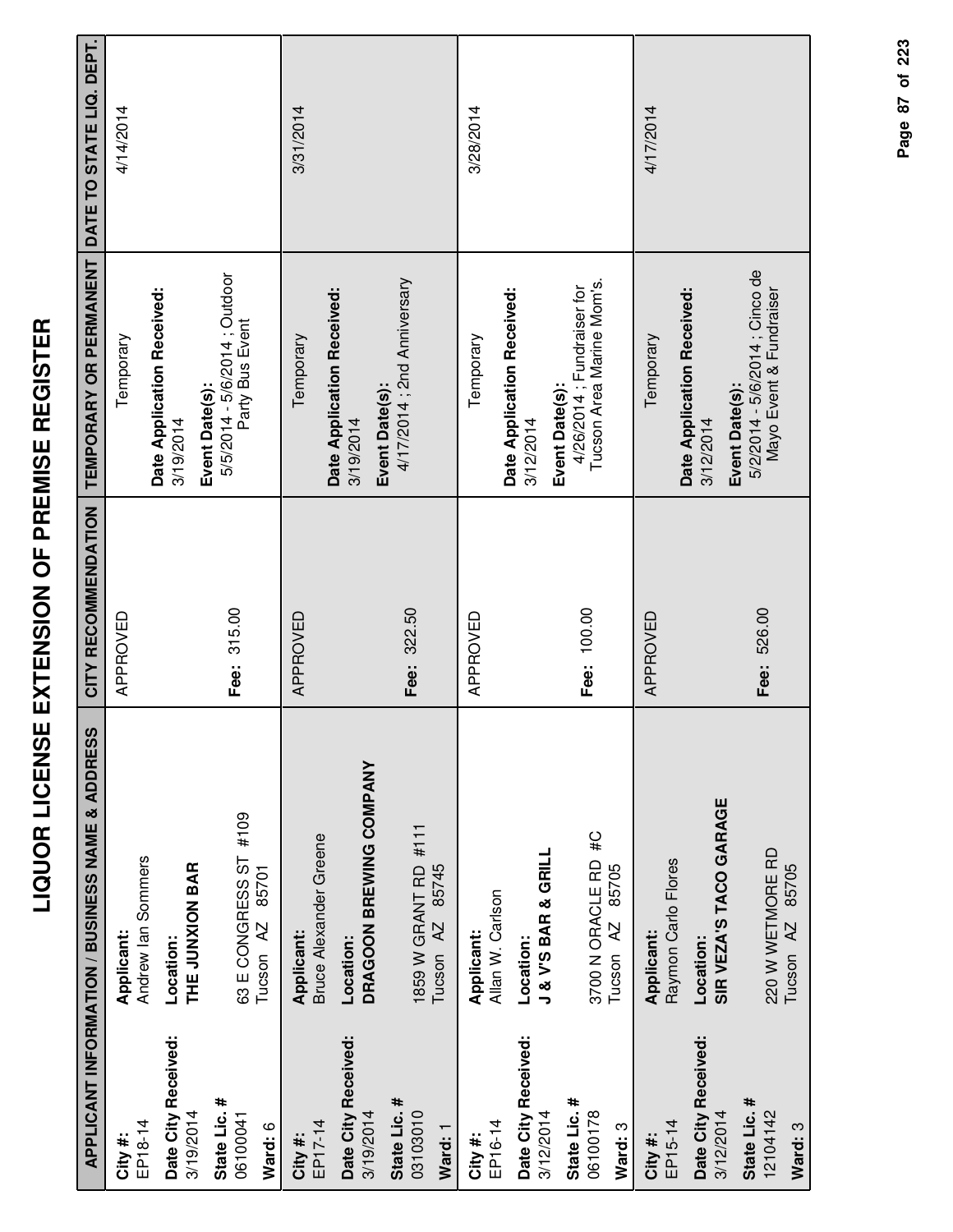| Ì                      |
|------------------------|
| i<br>i                 |
| I<br>ľ                 |
| <b>Service Service</b> |
| í                      |
| Ì<br>7<br>ı            |
| Ī                      |
| Ī                      |
|                        |
|                        |
| Ì                      |
| $\frac{1}{2}$          |
|                        |
| $\frac{1}{2}$          |
| 7                      |
|                        |
|                        |
| l                      |
|                        |

|                                     | APPLICANT INFORMATION / BUSINESS NAME & ADDRESS           | CITY RECOMMENDATION | TEMPORARY OR PERMANENT                                    | DATE TO STATE LIQ. DEPT. |
|-------------------------------------|-----------------------------------------------------------|---------------------|-----------------------------------------------------------|--------------------------|
| EP14-14<br>City #:                  | Kevin Arnold Kramber<br>Applicant:                        | APPROVED            | Temporary                                                 | 3/19/2014                |
| Date City Received:<br>2/20/2014    | SAGE BRUSH CANTINA<br>Location:                           |                     | Date Application Received:<br>2/20/2014                   |                          |
| State Lic. #<br>06100147<br>Ward: 3 | 85705<br>915 W PRINCE RD<br>Tucson <sub>AZ</sub>          | Fee: 210.00         | 5/3/14 - 5/4/14 ; Car show<br>Event Date(s):              |                          |
| EP13-14<br>City#:                   | Adam Jeffry Pearson<br>Applicant:                         | APPROVED            | Temporary                                                 | 3/11/2014                |
| Date City Received:<br>2/18/2014    | PEARSON'S PUB<br>Location:                                |                     | Date Application Received:<br>Event Date(s):<br>2/18/2014 |                          |
| State Lic. #<br>06100196<br>Ward: 6 | 1120 S WILMOT RD<br>85710<br>Tucson <sub>AZ</sub>         | Fee: 526.00         | Entertainment & Music<br>$4/5/14 - 4/6/14$ ; Live         |                          |
| EP12-14<br>City#:                   | Paul C. Clark<br>Applicant:                               | APPROVED            | Temporary                                                 | 3/11/2014                |
| Date City Received:<br>2/18/2014    | KON TIKI RESTAURANT & LOUNGE<br>Location:                 |                     | Date Application Received:<br>Event Date(s):<br>2/18/2014 |                          |
| State Lic. #<br>06100121<br>Ward: 6 | 4625 E BROADWAY BL<br>85711<br>Tucson <sub>AZ</sub>       | Fee: 100.00         | 4/5/14; 50th Anniversary                                  |                          |
| EP11-14<br>City#:                   | Kevin Arnold Kramber<br>Applicant:                        | APPROVED            | Temporary                                                 | 2/24/2014                |
| Date City Received:<br>2/4/2014     | <b>AULD DUBLINER</b><br>Location:                         |                     | Date Application Received:<br>Event Date(s):<br>2/4/2014  |                          |
| State Lic. #<br>06100176<br>Ward: 6 | 800 E UNIVERSITY BL #104<br>85719<br>Tucson <sub>AZ</sub> | Fee: 526.00         | 3/17/14 - 3/18/14; St. Patrick's<br>Day Celebration       |                          |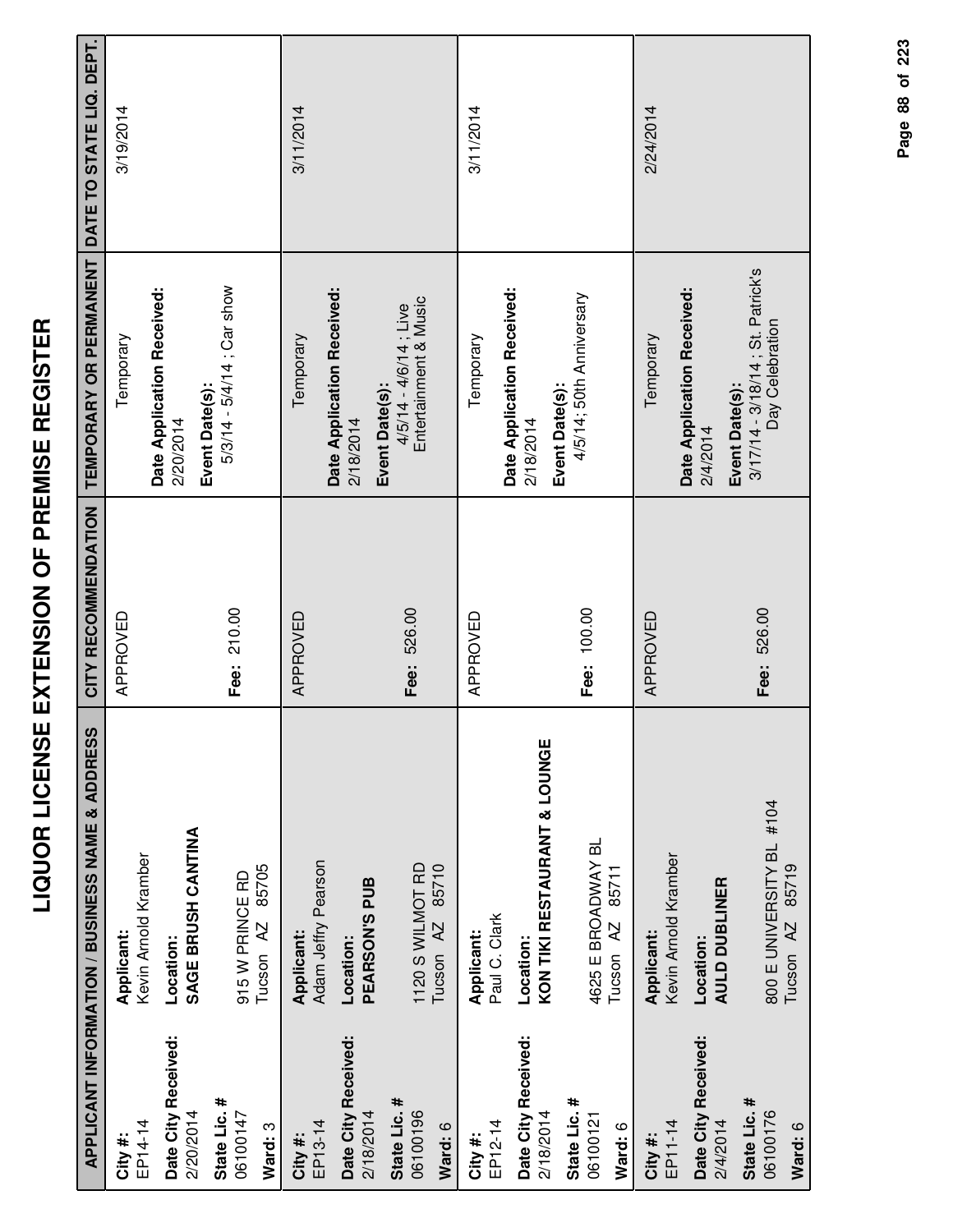| I<br>I<br>İ<br>l<br>i<br>I                             |
|--------------------------------------------------------|
| Ī<br>i<br>I                                            |
| l<br>i<br>$\frac{1}{2}$<br>l                           |
| i dilinera<br><b>Service Service</b><br>$\overline{a}$ |
| į<br>I                                                 |
| d<br>-<br>(<br><u>:</u>                                |

|                                  | <b>APPLICANT INFORMATION / BUSINESS NAME &amp; ADDRESS</b> | CITY RECOMMENDATION | TEMPORARY OR PERMANENT                                                  | DATE TO STATE LIQ. DEPT. |
|----------------------------------|------------------------------------------------------------|---------------------|-------------------------------------------------------------------------|--------------------------|
| EP10-14<br>City #:               | Scott J. Cummings<br>Applicant:                            | APPROVED            | Temporary                                                               | 2/19/2014                |
| Date City Received:              | Location:                                                  |                     | Date Application Received:<br>1/31/2014                                 |                          |
| 1/31/2014                        | <b>THE HUT</b>                                             |                     |                                                                         |                          |
| State Lic. #<br>06100033         | 305 N HERBERT AV                                           | Fee: 526.00         | 3/27/14 - 4/7/14 ; Outdoor Hut<br>Concert Series/NCAA<br>Event Date(s): |                          |
| Ward: 6                          | 85705<br>Tucson <sub>AZ</sub>                              |                     | Tournament                                                              |                          |
| EP9-14<br>City#:                 | Applicant:                                                 | APPROVED            | Temporary                                                               | 2/19/2014                |
|                                  | Brian J. Cummings                                          |                     | Date Application Received:                                              |                          |
| Date City Received:<br>1/31/2014 | <b>O'MALLEYS ON FOURTH</b><br>Location:                    |                     | 1/31/2014                                                               |                          |
| State Lic. #                     |                                                            |                     | 3/27/14 - 4/7/14; O'Malleys<br>Event Date(s):                           |                          |
| 06100257                         | 247 N 4TH AV                                               | Fee: 526.00         | Anniversary Celebration/NCAA                                            |                          |
| Ward: 6                          | 85705<br>Tucson <sub>AZ</sub>                              |                     | Tournament                                                              |                          |
| City #:                          | Applicant:                                                 | APPROVED            | Temporary                                                               | 2/19/2014                |
| EP8-14                           | Brian J. Cummings                                          |                     | Date Application Received:                                              |                          |
| Date City Received:<br>1/27/2014 | Location:<br>THE HUT                                       |                     | 1/27/2014                                                               |                          |
| State Lic. #                     |                                                            |                     | Event Date(s):                                                          |                          |
| 06100033                         | 305 N HERBERT AV                                           | Fee: 526.00         | $3/20/14 - 3/24/14$ ; Spring<br>Festival Celebration                    |                          |
| Ward: 6                          | 85705<br>Tucson <sub>AZ</sub>                              |                     |                                                                         |                          |
| EP7-14<br>City#:                 | Brian J. Cummings<br>Applicant:                            | APPROVED            | Temporary                                                               | 2/14/2014                |
|                                  |                                                            |                     | Date Application Received:                                              |                          |
| Date City Received:<br>1/27/2014 | <b>D'MALLEYS ON FOURTH</b><br>Location:                    |                     | 1/27/2014                                                               |                          |
| State Lic. #                     |                                                            |                     | $3/20/14 - 3/24/14$ ; Spring<br>Event Date(s):                          |                          |
| 06100257                         | 247 N 4TH AV                                               | Fee: 526.00         | Festival Celebration                                                    |                          |
| Ward: 6                          | 85705<br>Tucson <sub>AZ</sub>                              |                     |                                                                         |                          |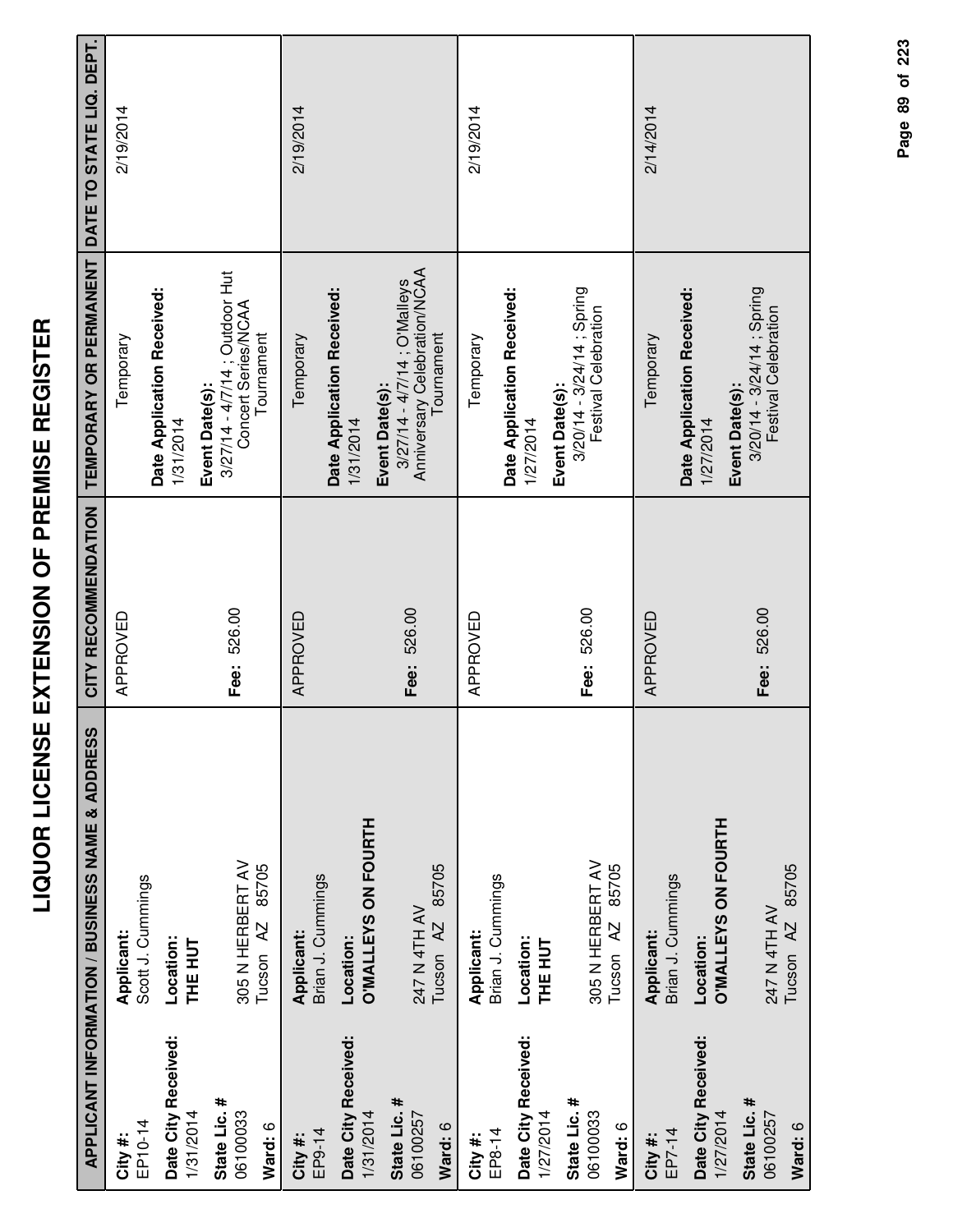| I<br>Ī<br>١<br>İ<br>í                                  |
|--------------------------------------------------------|
| l<br>I                                                 |
| i<br>i<br>i<br>$\overline{\phantom{a}}$<br>I<br>-<br>- |
| <br>(<br>,                                             |
| İ<br>$\frac{1}{2}$                                     |
| l<br>I<br>į                                            |
|                                                        |
| i                                                      |
| I<br>j                                                 |

|                                     | APPLICANT INFORMATION / BUSINESS NAME & ADDRESS           | CITY RECOMMENDATION | TEMPORARY OR PERMANENT                                                    | DATE TO STATE LIQ. DEPT. |
|-------------------------------------|-----------------------------------------------------------|---------------------|---------------------------------------------------------------------------|--------------------------|
| EP6-14<br>City#:                    | Brian J. Cummings<br>Applicant:                           | APPROVED            | Temporary                                                                 | 2/21/2014                |
| Date City Received:<br>1/27/2014    | <b>O'MALLEYS ON FOURTH</b><br>Location:                   |                     | Date Application Received:<br>1/27/2014                                   |                          |
| State Lic. #<br>06100257<br>Ward: 6 | 85705<br>247 N 4TH AV<br>Tucson <sub>AZ</sub>             | Fee: 526.00         | 3/14/14 - 3/18/14 ; O'Malleys<br>Annual Gaelic Festival<br>Event Date(s): |                          |
| EP5-14<br>City#:                    | George J. Lopez<br>Applicant:                             | APPROVED            | Temporary                                                                 | 2/14/2014                |
| Date City Received:<br>1/24/2014    | AMERICAN LEGION #59<br>Location:                          |                     | Date Application Received:<br>Event Date(s):<br>1/24/2014                 |                          |
| State Lic. #<br>14101007<br>Ward: 1 | 85745<br>750 N GRANDE AV<br>Tucson <sub>AZ</sub>          | Fee: 526.00         | 4/26/14 - 2/27/14 ; Fiesta Grande                                         |                          |
| EP4-14<br>City#:                    | Randy D. Nations<br>Applicant:                            | APPROVED            | Permanent                                                                 | 2/19/2014                |
| Date City Received:<br>1/21/2014    | EL SUPER #10<br>Location:                                 |                     | Date Application Received:<br>1/21/2014                                   |                          |
| State Lic. #<br>09100189<br>Ward: 5 | 85713<br>3372 S 6TH AV<br>Tucson AZ                       | Fee: 1344.00        |                                                                           |                          |
| EP3-14<br>City#:                    | Peter Thomas Wilke<br>Applicant:                          | APPROVED            | Permanent                                                                 | 2/27/2014                |
| Date City Received:<br>1/9/2014     | Location:<br><b>WILKO</b>                                 |                     | Date Application Received:<br>1/9/2014                                    |                          |
| State Lic. #<br>12104118<br>Ward: 6 | 943 E UNIVERSITY BL #171<br>85719<br>Tucson <sub>AZ</sub> | Fee: 915.00         |                                                                           |                          |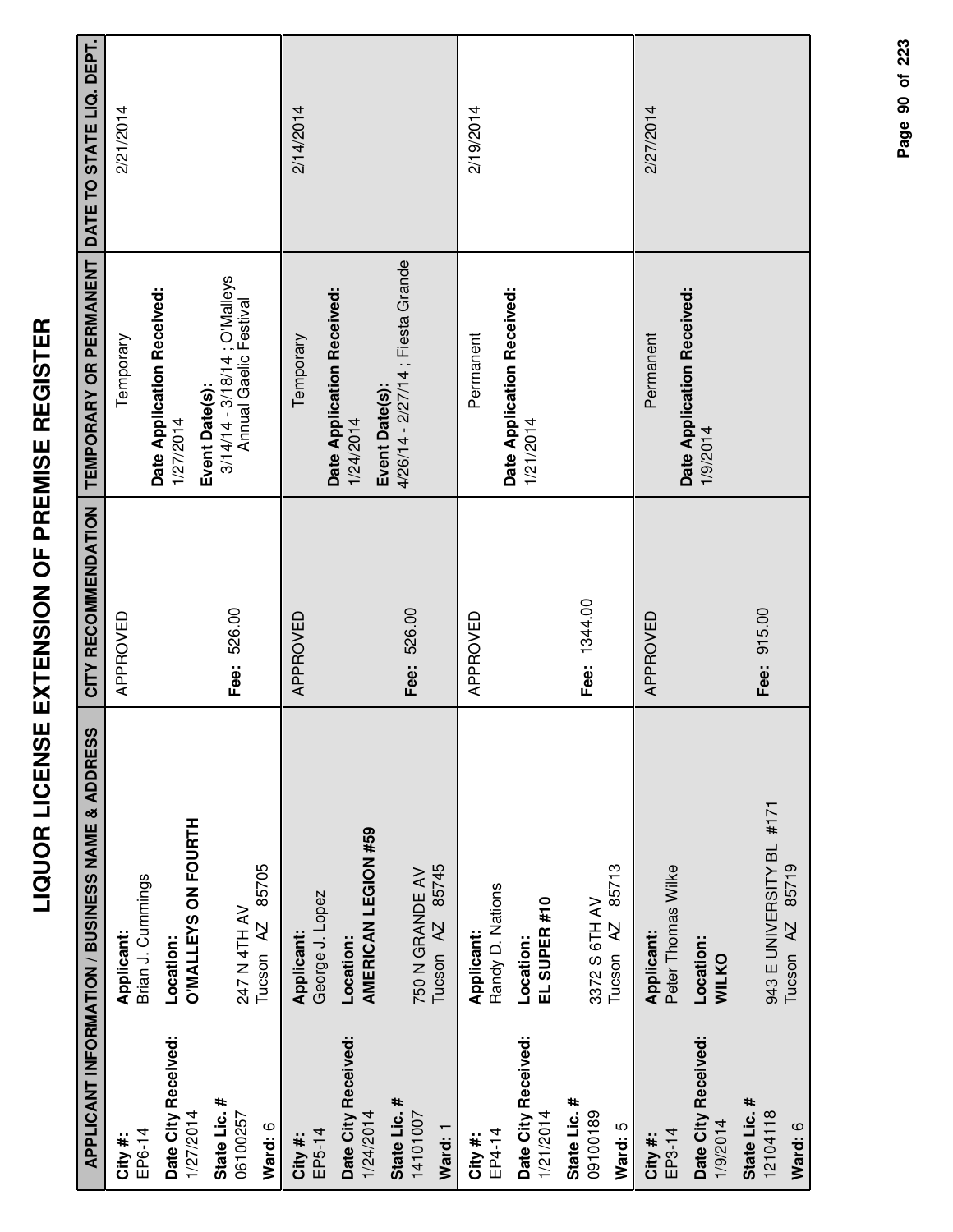| ľ<br>ľ<br>İ<br>I                  |
|-----------------------------------|
| j<br>Í<br>ׇ֠                      |
| i<br>i<br>I<br>i<br>I<br>,<br>I   |
| ī<br>ີ້                           |
| ĺ<br>$\frac{1}{2}$                |
| ון<br>י                           |
| -<br>-<br>$\overline{\mathbf{S}}$ |
| I                                 |
|                                   |

|                                     | APPLICANT INFORMATION / BUSINESS NAME & ADDRESS       | CITY RECOMMENDATION | TEMPORARY OR PERMANENT                                  | DATE TO STATE LIQ. DEPT. |
|-------------------------------------|-------------------------------------------------------|---------------------|---------------------------------------------------------|--------------------------|
| EP2-14<br>City #:                   | Anthony Marcus Ford<br>Applicant:                     | APPROVED            | Temporary                                               | 1/28/2014                |
| Date City Received:<br>1/9/2014     | <b>MAKER HOUSE</b><br>Location:                       |                     | Date Application Received:<br>1/9/2014                  |                          |
| State Lic. #<br>07100222<br>Ward: 1 | 85701<br>283 N STONE AV<br>Tucson <sub>AZ</sub>       | Fee: 526.00         | Brewers Association Event;<br>2/22/14<br>Event Date(s): |                          |
| EP1-14<br>City#:                    | Donald James Royer<br>Applicant:                      |                     | Permanent                                               |                          |
| Date City Received:<br>12/31/2013   | TUCSON INTERNATIONAL AIRPORT<br>Location:             |                     | Date Application Received:<br>12/31/2013                |                          |
| State Lic. #<br>06100221<br>Ward: 5 | 85706<br>7250 S TUCSON BL<br>Tucson <sub>AZ</sub>     | Fee: 333.00         |                                                         |                          |
| EP40-13<br>City#:                   | Thomas Robert Aguilera<br>Applicant:                  | APPROVED            | Temporary                                               | 1/14/2014                |
| Date City Received:<br>12/20/2013   | <b>MULLIGAN'S SPORTS GRILL</b><br>Location:           |                     | Date Application Received:<br>12/20/2013                |                          |
| State Lic. #<br>12103973<br>Ward: 4 | 9403 E GOLF LINKS RD<br>85730<br>Tucson <sub>AZ</sub> | Fee: 526.00         | 3/17/2013; St. Patrick's Day<br>Event<br>Event Date(s): |                          |
| EP39-13<br>City#:                   | Randy D. Nations<br>Applicant:                        | APPROVED            | Permanent                                               | 12/6/2013                |
| Date City Received:<br>11/18/2013   | <b>WORLD OF BEER TUCSON</b><br>Location:              |                     | Date Application Received:<br>11/18/2013                |                          |
| State Lic. #<br>06100166<br>Ward: 6 | 350 E CONGRESS ST #A<br>85701<br>AZ<br>Tucson         | Fee: 405.00         |                                                         |                          |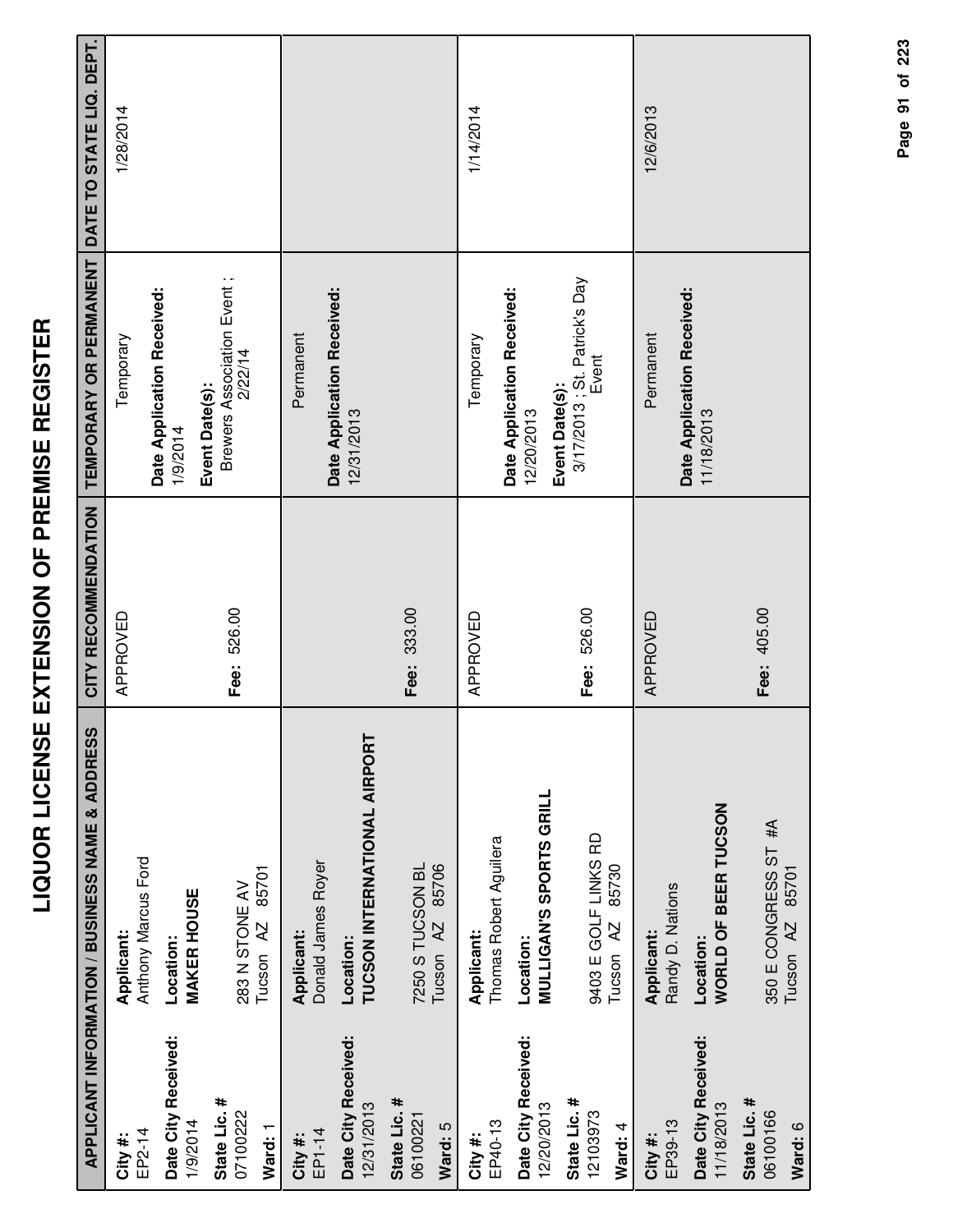| I<br>I<br>İ<br>l<br>i<br>I                             |
|--------------------------------------------------------|
| Ī<br>i<br>I                                            |
| l<br>i<br>$\frac{1}{2}$<br>l                           |
| i dilinera<br><b>Service Service</b><br>$\overline{a}$ |
| į<br>I                                                 |
| d<br>-<br>(<br><u>:</u>                                |

|                                     | APPLICANT INFORMATION / BUSINESS NAME & ADDRESS             | CITY RECOMMENDATION | TEMPORARY OR PERMANENT                                                    | DATE TO STATE LIQ. DEPT. |
|-------------------------------------|-------------------------------------------------------------|---------------------|---------------------------------------------------------------------------|--------------------------|
| EP38-13<br>City#:                   | Kevin Arnold Kramber<br>Applicant:                          | APPROVED            | Temporary                                                                 | 11/15/2013               |
| Date City Received:<br>10/18/2013   | <b>AMERICAN LEGION #7</b><br>Location:                      |                     | Date Application Received:<br>10/18/2013                                  |                          |
| State Lic. #<br>14100039<br>Ward: 1 | 330 W FRANKLIN ST<br>85701<br>Tucson <sub>AZ</sub>          | Fee: 526.00         | 12/7/2013; Holiday Parade<br>Event Date(s):                               |                          |
| EP37-13<br>City #:                  | Thomas Robert Aguilera<br>Applicant:                        | APPROVED            | Temporary                                                                 | 10/29/2013               |
| Date City Received:<br>10/3/2013    | Location:<br><b>AGUSTIN</b>                                 |                     | Date Application Received:<br>10/3/2013                                   |                          |
| State Lic. #<br>12104133<br>Ward: 1 | 100 S AVENIDA DEL CONVENTO<br>85745<br>Tucson <sub>AZ</sub> | Fee: 601.00         | 11/2/2013 - 11/4/2013 ; All Souls<br>Procession<br>Event Date(s):         |                          |
| EP36-13<br>City#:                   | Raymon Carlo Flores<br>Applicant:                           | APPROVED            | Temporary                                                                 | 10/21/2013               |
| Date City Received:<br>9/27/2013    | SIR VEZA'S TACO GARAGE<br>Location:                         |                     | Date Application Received:<br>9/27/2013                                   |                          |
| State Lic. #<br>12104142<br>Ward: 3 | 220 W WETMORE RD<br>85705<br>Tucson <sub>AZ</sub>           | Fee: 601.00         | 10/30/13 - 11/1/2013; Halloween<br>event and fundraiser<br>Event Date(s): |                          |
| EP35-13<br>City#:                   | Andrew lan Sommers<br>Applicant:                            | APPROVED            | Temporary                                                                 | 10/16/2013               |
| Date City Received:<br>9/24/2013    | <b>JUNXION BAR</b><br>Location:                             |                     | Date Application Received:<br>Event Date(s):<br>9/24/2013                 |                          |
| State Lic. #<br>06100041<br>Ward: 6 | 63 E CONGRESS ST<br>85701<br>Tucson <sub>AZ</sub>           | Fee: 315.00         | November 2, 2013                                                          |                          |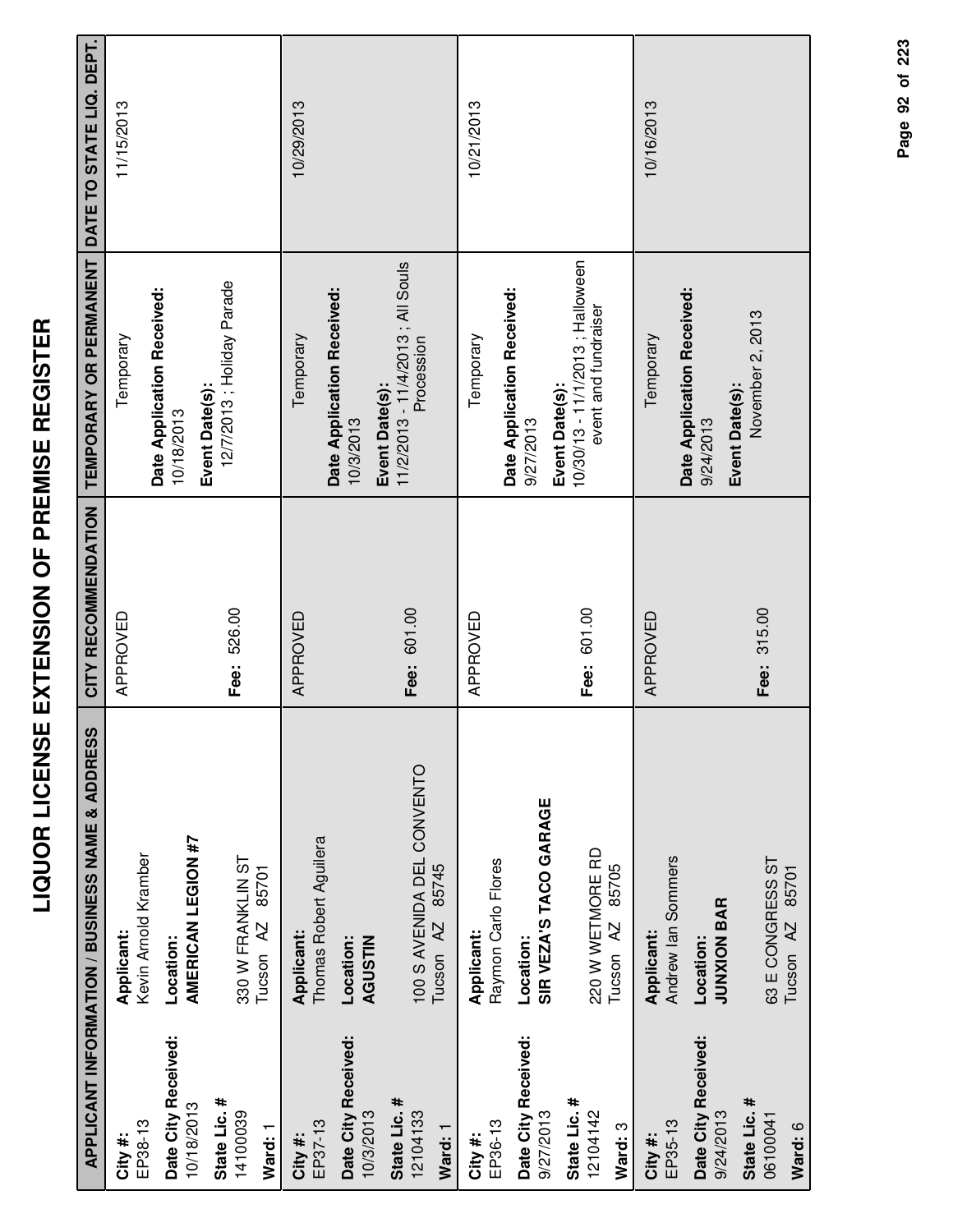| I<br>I                 |
|------------------------|
| Ì                      |
| .<br>(<br>             |
|                        |
| 7<br>I                 |
| i                      |
|                        |
| <b>ACIDELL</b><br>I    |
|                        |
| ī                      |
|                        |
| -<br>-<br>-<br>-<br>-  |
|                        |
| <b>Service Service</b> |
|                        |
|                        |
|                        |
|                        |
| $\frac{1}{1}$<br>י     |
|                        |
| . L C = < .            |
|                        |
|                        |
|                        |
|                        |

œ

|                                     | <b>APPLICANT INFORMATION / BUSINESS NAME &amp; ADDRESS</b> | CITY RECOMMENDATION | TEMPORARY OR PERMANENT                   | DATE TO STATE LIQ. DEPT. |
|-------------------------------------|------------------------------------------------------------|---------------------|------------------------------------------|--------------------------|
| EP34-13<br>City#:                   | Brian J. Cummings<br>Applicant:                            | APPROVED            | Temporary                                | 10/16/2013               |
| Date City Received:<br>9/26/2013    | <b>O'MALLEYS ON FOURTH</b><br>Location:                    |                     | Date Application Received:<br>9/26/2013  |                          |
| State Lic. #<br>Ward: 6             | 85705<br>247 N 4TH AV<br>Tucson <sub>AZ</sub>              | Fee: 601.00         | November 7, 8, 9, 2013<br>Event Date(s): |                          |
| EP33-13<br>City #:                  | Brian J. Cummings<br>Applicant:                            | APPROVED            | Date Application Received:<br>Temporary  | 10/16/2013               |
| Date City Received:<br>9/26/2013    | <b>O'MALLEYS ON FOURTH</b><br>Location:                    |                     | Event Date(s):<br>9/26/2013              |                          |
| State Lic. #<br>06100257<br>Ward: 6 | 85705<br>247 N 4TH AV<br>Tucson AZ                         | Fee: 601.00         | October 26, 2013                         |                          |
| EP32-13<br>City#:                   | Thomas Robert Aguilera<br>Applicant:                       | APPROVED            | Permanent                                | 12/6/2013                |
| Date City Received:<br>9/18/2013    | RIALTO THEATRE<br>Location:                                |                     | Date Application Received:<br>9/18/2013  |                          |
| State Lic. #<br>06100283<br>Ward: 6 | 318 E CONGRESS ST<br>85701<br>Tucson <sub>AZ</sub>         | Fee: 1,134.00       |                                          |                          |
| EP31-13<br>City#:                   | Benjamin Wayne Rine<br>Applicant:                          | APPROVED            | Date Application Received:<br>Permanent  | 10/16/2013               |
| Date City Received:<br>9/16/2013    | BRUSHFIRE BBQ CO.<br>Location:                             |                     | 9/16/2013                                |                          |
| State Lic. #<br>12104123<br>Ward: 2 | 85710<br>7080 E 22ND ST<br>Tucson <sub>AZ</sub>            | Fee: 216.00         |                                          |                          |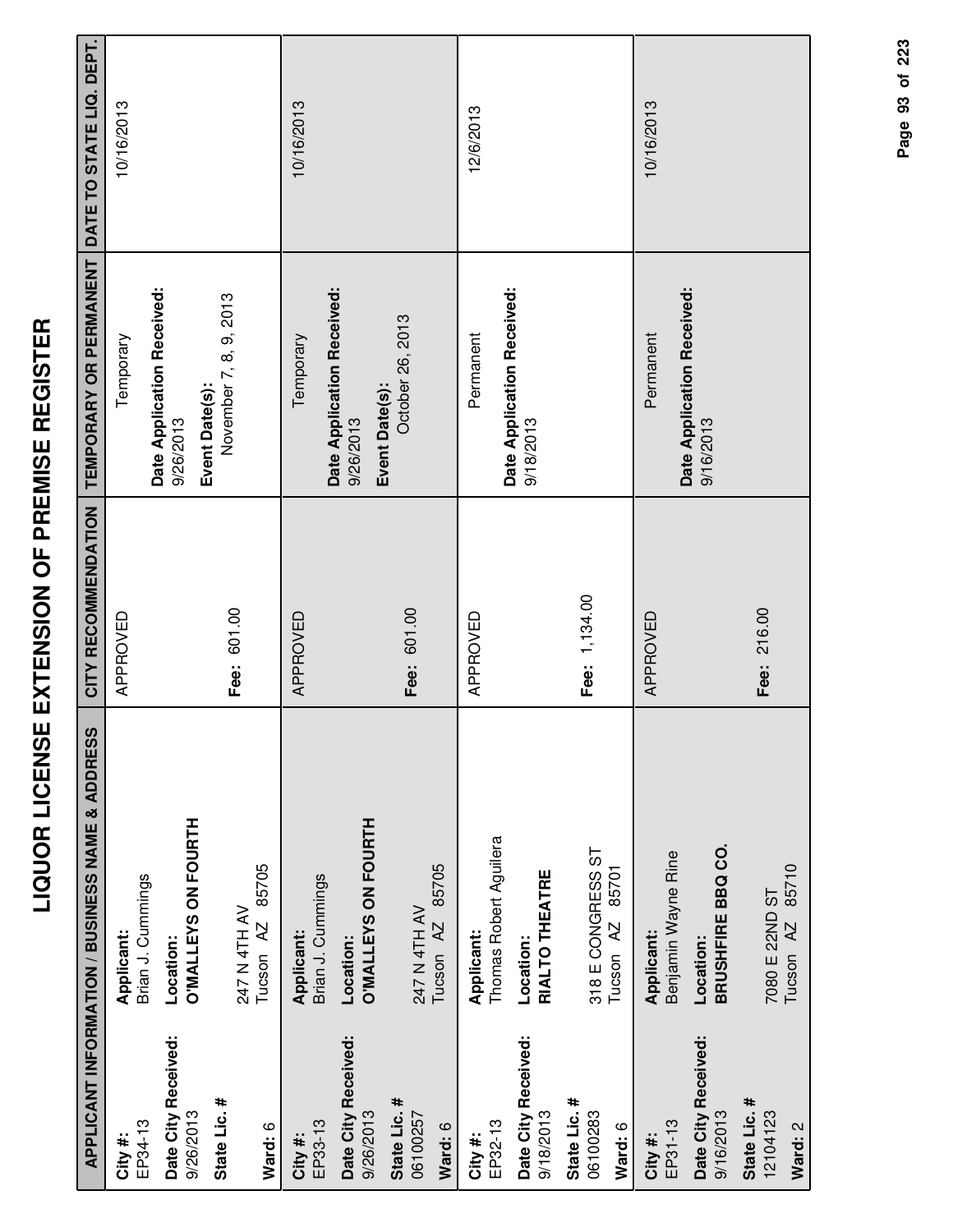|                                     | APPLICANT INFORMATION / BUSINESS NAME & ADDRESS           | CITY RECOMMENDATION | <b>TEMPORARY OR PERMANENT</b>                             | DATE TO STATE LIQ. DEPT. |
|-------------------------------------|-----------------------------------------------------------|---------------------|-----------------------------------------------------------|--------------------------|
| EP30-13<br>City #:                  | Todd Hanley<br>Applicant:                                 | APPROVED            | Temporary                                                 | 10/4/2013                |
| Date City Received:<br>9/19/2013    | <b>MAYNARDS MARKET &amp; KITCHEN</b><br>Location:         |                     | Date Application Received:<br>Event Date(s):<br>9/19/2013 |                          |
| State Lic. #<br>12103892<br>Ward: 6 | 85701<br>400 N TOOLE AV<br>Tucson <sub>AZ</sub>           | Fee: 353.75         | October 12, 2013                                          |                          |
| EP29-13<br>City #:                  | James Brady Murphy<br>Applicant:                          | APPROVED            | Date Application Received:<br>Temporary                   | 10/1/2013                |
| Date City Received:<br>9/6/2013     | KINGFISHER BAR AND GRILL<br>Location:                     |                     | Event Date(s):<br>9/6/2013                                |                          |
| State Lic. #<br>12100084<br>Ward: 6 | 85716<br>2564 E GRANT RD<br>Tucson <sub>AZ</sub>          | Fee: 250.00         | Saturday November 9, 2013                                 |                          |
| EP28-13<br>City #:                  | Andrew lan Sommers<br>Applicant:                          | APPROVED            | Temporary                                                 | 9/24/2013                |
| Date City Received:<br>8/29/2013    | <b>JUNXION BAR</b><br>Location:                           |                     | Date Application Received:<br>Event Date(s):<br>8/29/2013 |                          |
| State Lic. #<br>06100041<br>Ward: 6 | #109<br>63 E CONGRESS ST<br>85701<br>Tucson <sub>AZ</sub> | Fee: 315.00         | October 12, 2013                                          |                          |
| EP27-13<br>City #:                  | Brian J. Cummings<br>Applicant:                           | APPROVED            | Temporary                                                 | 9/18/2013                |
| Date City Received:<br>8/28/2013    | <b>O'MALLEYS ON FOURTH</b><br>Location:                   |                     | Date Application Received:<br>8/28/2013                   |                          |
| State Lic. #<br>06100257<br>Ward: 6 | Tucson AZ 85705<br>247 N 4TH AV                           | Fee: 651.00         | Tuesday 9/24/13<br>Event Date(s):                         |                          |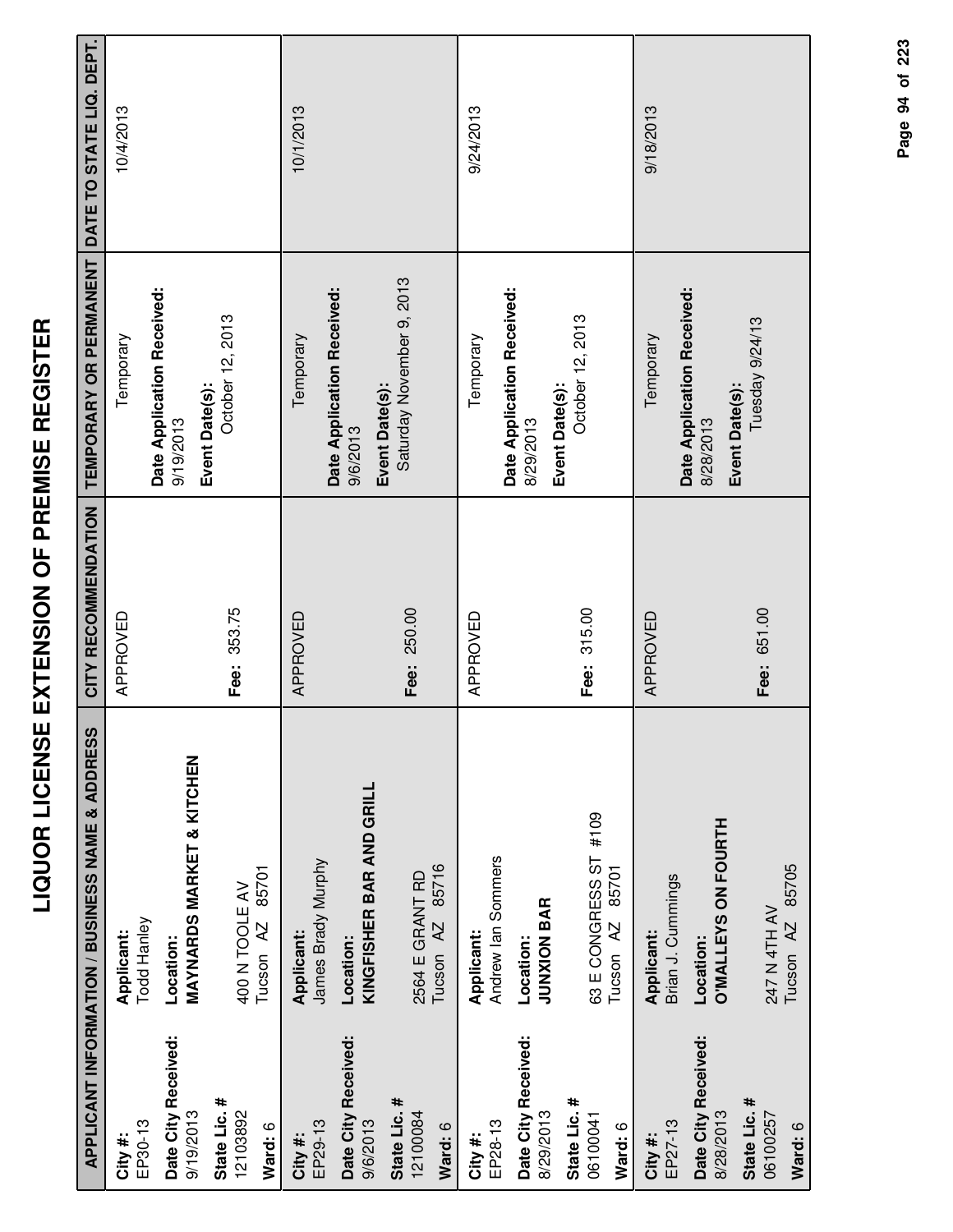|                                     | <b>APPLICANT INFORMATION / BUSINESS NAME &amp; ADDRESS</b> | CITY RECOMMENDATION | TEMPORARY OR PERMANENT                                             | DATE TO STATE LIQ. DEPT. |
|-------------------------------------|------------------------------------------------------------|---------------------|--------------------------------------------------------------------|--------------------------|
| EP26-13<br>City#:                   | <b>Brenndon Richard Scott</b><br>Applicant:                | APPROVED            | Temporary                                                          | 9/18/2013                |
| Date City Received:<br>8/16/2013    | THE BASHFUL BANDIT<br>Location:                            |                     | Date Application Received:<br>8/16/2013                            |                          |
| State Lic. #<br>06100040<br>Ward: 6 | 3686 E SPEEDWAY BL<br>85716<br>Tucson <sub>AZ</sub>        | Fee: 526.00         | September 29 & 30, 2013<br>Event Date(s):                          |                          |
| EP25-13<br>City #:                  | Andrew Ian Sommers<br>Applicant:                           | APPROVED            | Temporary                                                          | 9/10/2013                |
| Date City Received:<br>8/19/2013    | Location:<br>JUNXION                                       |                     | Date Application Received:<br>8/19/2013                            |                          |
| State Lic. #<br>06100041<br>Ward: 6 | 63 E CONGRESS ST #109<br>85701<br>Tucson <sub>AZ</sub>     | Fee: 650.00         | September 14, 2013<br>Event Date(s):                               |                          |
| EP24-13<br>City #:                  | Yvonne K. Foucher<br>Applicant:                            | APPROVED            | Temporary                                                          | 9/11/2013                |
| Date City Received:<br>7/29/2013    | CATA VINOS LLC<br>Location:                                |                     | Date Application Received:<br>Event Date(s):<br>7/29/2013          |                          |
| State Lic. #<br>07100104<br>Ward: 3 | 3063 N ALVERNON WY<br>85712<br>Tucson <sub>AZ</sub>        | Fee: 200.00         | September 21, 2013                                                 |                          |
| EP23-13<br>City#:                   | Vicente Sanche-Martinez<br>Applicant:                      | APPROVED            | Temporary                                                          | 8/8/2013                 |
| Date City Received:<br>7/2/2013     | CASA VICENTE<br>Location:                                  |                     | Date Application Received:<br>7/2/2013                             |                          |
| State Lic. #<br>12103662            | 375 S STONE AV                                             | Fee: 526.00         | 9/18/13 - 9/29/2013; Tucson<br>Flamenco Festival<br>Event Date(s): |                          |

Page 95 of 223 **Page of 95 223**

**Ward:** 6

375 S STONE AV Tucson AZ 85701

375 S STONE AV<br>Tucson AZ 85701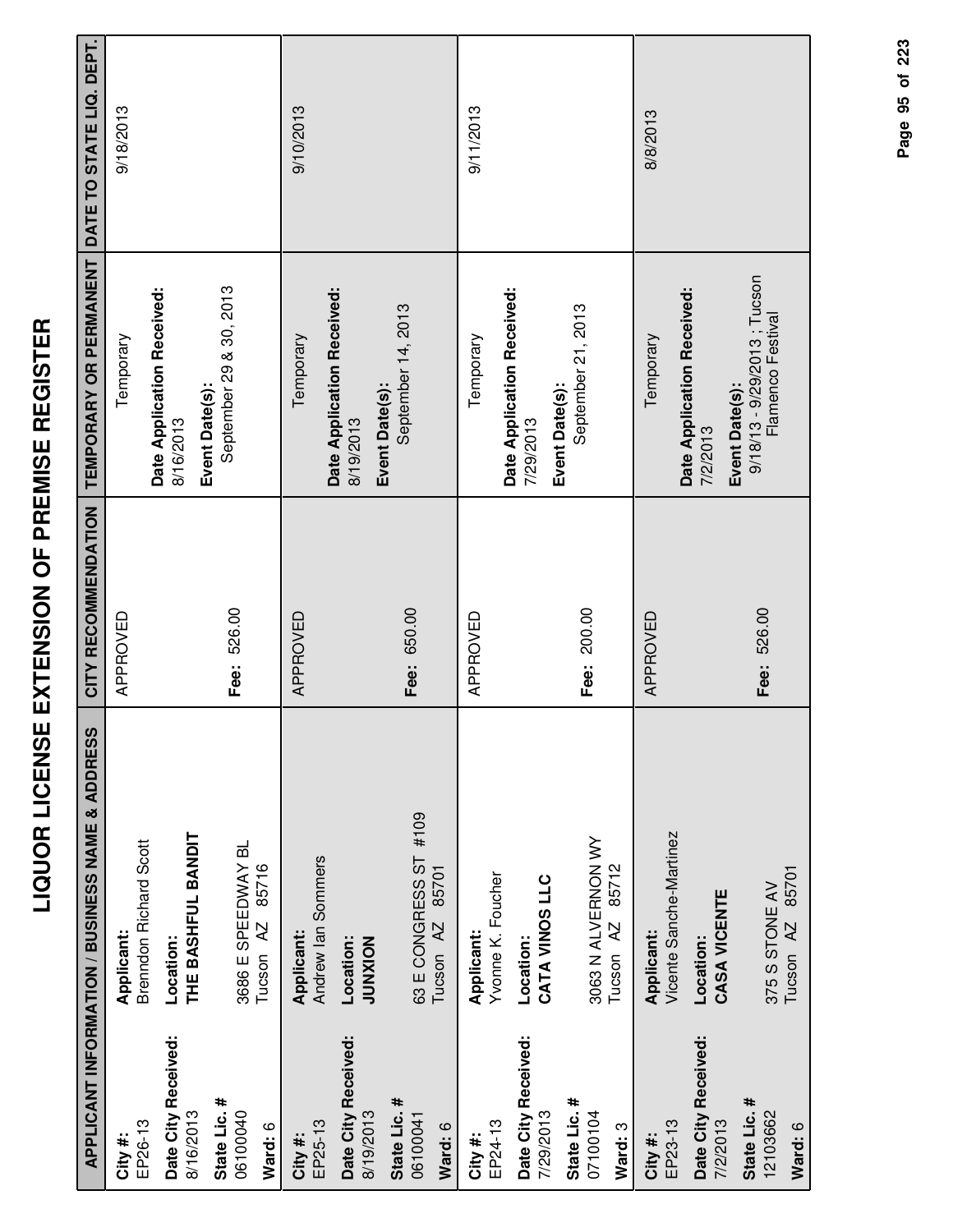| ľ                                                                                                              |
|----------------------------------------------------------------------------------------------------------------|
| ׀<br>׀                                                                                                         |
|                                                                                                                |
| i                                                                                                              |
| Ī<br>I                                                                                                         |
| $\overline{a}$<br>Ī                                                                                            |
|                                                                                                                |
| -<br>-<br>-<br>-<br>-                                                                                          |
|                                                                                                                |
| Ī                                                                                                              |
|                                                                                                                |
| <br> <br> <br>                                                                                                 |
| l                                                                                                              |
|                                                                                                                |
| i diamatana di kacamatan di kacamatan di kacamatan di kacamatan di kacamatan di kacamatan di kacamatan di kaca |
|                                                                                                                |
| -<br>-                                                                                                         |
| $\frac{1}{2}$                                                                                                  |
|                                                                                                                |
|                                                                                                                |
|                                                                                                                |
| I<br>i                                                                                                         |
|                                                                                                                |
|                                                                                                                |
|                                                                                                                |

|                                     | <b>APPLICANT INFORMATION / BUSINESS NAME &amp; ADDRESS</b> | CITY RECOMMENDATION | TEMPORARY OR PERMANENT                                    | DATE TO STATE LIQ. DEPT. |
|-------------------------------------|------------------------------------------------------------|---------------------|-----------------------------------------------------------|--------------------------|
| EP22-13<br>City#:                   | Ruben Allan Borrego<br>Applicant:                          | APPROVED            | Date Application Received:<br>Permanent                   | 6/5/2013                 |
| Date City Received:<br>5/7/2013     | WHISKEY TANGO BAR<br>Location:                             |                     | 5/7/2013                                                  |                          |
| State Lic. #<br>06100095<br>Ward: 2 | 85710<br>140 S KOLB RD<br>Tucson <sub>AZ</sub>             | Fee: 258.00         |                                                           |                          |
| EP21-13<br>City#:                   | Scott J. Cummings<br>Applicant:                            | NOT RECOMMENDED     | Date Application Received:<br>Permanent                   | 2/19/2014                |
| Date City Received:<br>4/19/2013    | Location:<br><b>THE HUT</b>                                |                     | 4/19/2013                                                 |                          |
| State Lic. #<br>06100033<br>Ward: 6 | 305 N HERBERT AV<br>85705<br>Tucson <sub>AZ</sub>          | Fee: 1344.00        |                                                           |                          |
| EP20-13<br>City#:                   | Kevin Arnold Kramber<br>Applicant:                         | APPROVED            | Permanent                                                 |                          |
| Date City Received:<br>4/11/2013    | <b>ZEN ROCK</b><br>Location:                               |                     | Date Application Received:<br>4/11/2013                   |                          |
| State Lic. #<br>06100146<br>Ward: 6 | 121 E CONGRESS ST<br>85701<br>Tucson AZ                    | Fee: 1278.00        |                                                           |                          |
| EP19-13<br>City#:                   | Kevin Arnold Kramber<br>Applicant:                         | APPROVED            | Temporary                                                 | 4/22/2013                |
| Date City Received:<br>3/22/2013    | <b>H20 AT SAPPHIRE LOUNGE</b><br>Location:                 |                     | Date Application Received:<br>Event Date(s):<br>3/22/2013 |                          |
| State Lic. #<br>06100005<br>Ward: 6 | 61 E CONGRESS ST<br>85701<br>Tucson <sub>AZ</sub>          | Fee: 526.00         | 5/5/13 - 5/6/13 ; Cinco de Mayo<br>Celebration            |                          |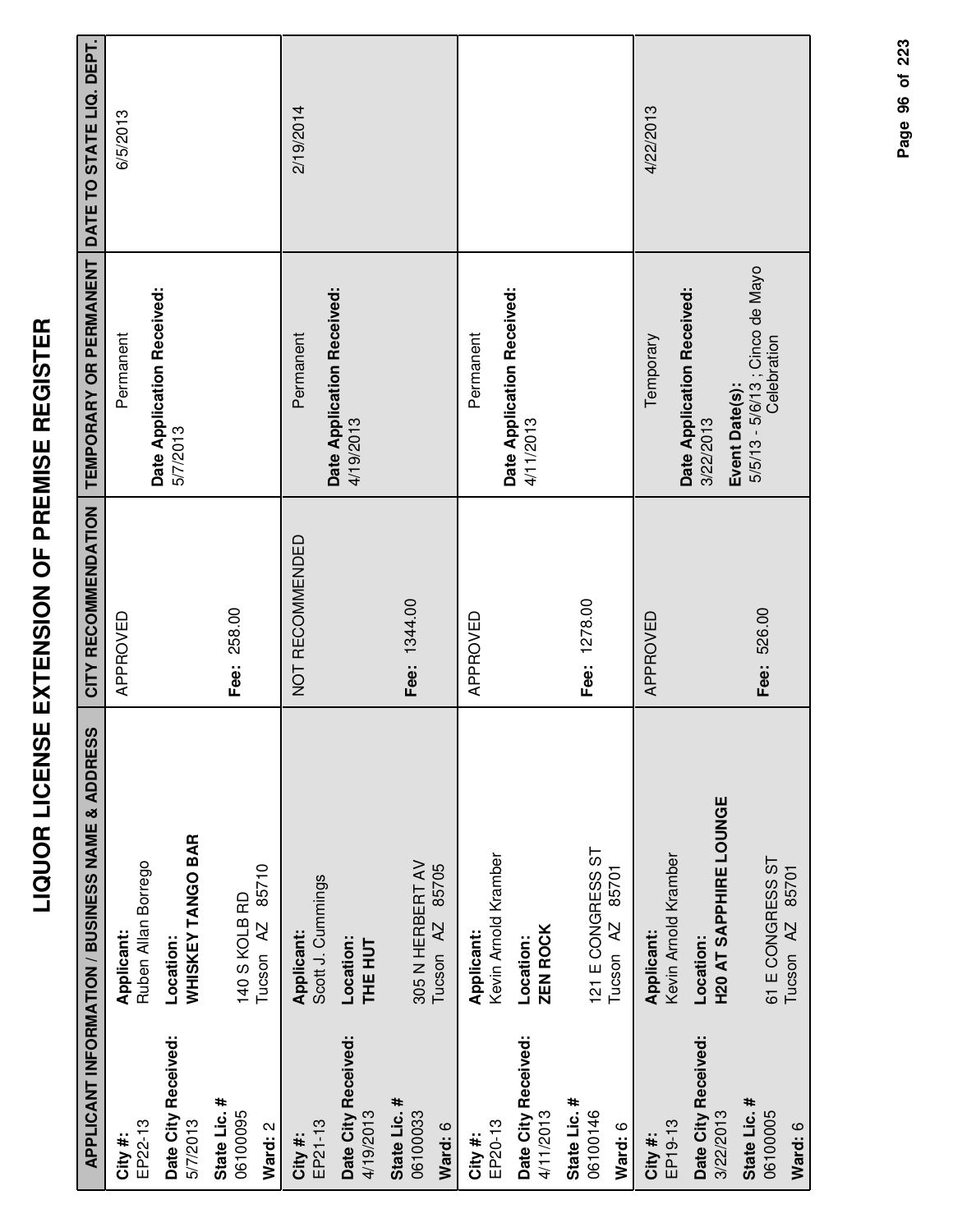|                                  |                                                                | <b>LIQUOR LICENSE EXTENSION OF PREMISE REGISTER</b> |                                                          |                          |
|----------------------------------|----------------------------------------------------------------|-----------------------------------------------------|----------------------------------------------------------|--------------------------|
|                                  | ທ<br><b>APPLICANT INFORMATION / BUSINESS NAME &amp; ADDRES</b> | CITY RECOMMENDATION                                 | TEMPORARY OR PERMANENT                                   | DATE TO STATE LIQ. DEPT. |
| EP18-13<br>City#:                | Raymon Carlo Flores<br>Applicant:                              | APPROVED                                            | Temporary                                                | 4/5/2013                 |
| Date City Received:<br>3/20/2013 | SIR VEZA'S TACO GARAGE<br>Location:                            |                                                     | Date Application Received:<br>3/20/2013                  |                          |
| State Lic. #<br>12104142         | 220 W WETMORE RD<br>85705<br>Tucson AZ                         | Fee: 526.00                                         | 5/3/2013 - 5/5/2013 ; Cinco de<br>Nayo<br>Event Date(s): |                          |
| Ward: 3                          |                                                                |                                                     |                                                          |                          |
| EP17-13<br>City #:               | Kevin Arnold Kramber<br>Applicant:                             | APPROVED                                            | Permanent                                                | 4/5/2013                 |
| Date City Received:<br>3/6/2013  | SAPPHIRE LOUNGE<br>Location:                                   |                                                     | Date Application Received:<br>3/6/2013                   |                          |
| State Lic. #<br>06100005         | 61 E CONGRESS ST                                               | Fee: 86.40                                          |                                                          |                          |
| Ward: 6                          | 85701<br>Tucson <sub>AZ</sub>                                  |                                                     |                                                          |                          |
| EP16-13<br>City#:                | Tauna Renea Arnold<br>Applicant:                               | APPROVED                                            | Permanent                                                | 3/19/2013                |
| Date City Received:<br>2/13/2013 | BARRIO BREWING COMPANY<br>Location:                            |                                                     | Date Application Received:<br>2/13/2013                  |                          |
| State Lic. #<br>12103760         | 800 E 16TH ST                                                  | Fee: 1344.00                                        |                                                          |                          |

**Ward:** 5

**City #:** EP15-13

**Applicant:** George J. Lopez

Date City Received:<br>2/12/2013

Location:<br>AMERICAN LEGION #59 **AMERICAN LEGION #59**

**Date City Received:**

**State Lic. #** 14101007

750 N GRANDE AV Tucson AZ 85745

750 N GRANDE AV<br>Tucson AZ 85745

330.00

**Fee:**

**Ward:** 1

800 E 16TH ST Tucson AZ 85719

800 E 16TH ST<br>Tucson AZ 85719

4/2/2013

APPROVED Permanent

APPROVED

Permanent

**Date Application Received:** Date Application Received:<br>2/12/2013

| ֚֚֚֚                                                                                              |  |
|---------------------------------------------------------------------------------------------------|--|
|                                                                                                   |  |
| l                                                                                                 |  |
|                                                                                                   |  |
|                                                                                                   |  |
|                                                                                                   |  |
| ֖֖֦֦֧֦֧֦֧֧֦֧֚֚֚֚֚֚֚֚֚֚֚֚֚֚֚֚֬֡֡֡֡֡֡֬֘֡֡֡֡֬֡֡֡֡֡֬֡֓֞֟֓֡֬֞֡֡֬֓֞֬֞֞֡֬֞֬֞֞֬֞֡֬֞֬֞֬֞֡֡֬֞֬֞֬֞֞֡֬֞֬֝֞֞֝֬ |  |
|                                                                                                   |  |
|                                                                                                   |  |
|                                                                                                   |  |
|                                                                                                   |  |
| $\overline{1}$                                                                                    |  |
|                                                                                                   |  |
|                                                                                                   |  |
| I                                                                                                 |  |
|                                                                                                   |  |
|                                                                                                   |  |
|                                                                                                   |  |
|                                                                                                   |  |
|                                                                                                   |  |
|                                                                                                   |  |
|                                                                                                   |  |
|                                                                                                   |  |
|                                                                                                   |  |
| ľ                                                                                                 |  |
|                                                                                                   |  |
|                                                                                                   |  |

Page 97 of 223 **Page of 97 223**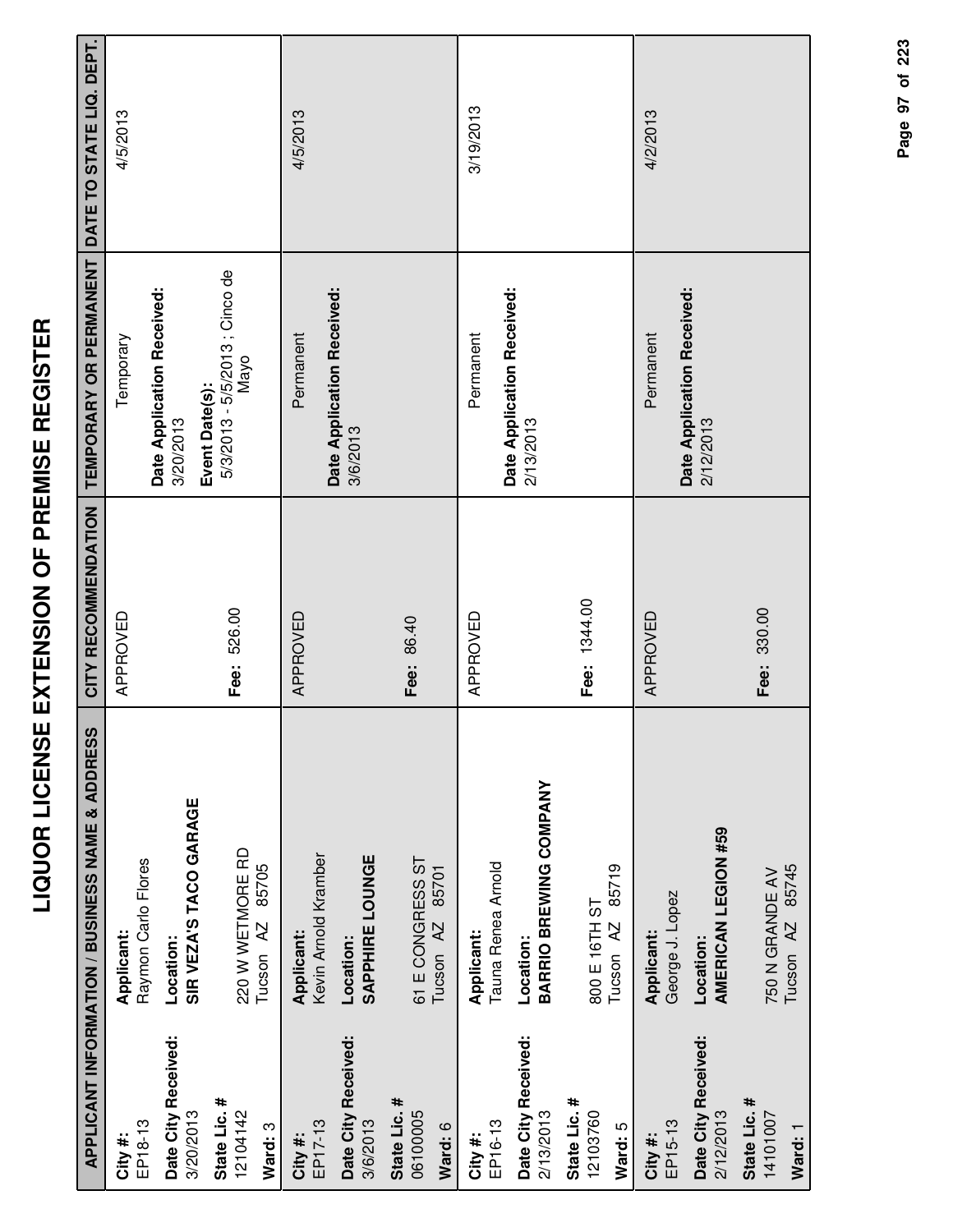|                                     | APPLICANT INFORMATION / BUSINESS NAME & ADDRESS   | CITY RECOMMENDATION | TEMPORARY OR PERMANENT DATE TO STATE LIQ. DEPT.                 |           |
|-------------------------------------|---------------------------------------------------|---------------------|-----------------------------------------------------------------|-----------|
| EP14-13<br>City #:                  | Joseph Steven Palmer<br>Applicant:                | APPROVED            | Temporary                                                       | 3/4/2013  |
| Date City Received:<br>2/11/2013    | JOE & VICKY'S PLACE<br>Location:                  |                     | Date Application Received:<br>2/11/2013                         |           |
| State Lic. #<br>06100178<br>Ward: 3 | 3700 N ORACLE RD<br>85705<br>Tucson <sub>AZ</sub> | Fee: 100.00         | 4/13/13; Fundraiser<br>Event Date(s):                           |           |
| EP13-13<br>City #:                  | George J. Lopez<br>Applicant:                     | APPROVED            | Temporary                                                       | 2/27/2013 |
| Date City Received:<br>2/7/2013     | AMERICAN LEGION #59<br>Location:                  |                     | Date Application Received:<br>2/7/2013                          |           |
| State Lic. #<br>14101007<br>Ward: 1 | 85745<br>750 N GRANDE AV<br>Tucson <sub>AZ</sub>  | Fee: 526.00         | 4/13/2013 - 4/14/2013 ; Fiesta<br>Grande<br>Event Date(s):      |           |
| EP12-13<br>City #:                  | Scott J. Cummings<br>Applicant:                   | APPROVED            | Temporary                                                       | 3/4/2013  |
| Date City Received:<br>2/5/2013     | <b>BOB DOBBS BAR &amp; GRILL</b><br>Location:     |                     | Date Application Received:<br>2/5/2013                          |           |
| State Lic. #<br>12103242<br>Ward: 6 | 85716<br>2501 E 6TH ST<br>Tucson <sub>AZ</sub>    | Fee: 200.00**       | 3/13/13 - 3/18/13 ; St. Patrick's<br>Festival<br>Event Date(s): |           |
| EP11-13<br>City #:                  | Tyler Daru Fenton<br>Applicant:                   | APPROVED            | Permanent                                                       | 3/12/2013 |
| Date City Received:<br>2/4/2013     | REILLY CRAFT PIZZA & DRINK<br>Location:           |                     | Date Application Received:<br>2/4/2013                          |           |
| State Lic. #<br>12104135<br>Ward: 6 | 101 E PENNINGTON ST<br>Tucson AZ 85701            | Fee: 754.80         |                                                                 |           |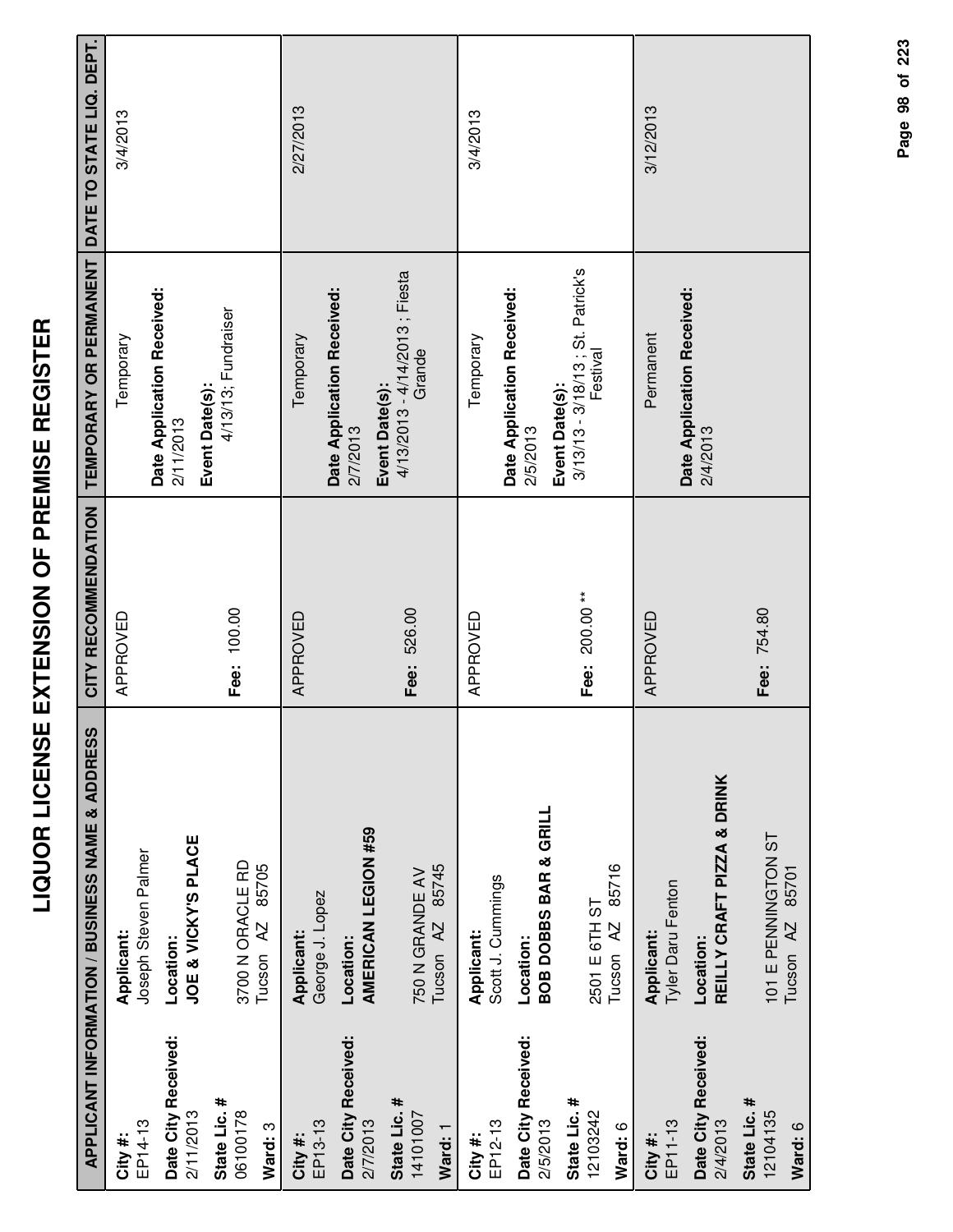|                                  | <b>APPLICANT INFORMATION / BUSINESS NAME &amp; ADDRESS</b> | CITY RECOMMENDATION | TEMPORARY OR PERMANENT                                     | DATE TO STATE LIQ. DEPT. |
|----------------------------------|------------------------------------------------------------|---------------------|------------------------------------------------------------|--------------------------|
| EP10-13<br>City#:                | Thomas Robert Aguilera<br>Applicant:                       | APPROVED            | Temporary                                                  | 2/27/2013                |
| Date City Received:<br>2/1/2013  | PLAYGROUND<br>Location:                                    |                     | Date Application Received:<br>2/1/2013                     |                          |
| State Lic. #<br>06100079         | 278 E CONGRESS ST                                          | Fee: 601.00**       | 3/15/13 - 3/18/13 ; St. Patrick's<br>Day<br>Event Date(s): |                          |
| Ward: 6                          | 85701<br>Tucson <sub>AZ</sub>                              |                     |                                                            |                          |
| EP9-13<br>City #:                | Kevin Arnold Kramber<br>Applicant:                         | APPROVED            | Temporary                                                  | 3/1/2013                 |
| Date City Received:<br>2/1/2013  | <b>AULD DUBLINER</b><br>Location:                          |                     | Date Application Received:<br>2/1/2013                     |                          |
| State Lic. #<br>06100176         | 800 E UNIVERSITY BL #104                                   | Fee: 526.00         | 3/17/13 - 3/18/13 ; St. Patrick's<br>Day<br>Event Date(s): |                          |
| Ward: 6                          | 85719<br>Tucson <sub>AZ</sub>                              |                     |                                                            |                          |
| EP8-13<br>City#:                 | Anthony Vaccaro<br>Applicant:                              | APPROVED            | Permanent                                                  | 3/12/2013                |
| Date City Received:<br>1/30/2013 | <b>SKY BAR</b><br>Location:                                |                     | Date Application Received:<br>1/30/2013                    |                          |
| State Lic. #<br>06100092         | 536 N 4TH AV                                               | Fee: 201.60         |                                                            |                          |
| Ward: 6                          | 85705<br>Tucson AZ                                         |                     |                                                            |                          |
| EP7-13<br>City #:                | Brian J. Cummings<br>Applicant:                            | APPROVED            | Temporary                                                  | 2/27/2013                |
| Date City Received:<br>1/29/2013 | Location:<br><b>THE HUT</b>                                |                     | Date Application Received:<br>Evar<br>1/29/2013            |                          |

Page 99 of 223 **Page of 99 223**

3/21/13 - 3/25/13 ; St. Patricks Festival/Spring Street Fair

Event Date(s):<br>3/21/13 - 3/25/13 ; St. Patricks<br>Festival/Spring Street Fair

526.00

**Fee:**

**Event Date(s):**

**State Lic. #** 06100033

305 N HERBERT AV Tucson AZ 85705

305 N HERBERT AV<br>Tucson AZ 85705

**Ward:** 6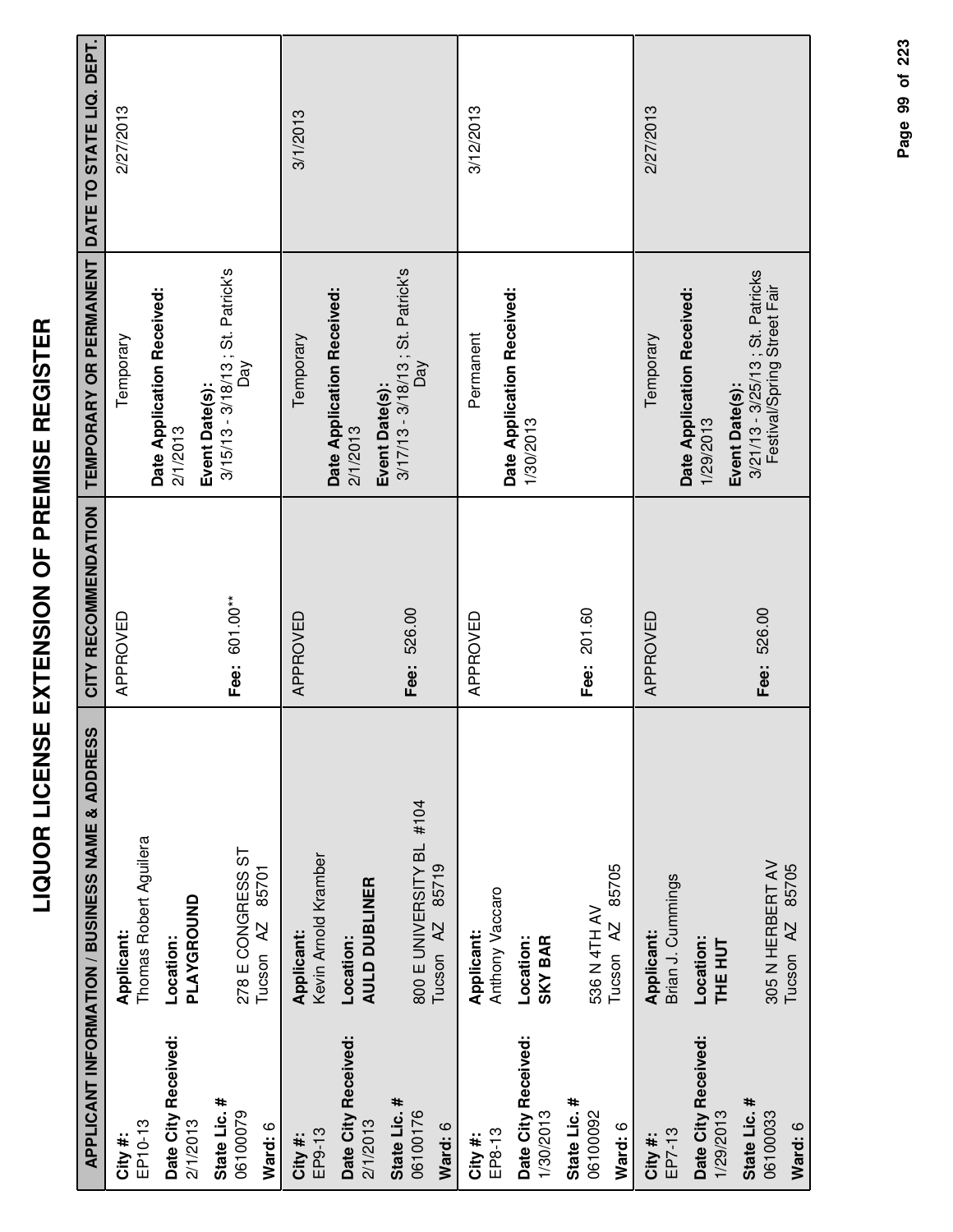|                                     | APPLICANT INFORMATION / BUSINESS NAME & ADDRESS    | CITY RECOMMENDATION | TEMPORARY OR PERMANENT                                                                            | DATE TO STATE LIQ. DEPT. |
|-------------------------------------|----------------------------------------------------|---------------------|---------------------------------------------------------------------------------------------------|--------------------------|
| EP6-13<br>City #:                   | Brian J. Cummings<br>Applicant:                    | DENIED              | Temporary                                                                                         | 2/27/2013                |
| Date City Received:<br>1/29/2013    | <b>O'MALLEYS ON FOURTH</b><br>Location:            |                     | Date Application Received:<br>1/29/2013                                                           |                          |
| State Lic. #<br>06100257<br>Ward: 6 | 85705<br>247 N 4TH AV<br>Tucson <sub>AZ</sub>      | Fee: 526.00         | 3/21/13 - 3/25/13 ; Street Fair<br>Festival<br>Event Date(s):                                     |                          |
| EP5-13<br>City#:                    | Brian J. Cummings<br>Applicant:                    | APPROVED            | Temporary                                                                                         | 2/27/2013                |
| Date City Received:<br>1/29/2013    | <b>O'MALLEYS ON FOURTH</b><br>Location:            |                     | Date Application Received:<br>1/29/2013                                                           |                          |
| State Lic. #<br>06100257<br>Ward: 6 | 85705<br>247 N 4TH AV<br>Tucson <sub>AZ</sub>      | Fee: 526.00         | Anniversary Celebration/St.<br>3/14/13 - 3/18/13 ; 20 Year<br>Patricks Festival<br>Event Date(s): |                          |
| EP4-13<br>City #:                   | Thomas Robert Aguilera<br>Applicant:               | APPROVED            | Temporary                                                                                         | 2/27/2013                |
| Date City Received:<br>1/25/2013    | PLAYGROUND<br>Location:                            |                     | Date Application Received:<br>Event Date(s):<br>1/25/2013                                         |                          |
| State Lic. #<br>06100079<br>Ward: 6 | 278 E CONGRESS ST<br>85701<br>Tucson <sub>AZ</sub> | Fee: 526.00         | 4/19/13 - 4/22/13 ; Club Crawl                                                                    |                          |
| EP3-13<br>City #:                   | Lauren Kay Merrett<br>Applicant:                   | APPROVED            | Permanent                                                                                         | 2/13/2013                |
| Date City Received:<br>1/23/2013    | <b>TEXAS ROADHOUSE</b><br>Location:                |                     | Date Application Received:<br>1/23/2013                                                           |                          |
| State Lic. #<br>12103665<br>Ward: 6 | Tucson AZ 85711<br>170 S WILMOT RD                 | Fee: 253.80         |                                                                                                   |                          |

Page 100 of 223 **Page of 100 223**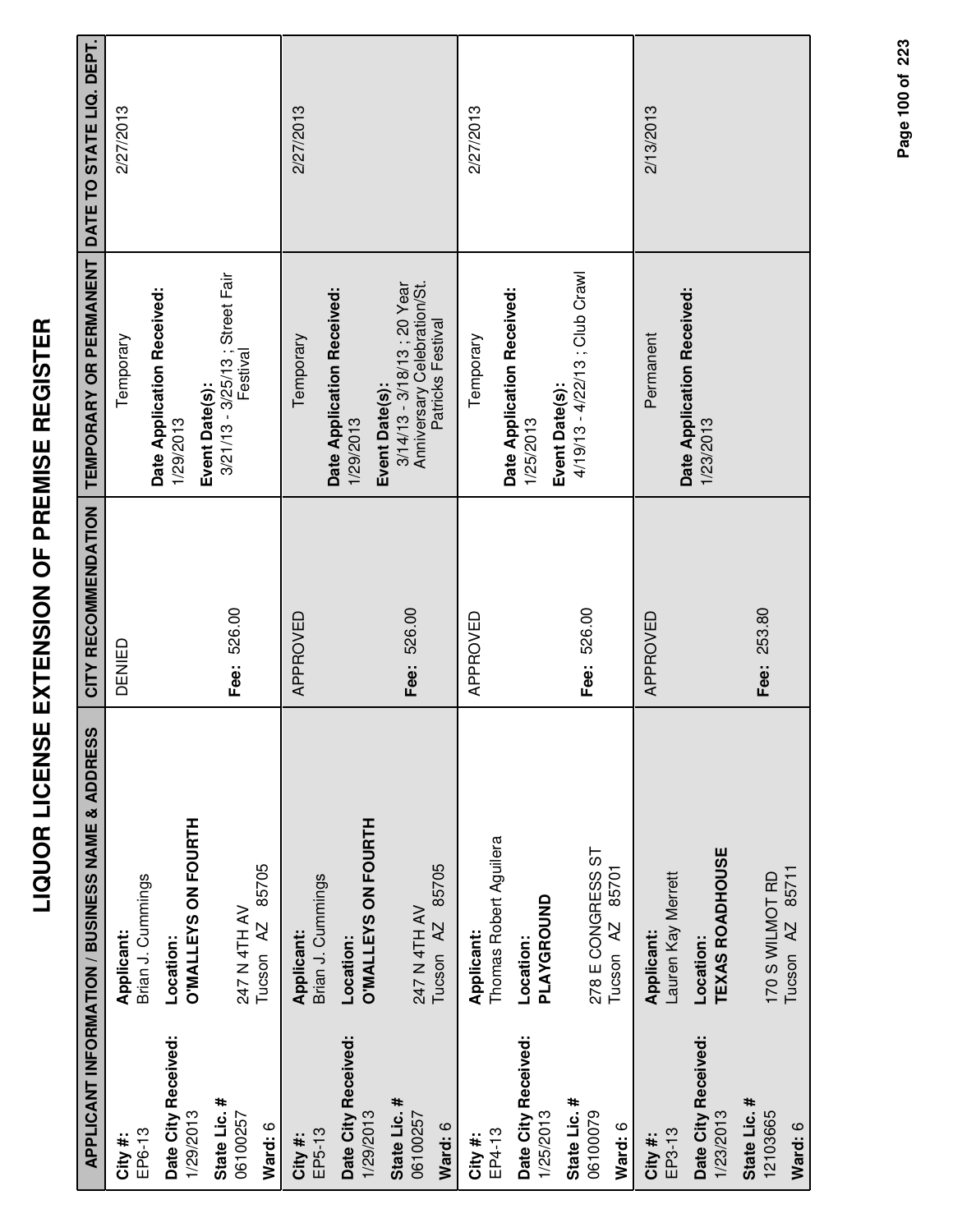|                                                         | APPLICANT INFORMATION / BUSINESS NAME & ADDRESS                                               | CITY RECOMMENDATION | TEMPORARY OR PERMANENT DATE TO STATE LIQ. DEPT.                        |           |
|---------------------------------------------------------|-----------------------------------------------------------------------------------------------|---------------------|------------------------------------------------------------------------|-----------|
| Date City Received:<br>1/10/2013<br>EP2-13<br>City#:    | James Victor Vancza<br>CHE'S LOUNGE<br>Applicant:<br>Location:                                | APPROVED            | Date Application Received:<br>Permanent<br>1/10/2013                   | 1/29/2013 |
| State Lic. #<br>06100191<br>Ward: 6                     | 85705<br>350 N 4TH AV<br>Tucson <sub>AZ</sub>                                                 | Fee: 1068.00        |                                                                        |           |
| Date City Received:<br>1/2/2013<br>EP1-13<br>City #:    | THE BASHFUL BANDIT<br><b>Brenndon Richard Scott</b><br>Applicant:<br>Location:                | APPROVED            | Date Application Received:<br>Temporary<br>1/2/2013                    | 1/29/2013 |
| State Lic. #<br>06100040<br>Ward: 6                     | 3686 E SPEEDWAY BL<br>85716<br>Tucson <sub>AZ</sub>                                           | Fee: 526.00         | Skateboarding Fundraiser<br>2/15/13 through 2/24/13;<br>Event Date(s): |           |
| Date City Received:<br>EP45-12<br>City #:               | Thomas Aguilera<br>Applicant:<br>Location:                                                    | APPROVED            | Date Application Received:<br>Temporary<br>12/21/2012                  | 1/16/2013 |
| State Lic. #<br>12/21/2012<br>12103973<br>Ward: 4       | <b>MULLIGAN'S SPORTS GRILL, INC.</b><br>9403 E GOLF LINKS RD<br>85730<br>Tucson <sub>AZ</sub> | Fee: 175.00         | March 17, 2013<br>Event Date(s):                                       |           |
| Date City Received:<br>12/20/2012<br>EP44-12<br>City #: | SOCIAL HOUSE KITCHEN & PUB<br>Steven James Nissen<br><b>Applicant:</b><br>Location:           | DENIED              | Date Application Received:<br>Permanent<br>12/20/2012                  | 2/27/2013 |
| State Lic. #<br>12103614<br>Ward: 6                     | 446 N CAMPBELL AV #150<br>Tucson AZ 85719                                                     | Fee: 1227.60        |                                                                        |           |

Page 101 of 223 **Page of 101 223**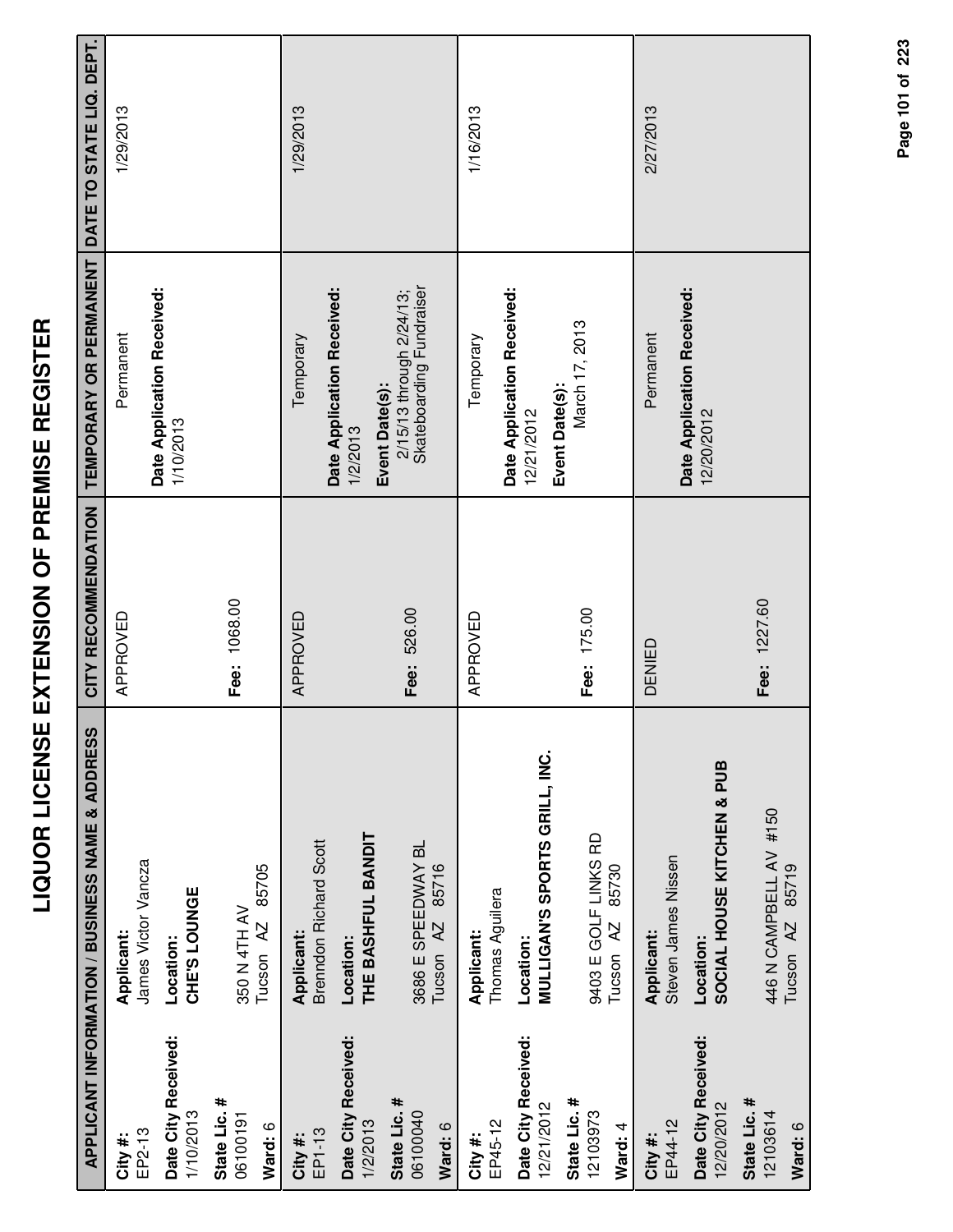|                                     | APPLICANT INFORMATION / BUSINESS NAME & ADDRESS   | CITY RECOMMENDATION | TEMPORARY OR PERMANENT DATE TO STATE LIQ. DEPT.                     |            |
|-------------------------------------|---------------------------------------------------|---------------------|---------------------------------------------------------------------|------------|
| EP43-12<br>City #:                  | James Victor Vancza<br>Applicant:                 | APPROVED            | Temporary                                                           | 12/21/2012 |
| Date City Received:<br>12/12/2012   | CHE'S LOUNGE<br>Location:                         |                     | Date Application Received:<br>12/12/2012                            |            |
| State Lic. #<br>06100191<br>Ward: 6 | 85705<br>350 N 4TH AV<br>Tucson AZ                | Fee: 392.00***      | 1/3/2013 - 2/2/2013 ; Smoking<br>patio<br>Event Date(s):            |            |
| EP42-12<br>City #:                  | Kevin Arnold Kramber<br>Applicant:                | APPROVED            | Temporary                                                           | 12/5/2012  |
| Date City Received:<br>11/14/2012   | SAPPHIRE LOUNGE<br>Location:                      |                     | Date Application Received:<br>11/14/2012                            |            |
| State Lic. #<br>06100005<br>Ward: 6 | 61 E CONGRESS ST<br>85701<br>Tucson <sub>AZ</sub> | Fee: 526.00         | 12/31/12 - 1/1/13 ; New Years<br>Eve Celebration<br>Event Date(s):  |            |
| EP41-12<br>City #:                  | James Victor Vancza<br>Applicant:                 | APPROVED            | Temporary                                                           | 11/27/2012 |
| Date City Received:<br>11/8/2012    | CHE'S LOUNGE<br>Location:                         |                     | Date Application Received:<br>11/8/2012                             |            |
| State Lic. #<br>06100191<br>Ward: 6 | 85705<br>350 N 4TH AV<br>Tucson <sub>AZ</sub>     | Fee: 392.00***      | 12/3/12 - 1/2/13 ; Fall Fair &<br><b>Holidays</b><br>Event Date(s): |            |
| EP40-12<br>City #:                  | Thomas Robert Aguilera<br>Applicant:              | APPROVED            | Permanent                                                           | 11/8/2012  |
| Date City Received:<br>10/15/2012   | <b>MAGPIES GOURMET PIZZA</b><br>Location:         |                     | Date Application Received:<br>10/15/2012                            |            |
| State Lic. #<br>07101000<br>Ward: 6 | 605 N 4TH AV #603,605,607<br>Tucson AZ 85705      | Fee: 240.00         |                                                                     |            |
|                                     |                                                   |                     |                                                                     |            |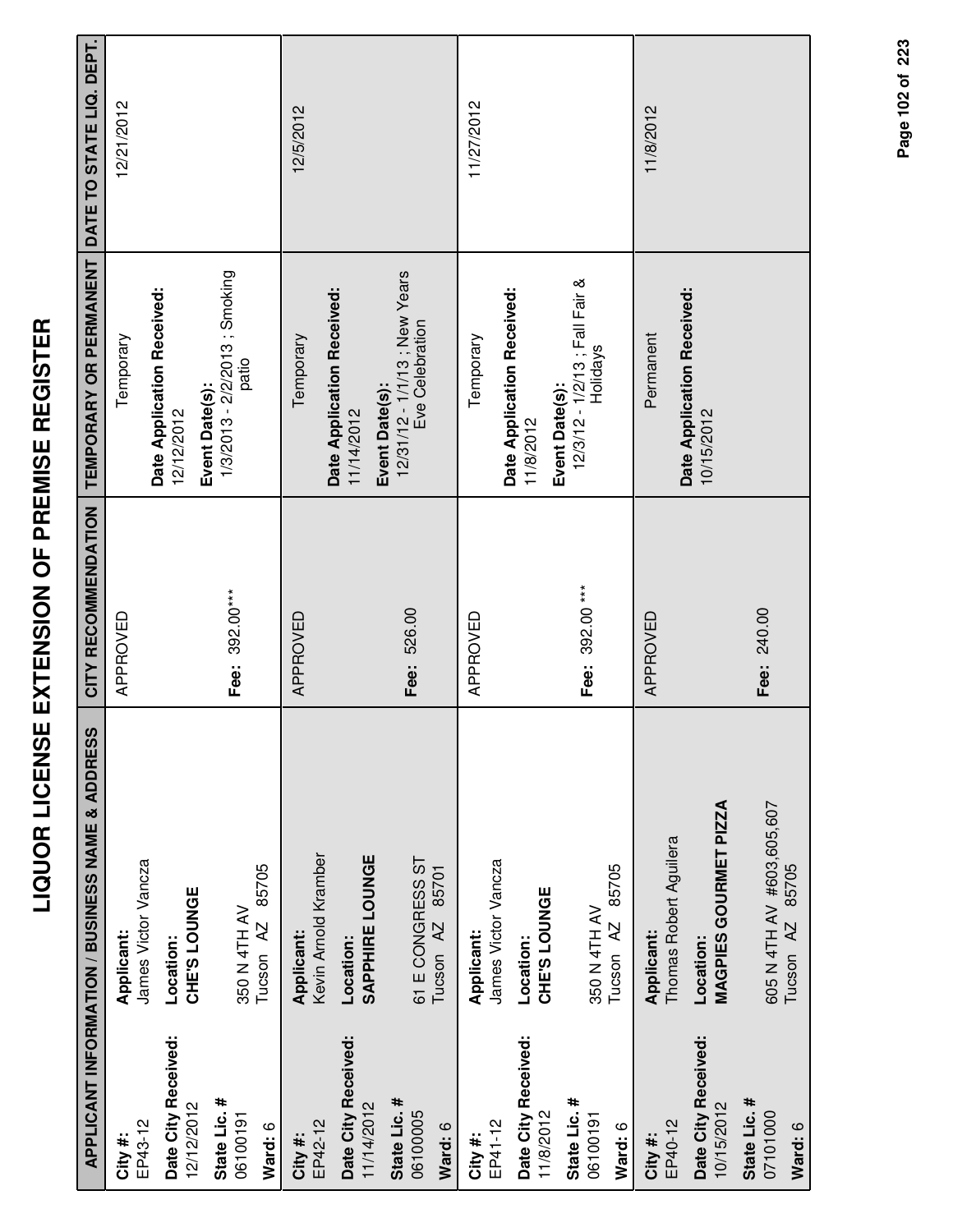|                                     | APPLICANT INFORMATION / BUSINESS NAME & ADDRESS     | CITY RECOMMENDATION | TEMPORARY OR PERMANENT                                                | DATE TO STATE LIQ. DEPT. |
|-------------------------------------|-----------------------------------------------------|---------------------|-----------------------------------------------------------------------|--------------------------|
| EP39-12<br>City #:                  | Scott J. Cummings<br>Applicant:                     | APPROVED            | Permanent                                                             | 3/12/2013                |
| Date City Received:<br>10/10/2012   | <b>O'MALLEYS ON FOURTH</b><br>Location:             |                     | Date Application Received:<br>10/10/2012                              |                          |
| State Lic. #<br>06100257<br>Ward: 6 | 85705<br>247 N 4TH AV<br>Tucson <sub>AZ</sub>       | Fee: 1344.00        |                                                                       |                          |
| EP38-12<br>City #:                  | Peggy Johnson<br>Applicant:                         | APPROVED            | Date Application Received:<br>Temporary                               | 10/24/2012               |
| Date City Received:<br>10/5/2012    | LOFT CINEMA, INC.<br>Location:                      |                     | Event Date(s):<br>10/5/2012                                           |                          |
| State Lic. #<br>07100071<br>Ward: 6 | 3233 E SPEEDWAY BL<br>85716<br>Tucson <sub>AZ</sub> | Fee: 526.00         | 11/8/12 - 11/22/12; Grand<br>Opening and Film Festival                |                          |
| EP37-12<br>City #:                  | Brian J. Cummings<br>Applicant:                     | APPROVED            | Temporary                                                             | 10/9/2012                |
| Date City Received:<br>9/12/2012    | <b>O'MALLEYS ON FOURTH</b><br>Location:             |                     | Date Application Received:<br>Event Date(s):<br>9/12/2012             |                          |
| State Lic. #<br>06100257<br>Ward: 6 | 85705<br>247 N 4TH AV<br>Tucson AZ                  | Fee: 526.00         | 11/8/12 - 11/10/12; UA<br>Homecoming                                  |                          |
| EP36-12<br>City #:                  | Brian J. Cummings<br>Applicant:                     | APPROVED            | Temporary                                                             | 10/9/2012                |
| Date City Received:<br>9/12/2012    | <b>O'MALLEYS ON FOURTH</b><br>Location:             |                     | Date Application Received:<br>Event Date(s):<br>9/12/2012             |                          |
| State Lic. #<br>06100257<br>Ward: 6 | Tucson AZ 85705<br>247 N 4TH AV                     | Fee: 526.00         | 10/26/12 - 10/28/12; UA/USC<br>Alumni Celebration/Football<br>Weekend |                          |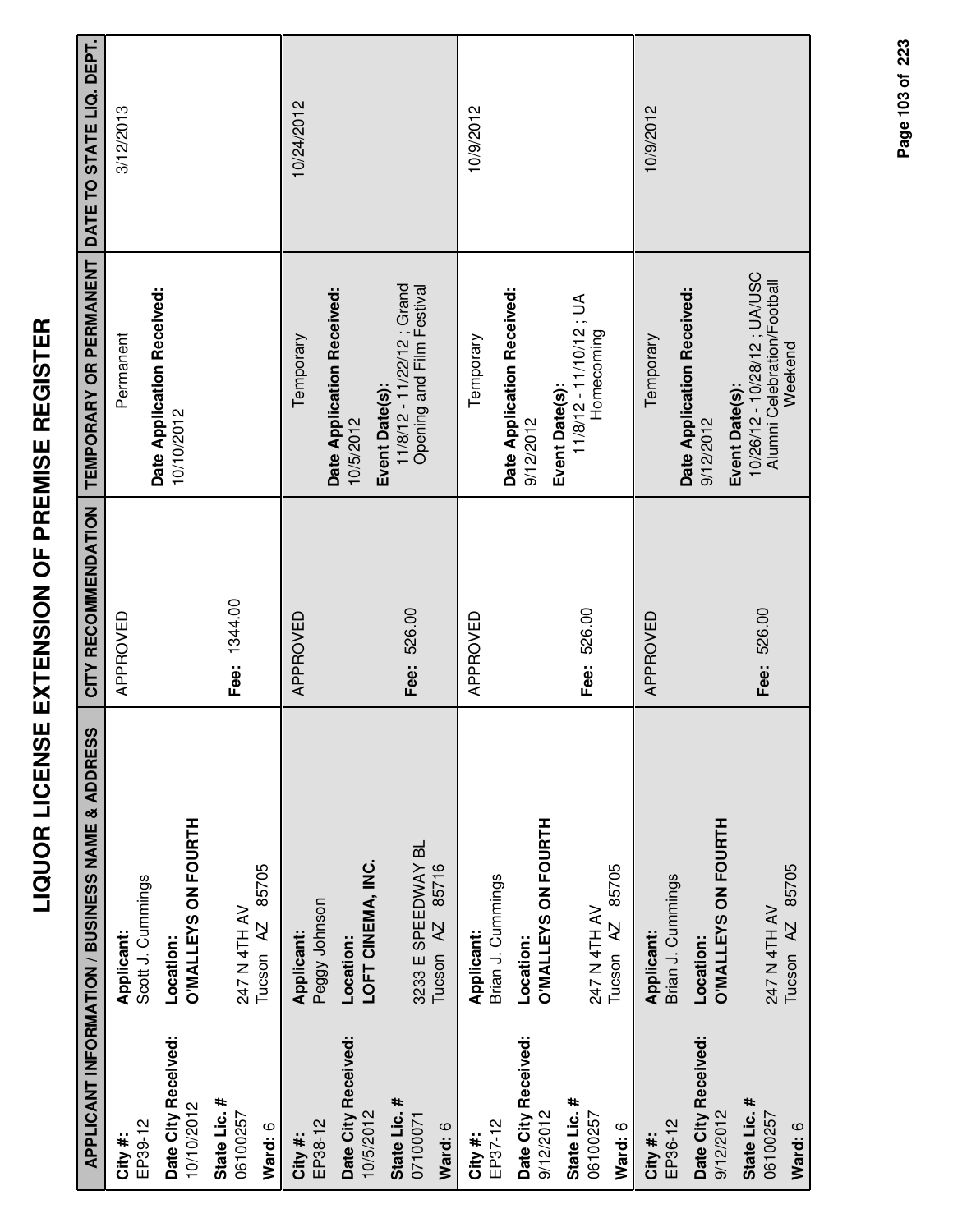|                                     | APPLICANT INFORMATION / BUSINESS NAME & ADDRESS           | CITY RECOMMENDATION | TEMPORARY OR PERMANENT DATE TO STATE LIQ. DEPT.           |            |
|-------------------------------------|-----------------------------------------------------------|---------------------|-----------------------------------------------------------|------------|
|                                     |                                                           |                     |                                                           |            |
| EP35-12<br>City #:                  | Peggy J. Johnson<br>Applicant:                            | APPROVED            | Permanent                                                 | 10/12/2012 |
| Date City Received:<br>9/11/2012    | LOFT CINEMA, INC.<br>Location:                            |                     | Date Application Received:<br>9/11/2012                   |            |
| State Lic. #<br>07100071<br>Ward: 6 | 3233 E SPEEDWAY BL<br>85716<br>Tucson <sub>AZ</sub>       | Fee: 1344.00        |                                                           |            |
| EP34-12<br>City #:                  | Christopher William Clements<br>Applicant:                | APPROVED            | Date Application Received:<br>Permanent                   | 10/12/2012 |
| Date City Received:<br>9/4/2012     | <b>GOLDEN EAGLE DISTRIBUTORS, INC.</b><br>Location:       |                     | 9/4/2012                                                  |            |
| State Lic. #<br>04100002<br>Ward: 5 | 85713<br>705 E AJO WY<br>Tucson <sub>AZ</sub>             | Fee: 1344.00        |                                                           |            |
| EP33-12<br>City #:                  | Nelson A. Miller<br>Applicant:                            | APPROVED            | Temporary                                                 | 9/20/2012  |
| Date City Received:<br>8/30/2012    | TRIDENT GRILL AND SALOON<br>Location:                     |                     | Date Application Received:<br>Event Date(s):<br>8/30/2012 |            |
| State Lic. #<br>12103625<br>Ward: 6 | 2033 E SPEEDWAY BL ##101<br>85719<br>Tucson <sub>AZ</sub> | Fee: 187.20         | 10/20/2012; Tailgate Pregame<br>Event                     |            |
| EP32-12<br>City #:                  | Nelson A. Miller<br>Applicant:                            | APPROVED            | Temporary                                                 | 9/20/2012  |
| Date City Received:<br>8/30/2012    | TRIDENT GRILL AND SALOON<br>Location:                     |                     | Date Application Received:<br>8/30/2012                   |            |
| State Lic. #<br>12103625<br>Ward: 6 | 2033 E SPEEDWAY BL ##101<br>Tucson AZ 85719               | Fee: 62.40          | 9/29/2012 ; Tailgate Pregame<br>Event<br>Event Date(s):   |            |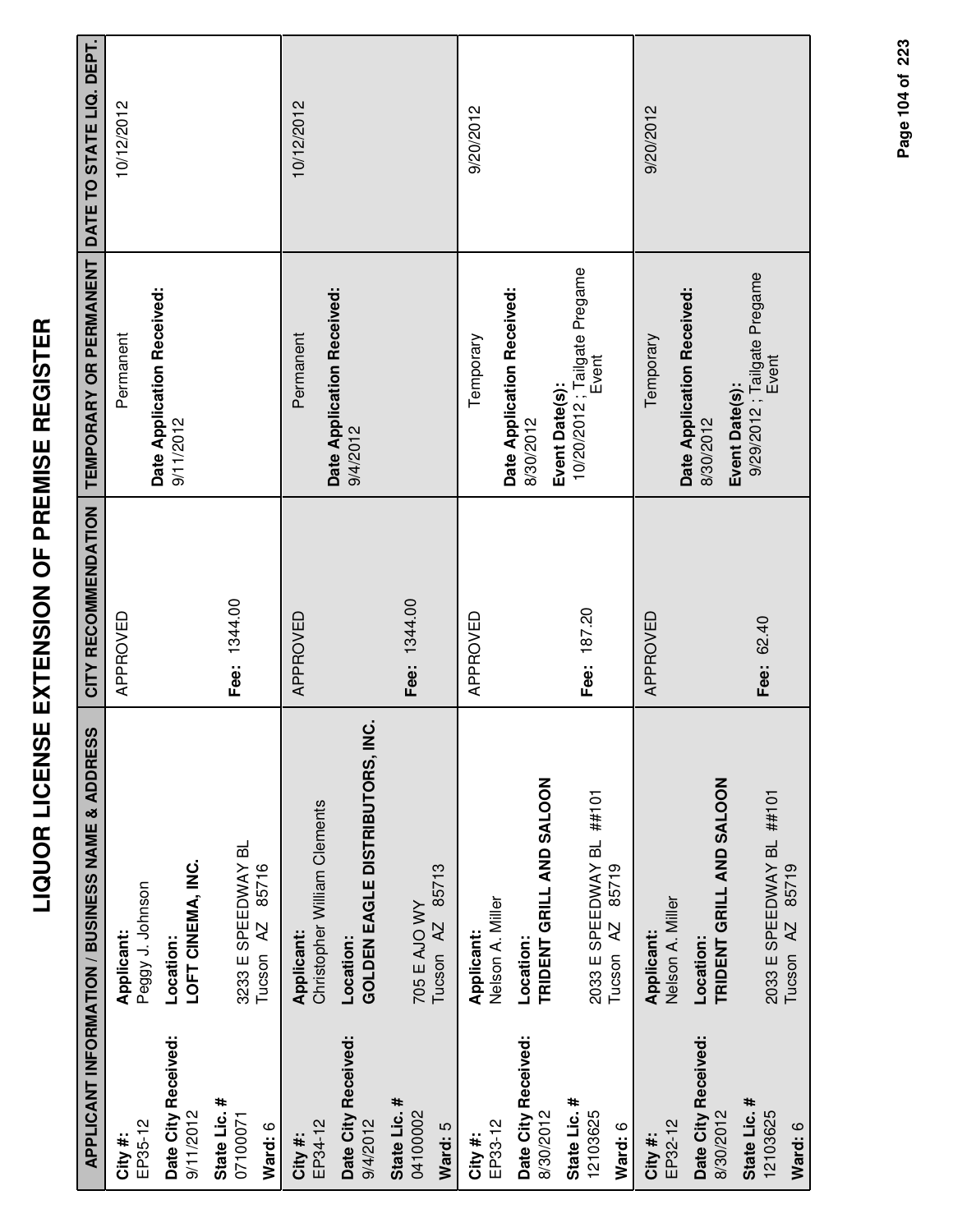|                                     | APPLICANT INFORMATION / BUSINESS NAME & ADDRESS             | CITY RECOMMENDATION | TEMPORARY OR PERMANENT                                    | DATE TO STATE LIQ. DEPT. |
|-------------------------------------|-------------------------------------------------------------|---------------------|-----------------------------------------------------------|--------------------------|
| EP31-12<br>City #:                  | Nelson A. Miller<br>Applicant:                              | APPROVED            | Temporary                                                 | 8/14/2012                |
| Date City Received:<br>7/25/2012    | TRIDENT GRILL & SALOON<br>Location:                         |                     | Date Application Received:<br>7/25/2012                   |                          |
| State Lic. #<br>12103625<br>Ward: 6 | 2033 E SPEEDWAY BL<br>85719<br>Tucson <sub>AZ</sub>         | Fee: 312.00         | 9/15/2012 ; Tailgate Pre-Game<br>party<br>Event Date(s):  |                          |
| EP30-12<br>City #:                  | Nelson A. Miller<br>Applicant:                              | APPROVED            | Temporary                                                 | 8/14/2012                |
| Date City Received:<br>7/25/2012    | TRIDENT GRILL & SALOON<br>Location:                         |                     | Date Application Received:<br>Event Date(s):<br>7/25/2012 |                          |
| State Lic. #<br>12103625<br>Ward: 6 | 2033 E SPEEDWAY BL<br>85719<br>Tucson <sub>AZ</sub>         | Fee: 312.00         | 9/8/2012 ; Tailgate Pre-Game<br>party                     |                          |
| EP29-12<br>City #:                  | Michael James Cesario<br>Applicant:                         | APPROVED            | Permanent                                                 | 11/8/2012                |
| Date City Received:<br>7/18/2012    | SALTY DAWG II<br>Location:                                  |                     | Date Application Received:<br>7/18/2012                   |                          |
| State Lic. #<br>06100256<br>Ward: 6 | #136<br>6121 E BROADWAY BL<br>85711<br>Tucson <sub>AZ</sub> | Fee: 198.60         |                                                           |                          |
| EP28-12<br>City #:                  | Emma Yolanda Vera<br>Applicant:                             | APPROVED            | Permanent                                                 | 8/8/2012                 |
| Date City Received:<br>7/16/2012    | <b>GUADALAJARA GRILL</b><br>Location:                       |                     | Date Application Received:<br>7/16/2012                   |                          |
| State Lic. #<br>12103891<br>Ward: 3 | Tucson AZ 85719<br>1220 E PRINCE RD                         | Fee: 493.80         |                                                           |                          |

Page 105 of 223 **Page of 105 223**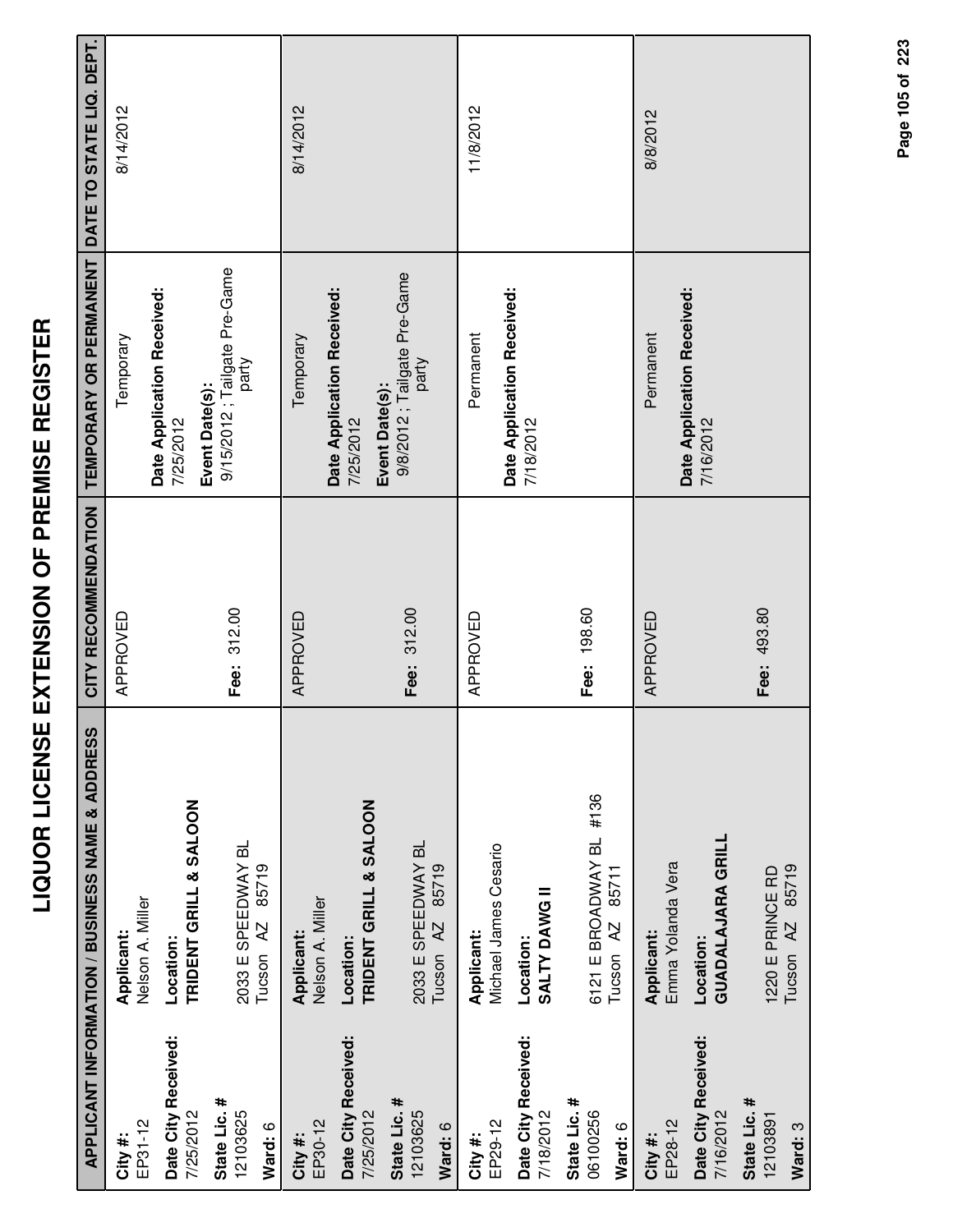|                                     | APPLICANT INFORMATION / BUSINESS NAME & ADDRESS           | CITY RECOMMENDATION | TEMPORARY OR PERMANENT                                                      | DATE TO STATE LIQ. DEPT. |
|-------------------------------------|-----------------------------------------------------------|---------------------|-----------------------------------------------------------------------------|--------------------------|
| EP27-12<br>City #:                  | Yvonne K. Foucher<br>Applicant:                           | APPROVED            | Temporary                                                                   | 8/14/2012                |
| Date City Received:<br>7/16/2012    | CATA VINOS LLC<br>Location:                               |                     | Date Application Received:<br>7/16/2012                                     |                          |
| State Lic. #<br>07100104<br>Ward: 3 | 3063 N ALVERNON WY<br>85712<br>Tucson <sub>AZ</sub>       | Fee: 120.00         | 9/22/12 ; 5th Annual Anniversary<br>Party<br>Event Date(s):                 |                          |
| EP26-12<br>City #:                  | Vicente Sanchez-Martinez<br>Applicant:                    | APPROVED            | Date Application Received:<br>Temporary                                     | 8/8/2012                 |
| Date City Received:<br>7/11/2012    | CASA VICENTE RESTAURANTE<br>ESPANOL<br>Location:          |                     | Event Date(s):<br>7/11/2012                                                 |                          |
| State Lic. #<br>12103662<br>Ward: 6 | 85701<br>375 S STONE AV<br>Tucson <sub>AZ</sub>           | Fee: 526.00         | 4th Tucson Spanish and<br>September 25-30, 2012<br>Flamenco Festival        |                          |
| EP25-12<br>City #:                  | Kevin Arnold Kramber<br>Applicant:                        | APPROVED            | Temporary                                                                   | 8/2/2012                 |
| Date City Received:<br>7/2/2012     | <b>AULD DUBLINER</b><br>Location:                         |                     | Date Application Received:<br>7/2/2012                                      |                          |
| State Lic. #<br>06100176<br>Ward: 6 | 800 E UNIVERSITY BL #104<br>85719<br>Tucson <sub>AZ</sub> | Fee: 526.00         | 8/17/12, 1:00 p.m. to 10:00 p.m.<br>Jazz Festival Concert<br>Event Date(s): |                          |
| EP24-12<br>City #:                  | Seth Peter Holzman<br>Applicant:                          | APPROVED            | Permanent                                                                   | 8/2/2012                 |
| Date City Received:<br>7/2/2012     | GUADALAJARA FIESTA GRILL<br>Location:                     |                     | Date Application Received:<br>7/2/2012                                      |                          |
| State Lic. #<br>12104010<br>Ward: 2 | Tucson AZ 85710<br>750 N KOLB RD                          | Fee: 898.80         |                                                                             |                          |

Page 106 of 223 **Page of 106 223**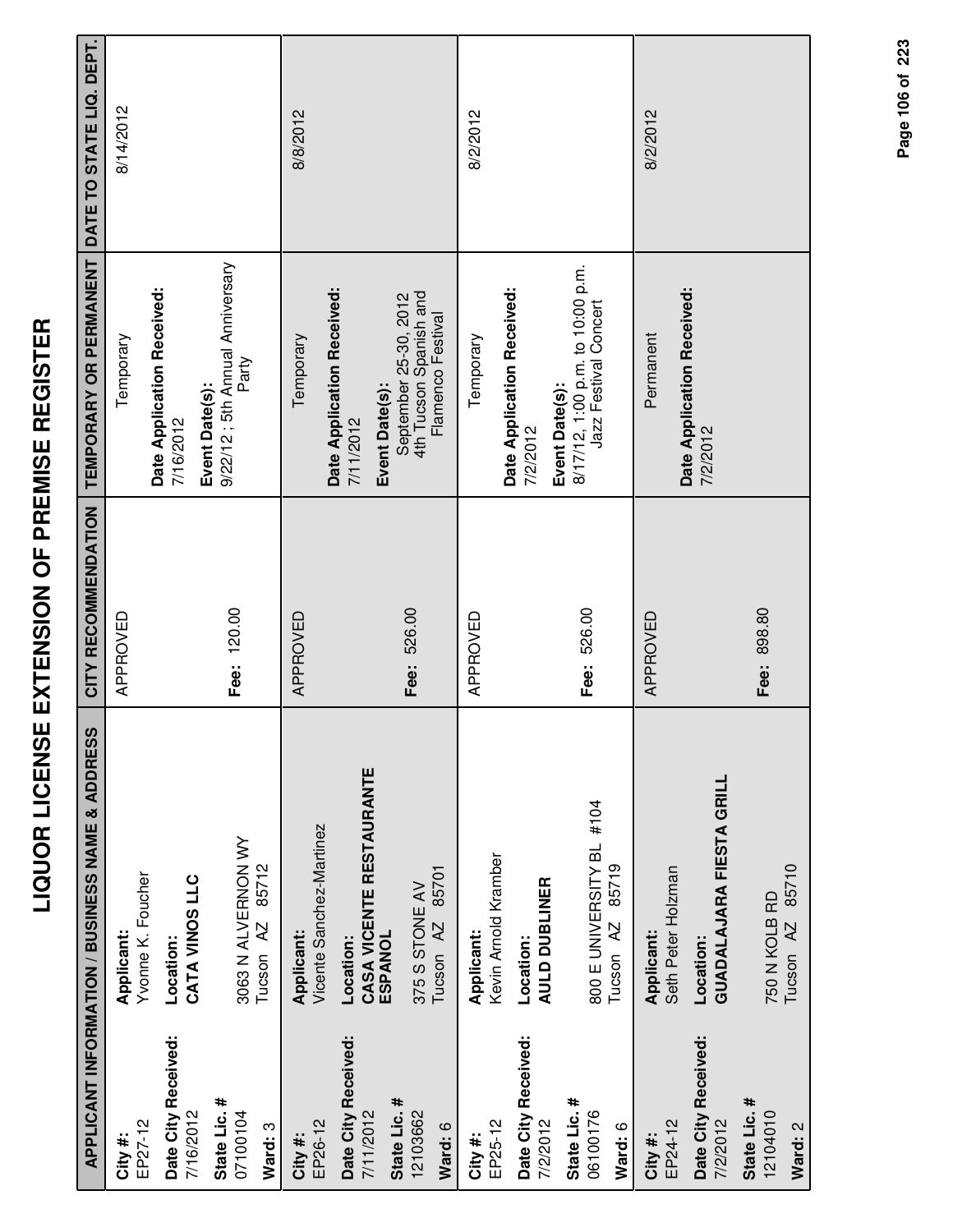|                                                                         | <b>APPLICANT INFORMATION / BUSINESS NAME &amp; ADDRESS</b>                                      | CITY RECOMMENDATION       | TEMPORARY OR PERMANENT DATE TO STATE LIQ. DEPT.                                                               |           |
|-------------------------------------------------------------------------|-------------------------------------------------------------------------------------------------|---------------------------|---------------------------------------------------------------------------------------------------------------|-----------|
| EP23-12<br>City#:                                                       | John David Foster<br>Applicant:                                                                 | WITHDRAWN BY<br>APPLICANT | Permanent                                                                                                     |           |
| Date City Received:<br>6/22/2012                                        | <b>MR. K'S BARBEQUE</b><br>Location:                                                            |                           | Date Application Received:<br>6/22/2012                                                                       |           |
| State Lic. #<br>12104122<br>Ward: 3                                     | 85704<br>4911 N STONE AV<br>Tucson <sub>AZ</sub>                                                | Fee: 414.00               |                                                                                                               |           |
| Date City Received:<br>EP22-12<br>City #:                               | <b>Micah Aron Blatt</b><br>Applicant:<br>Location:                                              | APPROVED                  | Date Application Received:<br>Permanent<br>6/14/2012                                                          | 7/18/2012 |
| State Lic. #<br>06100134<br>6/14/2012<br>Ward: 6                        | 85705<br>MR. HEAD'S INC.<br>513 N 4TH AV<br>Tucson <sub>AZ</sub>                                | Fee: 360.00               |                                                                                                               |           |
| EP21-12<br>City#:                                                       | Jesus Manuel Castro<br>Applicant:                                                               | APPROVED                  | Temporary                                                                                                     | 7/12/2012 |
| Date City Received:<br>State Lic. #<br>06100106<br>6/14/2012<br>Ward: 4 | DIABLOS SPORTS BAR & GRILL<br>2545 S CRAYCROFT RD<br>85711<br>Tucson <sub>AZ</sub><br>Location: | Fee: 526.00               | 7/29/2012; Fundraiser for<br>Date Application Received:<br>Miracle on 31st St.<br>Event Date(s):<br>6/14/2012 |           |
| Date City Received:<br>6/13/2012<br>EP20-12<br>City#:                   | PASCO KITCHEN & LOUNGE<br>Ramiro James Scavo<br>Applicant:<br>Location:                         |                           | Date Application Received:<br>Temporary<br>6/13/2012                                                          | 6/26/2012 |
| State Lic. #<br>12104082<br>Ward: 6                                     | 820 E UNIVERSITY BL<br>85719<br>Tucson <sub>AZ</sub>                                            | Fee: 526.00               | 7/6/2012 ; Jazz Festival<br>Event Date(s):                                                                    |           |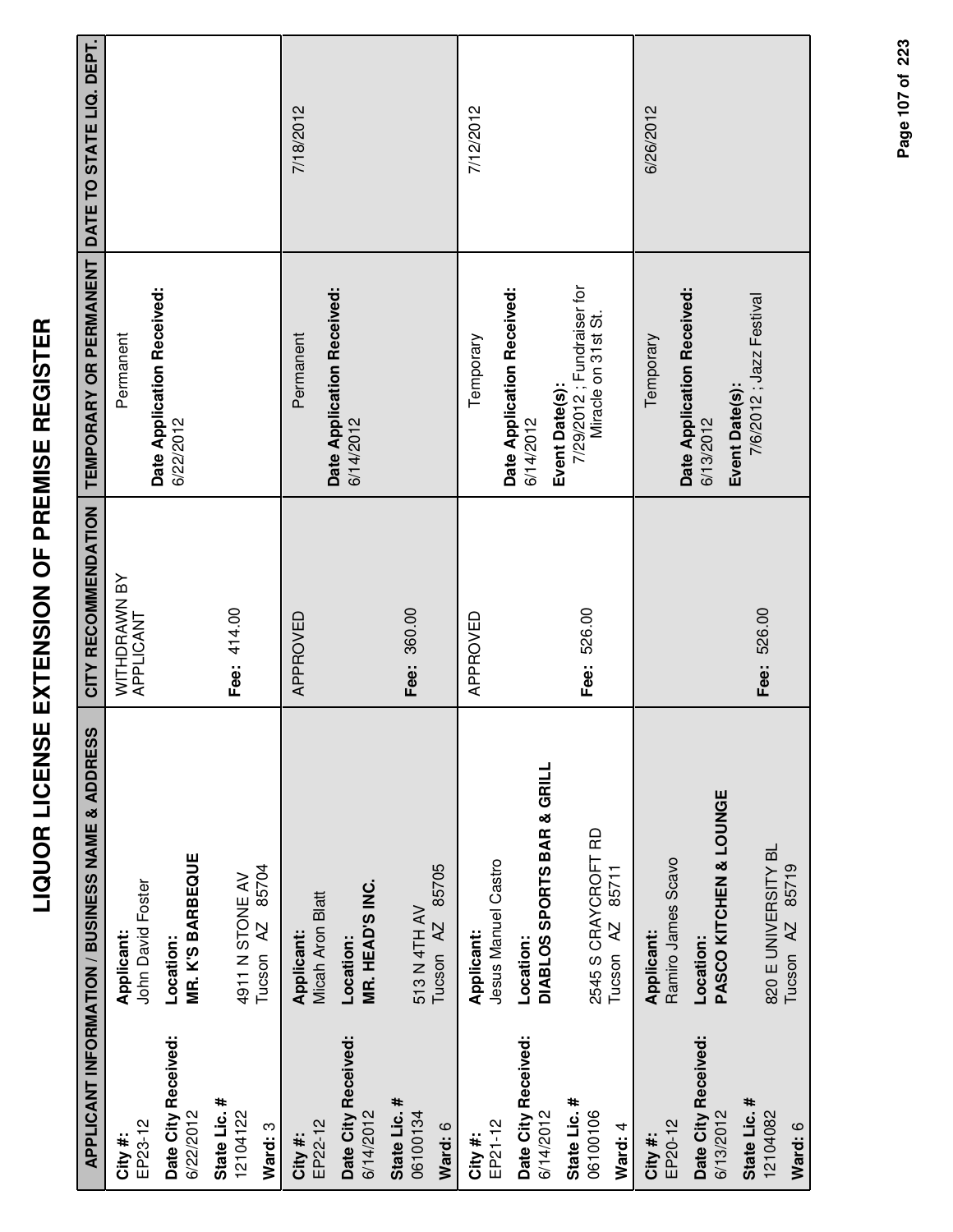|                                     | APPLICANT INFORMATION / BUSINESS NAME & ADDRESS           | CITY RECOMMENDATION | TEMPORARY OR PERMANENT                                          | DATE TO STATE LIQ. DEPT. |
|-------------------------------------|-----------------------------------------------------------|---------------------|-----------------------------------------------------------------|--------------------------|
| EP19-12<br>City#:                   | Christopher Bartos<br>Applicant:                          | APPROVED            | Permanent                                                       | 7/11/2012                |
| Date City Received:<br>6/12/2012    | PIMA COUNTY STADIUM DISTRICT<br>Location:                 |                     | Date Application Received:<br>6/12/2012                         |                          |
| State Lic. #<br>05103000<br>Ward: 5 | 85713<br>2500 E AJO WY<br>Tucson AZ                       | Fee: 1344.00        |                                                                 |                          |
| EP18-12<br>City#:                   | Brian J. Cummings<br>Applicant:                           | APPROVED            | Date Application Received:<br>Temporary                         | 6/27/2012                |
| Date City Received:<br>6/4/2012     | Location:<br><b>THE HUT</b>                               |                     | 6/4/2012                                                        |                          |
| State Lic. #<br>06100033<br>Ward: 6 | 305 N HERBERT AV<br>85705<br>Tucson <sub>AZ</sub>         | Fee: 526.00         | 7/19/2012 - 7/22/2012;<br>Mid-Summer Festival<br>Event Date(s): |                          |
| EP17-12<br>City #:                  | Kevin Arnold Kramber<br>Applicant:                        | APPROVED            | Permanent                                                       | 6/21/2013                |
| Date City Received:<br>5/3/2012     | AULD DUBLINER<br>Location:                                |                     | Date Application Received:<br>5/3/2012                          |                          |
| State Lic. #<br>06100176<br>Ward: 6 | 800 E UNIVERSITY BL #104<br>85719<br>Tucson <sub>AZ</sub> | Fee: 156.00         |                                                                 |                          |
| EP16-12<br>City #:                  | Ramiro James Scavo<br>Applicant:                          | APPROVED            | Temporary                                                       | 5/29/2012                |
| Date City Received:<br>5/3/2012     | PASCO KITCHEN & LOUNGE<br>Location:                       |                     | Date Application Received:<br>Event Date(s):<br>5/3/2012        |                          |
| State Lic. #<br>12104082<br>Ward: 6 | 820 E UNIVERSITY BL<br>Tucson AZ 85719                    | Fee: 526.00         | 8/3/12 - Outdoor Jazz Festival                                  |                          |

Page 108 of 223 **Page of 108 223**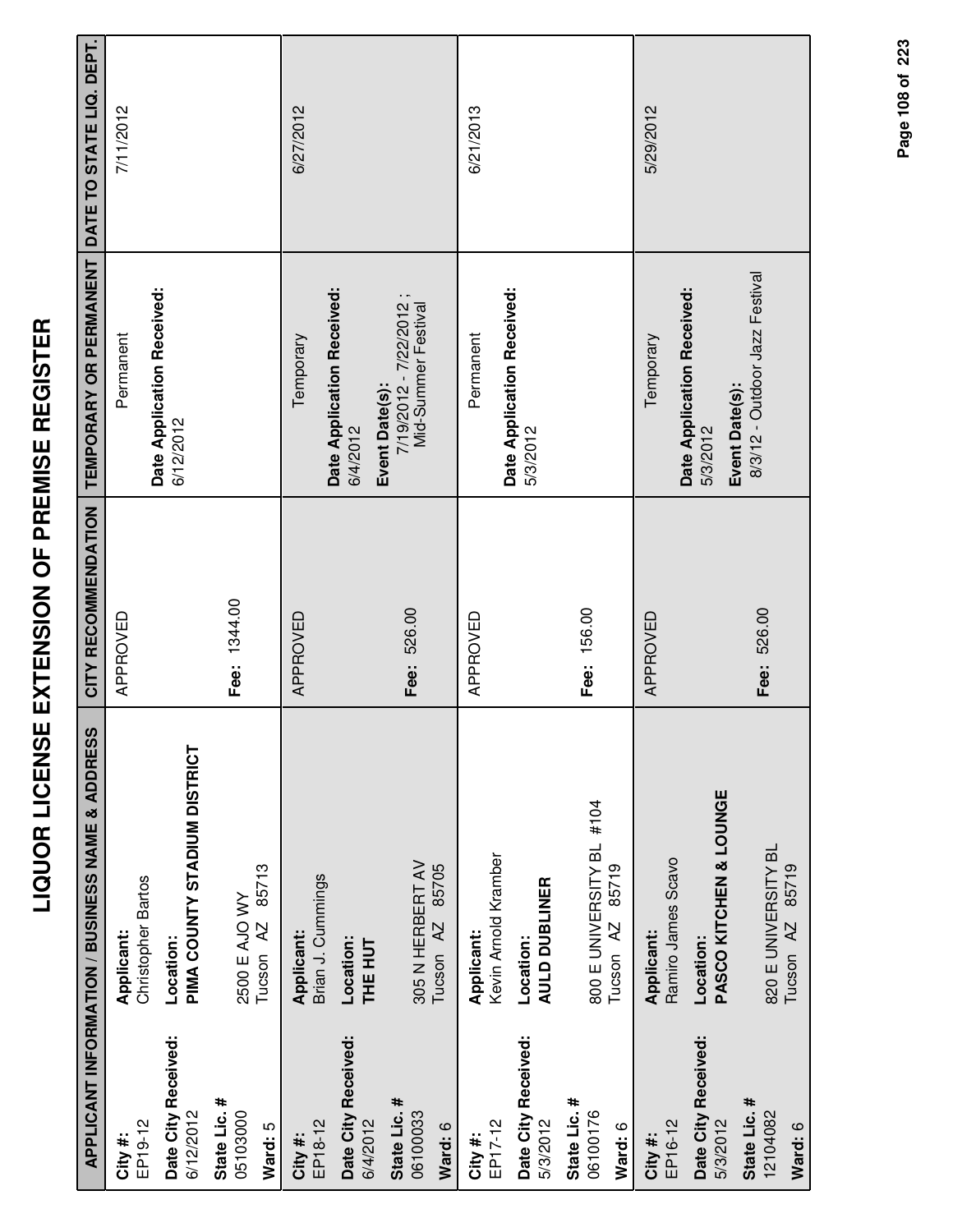|                                     | APPLICANT INFORMATION / BUSINESS NAME & ADDRESS      | CITY RECOMMENDATION | TEMPORARY OR PERMANENT DATE TO STATE LIQ. DEPT.                                     |           |
|-------------------------------------|------------------------------------------------------|---------------------|-------------------------------------------------------------------------------------|-----------|
| EP15-12<br>City #:                  | Ramiro James Scavo<br>Applicant:                     | APPROVED            | Temporary                                                                           | 5/29/2012 |
| Date City Received:<br>5/3/2012     | PASCO KITCHEN & LOUNGE<br>Location:                  |                     | Date Application Received:<br>5/3/2012                                              |           |
| State Lic. #<br>12104082<br>Ward: 6 | 820 E UNIVERSITY BL<br>85719<br>Tucson <sub>AZ</sub> | Fee: 526.00         | 7/20/12 - Outdoor Jazz Festival<br>Event Date(s):                                   |           |
| EP14-12<br>City #:                  | Ramiro James Scavo<br><b>Applicant:</b>              | APPROVED            | Temporary                                                                           | 5/10/2012 |
| Date City Received:<br>4/19/2012    | PASCO KITCHEN & LOUNGE<br>Location:                  |                     | Date Application Received:<br>4/19/2012                                             |           |
| State Lic. #<br>12104082<br>Ward: 6 | 820 E UNIVERSITY BL<br>85719<br>Tucson <sub>AZ</sub> | Fee: \$526.00       | 6/15/12; 1:00 p.m. to 10:00 p.m.<br>Jazz Festival<br>Event Date(s):                 |           |
| EP13-12<br>City #:                  | Bassam Mohamad Muslmani<br>Applicant:                | APPROVED            | Temporary                                                                           | 5/10/2012 |
| Date City Received:<br>4/17/2012    | <b>SINBAD'S RESTAURANT</b><br>Location:              |                     | Date Application Received:<br>4/17/2012                                             |           |
| State Lic. #<br>12104056<br>Ward: 6 | 810 E UNIVERSITY BL<br>85719<br>Tucson <sub>AZ</sub> | Fee: \$526.00       | 6/1/12 thru 6/10/12; 10:00 a.m. to<br>Jazz Festival<br>11:00 p.m.<br>Event Date(s): |           |
| EP12-12<br>City #:                  | Ramiro James Scabo<br>Applicant:                     | APPROVED            | Temporary                                                                           | 4/24/2012 |
| Date City Received:<br>3/30/2012    | PASCO KITCHEN & LOUNGE<br>Location:                  |                     | Date Application Received:<br>3/30/2012                                             |           |
| State Lic. #<br>12104082<br>Ward: 6 | 820 E UNIVERSITY BL<br>Tucson AZ 85719               | Fee: 526.00         | 5/18/2012 ; Outdoor Jazz<br>Festival<br>Event Date(s):                              |           |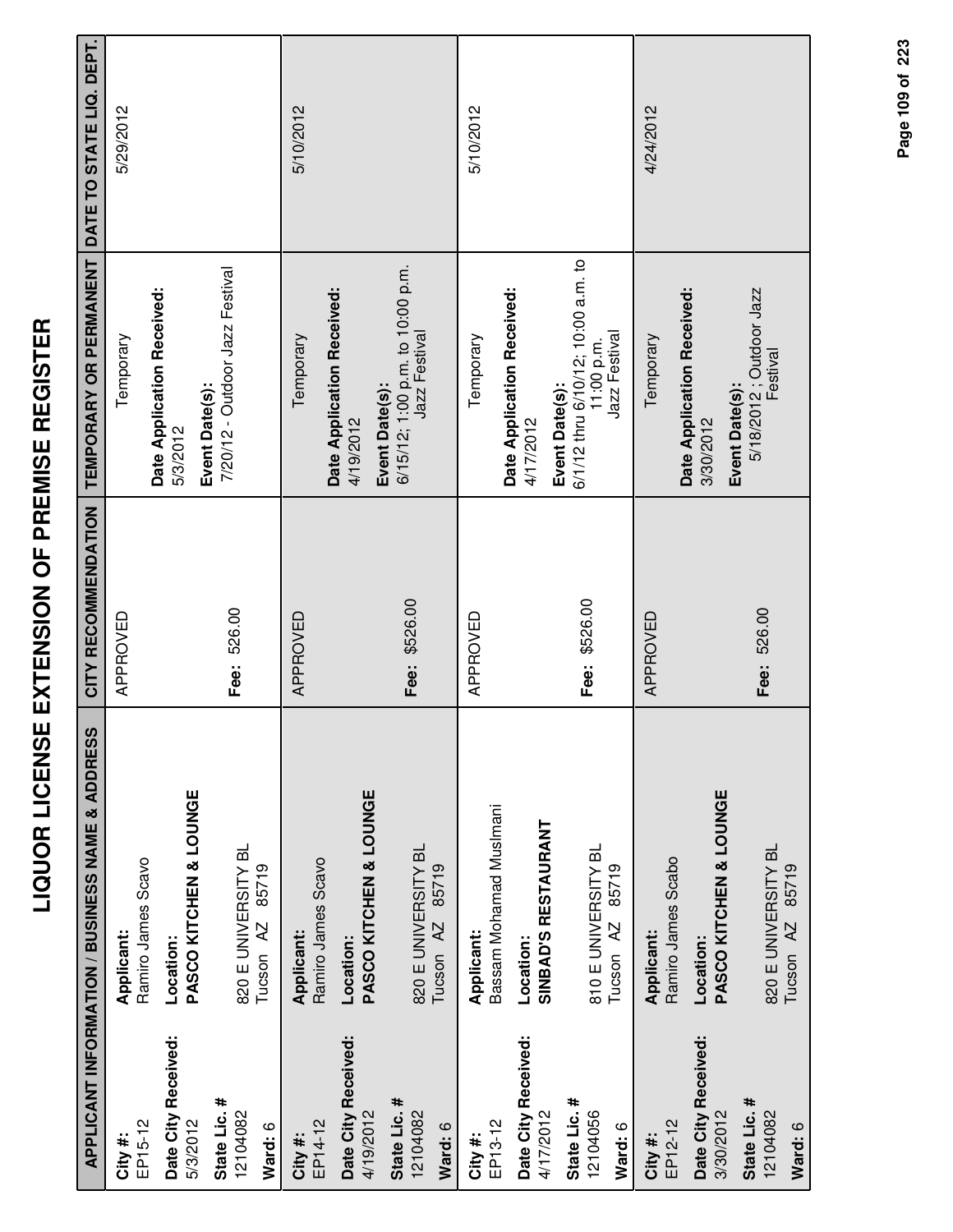|                                     | APPLICANT INFORMATION / BUSINESS NAME & ADDRESS      | CITY RECOMMENDATION | TEMPORARY OR PERMANENT                                       | DATE TO STATE LIQ. DEPT. |
|-------------------------------------|------------------------------------------------------|---------------------|--------------------------------------------------------------|--------------------------|
| EP11-12<br>City #:                  | Bassam Mohamad Muslmani<br>Applicant:                | APPROVED            | Temporary                                                    | 4/18/2012                |
| Date City Received:<br>3/26/2012    | SINBAD'S RESTAURANT<br>Location:                     |                     | Date Application Received:<br>3/26/2012                      |                          |
| State Lic. #<br>12104056<br>Ward: 6 | 810 E UNIVERSITY BL<br>85719<br>Tucson <sub>AZ</sub> | Fee: \$526.00       | Friday, 5/4/12; 5:00 p.m. to 10:00<br>p.m.<br>Event Date(s): |                          |
| EP10-12<br>City #:                  | Thomas Robert Aguilera<br>Applicant:                 |                     | Date Application Received:<br>Temporary                      | 3/30/2012                |
| Date City Received:<br>3/12/2012    | PLAYGROUND<br>Location:                              |                     | Event Date(s):<br>3/12/2012                                  |                          |
| State Lic. #<br>06100079<br>Ward: 6 | 278 E CONGRESS ST<br>85701<br>Tucson <sub>AZ</sub>   | Fee: 526.00         | 4/21/12; Club Crawl                                          |                          |
| EP9-12<br>City #:                   | Joseph Steven Palmer<br>Applicant:                   | APPROVED            | Temporary                                                    | 3/28/2012                |
| Date City Received:<br>3/7/2012     | JOE & VICKY'S PLACE<br>Location:                     |                     | Date Application Received:<br>Event Date(s):<br>3/7/2012     |                          |
| State Lic. #<br>06100178<br>Ward: 3 | 3700 N ORACLE RD<br>85705<br>Tucson <sub>AZ</sub>    | Fee: 100.00         | April 21, 2012; Fundraiser                                   |                          |
| EP8-12<br>City#:                    | <b>Brenndon Richard Scott</b><br>Applicant:          | APPROVED            | Temporary                                                    | 3/19/2012                |
| Date City Received:<br>3/5/2012     | THE BASHFUL BANDIT<br>Location:                      |                     | Date Application Received:<br>Event Date(s):<br>3/5/2012     |                          |
| State Lic. #<br>06100040<br>Ward: 6 | 3686 E SPEEDWAY BL<br>Tucson AZ 85716                | Fee: 526.00         | 4/21/2012 - Fundraiser                                       |                          |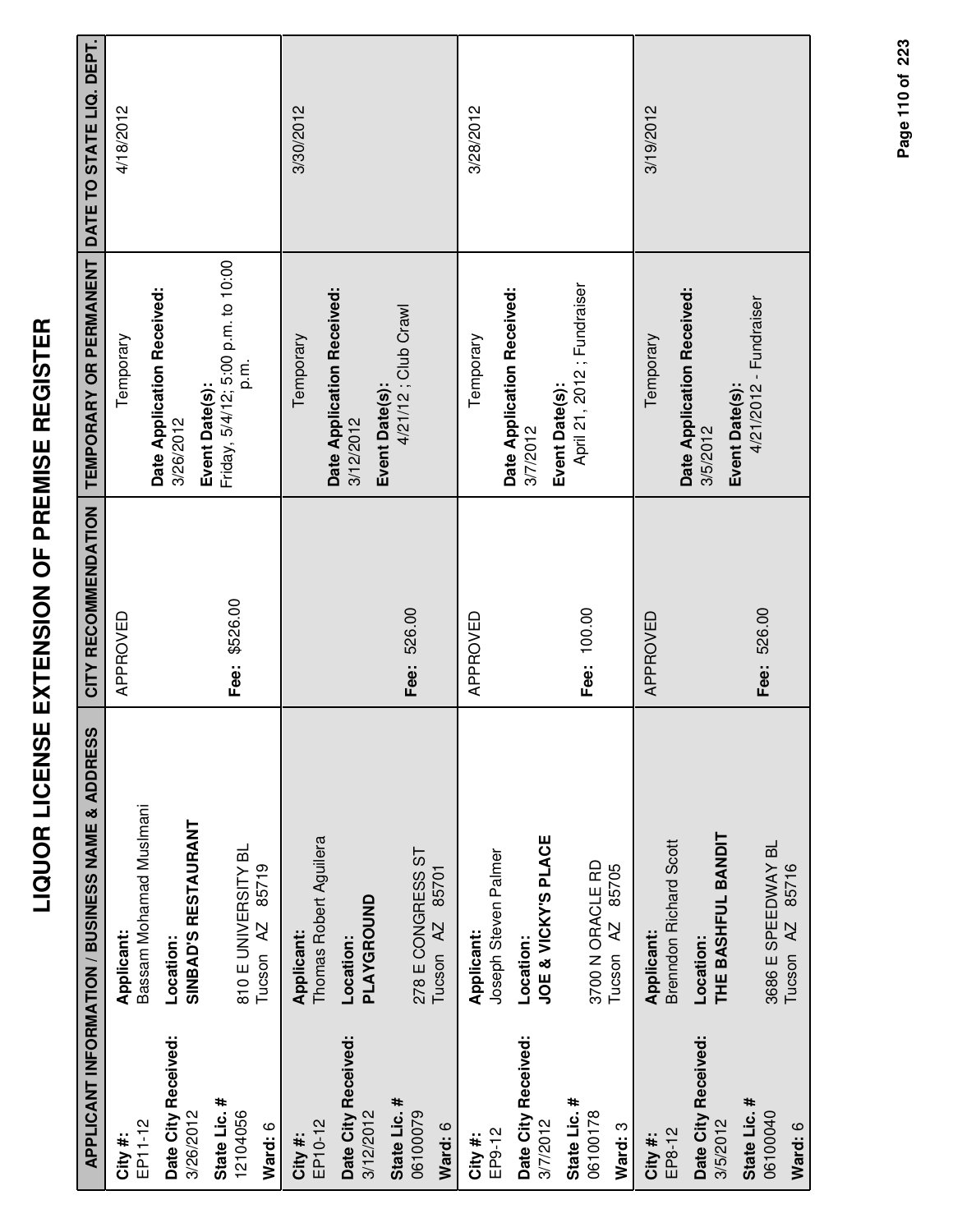| ׆<br>׀<br>ĭ<br>İ<br>Ì                 |  |
|---------------------------------------|--|
| $\sum_{i=1}^{n}$<br><b>NENSIO</b>     |  |
| $\frac{1}{1}$ L C I L C $\frac{1}{1}$ |  |
|                                       |  |

|                                     | <b>APPLICANT INFORMATION / BUSINESS NAME &amp; ADDRESS</b> | CITY RECOMMENDATION | TEMPORARY OR PERMANENT                                                | DATE TO STATE LIQ. DEPT. |
|-------------------------------------|------------------------------------------------------------|---------------------|-----------------------------------------------------------------------|--------------------------|
| EP7-12<br>City #:                   | Kevin Arnold Kramber<br>Applicant:                         | APPROVED            | Temporary                                                             | 2/24/2012                |
| Date City Received:<br>2/6/2012     | SAPPHIRE LOUNGE<br>Location:                               |                     | Date Application Received:<br>Event Date(s):<br>2/6/2012              |                          |
| State Lic. #<br>06100005<br>Ward: 6 | 61 E CONGRESS ST<br>85701<br>Tucson <sub>AZ</sub>          | Fee: 526.00         | 5/5/2012 - 5/6/2012; Cinco de<br>Nayo                                 |                          |
| EP6-12<br>City #:                   | James Victor Vancza<br>Applicant:                          | APPROVED            | Date Application Received:<br>Temporary                               | 2/24/2012                |
| Date City Received:<br>1/31/2012    | CHE'S LOUNGE<br>Location:                                  |                     | 1/31/2012                                                             |                          |
| State Lic. #<br>06100191<br>Ward: 6 | 85705<br>350 N 4TH AV<br>Tucson <sub>AZ</sub>              | Fee: \$445.00       | 3/16/2012 - 3/26/2012; Spring<br>Fair<br>Event Date(s):               |                          |
| EP5-12<br>City #:                   | Brian J. Cummings<br>Applicant:                            | APPROVED            | Temporary                                                             | 2/24/2012                |
| Date City Received:<br>1/30/2012    | <b>BOB DOBBS BAR &amp; GRILL</b><br>Location:              |                     | Date Application Received:<br>1/30/2012                               |                          |
| State Lic. #<br>12103242<br>Ward: 6 | 85716<br>2501 E 6TH ST<br>Tucson <sub>AZ</sub>             | Fee: 125.00         | $3/15/2012 - 3/18/2012$ ; St.<br>Patrick's Festival<br>Event Date(s): |                          |
| EP4-12<br>City #:                   | Kevin Arnold Kramber<br>Applicant:                         | APPROVED            | Temporary                                                             | 2/24/2012                |
| Date City Received:<br>1/25/2012    | <b>AULD DUBLINER</b><br>Location:                          |                     | Date Application Received:<br>Event Date(s):<br>1/25/2012             |                          |
| State Lic. #<br>06100176<br>Ward: 6 | 800 E UNIVERSITY BL #104<br>85719<br>Tucson <sub>AZ</sub>  | Fee: \$526.00       | $3/17/12$ to $3/18/12$ ; 6:00 a.m. to<br>2:00 a.m.                    |                          |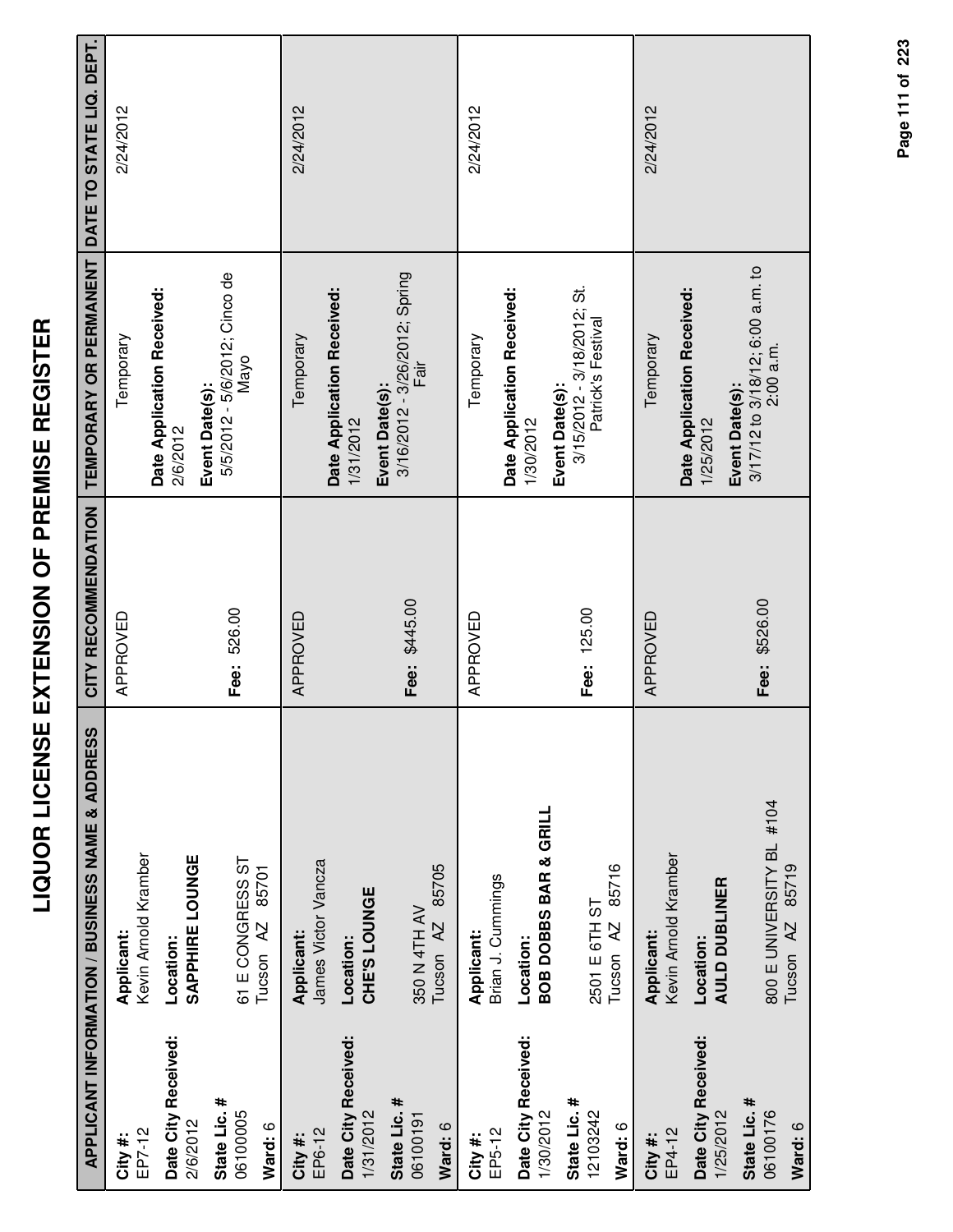| I<br>l<br>İ<br>İ<br>l<br>ì             |
|----------------------------------------|
| Ī<br>Ī<br><b>.</b><br>.<br>.<br>;<br>l |
| I<br>i<br>Ī<br>i<br>l                  |
| ļ                                      |
| <br> <br> <br> <br>Ì<br>I              |
| .<br>(                                 |

|                                       | APPLICANT INFORMATION / BUSINESS NAME & ADDRESS              | CITY RECOMMENDATION | TEMPORARY OR PERMANENT                                              | DATE TO STATE LIQ. DEPT. |
|---------------------------------------|--------------------------------------------------------------|---------------------|---------------------------------------------------------------------|--------------------------|
| EP3-12<br>City#:                      | Brian J. Cummings<br>Applicant:                              | APPROVED            | Temporary                                                           | 2/15/2012                |
| Date City Received:                   | Location:                                                    |                     | Date Application Received:<br>1/18/2012                             |                          |
| State Lic. #<br>06100033<br>1/18/2012 | 305 N HERBERT AV<br>85705<br>Tucson <sub>AZ</sub><br>THE HUT | Fee: 526.00         | 3/15/2012 - 3/18/2012 ; St.<br>Patrick's Festival<br>Event Date(s): |                          |
| Ward: 6<br>EP2-12<br>City#:           | Brian J. Cummings<br>Applicant:                              | APPROVED            | Temporary                                                           | 2/15/2012                |
| Date City Received:<br>1/18/2012      | <b>D'MALLEYS ON FOURTH</b><br>Location:                      |                     | Date Application Received:<br>1/18/2012                             |                          |
| State Lic. #<br>06100257<br>Ward: 6   | 85705<br>247 N 4TH AV<br>Tucson <sub>AZ</sub>                | Fee: 526.00         | 3/22/2012 - 3/25/2012 ; Spring<br>Street Fair<br>Event Date(s):     |                          |
| EP1-12<br>City#:                      | Mark Richard Baker<br>Applicant:                             | APPROVED            | Temporary                                                           | 2/15/2012                |
| Date City Received:<br>1/13/2012      | <b>MULLIGAN'S SPORTS GRILL, INC.</b><br>Location:            |                     | Date Application Received:<br>1/13/2012                             |                          |
| State Lic. #<br>12103973<br>Ward: 4   | 9403 E GOLF LINKS RD<br>85730<br>Tucson <sub>AZ</sub>        | Fee: 526.00         | March 17, 2012<br>Event Date(s):                                    |                          |
| EP51-11<br>City #:                    | Adam J. Pearson<br>Applicant:                                | APPROVED            | Temporary                                                           | 1/19/2012                |
| Date City Received:<br>12/21/2011     | PEARSON'S PUB<br>Location:                                   |                     | Date Application Received:<br>Event Date(s):<br>12/21/2011          |                          |
| State Lic. #<br>06100196<br>Ward: 6   | 1120 S WILMOT RD<br>85711<br>Tucson <sub>AZ</sub>            | Fee: 526.00         | 2/26/2012                                                           |                          |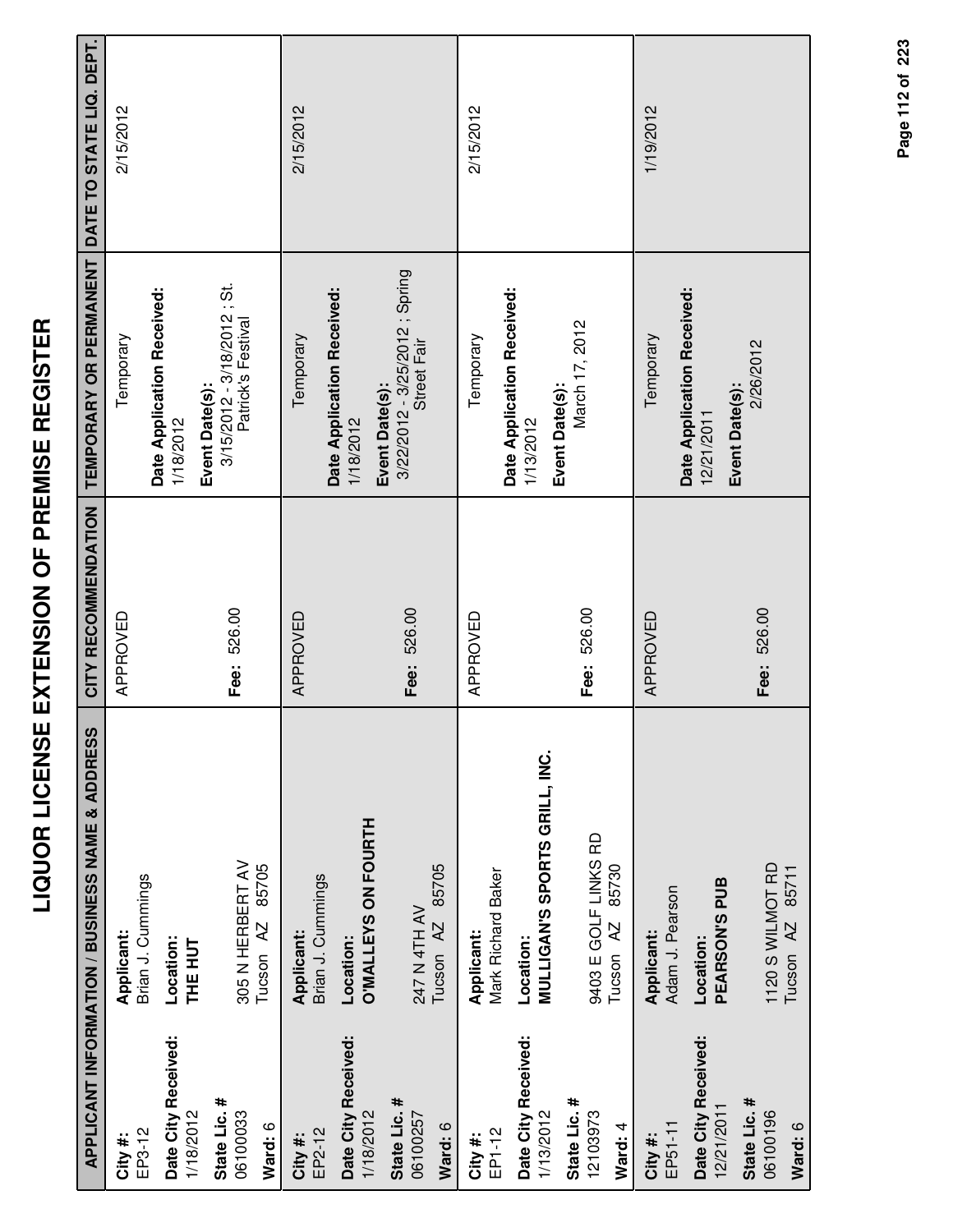|                                     | APPLICANT INFORMATION / BUSINESS NAME & ADDRESS          | CITY RECOMMENDATION | TEMPORARY OR PERMANENT DATE TO STATE LIQ. DEPT.         |            |
|-------------------------------------|----------------------------------------------------------|---------------------|---------------------------------------------------------|------------|
| EP50-11<br>City #:                  | Mark Richard Baker<br>Applicant:                         |                     | Temporary                                               |            |
| Date City Received:<br>12/19/2011   | MULLIGAN'S SPORTS GRILL, INC.<br>Location:               |                     | Date Application Received:<br>12/19/2011                |            |
| State Lic. #<br>12103973<br>Ward: 4 | 9403 E GOLF LINKS RD<br>85730<br>Tucson <sub>AZ</sub>    | Fee: 526.00         | 2/4/2012; Pre-Super Bowl<br>Festival<br>Event Date(s):  |            |
| EP49-11<br>City #:                  | Scott James Cummings<br>Applicant:                       | APPROVED            | Date Application Received:<br>Temporary                 | 1/25/2012  |
| Date City Received:<br>12/16/2011   | O'MALLEYS ON FOURTH<br>Location:                         |                     | Event Date(s):<br>12/16/2011                            |            |
| State Lic. #<br>06100257<br>Ward: 6 | 85705<br>247 N 4TH AV<br>Tucson <sub>AZ</sub>            | Fee: 526.00         | $3/15/2012 - 3/18/2013$ ; St.<br>Patrick's Day Festival |            |
| EP48-11<br>City #:                  | Thomas Robert Aguilera<br>Applicant:                     | APPROVED            | Permanent                                               | 1/19/2012  |
| Date City Received:<br>12/16/2011   | PLAYGROUND<br>Location:                                  |                     | Date Application Received:<br>12/16/2011                |            |
| State Lic. #<br>06100079<br>Ward: 6 | 278 E CONGRESS ST<br>85701<br>Tucson <sub>AZ</sub>       | Fee: 42.00          |                                                         |            |
| EP47-11<br>City#:                   | Mary Elena Coronado<br>Applicant:                        | APPROVED            | Permanent                                               | 12/16/2011 |
| Date City Received:<br>11/22/2011   | EL CORONADO FAMILY RESTAURANT<br>Location:               |                     | Date Application Received:<br>11/22/2011                |            |
| State Lic. #<br>12104040<br>Ward: 4 | 9040 E VALENCIA RD #100<br>85747<br>Tucson <sub>AZ</sub> | Fee: 630.00         |                                                         |            |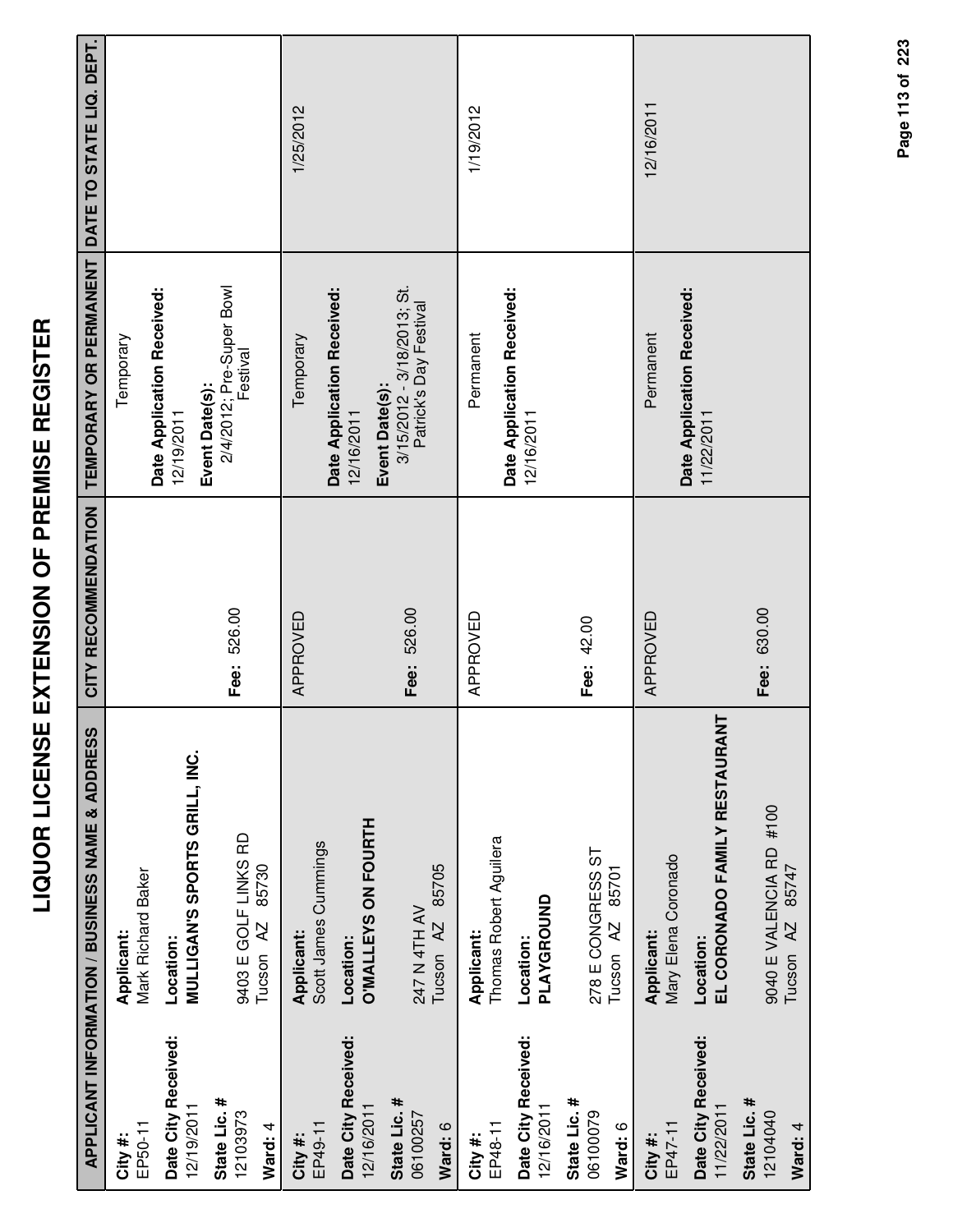| ľ                                                                                                              |
|----------------------------------------------------------------------------------------------------------------|
| ׀<br>׀                                                                                                         |
|                                                                                                                |
| i                                                                                                              |
| Ī<br>I                                                                                                         |
| $\overline{a}$<br>Ī                                                                                            |
|                                                                                                                |
| -<br>-<br>-<br>-<br>-                                                                                          |
|                                                                                                                |
| Ī                                                                                                              |
|                                                                                                                |
| <br> <br> <br>                                                                                                 |
| l                                                                                                              |
|                                                                                                                |
| i diamatana di kacamatan di kacamatan di kacamatan di kacamatan di kacamatan di kacamatan di kacamatan di kaca |
|                                                                                                                |
| -<br>-                                                                                                         |
| $\frac{1}{2}$                                                                                                  |
|                                                                                                                |
|                                                                                                                |
|                                                                                                                |
| I<br>i                                                                                                         |
|                                                                                                                |
|                                                                                                                |
|                                                                                                                |

|                                     | <b>APPLICANT INFORMATION / BUSINESS NAME &amp; ADDRESS</b> | CITY RECOMMENDATION | TEMPORARY OR PERMANENT                                                   | DATE TO STATE LIQ. DEPT. |
|-------------------------------------|------------------------------------------------------------|---------------------|--------------------------------------------------------------------------|--------------------------|
| EP46-11<br>City#:                   | Scott J. Cummings<br>Applicant:                            | APPROVED            | Temporary                                                                | 11/29/2011               |
| Date City Received:<br>11/10/2011   | <b>O'MALLEYS ON FOURTH</b><br>Location:                    |                     | Date Application Received:<br>11/10/2011                                 |                          |
| State Lic. #<br>06100257<br>Ward: 6 | 85705<br>247 N 4TH AV<br>Tucson AZ                         | Fee: \$526.00       | New Years Celebration<br>December 29-31, 2011<br>Event Date(s):          |                          |
| EP45-11<br>City#:                   | Alfonso Ortega Matias<br>Applicant:                        | APPROVED            | Permanent                                                                | 11/17/2011               |
| Date City Received:<br>10/18/2011   | TERESA'S MOSAIC CAFE<br>Location:                          |                     | Date Application Received:<br>10/18/2011                                 |                          |
| State Lic. #<br>Ward: 1             | 2456 N SILVER MOSAIC DR<br>85745<br>Tucson <sub>AZ</sub>   | Fee: \$286.80       |                                                                          |                          |
| EP44-11<br>City#:                   | Brenndon Richard Scott<br>Applicant:                       | APPROVED            | Temporary                                                                | 10/26/2011               |
| Date City Received:<br>10/5/2011    | THE BASHFUL BANDIT<br>Location:                            |                     | Date Application Received:<br>10/5/2011                                  |                          |
| State Lic. #<br>06100040<br>Ward: 6 | 3686 E SPEEDWAY BL<br>85716<br>Tucson <sub>AZ</sub>        | Fee: \$526.00       | 11/19/11, Tailgate party for UofA<br>vs. ASU football.<br>Event Date(s): |                          |
| EP43-11<br>City#:                   | Scott J. Cummings<br>Applicant:                            | APPROVED            | Temporary                                                                | 9/30/2011                |
| Date City Received:<br>9/13/2011    | <b>D'MALLEYS ON FOURTH</b><br>Location:                    |                     | Date Application Received:<br>Event Date(s):<br>9/13/2011                |                          |
| State Lic. #<br>06100257<br>Ward: 6 | 85705<br>247 N 4TH AV<br>Tucson <sub>AZ</sub>              | Fee: \$526.00       | October 27, 2011 - November 5,<br>2011                                   |                          |
|                                     |                                                            |                     |                                                                          |                          |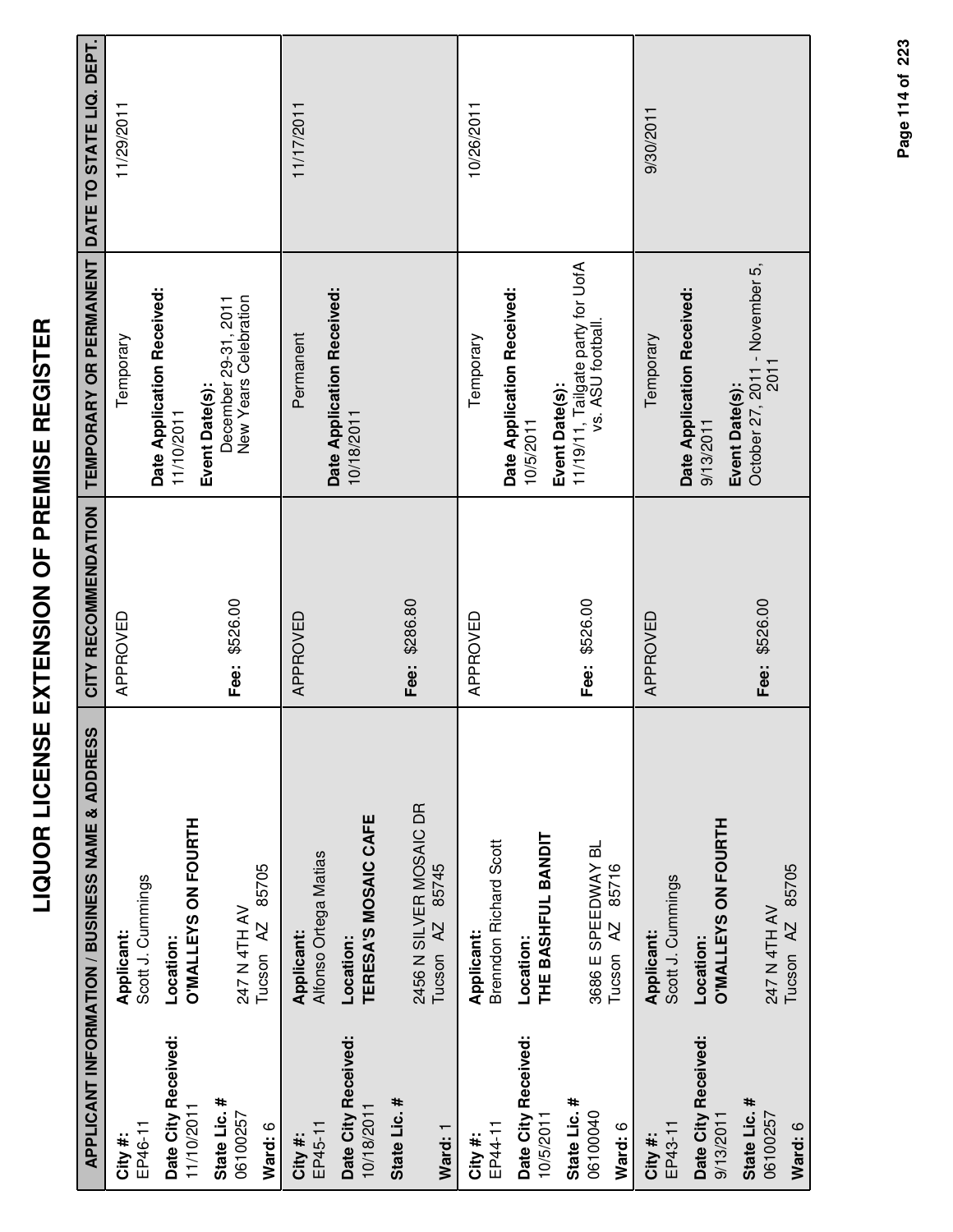|                     | APPLICANT INFORMATION / BUSINESS NAME & ADDRESS | CITY RECOMMENDATION | TEMPORARY OR PERMANENT DATE TO STATE LIQ. DEPT.              |           |
|---------------------|-------------------------------------------------|---------------------|--------------------------------------------------------------|-----------|
|                     |                                                 |                     |                                                              |           |
| EP42-11<br>City#:   | Scott J. Cummings<br>Applicant:                 | APPROVED            | Temporary                                                    | 9/30/2011 |
| Date City Received: | Location:                                       |                     | Date Application Received:<br>9/13/2011                      |           |
| 9/13/2011           | THE HUT                                         |                     | Event Date(s):                                               |           |
| State Lic. #        |                                                 | Fee: \$526.00       | October 27, 2011 - November 5,<br>2011                       |           |
| 06100033            | 305 N HERBERT AV                                |                     |                                                              |           |
| Ward: 6             | 85705<br>Tucson <sub>AZ</sub>                   |                     |                                                              |           |
| City#:              | Applicant:                                      |                     | Temporary                                                    |           |
| EP41-11             | <b>Brenndon Richard Scott</b>                   |                     | Date Application Received:                                   |           |
| Date City Received: | Location:                                       |                     | 9/8/2011                                                     |           |
| 9/8/2011            | THE BASHFUL BANDIT                              |                     | Event Date(s):                                               |           |
| State Lic. #        |                                                 |                     |                                                              |           |
| 06100040            | 3686 E SPEEDWAY BL                              | Fee: \$526.00       | Saturday, October 22, 2011<br>Benefit for Missing in America |           |
| Ward: 6             | 85733<br>Tucson <sub>AZ</sub>                   |                     |                                                              |           |
| City #:             | Applicant:                                      | APPROVED            | Temporary                                                    | 9/19/2011 |
| EP40-11             | Krisie Mae Wilkie                               |                     | Date Application Received:                                   |           |
| Date City Received: | Location:                                       |                     | 9/2/2011                                                     |           |
| 9/2/2011            | NO WHERE II BAR                                 |                     | Event Date(s):                                               |           |
| State Lic. #        |                                                 |                     | 10/1/2011                                                    |           |
| 06100262            | 1308 W GLENN ST                                 | Fee: 526.00         |                                                              |           |
| Ward: 3             | 85705<br>Tucson AZ                              |                     |                                                              |           |
| City #:             | Applicant:                                      | APPROVED            | Temporary                                                    | 9/14/2011 |
| EP39-11             | Lisha Louise Smith                              |                     |                                                              |           |
| Date City Received: | Location:                                       |                     | Date Application Received:<br>8/16/2011                      |           |
| 8/16/2011           | <b>BUFFET BAR</b>                               |                     | Event Date(s):                                               |           |
| State Lic. #        |                                                 |                     | October 1, 2011                                              |           |
| 06100011            | 538 E 9TH ST                                    | Fee: 526.00         |                                                              |           |
| Ward: 6             | Tucson AZ 85705                                 |                     |                                                              |           |

Page 115 of 223 **Page of 115 223**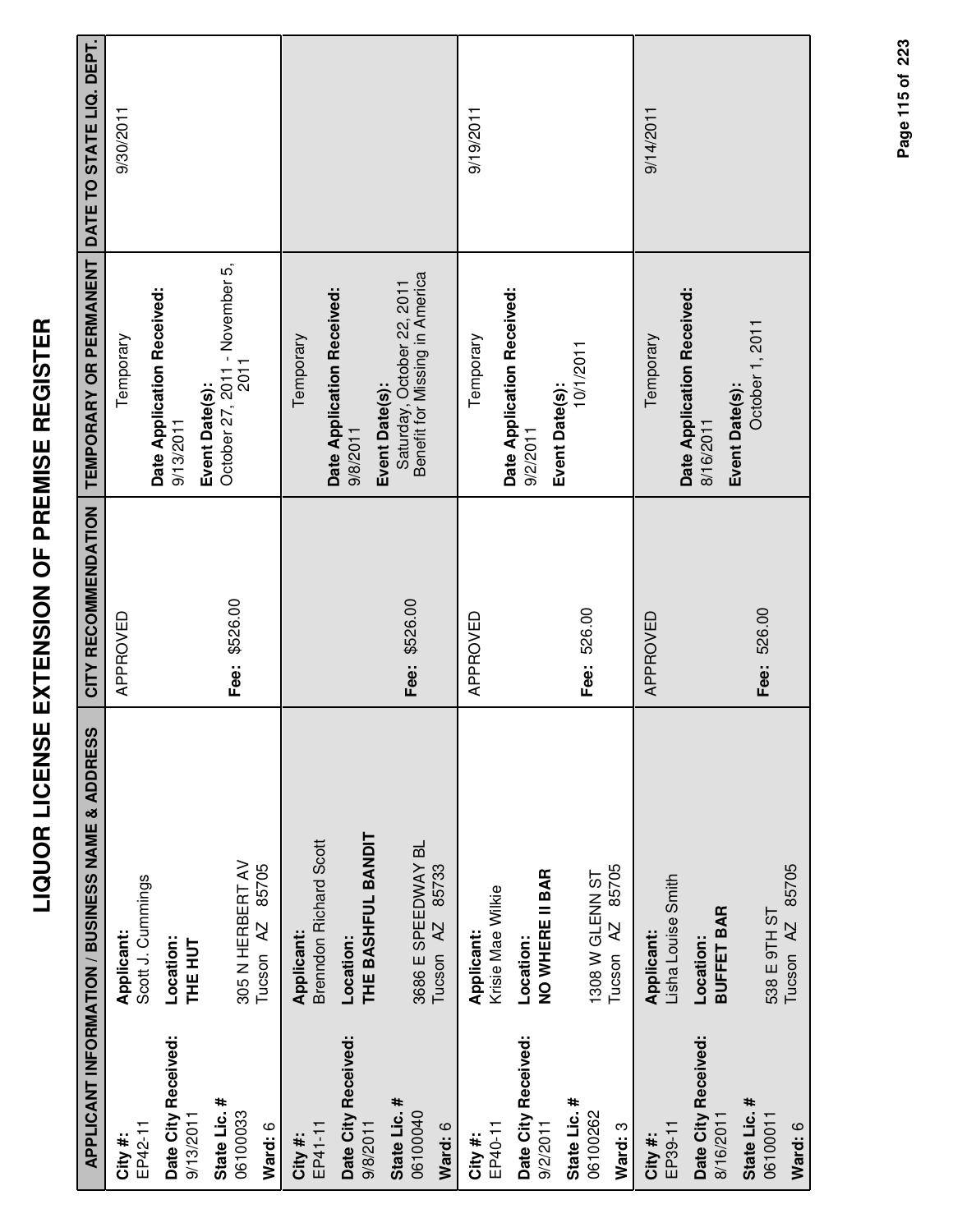|                                     | APPLICANT INFORMATION / BUSINESS NAME & ADDRESS     | CITY RECOMMENDATION | TEMPORARY OR PERMANENT DATE TO STATE LIQ. DEPT.                   |          |
|-------------------------------------|-----------------------------------------------------|---------------------|-------------------------------------------------------------------|----------|
| EP38-11<br>City #:                  | Scott J. Cummings<br>Applicant:                     | APPROVED            | Temporary                                                         | 9/8/2011 |
| Date City Received:<br>8/17/2011    | O'MALLEYS ON FOURTH<br>Location:                    |                     | Date Application Received:<br>8/17/2011                           |          |
| State Lic. #<br>06100257<br>Ward: 6 | 85705<br>247 N 4TH AV<br>Tucson <sub>AZ</sub>       | Fee: 364.50         | 12/8/2011 - 12/11/2011; Winter<br>Fair/Festival<br>Event Date(s): |          |
| EP37-11<br>City #:                  | Scott J. Cummings<br>Applicant:                     | APPROVED            | Temporary                                                         | 9/8/2011 |
| Date City Received:<br>8/17/2011    | <b>O'MALLEYS ON FOURTH</b><br>Location:             |                     | Date Application Received:<br>8/17/2011                           |          |
| State Lic. #<br>06100257<br>Ward: 6 | 85705<br>247 N 4TH AV<br>Tucson <sub>AZ</sub>       | Fee: 526.00         | 9/29/2011 - 10/1/2011; Fall Pub<br>Crawl<br>Event Date(s):        |          |
| EP36-11<br>City #:                  | Ruben Allan Borrego<br>Applicant:                   | APPROVED            | Permanent                                                         | 9/8/2011 |
| Date City Received:<br>8/16/2011    | TERRY & ZEKE'S<br>Location:                         |                     | Date Application Received:<br>8/16/2011                           |          |
| State Lic. #<br>06100078<br>Ward: 6 | 4603 E SPEEDWAY BL<br>85712<br>Tucson <sub>AZ</sub> | Fee: 264.00         |                                                                   |          |
| EP35-11<br>City #:                  | Peggy Johnson<br>Applicant:                         | APPROVED            | Temporary                                                         | 9/8/2011 |
| Date City Received:<br>8/17/2011    | THE LOFT CINEMA, INC.<br>Location:                  |                     | Date Application Received:<br>8/17/2011                           |          |
| State Lic. #<br>07100071<br>Ward: 6 | 3233 E SPEEDWAY BL<br>Tucson AZ 85716               | Fee: 526.00         | 11/10/2011 - 11/17/2011<br>Event Date(s):                         |          |

Page 116 of 223 **Page of 116 223**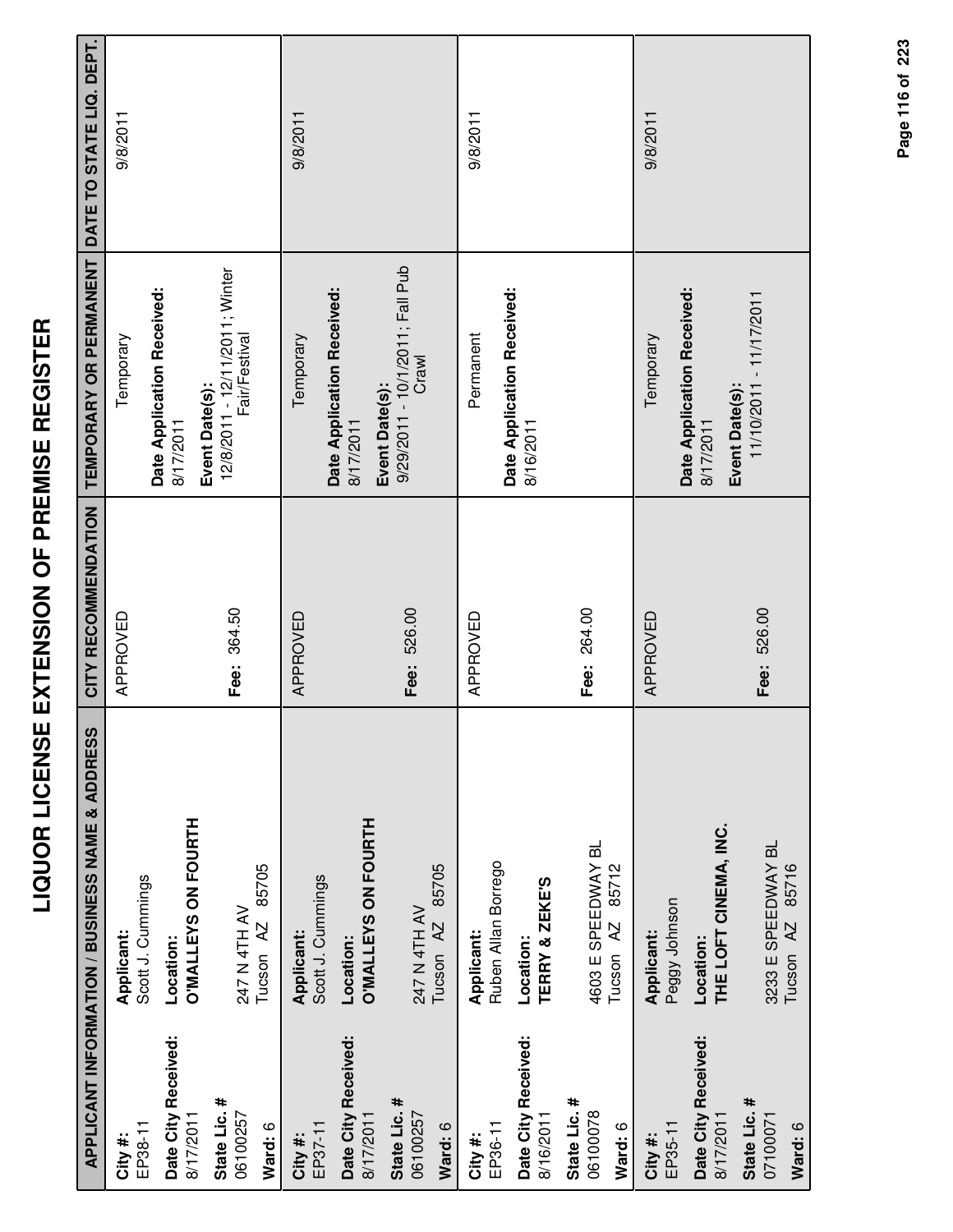|                                     | <b>APPLICANT INFORMATION / BUSINESS NAME &amp; ADDRESS</b> | CITY RECOMMENDATION | TEMPORARY OR PERMANENT                                    | DATE TO STATE LIQ. DEPT. |
|-------------------------------------|------------------------------------------------------------|---------------------|-----------------------------------------------------------|--------------------------|
| EP34-11<br>City #:                  | Applicant:<br>Eric Lepie                                   | APPROVED            | Permanent                                                 | 9/8/2011                 |
| Date City Received:<br>8/16/2011    | Location:<br>1702                                          |                     | Date Application Received:<br>8/16/2011                   |                          |
| State Lic. #<br>03103008<br>Ward: 6 | 1702 E SPEEDWAY BL<br>85719<br>Tucson <sub>AZ</sub>        | Fee: \$107.50       |                                                           |                          |
| EP33-11<br>City #:                  | Dennis Arnold<br>Applicant:                                | APPROVED            | Temporary                                                 | 8/29/2011                |
| Date City Received:<br>8/10/2011    | GENTLE BENS BREWING COMPANY<br>Location:                   |                     | Date Application Received:<br>8/10/2011                   |                          |
| State Lic. #<br>06100125<br>Ward: 6 | 865 E UNIVERSITY BL<br>85719<br>Tucson <sub>AZ</sub>       | Fee: \$526.00       | September 24, 2011<br>Event Date(s):                      |                          |
| EP32-11<br>City #:                  | Eric Sophiea<br>Applicant:                                 | APPROVED            | Permanent                                                 | 8/23/2011                |
| Date City Received:<br>8/2/2011     | Location:<br><b>B LINE</b>                                 |                     | Date Application Received:<br>8/2/2011                    |                          |
| State Lic. #<br>12103494<br>Ward: 6 | 85705<br>621 N 4TH AV<br>Tucson AZ                         | Fee: 207.00         |                                                           |                          |
| EP31-11<br>City#:                   | Yvonne Kay Foucher<br>Applicant:                           | APPROVED            | Temporary                                                 | 8/10/2011                |
| Date City Received:<br>7/19/2011    | CATA VINOS LLC<br>Location:                                |                     | Date Application Received:<br>Event Date(s):<br>7/19/2011 |                          |
| State Lic. #<br>07100104<br>Ward: 3 | 3063 N ALVERNON WY<br>85712<br>AZ.<br>Tucson               | Fee: 120.00         | 9/17/2011 - 4th Annual<br>Anniversary Party               |                          |

Page 117 of 223 **Page of 117 223**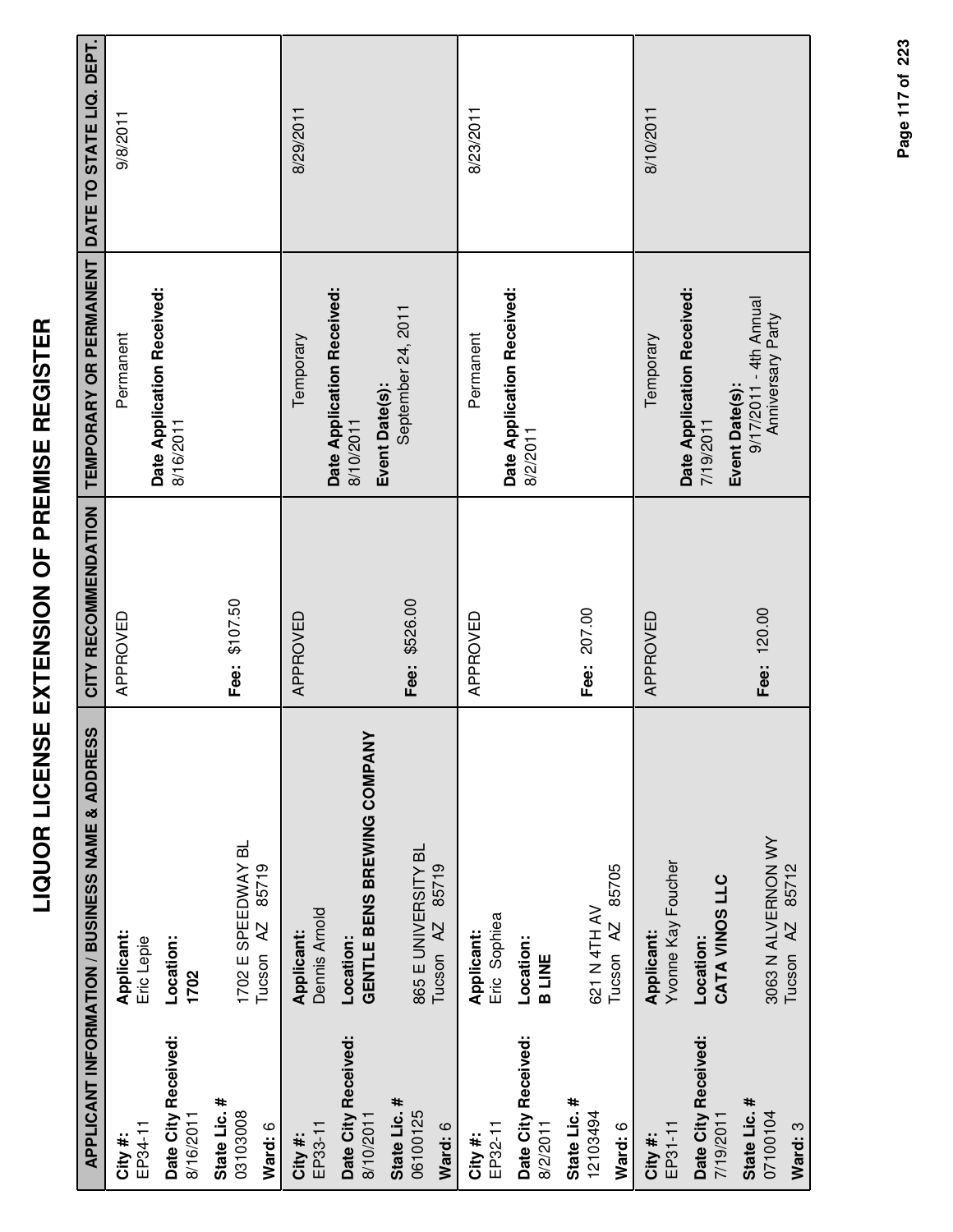|                                     | APPLICANT INFORMATION / BUSINESS NAME & ADDRESS  | CITY RECOMMENDATION | TEMPORARY OR PERMANENT                                                                     | DATE TO STATE LIQ. DEPT. |
|-------------------------------------|--------------------------------------------------|---------------------|--------------------------------------------------------------------------------------------|--------------------------|
| EP30-11<br>City #:                  | Scott J. Cummings<br>Applicant:                  | APPROVED            | Temporary                                                                                  | 8/1/2011                 |
| Date City Received:<br>7/14/2011    | <b>O'MALLEYS ON FOURTH</b><br>Location:          |                     | Date Application Received:<br>Event Date(s):<br>7/14/2011                                  |                          |
| State Lic. #<br>06100257<br>Ward: 6 | 85705<br>247 N 4TH AV<br>Tucson <sub>AZ</sub>    | Fee: 526.00         | 8/25/2011 - 8/27/2011; Fall<br>Festival                                                    |                          |
| EP29-11<br>City #:                  | Richard C. Suskind<br>Applicant:                 | APPROVED            | Date Application Received:<br>Temporary                                                    | 8/1/2011                 |
| Date City Received:<br>7/8/2011     | FAMOUS SAMS #18<br>Location:                     |                     | 7/8/2011                                                                                   |                          |
| State Lic. #<br>06100128<br>Ward: 4 | 7129 E GOLF LINKS RD<br>85730<br>Tucson AZ       | Fee: \$526.00       | Sept. 24, 2011, 9 am - 2 pm<br>Event Date(s):                                              |                          |
| EP28-11<br>City #:                  | John David Foster<br>Applicant:                  | APPROVED            | Permanent                                                                                  | 8/1/2011                 |
| Date City Received:<br>7/6/2011     | <b>MR. K'S BARBEQUE</b><br>Location:             |                     | Date Application Received:<br>7/6/2011                                                     |                          |
| State Lic. #<br>12104122<br>Ward: 3 | 85704<br>4911 N STONE AV<br>Tucson <sub>AZ</sub> | Fee: 486.00         |                                                                                            |                          |
| EP27-11<br>City #:                  | Vicente Sanchez-Martinez<br><b>Applicant:</b>    | APPROVED            | Temporary                                                                                  | 7/20/2011                |
| Date City Received:<br>6/28/2011    | CASA VICENTE RESTANTE ESPANOL<br>Location:       |                     | Date Application Received:<br>6/28/2011                                                    |                          |
| State Lic. #<br>12103662<br>Ward: 6 | Tucson AZ 85701<br>375 S STONE AV                | Fee: 526.00         | Tucson Spanish and Flamenco<br>September 20 - 25, 2011 - 3rd<br>Festival<br>Event Date(s): |                          |

Page 118 of 223 **Page of 118 223**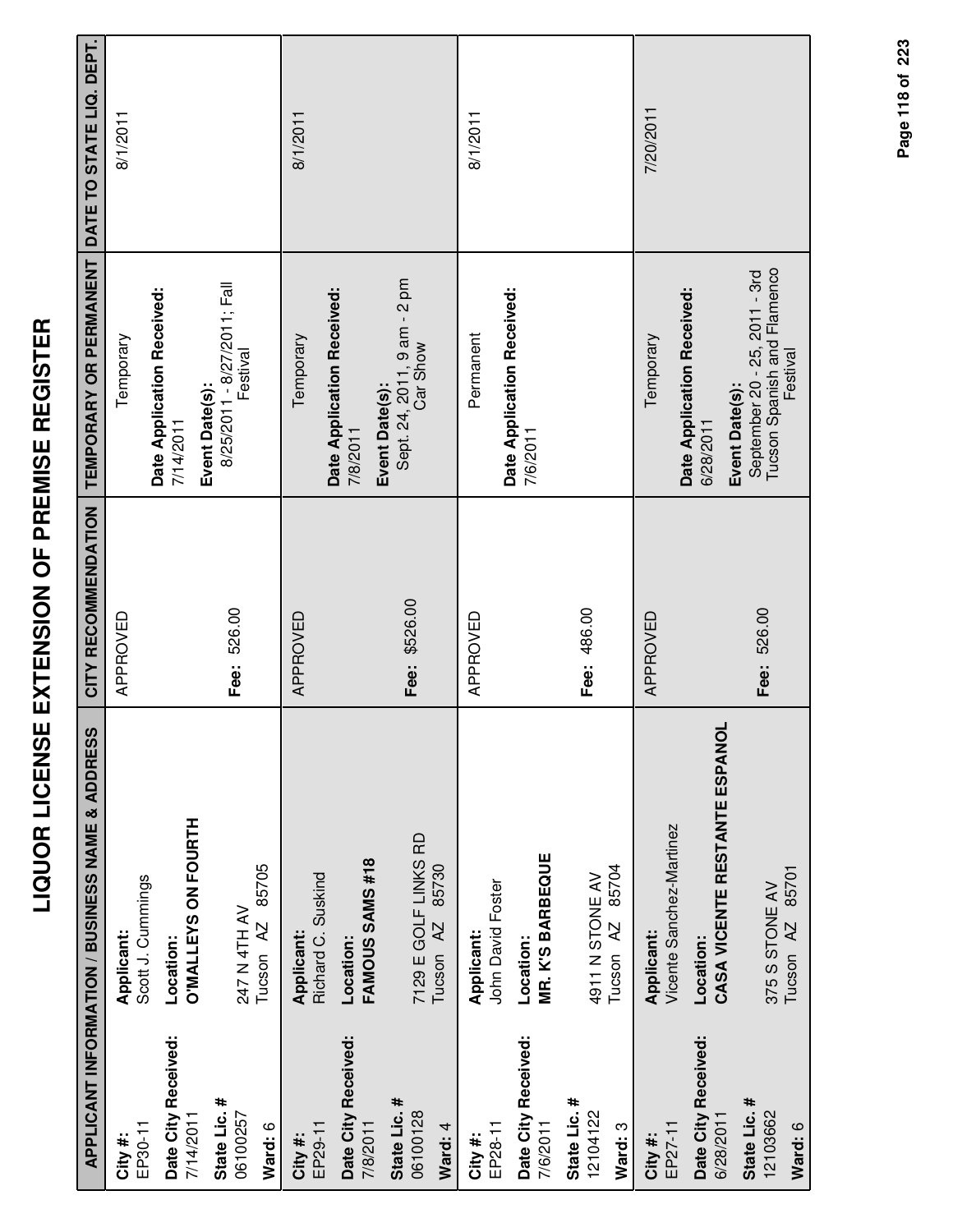|                                     | <b>APPLICANT INFORMATION / BUSINESS NAME &amp; ADDRESS</b> | CITY RECOMMENDATION | TEMPORARY OR PERMANENT                                        | DATE TO STATE LIQ. DEPT. |
|-------------------------------------|------------------------------------------------------------|---------------------|---------------------------------------------------------------|--------------------------|
| EP26-11<br>City #:                  | Ari Shapiro<br>Applicant:                                  | APPROVED            | Permanent                                                     | 6/15/2011                |
| Date City Received:<br>5/25/2011    | SPARKROOT<br>Location:                                     |                     | Date Application Received:<br>5/25/2011                       |                          |
| State Lic. #<br>12104098<br>Ward: 6 | 245 E CONGRESS ST<br>85701<br>Tucson <sub>AZ</sub>         | Fee: 97.20          |                                                               |                          |
| EP25-11<br>City#:                   | VOID - moved to EP26-11<br>Applicant:                      |                     | Date Application Received:<br>Temporary                       |                          |
| Date City Received:                 | VOID - MOVED TO EP26-11<br>Location:                       |                     | Event Date(s):                                                |                          |
| State Lic. #                        | 245 E CONGRESS ST                                          | Fee:                | VOID - moved to EP26-11                                       |                          |
| Ward: 6                             |                                                            |                     |                                                               |                          |
| EP24-11<br>City#:                   | Thomas Robert Aguilera<br>Applicant:                       | APPROVED            | Date Application Received:<br>Temporary                       | 6/15/2011                |
| Date City Received:<br>5/24/2011    | CLUB TURBURLENCE<br>Location:                              |                     | 5/24/2011                                                     |                          |
| State Lic. #<br>06100227<br>Ward: 5 | 6608 S TUCSON BL<br>85706<br>Tucson <sub>AZ</sub>          | Fee: 300.00         | July 9, 2011 - Car Show<br>Event Date(s):                     |                          |
| EP23-11<br>City #:                  | Jesus Francisco Bonillas Jr.<br>Applicant:                 | DENIED              | Temporary                                                     | 5/26/2011                |
| Date City Received:<br>5/3/2011     | SALUD OYSTER BAR & GRILL<br>Location:                      |                     | Date Application Received:<br>Event Date(s):<br>5/3/2011      |                          |
| State Lic. #<br>12104046<br>Ward: 1 | 1825 W VALENCIA RD<br>85746<br>AZ<br>Tucson                | Fee: 526.00         | One Year Anniversary<br>Celebration: 6/10/2011 -<br>7/17/2011 |                          |

Page 119 of 223 **Page of 119 223**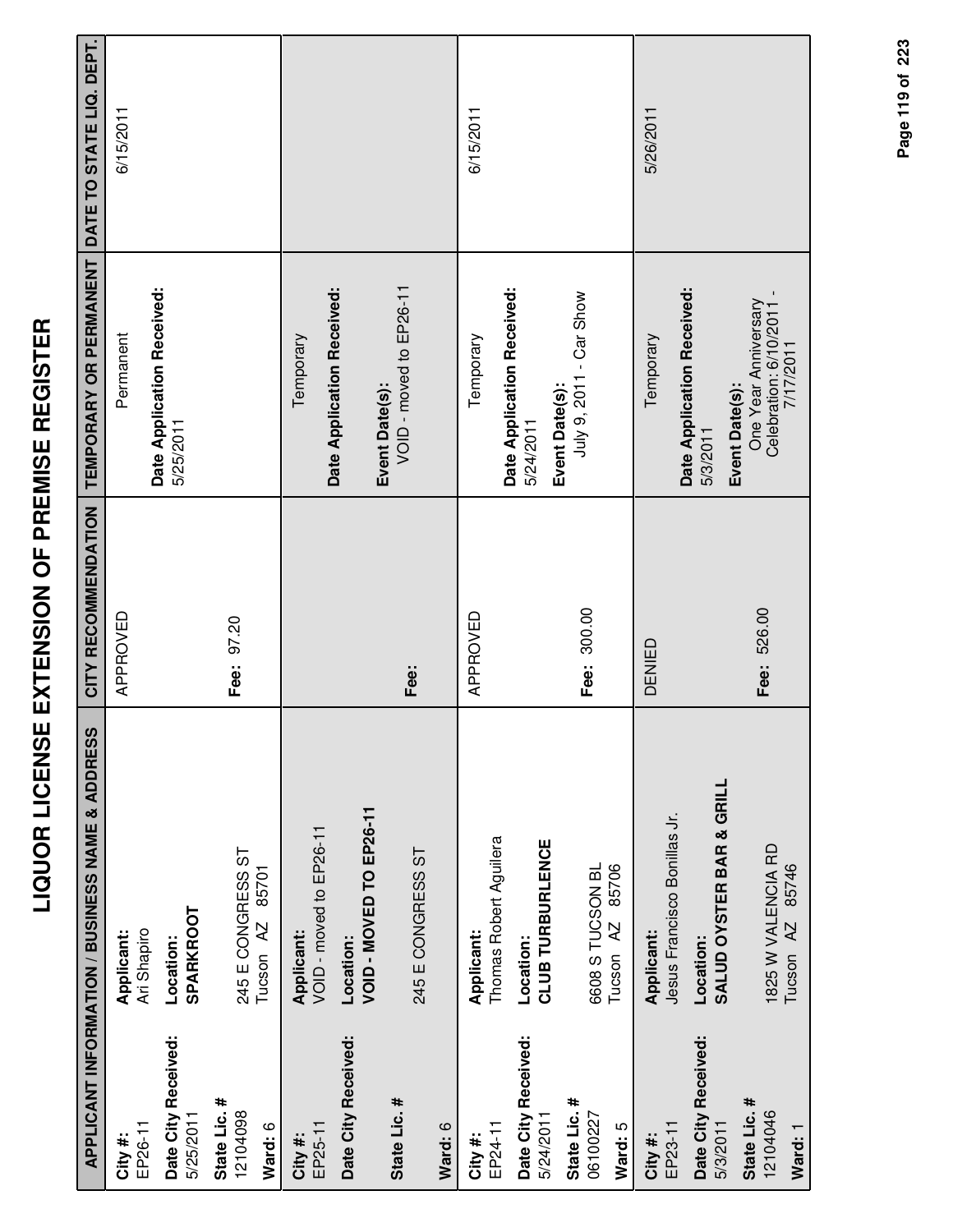|                                     | APPLICANT INFORMATION / BUSINESS NAME & ADDRESS      | CITY RECOMMENDATION | TEMPORARY OR PERMANENT                                         | DATE TO STATE LIQ. DEPT. |
|-------------------------------------|------------------------------------------------------|---------------------|----------------------------------------------------------------|--------------------------|
| EP22-11<br>City #:                  | Richard J Fortuno<br>Applicant:                      | DENIED              | Date Application Received:<br>Permanent                        | 2/23/2012                |
| Date City Received:<br>4/28/2011    | WHISKEY TANGO BAR<br>Location:                       |                     | 4/28/2011                                                      |                          |
| State Lic. #<br>06100095<br>Ward: 2 | 85710<br>140 S KOLB RD<br>Tucson <sub>AZ</sub>       | Fee: 1344.00        |                                                                |                          |
| EP21-11<br>City #:                  | Jesus Manuel Castro<br>Applicant:                    | APPROVED            | Date Application Received:<br>Temporary                        | 5/4/2011                 |
| Date City Received:<br>4/20/2011    | DIABLOS SPORTS BAR & GRILL LLC<br>Location:          |                     | Event Date(s):<br>4/20/2011                                    |                          |
| State Lic. #<br>06100106<br>Ward: 4 | 2545 S CRAYCROFT RD<br>85711<br>Tucson <sub>AZ</sub> | Fee: 526.00         | June 5, 2011 - Benefit for<br>Cheech                           |                          |
| EP20-11<br>City #:                  | Brian J. Cummings<br>Applicant:                      | APPROVED            | Permanent                                                      | 8/19/2011                |
| Date City Received:<br>3/22/2011    | <b>BOB DOBBS BAR &amp; GRILL</b><br>Location:        |                     | Date Application Received:<br>3/22/2011                        |                          |
| State Lic. #<br>12103242<br>Ward: 6 | 85716<br>2501 E 6TH ST<br>Tucson <sub>AZ</sub>       | Fee: 437.25         |                                                                |                          |
| EP19-11<br>City#:                   | Brian J. Cummings<br>Applicant:                      | APPROVED            | Temporary                                                      | 3/28/2011                |
| Date City Received:<br>3/9/2011     | Location:<br><b>THE HUT</b>                          |                     | Date Application Received:<br>Event Date(s):<br>3/9/2011       |                          |
| State Lic. #<br>06100033<br>Ward: 6 | 305 N HERBERT AV<br>85705<br>Tucson <sub>AZ</sub>    | Fee: 526.00         | 4/29/2011 - 5/1/2011 ; Cascade<br>Foundation Backyard Barbecue |                          |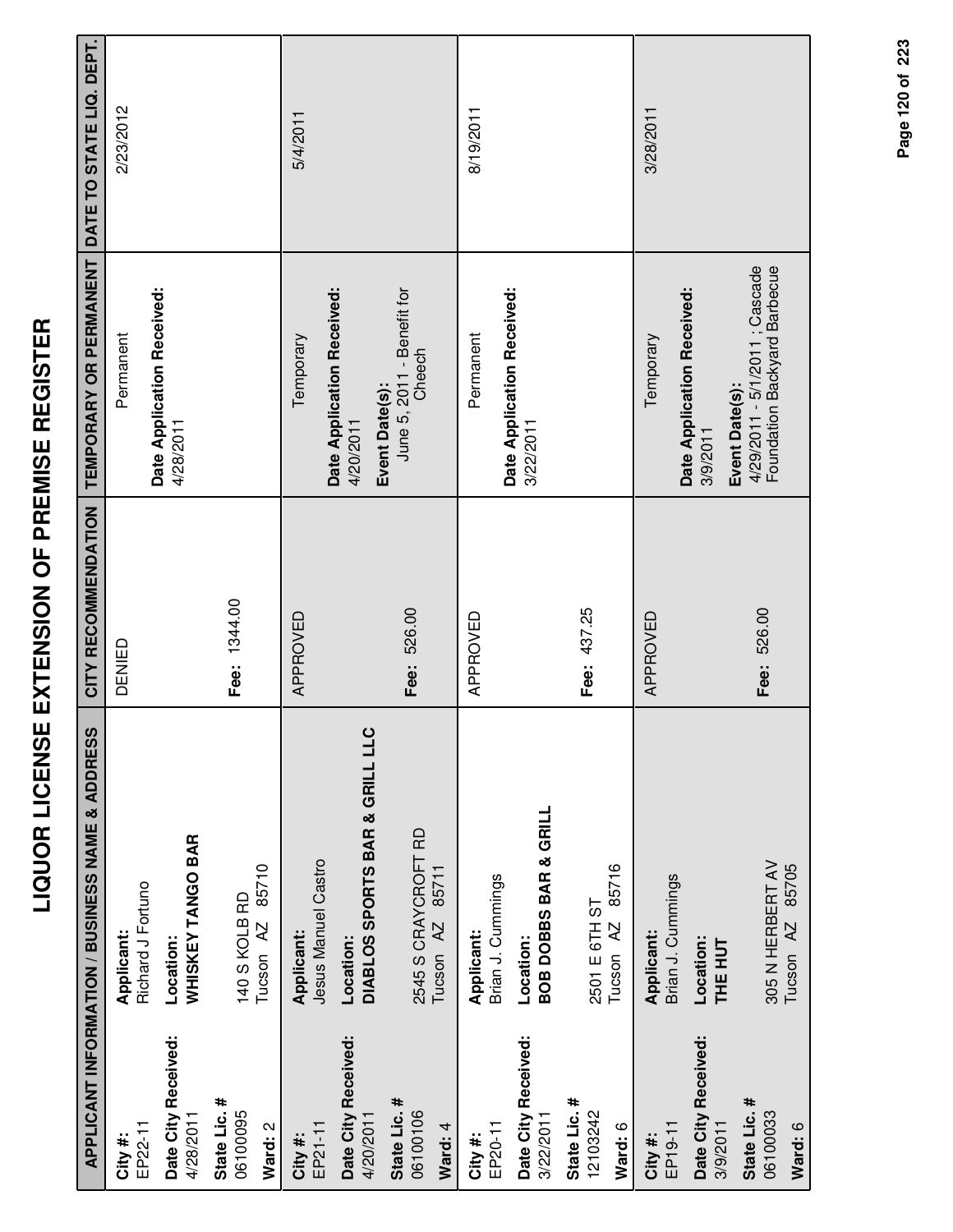|                                     | APPLICANT INFORMATION / BUSINESS NAME & ADDRESS    | CITY RECOMMENDATION | TEMPORARY OR PERMANENT                                         | DATE TO STATE LIQ. DEPT. |
|-------------------------------------|----------------------------------------------------|---------------------|----------------------------------------------------------------|--------------------------|
| EP18-11<br>City #:                  | Kevin Kramber<br>Applicant:                        | APPROVED            | Temporary                                                      | 3/28/2011                |
| Date City Received:<br>3/8/2011     | <b>SAPPHIRE LOUNGE</b><br>Location:                |                     | Date Application Received:<br>3/8/2011                         |                          |
| State Lic. #<br>06100005<br>Ward: 6 | 61 E CONGRESS ST<br>85701<br>Tucson <sub>AZ</sub>  | Fee: 526.00         | 5/5/2011 - 5/6/2011 ; Cinco de<br>Mayo<br>Event Date(s):       |                          |
| EP17-11<br>City #:                  | Kade Reid Mislinski<br>Applicant:                  | APPROVED            | Temporary                                                      | 3/23/2011                |
| Date City Received:<br>3/3/2011     | <b>HUB RESTAURANT</b><br>Location:                 |                     | Date Application Received:<br>3/3/2011                         |                          |
| State Lic. #<br>12104081<br>Ward: 6 | 266 E CONGRESS ST<br>85701<br>Tucson <sub>AZ</sub> | Fee: 526.00         | 4/16/2011 - 4/17/2011 ; Club<br>Crawl<br>Event Date(s):        |                          |
| EP16-11<br>City #:                  | Brian J. Cummings<br>Applicant:                    | APPROVED            | Temporary                                                      | 3/23/2011                |
| Date City Received:<br>3/1/2011     | O'MALLEYS ON FOURTH<br>Location:                   |                     | Date Application Received:<br>3/1/2011                         |                          |
| State Lic. #<br>06100257<br>Ward: 6 | 85705<br>247 N 4TH AV<br>Tucson AZ                 | Fee: 526.00         | 4/15/2011 - 4/17/2011 ; Spring<br>Club Crawl<br>Event Date(s): |                          |
| EP15-11<br>City #:                  | Yvonne K. Foucher<br>Applicant:                    | APPROVED            | Temporary                                                      | 3/15/2011                |
| Date City Received:<br>2/28/2011    | CATA VINOS LLC<br>Location:                        |                     | Date Application Received:<br>Event Date(s):<br>2/28/2011      |                          |
| State Lic. #<br>07100104<br>Ward: 3 | 3063 N ALVERNON WY<br>Tucson AZ 85712              | Fee: 200.00         | 4/3/2011 - Arizona Wines Wine<br>Tasting                       |                          |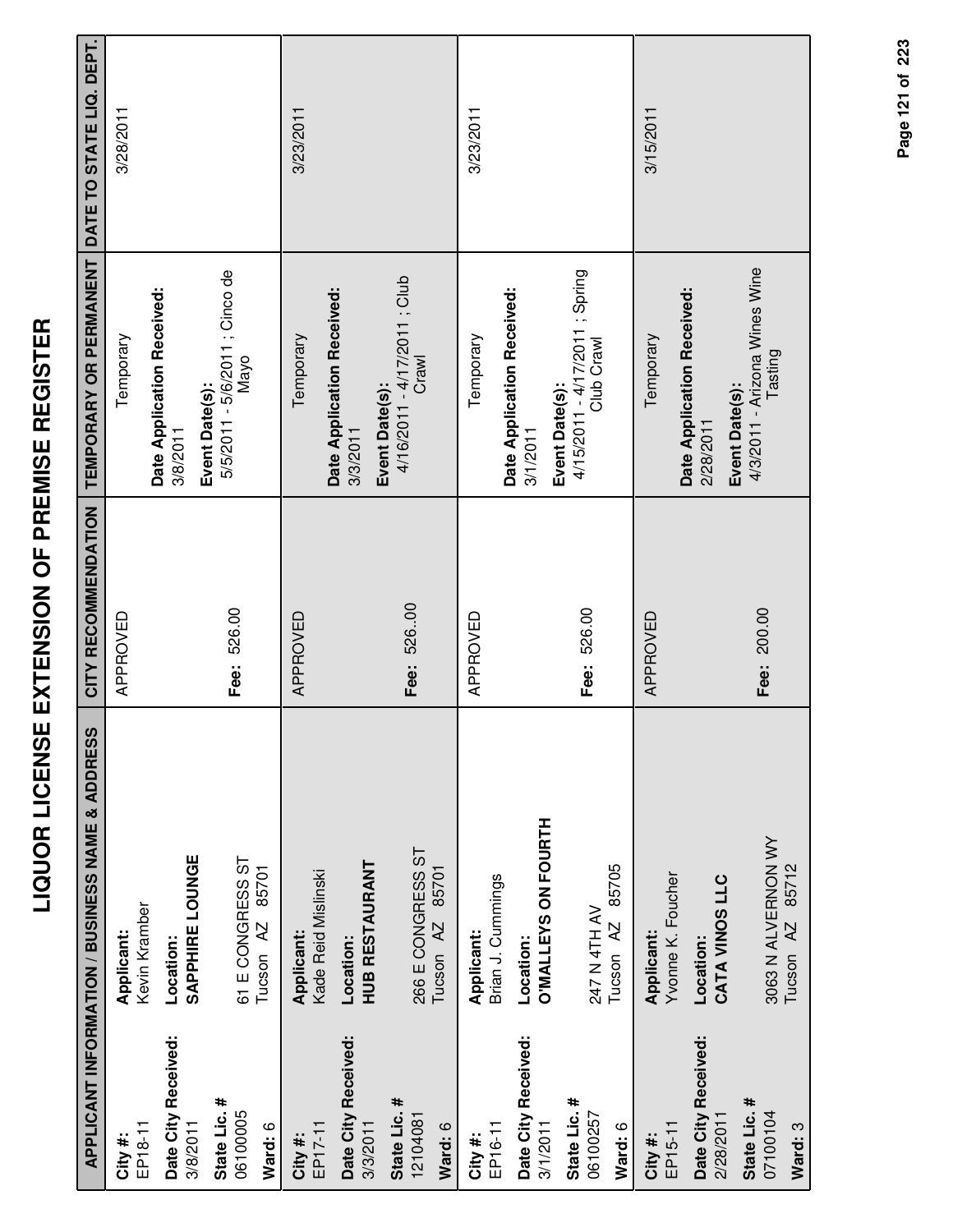|                                     | APPLICANT INFORMATION / BUSINESS NAME & ADDRESS     | CITY RECOMMENDATION | TEMPORARY OR PERMANENT                                                | DATE TO STATE LIQ. DEPT. |
|-------------------------------------|-----------------------------------------------------|---------------------|-----------------------------------------------------------------------|--------------------------|
| EP14-11<br>City #:                  | Jesus Bonillas<br>Applicant:                        | APPROVED            | Temporary                                                             | 3/15/2011                |
| Date City Received:<br>2/28/2011    | <b>SALUD OYSTER BAR &amp; GRILL</b><br>Location:    |                     | Date Application Received:<br>2/28/2011                               |                          |
| State Lic. #<br>12104046<br>Ward: 1 | 1825 W VALENCIA RD<br>85746<br>Tucson <sub>AZ</sub> | Fee: 526.00         | 5/5/2011 - 5/7/2011 - Cinco de<br>Mayo Festival<br>Event Date(s):     |                          |
| EP13-11<br>City #:                  | <b>Brenndon Richard Scott</b><br>Applicant:         | APPROVED            | Temporary                                                             | 3/9/2011                 |
| Date City Received:<br>2/16/2011    | THE BASHFUL BANDIT<br>Location:                     |                     | Date Application Received:<br>2/16/2011                               |                          |
| State Lic. #<br>06100010<br>Ward: 6 | 3686 E SPEEDWAY BL<br>85716<br>Tucson <sub>AZ</sub> | Fee: 526.00         | April 2, 2011 - Fundraiser for<br><b>SAAVI</b><br>Event Date(s):      |                          |
| EP12-11<br>City #:                  | Anthony Vaccaro<br>Applicant:                       | APPROVED            | Temporary                                                             | 2/24/2011                |
| Date City Received:<br>2/3/2011     | INTERIM LLC (SKY BAR)<br>Location:                  |                     | Date Application Received:<br><b>Event Date(s):</b><br>2/3/2011       |                          |
| State Lic. #<br>06100092<br>Ward: 6 | 85705<br>536 N 4TH AV<br>Tucson <sub>AZ</sub>       | Fee: 280.00         | 3/20/11 - Equinox Celebration                                         |                          |
| EP11-11<br>City #:                  | Brian J. Cummings<br>Applicant:                     | APPROVED            | Temporary                                                             | 2/17/2011                |
| Date City Received:<br>2/1/2011     | <b>BOB DOBBS BAR &amp; GRILL</b><br>Location:       |                     | Date Application Received:<br>2/1/2011                                |                          |
| State Lic. #<br>12103242<br>Ward: 6 | Tucson AZ 85716<br>2501 E 6TH ST                    | Fee: 526.00         | $3/16/2011 - 3/20/2011 - 5t$ .<br>Patricks Week-End<br>Event Date(s): |                          |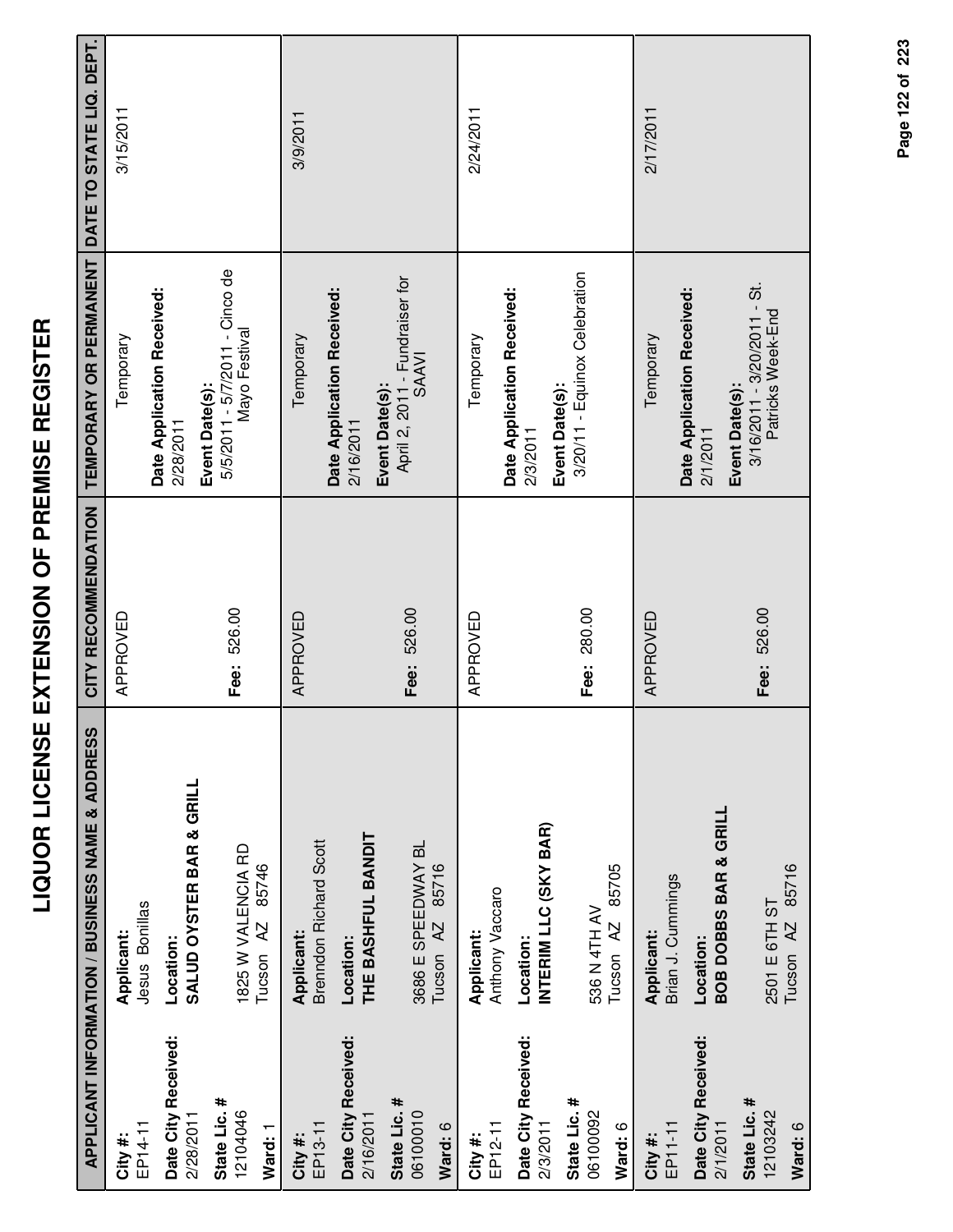| ı                                                         |
|-----------------------------------------------------------|
| l                                                         |
| İ                                                         |
| İ                                                         |
| (<br>I                                                    |
| ֚֚֚֬                                                      |
| ٦                                                         |
| I<br>Í                                                    |
|                                                           |
| í                                                         |
| ć<br>ĺ                                                    |
| Í<br>l                                                    |
| ī                                                         |
| Ī                                                         |
| .<br>ا                                                    |
|                                                           |
| ֧֓֜֜<br>Í                                                 |
| :                                                         |
| l                                                         |
| İ                                                         |
|                                                           |
| I                                                         |
|                                                           |
| ֝֝֝֝֝֝֝֝֝֝֝֝֝֝֝֝֝֝֝֝֝֝֝֝֝֝֝֝֝֝֝֝֝֝ <b>֟</b><br>֧֪֧֚֝֝֝֝֬֝ |
| I<br>Ì                                                    |
|                                                           |
|                                                           |
| I                                                         |
|                                                           |
|                                                           |
|                                                           |
|                                                           |

|                                     | APPLICANT INFORMATION / BUSINESS NAME & ADDRESS           | CITY RECOMMENDATION | TEMPORARY OR PERMANENT                                                | DATE TO STATE LIQ. DEPT. |
|-------------------------------------|-----------------------------------------------------------|---------------------|-----------------------------------------------------------------------|--------------------------|
| EP10-11<br>City#:                   | Brian J. Cummings<br>Applicant:                           | APPROVED            | Temporary                                                             | 2/17/2011                |
| Date City Received:<br>2/1/2011     | Location:<br>THE HUT                                      |                     | Date Application Received:<br>2/1/2011                                |                          |
| State Lic. #<br>06100033            | 305 N HERBERT AV                                          | Fee: 526.00         | $3/18/2011 - 3/20/2011 - 5t$ .<br>Patricks Week-End<br>Event Date(s): |                          |
| Ward: 6                             | 85705<br>Tucson <sub>AZ</sub>                             |                     |                                                                       |                          |
| EP9-11<br>City#:                    | Scott James Cummings<br>Applicant:                        | APPROVED            | Temporary                                                             | 2/17/2011                |
| Date City Received:<br>2/1/2011     | O'MALLEYS ON FOURTH<br>Location:                          |                     | Date Application Received:<br>2/1/2011                                |                          |
| State Lic. #<br>06100257<br>Ward: 6 | 85705<br>247 N 4TH AV<br>Tucson <sub>AZ</sub>             | Fee: 526.00         | $3/17/2011 - 3/20/2011 - St$<br>Patricks Week-End<br>Event Date(s):   |                          |
|                                     |                                                           |                     |                                                                       |                          |
| EP8-11<br>City #:                   | Mark Richard Baker<br>Applicant:                          | APPROVED            | Temporary                                                             | 2/25/2011                |
| Date City Received:<br>2/1/2011     | <b>MULLIGAN'S SPORTS GRILL</b><br>Location:               |                     | Date Application Received:<br>2/1/2011                                |                          |
| State Lic. #<br>12103973<br>Ward: 4 | 9403 E GOLF LINKS RD<br>85730<br>Tucson <sub>AZ</sub>     | Fee: 526.00         | 3/17/2011 - St. Patricks Day<br>Event Date(s):                        |                          |
| EP7-11<br>City #:                   | Kevin Kramber<br>Applicant:                               | APPROVED            | Temporary                                                             | 2/17/2011                |
| Date City Received:<br>1/28/2011    | <b>AULD DUBLINER</b><br>Location:                         |                     | Date Application Received:<br>1/28/2011                               |                          |
| State Lic. #<br>06100176<br>Ward: 6 | 800 E UNIVERSITY BL #104<br>85719<br>Tucson <sub>AZ</sub> | Fee: 526.00         | $3/17/2011 - 3/18/2011$ St.<br>Patricks Day<br>Event Date(s):         |                          |
|                                     |                                                           |                     |                                                                       |                          |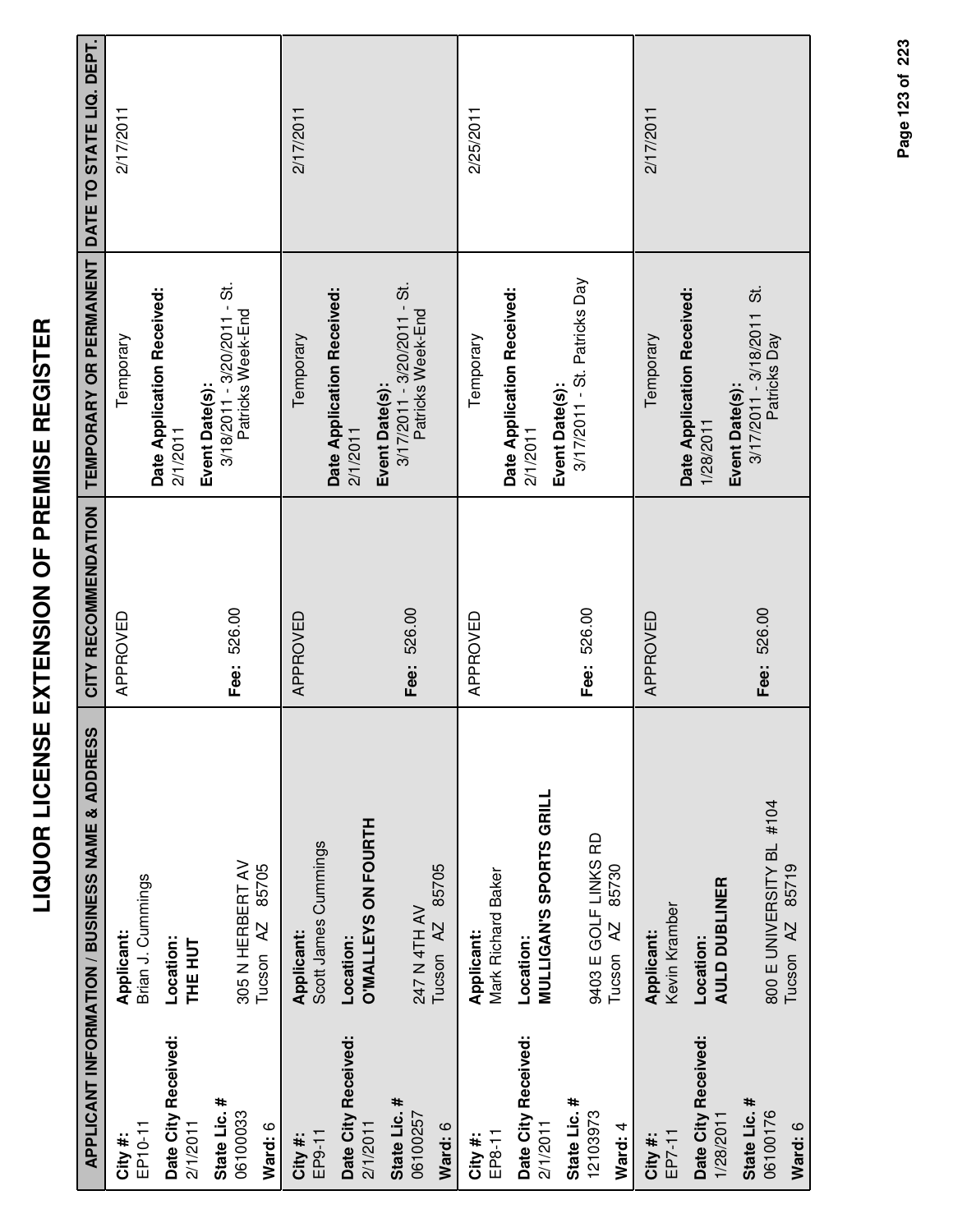| I                       |
|-------------------------|
|                         |
|                         |
|                         |
|                         |
| <br> <br>               |
|                         |
|                         |
| י<br>ו                  |
| 人間 あげ                   |
| I                       |
| ī                       |
| ī                       |
| ī                       |
| ີ້                      |
|                         |
| Í                       |
|                         |
| l                       |
|                         |
| ļ                       |
|                         |
| ٦                       |
|                         |
| $\overline{\mathbf{S}}$ |
|                         |
| Ì                       |
|                         |
|                         |
|                         |
| Í                       |
|                         |
| Í                       |
|                         |

 $\sim$ 

|                                     | <b>APPLICANT INFORMATION / BUSINESS NAME &amp; ADDRESS</b> | CITY RECOMMENDATION       | TEMPORARY OR PERMANENT                                          | DATE TO STATE LIQ. DEPT. |
|-------------------------------------|------------------------------------------------------------|---------------------------|-----------------------------------------------------------------|--------------------------|
| EP6-11<br>City#:                    | Kevin Arnold Kramber<br>Applicant:                         | APPROVED                  | Temporary                                                       | 2/17/2011                |
| Date City Received:<br>1/27/2011    | SAPPHIRE LOUNGE<br>Location:                               |                           | Date Application Received:<br>1/27/2011                         |                          |
| State Lic. #<br>06100005<br>Ward: 6 | 61 E CONGRESS ST<br>85701<br>Tucson AZ                     | Fee: 526.00               | $3/17/2011 - 3/18/2011$ , St.<br>Patricks Day<br>Event Date(s): |                          |
| EP5-11<br>City #:                   | Gregory Kari<br>Applicant:                                 | WITHDRAWN BY<br>APPLICANT | Permanent                                                       |                          |
| Date City Received:<br>1/20/2011    | THUNDER MOUNTAIN MOOSE LODGE<br>Location:<br>2475          |                           | Date Application Received:<br>1/20/2011                         |                          |
| State Lic. #<br>14103005<br>Ward: 4 | 2442 S HARRISON RD<br>85748<br>Tucson <sub>AZ</sub>        | Fee: 1344.00              |                                                                 |                          |
| EP4-11<br>City#:                    | Jesus Manuel Castro<br>Applicant:                          | APPROVED                  | Temporary                                                       | 2/9/2011                 |
| Date City Received:<br>1/18/2011    | DIABLOS SPORTS BAR & GRILL LLC<br>Location:                |                           | Date Application Received:<br>1/18/2011                         |                          |
| State Lic. #<br>06100106<br>Ward: 4 | 2545 S CRAYCROFT RD<br>85711<br>Tucson AZ                  | Fee: 526.00               | 3/1/2011 - Bike Night<br>Event Date(s):                         |                          |
| EP3-11<br>City #:                   | Tauna Arnold<br>Applicant:                                 | APPROVED                  | Temporary                                                       | 1/26/2011                |
| Date City Received:<br>1/6/2011     | BARRIO BREWING COMPANY<br>Location:                        |                           | Date Application Received:<br>Event Date(s):<br>1/6/2011        |                          |
| State Lic. #<br>12103760<br>Ward: 5 | 85719<br>800 E 16TH ST<br>Tucson <sub>AZ</sub>             | Fee: 526.00               | 2/26/2011 - Arizona Craft Beer<br><b>Tasting Week</b>           |                          |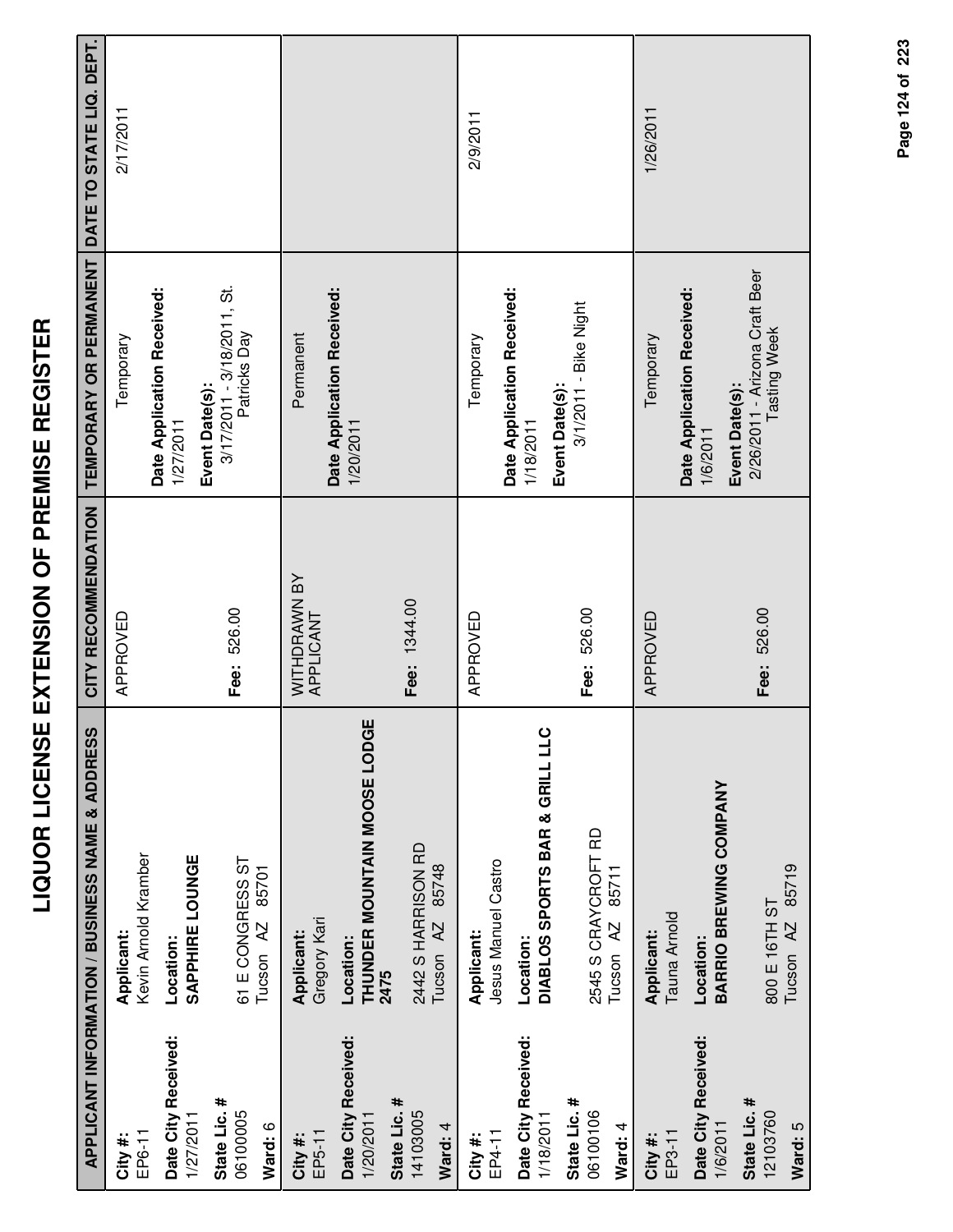|                                     | <b>APPLICANT INFORMATION / BUSINESS NAME &amp; ADDRESS</b> | CITY RECOMMENDATION | <b>TEMPORARY OR PERMANENT</b>                                        | DATE TO STATE LIQ. DEPT. |
|-------------------------------------|------------------------------------------------------------|---------------------|----------------------------------------------------------------------|--------------------------|
| EP2-11<br>City #:                   | Thomas Robert Aguilera<br>Applicant:                       | APPROVED            | Permanent                                                            | 1/26/2011                |
| Date City Received:<br>1/5/2011     | Location:<br>HUB                                           |                     | Date Application Received:<br>1/5/2011                               |                          |
| State Lic. #<br>12104081            | 266 E CONGRESS ST                                          | 333.00<br>Fee:      |                                                                      |                          |
| Ward: 6                             | 85701<br>Tucson AZ                                         |                     |                                                                      |                          |
| EP1-11<br>City #:                   | John Jay Healy<br>Applicant:                               | APPROVED            | Temporary                                                            | 1/5/2011                 |
| Date City Received:<br>1/4/2011     | COW PONY<br>Location:                                      |                     | Date Application Received:<br>1/4/2011                               |                          |
| State Lic. #<br>06100055<br>Ward: 2 | 6510 E TANQUE VERDE RD<br>85715<br>Tucson <sub>AZ</sub>    | Fee: 526.00         | 1/8/2011 - Funeral Reception<br>Event Date(s):                       |                          |
| EP39-10<br>City #:                  | Anthony Vaccaro<br>Applicant:                              | APPROVED            | Temporary                                                            | 11/30/2010               |
| Date City Received:<br>11/10/2010   | <b>SKY BAR</b><br>Location:                                |                     | Date Application Received:<br>11/10/2010                             |                          |
| State Lic. #<br>06100092<br>Ward: 6 | 85705<br>536 N 4TH AV<br>Tucson <sub>AZ</sub>              | 280.00<br>Fee:      | 12/21/2010 - Solstice Celebration<br>Event Date(s):                  |                          |
| EP38-10<br>City#:                   | Brian J. Cummings<br><b>Applicant:</b>                     | APPROVED            | Temporary                                                            | 11/8/2010                |
| Date City Received:<br>10/15/2010   | Location:<br>THE HUT                                       |                     | Date Application Received:<br>10/15/2010                             |                          |
| State Lic. #<br>06100033            | 305 N HERBERT AV<br>85705<br>Tucson <sub>AZ</sub>          | 526.00<br>Fee:      | Wonderland Music Festival<br>12/2/2010 - 12/4/2010<br>Event Date(s): |                          |
| <b>A</b> · Mard · A                 |                                                            |                     |                                                                      |                          |

Page 125 of 223 **Page of 125 223**

**Ward:** 6

Tucson AZ 85705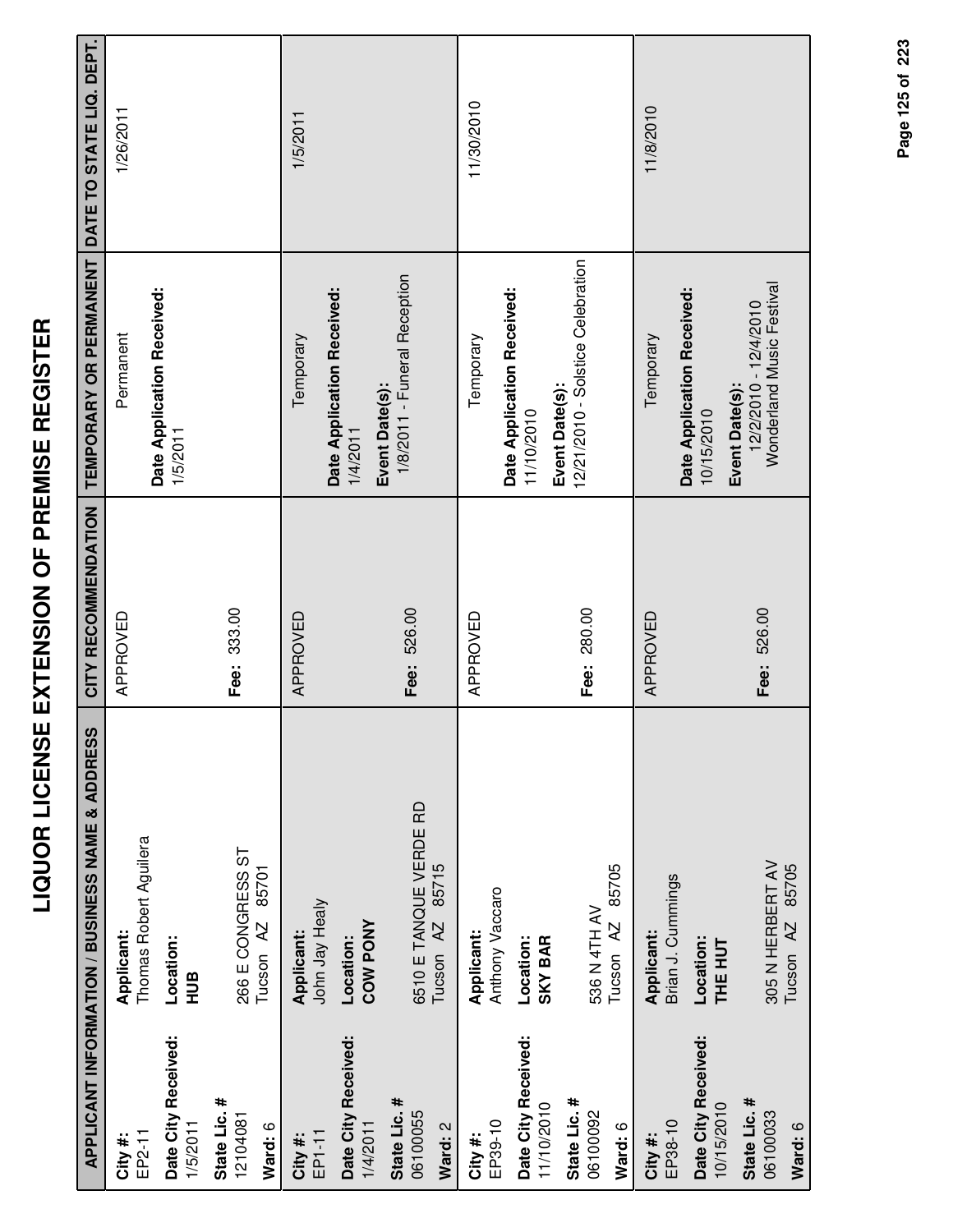| i<br>i<br>i<br>.<br>.       |  |
|-----------------------------|--|
| しくこうしんし しくー                 |  |
| í<br>i<br>ļ                 |  |
| -<br>-<br>-<br>l<br>-<br>נו |  |
| j<br>:                      |  |

|                                     | <b>APPLICANT INFORMATION / BUSINESS NAME &amp; ADDRESS</b> | CITY RECOMMENDATION | TEMPORARY OR PERMANENT                                    | DATE TO STATE LIQ. DEPT. |
|-------------------------------------|------------------------------------------------------------|---------------------|-----------------------------------------------------------|--------------------------|
| EP37-10<br>City #:                  | Steven Stuart Schultz<br>Applicant:                        | APPROVED            | Temporary                                                 | 10/19/2010               |
| Date City Received:<br>9/29/2010    | LUNA BELLA RESTAURANT<br>Location:                         |                     | Date Application Received:<br>9/29/2010                   |                          |
| State Lic. #<br>12103908<br>Ward: 2 | 2990 N SWAN RD #145<br>85712<br>$\overline{A}$<br>Tucson   | Fee: 120.00         | November 19, 2010 - Concert<br>Event Date(s):             |                          |
| EP36-10<br>City#:                   | Steven Stuart Schultz<br>Applicant:                        | APPROVED            | Date Application Received:<br>Temporary                   | 10/19/2010               |
| Date City Received:<br>9/29/2010    | LUNA BELLA RESTAURANT<br>Location:                         |                     | Event Date(s):<br>9/29/2010                               |                          |
| State Lic. #<br>12103908<br>Ward: 2 | 2990 N SWAN RD #145<br>85712<br>AZ<br>Tucson               | Fee: 120.00         | November 13, 2010 - Concert                               |                          |
| EP35-10<br>City #:                  | Gregory John Kari<br>Applicant:                            | APPROVED            | Temporary                                                 | 10/6/2010                |
| Date City Received:<br>9/17/2010    | MOOSE LODGE 2475<br>Location:                              |                     | Date Application Received:<br>Event Date(s):<br>9/17/2010 |                          |
| State Lic. #<br>14103005<br>Ward: 4 | 2442 S HARRISON RD<br>85748<br>Tucson <sub>AZ</sub>        | 297.50<br>Fee:      | 11/6/2010 - Fundraiser                                    |                          |
| EP34-10<br>City #:                  | Steven Stuart Shultz<br>Applicant:                         | APPROVED            | Temporary                                                 | 10/6/2010                |
| Date City Received:<br>9/8/2010     | <b>LUNA BELLA RESTAURANT</b><br>Location:                  |                     | Date Application Received:<br>Event Date(s):<br>9/8/2010  |                          |
| State Lic. #<br>12103908<br>Ward: 2 | 85712<br>2990 N SWAN RD<br>AZ.<br>Tucson                   | Fee: \$120.00       | October 30, 2010                                          |                          |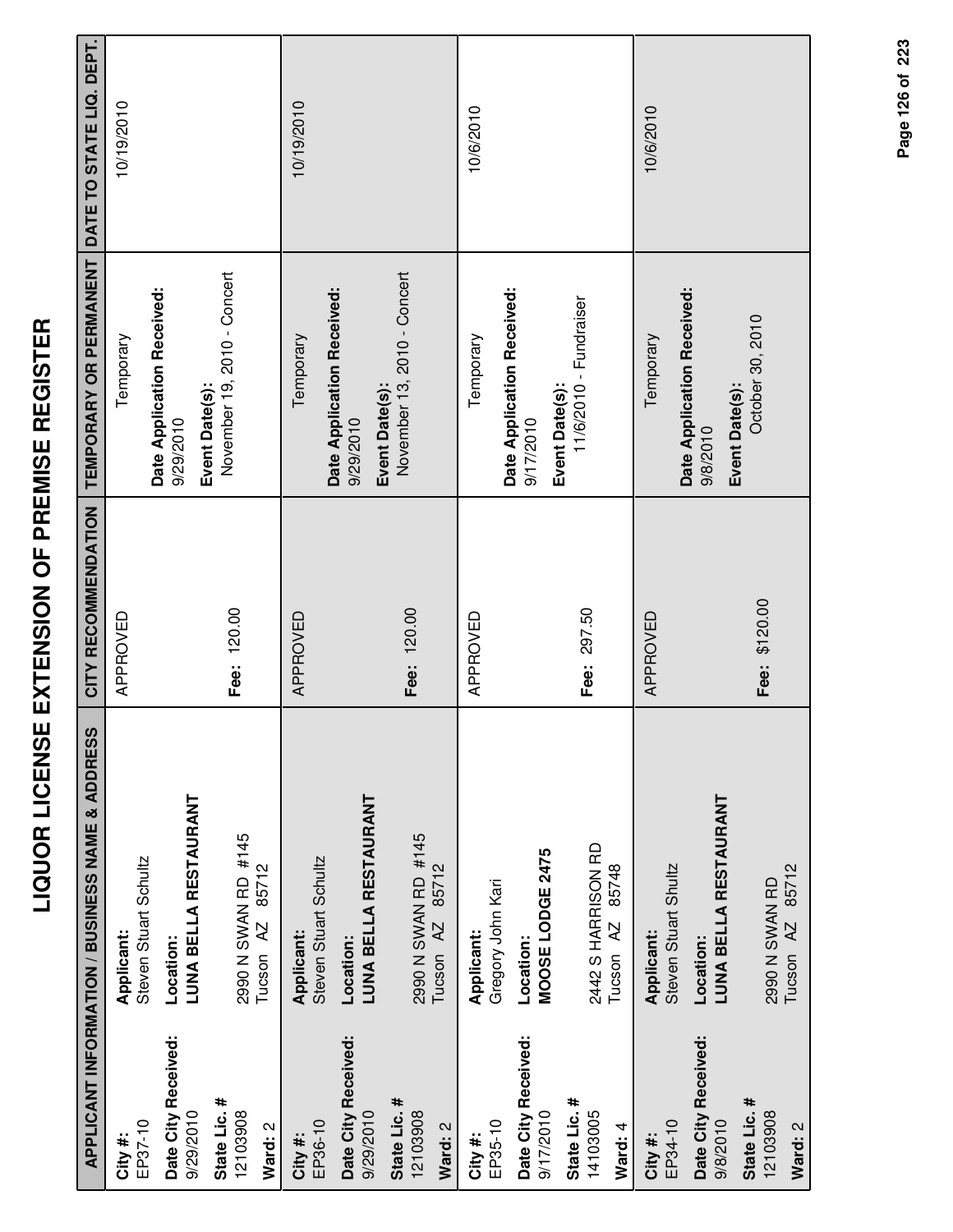|                                     | APPLICANT INFORMATION / BUSINESS NAME & ADDRESS  | CITY RECOMMENDATION | TEMPORARY OR PERMANENT                                                                   | DATE TO STATE LIQ. DEPT. |
|-------------------------------------|--------------------------------------------------|---------------------|------------------------------------------------------------------------------------------|--------------------------|
| EP33-10<br>City #:                  | Steven Stuart Shultz<br>Applicant:               | APPROVED            | Temporary                                                                                | 10/6/2010                |
| Date City Received:<br>9/8/2010     | <b>LUNA BELLA RESTAURANT</b><br>Location:        |                     | Date Application Received:<br>9/8/2010                                                   |                          |
| State Lic. #<br>12103908<br>Ward: 2 | 85712<br>2990 N SWAN RD<br>Tucson <sub>AZ</sub>  | Fee: \$120.00       | October 23, 2010<br>Event Date(s):                                                       |                          |
| EP32-10<br>City #:                  | Brian J. Cummings<br>Applicant:                  | APPROVED            | Date Application Received:<br>Temporary                                                  | 9/24/2010                |
| Date City Received:<br>9/7/2010     | O'MALLEYS ON FOURTH<br>Location:                 |                     | 9/7/2010                                                                                 |                          |
| State Lic. #<br>06100257<br>Ward: 6 | 85705<br>247 N 4TH AV<br>Tucson <sub>AZ</sub>    | Fee: 526.00         | 10/22/2010 - 10/31/2010 - UA<br>Homecoming and Halloween<br>activities<br>Event Date(s): |                          |
| EP31-10<br>City #:                  | Thomas F. Obermaier<br>Applicant:                | APPROVED            | Temporary                                                                                | 9/23/2010                |
| Date City Received:<br>9/2/2010     | TUCSON CONVENTION CENTER<br>Location:            |                     | Date Application Received:<br>Event Date(s):<br>9/2/2010                                 |                          |
| State Lic. #<br>5100005<br>Ward: 6  | 85701<br>260 S CHURCH AV<br>Tucson <sub>AZ</sub> | Fee: 150.00         | 10/8/2010 - 10/10/2010 - SAHBA<br>Home Show and other events                             |                          |
| EP30-10<br>City#:                   | Steven Stuart Shultz<br>Applicant:               | APPROVED            | Temporary                                                                                | 9/15/2010                |
| Date City Received:<br>8/31/2010    | LUNA BELLA RESTAURANT<br>Location:               |                     | Date Application Received:<br>Event Date(s):<br>8/31/2010                                |                          |
| State Lic. #<br>12103908<br>Ward: 2 | 85712<br>2990 N SWAN RD<br>Tucson <sub>AZ</sub>  | Fee: \$120.00       | October 16, 2010                                                                         |                          |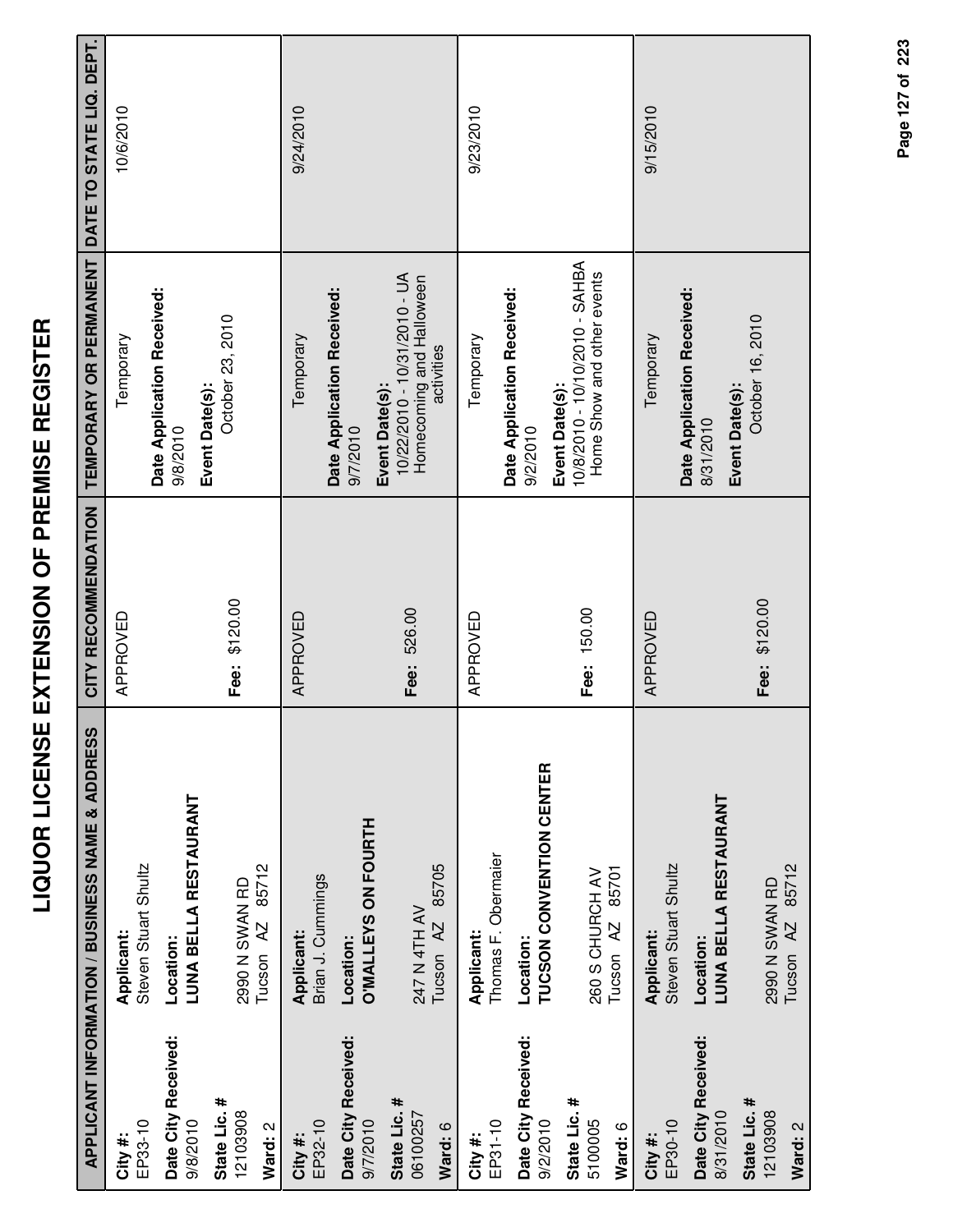| I                    |
|----------------------|
| l                    |
|                      |
| l                    |
| i                    |
|                      |
| Ī<br>Ξ               |
|                      |
| d                    |
| <br> <br>            |
|                      |
| ֚֡<br>ĺ<br>i<br>I    |
| I                    |
| ī                    |
| $\tilde{\mathbf{C}}$ |
|                      |
|                      |
| $\frac{1}{1}$        |
|                      |
|                      |
| ļ                    |
|                      |
| -<br>-               |
| i                    |
|                      |
| i<br>1               |
|                      |
|                      |
| Г<br>I<br>֡֡֡֡֡֡֡֡   |
| Ī                    |
|                      |
|                      |
| Ι                    |

|                                     | APPLICANT INFORMATION / BUSINESS NAME & ADDRESS      | CITY RECOMMENDATION | TEMPORARY OR PERMANENT                                                   | DATE TO STATE LIQ. DEPT. |
|-------------------------------------|------------------------------------------------------|---------------------|--------------------------------------------------------------------------|--------------------------|
| EP29-10<br>City#:                   | Steven Stuart Shultz<br>Applicant:                   | APPROVED            | Temporary                                                                | 9/15/2010                |
| Date City Received:<br>8/27/2010    | <b>LUNA BELLA RESTAURANT</b><br>Location:            |                     | Date Application Received:<br>8/27/2010                                  |                          |
| State Lic. #<br>12103908<br>Ward: 2 | 2990 N SWAN RD #145<br>85712<br>Tucson <sub>AZ</sub> | Fee: 120.00         | October 8, 2010 - Concert<br>Event Date(s):                              |                          |
| EP28-10<br>City#:                   | Travis James Reese<br>Applicant:                     | APPROVED            | Date Application Received:<br>Permanent                                  | 10/1/2010                |
| Date City Received:<br>8/26/2010    | <b>47 SCOTT</b><br>Location:                         |                     | 8/26/2010                                                                |                          |
| State Lic. #<br>12104025<br>Ward: 6 | 85701<br>47 N SCOTT AV<br>Tucson <sub>AZ</sub>       | Fee: 408.00         |                                                                          |                          |
| EP27-10<br>City #:                  | Brenndon Richard Scott<br>Applicant:                 | APPROVED            | Temporary                                                                | 9/8/2010                 |
| Date City Received:<br>8/20/2010    | THE BASHFUL BANDIT<br>Location:                      |                     | Date Application Received:<br>8/20/2010                                  |                          |
| State Lic. #<br>06100040<br>Ward: 6 | 3686 E SPEEDWAY BL<br>85716<br>Tucson <sub>AZ</sub>  | Fee: 526.00         | October 9, 2010 - Fundraiser fro<br>Smiling Dog Rescue<br>Event Date(s): |                          |
| EP26-10<br>City#:                   | Steven Stuart Shultz<br>Applicant:                   | APPROVED            | Temporary                                                                | 9/8/2010                 |
| Date City Received:<br>8/20/2010    | LUNA BELLA RESTAURANT<br>Location:                   |                     | Date Application Received:<br>Event Date(s):<br>8/20/2010                |                          |
| State Lic. #<br>12103908<br>Ward: 2 | 2990 N SWAN RD #145<br>85712<br>Tucson <sub>AZ</sub> | Fee: 120.00         | October 1, 2010 - Concert                                                |                          |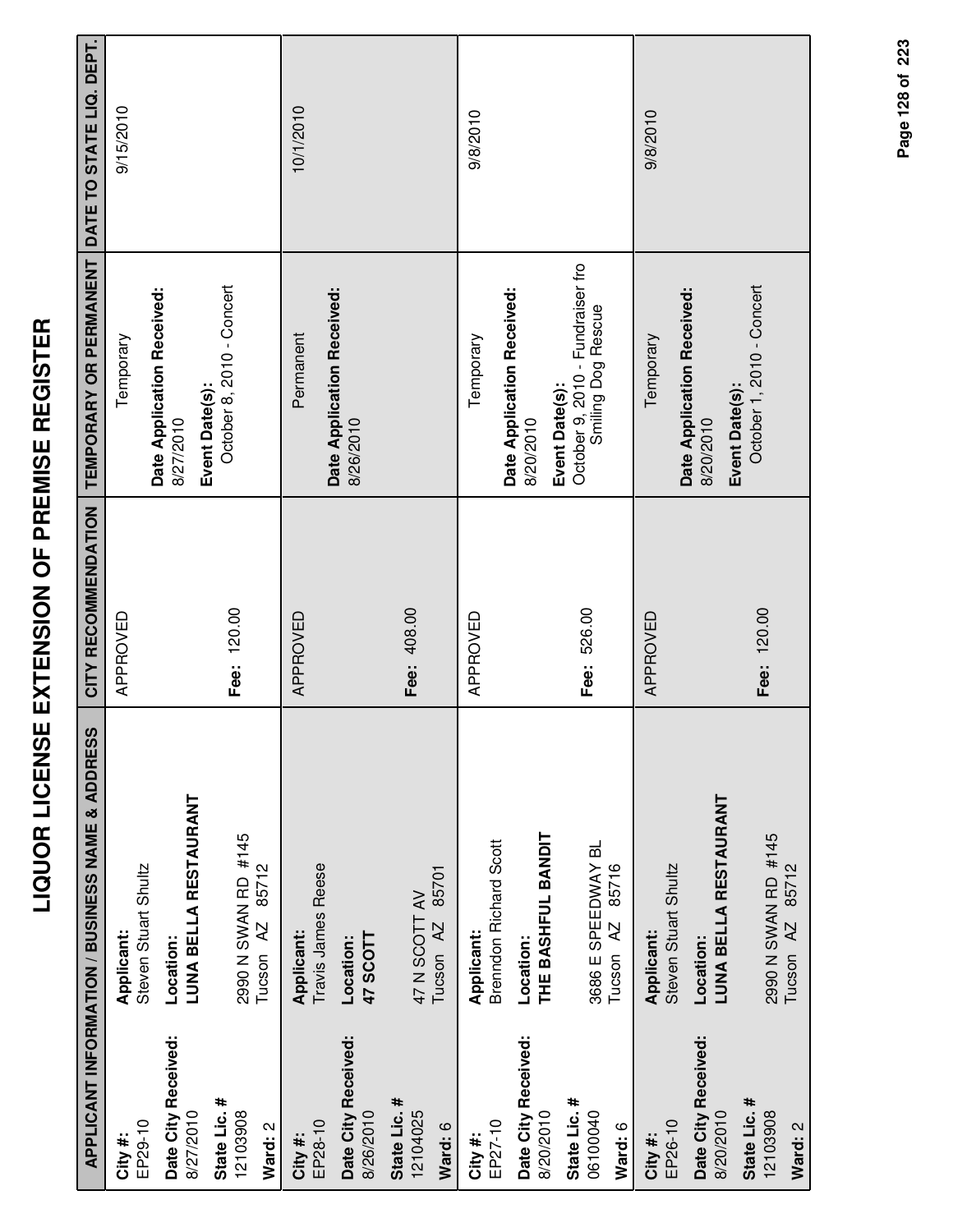|                                                  | APPLICANT INFORMATION / BUSINESS NAME & ADDRESS              | CITY RECOMMENDATION | TEMPORARY OR PERMANENT                                                                                                                                      | DATE TO STATE LIQ. DEPT. |
|--------------------------------------------------|--------------------------------------------------------------|---------------------|-------------------------------------------------------------------------------------------------------------------------------------------------------------|--------------------------|
| EP25-10<br>City #:                               | Jesus Manuel Castro<br>Applicant:                            | APPROVED            | Temporary                                                                                                                                                   | 9/8/2010                 |
| Date City Received:<br>8/20/2010                 | DIABLOS SPORTS BAR & GRILL LLC<br>Location:                  |                     | Date Application Received:<br>8/20/2010                                                                                                                     |                          |
| State Lic. #<br>06100106<br>Ward: 4              | 2545 S CRAYCROFT RD<br>85711<br>$\overline{A}$<br>Tucson     | Fee: 526.00         | October 5, 2010 - Bike Show<br>Event Date(s):                                                                                                               |                          |
| EP24-10<br>City#:                                | Janet Lois Baker<br><b>Applicant:</b>                        | APPROVED            | Temporary                                                                                                                                                   | 9/8/2010                 |
| Date City Received:<br>8/16/2010                 | MULLIGAN'S SPORTS GRILL, INC.<br>Location:                   |                     | Date Application Received:<br>Event Date(s):<br>8/16/2010                                                                                                   |                          |
| State Lic. #<br>12103973<br>Ward: 4              | 9403 E GOLF LINKS RD<br>85730<br>Tucson <sub>AZ</sub>        | 526.00<br>Fee:      | September 25, 2010                                                                                                                                          |                          |
| City#:                                           | Applicant:                                                   |                     | Temporary                                                                                                                                                   | 8/18/2010                |
| Date City Received:<br>EP23-10                   | Brian J. Cummings<br>Location:                               |                     | Date Application Received:<br>7/20/2010                                                                                                                     |                          |
| State Lic. #<br>06100033<br>7/20/2010<br>Ward: 6 | 305 N HERBERT AV<br>85705<br>Tucson <sub>AZ</sub><br>THE HUT | Fee: 526.00         | lowa Football Weekend, Country<br>Night/Benefit for Dia de los<br>Music Festival, World Beat<br>$9/17/2010 - 9/25/2010$<br><b>Muertos</b><br>Event Date(s): |                          |
| EP22-10<br>City #:                               | Vicente Sanchez-Martinez<br><b>Applicant:</b>                | APPROVED            | Temporary                                                                                                                                                   | 8/10/2010                |
| Date City Received:<br>7/9/2010                  | CASA VICENTE<br>Location:                                    |                     | Date Application Received:<br>7/9/2010                                                                                                                      |                          |
| State Lic. #<br>12103662<br>Ward: 6              | 85701<br>375 S STONE AV<br>Tucson <sub>AZ</sub>              | Fee: 526.00         | Tucson Spanish and Flamenco<br>$9/14/2010 - 9/20/2010 - 2nd$<br>Festival<br>Event Date(s):                                                                  |                          |

Page 129 of 223 **Page of 129 223**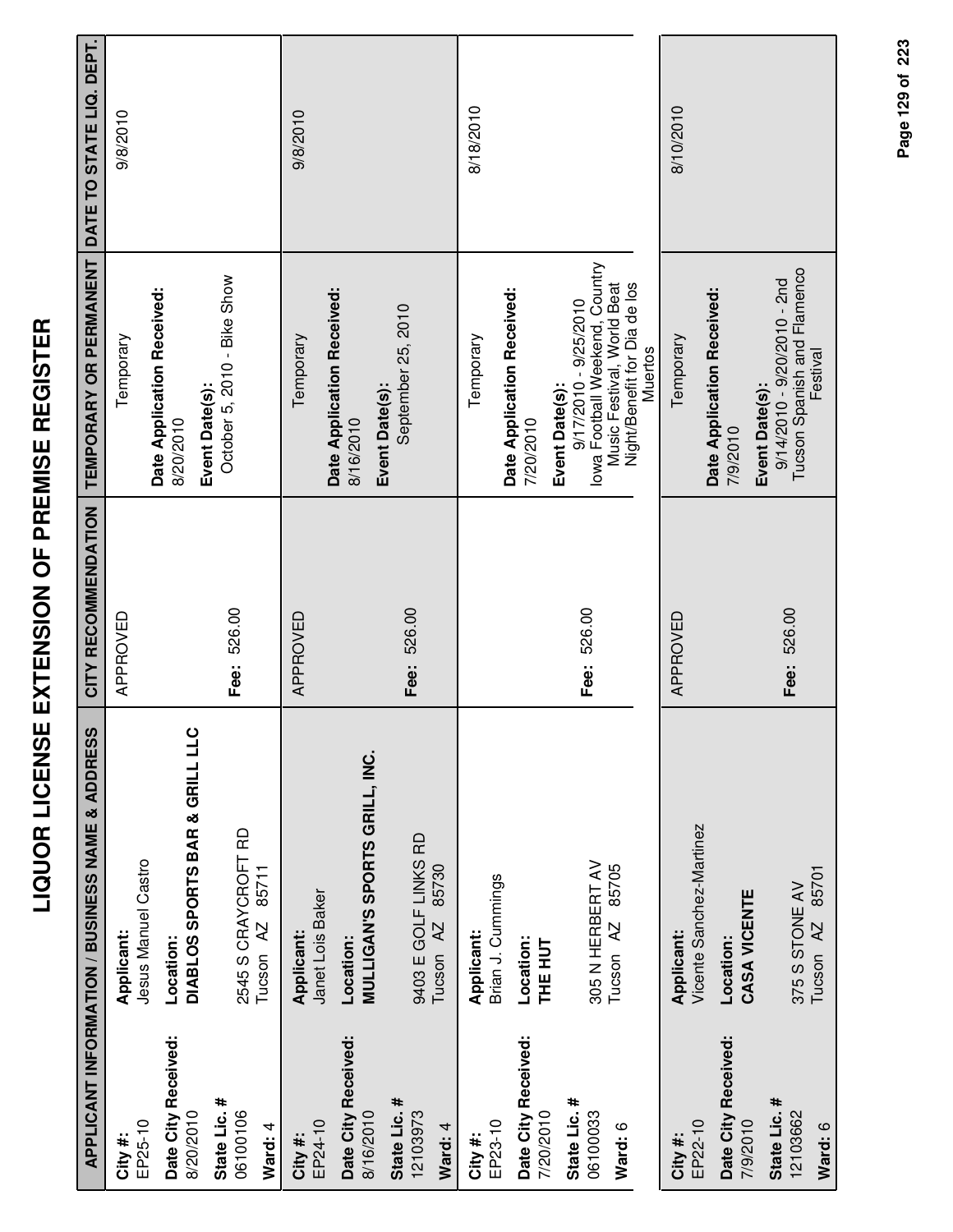|                                     | APPLICANT INFORMATION / BUSINESS NAME & ADDRESS    | CITY RECOMMENDATION | TEMPORARY OR PERMANENT                                   | DATE TO STATE LIQ. DEPT. |
|-------------------------------------|----------------------------------------------------|---------------------|----------------------------------------------------------|--------------------------|
| EP21-10<br>City #:                  | Yvonne Kay Foucher<br>Applicant:                   | APPROVED            | Temporary                                                | 8/10/2010                |
| Date City Received:<br>7/6/2010     | CATA VINOS LLC<br>Location:                        |                     | Date Application Received:<br>Event Date(s):<br>7/6/2010 |                          |
| State Lic. #<br>07100104<br>Ward: 3 | 3063 N ALVERNON WY<br>85712<br>Tucson AZ           | Fee: 450.00         | September 4, 2010 - Anniversary<br>Party                 |                          |
| EP20-10<br>City #:                  | Douglas William Biggers<br>Applicant:              | APPROVED            | Date Application Received:<br>Permanent                  | 5/2/2011                 |
| Date City Received:<br>5/6/2010     | RIALTO THEATRE FOUNDATION<br>Location:             |                     | 5/6/2010                                                 |                          |
| State Lic. #<br>06100283<br>Ward: 6 | 318 E CONGRESS ST<br>85701<br>Tucson <sub>AZ</sub> | Fee: 1344.00        |                                                          |                          |
| EP19-10<br>City#:                   | Steven Stuart Shultz<br>Applicant:                 | APPROVED            | Temporary                                                | 5/26/2010                |
| Date City Received:<br>5/5/2010     | <b>LUNA BELLA RESTAURANT</b><br>Location:          |                     | Date Application Received:<br>Event Date(s):<br>5/5/2010 |                          |
| State Lic. #<br>12103908<br>Ward: 2 | 85712<br>2990 N SWAN RD<br>Tucson AZ               | Fee: 526.00         | June 18, 2010 - Jazz Festival                            |                          |
| EP18-10<br>City #:                  | Mark Richard Baker<br>Applicant:                   | APPROVED            | Date Application Received:<br>Temporary                  | 6/10/2010                |
| Date City Received:<br>5/4/2010     | MULLIGAN'S SPORTS GRILL, INC.<br>Location:         |                     | Event Date(s):<br>5/4/2010                               |                          |
| State Lic. #<br>12103973<br>Ward: 4 | 9403 E GOLF LINKS RD<br>85730<br>AZ<br>Tucson      | Fee: 526.00         | June 26, 2010 - Golf Tournament<br>Reception             |                          |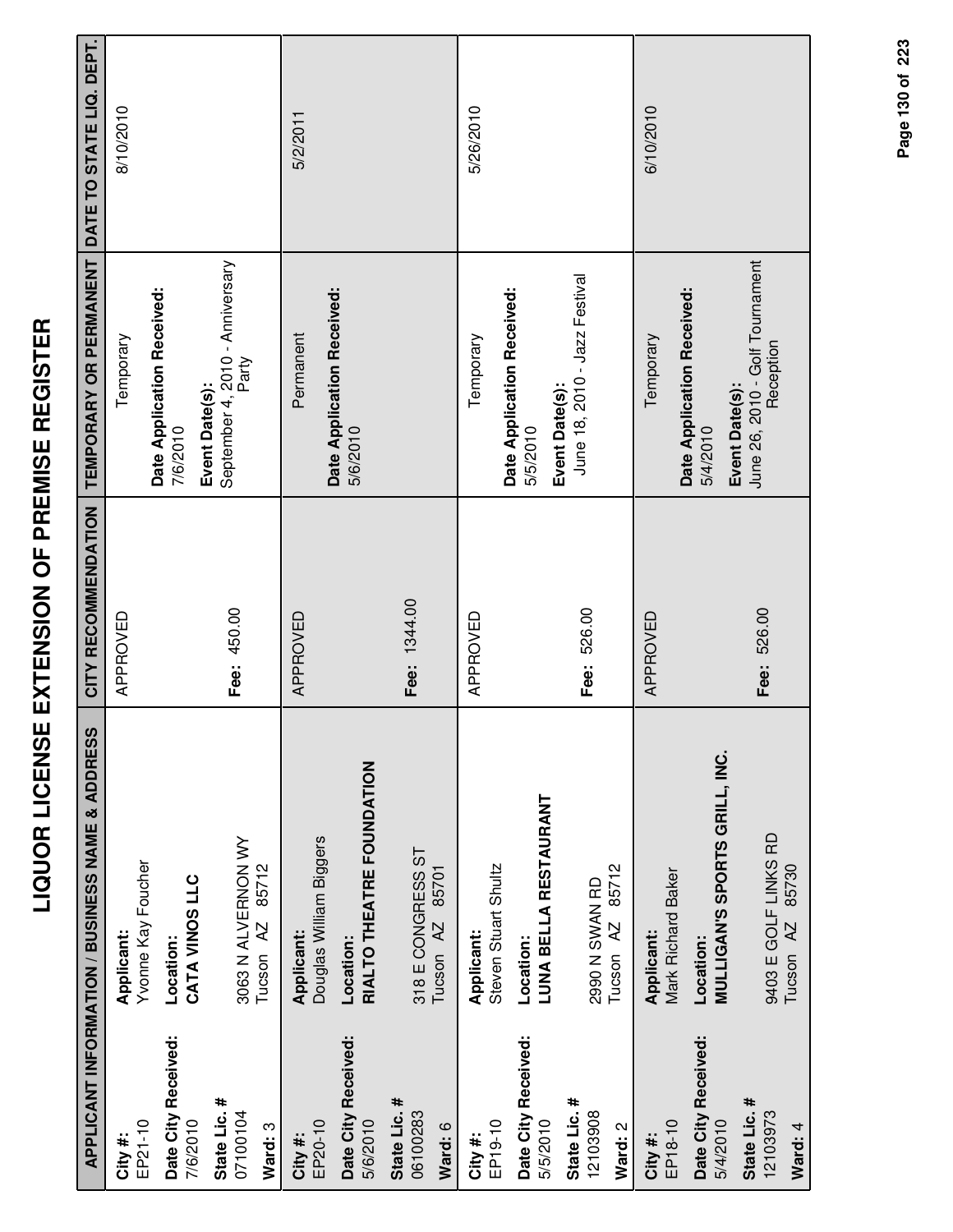|                                     | APPLICANT INFORMATION / BUSINESS NAME & ADDRESS      | CITY RECOMMENDATION | TEMPORARY OR PERMANENT                          | DATE TO STATE LIQ. DEPT. |
|-------------------------------------|------------------------------------------------------|---------------------|-------------------------------------------------|--------------------------|
| EP17-10<br>City #:                  | Steven Stuart Shultz<br>Applicant:                   | APPROVED            | Temporary                                       | 5/13/2010                |
| Date City Received:<br>4/28/2010    | <b>LUNA BELLA RESTAURANT</b><br>Location:            |                     | Date Application Received:<br>4/28/2010         |                          |
| State Lic. #<br>12103908<br>Ward: 2 | 2990 N SWAN RD #145<br>85712<br>Tucson <sub>AZ</sub> | Fee: 526.00         | June 12, 2010 - Jazz Festival<br>Event Date(s): |                          |
| EP16-10<br>City #:                  | Steven Stuart Shultz<br>Applicant:                   | APPROVED            | Date Application Received:<br>Temporary         | 5/7/2010                 |
| Date City Received:<br>4/14/2010    | SSS NEW CAFE LLC/LUNA BELLA<br>Location:             |                     | 4/14/2010                                       |                          |
| State Lic. #<br>12103908<br>Ward: 2 | 2990 N SWAN RD #145<br>85712<br>Tucson <sub>AZ</sub> | Fee: 526.00         | May 29, 2010 - Jazz Festival<br>Event Date(s):  |                          |
| EP15-10<br>City #:                  | Steven Stuart Shultz<br>Applicant:                   | APPROVED            | Temporary                                       | 4/27/2010                |
| Date City Received:<br>4/7/2010     | SSS NEW CAFE LLC / LUNA BELLA<br>Location:           |                     | Date Application Received:<br>4/7/2010          |                          |
| State Lic. #<br>12103908<br>Ward: 2 | 85712<br>2990 N SWAN RD<br>Tucson AZ                 | Fee: 526.00         | May 22, 2010 - Jazz Festival<br>Event Date(s):  |                          |
| EP14-10<br>City #:                  | Steven Stuart Shultz<br>Applicant:                   | APPROVED            | Temporary                                       | 4/23/2010                |
| Date City Received:<br>4/1/2010     | SSS NEW CAFE LLC/LUNA BELLA<br>Location:             |                     | Date Application Received:<br>4/1/2010          |                          |
| State Lic. #<br>12103908<br>Ward: 2 | Tucson AZ 85712<br>2990 N SWAN RD                    | Fee: 526.00         | May 8, 2010 - Jazz Festival<br>Event Date(s):   |                          |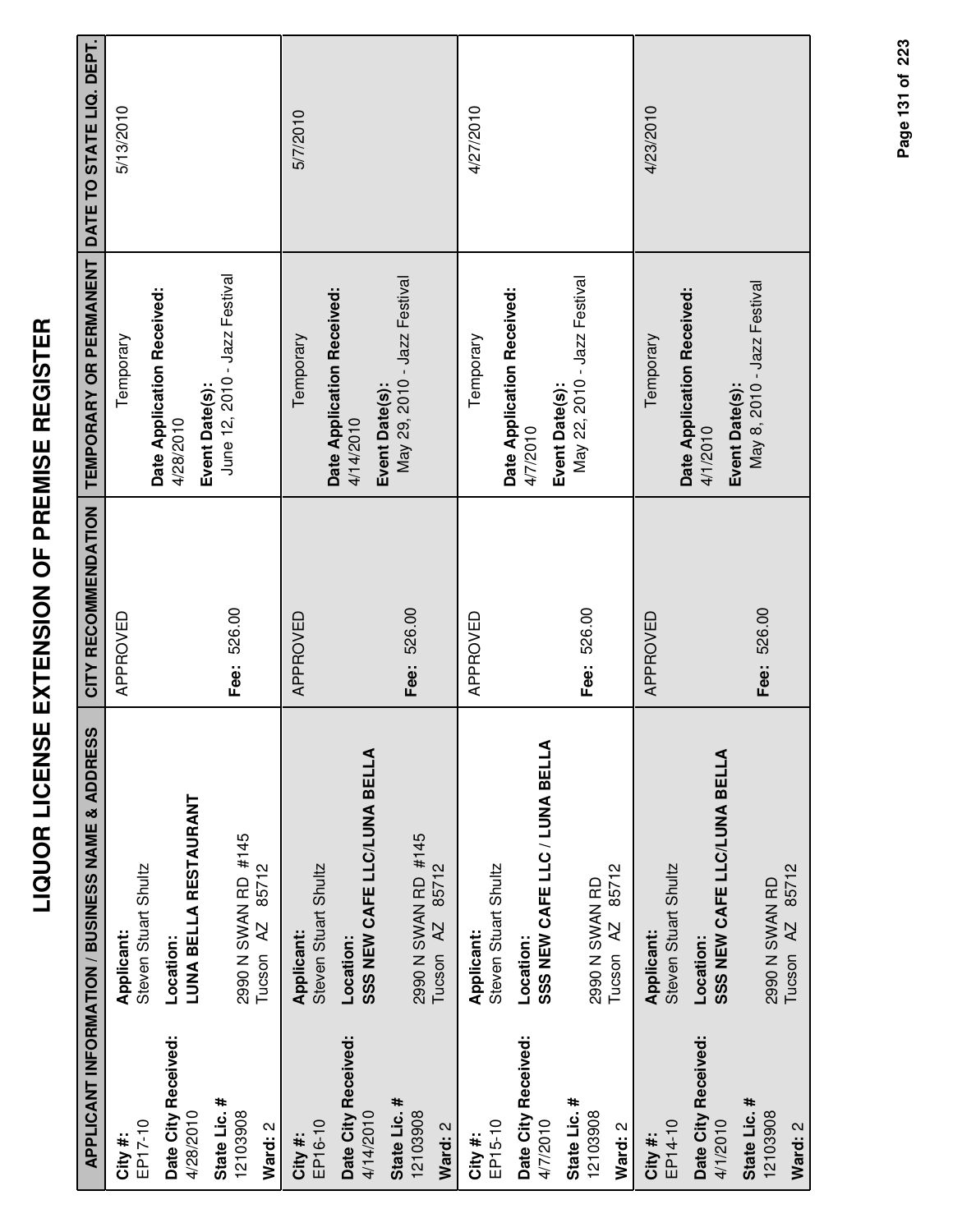|                                                  | APPLICANT INFORMATION / BUSINESS NAME & ADDRESS                  | CITY RECOMMENDATION | TEMPORARY OR PERMANENT DATE TO STATE LIQ. DEPT.                    |           |
|--------------------------------------------------|------------------------------------------------------------------|---------------------|--------------------------------------------------------------------|-----------|
| EP13-10<br>City#:                                | Richard Samuel Oseran<br>Applicant:                              | APPROVED            | Temporary                                                          | 4/5/2010  |
| Date City Received:<br>3/30/2010                 | DEPOT PARTNERS, LLC - MAYNARDS<br>Location:                      |                     | Date Application Received:<br>Event Date(s):<br>3/30/2010          |           |
| State Lic. #<br>07101008<br>Ward: 6              | 85701<br>400 N TOOLE AV<br>Tucson AZ                             | Fee: 526.00         | April 12, 2010                                                     |           |
| EP12-10<br>City#:                                | Hector A. Heras<br>Applicant:                                    | APPROVED            | Permanent                                                          | 6/10/2010 |
| Date City Received:<br>3/29/2010                 | EL TACOTOTE<br>Location:                                         |                     | Date Application Received:<br>3/29/2010                            |           |
| State Lic. #<br>12103913<br>Ward: 2              | 1340 N WILMOT RD<br>85712<br>Tucson <sub>AZ</sub>                | Fee: 356.40         |                                                                    |           |
| EP11-10<br>City #:                               | Arnoldo Silva<br>Applicant:                                      | APPROVED            | Temporary                                                          | 4/1/2010  |
| Date City Received:<br>3/19/2010                 | LA BOTANA TACO GRILL & CANTINA<br>Location:                      |                     | Date Application Received:<br>3/19/2010                            |           |
| State Lic. #<br>12103997<br>Ward: 3              | 85719<br>3200 N 1ST AV<br>Tucson <sub>AZ</sub>                   | Fee: 526.00         | May 5, 2010 - Cinco de Mayo<br>Celebration/Event<br>Event Date(s): |           |
| EP10-10<br>City#:                                | Steven Stuart Shultz<br><b>Applicant:</b>                        | APPROVED            | Temporary                                                          | 3/25/2010 |
| Date City Received:<br>State Lic. #<br>3/12/2010 | <b>SSS NEW CAFE LLC / LUNA BELLA<br/>RESTAURANT</b><br>Location: |                     | Date Application Received:<br>Event Date(s):<br>3/12/2010          |           |
| 12103908<br>Ward: 2                              | Tucson AZ 85712<br>2990 N SWAN RD                                | Fee: 526.00         | April 24, 2010 - Jazz Festival                                     |           |

Page 132 of 223 **Page of 132 223**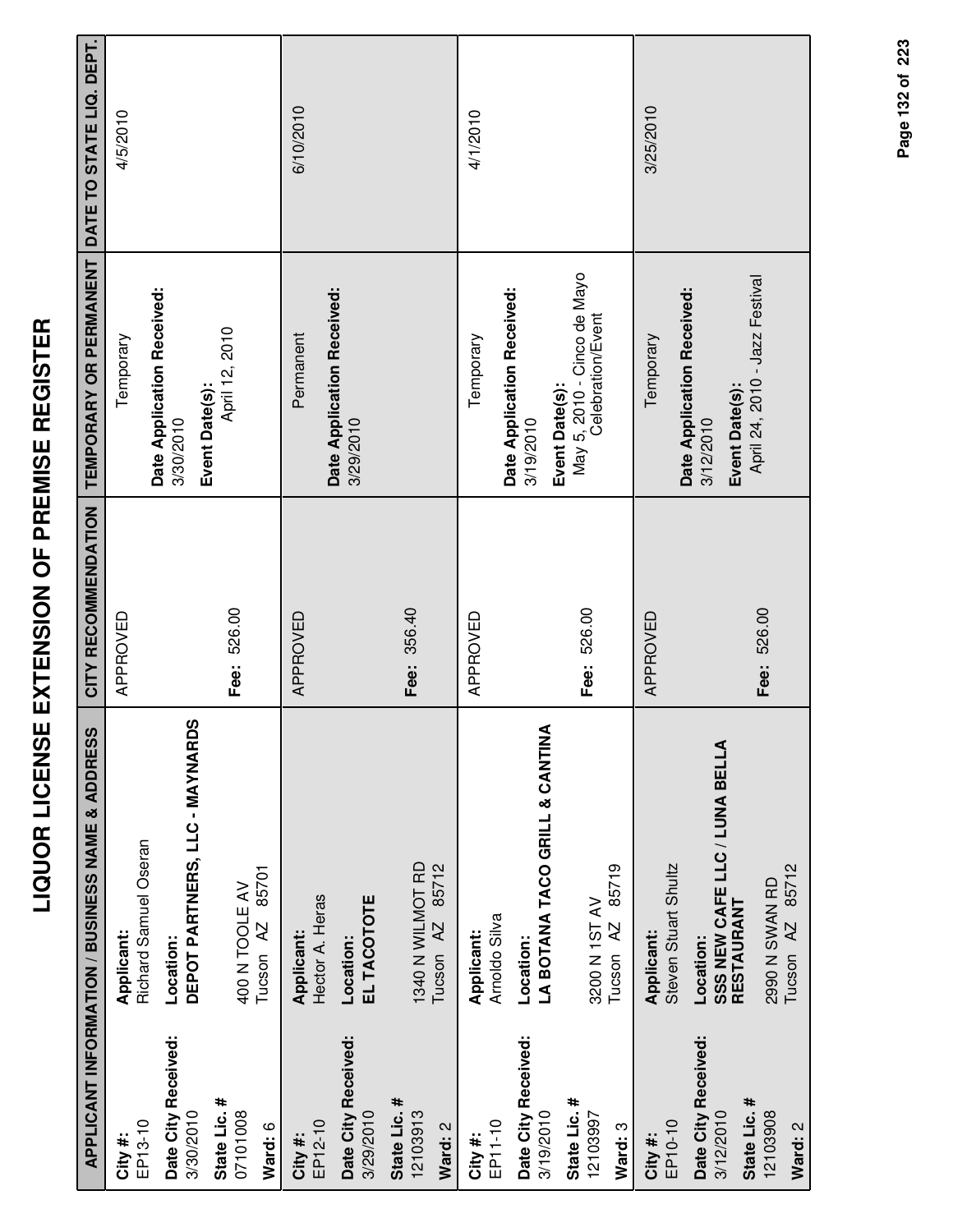| ĭ<br>I<br>i<br>$\frac{1}{\sqrt{2}}$<br>.<br>(<br>l<br>İ<br>l |  |
|--------------------------------------------------------------|--|
| -<br>-<br><b>ACTELLE</b><br>I                                |  |
| <br> <br> <br> <br>j<br>١<br>l                               |  |
| i<br>i<br>i<br>$\frac{1}{1}$                                 |  |
| í<br>ここ                                                      |  |

|                                  | APPLICANT INFORMATION / BUSINESS NAME & ADDRESS | CITY RECOMMENDATION | <b>TEMPORARY OR PERMANENT</b>                             | DATE TO STATE LIQ. DEPT. |
|----------------------------------|-------------------------------------------------|---------------------|-----------------------------------------------------------|--------------------------|
| EP9-10<br>City#:                 | Paul C. Clark<br>Applicant:                     | APPROVED            | Temporary                                                 | 3/25/2010                |
| Date City Received:<br>3/2/2010  | KON TIKI RESTAURANT & LOUNGE<br>Location:       |                     | Date Application Received:<br>3/2/2010                    |                          |
| State Lic. #<br>06100121         | 4625 E BROADWAY BL                              | Fee: 526.00         | Relight the Night - 4/10/2010<br>Event Date(s):           |                          |
| Ward: 6                          | 85711<br>Tucson <sub>AZ</sub>                   |                     |                                                           |                          |
| EP8-10<br>City #:                | Dennis Joseph Arnold<br>Applicant:              |                     | Permanent                                                 | 8/18/2010                |
| Date City Received:<br>2/12/2010 | GENTLE BENS BREWING COMPANY<br>Location:        |                     | Date Application Received:<br>2/12/2010                   |                          |
| State Lic. #<br>06100125         | 865 E UNIVERSITY BL                             | Fee: 300.00         |                                                           |                          |
| Ward: 6                          | 85719<br>AZ<br>Tucson                           |                     |                                                           |                          |
| EP7-10<br>City #:                | Mark Richard Baker<br>Applicant:                | APPROVED            | Temporary                                                 | 2/22/2010                |
| Date City Received:<br>1/29/2010 | MULLIGANS SPORTS GRILL INC.<br>Location:        |                     | Date Application Received:<br>1/29/2010                   |                          |
| State Lic. #<br>12103973         | 9403 E GOLF LINKS RD                            | Fee: 526.00         | St. Patrick's Day 3/17/10<br>Event Date(s):               |                          |
| Ward: 4                          | 85730<br>Tucson <sub>AZ</sub>                   |                     |                                                           |                          |
| EP6-10<br>City#:                 | Henry Munford<br>Applicant:                     | APPROVED            | Temporary                                                 | 3/4/2010                 |
| Date City Received:<br>1/29/2010 | BEAU BRUMMEL CLUB<br>Location:                  |                     | Date Application Received:<br>Event Date(s):<br>1/29/2010 |                          |
| State Lic. #<br>14100049         | 1148 N MAIN AV                                  | Fee: 100.00         | 3/20/2010                                                 |                          |
| Ward: 3                          | 85705<br>Tucson <sub>AZ</sub>                   |                     |                                                           |                          |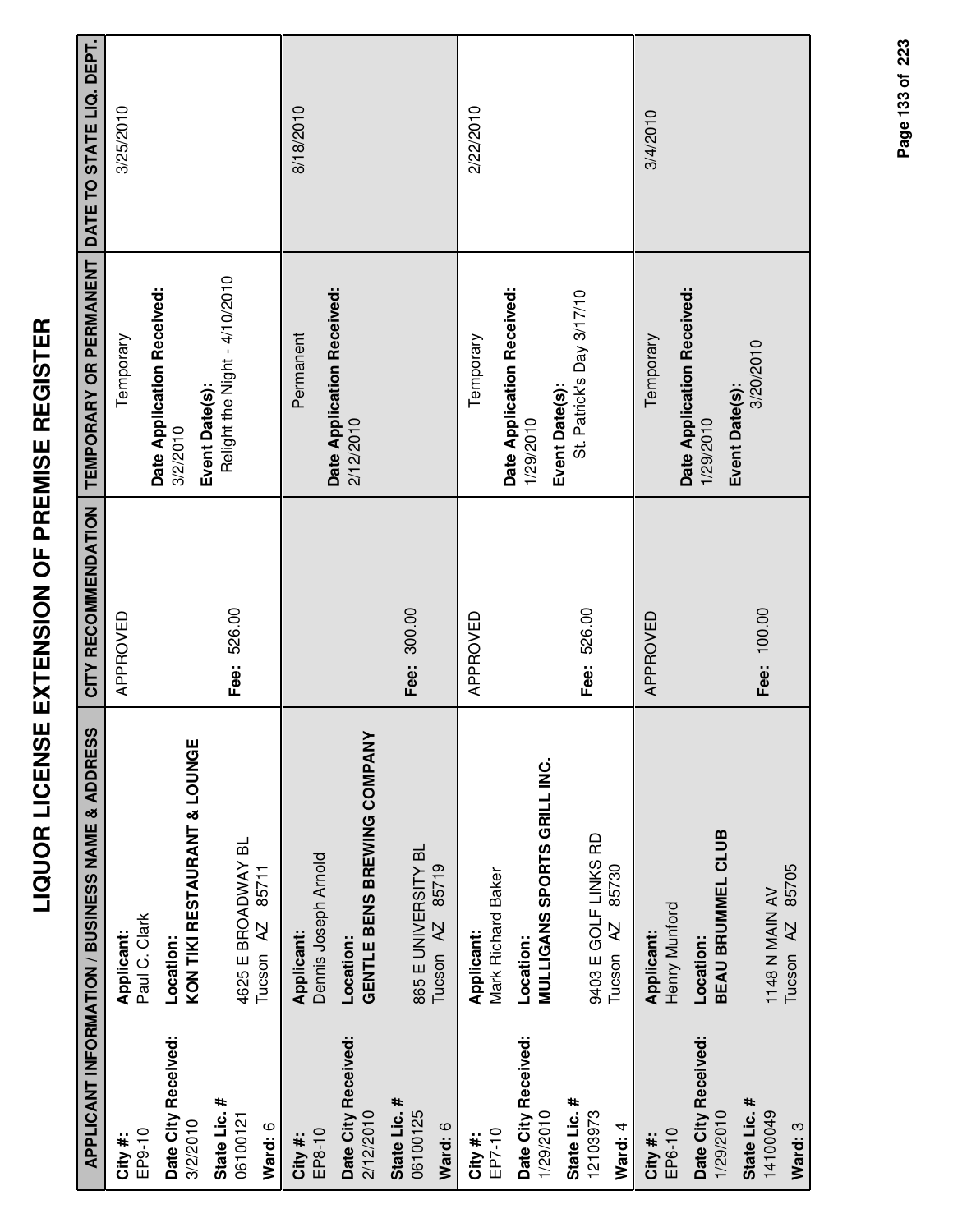|                                                                         | APPLICANT INFORMATION / BUSINESS NAME & ADDRESS                                           | CITY RECOMMENDATION | <b>TEMPORARY OR PERMANENT</b>                                                                      | DATE TO STATE LIQ. DEPT. |
|-------------------------------------------------------------------------|-------------------------------------------------------------------------------------------|---------------------|----------------------------------------------------------------------------------------------------|--------------------------|
| EP5-10<br>City #:                                                       | Chris Nicholas Miller<br>Applicant:                                                       | APPROVED            | Temporary                                                                                          | 2/22/2010                |
| Date City Received:<br>1/29/2010                                        | <b>BUFFALO WILD WINGS GRILL &amp; BAR</b><br>Location:                                    |                     | Date Application Received:<br>Event Date(s):<br>1/29/2010                                          |                          |
| State Lic. #<br>12103897<br>Ward: 1                                     | 1390 W IRVINGTON RD<br>85746<br>Tucson <sub>AZ</sub>                                      | Fee: 526.00         | March 9, April 13, and May 11,<br>2010                                                             |                          |
| Date City Received:<br>1/19/2010<br>EP4-10<br>City #:                   | A STEAK IN THE NEIGHBORHOOD<br>Kevin Arnold Kramber<br><b>Applicant:</b><br>Location:     | APPROVED            | Date Application Received:<br>Permanent<br>1/19/2010                                               | 3/4/2010                 |
| State Lic. #<br>12103796<br>Ward: 6                                     | 135 E CONGRESS ST<br>85701<br>Tucson <sub>AZ</sub>                                        | Fee: 252.00         |                                                                                                    |                          |
| EP3-10<br>City #:                                                       | Kevin Arnold Kramber<br>Applicant:                                                        | APPROVED            | Temporary                                                                                          | 2/3/2010                 |
| Date City Received:<br>State Lic. #<br>06100176<br>1/12/2010<br>Ward: 6 | 800 E UNIVERSITY BL<br>85719<br><b>AULD DUBLINER</b><br>Tucson <sub>AZ</sub><br>Location: | Fee: 199.50         | March 17, 2010 - St. Patrick's<br>Date Application Received:<br>Day<br>Event Date(s):<br>1/12/2010 |                          |
| Date City Received:<br>1/6/2010<br>EP2-10<br>City #:                    | Brian J. Cummings<br><b>Applicant:</b><br>Location:<br>THE HUT                            | APPROVED            | Date Application Received:<br>Temporary<br>1/6/2010                                                | 1/26/2010                |
| State Lic. #<br>06100033<br>Ward: 6                                     | 305 N HERBERT AV<br>Tucson AZ 85705                                                       | Fee: 526.00         | St. Patricks/Spring Fair<br>3/17/2010 - 3/21/2010<br>Event Date(s):                                |                          |

Page 134 of 223 **Page of 134 223**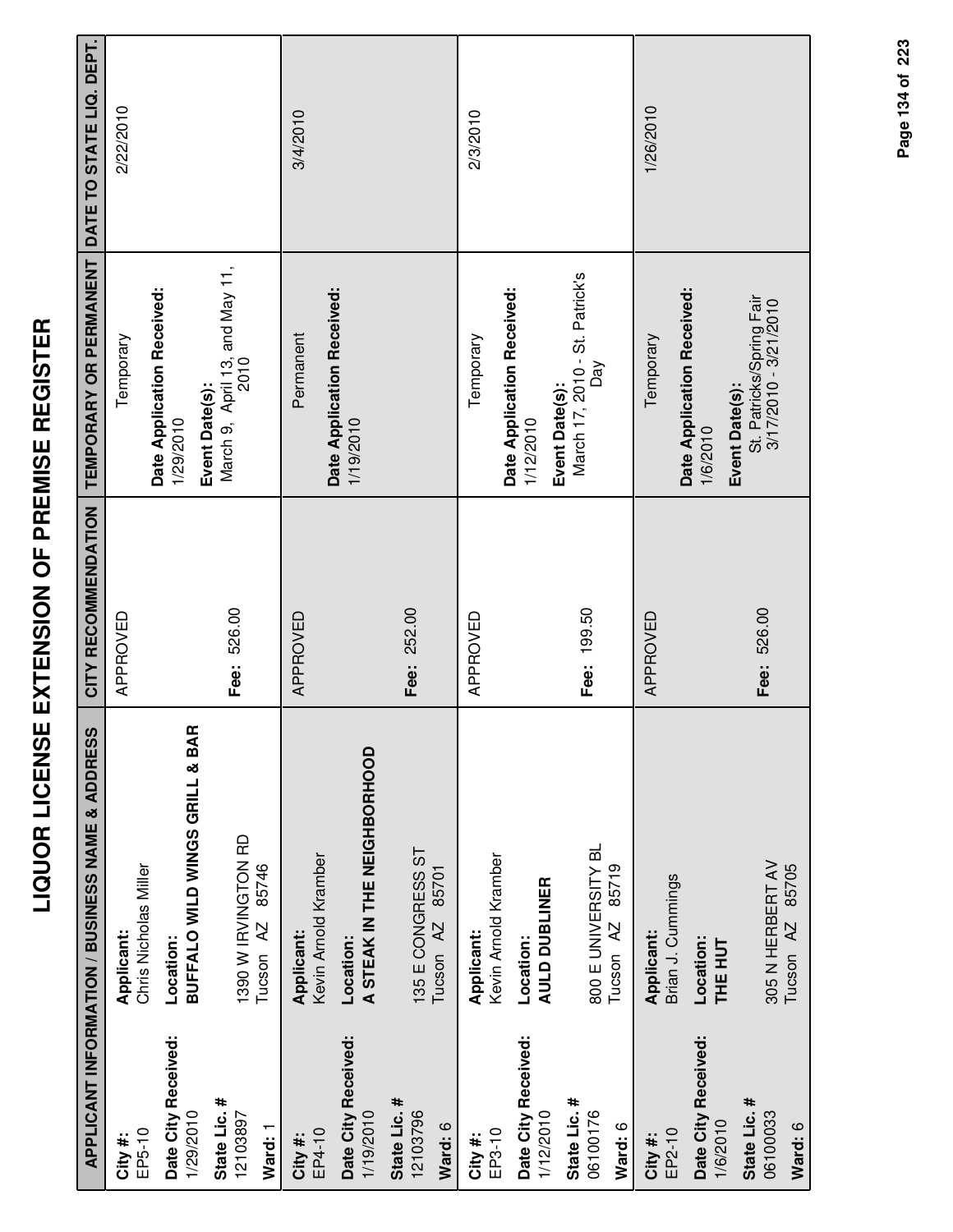|                                   | <b>APPLICANT INFORMATION / BUSINESS NAME &amp; ADDRESS</b>        | CITY RECOMMENDATION | TEMPORARY OR PERMANENT                                    | DATE TO STATE LIQ. DEPT |
|-----------------------------------|-------------------------------------------------------------------|---------------------|-----------------------------------------------------------|-------------------------|
| EP1-10<br>City#:                  | Applicant:                                                        | APPROVED            | Temporary                                                 | 1/26/2010               |
| Date City Received:               | Brian J. Cummings<br>Location:                                    |                     | Date Application Received:<br>1/6/2010                    |                         |
| 1/6/2010                          | <b>O'MALLEYS ON FOURTH</b>                                        |                     |                                                           |                         |
| State Lic. #<br>06100257          | 247 N 4TH AV                                                      | Fee: 526.00         | St. Patricks Day/ Spring Street<br>Fair<br>Event Date(s): |                         |
| Ward: 6                           | Tucson AZ 85705                                                   |                     | $3/17/2010 - 3/21/2010$                                   |                         |
| EP25-09<br>City#:                 | Anthony N Vaccaro<br>Applicant:                                   | APPROVED            | Permanent                                                 | 1/14/2010               |
| Date City Received:<br>12/21/2009 | <b>SKY BAR</b><br>Location:                                       |                     | Date Application Received:<br>12/21/2009                  |                         |
| State Lic. #<br>06100092          | 536 N 4TH AV                                                      | Fee: 336.00         |                                                           |                         |
| Ward: 6                           | Tucson AZ 85705                                                   |                     |                                                           |                         |
| EP24-09<br>City#:                 | Scott James Cummings<br>Applicant:                                | APPROVED            | Permanent                                                 | 7/13/2010               |
| Date City Received:<br>11/17/2009 | ROSATI'S ON 6TH<br>Location:                                      |                     | Date Application Received:<br>11/17/2009                  |                         |
| State Lic. #<br>12103763          | 1838 E 6TH ST                                                     | Fee: 357.60         |                                                           |                         |
| Ward: 6                           | 85719<br>Tucson <sub>AZ</sub>                                     |                     |                                                           |                         |
| EP23-09<br>City#:                 | Chris Nicholas Miller<br>Applicant:                               | APPROVED            | Temporary                                                 | 11/25/2009              |
| Date City Received:<br>10/26/2009 | $\alpha$<br><b>BUFFALO WILD WINGS GRILL &amp; BA</b><br>Location: |                     | Date Application Received:<br>10/26/2009                  |                         |
| State Lic. #<br>12103897          | 1390 W IRVINGTON RD                                               | Fee: 526.00         | 12/8/2009, 1/12, 2/7 & 2/9/2010<br>Event Date(s):         |                         |
| Ward: 1                           | AZ 85746<br>Tucson                                                |                     |                                                           |                         |

Page 135 of 223 **Page of 135 223**

**Ward:** 1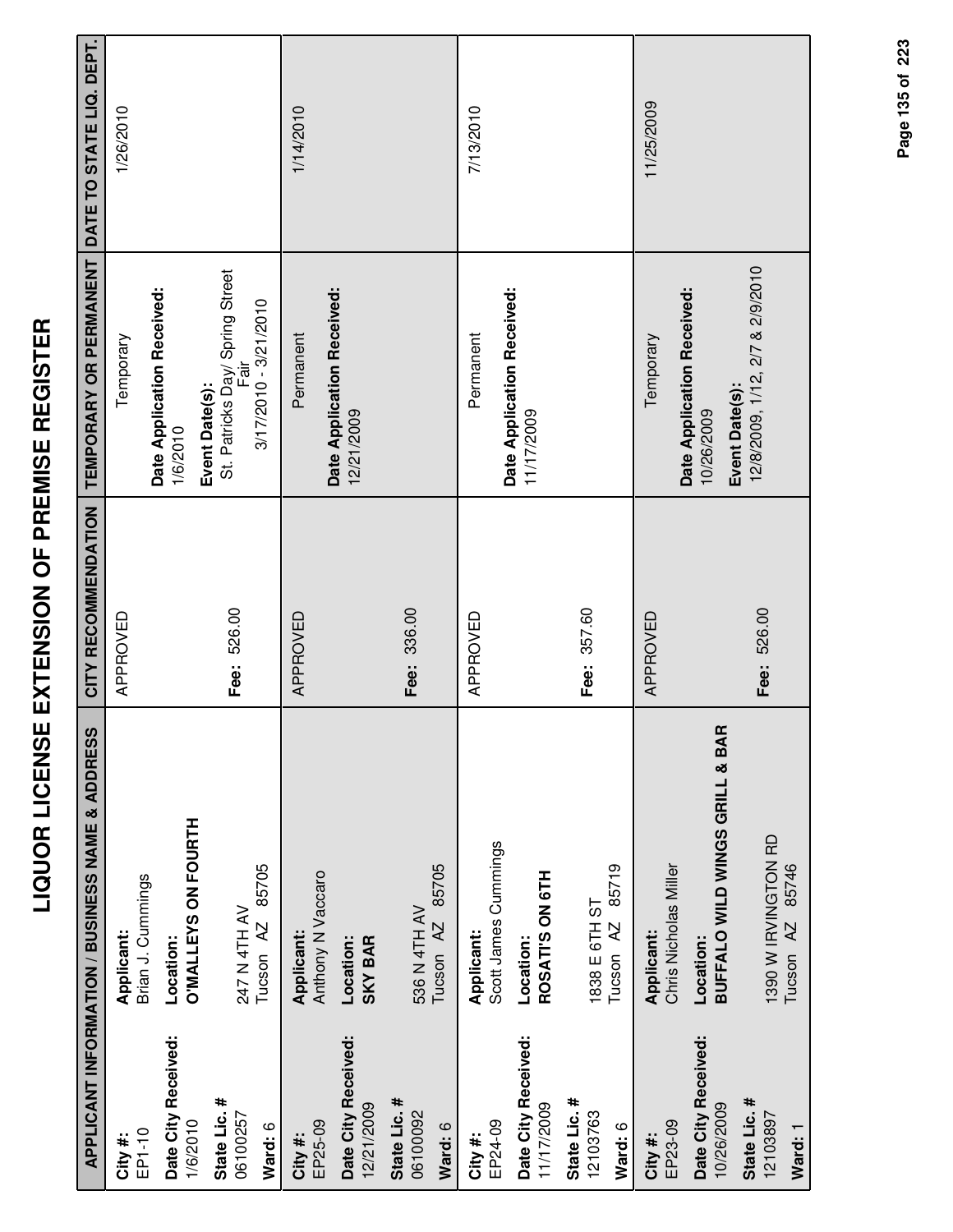| İ                                       |
|-----------------------------------------|
| Í                                       |
| İ                                       |
|                                         |
| ۱                                       |
| l                                       |
| ֖֪֖֚֚֚֚֚֚֚֚֚֚֚֚֚֚֚֚֚֚֚֚֚֚֚֚֚֚֚֚֚֬֡֡֡֬֝֓ |
| l                                       |
| ֘                                       |
| ٦<br>I                                  |
| ີ້                                      |
|                                         |
| I                                       |
| l                                       |
| i                                       |
| I                                       |
| ļ                                       |
| Ī                                       |
| Ī                                       |
|                                         |
| I                                       |
|                                         |
| I                                       |
|                                         |
|                                         |
|                                         |
|                                         |

|                                     | APPLICANT INFORMATION / BUSINESS NAME & ADDRESS           | CITY RECOMMENDATION | TEMPORARY OR PERMANENT                                   | DATE TO STATE LIQ. DEPT. |
|-------------------------------------|-----------------------------------------------------------|---------------------|----------------------------------------------------------|--------------------------|
| EP22-09<br>City#:                   | Brian J. Cummings<br>Applicant:                           | APPROVED            | Date Application Received:<br>Temporary                  | 10/21/2009               |
| Date City Received:<br>9/18/2009    | <b>O'MALLEYS ON FOURTH</b><br>Location:                   |                     | 9/18/2009                                                |                          |
| State Lic. #<br>06100257<br>Ward: 6 | 85705<br>247 N 4TH AV<br>Tucson AZ                        | Fee: \$526.00       | 11/5, 11/6, 11/7/2009<br>Event Date(s):                  |                          |
| EP21-09<br>City#:                   | Brian J. Cummings<br>Applicant:                           | APPROVED            | Date Application Received:<br>Temporary                  | 10/21/2009               |
| Date City Received:<br>9/18/2009    | <b>O'MALLEYS ON FOURTH</b><br>Location:                   |                     | Event Date(s):<br>9/18/2009                              |                          |
| State Lic. #<br>06100257<br>Ward: 6 | 85705<br>247 N 4TH AV<br>Tucson <sub>AZ</sub>             | Fee: \$526.00       | 10/29, 10/30, 10/31/2009                                 |                          |
| EP20-09<br>City #:                  | Frank Karl Mast<br>Applicant:                             | APPROVED            | Temporary                                                | 10/7/2009                |
| Date City Received:<br>9/4/2009     | FAMOUS SAMS #8<br>Location:                               |                     | Date Application Received:<br>9/4/2009                   |                          |
| State Lic. #<br>12101161<br>Ward: 2 | 7930 E SPEEDWAY BL<br>85749<br>Tucson <sub>AZ</sub>       | Fee: \$526.00       | Oct. 20 - Nov. 17 - Dec. 15<br>Event Date(s):            |                          |
| EP19-09<br>City#:                   | Lisa Marie Oberstar<br>Applicant:                         | APPROVED            | Temporary                                                | 9/11/2009                |
| Date City Received:<br>8/5/2009     | AIN'T NOBODY'S BIZNESS<br>Location:                       |                     | Date Application Received:<br>Event Date(s):<br>8/5/2009 |                          |
| State Lic. #<br>06100229<br>Ward: 6 | 2900 E BROADWAY BL ##118<br>85701<br>Tucson <sub>AZ</sub> | Fee: \$470.25       | 10/09/09 & 10/10/09                                      |                          |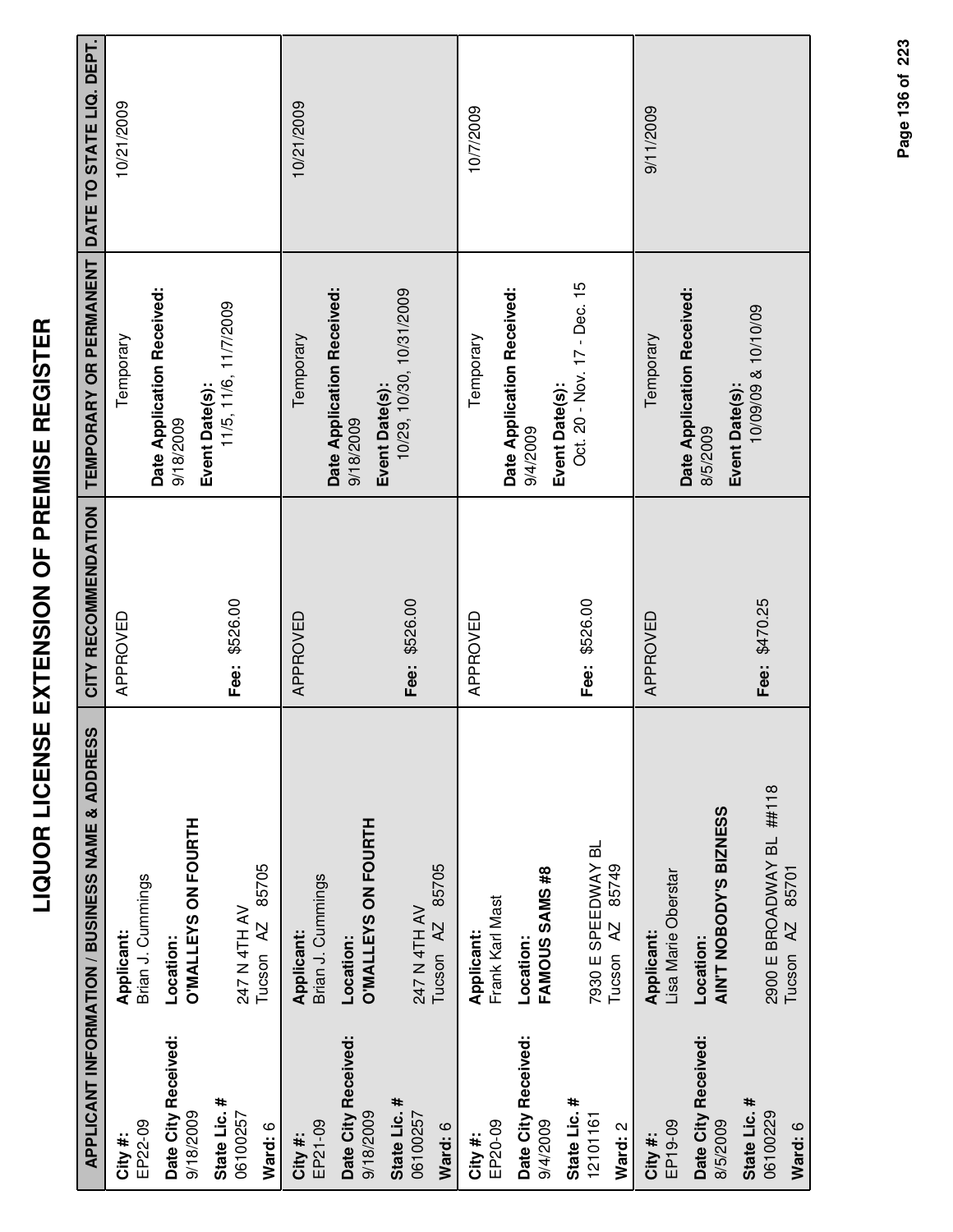|                                     | APPLICANT INFORMATION / BUSINESS NAME & ADDRESS     | CITY RECOMMENDATION | TEMPORARY OR PERMANENT DATE TO STATE LIQ. DEPT.          |           |
|-------------------------------------|-----------------------------------------------------|---------------------|----------------------------------------------------------|-----------|
| EP18-09<br>City#:                   | Kevin Arnold Kramber<br>Applicant:                  | APPROVED            | Permanent                                                | 9/11/2009 |
| Date City Received:<br>8/4/2009     | <b>ZEN ROCK</b><br>Location:                        |                     | Date Application Received:<br>8/4/2009                   |           |
| State Lic. #<br>06100146<br>Ward: 6 | 121 E CONGRESS ST<br>85701<br>Tucson <sub>AZ</sub>  | Fee: 450.00         |                                                          |           |
| EP17-09<br>City #:                  | John Lee Willis<br>Applicant:                       | DENIED              | Temporary                                                | 8/14/2009 |
| Date City Received:<br>7/8/2009     | VFW POST #1208<br>Location:                         |                     | Date Application Received:<br>7/8/2009                   |           |
| State Lic. #<br>14100019<br>Ward: 5 | 85713<br>2308 S PARK AV<br>Tucson <sub>AZ</sub>     | Fee: \$50.00        | August 22, 2009<br>Event Date(s):                        |           |
| EP16-09<br>City #:                  | Yvonne K. Foucher<br>Applicant:                     | APPROVED            | Temporary                                                | 8/12/2009 |
| Date City Received:<br>7/7/2009     | CATA VINOS LLC<br>Location:                         |                     | Date Application Received:<br>Event Date(s):<br>7/7/2009 |           |
| State Lic. #<br>07100104<br>Ward: 3 | 3063 N ALVERNON WY<br>85712<br>Tucson <sub>AZ</sub> | Fee: \$450.00       | Sept. 5, 2009                                            |           |
| EP15-09<br>City #:                  | Vicente Sanchez-Martinez<br>Applicant:              | APPROVED            | Temporary                                                | 8/12/2009 |
| Date City Received:<br>7/8/2009     | CASA VICENTE<br>Location:                           |                     | Date Application Received:<br>7/8/2009                   |           |
| State Lic. #<br>12103662<br>Ward: 6 | Tucson AZ 85701<br>375 S STONE AV                   | Fee: \$526.00       | Sept. 17 thru Sept 20, 2009<br>Event Date(s):            |           |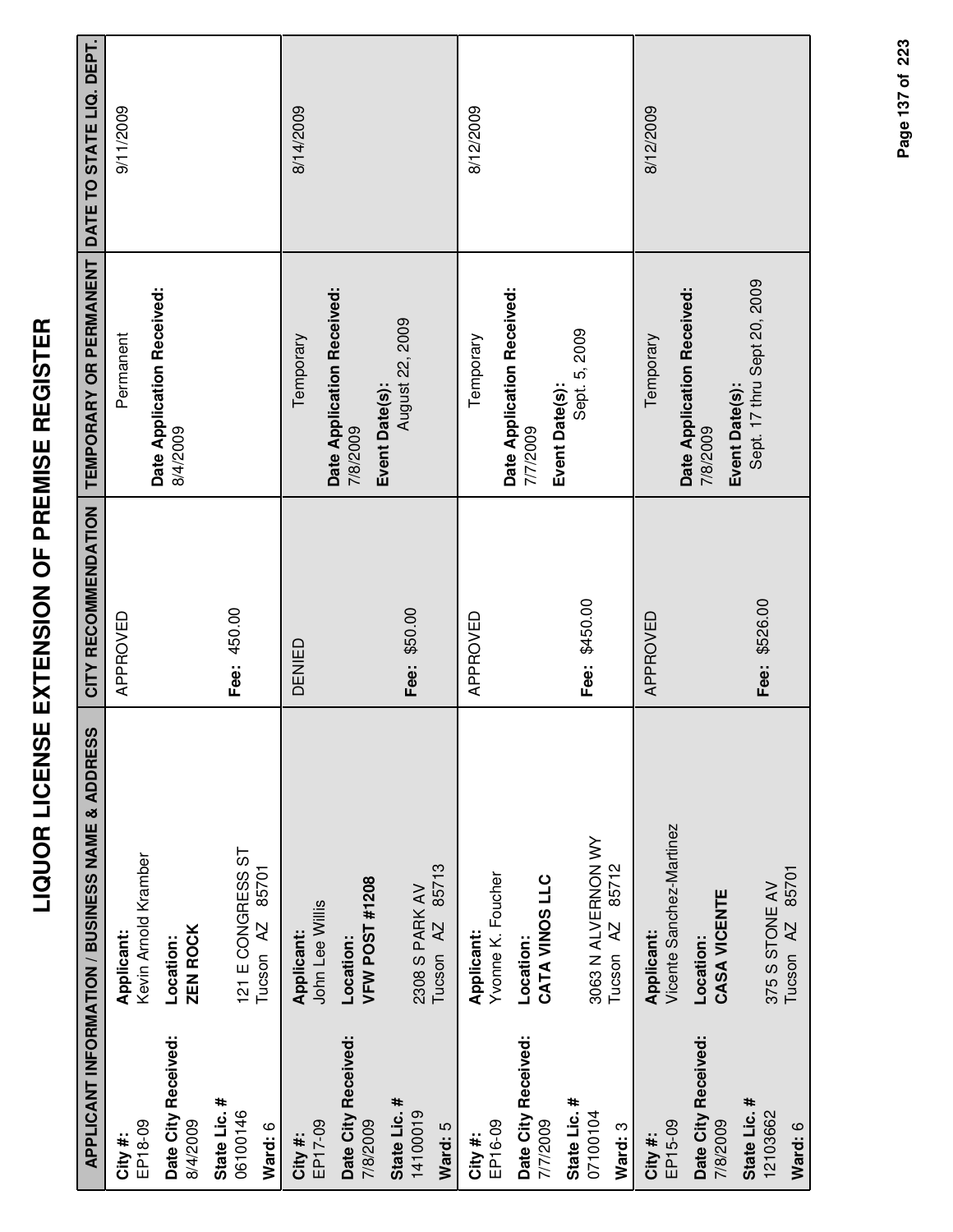|                                  | <b>APPLICANT INFORMATION / BUSINESS NAME &amp; ADDRESS</b> | CITY RECOMMENDATION | TEMPORARY OR PERMANENT                                     | DATE TO STATE LIQ. DEPT. |
|----------------------------------|------------------------------------------------------------|---------------------|------------------------------------------------------------|--------------------------|
| EP14-09<br>City #:               | Chris Nicholas Miller<br>Applicant:                        | APPROVED            | Temporary                                                  | 7/9/2009                 |
| Date City Received:              | Location:                                                  |                     | Date Application Received:<br>6/10/2009                    |                          |
| State Lic. #<br>6/10/2009        | Œ<br><b>BUFFALO WILD WINGS GRILL &amp; BA</b>              |                     |                                                            |                          |
| 12103897                         | 1390 W IRVINGTON RD                                        | Fee: \$526.00       | Event Date(s):<br>Aug 11, Sep 8, Oct 13, & Nov<br>10, 2009 |                          |
| Ward: 1                          | 85746<br>Tucson <sub>AZ</sub>                              |                     |                                                            |                          |
| EP13-09<br>City #:               | Hector A. Heras<br>Applicant:                              | DENIED              | Permanent                                                  | 3/31/2010                |
| Date City Received:<br>5/19/2009 | EL TACOTOTE<br>Location:                                   |                     | Date Application Received:<br>5/19/2009                    |                          |
| State Lic. #<br>12103913         | 1340 N WILMOT RD                                           | Fee: \$356.40       |                                                            |                          |
| Ward: 2                          | 85712<br>Tucson <sub>AZ</sub>                              |                     |                                                            |                          |
| EP12-09<br>City #:               | Chris Nicholas Miller<br>Applicant:                        | APPROVED            | Temporary                                                  | 6/3/2009                 |
| Date City Received:<br>4/22/2009 | Œ<br><b>BUFFALO WILD WINGS GRILL &amp; BA</b><br>Location: |                     | Date Application Received:<br>4/22/2009                    |                          |
| State Lic. #<br>12103897         | 1390 W IRVINGTON RD                                        | Fee: \$526.00       | Tuesday June 9, 2009<br>Event Date(s):                     |                          |
| Ward: 1                          | 85714<br>Tucson <sub>AZ</sub>                              |                     |                                                            |                          |
| EP11-09<br>City#:                | Kevin Arnold Kramber<br>Applicant:                         | APPROVED            | Permanent                                                  | 7/10/2009                |
| Date City Received:<br>5/5/2009  | Location:<br><b>ASYLUM</b>                                 |                     | Date Application Received:<br>5/5/2009                     |                          |
| State Lic. #<br>06100146         | 121 E CONGRESS ST                                          | \$1,344.00<br>Fee:  |                                                            |                          |
| Mard - R                         | 85701<br>Tucson AZ                                         |                     |                                                            |                          |

Page 138 of 223 **Page of 138 223**

**Ward:** 6

Tucson AZ 85701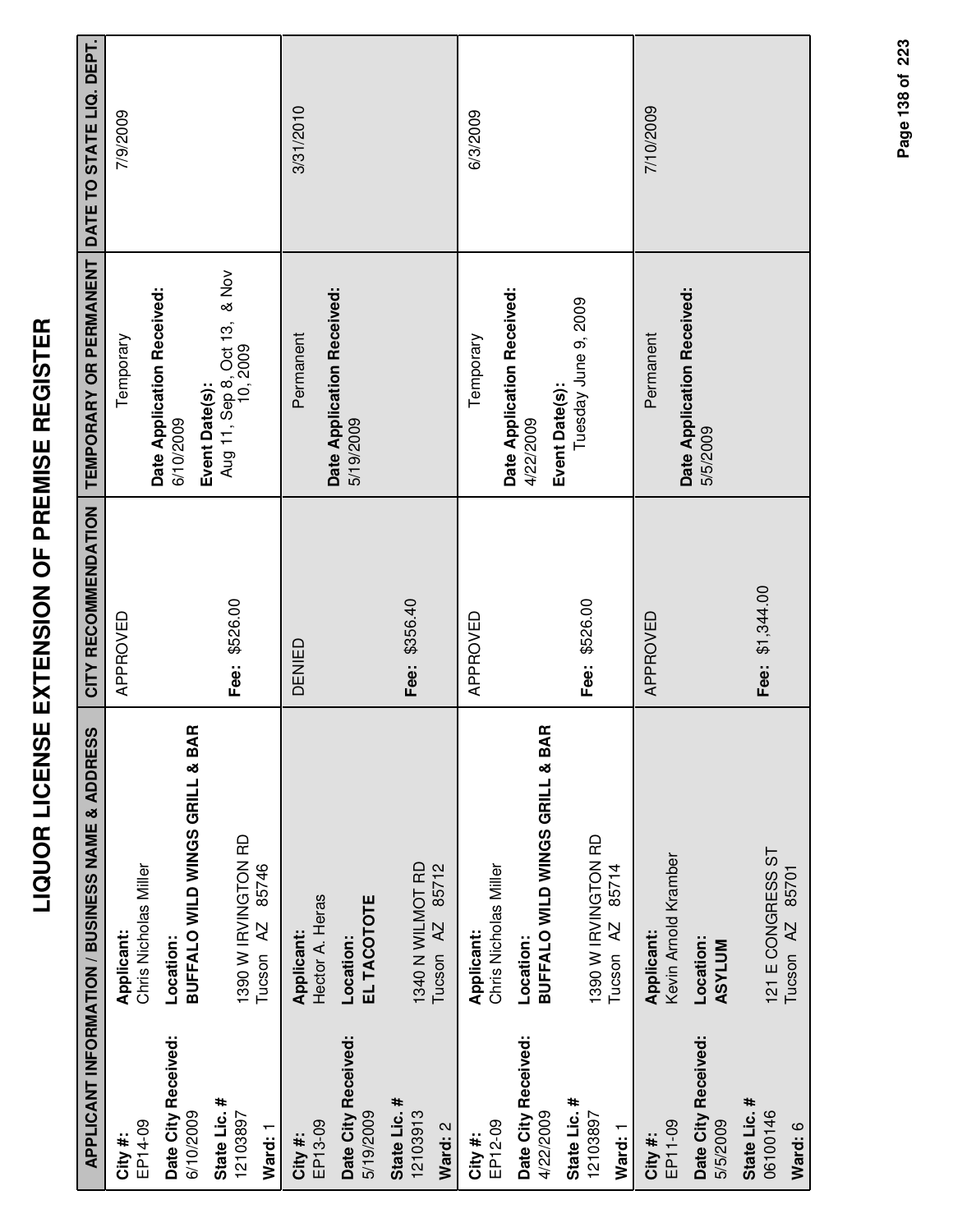|                                     | <b>APPLICANT INFORMATION / BUSINESS NAME &amp; ADDRESS</b> | CITY RECOMMENDATION | TEMPORARY OR PERMANENT                  | DATE TO STATE LIQ. DEPT. |
|-------------------------------------|------------------------------------------------------------|---------------------|-----------------------------------------|--------------------------|
| EP10-09<br>City #:                  | -eonard Grant Johnson<br>Applicant:                        | APPROVED            | Permanent                               | 4/22/2009                |
| Date City Received:<br>4/1/2009     | <b>POCKETS</b><br>Location:                                |                     | Date Application Received:<br>4/1/2009  |                          |
| State Lic. #<br>06100250<br>Ward: 6 | 1062 S WILMOT RD<br>85711<br>Tucson <sub>AZ</sub>          | Fee: \$342.60       |                                         |                          |
| EP9-09<br>City#:                    | Brian J. Cummings<br>Applicant:                            | APPROVED            | Date Application Received:<br>Temporary | 4/22/2009                |
| Date City Received:<br>3/31/2009    | Location:<br><b>THE HUT</b>                                |                     | Event Date(s):<br>3/31/2009             |                          |
| State Lic. #<br>06100033<br>Ward: 6 | 305 N HERBERT AV<br>85705<br>Tucson <sub>AZ</sub>          | Fee: \$526.00       | August 29, 2009                         |                          |
| EP8-09<br>City #:                   | Connie Lou Gardner<br>Applicant:                           | APPROVED            | Permanent                               | 4/10/2009                |
| Date City Received:<br>3/24/2009    | FAMOUS SAMS<br>Location:                                   |                     | Date Application Received:<br>3/24/2009 |                          |
| State Lic. #<br>06100153<br>Ward: 3 | 85719<br>3620 N 1ST AV<br>Tucson <sub>AZ</sub>             | Fee: \$720.00       |                                         |                          |
| EP7-09<br>City #:                   | Thomas Robert Aguilera<br>Applicant:                       | APPROVED            | Permanent                               | 4/10/2009                |
| Date City Received:<br>3/19/2009    | SAPPHIRE LOUNGE<br>Location:                               |                     | Date Application Received:<br>3/19/2009 |                          |
| State Lic. #<br>06100005<br>Ward: 6 | 61 E CONGRESS ST<br>85701<br>Tucson <sub>AZ</sub>          | Fee: \$1344.00      |                                         |                          |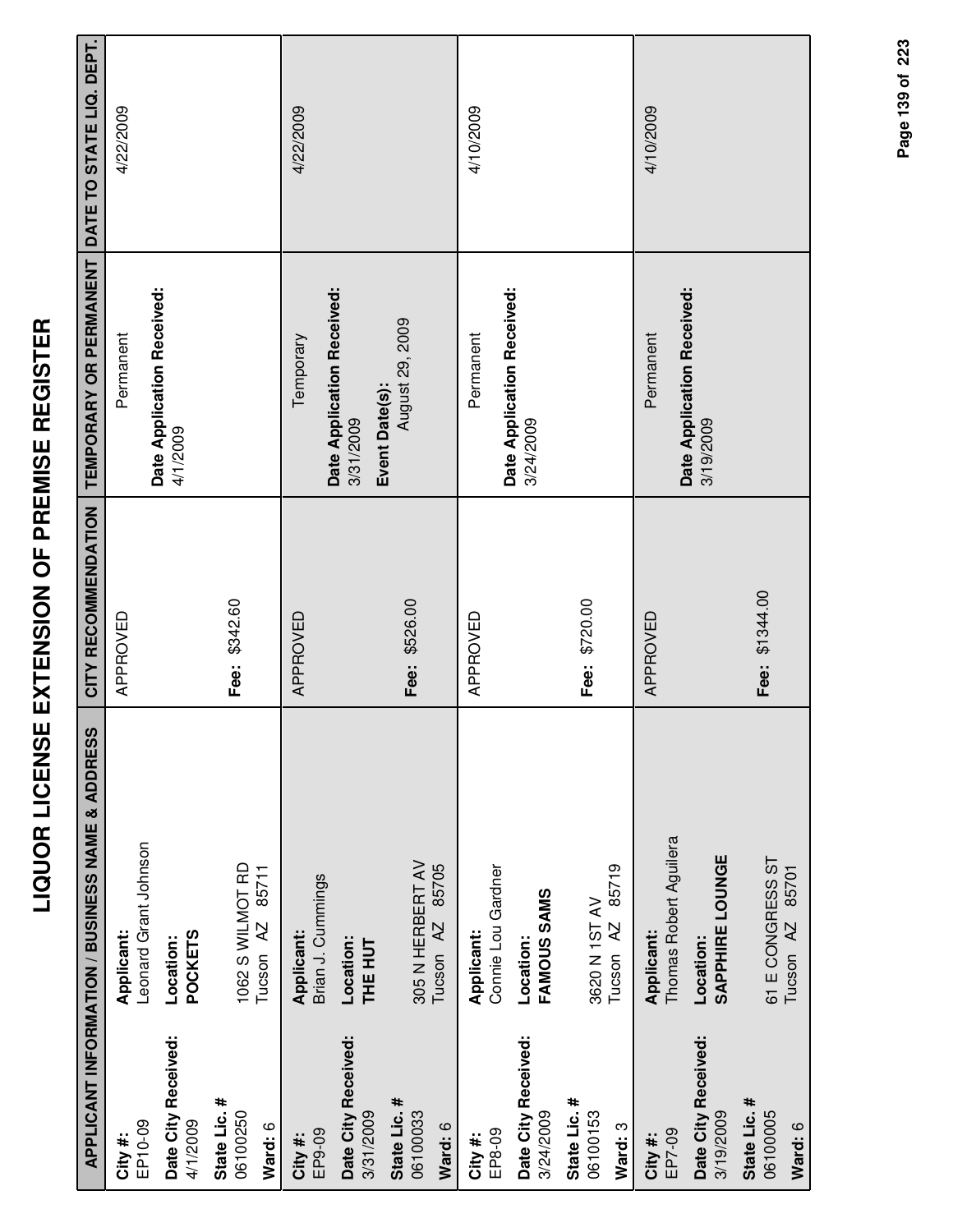|                                     | <b>APPLICANT INFORMATION / BUSINESS NAME &amp; ADDRESS</b> | CITY RECOMMENDATION | TEMPORARY OR PERMANENT                                   | DATE TO STATE LIQ. DEPT. |
|-------------------------------------|------------------------------------------------------------|---------------------|----------------------------------------------------------|--------------------------|
| EP6-09<br>City #:                   | Frank Karl Mast<br>Applicant:                              | APPROVED            | Temporary                                                | 4/1/2009                 |
| Date City Received:<br>3/10/2009    | FAMOUS SAMS #8<br>Location:                                |                     | Date Application Received:<br>3/10/2009                  |                          |
| State Lic. #<br>12101161<br>Ward: 2 | 7930 E SPEEDWAY BL #170<br>85710<br>Tucson <sub>AZ</sub>   | Fee: \$526.00       | 4/21, 5/19, 6/16, 7/21, 8/18, 9/15<br>Event Date(s):     |                          |
| EP5-09<br>City #:                   | Fredrick M. Varela<br>Applicant:                           | APPROVED            | Temporary                                                | 3/26/2009                |
| Date City Received:<br>3/5/2009     | WOODEN NICKEL TAVERN<br>Location:                          |                     | Date Application Received:<br>3/5/2009                   |                          |
| State Lic. #<br>06100212<br>Ward: 5 | 1908 S COUNTRY CLUB RD<br>85713<br>Tucson <sub>AZ</sub>    | Fee: \$270.00       | Saturday - April 18, 2009<br>Event Date(s):              |                          |
| EP4-09<br>City #:                   | Brenndon Richard Scott<br>Applicant:                       | APPROVED            | Temporary                                                | 3/6/2009                 |
| Date City Received:<br>2/10/2009    | THE BASHFUL BANDIT<br>Location:                            |                     | Date Application Received:<br>2/10/2009                  |                          |
| State Lic. #<br>06100040<br>Ward: 6 | 3686 E SPEEDWAY BL<br>85716<br>Tucson AZ                   | Fee: \$575.00       | Saturday 03/28/09<br>Event Date(s):                      |                          |
| EP3-09<br>City #:                   | Scott J. Cummings<br>Applicant:                            |                     | Temporary                                                | 2/26/2009                |
| Date City Received:<br>2/6/2009     | <b>O'MALLEYS ON FOURTH</b><br>Location:                    |                     | Date Application Received:<br>Event Date(s):<br>2/6/2009 |                          |
| State Lic. #<br>06100257<br>Ward: 6 | 85705<br>247 N 4TH AV<br>Tucson <sub>AZ</sub>              | Fee: \$575.00       | 3/17 through 3/22/2009                                   |                          |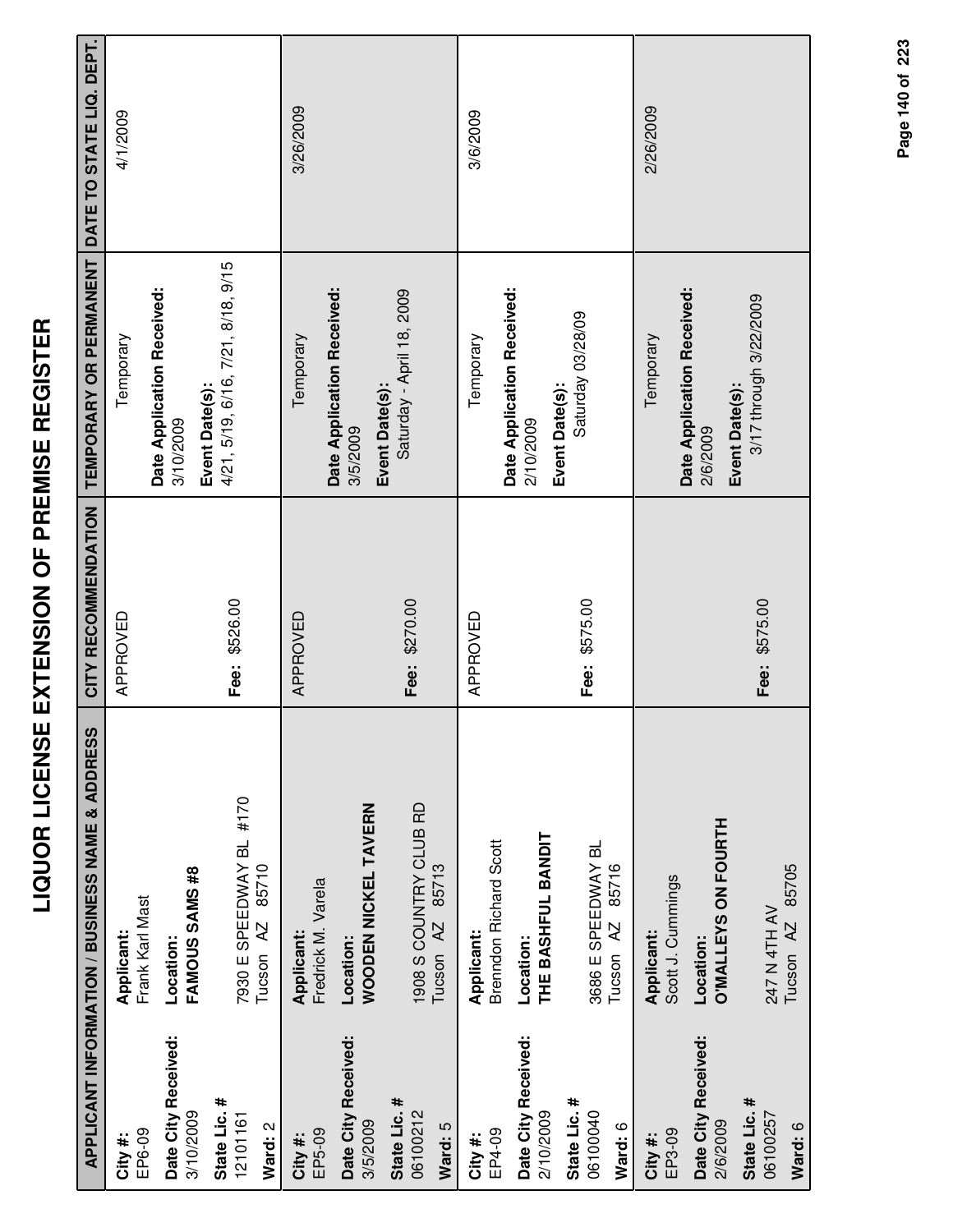|                                     | <b>APPLICANT INFORMATION / BUSINESS NAME &amp; ADDRESS</b> | CITY RECOMMENDATION | TEMPORARY OR PERMANENT DATE TO STATE LIQ. DEPT.  |            |
|-------------------------------------|------------------------------------------------------------|---------------------|--------------------------------------------------|------------|
| EP2-09<br>City#:                    | Kevin Arnold Kramber<br>Applicant:                         |                     | Temporary                                        | 2/26/2009  |
| Date City Received:<br>1/27/2009    | THE AULD DUBLINER<br>Location:                             |                     | Date Application Received:<br>1/27/2009          |            |
| State Lic. #<br>12103753<br>Ward: 6 | 800 E UNIVERSITY BL #104<br>85719<br>Tucson <sub>AZ</sub>  | Fee: \$526.00       | 3/17/2009<br>Event Date(s):                      |            |
| EP1-09<br>City #:                   | Test for 2009<br>Applicant:                                |                     | Temporary                                        |            |
| Date City Received:<br>1/6/2009     | TUCSON ARTS<br>Location:                                   |                     | Date Application Received:<br>1/6/2009           |            |
| State Lic. #<br>10103925<br>Ward: 1 | 255 W ALAMEDA ST<br>85701<br>Tucson AZ                     | Fee:                | Event Date(s):                                   |            |
| EP22-08<br>City #:                  | Scott V. Cummings<br>Applicant:                            | APPROVED            | Temporary                                        | 11/28/2008 |
| Date City Received:<br>11/3/2008    | <b>O'MALLEYS ON FOURTH</b><br>Location:                    |                     | Date Application Received:<br>11/3/2008          |            |
| State Lic. #<br>06100257<br>Ward: 6 | 85705<br>247 N 4TH AV<br>Tucson <sub>AZ</sub>              | Fee: \$526.00       | 12/04/08 & 12/05/08 & 12/06/08<br>Event Date(s): |            |
| EP21-08<br>City #:                  | Stephanie Helen Johnston<br>Applicant:                     | APPROVED            | Permanent                                        | 12/3/2008  |
| Date City Received:<br>10/28/2008   | SURLY WENCH PUB<br>Location:                               |                     | Date Application Received:<br>10/28/2008         |            |
| State Lic. #<br>06100043<br>Ward: 6 | Tucson AZ 85705<br>424 N 4TH AV                            | Fee: \$546.00       |                                                  |            |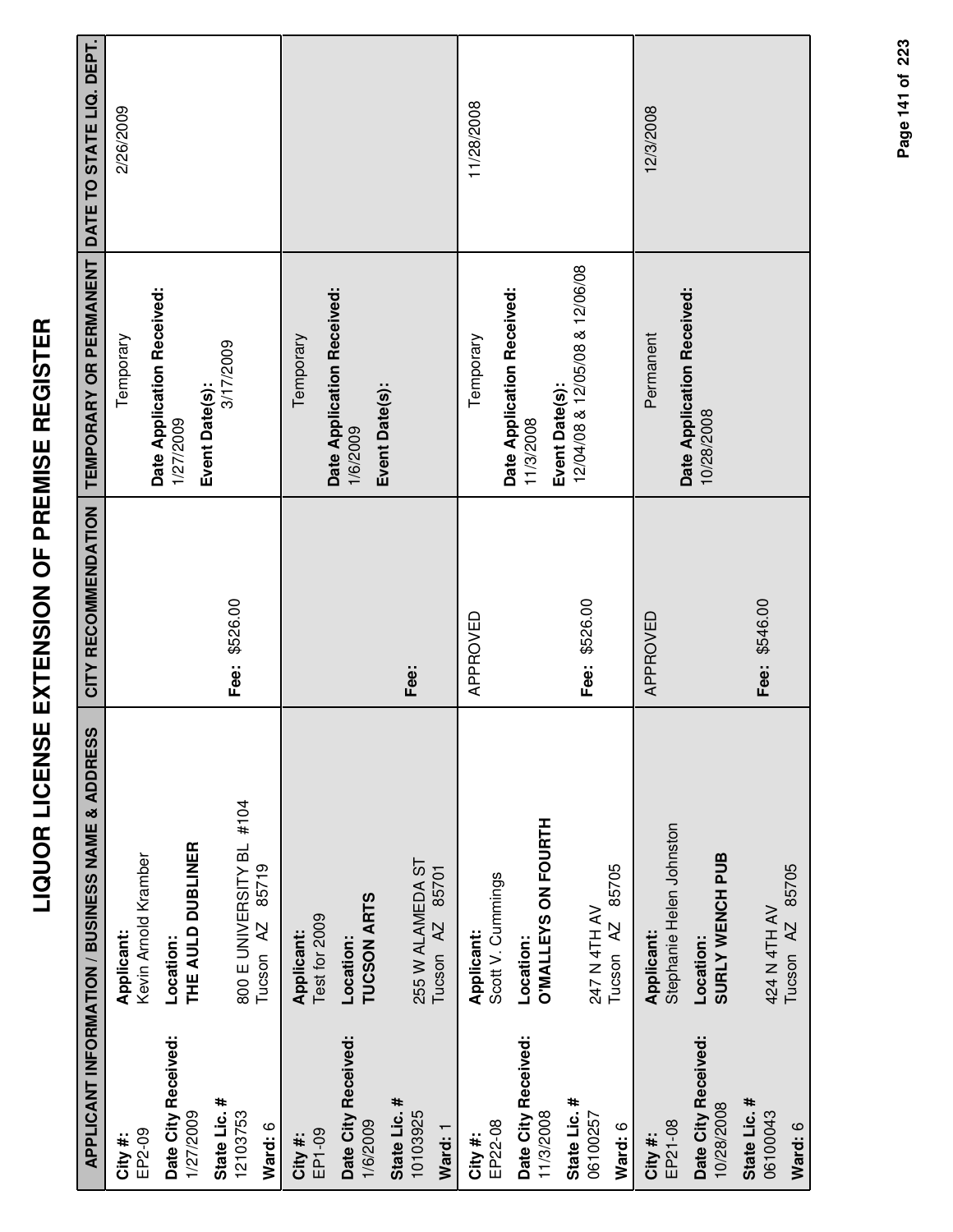| ľ<br>I<br>l                 |
|-----------------------------|
| Í<br>l<br>ו<br>ו<br>l       |
| ī<br>ׇ֠<br>-<br>-<br>-<br>i |
| $\frac{1}{2}$<br>í          |
| .<br>-<br>-<br>I            |
| $\frac{1}{2}$<br>l          |

|                                     | APPLICANT INFORMATION / BUSINESS NAME & ADDRESS     | CITY RECOMMENDATION | TEMPORARY OR PERMANENT                                    | DATE TO STATE LIQ. DEPT. |
|-------------------------------------|-----------------------------------------------------|---------------------|-----------------------------------------------------------|--------------------------|
| EP20-08<br>City #:                  | <b>Brenndon Richard Scott</b><br>Applicant:         | APPROVED            | Temporary                                                 | 10/23/2008               |
| Date City Received:<br>9/10/2008    | THE BASHFUL BANDIT<br>Location:                     |                     | Date Application Received:<br>9/10/2008                   |                          |
| State Lic. #<br>06100040<br>Ward: 6 | 3686 E SPEEDWAY BL<br>85716<br>Tucson <sub>AZ</sub> | Fee: \$526.00       | Friday October 31, 2008<br>Event Date(s):                 |                          |
| EP19-08<br>City#:                   | Scott J. Cummings<br>Applicant:                     | APPROVED            | Date Application Received:<br>Temporary                   | 9/25/2008                |
| Date City Received:<br>8/29/2008    | <b>O'MALLEYS ON FOURTH</b><br>Location:             |                     | Event Date(s):<br>8/29/2008                               |                          |
| State Lic. #<br>06100257<br>Ward: 6 | 85705<br>247 N 4TH AV<br>Tucson <sub>AZ</sub>       | Fee: \$526.00       | October 24 2008<br>October 25 2008<br>October 23 2008     |                          |
| EP18-08<br>City#:                   | Scott Vincent Owsley<br>Applicant:                  | DENIED              | Permanent                                                 | 9/11/2009                |
| Date City Received:<br>8/27/2008    | CHUY'S MESQUITE BROILER<br>Location:                |                     | Date Application Received:<br>8/27/2008                   |                          |
| State Lic. #<br>12103779<br>Ward: 4 | 7585 S HOUGHTON RD<br>85745<br>Tucson <sub>AZ</sub> | Fee: \$965.40       |                                                           |                          |
| EP17-08<br>City #:                  | Charles R. Hudson<br>Applicant:                     | APPROVED            | Temporary                                                 | 9/15/2008                |
| Date City Received:<br>8/15/2008    | AMERICAN LEGION POST #7<br>Location:                |                     | Date Application Received:<br>Event Date(s):<br>8/15/2008 |                          |
| State Lic. #<br>14100039<br>Ward: 1 | 330 W FRANKLIN ST<br>85701<br>Tucson <sub>AZ</sub>  | Fee: \$526.00       | September 28, 2008                                        |                          |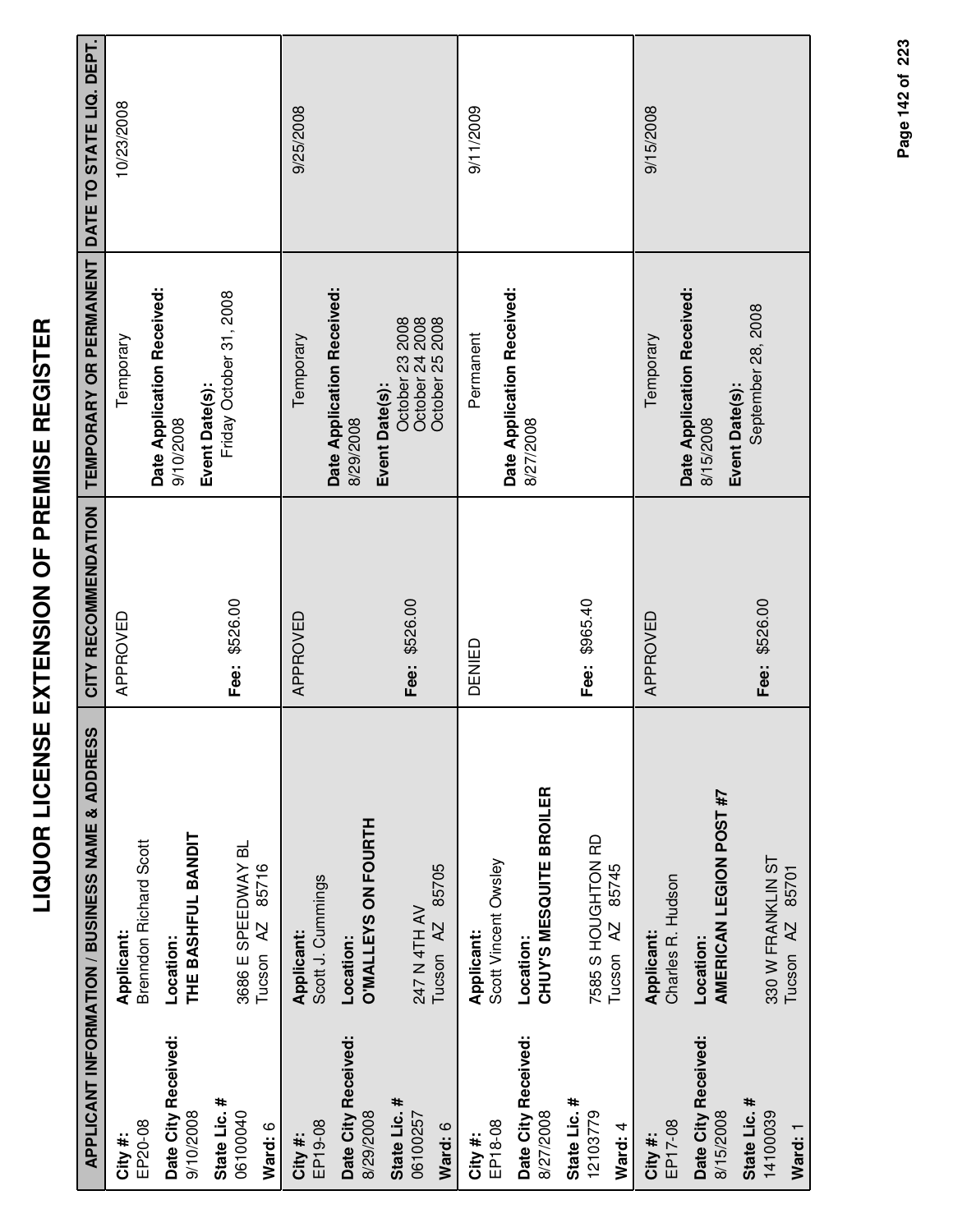|                                                                         | <b>APPLICANT INFORMATION / BUSINESS NAME &amp; ADDRESS</b>                                                                                 | CITY RECOMMENDATION | TEMPORARY OR PERMANENT                                                                   | DATE TO STATE LIQ. DEPT. |
|-------------------------------------------------------------------------|--------------------------------------------------------------------------------------------------------------------------------------------|---------------------|------------------------------------------------------------------------------------------|--------------------------|
| EP16-08<br>City #:                                                      | Juan Francisco Padres<br>Applicant:                                                                                                        | APPROVED            | Date Application Received:<br>Permanent                                                  | 9/17/2008                |
| Date City Received:<br>8/12/2008                                        | <b>CHILEVERDE SONORAN GRILL</b><br>Location:                                                                                               |                     | 8/12/2008                                                                                |                          |
| State Lic. #<br>12103769<br>Ward: 6                                     | 20 N STONE AV #100<br>85701<br>Tucson <sub>AZ</sub>                                                                                        | Fee: \$600.00       |                                                                                          |                          |
| EP15-08<br>City #:                                                      | Lisa Marie Oberstar<br>Applicant:                                                                                                          | APPROVED            | Temporary                                                                                | 8/20/2008                |
| Date City Received:<br>7/29/2008                                        | AIN'T NOBODY'S BIZNESS<br>Location:                                                                                                        |                     | Date Application Received:<br>Event Date(s):<br>7/29/2008                                |                          |
| State Lic. #<br>06100229<br>Ward: 6                                     | 2900 E BROADWAY BL #118<br>85716<br>Tucson AZ                                                                                              | Fee: \$495.25       | October 18, 2008                                                                         |                          |
| EP14-08<br>City #:                                                      | Douglas Biggers<br>Applicant:                                                                                                              | APPROVED            | Temporary                                                                                | 8/20/2008                |
| Date City Received:<br>State Lic. #<br>7/24/2008<br>07100207<br>Ward: 6 | <b>CONGRESS ST. HISTORIC THEATRE<br/>FOUNDATION, DBA RIALTO THEATRE</b><br>318 E CONGRESS ST<br>85701<br>Tucson <sub>AZ</sub><br>Location: | Fee: \$575.00       | Saturday September 20, 2008<br>Date Application Received:<br>Event Date(s):<br>7/24/2008 |                          |
| Date City Received:<br>EP13-08<br>City #:                               | <b>Brenndon Richard Scott</b><br><b>Applicant:</b><br>Location:                                                                            | APPROVED            | Date Application Received:<br>Temporary                                                  | 7/28/2008                |
| State Lic. #<br>06100040<br>7/8/2008                                    | THE BASHFUL BANDIT<br>3686 E SPEEDWAY BL                                                                                                   | Fee: \$575.00       | 8/23/2008<br>Event Date(s):<br>7/8/2008                                                  |                          |
| Ward: 6                                                                 | Tucson AZ 85716                                                                                                                            |                     |                                                                                          |                          |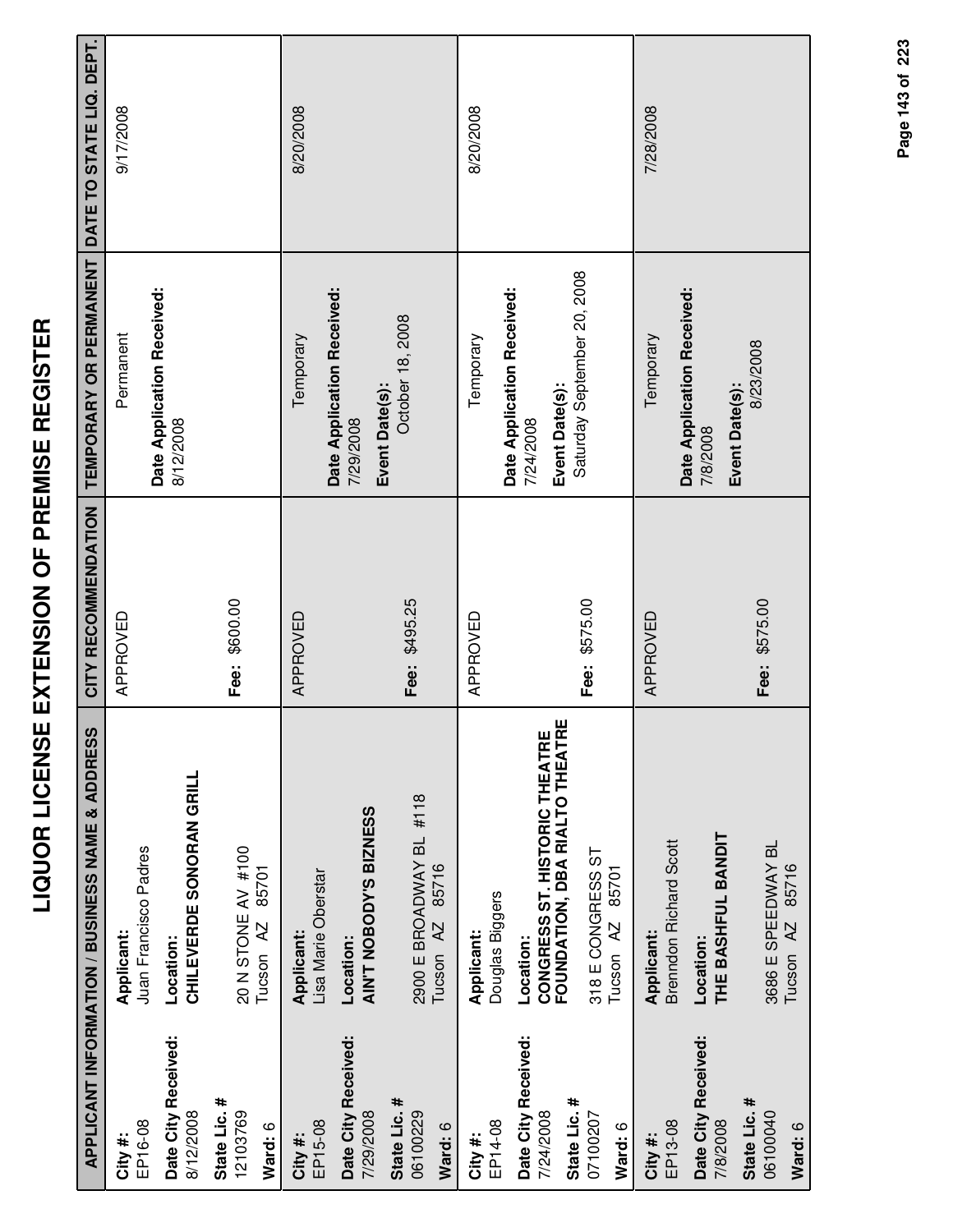|                                     | APPLICANT INFORMATION / BUSINESS NAME & ADDRESS     | CITY RECOMMENDATION | TEMPORARY OR PERMANENT DATE TO STATE LIQ. DEPT. |           |
|-------------------------------------|-----------------------------------------------------|---------------------|-------------------------------------------------|-----------|
| EP12-08<br>City#:                   | <b>Richard Gee</b><br>Applicant:                    | APPROVED            | Permanent                                       | 9/10/2008 |
| Date City Received:<br>6/30/2008    | THE BOTTLE SHOP<br>Location:                        |                     | Date Application Received:<br>6/30/2008         |           |
| State Lic. #<br>09100117<br>Ward: 5 | 1239 S CHERRY AV<br>85713<br>Tucson <sub>AZ</sub>   | Fee: \$575.00       |                                                 |           |
| EP11-08<br>City #:                  | <b>Brenndon Scott</b><br>Applicant:                 | APPROVED            | Date Application Received:<br>Temporary         | 6/6/2008  |
| Date City Received:<br>5/15/2008    | THE BASHFUL BANDIT<br>Location:                     |                     | Event Date(s):<br>5/15/2008                     |           |
| State Lic. #<br>06100040<br>Ward: 6 | 3686 E SPEEDWAY BL<br>85716<br>Tucson <sub>AZ</sub> | Fee: \$575.00       | July 4, 2008                                    |           |
| EP10-08<br>City #:                  | Derrick De Nomme<br>Applicant:                      | APPROVED            | Temporary                                       | 6/12/2008 |
| Date City Received:<br>5/12/2008    | <b>MULLIGAN'S SPORTS GRILL</b><br>Location:         |                     | Date Application Received:<br>5/12/2008         |           |
| State Lic. #<br>12103792<br>Ward: 4 | 9403 E GOLF LINKS RD<br>85730<br>Tucson AZ          | Fee: 360.00         | July 3 - 5, 2008<br>Event Date(s):              |           |
| EP9-08<br>City #:                   | Robert B. McMahon<br>Applicant:                     | APPROVED            | Permanent                                       | 5/15/2008 |
| Date City Received:<br>4/23/2008    | KEATON'S & CO INC., DBA ITALIA<br>Location:         |                     | Date Application Received:<br>4/23/2008         |           |
| State Lic. #<br>12101291<br>Ward: 2 | 6464 E TANQUE VERDE RD<br>Tucson AZ 85715           | Fee: \$85.00        |                                                 |           |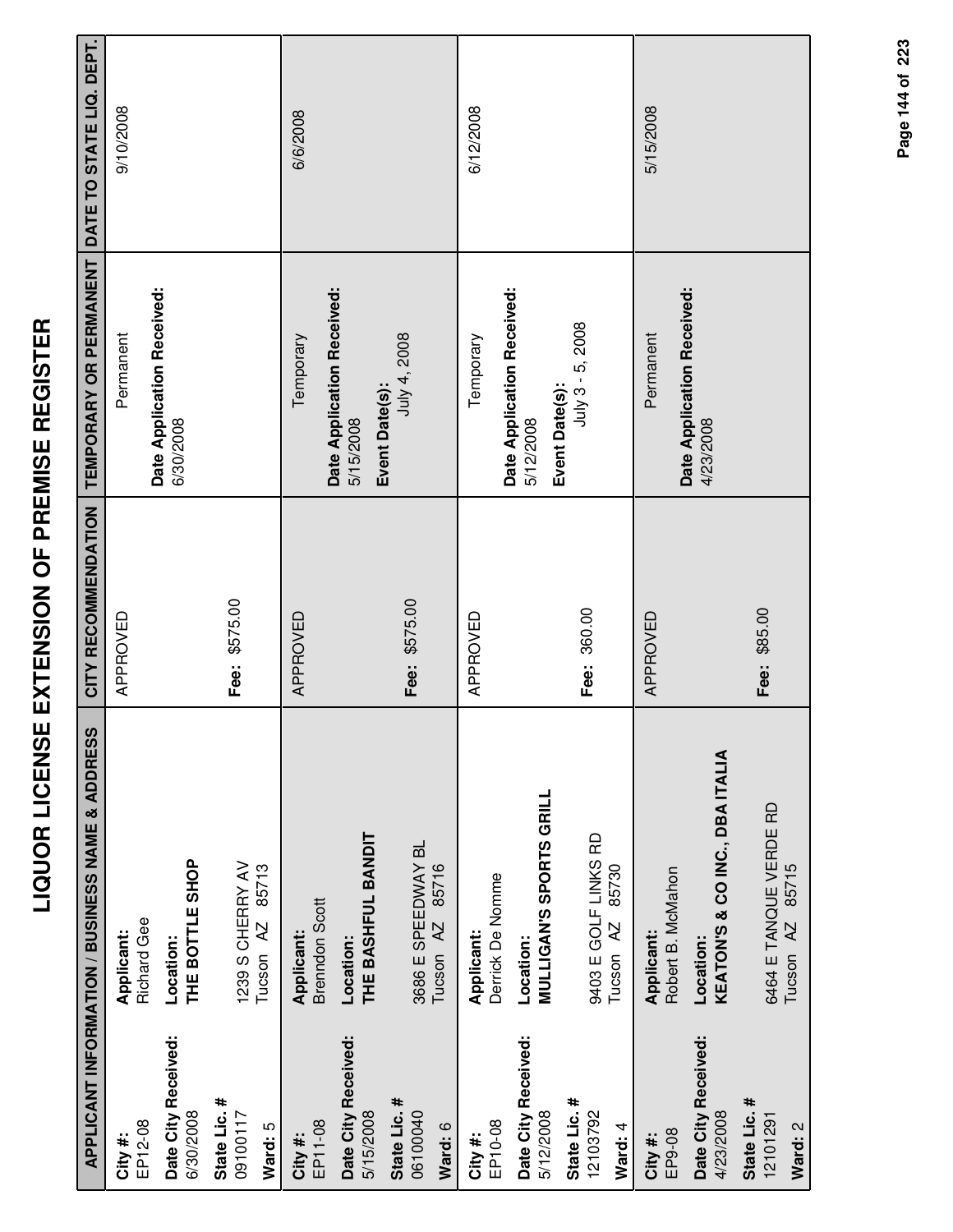|                                  | APPLICANT INFORMATION / BUSINESS NAME & ADDRESS | CITY RECOMMENDATION |                                         | DATE TO STATE LIQ. DEPT. |
|----------------------------------|-------------------------------------------------|---------------------|-----------------------------------------|--------------------------|
|                                  |                                                 |                     | TEMPORARY OR PERMANENT                  |                          |
| EP8-08<br>City#:                 | Monty P. Blankier<br>Applicant:                 | APPROVED            | Permanent                               | 4/7/2008                 |
| Date City Received:<br>3/3/2008  | Location:                                       |                     | Date Application Received:<br>3/3/2008  |                          |
| State Lic. #                     | SABRA MEDITERRANEAN<br>RESTAURANT               |                     |                                         |                          |
| 12103834                         | 4210 E SPEEDWAY BL                              | Fee: \$38.50        |                                         |                          |
| Ward: 6                          | 85712<br>Tucson <sub>AZ</sub>                   |                     |                                         |                          |
| EP7-08<br>City #:                | Brian J. Cummings<br>Applicant:                 | APPROVED            | Temporary                               | 3/14/2008                |
| Date City Received:<br>2/25/2008 | THE HUT ON FOURTH<br>Location:                  |                     | Date Application Received:<br>2/25/2008 |                          |
| State Lic. #<br>06100033         | 305 N HERBERT AV                                | Fee: \$575.00       | 3/14 to 3/17/08<br>Event Date(s):       |                          |
| Ward: 6                          | 85705<br>Tucson <sub>AZ</sub>                   |                     |                                         |                          |
| EP6-08<br>City #:                | Brian J. Cummings<br>Applicant:                 | APPROVED            | Temporary                               | 3/11/2008                |
| Date City Received:<br>2/25/2008 | O'MALLEYS ON FOURTH<br>Location:                |                     | Date Application Received:<br>2/25/2008 |                          |
| State Lic. #<br>06100257         | 247 N 4TH AV                                    | Fee: \$575.00       | 3/13 to 3/17/08<br>Event Date(s):       |                          |
| Ward: 6                          | 85705<br>Tucson <sub>AZ</sub>                   |                     |                                         |                          |
| EP5-08<br>City #:                | Kevin Arnold Kramber<br>Applicant:              | APPROVED            | Temporary                               | 2/26/2008                |
| Date City Received:<br>1/25/2008 | THE AULD DUBLINER<br>Location:                  |                     | Date Application Received:<br>1/25/2008 |                          |
| State Lic. #<br>12103753         | 800 E UNIVERSITY BL                             | Fee: \$575.00       | 03-17-2008<br>Event Date(s):            |                          |
| Ward: 6                          | Tucson AZ 85719                                 |                     |                                         |                          |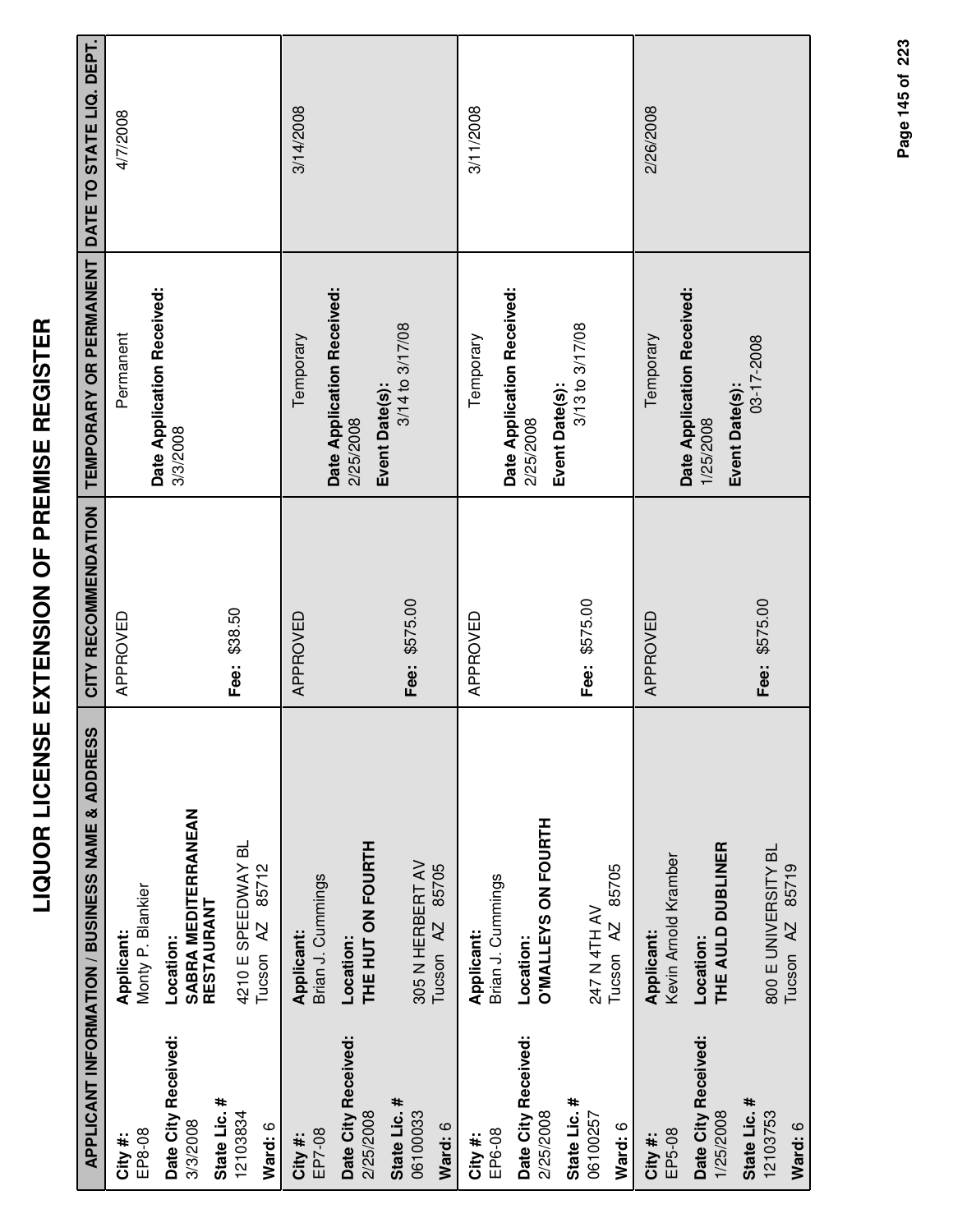|                                                  | APPLICANT INFORMATION / BUSINESS NAME & ADDRESS         | CITY RECOMMENDATION | TEMPORARY OR PERMANENT DATE TO STATE LIQ. DEPT.           |           |
|--------------------------------------------------|---------------------------------------------------------|---------------------|-----------------------------------------------------------|-----------|
| EP4-08<br>City #:                                | Derrick Stephen deNomme<br>Applicant:                   | APPROVED            | Temporary                                                 | 2/26/2008 |
| Date City Received:<br>1/28/2008                 | <b>MULLIGAN'S SPORTS GRILL</b><br>Location:             |                     | Date Application Received:<br>1/28/2008                   |           |
| State Lic. #<br>12103792<br>Ward: 4              | 9403 E GOLF LINKS RD<br>85730<br>Tucson <sub>AZ</sub>   | Fee: \$575.00       | 03/17/08<br>Event Date(s):                                |           |
| EP3-08<br>City #:                                | Rosina Fleck<br><b>Applicant:</b>                       | DENIED              | Date Application Received:<br>Permanent                   | 11/6/2008 |
| Date City Received:<br>1/23/2008                 | AIRPORT INN BAR AND GRILL<br>Location:                  |                     | 1/23/2008                                                 |           |
| State Lic. #<br>06100136<br>Ward: 5              | 2303 E VALENCIA RD<br>85706<br>Tucson <sub>AZ</sub>     | Fee: \$575.00       |                                                           |           |
| EP2-08<br>City #:                                | Kent Van Stelle<br>Applicant:                           | DENIED              | Temporary                                                 | 3/3/2008  |
| Date City Received:<br>State Lic. #<br>1/22/2008 | 136 PRODUCTIONS LLC DBA THE<br>Location:<br><b>ROCK</b> |                     | Date Application Received:<br>Event Date(s):<br>1/22/2008 |           |
| 06100023<br>Ward: 6                              | 85719<br>136 N PARK AV<br>Tucson <sub>AZ</sub>          | Fee: 575.00         | March 7 - 8, 2008                                         |           |
| EP1-08<br>City #:                                | John H. DeShetler<br>Applicant:                         | APPROVED            | Permanent                                                 | 2/15/2008 |
| Date City Received:<br>1/9/2008                  | <b>MAIN STREET BILLIARDS</b><br>Location:               |                     | Date Application Received:<br>1/9/2008                    |           |
| State Lic. #<br>06100197<br>Ward: 2              | 8640 E BROADWAY BL<br>85710<br>Tucson <sub>AZ</sub>     | Fee: \$246.00       |                                                           |           |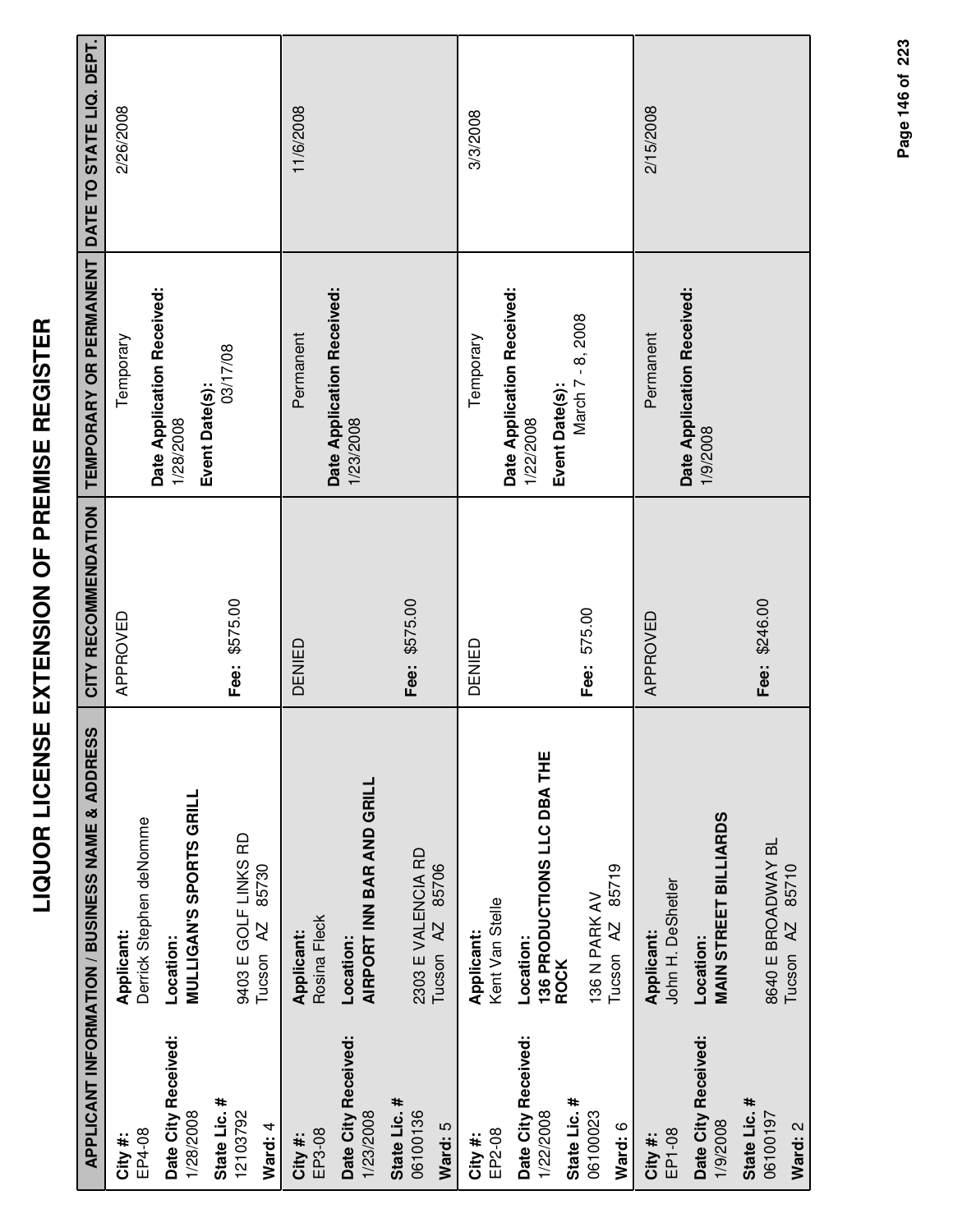| l<br>Í<br>i                                                    |  |
|----------------------------------------------------------------|--|
| Ī<br>$\overline{a}$<br>$\overline{\phantom{a}}$<br>i<br>l<br>ī |  |
| -<br>-<br>-<br>į<br>$\frac{1}{1}$                              |  |
| l<br> <br> <br> <br>ī                                          |  |
| i<br>ī<br>í<br>Ī                                               |  |
|                                                                |  |

|                                     | APPLICANT INFORMATION / BUSINESS NAME & ADDRESS  | CITY RECOMMENDATION | TEMPORARY OR PERMANENT                                     | DATE TO STATE LIQ. DEPT. |
|-------------------------------------|--------------------------------------------------|---------------------|------------------------------------------------------------|--------------------------|
| EP28-07<br>City#:                   | Panagiotis Lembessis<br>Applicant:               | APPROVED            | Temporary                                                  | 1/16/2008                |
| Date City Received:<br>12/17/2007   | GEM SHOW & CONFERENCE HALL<br>Location:          |                     | Date Application Received:<br>12/17/2007                   |                          |
| State Lic. #<br>07100222<br>Ward: 1 | 85745<br>222 S FREEWAY<br>Tucson <sub>AZ</sub>   | Fee: \$400.00       | 1/25/2008 - 2/15/2008<br>Event Date(s):                    |                          |
| EP27-07<br>City#:                   | Brian J. Cummings<br>Applicant:                  | APPROVED            | Temporary                                                  | 1/23/2008                |
| Date City Received:<br>12/12/2007   | Location:<br>THE HUT                             |                     | Date Application Received:<br>Event Date(s):<br>12/12/2007 |                          |
| State Lic. #<br>06100033<br>Ward: 6 | 85705<br>305 N 4TH AV<br>Tucson <sub>AZ</sub>    | Fee: 575.00         | 2/7, 2/8, 2/9/2008                                         |                          |
| EP26-07<br>City #:                  | Kathleen O'Rielly<br>Applicant:                  |                     | Date Application Received:<br>Permanent                    |                          |
| Date City Received:<br>12/4/2007    | TUCSON ELECTRIC PARK STADIUM<br>Location:        |                     | 12/4/2007                                                  |                          |
| State Lic. #<br>05103000<br>Ward: 5 | 85713<br>2500 E AJO WY<br>Tucson <sub>AZ</sub>   | Fee:                |                                                            |                          |
| EP25-07<br>City #:                  | Pamela A. Santangelo<br>Applicant:               | APPROVED            | Permanent                                                  | 2/5/2008                 |
| Date City Received:<br>11/29/2007   | THE SHELTER<br>Location:                         |                     | Date Application Received:<br>11/29/2007                   |                          |
| State Lic. #<br>06100217<br>Ward: 3 | 85712<br>4155 E GRANT RD<br>Tucson <sub>AZ</sub> | Fee: 110.75         |                                                            |                          |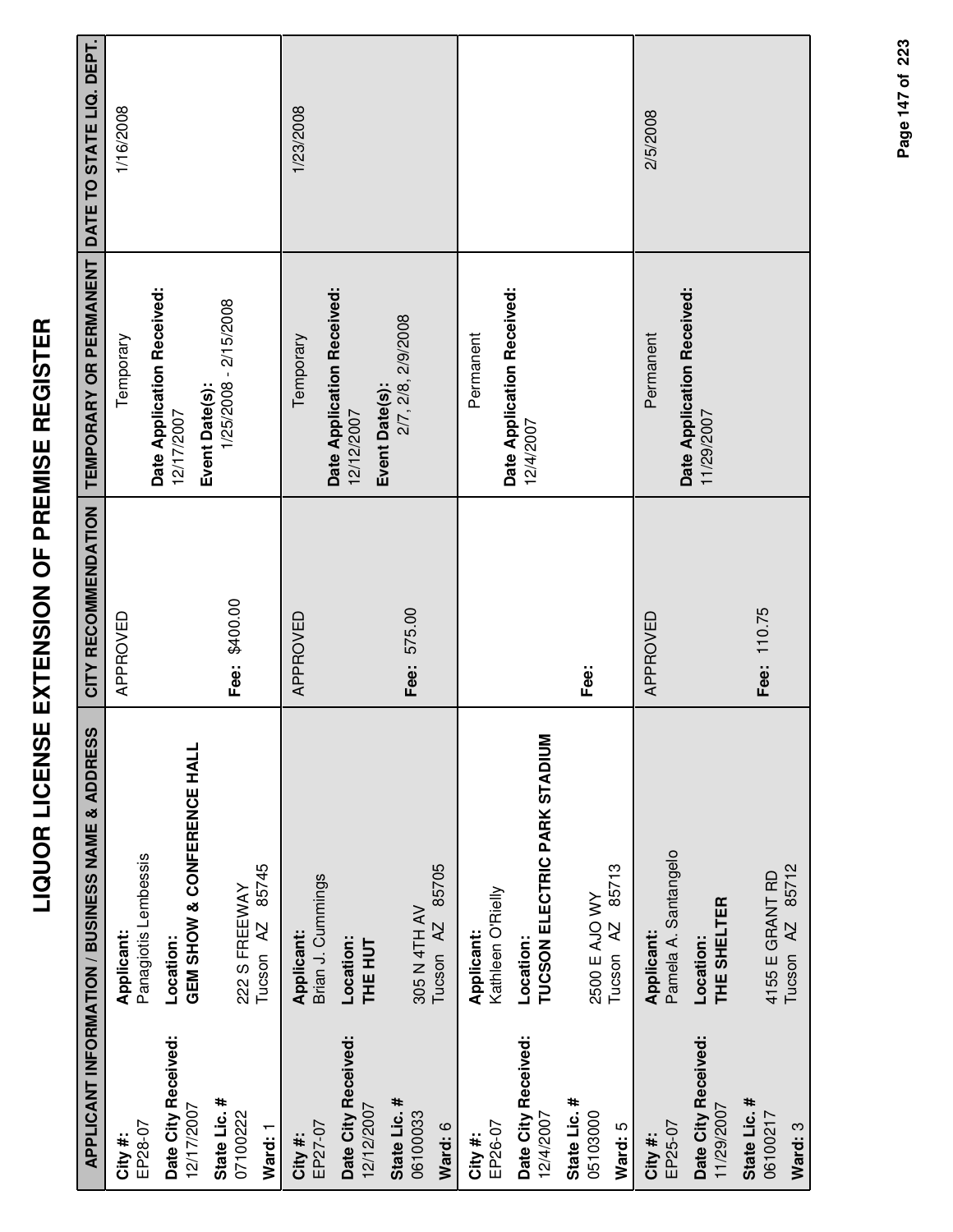|                                     | <b>APPLICANT INFORMATION / BUSINESS NAME &amp; ADDRESS</b> | CITY RECOMMENDATION | TEMPORARY OR PERMANENT                  | DATE TO STATE LIQ. DEPT. |
|-------------------------------------|------------------------------------------------------------|---------------------|-----------------------------------------|--------------------------|
| EP24-07<br>City #:                  | Nagib Alghaithi<br>Applicant:                              | DENIED              | Date Application Received:<br>Permanent | 12/21/2007               |
| Date City Received:<br>10/18/2007   | <b>CHIHUAHUA MARKET</b><br>Location:                       |                     | 10/18/2007                              |                          |
| State Lic. #<br>10103177<br>Ward: 1 | 85714<br>4870 S 12TH AV<br>Tucson <sub>AZ</sub>            | Fee: \$25.00        |                                         |                          |
| EP23-07<br>City #:                  | Peggy J. Johnson<br>Applicant:                             | APPROVED            | Date Application Received:<br>Temporary | 10/29/2007               |
| Date City Received:<br>9/13/2007    | THE LOFT CINEMA, INC.<br>Location:                         |                     | Event Date(s):<br>9/13/2007             |                          |
| State Lic. #<br>0710071<br>Ward: 6  | 85716<br>3233 E SPEEDWAY<br>Tucson <sub>AZ</sub>           | Fee: \$575.00       | November 2, 2007                        |                          |
| EP22-07<br>City #:                  | Juan Francisco Padres<br>Applicant:                        | DENIED              | Permanent                               | 3/3/2008                 |
| Date City Received:<br>8/20/2007    | <b>CHILEVERDE SONORAN GRILL</b><br>Location:               |                     | Date Application Received:<br>8/20/2007 |                          |
| State Lic. #<br>12103769<br>Ward: 6 | 85701<br>20 N STONE AV<br>Tucson <sub>AZ</sub>             | Fee: \$177.50       |                                         |                          |
| EP21-07<br>City #:                  | Janice Louise Martin<br>Applicant:                         | APPROVED            |                                         | 8/23/2007                |
| Date City Received:<br>7/27/2007    | SAFEWAY FOOD AND DRUG #1983<br>Location:                   |                     | Date Application Received:<br>7/27/2007 |                          |
| State Lic. #<br>09100244<br>Ward: 1 | Tucson AZ 85745<br>2140 W GRANT                            | Fee: \$575.00       |                                         |                          |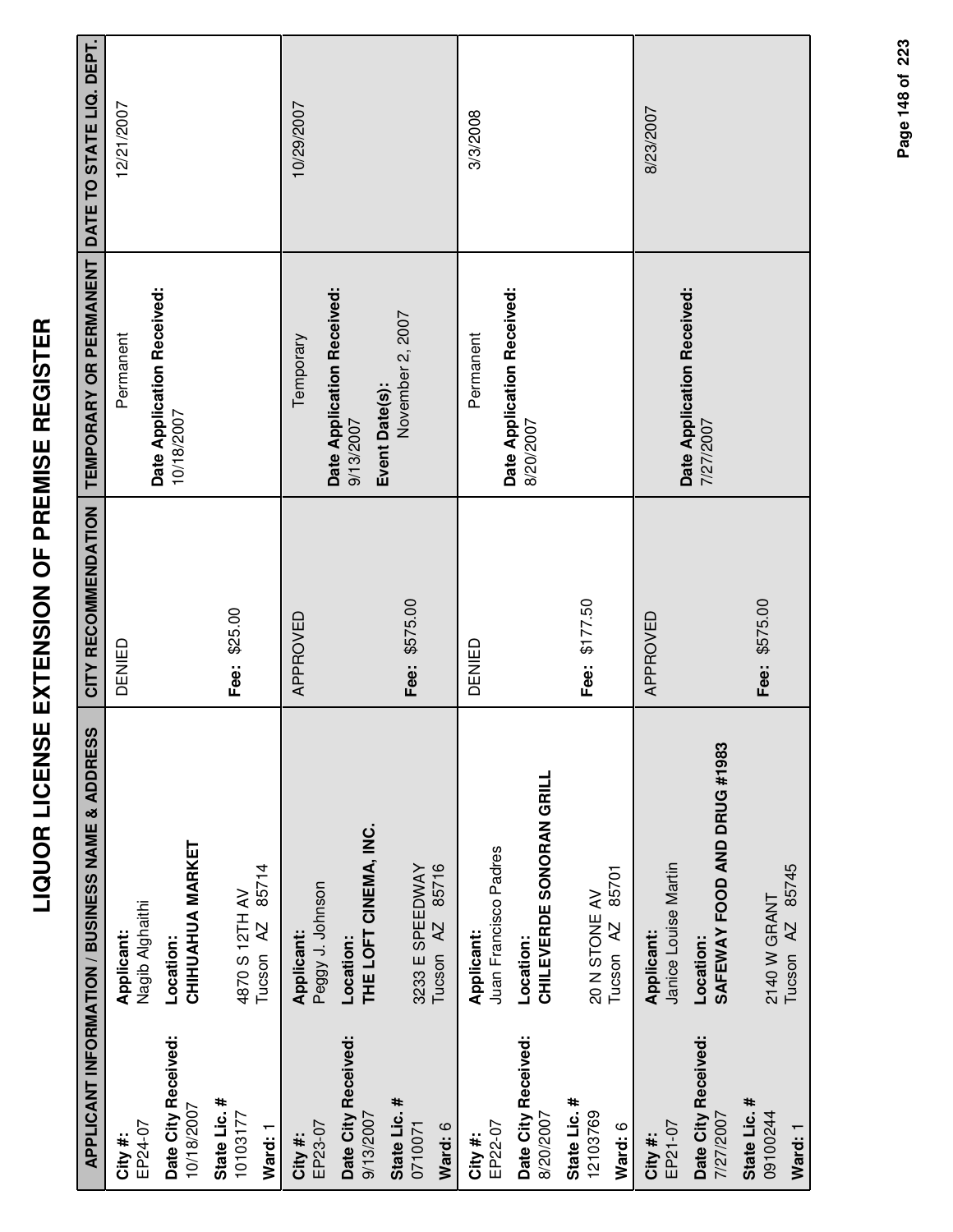|                                     | APPLICANT INFORMATION / BUSINESS NAME & ADDRESS          | CITY RECOMMENDATION | TEMPORARY OR PERMANENT DATE TO STATE LIQ. DEPT. |           |
|-------------------------------------|----------------------------------------------------------|---------------------|-------------------------------------------------|-----------|
| EP20-07<br>City#:                   | Claire Ellen Thomas<br>Applicant:                        |                     | Temporary                                       |           |
| Date City Received:<br>7/18/2007    | AIN'T NOBODY'S BIZNESS<br>Location:                      |                     | Date Application Received:<br>7/18/2007         |           |
| State Lic. #<br>06100229<br>Ward: 6 | 2900 E BROADWAY BL #118<br>85716<br>Tucson <sub>AZ</sub> | Fee: 575.00         | October 13, 2007<br>Event Date(s):              |           |
| EP19-07<br>City #:                  | Leonard Grant Johnson<br>Applicant:                      | APPROVED            | Date Application Received:<br>Permanent         | 11/1/2007 |
| Date City Received:<br>7/3/2007     | POCKETS INC.<br>Location:                                |                     | 7/3/2007                                        |           |
| State Lic. #<br>06100250<br>Ward: 6 | 1062 S WILMOT RD<br>85711<br>Tucson <sub>AZ</sub>        | Fee: \$140.00       |                                                 |           |
| EP18-07<br>City #:                  | Jeffrey Schantz<br>Applicant:                            | APPROVED            | Permanent                                       | 9/21/2007 |
| Date City Received:<br>7/5/2007     | <b>JEFF'S PUB</b><br>Location:                           |                     | Date Application Received:<br>7/5/2007          |           |
| State Lic. #<br>06100222<br>Ward: 2 | 112 S CAMINO SECO<br>85710<br>Tucson <sub>AZ</sub>       | Fee: \$237.00       |                                                 |           |
| EP17-07<br>City #:                  | Kenneth Rubinstein<br>Applicant:                         | APPROVED            | Permanent                                       | 7/24/2007 |
| Date City Received:<br>6/19/2007    | TAYLOR/HEDDINGS ARIZONA PIZZA<br>Location:<br>CO., INC.  |                     | Date Application Received:<br>6/19/2007         |           |
| State Lic. #<br>12103710<br>Ward: 6 | 5855 E BROADWAY #114 BL<br>Tucson AZ 85711               | Fee: \$521.00       |                                                 |           |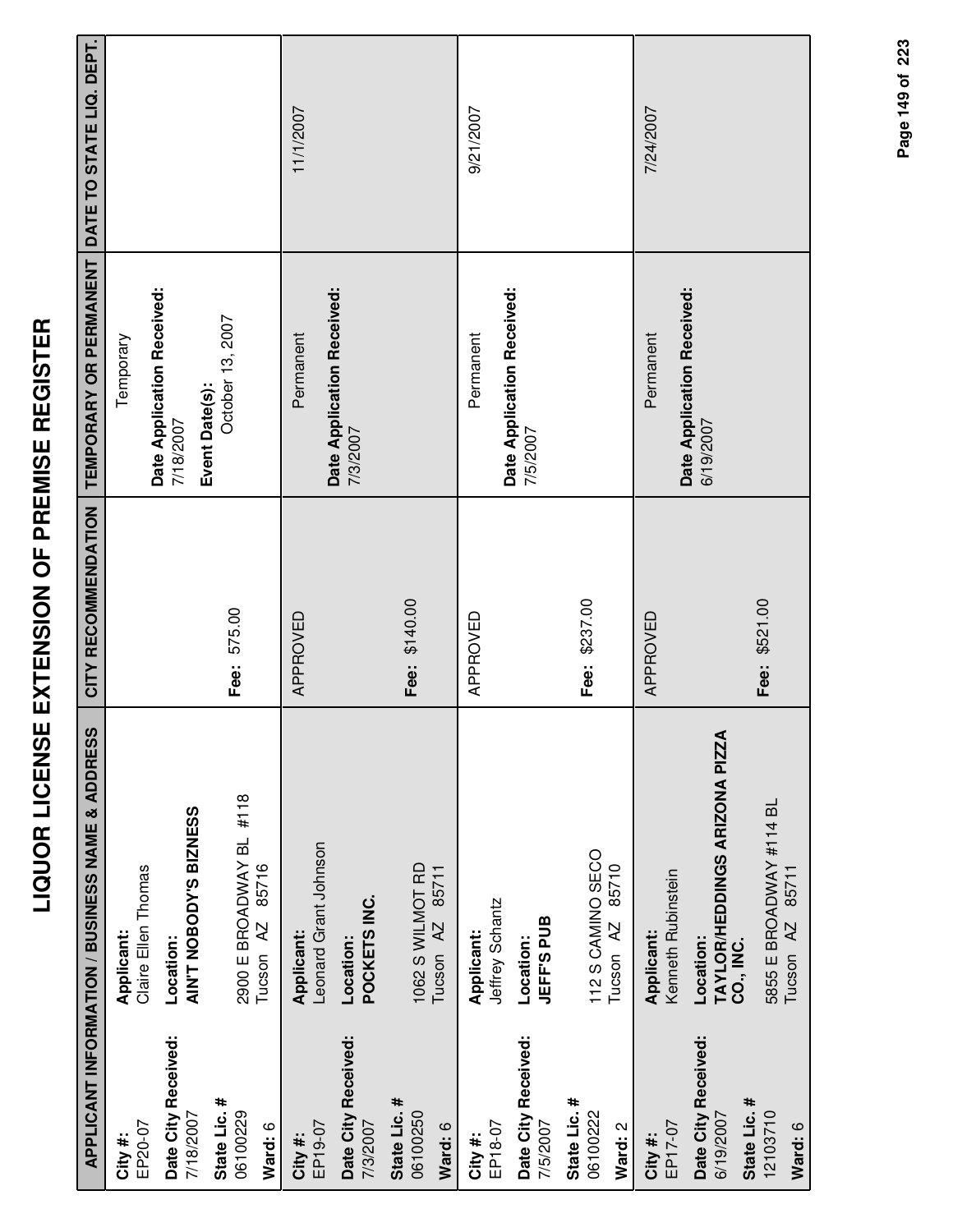|                                     | <b>APPLICANT INFORMATION / BUSINESS NAME &amp; ADDRESS</b> | CITY RECOMMENDATION       | TEMPORARY OR PERMANENT                  | DATE TO STATE LIQ. DEPT. |
|-------------------------------------|------------------------------------------------------------|---------------------------|-----------------------------------------|--------------------------|
| EP16-07<br>City #:                  | Dennis Murphy<br>Applicant:                                | WITHDRAWN BY<br>APPLICANT | Date Application Received:<br>Permanent |                          |
| Date City Received:<br>6/7/2007     | <b>MARGARITA BAY, INC.</b><br>Location:                    |                           | 6/7/2007                                |                          |
| State Lic. #<br>06100107<br>Ward: 2 | 85710<br>7415 E 22ND ST<br>Tucson <sub>AZ</sub>            | Fee: \$65.25              |                                         |                          |
| EP15-07<br>City #:                  | WILLIAM COLLINS STAPLETON<br>Applicant:                    | APPROVED                  | Date Application Received:<br>Temporary | 6/27/2007                |
| Date City Received:<br>5/24/2007    | THE BASHFUL BANDIT<br>Location:                            |                           | 5/24/2007                               |                          |
| State Lic. #<br>06100040<br>Ward: 6 | 3686 E SPEEDWAY BL<br>85716<br>Tucson <sub>AZ</sub>        | Fee: \$300.00             | July 4, 2007<br>Event Date(s):          |                          |
| EP14-07<br>City #:                  | DOROTHEA CATHERINE WARNER<br>Applicant:                    | APPROVED                  | Permanent                               | 10/17/2007               |
| Date City Received:<br>5/22/2007    | <b>BOONDOCKS</b><br>Location:                              |                           | Date Application Received:<br>5/22/2007 |                          |
| State Lic. #<br>06100116<br>Ward: 3 | 85711<br>3306 N 1ST AV<br>Tucson <sub>AZ</sub>             | Fee: \$75.00              |                                         |                          |
| EP13-07<br>City #:                  | Robert Duane Mahistede<br>Applicant:                       | APPROVED                  | Permanent                               | 6/14/2007                |
| Date City Received:<br>4/13/2007    | CATALINA MART 1ST/WETMORE<br>Location:                     |                           | Date Application Received:<br>4/13/2007 |                          |
| State Lic. #<br>10103362<br>Ward: 3 | 85719<br>4390 N 1ST AV<br>AZ<br>Tucson                     | Fee: \$50.00              |                                         |                          |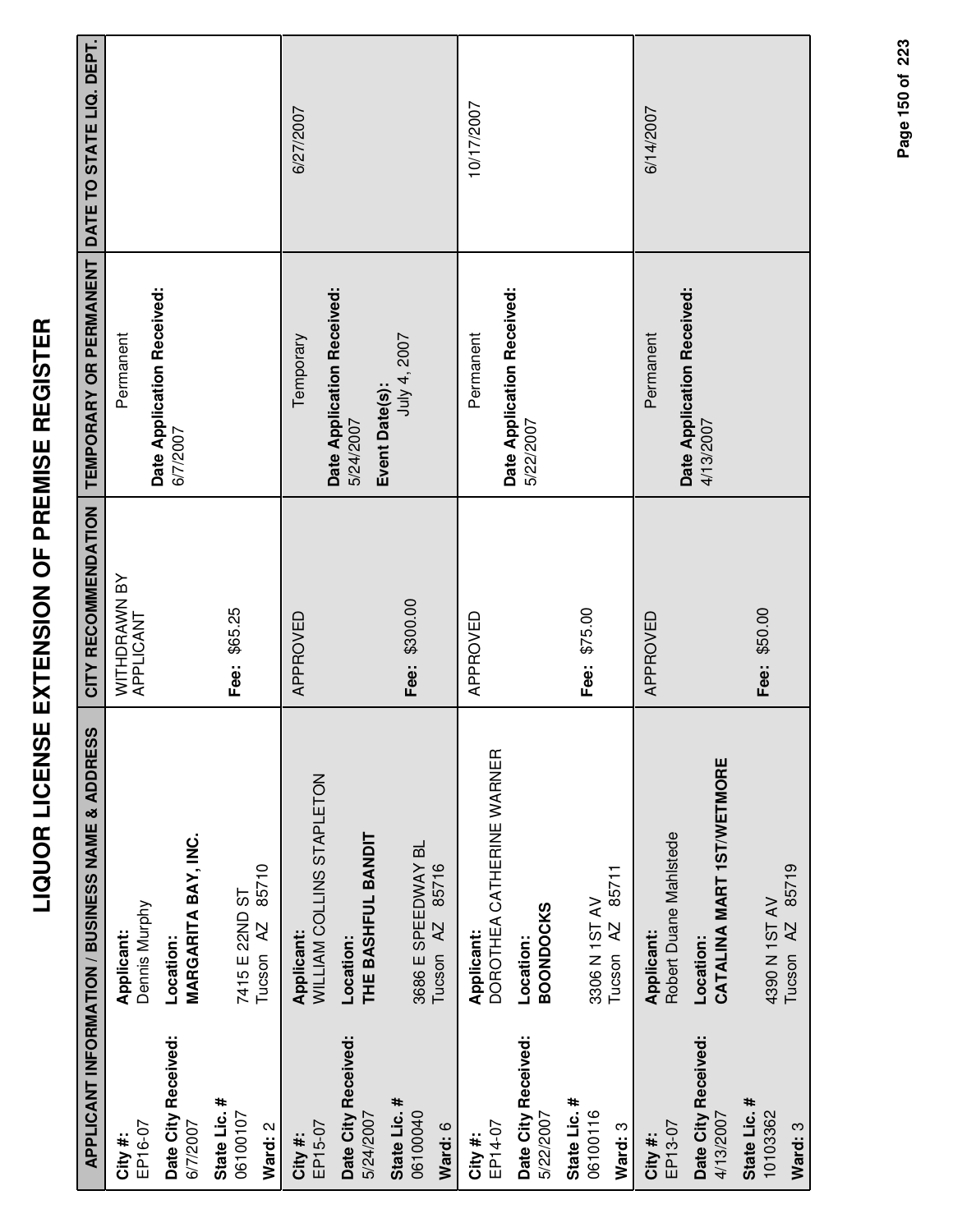|                                                        | APPLICANT INFORMATION / BUSINESS NAME & ADDRESS                      | CITY RECOMMENDATION | TEMPORARY OR PERMANENT DATE TO STATE LIQ. DEPT.           |           |
|--------------------------------------------------------|----------------------------------------------------------------------|---------------------|-----------------------------------------------------------|-----------|
| EP12-07<br>City #:                                     | Thomas Robert Partridge<br>Applicant:                                | APPROVED            | Temporary                                                 | 4/27/2007 |
| Date City Received:<br>4/4/2007                        | <b>BISON WITCHES BAR &amp; DELI</b><br>Location:                     |                     | Date Application Received:<br>4/4/2007                    |           |
| State Lic. #<br>12101286<br>Ward: 6                    | 85705<br>326 N 4TH AV<br>Tucson <sub>AZ</sub>                        | Fee: \$575.00       | May 26, 2007<br>Event Date(s):                            |           |
| Date City Received:<br>3/28/2007<br>EP11-07<br>City #: | Ramon Rafael Morales<br><b>SUSHI HAMA</b><br>Applicant:<br>Location: | APPROVED            | Date Application Received:<br>Permanent<br>3/28/2007      | 4/12/2007 |
| State Lic. #<br>12103737<br>Ward: 3                    | 3971 N ORACLE RD<br>85715<br>Tucson <sub>AZ</sub>                    | Fee: \$400.00       |                                                           |           |
| EP10-07<br>City #:                                     | Clare Hollie Abel<br>Applicant:                                      | APPROVED            | Temporary                                                 | 4/19/2007 |
| Date City Received:<br>3/12/2007                       | ON THE BORDER MEXICAN CAFE<br>Location:                              |                     | Date Application Received:<br>Event Date(s):<br>3/12/2007 |           |
| State Lic. #<br>12103088<br>Ward: 3                    | 85704<br>68 W RIVER RD<br>Tucson <sub>AZ</sub>                       | Fee: \$575.00       | May 4, 2007 through May 7,<br>2007                        |           |
| EP9-07<br>City#:                                       | Davis C. Ryle<br>Applicant:                                          | APPROVED            | Permanent                                                 | 4/3/2007  |
| Date City Received:<br>3/9/2007                        | CACTUS MOON CAFE<br>Location:                                        |                     | Date Application Received:<br>3/9/2007                    |           |
| State Lic. #<br>06100205<br>Ward: 6                    | 5470 E BROADWAY BL<br>85711<br>Tucson <sub>AZ</sub>                  | Fee: 71.75          |                                                           |           |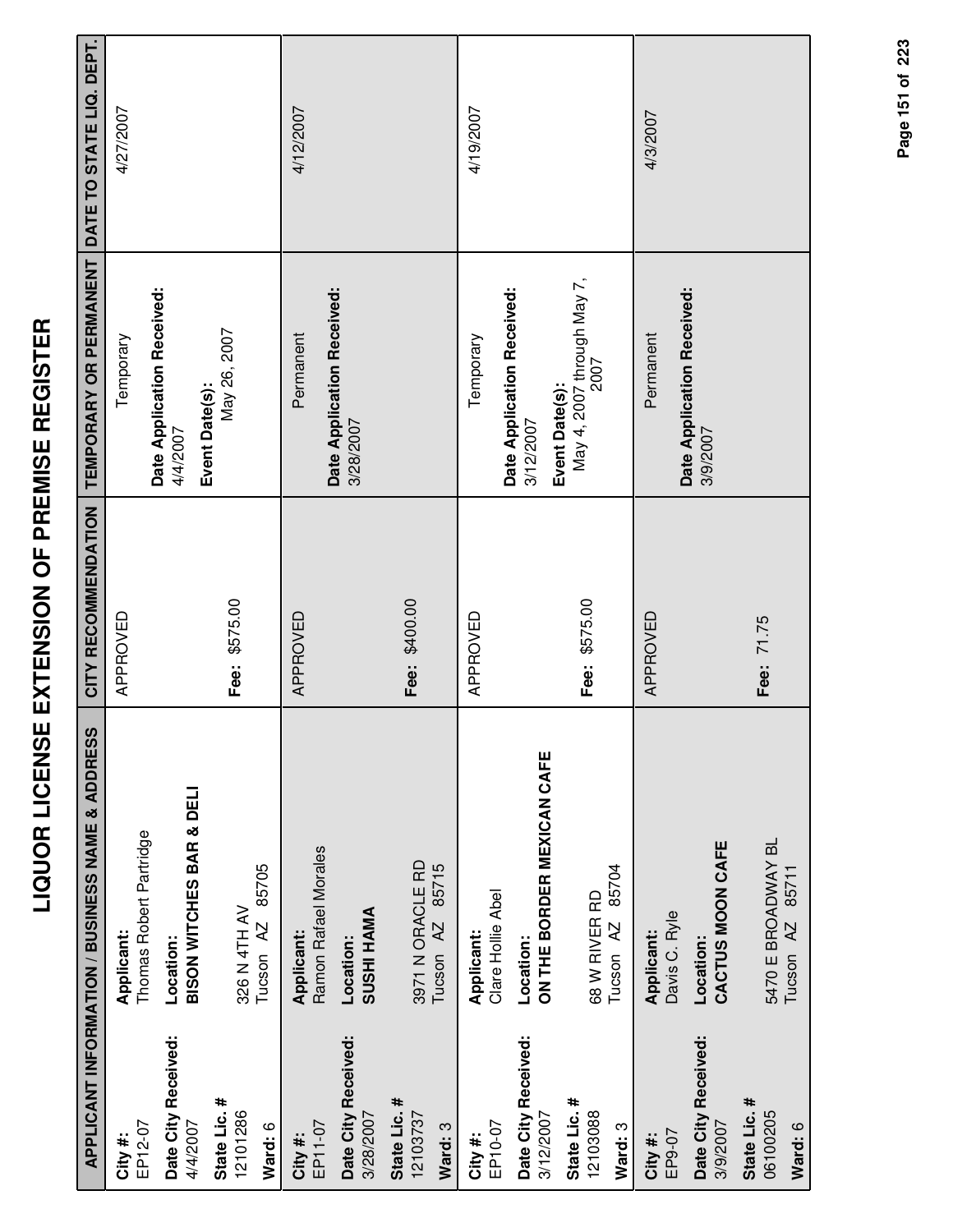|                                     | APPLICANT INFORMATION / BUSINESS NAME & ADDRESS   | CITY RECOMMENDATION | TEMPORARY OR PERMANENT DATE TO STATE LIQ. DEPT. |           |
|-------------------------------------|---------------------------------------------------|---------------------|-------------------------------------------------|-----------|
| EP8-07<br>City#:                    | Peggy J. Johnson<br>Applicant:                    | APPROVED            | Temporary                                       | 4/2/2007  |
| Date City Received:<br>3/2/2007     | THE LOFT CINEMA<br>Location:                      |                     | Date Application Received:<br>3/2/2007          |           |
| State Lic. #<br>07100071<br>Ward: 6 | 85716<br>3233 E SPEEDWAY<br>Tucson <sub>AZ</sub>  | Fee: \$357.00       | April 15, 2007<br>Event Date(s):                |           |
| EP7-07<br>City#:                    | Raymon Carlos Flores<br><b>Applicant:</b>         | APPROVED            | Temporary                                       | 4/3/2007  |
| Date City Received:<br>3/1/2007     | TOMA EL CHARRO AT THE MERCADO<br>Location:        |                     | Date Application Received:<br>3/1/2007          |           |
| State Lic. #<br>06100219<br>Ward: 5 | 6310 E BROADWAY<br>85710<br>Tucson <sub>AZ</sub>  | Fee: \$575.00       | May 5, 2007<br>Event Date(s):                   |           |
| EP6-07<br>City #:                   | Mario Hinojosa<br>Applicant:                      | DENIED              | Permanent                                       | 3/3/2008  |
| Date City Received:<br>3/1/2007     | <b>COUNTRY FOLKS RESTAURANT</b><br>Location:      |                     | Date Application Received:<br>3/1/2007          |           |
| State Lic. #<br>12103580<br>Ward: 5 | 1015 E BENSON HY<br>85713<br>Tucson <sub>AZ</sub> | Fee: \$92.50        |                                                 |           |
| EP5-07<br>City #:                   | Luke Cusak<br>Applicant:                          | APPROVED            | Permanent                                       | 4/12/2007 |
| Date City Received:<br>2/9/2007     | THE KEYS, AKA: PEARL<br>Location:                 |                     | Date Application Received:<br>2/9/2007          |           |
| State Lic. #<br>06100159<br>Ward: 3 | 85705<br>445 W WETMORE<br>Tucson AZ               | Fee: \$575.00       |                                                 |           |

Page 152 of 223 **Page of 152 223**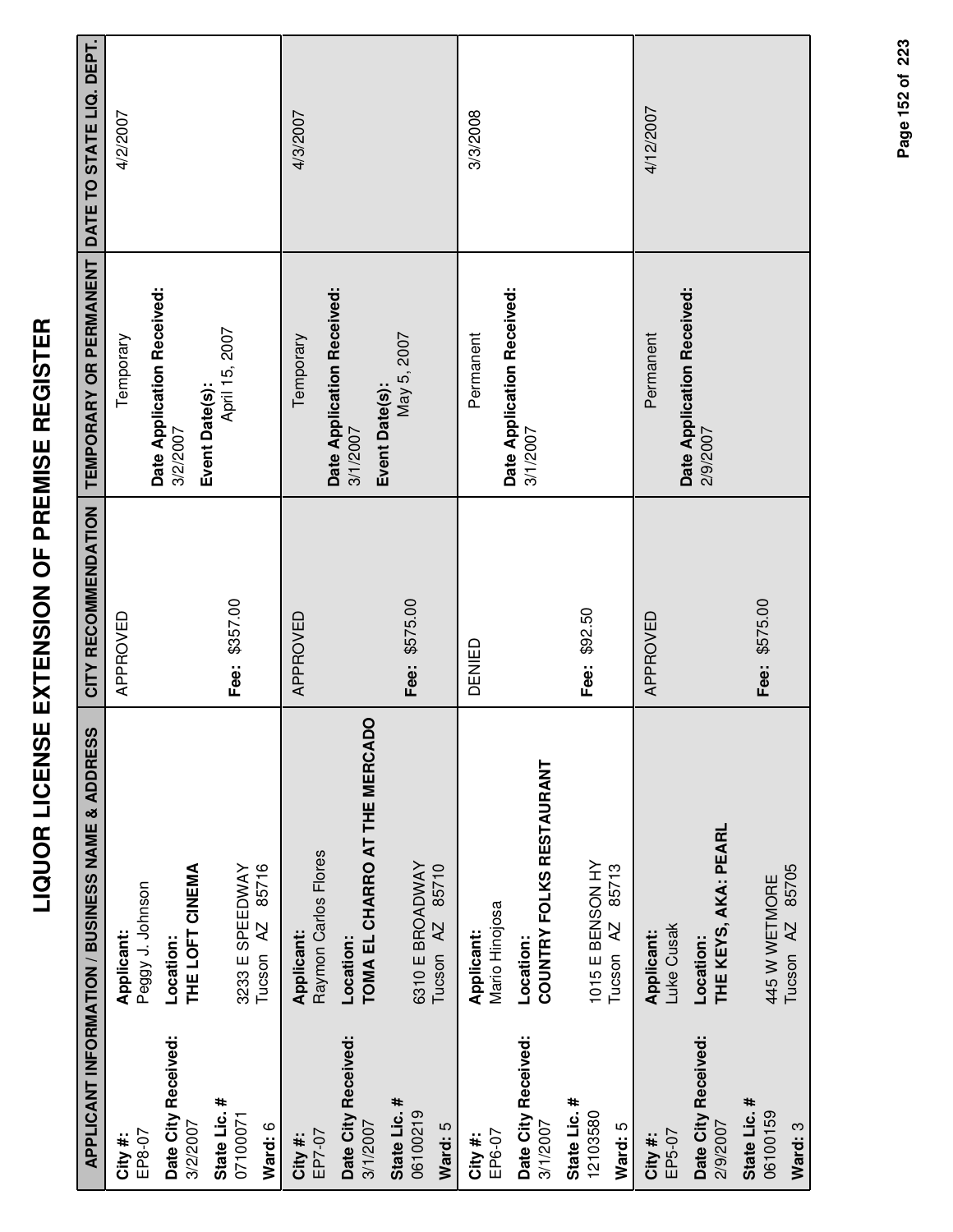|                                     | <b>APPLICANT INFORMATION / BUSINESS NAME &amp; ADDRESS</b>               | CITY RECOMMENDATION       | TEMPORARY OR PERMANENT DATE TO STATE LIQ. DEPT. |           |
|-------------------------------------|--------------------------------------------------------------------------|---------------------------|-------------------------------------------------|-----------|
| City #:                             | Applicant:                                                               | APPROVED                  | Temporary                                       | 2/28/2007 |
| EP4-07                              | Kevin Arnold Kramber                                                     |                           |                                                 |           |
| Date City Received:<br>1/31/2007    | THE AULD DUBLINER<br>Location:                                           |                           | Date Application Received:<br>1/31/2007         |           |
| State Lic. #<br>12103753<br>Ward: 6 | 800 E UNIVERSITY BL<br>85719<br>Tucson <sub>AZ</sub>                     | Fee: \$575.00             | March 17, 2007<br>Event Date(s):                |           |
| EP3-07<br>City #:                   | Karen Sue Markovich<br>Applicant:                                        | WITHDRAWN BY<br>APPLICANT | Permanent                                       |           |
| Date City Received:<br>1/30/2007    | <b>WESTERN SHOWCASE LLC, THE<br/>MAVERICK KING OF CLUBS</b><br>Location: |                           | Date Application Received:<br>1/30/2007         |           |
| State Lic. #<br>06100267<br>Ward: 2 | 6622 E TANQUE VERDE<br>85715<br>Tucson <sub>AZ</sub>                     | Fee: \$125.00             |                                                 |           |
| EP2-07<br>City #:                   | Scott James Cummings<br>Applicant:                                       | APPROVED                  | Temporary                                       | 2/12/2007 |
| Date City Received:<br>1/17/2007    | O'MALLEYS ON FOURTH<br>Location:                                         |                           | Date Application Received:<br>1/17/2007         |           |
| State Lic. #<br>06100257<br>Ward: 6 | 85705<br>247 N 4TH AV<br>Tucson <sub>AZ</sub>                            | Fee: \$575.00             | March 16 & 17, 2007<br>Event Date(s):           |           |
| EP1-07<br>City #:                   | Brian J. Cummings<br>Applicant:                                          | APPROVED                  | Temporary                                       | 2/12/2007 |
| Date City Received:<br>12/29/2006   | Location:<br><b>THE HUT</b>                                              |                           | Date Application Received:<br>12/29/2006        |           |
| State Lic. #<br>06100033<br>Ward: 6 | 85705<br>323 E 8TH ST<br>Tucson <sub>AZ</sub>                            | Fee: \$575.00             | March 16 to 17, 2007<br>Event Date(s):          |           |

Page 153 of 223 **Page of 153 223**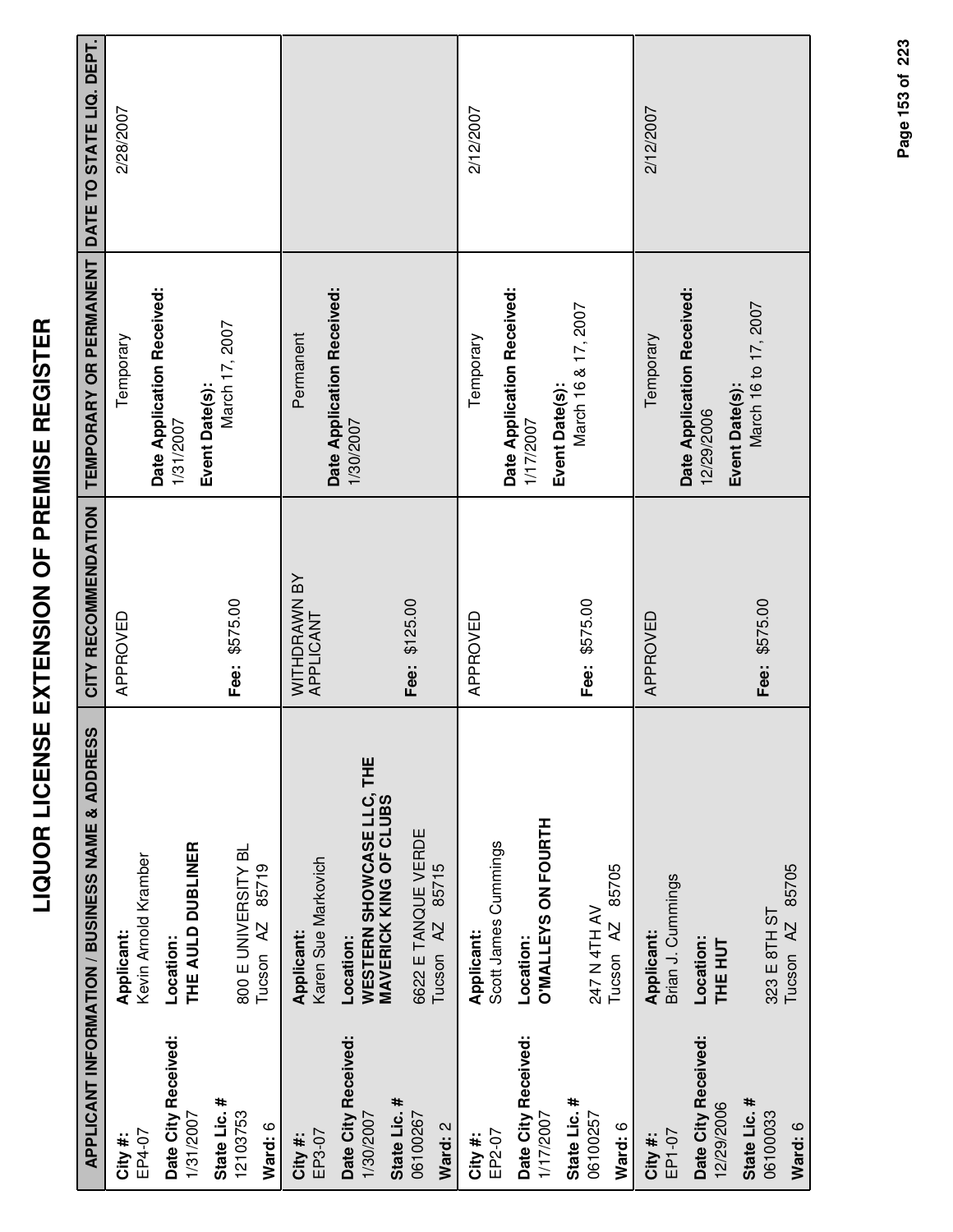| l           |
|-------------|
| Ī           |
| i           |
| i           |
| 1<br>I<br>I |
| l           |
|             |
| l           |
|             |
| -<br>-      |
| ļ<br>Ī      |
|             |
| ۱           |
| Í           |
|             |
| l           |
|             |
|             |
| I<br>i      |
| i           |
| d           |
|             |
|             |
| 7<br>l      |
|             |
| I           |
|             |

|                                  | APPLICANT INFORMATION / BUSINESS NAME & ADDRESS | CITY RECOMMENDATION       | TEMPORARY OR PERMANENT                                    | DATE TO STATE LIQ. DEPT. |
|----------------------------------|-------------------------------------------------|---------------------------|-----------------------------------------------------------|--------------------------|
| EP13-06<br>City#:                | Mario Hinojosa<br>Applicant:                    | APPROVED                  | Temporary                                                 | 1/22/2007                |
| Date City Received:<br>12/6/2006 | <b>COUNTRY FOLKS</b><br>Location:               |                           | Date Application Received:<br>12/6/2006                   |                          |
| State Lic. #<br>12103580         | 1015 E BENSON HY                                | Fee: \$575.00             | January 27, 2007 - February 10,<br>Event Date(s):         |                          |
| Ward: 5                          | 85713<br>Tucson <sub>AZ</sub>                   |                           |                                                           |                          |
| EP12-06<br>City#:                | Sonia Ann Economou<br>Applicant:                | APPROVED                  | Temporary                                                 |                          |
| Date City Received:<br>11/9/2006 | CENTRAL BISTRO<br>Location:                     |                           | Date Application Received:<br>Event Date(s):<br>11/9/2006 |                          |
| State Lic. #<br>12103696         | 85701<br>400 E TOOLE AV<br>Tucson <sub>AZ</sub> | Fee: \$575.00             | November 17, 2006 & December<br>9, 2006                   |                          |
| Ward: 6                          |                                                 |                           |                                                           |                          |
| EP11-06<br>City #:               | Janice Louise Martin<br>Applicant:              | APPROVED                  | Permanent                                                 | 10/31/2006               |
| Date City Received:<br>10/2/2006 | SAFEWAY #268<br>Location:                       |                           | Date Application Received:<br>10/2/2006                   |                          |
| State Lic. #<br>09100135         | 1940 E BROADWAY BL                              | Fee: \$575.00             |                                                           |                          |
| Ward: 5                          | 85706<br>Tucson <sub>AZ</sub>                   |                           |                                                           |                          |
| EP10-06<br>City #:               | Hockchuan Yap<br>Applicant:                     | WITHDRAWN BY<br>APPLICANT | Permanent                                                 |                          |
| Date City Received:<br>9/25/2006 | NEO OF MELAKA<br>Location:                      |                           | Date Application Received:<br>9/25/2006                   |                          |
| State Lic. #<br>12103706         | 1765 E RIVER RD                                 | Fee: 61.00                |                                                           |                          |
| Ward: 3                          | 85718<br>Tucson <sub>AZ</sub>                   |                           |                                                           |                          |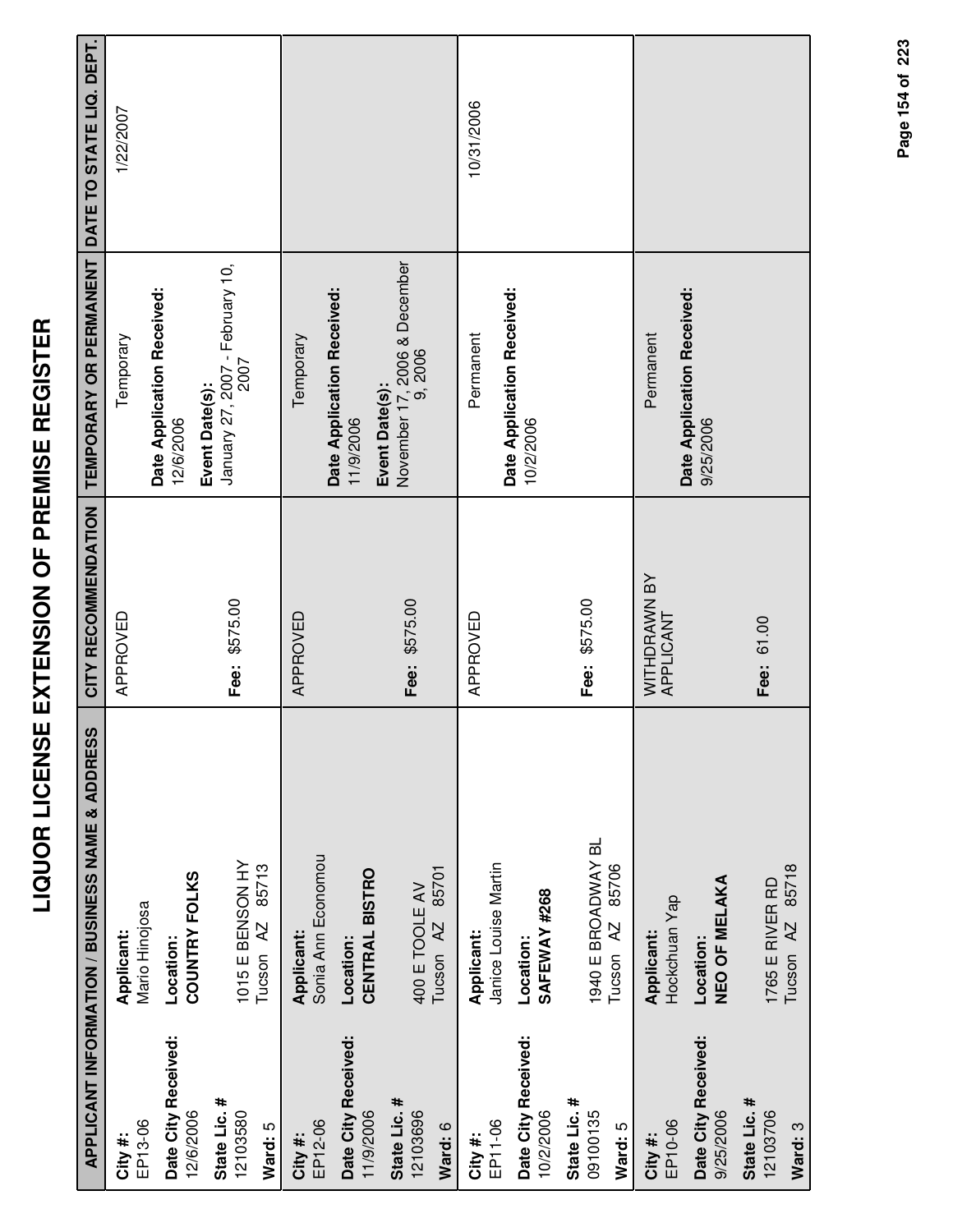|                                     | APPLICANT INFORMATION / BUSINESS NAME & ADDRESS               | CITY RECOMMENDATION | TEMPORARY OR PERMANENT                                 | DATE TO STATE LIQ. DEPT.           |
|-------------------------------------|---------------------------------------------------------------|---------------------|--------------------------------------------------------|------------------------------------|
| EP9-06<br>City #:                   | Dennis Joseph Arnold<br>Applicant:                            | APPROVED            | Temporary                                              | Withdrawn by applicant<br>10/16/06 |
| Date City Received:<br>9/5/2006     | GENTLE BENS BREWING CO<br>Location:                           |                     | Date Application Received:<br>9/5/2006                 |                                    |
| State Lic. #<br>06100125<br>Ward: 6 | 865 E UNIVERSITY BL<br>85719<br>Tucson <sub>AZ</sub>          | Fee: 280.00         | October 21, 2006<br>October 22, 2006<br>Event Date(s): |                                    |
| EP8-06<br>City #:                   | Claire Ellen Thomas<br>Applicant:                             | APPROVED            | Temporary                                              | 9/21/2006                          |
| Date City Received:<br>8/23/2006    | AIN'T NOBODY'S BIZNESS<br>Location:                           |                     | Date Application Received:<br>8/23/2006                |                                    |
| State Lic. #<br>06100229<br>Ward: 6 | 2900 E BROADWAY BL #STE #118<br>85716<br>Tucson <sub>AZ</sub> | Fee: 575.00         | 10/14/2006<br>Event Date(s):                           |                                    |
| EP7-06<br>City #:                   | William C. Stapleton<br>Applicant:                            | APPROVED            | Temporary                                              | 8/14/2006                          |
| Date City Received:<br>7/11/2006    | BASHFUL BANDIT<br>Location:                                   |                     | Date Application Received:<br>7/11/2006                |                                    |
| State Lic. #<br>06100040<br>Ward: 6 | 85716<br>3686 E SPEEDWAY<br>Tucson <sub>AZ</sub>              | Fee: 575.00         | August 22, 2006<br>Event Date(s):                      |                                    |
| EP6-06<br>City #:                   | <b>Brian Cummings</b><br>Applicant:                           | APPROVED            | Temporary                                              | 7/27/2006                          |
| Date City Received:<br>7/7/2006     | THE HUT (HUT ON FOURTH)<br>Location:                          |                     | Date Application Received:<br>7/7/2006                 |                                    |
| State Lic. #<br>06100033<br>Ward: 6 | Tucson AZ 85705<br>305 N HERBERT                              | Fee: 575            | September 8 & 9, 2006<br>Event Date(s):                |                                    |

Page 155 of 223 **Page of 155 223**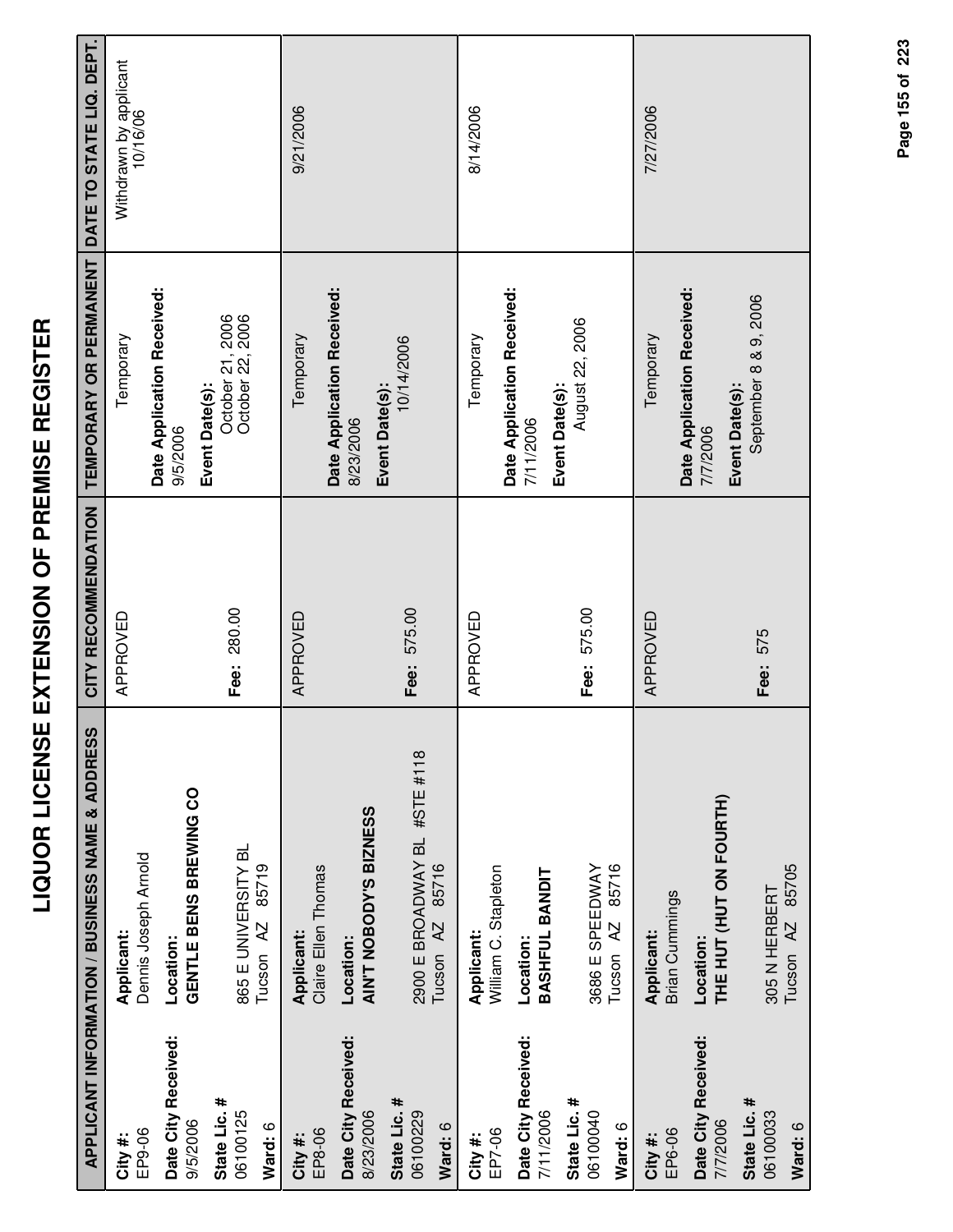|                                     | APPLICANT INFORMATION / BUSINESS NAME & ADDRESS  | CITY RECOMMENDATION | TEMPORARY OR PERMANENT DATE TO STATE LIQ. DEPT.          |           |
|-------------------------------------|--------------------------------------------------|---------------------|----------------------------------------------------------|-----------|
| EP5-06<br>City #:                   | Ron A. Gauvreau<br>Applicant:                    | DENIED              | Temporary                                                | 5/26/2006 |
| Date City Received:<br>5/15/2006    | <b>CLUB ENVY</b><br>Location:                    |                     | Date Application Received:<br>5/15/2006                  |           |
| State Lic. #<br>06100001<br>Ward: 6 | 85712<br>6211 E SPEEDWAY<br>Tucson <sub>AZ</sub> | Fee: 575.00         | June 02, 2006<br>Event Date(s):                          |           |
| EP4-06<br>City#:                    | Mary Lou Focht<br>Applicant:                     | APPROVED            | Temporary                                                | 5/9/2006  |
| Date City Received:<br>5/2/2006     | LA COCINA AT OLD TOWN LLC<br>Location:           |                     | Date Application Received:<br>5/2/2006                   |           |
| State Lic. #<br>12103502<br>Ward: 1 | 85701<br>186 N MEYER AV<br>Tucson <sub>AZ</sub>  | Fee: 575.00         | May 16, 2006<br>Event Date(s):                           |           |
| EP3-06<br>City #:                   | Thomas Robert Partridge<br>Applicant:            | APPROVED            | Temporary                                                | 4/27/2006 |
| Date City Received:<br>4/7/2006     | <b>BISON WITCHES BAR &amp; DELI</b><br>Location: |                     | Date Application Received:<br>Event Date(s):<br>4/7/2006 |           |
| State Lic. #<br>12101286<br>Ward: 6 | 85705<br>326 N 4TH AV<br>Tucson AZ               | Fee: 575.00         | May 27.2006                                              |           |
| EP2-06<br>City #:                   | Keya Tehrani<br>Applicant:                       | APPROVED            | Temporary                                                | 4/13/2006 |
| Date City Received:<br>3/21/2006    | DV8 NIGHTCLUB KTTL ENT.<br>Location:             |                     | Date Application Received:<br>3/21/2006                  |           |
| State Lic. #<br>06100211<br>Ward: 6 | Tucson AZ 85712<br>5851 E SPEEDWAY               | Fee: 343.75         | May 05, 2006<br>Event Date(s):                           |           |

Page 156 of 223 **Page of 156 223**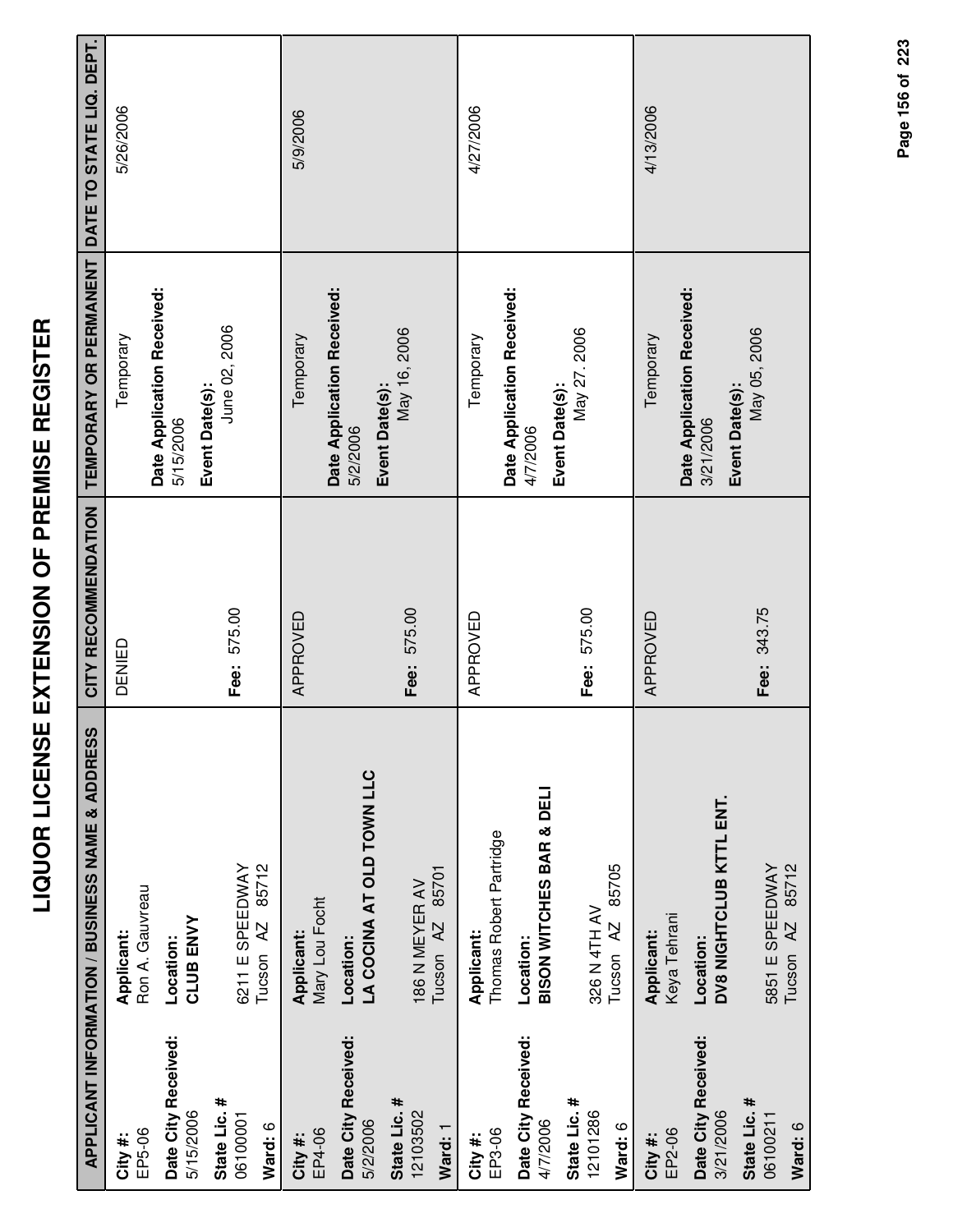|                                     | APPLICANT INFORMATION / BUSINESS NAME & ADDRESS   | CITY RECOMMENDATION | TEMPORARY OR PERMANENT DATE TO STATE LIQ. DEPT.          |            |
|-------------------------------------|---------------------------------------------------|---------------------|----------------------------------------------------------|------------|
| EP1-06<br>City #:                   | Scott James Cummings<br>Applicant:                | APPROVED            | Temporary                                                | 2/9/2006   |
| Date City Received:<br>1/10/2006    | <b>O'MALLEYS ON FOURTH</b><br>Location:           |                     | Date Application Received:<br>1/10/2006                  |            |
| State Lic. #<br>06100257<br>Ward: 6 | 85705<br>247 N 4TH AV<br>Tucson <sub>AZ</sub>     | Fee:                | March 16-19, 2006<br>March 24-26, 2006<br>Event Date(s): |            |
| EP20-05<br>City #:                  | Bharat M. Morari<br>Applicant:                    | APPROVED            | Permanent                                                | 1/19/2006  |
| Date City Received:<br>12/23/2005   | CLARION HOTEL TUCSON AIRPORT<br>Location:         |                     | Date Application Received:<br>12/23/2005                 |            |
| State Lic. #<br>11103025<br>Ward: 5 | 6801 S TUCSON BL<br>85706<br>Tucson <sub>AZ</sub> | Fee:                |                                                          |            |
| EP19-05<br>City #:                  | Kevin Patrick Gilligan<br>Applicant:              | APPROVED            | Temporary                                                | 10/21/2005 |
| Date City Received:<br>10/6/2005    | GILLIGAN'S PUB<br>Location:                       |                     | Date Application Received:<br>10/6/2005                  |            |
| State Lic. #<br>06100262<br>Ward: 3 | 85705<br>1308 W GLENN ST<br>Tucson <sub>AZ</sub>  | Fee:                | October 28, 2005<br>Event Date(s):                       |            |
| EP18-05<br>City #:                  | Peggy J. Johnson<br>Applicant:                    | APPROVED            | Permanent                                                | 10/7/2005  |
| Date City Received:<br>9/16/2005    | THE LOFT CINEMA<br>Location:                      |                     | Date Application Received:<br>9/16/2005                  |            |
| State Lic. #<br>07100071<br>Ward: 6 | 3233 E SPEEDWAY BL<br>Tucson AZ 85716             | Fee:                |                                                          |            |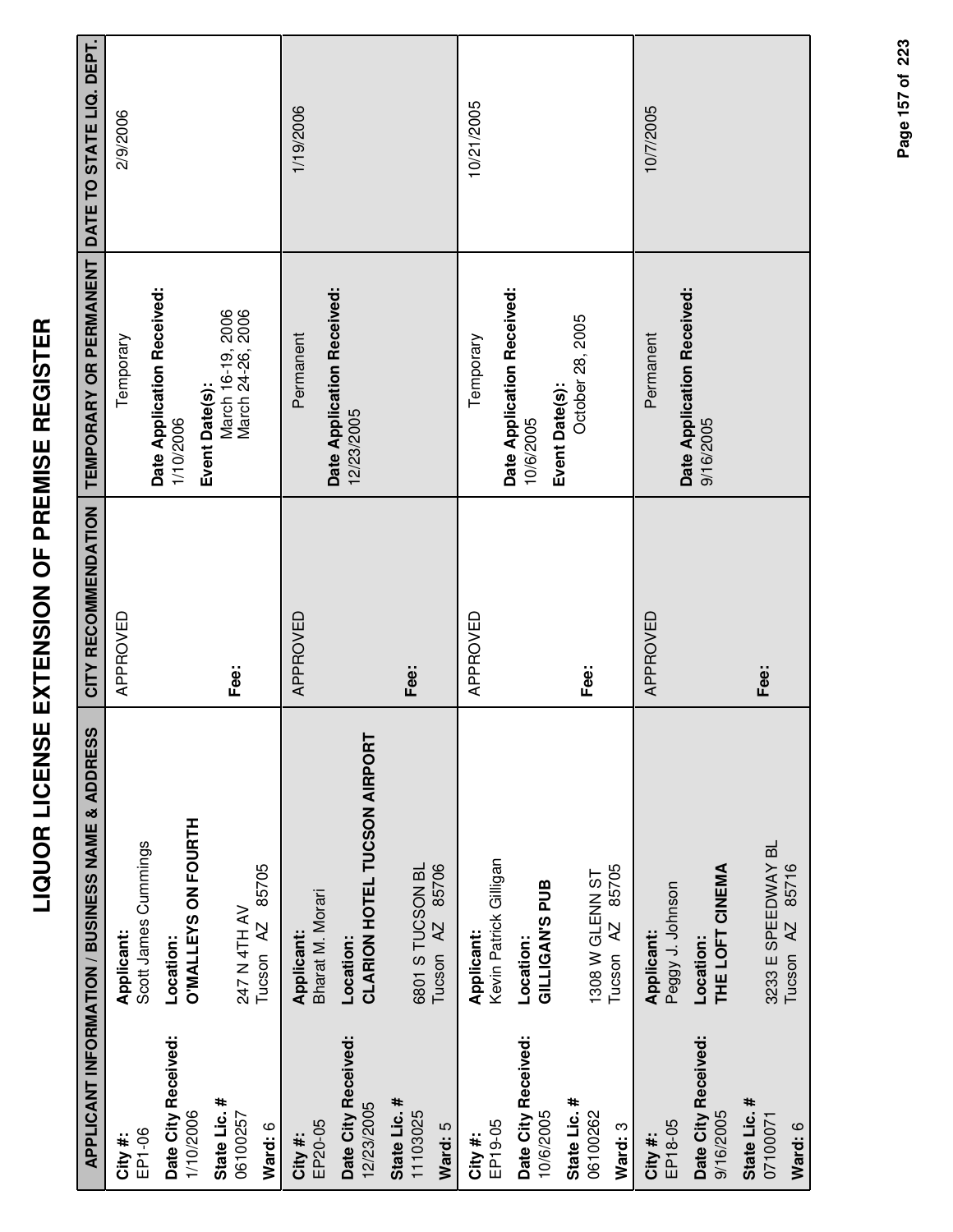|                                     | APPLICANT INFORMATION / BUSINESS NAME & ADDRESS           | CITY RECOMMENDATION | TEMPORARY OR PERMANENT DATE TO STATE LIQ. DEPT.           |           |
|-------------------------------------|-----------------------------------------------------------|---------------------|-----------------------------------------------------------|-----------|
| EP17-05<br>City #:                  | Claire Ellen Thomas<br>Applicant:                         | APPROVED            | Temporary                                                 | 9/21/2005 |
| Date City Received:<br>8/31/2005    | AIN'T NOBODY'S BIZNESS<br>Location:                       |                     | Date Application Received:<br>Event Date(s):<br>8/31/2005 |           |
| State Lic. #<br>06100229<br>Ward: 6 | 2900 E BROADWAY BL ##118<br>85716<br>Tucson <sub>AZ</sub> | Fee:                | September 21, 2005                                        |           |
| EP16-05<br>City #:                  | Hector Rudolph Rodriguez<br>Applicant:                    | APPROVED            | Temporary                                                 | 9/15/2005 |
| Date City Received:<br>8/29/2005    | GRUMPY'S<br>Location:                                     |                     | Date Application Received:<br>8/29/2005                   |           |
| State Lic. #<br>06100114<br>Ward: 5 | 85711<br>4844 E 22ND ST<br>Tucson <sub>AZ</sub>           | Fee:                | September 16, 2005<br>Event Date(s):                      |           |
| EP15-05<br>City #:                  | Claire Ellen Thomas<br>Applicant:                         | APPROVED            | Permanent                                                 | 1/12/2006 |
| Date City Received:<br>7/11/2005    | AIN'T NOBODY'S BIZNESS<br>Location:                       |                     | Date Application Received:<br>7/11/2005                   |           |
| State Lic. #<br>06100229<br>Ward: 6 | 2900 E BROADWAY BL ##118<br>85716<br>Tucson <sub>AZ</sub> | Fee:                |                                                           |           |
| EP14-05<br>City #:                  | Applicant:<br>Junting Lei                                 | APPROVED            | Permanent                                                 | 7/15/2005 |
| Date City Received:<br>6/22/2005    | CHINESE COMBO<br>Location:                                |                     | Date Application Received:<br>6/22/2005                   |           |
| State Lic. #<br>07100128<br>Ward: 4 | 9040 E VALENCIA RD<br>85747<br>Tucson AZ                  | Fee:                |                                                           |           |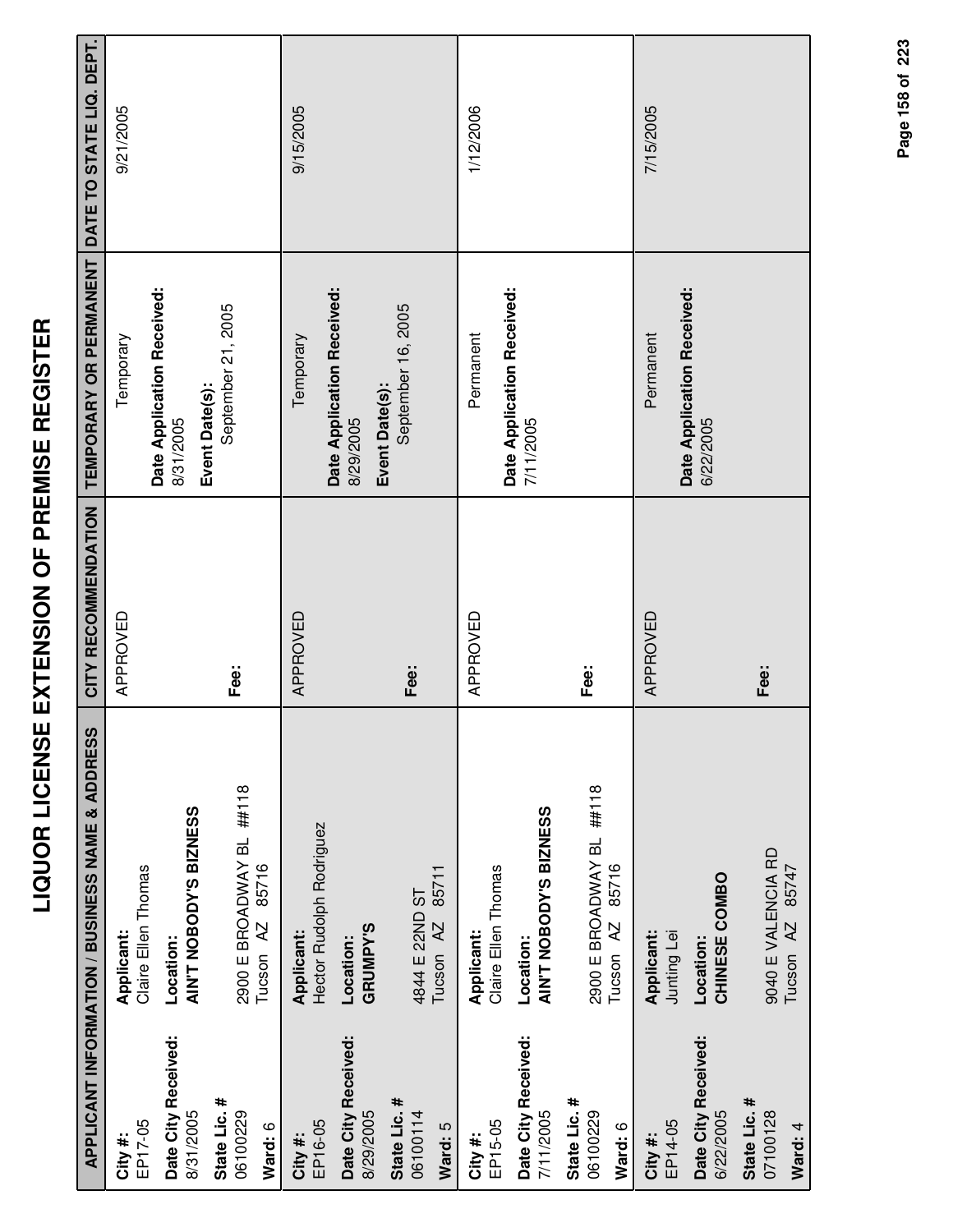|                                     | APPLICANT INFORMATION / BUSINESS NAME & ADDRESS       | CITY RECOMMENDATION | TEMPORARY OR PERMANENT DATE TO STATE LIQ. DEPT.            |           |
|-------------------------------------|-------------------------------------------------------|---------------------|------------------------------------------------------------|-----------|
| EP13-05<br>City#:                   | Robert M. McMahon<br>Applicant:                       | APPROVED            | Temporary                                                  | 6/30/2005 |
| Date City Received:<br>6/20/2005    | <b>FIRECRACKER</b><br>Location:                       |                     | Date Application Received:<br>6/20/2005                    |           |
| State Lic. #<br>12103137<br>Ward: 2 | 4644 E FT. LOWELL RD<br>85712<br>Tucson <sub>AZ</sub> | Fee:                | July 16, 2005<br>August 13 & 27, 2005<br>Event Date(s):    |           |
| EP12-05<br>City #:                  | Mike Pavon<br><b>Applicant:</b>                       | APPROVED            | Temporary                                                  | 7/1/2005  |
| Date City Received:<br>6/15/2005    | <b>CURVES CABARET</b><br>Location:                    |                     | Date Application Received:<br>6/15/2005                    |           |
| State Lic. #<br>06100193<br>Ward: 3 | 2130 N ORACLE RD<br>85705<br>Tucson <sub>AZ</sub>     | Fee:                | <b>Event Date(s):</b><br>July 16, 2005 or<br>July 23, 2005 |           |
| EP11-05<br>City #:                  | Raymon Carlos Flores<br>Applicant:                    | APPROVED            | Permanent                                                  | 7/15/2005 |
| Date City Received:<br>6/14/2005    | TOMA EL CHARRO AT THE MERCADO<br>Location:            |                     | Date Application Received:<br>6/14/2005                    |           |
| State Lic. #<br>06100219<br>Ward: 6 | 6310 E BROADWAY BL<br>85710<br>Tucson <sub>AZ</sub>   | Fee:                |                                                            |           |
| EP10-05<br>City #:                  | Thomas Obermaier<br>Applicant:                        | APPROVED            | Temporary                                                  | 6/23/2005 |
| Date City Received:<br>6/7/2005     | <b>TUCSON CONVENTION CENTER</b><br>Location:          |                     | Date Application Received:<br>6/7/2005                     |           |
| State Lic. #<br>10-2005<br>Ward: 1  | Tucson AZ 85701<br>260 S CHURCH AV                    | Fee:                | July 4, 2005<br>Event Date(s):                             |           |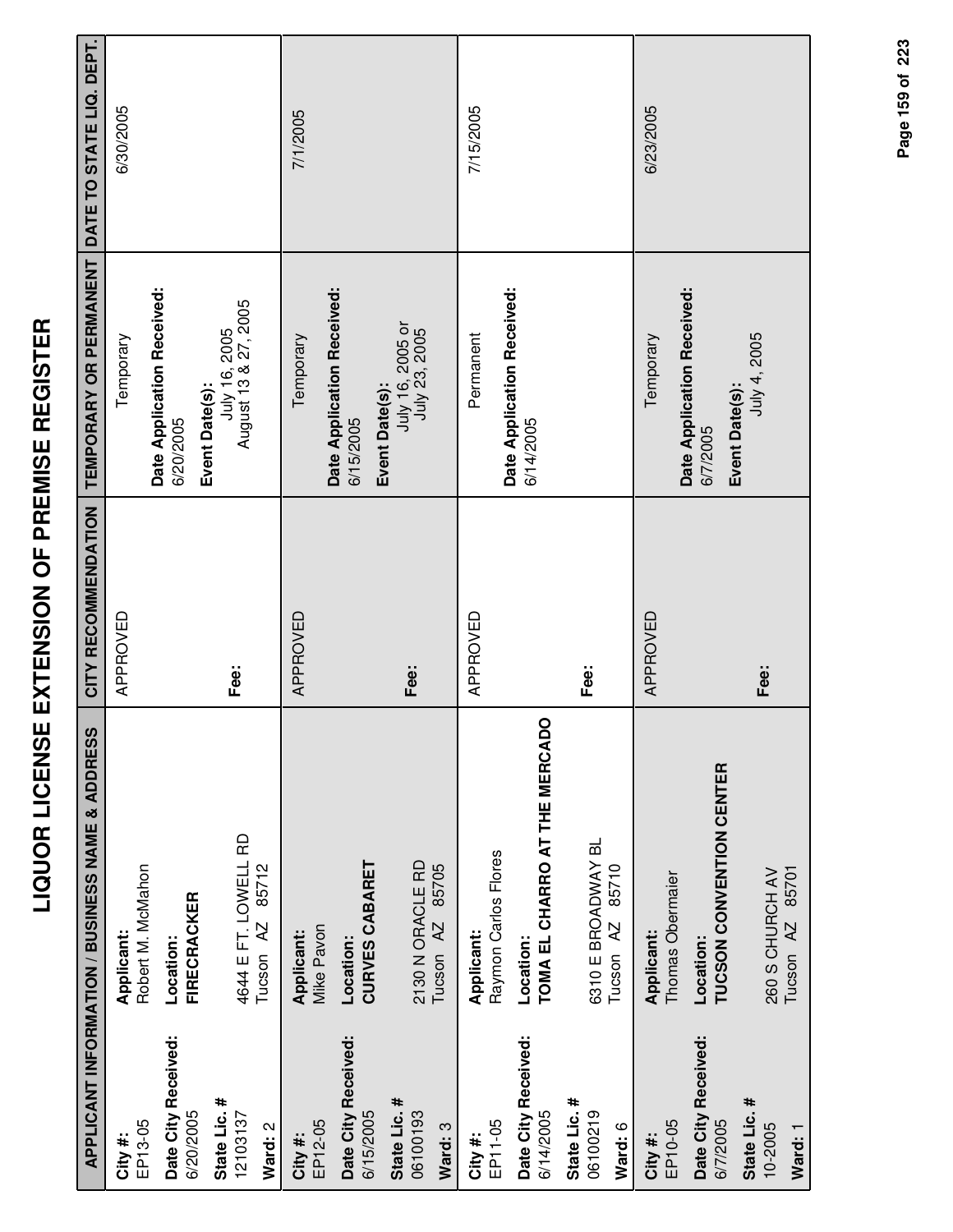| I<br>i<br>i             |  |
|-------------------------|--|
| ֧֓֜<br>i<br>İ<br>Ī<br>l |  |
| i<br>l<br>l             |  |
| ׇ֚֕֡<br>Ī               |  |
|                         |  |
| í                       |  |

|                                     | APPLICANT INFORMATION / BUSINESS NAME & ADDRESS     | CITY RECOMMENDATION | TEMPORARY OR PERMANENT                                   | DATE TO STATE LIQ. DEPT. |
|-------------------------------------|-----------------------------------------------------|---------------------|----------------------------------------------------------|--------------------------|
| EP9-05<br>City#:                    | Robert Brian McMahon<br>Applicant:                  | APPROVED            | Date Application Received:<br>Permanent                  | 6/30/2005                |
| Date City Received:<br>5/31/2005    | EL CHARRO CAFE<br>Location:                         |                     | 5/31/2005                                                |                          |
| State Lic. #<br>12103605<br>Ward: 6 | 4699 E SPEEDWAY BL<br>85712<br>Tucson <sub>AZ</sub> | Fee:                |                                                          |                          |
| EP8-05<br>City #:                   | Mahnaz Moslem<br>Applicant:                         | APPROVED            | Permanent                                                | 6/16/2005                |
| Date City Received:<br>4/28/2005    | <b>VERONA ITALIAN RESTAURANT</b><br>Location:       |                     | Date Application Received:<br>4/28/2005                  |                          |
| State Lic. #<br>12103268<br>Ward: 2 | 120 S HOUGHTON RD<br>85748<br>Tucson <sub>AZ</sub>  | Fee:                |                                                          |                          |
| EP7-05<br>City #:                   | Applicant:<br>Junting Lei                           | APPROVED            | Permanent                                                |                          |
| Date City Received:<br>4/26/2005    | CHINESE COMBO<br>Location:                          |                     | Date Application Received:<br>4/26/2005                  |                          |
| State Lic. #<br>07100128<br>Ward: 4 | 9040 E VALENCIA RD<br>85747<br>Tucson <sub>AZ</sub> | Fee:                |                                                          |                          |
| EP6-05<br>City#:                    | Thomas R. Partridge<br>Applicant:                   | APPROVED            | Temporary                                                | 4/22/2005                |
| Date City Received:<br>4/5/2005     | BISON WITCHES BAR AND DELI<br>Location:             |                     | Date Application Received:<br>Event Date(s):<br>4/5/2005 |                          |
| State Lic. #<br>12101286<br>Ward: 6 | 85705<br>326 N 4TH AV<br>Tucson <sub>AZ</sub>       | Fee:                | May 28, 2005                                             |                          |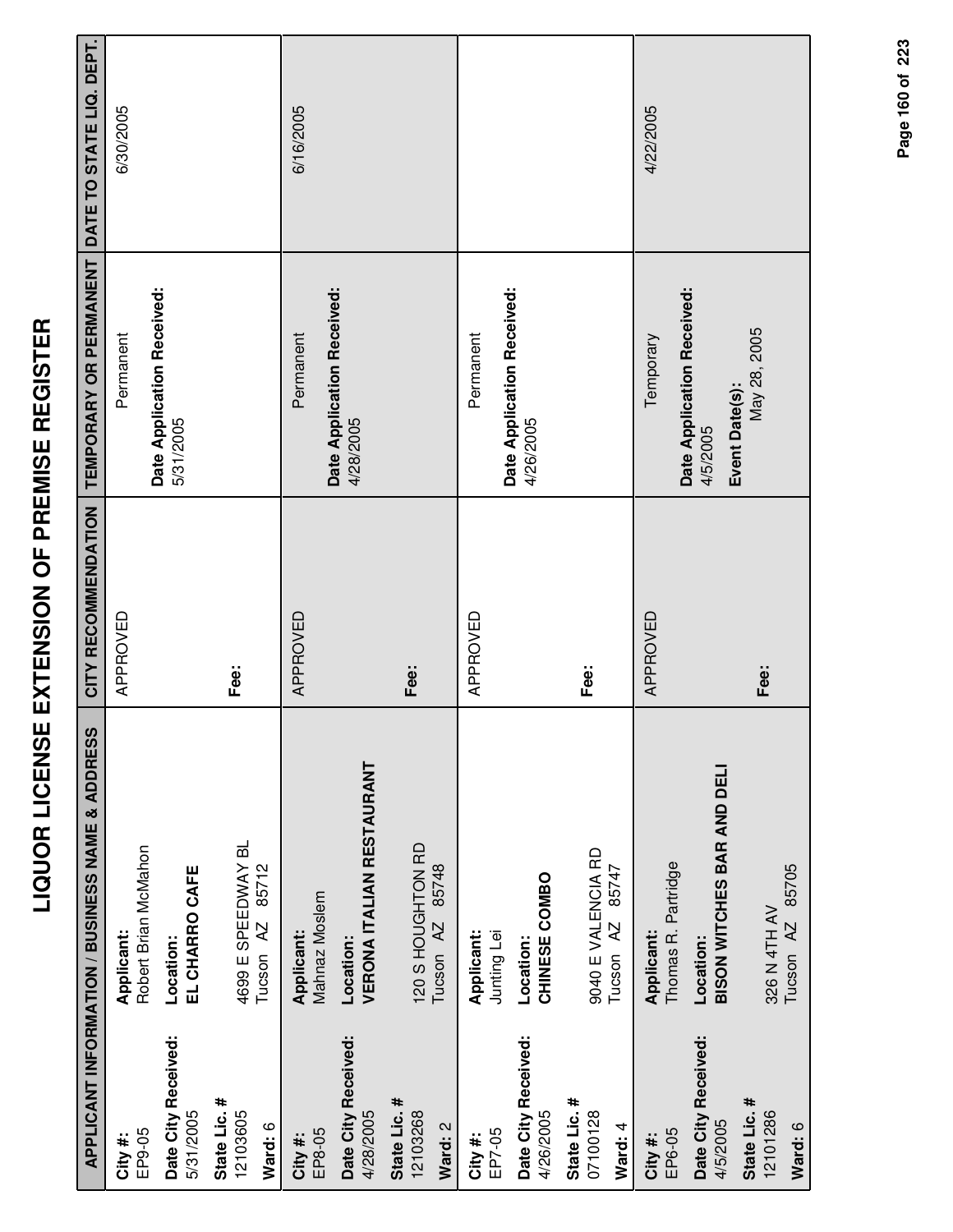|                                                  | APPLICANT INFORMATION / BUSINESS NAME & ADDRESS                             | CITY RECOMMENDATION | TEMPORARY OR PERMANENT DATE TO STATE LIQ. DEPT. |           |
|--------------------------------------------------|-----------------------------------------------------------------------------|---------------------|-------------------------------------------------|-----------|
| EP5-05<br>City #:                                | Michael Cotsones<br>Applicant:                                              | APPROVED            | Permanent                                       | 4/27/2005 |
| Date City Received:<br>3/24/2005                 | <b>PAPPOULES RESTAURANT</b><br>Location:                                    |                     | Date Application Received:<br>3/24/2005         |           |
| State Lic. #<br>07100309<br>Ward: 3              | 4500 N ORACLE RD<br>85705<br>Tucson AZ                                      | Fee:                |                                                 |           |
| Date City Received:<br>EP4-05<br>City#:          | Denise Marie Palomares<br>Applicant:<br>Location:                           | APPROVED            | Date Application Received:<br>Temporary         | 4/22/2005 |
| State Lic. #<br>3/25/2005<br>12103551<br>Ward: 2 | 3910 E TANQUE VERDE RD<br>85715<br><b>TACO BRON</b><br>Tucson <sub>AZ</sub> | Fee:                | May 5, 2005<br>Event Date(s):<br>3/25/2005      |           |
| EP3-05<br>City #:                                | Thomas Obermaier<br>Applicant:                                              | APPROVED            | Date Application Received:<br>Temporary         | 3/4/2005  |
| Date City Received:<br>2/24/2005                 | <b>TUCSON CONVENTION CENTER</b><br>Location:                                |                     | Event Date(s):<br>2/24/2005                     |           |
| State Lic. #<br>05100005<br>Ward: 1              | 85701<br>260 S CHURCH AV<br>Tucson <sub>AZ</sub>                            | Fee:                | March 17, 2005                                  |           |
| EP2-05<br>City #:                                | Scott Cummings<br>Applicant:                                                | APPROVED            | Temporary                                       | 3/3/2005  |
| Date City Received:<br>2/1/2005                  | O'MALLEY'S ON FOURTH<br>Location:                                           |                     | Date Application Received:<br>2/1/2005          |           |
| State Lic. #<br>06100257<br>Ward: 6              | Tucson AZ 85705<br>247 N 4TH AV                                             | Fee:                | March 17 - 20, 2005<br>Event Date(s):           |           |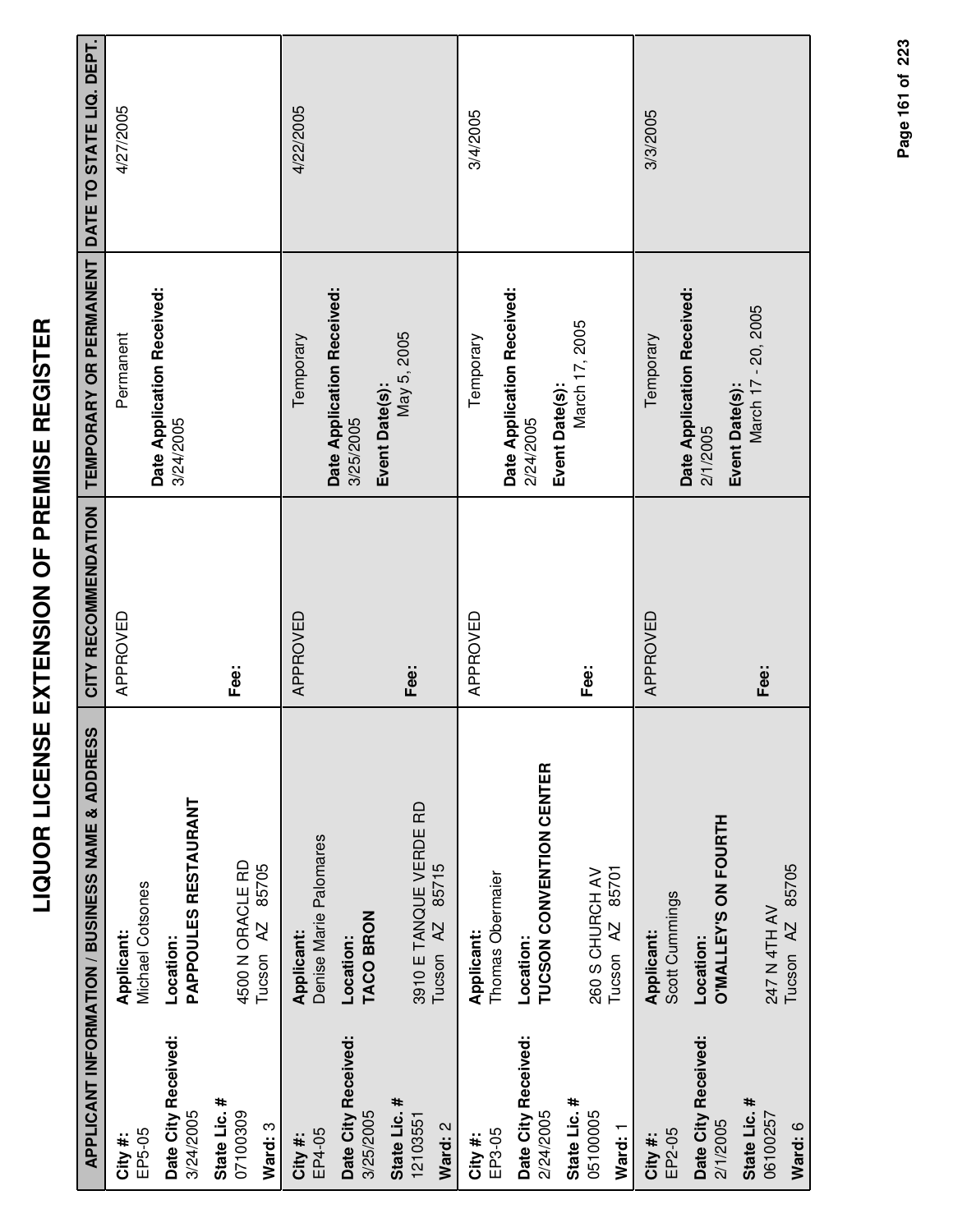|                                                  | APPLICANT INFORMATION / BUSINESS NAME & ADDRESS              | CITY RECOMMENDATION | <b>TEMPORARY OR PERMANENT</b>           | DATE TO STATE LIQ. DEPT. |
|--------------------------------------------------|--------------------------------------------------------------|---------------------|-----------------------------------------|--------------------------|
| EP1-05<br>City #:                                | Eileen Kline<br>Applicant:                                   | DENIED              | Temporary                               |                          |
| Date City Received:<br>1/31/2005                 | MONTGOMERY'S IRISH PUB<br>Location:                          |                     | Date Application Received:<br>1/31/2005 |                          |
| State Lic. #<br>12103507<br>Ward: 2              | 9155 E TANQUE VERDE<br>85749<br>Tucson <sub>AZ</sub>         | Fee:                | March 17, 2005<br>Event Date(s):        |                          |
| EP23-04<br>City #:                               | Cirilo Preciado<br>Applicant:                                | APPROVED            | Permanent                               | 2/3/2005                 |
| Date City Received:<br>9/28/2004                 | <b>MARISCOS CHIHUAHUA</b><br>Location:                       |                     | Date Application Received:<br>9/28/2004 |                          |
| State Lic. #<br>12103094<br>Ward: 1              | 1009 N GRANDE AV<br>85745<br>Tucson <sub>AZ</sub>            | Fee:                |                                         |                          |
| EP22-04<br>City #:                               | Patrick M. Conners<br>Applicant:                             | APPROVED            | Permanent                               | 10/8/2004                |
| Date City Received:<br>State Lic. #<br>9/17/2004 | <b>PEPPER TREE FOOD &amp; BEVERAGE,<br/>LLC</b><br>Location: |                     | Date Application Received:<br>9/17/2004 |                          |
| 12103195<br>Ward: 3                              | 3025 N CAMPBELL AV<br>85719<br>Tucson <sub>AZ</sub>          | Fee:                |                                         |                          |
| EP21-04<br>City #:                               | Claire Thomas<br>Applicant:                                  | APPROVED            | Temporary                               | 9/27/2004                |
| Date City Received:<br>9/8/2004                  | AIN'T NOBODY'S BIZNESS<br>Location:                          |                     | Date Application Received:<br>9/8/2004  |                          |
| State Lic. #<br>06100229<br>Ward: 6              | 2900 E BROADWAY ##118<br>Tucson AZ 85716                     | Fee:                | October 9, 2004<br>Event Date(s):       |                          |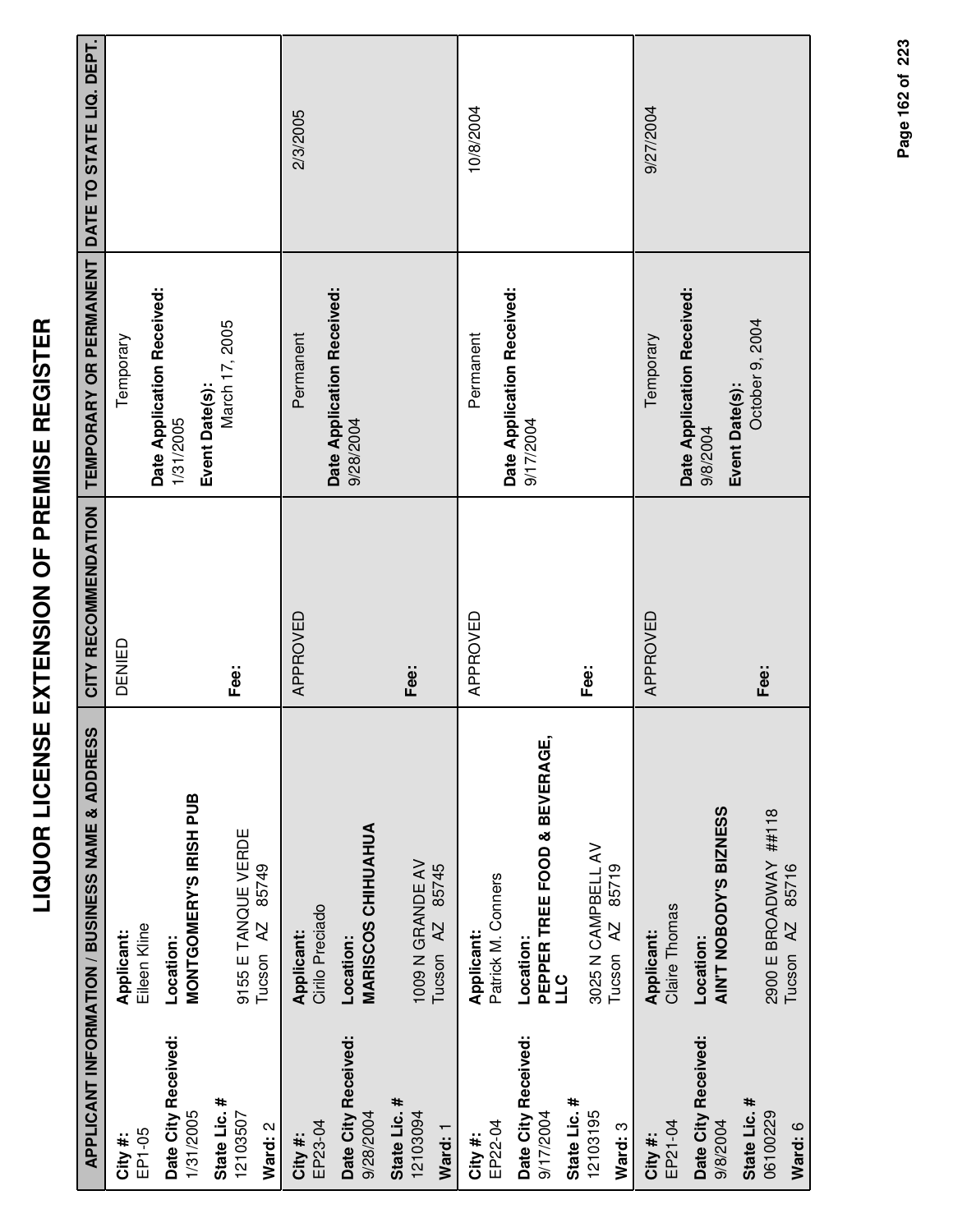|                                     | APPLICANT INFORMATION / BUSINESS NAME & ADDRESS      | CITY RECOMMENDATION | TEMPORARY OR PERMANENT DATE TO STATE LIQ. DEPT. |           |
|-------------------------------------|------------------------------------------------------|---------------------|-------------------------------------------------|-----------|
| EP20-04<br>City #:                  | Dennis Arnold<br>Applicant:                          | APPROVED            | Temporary                                       | 9/22/2004 |
| Date City Received:<br>8/24/2004    | GENTLE BENS BREWING CO.<br>Location:                 |                     | Date Application Received:<br>8/24/2004         |           |
| State Lic. #<br>06100125<br>Ward: 6 | 865 E UNIVERSITY BL<br>85719<br>Tucson AZ            | Fee:                | September 25, 2004<br>Event Date(s):            |           |
| EP19-04<br>City #:                  | Maebelle Reed<br>Applicant:                          | APPROVED            | Temporary                                       | 9/7/2004  |
| Date City Received:<br>8/9/2004     | PLUSH, INC.<br>Location:                             |                     | Date Application Received:<br>8/9/2004          |           |
| State Lic. #<br>06100075<br>Ward: 6 | 85705<br>340 E 6TH AV<br>Tucson <sub>AZ</sub>        | Fee:                | September 25, 2004<br>Event Date(s):            |           |
| EP18-04<br>City #:                  | Mary W. Johnson<br>Applicant:                        | APPROVED            | Permanent                                       | 9/13/2004 |
| Date City Received:<br>7/30/2004    | SAGUARO EXPRESS<br>Location:                         |                     | Date Application Received:<br>7/30/2004         |           |
| State Lic. #<br>09100169<br>Ward: 6 | 1051 S CRAYCROFT RD<br>85711<br>Tucson <sub>AZ</sub> | Fee:                |                                                 |           |
| EP17-04<br>City #:                  | Roger P. Wright<br>Applicant:                        | APPROVED            | Temporary                                       | 8/26/2004 |
| Date City Received:<br>7/30/2004    | STA. 2 INC.<br>Location:                             |                     | Date Application Received:<br>7/30/2004         |           |
| State Lic. #<br>14100054<br>Ward: 5 | 2264 E BENSON HWY<br>85714<br>Tucson <sub>AZ</sub>   | Fee:                | September 19, 2004 9a - 6p<br>Event Date(s):    |           |

Page 163 of 223 **Page of 163 223**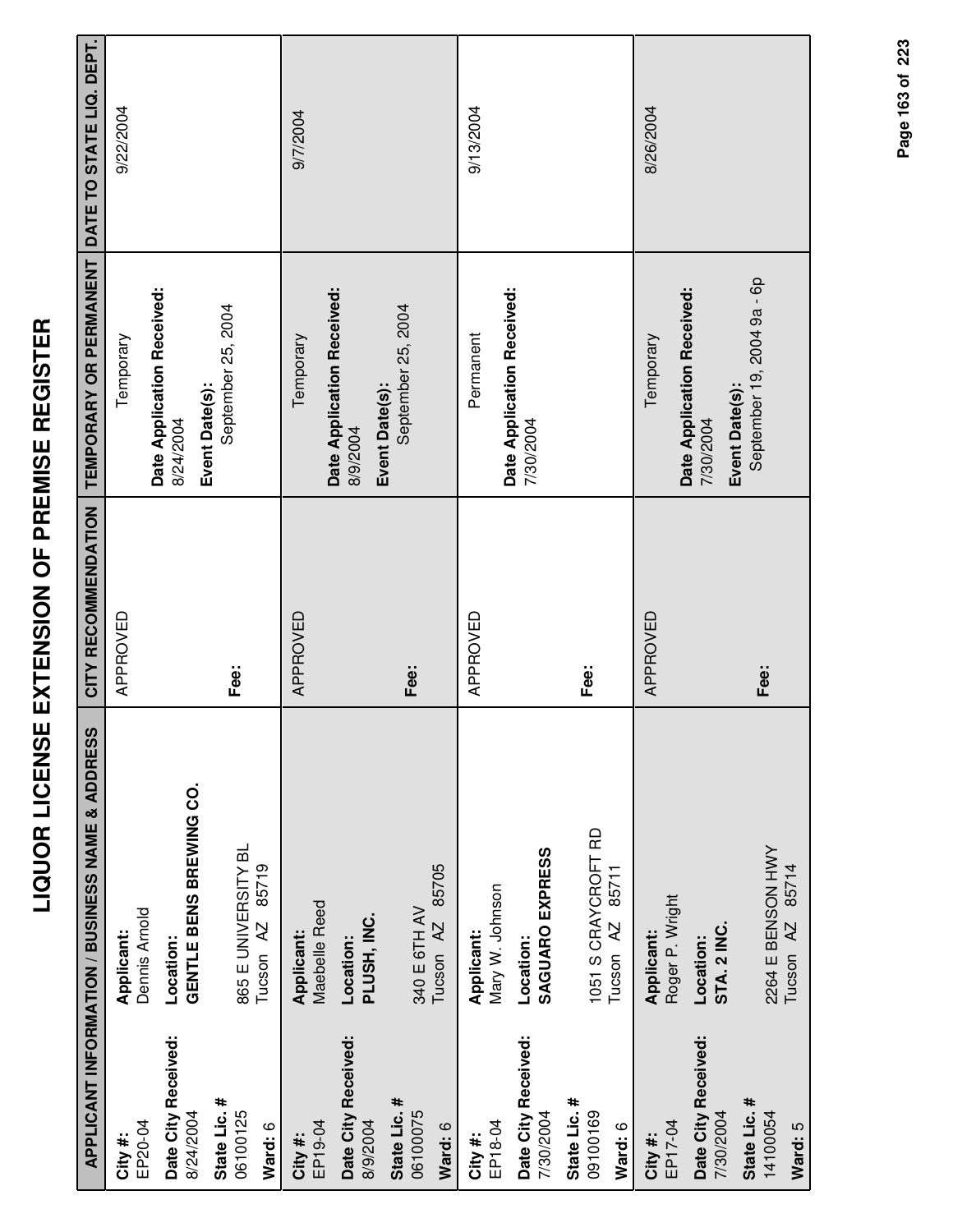|                                     | <b>APPLICANT INFORMATION / BUSINESS NAME &amp; ADDRESS</b> | CITY RECOMMENDATION | <b>TEMPORARY OR PERMANENT</b>                             | DATE TO STATE LIQ. DEPT. |
|-------------------------------------|------------------------------------------------------------|---------------------|-----------------------------------------------------------|--------------------------|
| EP16-04<br>City #:                  | Malcolm M. Fujita<br>Applicant:                            | APPROVED            | Permanent                                                 | 8/20/2004                |
| Date City Received:<br>7/29/2004    | STARR PASS GOLF COURSE<br>Location:                        |                     | Date Application Received:<br>7/29/2004                   |                          |
| State Lic. #<br>06100062<br>Ward: 1 | 6345 N STARR PASS<br>85745<br>Tucson <sub>AZ</sub>         | Fee:                |                                                           |                          |
| EP15-04<br>City #:                  | Randy D. Nations<br>Applicant:                             | APPROVED            | Temporary                                                 | 8/20/2004                |
| Date City Received:<br>7/27/2004    | <b>WILDCAT HOUSE</b><br>Location:                          |                     | Date Application Received:<br>Event Date(s):<br>7/27/2004 |                          |
| State Lic. #<br>06100110<br>Ward: 3 | 85705<br>1801 N STONE<br>Tucson <sub>AZ</sub>              | Fee:                | October 10, 2004 10a-5p                                   |                          |
| EP14-04<br>City #:                  | Robert B. McMahon<br>Applicant:                            | APPROVED            | Permanent                                                 | 8/20/2004                |
| Date City Received:<br>7/28/2004    | SMOKIN' A BARBEQUE PLACE<br>Location:                      |                     | Date Application Received:<br>7/28/2004                   |                          |
| State Lic. #<br>07100274<br>Ward: 6 | 85712<br>4699 E SPEEDWAY<br>Tucson <sub>AZ</sub>           | Fee:                |                                                           |                          |
| EP13-04<br>City #:                  | Luke Cusack<br>Applicant:                                  | APPROVED            | Permanent                                                 | 5/13/2004                |
| Date City Received:<br>6/29/2004    | THE KEYS<br>Location:                                      |                     | Date Application Received:<br>6/29/2004                   |                          |
| State Lic. #<br>06100159<br>Ward: 3 | 445 W WETMORE RD<br>85705<br>Tucson <sub>AZ</sub>          | Fee:                |                                                           |                          |

Page 164 of 223 **Page of 164 223**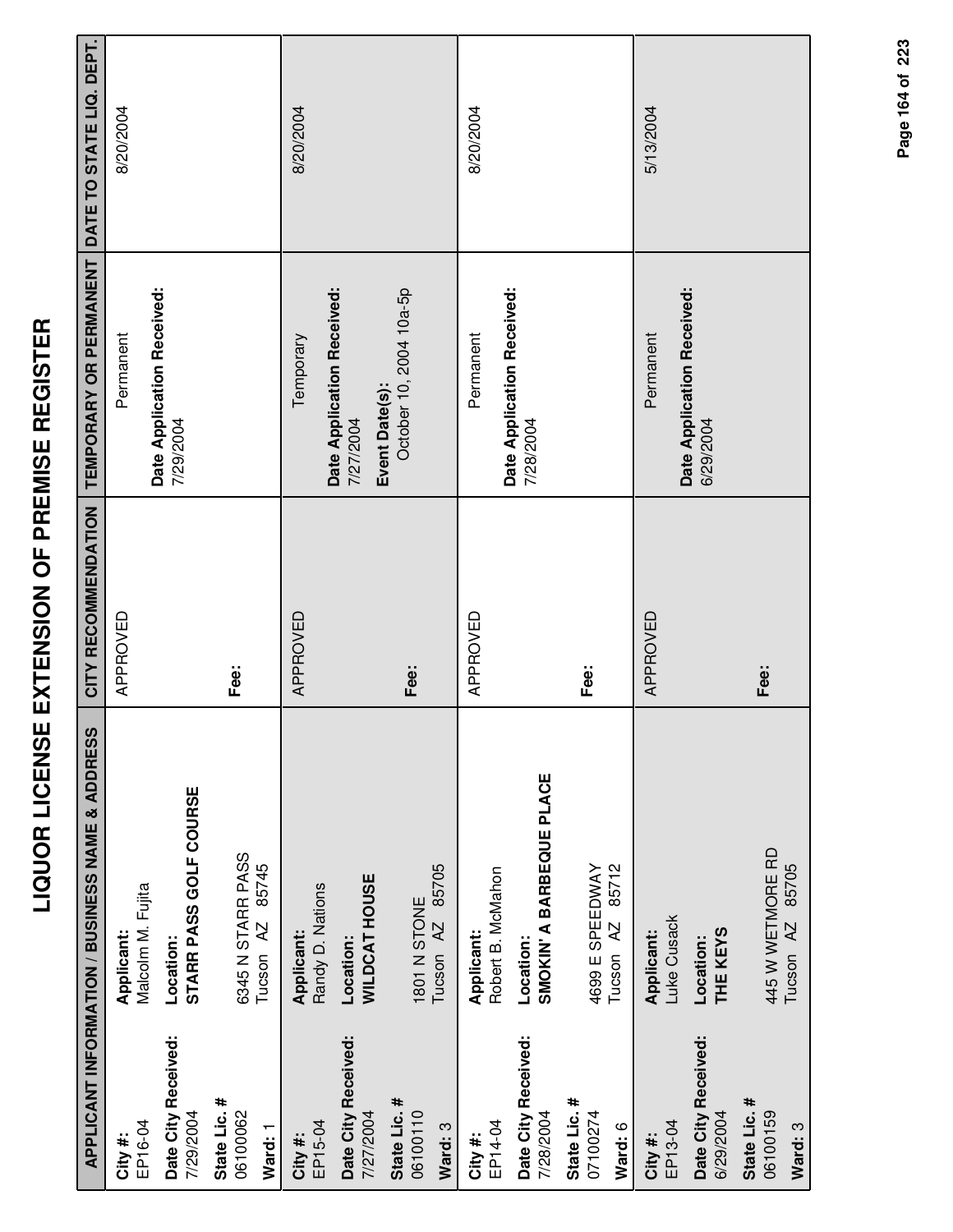|                                                  | <b>APPLICANT INFORMATION / BUSINESS NAME &amp; ADDRESS</b> | CITY RECOMMENDATION | TEMPORARY OR PERMANENT DATE TO STATE LIQ. DEPT. |           |
|--------------------------------------------------|------------------------------------------------------------|---------------------|-------------------------------------------------|-----------|
| EP12-04<br>City #:                               | Maebelle Reed<br>Applicant:                                | APPROVED            | Permanent                                       | 7/2/2004  |
| Date City Received:<br>6/9/2004                  | PLUSH, INC.<br>Location:                                   |                     | Date Application Received:<br>6/9/2004          |           |
| State Lic. #<br>06100075<br>Ward: 6              | 85705<br>340 E 6TH ST<br>Tucson <sub>AZ</sub>              | Fee:                |                                                 |           |
| EP11-04<br>City #:                               | Robert B. McMahon<br>Applicant:                            | APPROVED            | Date Application Received:<br>Temporary         | 5/26/2004 |
| Date City Received:<br>5/13/2004                 | <b>FIRECRACKER</b><br>Location:                            |                     | Event Date(s):<br>5/13/2004                     |           |
| State Lic. #<br>12103137<br>Ward: 2              | 4644 E FT. LOWELL RD<br>85712<br>Tucson <sub>AZ</sub>      | Fee:                | 6/11/04, 7/10/04<br>8/7 & 21, 2004              |           |
| EP10-04<br>City #:                               | Jesus Naranjo<br>Applicant:                                | APPROVED            | Permanent                                       | 5/20/2004 |
| Date City Received:<br>4/19/2004                 | PACK-EM INN<br>Location:                                   |                     | Date Application Received:<br>4/19/2004         |           |
| State Lic. #<br>6100176<br>Ward: 3               | 85705<br>22 W DRACHMAN<br>Tucson <sub>AZ</sub>             | Fee:                |                                                 |           |
| EP9-04<br>City#:                                 | Alexander William McGraw<br><b>Applicant:</b>              | APPROVED            | Permanent                                       | 5/4/2004  |
| Date City Received:<br>State Lic. #<br>4/14/2004 | TUCSON MCGRAWS - TUCSON<br>CACTUS AND CANTINA<br>Location: |                     | Date Application Received:<br>4/14/2004         |           |
| 12100086<br>Ward: 4                              | 4110 S HOUGHTON RD<br>85706<br>AZ<br>Tucson                | Fee:                |                                                 |           |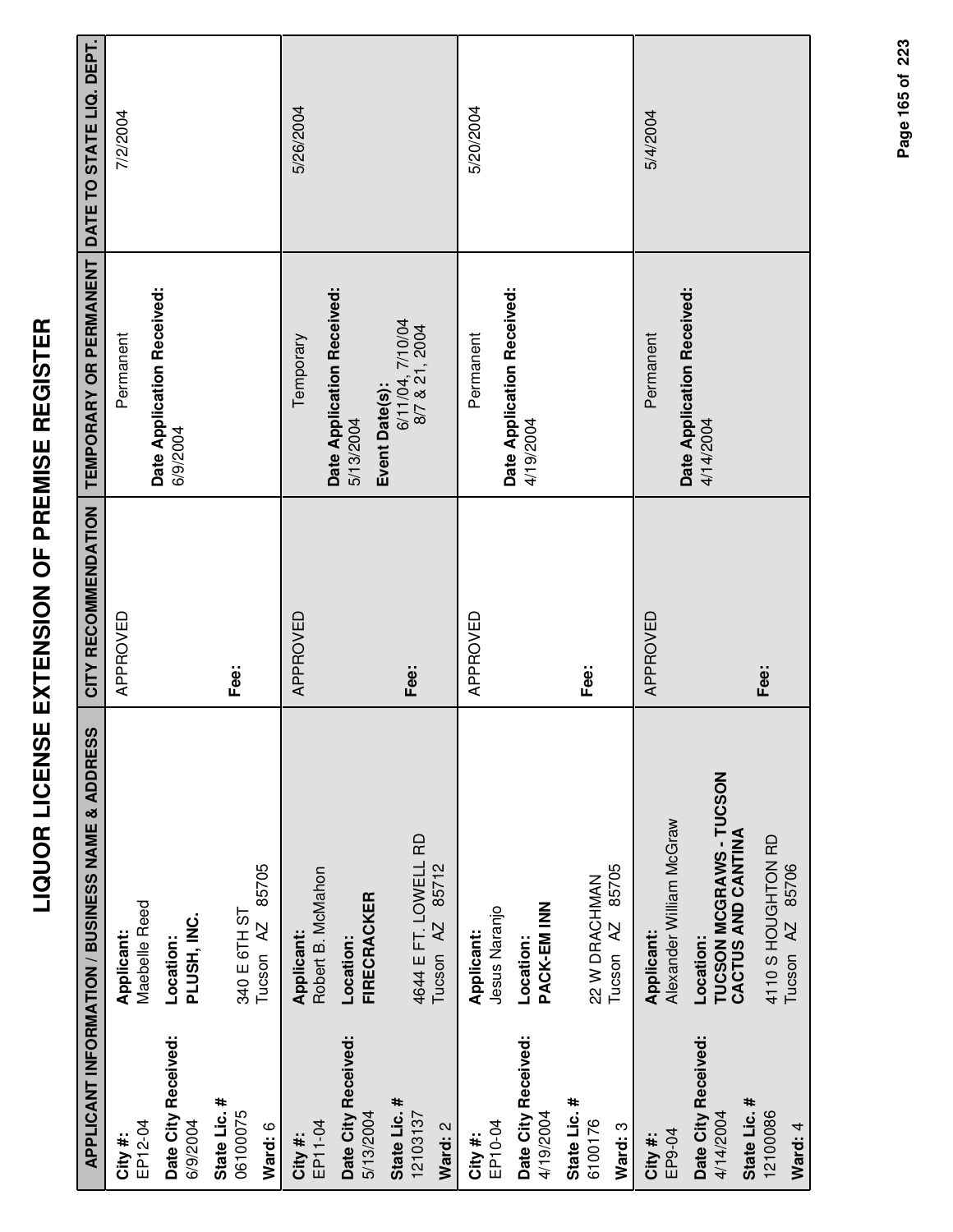|                                                       | APPLICANT INFORMATION / BUSINESS NAME & ADDRESS                                                 | CITY RECOMMENDATION | TEMPORARY OR PERMANENT DATE TO STATE LIQ. DEPT.             |           |
|-------------------------------------------------------|-------------------------------------------------------------------------------------------------|---------------------|-------------------------------------------------------------|-----------|
| EP8-04<br>City #:                                     | Cynthia F. Duncan<br>Applicant:                                                                 | APPROVED            | Permanent                                                   | 4/20/2004 |
| Date City Received:<br>3/30/2004                      | PIMA COUNTY PARKS & RECREATION<br>Location:                                                     |                     | Date Application Received:<br>3/30/2004                     |           |
| State Lic. #<br>05103001<br>Ward: 5                   | 85706<br>6000 E VALENCIA<br>Tucson <sub>AZ</sub>                                                | Fee:                |                                                             |           |
| Date City Received:<br>3/30/2004<br>EP7-04<br>City #: | <b>BISON WITCHES BAR &amp; DELI</b><br>Thomas R. Partridge<br>Applicant:<br>Location:           | APPROVED            | Date Application Received:<br>Temporary<br>3/30/2004        | 4/20/2004 |
| State Lic. #<br>12101286<br>Ward: 6                   | 85705<br>326 N 4TH AV<br>Tucson <sub>AZ</sub>                                                   | Fee:                | May 29, 2004<br>Event Date(s):                              |           |
| Date City Received:<br>EP6-04<br>City#:               | Applicant:<br>GMRI, Inc.<br>Location:                                                           | APPROVED            | Date Application Received:<br>Temporary                     | 4/20/2004 |
| State Lic. #<br>3/30/2004<br>12100151<br>Ward: 3      | THE OLIVE GARDEN ITALIAN<br>RESTAURANT, #1095<br>85705<br>300 W WETMORE<br>Tucson <sub>AZ</sub> | Fee:                | June 20, 2004<br>May 9, 2004<br>Event Date(s):<br>3/30/2004 |           |
| Date City Received:<br>3/26/2004<br>EP5-04<br>City #: | HOOTERS TUCSON<br>H. Jerry Lewkowitz<br><b>Applicant:</b><br>Location:                          | APPROVED            | Date Application Received:<br>Temporary<br>3/26/2004        | 4/20/2004 |
| State Lic. #<br>12101226<br>Ward: 2                   | 6335 E TANQUE VERDE<br>85715<br>Tucson <sub>AZ</sub>                                            | Fee:                | April 27, 2004<br>Event Date(s):                            |           |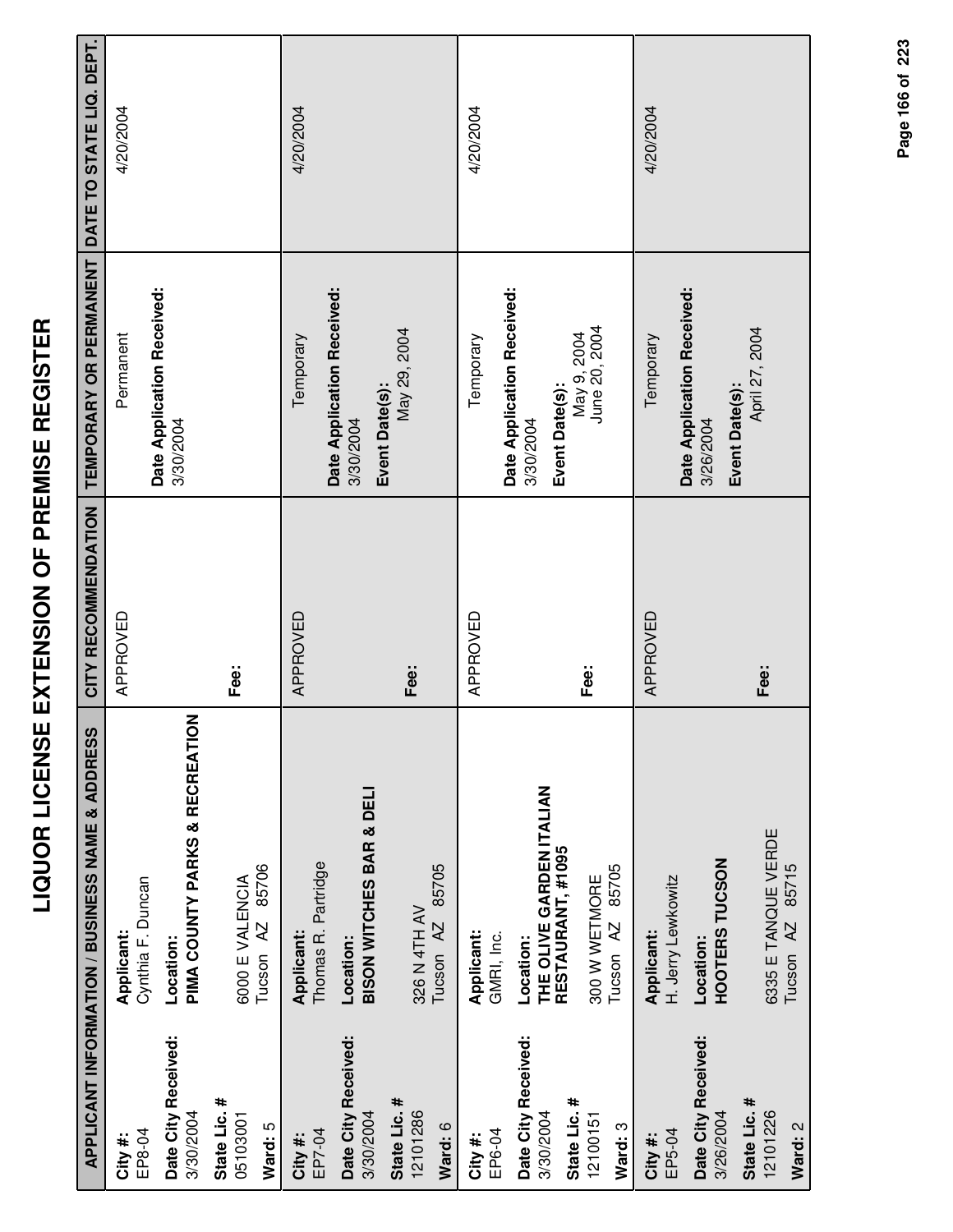|                                     | APPLICANT INFORMATION / BUSINESS NAME & ADDRESS    | CITY RECOMMENDATION | TEMPORARY OR PERMANENT DATE TO STATE LIQ. DEPT.           |           |
|-------------------------------------|----------------------------------------------------|---------------------|-----------------------------------------------------------|-----------|
| EP4-04<br>City #:                   | Thomas F. Obermaier<br>Applicant:                  | APPROVED            | Temporary                                                 | 3/4/2004  |
| Date City Received:<br>2/12/2004    | TUCSON CONVENTION CENTER<br>Location:              |                     | Date Application Received:<br>Event Date(s):<br>2/12/2004 |           |
| State Lic. #<br>05100005<br>Ward: 1 | 85701<br>260 S CHURCH<br>Tucson <sub>AZ</sub>      | Fee:                | March 14, 2004                                            |           |
| EP3-04<br>City #:                   | Scott J. Cummings<br><b>Applicant:</b>             | APPROVED            | Temporary                                                 | 2/6/2004  |
| Date City Received:<br>1/20/2004    | <b>O'MALLEY'S ON FOURTH</b><br>Location:           |                     | Date Application Received:<br>1/20/2004                   |           |
| State Lic. #<br>06100257<br>Ward: 6 | 85705<br>247 N 4TH AV<br>Tucson <sub>AZ</sub>      | Fee:                | March 17 & 18, 2004<br>Event Date(s):                     |           |
| EP2-04<br>City #:                   | Spencer J. Stewart<br>Applicant:                   | APPROVED            | Temporary                                                 | 2/6/2004  |
| Date City Received:<br>1/13/2004    | FAT TUESDAY<br>Location:                           |                     | Date Application Received:<br>1/13/2004                   |           |
| State Lic. #<br>12103429<br>Ward: 6 | 85719<br>800 E UNIVERSITY<br>Tucson <sub>AZ</sub>  | Fee:                | February 24, 2004<br>Event Date(s):                       |           |
| EP1-04<br>City#:                    | William H. Kline<br>Applicant:                     | APPROVED            | Temporary                                                 | 2/23/2004 |
| Date City Received:<br>1/13/2004    | MONTGOMERY'S IRISH PUB<br>Location:                |                     | Date Application Received:<br>1/13/2004                   |           |
| State Lic. #<br>12103507<br>Ward: 2 | 9155 E TANQUE VERDE RD ##177<br>85749<br>Tucson AZ | Fee:                | March 17, 2004<br>Event Date(s):                          |           |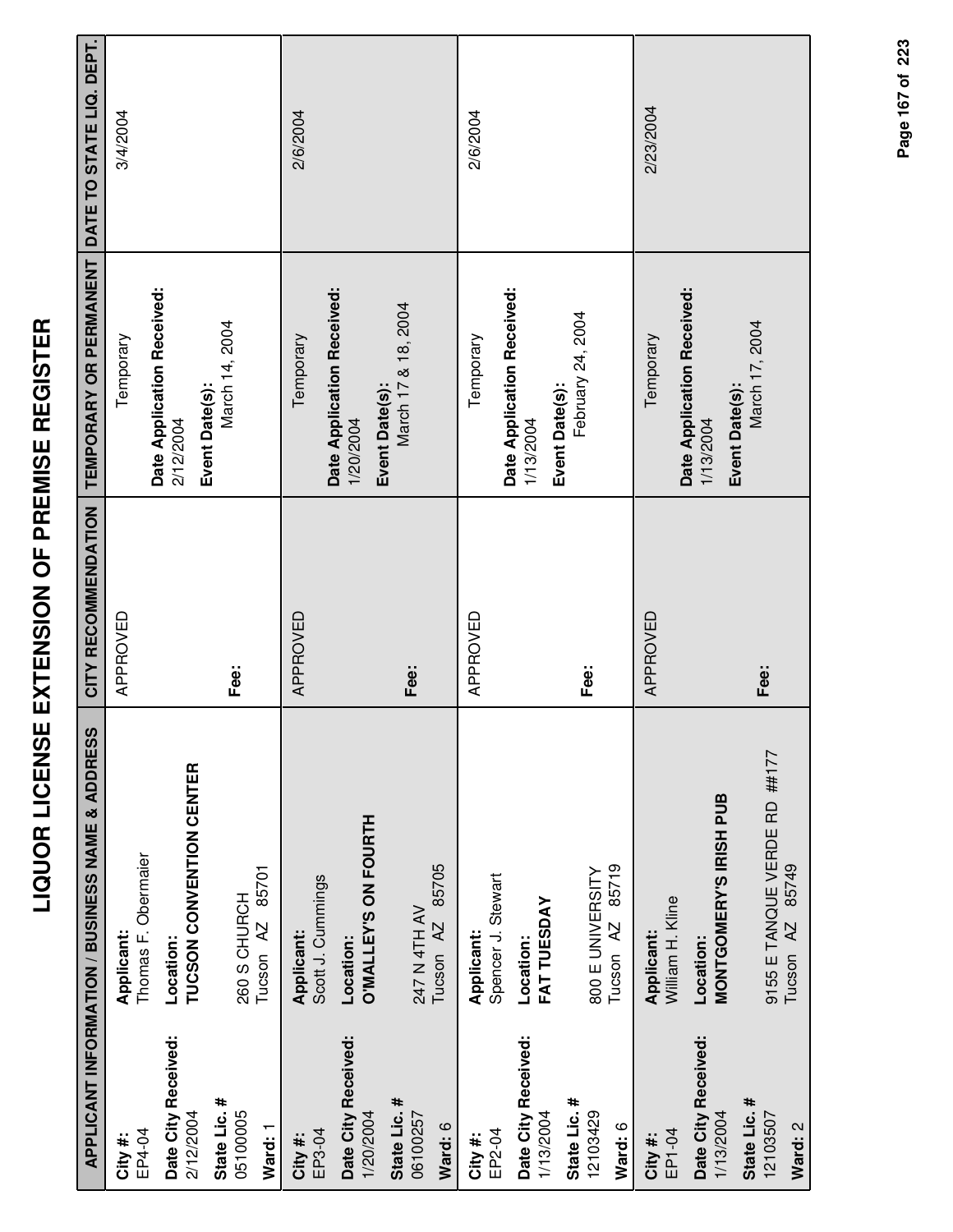|                                                   | <b>APPLICANT INFORMATION / BUSINESS NAME &amp; ADDRESS</b>      | CITY RECOMMENDATION | TEMPORARY OR PERMANENT                                    | DATE TO STATE LIQ. DEPT. |
|---------------------------------------------------|-----------------------------------------------------------------|---------------------|-----------------------------------------------------------|--------------------------|
| EP37-03<br>City #:                                | Richard F. Rhinesmith<br>Applicant:                             | DENIED              | Permanent                                                 |                          |
| Date City Received:<br>12/16/2003                 | RITA MARKET LLC<br>Location:                                    |                     | Date Application Received:<br>12/16/2003                  |                          |
| State Lic. #<br>07100267<br>Ward: 4               | 85747<br>8201 S RITA RD<br>Tucson <sub>AZ</sub>                 | Fee: \$25.00        |                                                           |                          |
| EP36-03<br>City #:                                | Hussam H. Urfali<br>Applicant:                                  | APPROVED            | Permanent                                                 | 8/13/2003                |
| Date City Received:<br>State Lic. #<br>11/24/2003 | <b>ALADDIN MIDDLE EASTERN</b><br>RESTAURANT<br>Location:        |                     | Date Application Received:<br>11/24/2003                  |                          |
| 12103513<br>Ward: 3                               | 3699 N CAMPBELL AV<br>85719<br>Tucson <sub>AZ</sub>             | Fee:                |                                                           |                          |
| EP35-03<br>City#:                                 | Lawrence E. Chanenson<br>Applicant:                             | APPROVED            | Permanent                                                 | 2/10/2004                |
| Date City Received:<br>9/30/2003                  | ROCK M BILLIARDS<br>Location:                                   |                     | Date Application Received:<br>9/30/2003                   |                          |
| State Lic. #<br>06100001<br>Ward: 6               | 85712<br>6211 E SPEEDWAY<br>Tucson <sub>AZ</sub>                | Fee:                |                                                           |                          |
| EP34-03<br>City #:                                | Spencer J. Stuart<br>Applicant:                                 | APPROVED            | Temporary                                                 | 10/24/2003               |
| Date City Received:<br>10/3/2003                  | BA<br>SHARKY'S URBAN SPORTS GRILL D<br>FAT TUESDAY<br>Location: |                     | Date Application Received:<br>Event Date(s):<br>10/3/2003 |                          |
| State Lic. #<br>12103429<br>Ward: 6               | 800 E BROADWAY BL<br>85719<br>AZ<br>Tucson                      | Fee:                | November 10, 2003<br>November 15, 2003                    |                          |

Page 168 of 223 **Page of 168 223**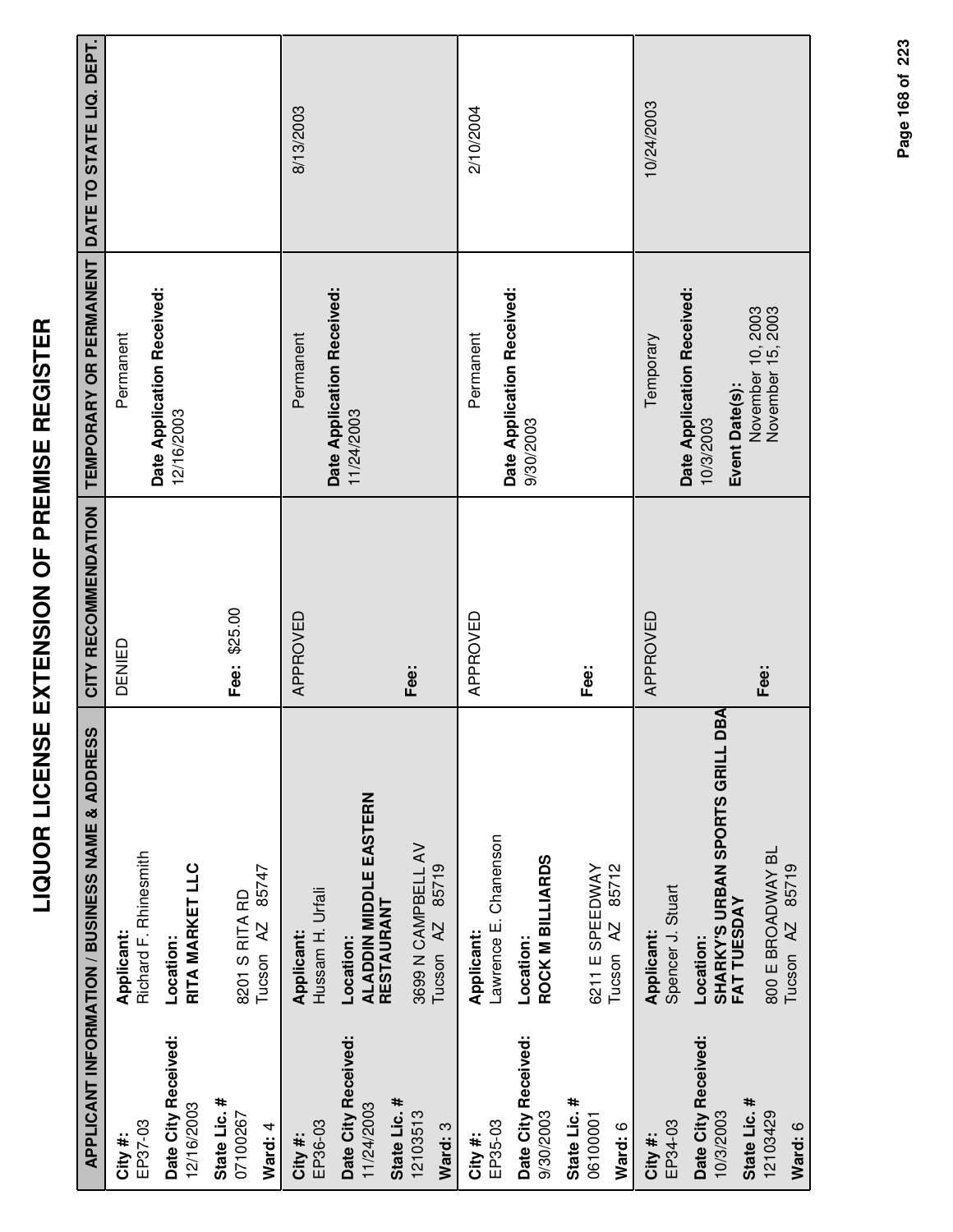|                                     | APPLICANT INFORMATION / BUSINESS NAME & ADDRESS         | CITY RECOMMENDATION | TEMPORARY OR PERMANENT DATE TO STATE LIQ. DEPT.                 |           |
|-------------------------------------|---------------------------------------------------------|---------------------|-----------------------------------------------------------------|-----------|
| EP33-03<br>City#:                   | Melinda M. Brown<br>Applicant:                          | APPROVED            | Temporary                                                       | 10/1/2003 |
| Date City Received:<br>8/22/2003    | AINT'S NOBODY'S BIZNESS<br>Location:                    |                     | Date Application Received:<br>8/22/2003                         |           |
| State Lic. #<br>06100229<br>Ward: 6 | 800 E UNIVERSITY ##118<br>Tucson <sub>AZ</sub>          | Fee:                | October 11, 2003<br>Event Date(s):                              |           |
| EP32-03<br>City#:                   | Bradley J. Nozicka<br>Applicant:                        | APPROVED            | Temporary                                                       | 8/21/2003 |
| Date City Received:<br>7/28/2003    | CITY LIMITS<br>Location:                                |                     | Date Application Received:<br>7/28/2003                         |           |
| State Lic. #<br>06100076<br>Ward: 2 | 6350 E TANQUE VERDE RD<br>85705<br>Tucson <sub>AZ</sub> | Fee:                | August 24, 2003<br>Event Date(s):                               |           |
| EP31-03<br>City #:                  | Robert B. McMahon<br>Applicant:                         | APPROVED            | Temporary                                                       | 8/8/2003  |
| Date City Received:<br>7/17/2003    | FIRECRACKER<br>Location:                                |                     | Date Application Received:<br>7/17/2003                         |           |
| State Lic. #<br>12103137<br>Ward: 2 | 2990 N SWAN RD #1<br>85712<br>Tucson <sub>AZ</sub>      | Fee:                | September6, 20, & 25, 2003<br>October 4, 2004<br>Event Date(s): |           |
| EP30-03<br>City #:                  | Randy Nations<br>Applicant:                             | APPROVED            | Temporary                                                       | 10/3/2003 |
| Date City Received:<br>6/10/2003    | <b>WILDCAT HOUSE</b><br>Location:                       |                     | Date Application Received:<br>6/10/2003                         |           |
| State Lic. #<br>06100110<br>Ward: 3 | Tucson AZ 85705<br>1801 N STONE AV                      | Fee:                | October 12, 2003<br>Event Date(s):                              |           |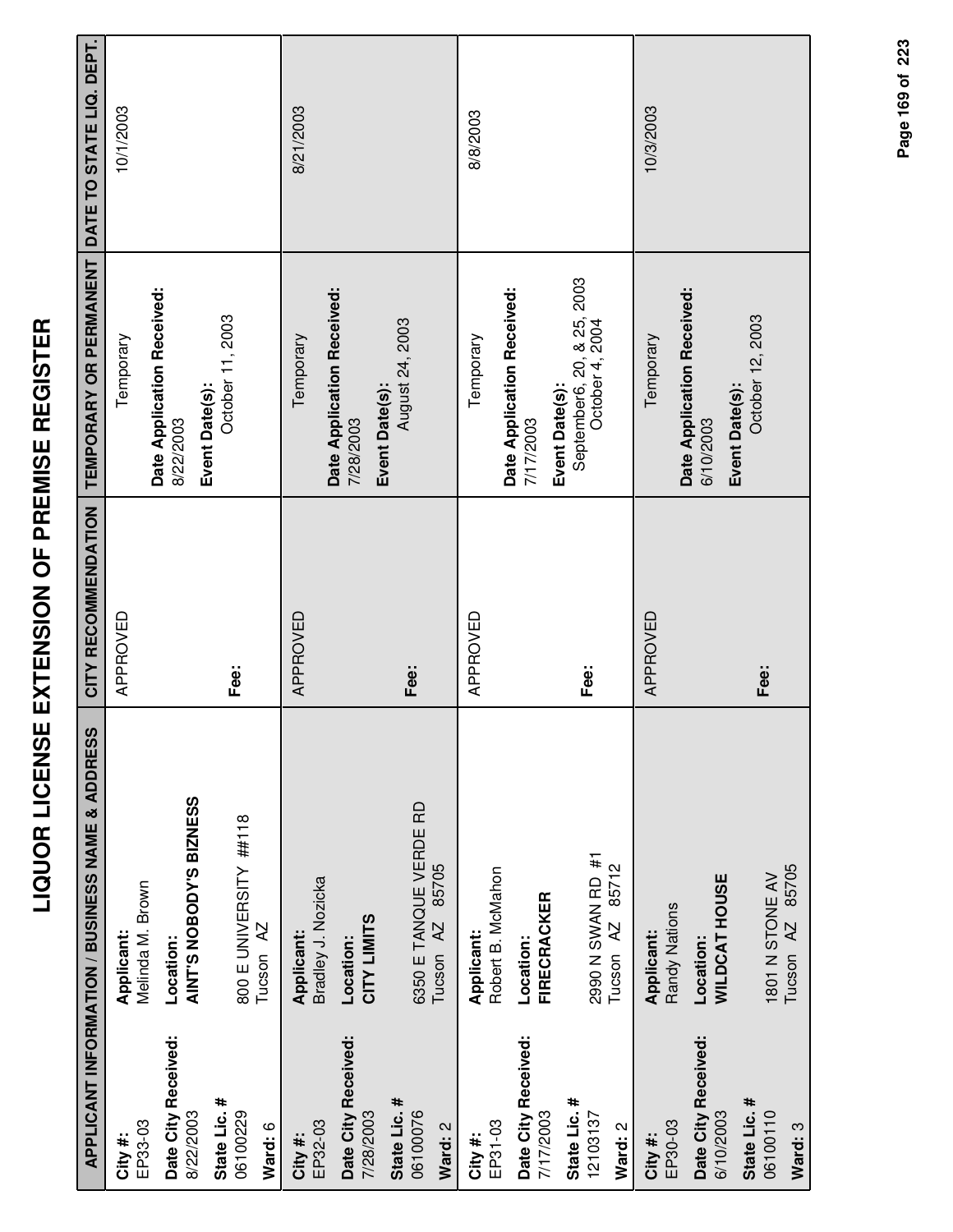|                                  | <b>APPLICANT INFORMATION / BUSINESS NAME &amp; ADDRESS</b> | CITY RECOMMENDATION | TEMPORARY OR PERMANENT                  | DATE TO STATE LIQ. DEPT. |
|----------------------------------|------------------------------------------------------------|---------------------|-----------------------------------------|--------------------------|
| EP29-03<br>City#:                | Thomas R. Partridge<br>Applicant:                          | APPROVED            | Temporary                               | 8/11/2003                |
| Date City Received:<br>6/27/2003 | <b>BISON WITCHES BAR &amp; DELI</b><br>Location:           |                     | Date Application Received:<br>6/27/2003 |                          |
| State Lic. #<br>12101286         | 326 N 4TH AV                                               | Fee:                | November 15, 2003<br>Event Date(s):     |                          |
| Ward: 6                          | 85705<br>Tucson <sub>AZ</sub>                              |                     |                                         |                          |
| EP28-03<br>City #:               | Douglas M. Levy<br>Applicant:                              | APPROVED            | Permanent                               | 5/20/2003                |
| Date City Received:<br>6/18/2003 | Location:<br>FEAST                                         |                     | Date Application Received:<br>6/18/2003 |                          |
| State Lic. #<br>07101009         | 4122 E SPEEDWAY                                            | Fee:                |                                         |                          |
| Ward: 6                          | 85712<br>Tucson <sub>AZ</sub>                              |                     |                                         |                          |
| EP27-03<br>City #:               | Thomas Obermaier<br>Applicant:                             | APPROVED            | Temporary                               |                          |
| Date City Received:<br>6/16/2003 | TUCSON CONVENTION CENTER<br>Location:                      |                     | Date Application Received:<br>6/16/2003 |                          |
| State Lic. #<br>05100005         | 260 S CHURCH AV                                            | Fee:                | July 4, 2003<br>Event Date(s):          |                          |
| Ward: 6                          | 85701<br>Tucson AZ                                         |                     |                                         |                          |
| EP26-03<br>City#:                | Richard S. Oseran<br>Applicant:                            | APPROVED            | Permanent                               | 9/2/2003                 |
| Date City Received:<br>6/12/2003 | CONGRESS TAP ROOM, INC.<br>Location:                       |                     | Date Application Received:<br>6/12/2003 |                          |

Page 170 of 223 **Page of 170 223**

**State Lic. #** 06100175

311 E CONGRESS Tucson AZ 85701

311 E CONGRESS<br>Tucson AZ 85701

**Fee:**

**Ward:** 6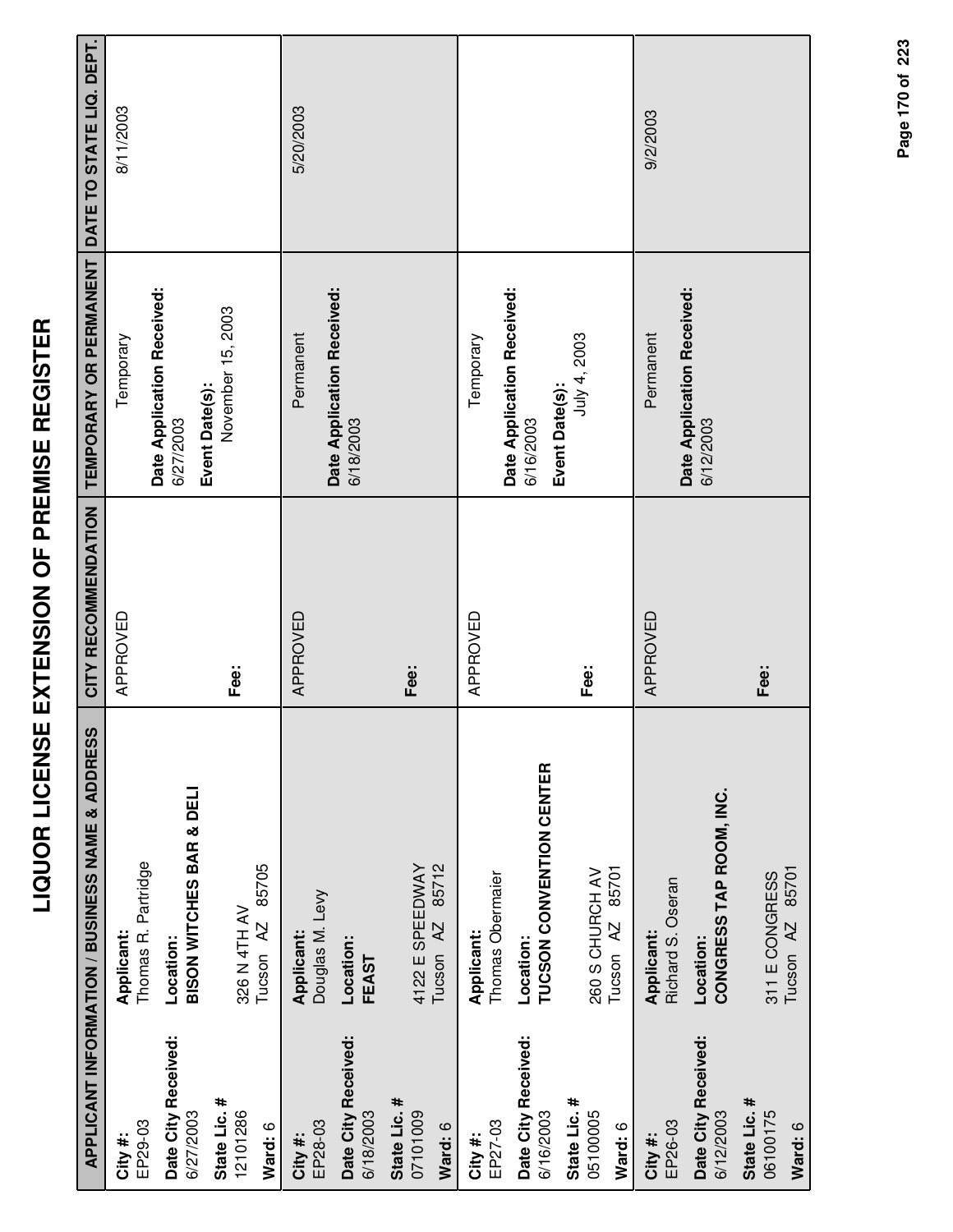|                                     | <b>APPLICANT INFORMATION / BUSINESS NAME &amp; ADDRESS</b>    | CITY RECOMMENDATION | TEMPORARY OR PERMANENT DATE TO STATE LIQ. DEPT.           |  |
|-------------------------------------|---------------------------------------------------------------|---------------------|-----------------------------------------------------------|--|
| EP25-03<br>City #:                  | Francis A. King<br>Applicant:                                 | APPROVED            | Temporary                                                 |  |
| Date City Received:<br>6/9/2003     | FRATERNAL ORDER OF EAGLES #180<br>Location:                   |                     | Date Application Received:<br>6/9/2003                    |  |
| State Lic. #<br>14100059<br>Ward: 3 | 1530 N STONE AV<br>857<br>Tucson <sub>AZ</sub>                | Fee:                | July 4, 2003<br>Event Date(s):                            |  |
| EP24-03<br>City #:                  | John W. Fahlberg<br>Applicant:                                | APPROVED            | Temporary                                                 |  |
| Date City Received:<br>5/30/2003    | KICKSTART GRILL<br>Location:                                  |                     | Date Application Received:<br>5/30/2003                   |  |
| State Lic. #<br>12103211<br>Ward: 2 | 8987 E TANQUE VERDE RD<br>85749<br>Tucson <sub>AZ</sub>       | Fee:                | October 3, 2003<br>November 7, 2003<br>Event Date(s):     |  |
| EP23-03<br>City #:                  | John W. Fahlberg<br>Applicant:                                | APPROVED            | Temporary                                                 |  |
| Date City Received:<br>5/30/2003    | KICKSTART GRILL<br>Location:                                  |                     | Date Application Received:<br>Event Date(s):<br>5/30/2003 |  |
| State Lic. #<br>12103211<br>Ward: 2 | 8987 E TANQUE VERDE RD ##335<br>85749<br>Tucson <sub>AZ</sub> | Fee:                | September 5, 2003<br>August 1, 2003                       |  |
| EP22-03<br>City #:                  | Richard S. Oseran<br>Applicant:                               | APPROVED            | Temporary                                                 |  |
| Date City Received:<br>5/29/2003    | CONGRESS TAP ROOM, INC.<br>Location:                          |                     | Date Application Received:<br>Event Date(s):<br>5/29/2003 |  |
| State Lic. #<br>06100175<br>Ward: 6 | 85701<br>311 E CONGRESS<br>Tucson <sub>AZ</sub>               | Fee:                | July 4, 2003                                              |  |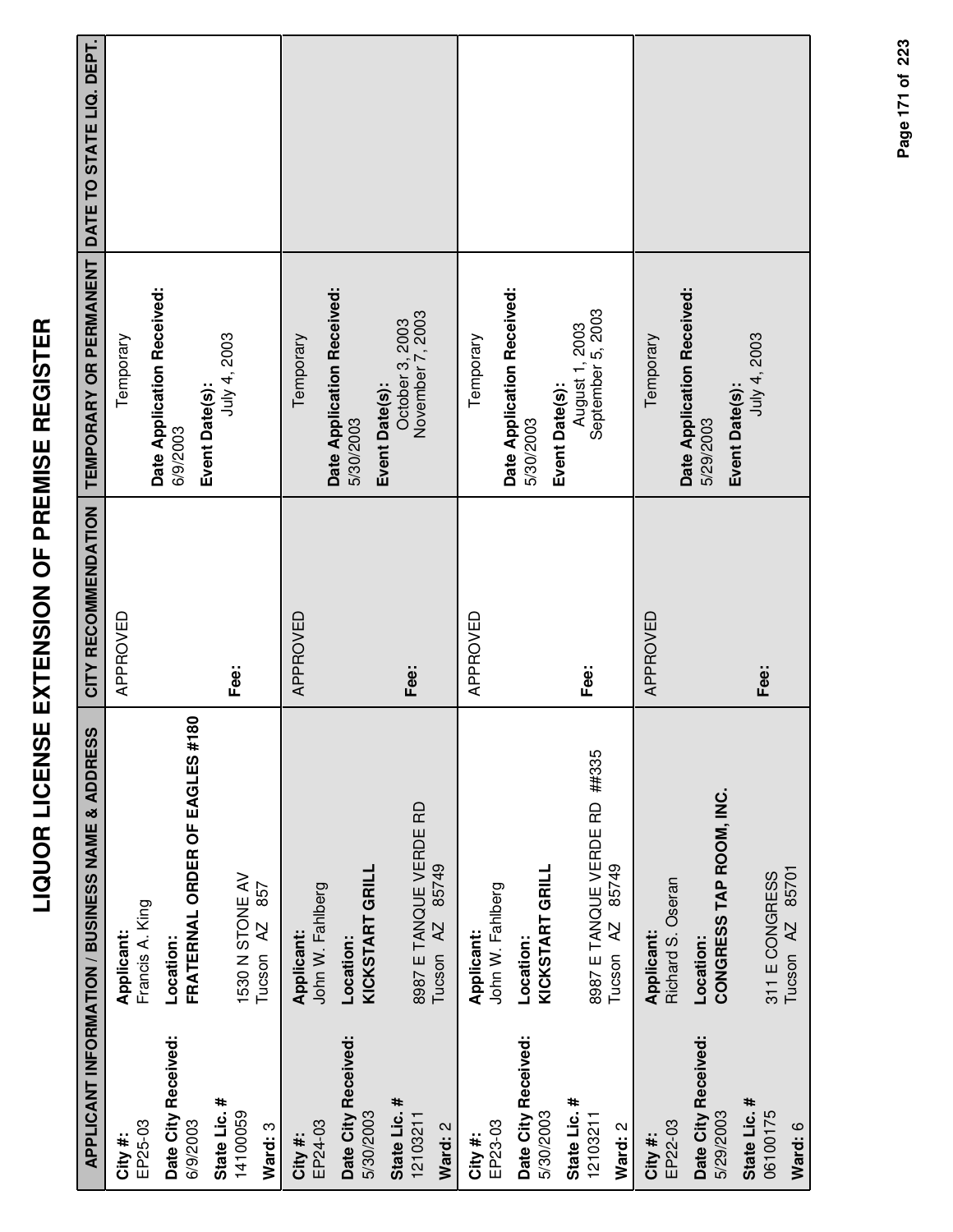|                                  | APPLICANT INFORMATION / BUSINESS NAME & ADDRESS   | CITY RECOMMENDATION | TEMPORARY OR PERMANENT DATE TO STATE LIQ. DEPT.              |          |
|----------------------------------|---------------------------------------------------|---------------------|--------------------------------------------------------------|----------|
| EP21-03<br>City #:               | John W. Fahlberg<br>Applicant:                    | APPROVED            | Temporary                                                    |          |
| Date City Received:              | Location:                                         |                     | Date Application Received:<br>5/23/2003                      |          |
| 5/23/2003                        | KICKSTART GRILL                                   |                     |                                                              |          |
| State Lic. #<br>12103211         | 8987 E TANQUE VERDE RD ##335                      | Fee:                | 6/22/03 Cancer Benefit<br>7/6/03 Bike Show<br>Event Date(s): |          |
| Ward: 2                          | 85749<br>Tucson <sub>AZ</sub>                     |                     |                                                              |          |
| EP20-03<br>City #:               | John W. Fahlberg<br>Applicant:                    | APPROVED            | Temporary                                                    | 5/7/2003 |
| Date City Received:<br>5/5/2003  | <b>KICKSTART GRILL</b><br>Location:               |                     | Date Application Received:<br>5/5/2003                       |          |
| State Lic. #<br>12103211         | 8987 E TANQUE VERDE RD ##335                      | Fee:                | June 04, 2003<br>July 04, 2003<br>Event Date(s):             |          |
| Ward: 2                          | 85749<br>Tucson AZ                                |                     |                                                              |          |
| EP19-03<br>City #:               | Maria T. Montei<br>Applicant:                     | APPROVED            | Temporary                                                    | 5/7/2003 |
| Date City Received:<br>4/28/2003 | RED LOBSTER RESTAURANT #369<br>Location:          |                     | Date Application Received:<br>4/28/2003                      |          |
| State Lic. #<br>12100103         | 5061 N ORACLE RD                                  | Fee:                | May 11, 2003<br>Event Date(s):                               |          |
| Ward: 3                          | 85743<br>Tucson <sub>AZ</sub>                     |                     |                                                              |          |
| City #:                          | Applicant:                                        | APPROVED            | Temporary                                                    |          |
| EP18-03                          | S. Jerome Stuart                                  |                     | Date Application Received:                                   |          |
| Date City Received:<br>4/16/2003 | ⋖<br>SHARKY'S SPORTS GRILL, INC. DB.<br>Location: |                     | 4/16/2003                                                    |          |
| State Lic. #                     | FAT TUESDAY                                       |                     | June 1, 2003<br>Event Date(s):                               |          |
| 12103429                         | 800 E UNIVERSITY BL                               | Fee:                |                                                              |          |
| Ward: 6                          | Tucson AZ 85719                                   |                     |                                                              |          |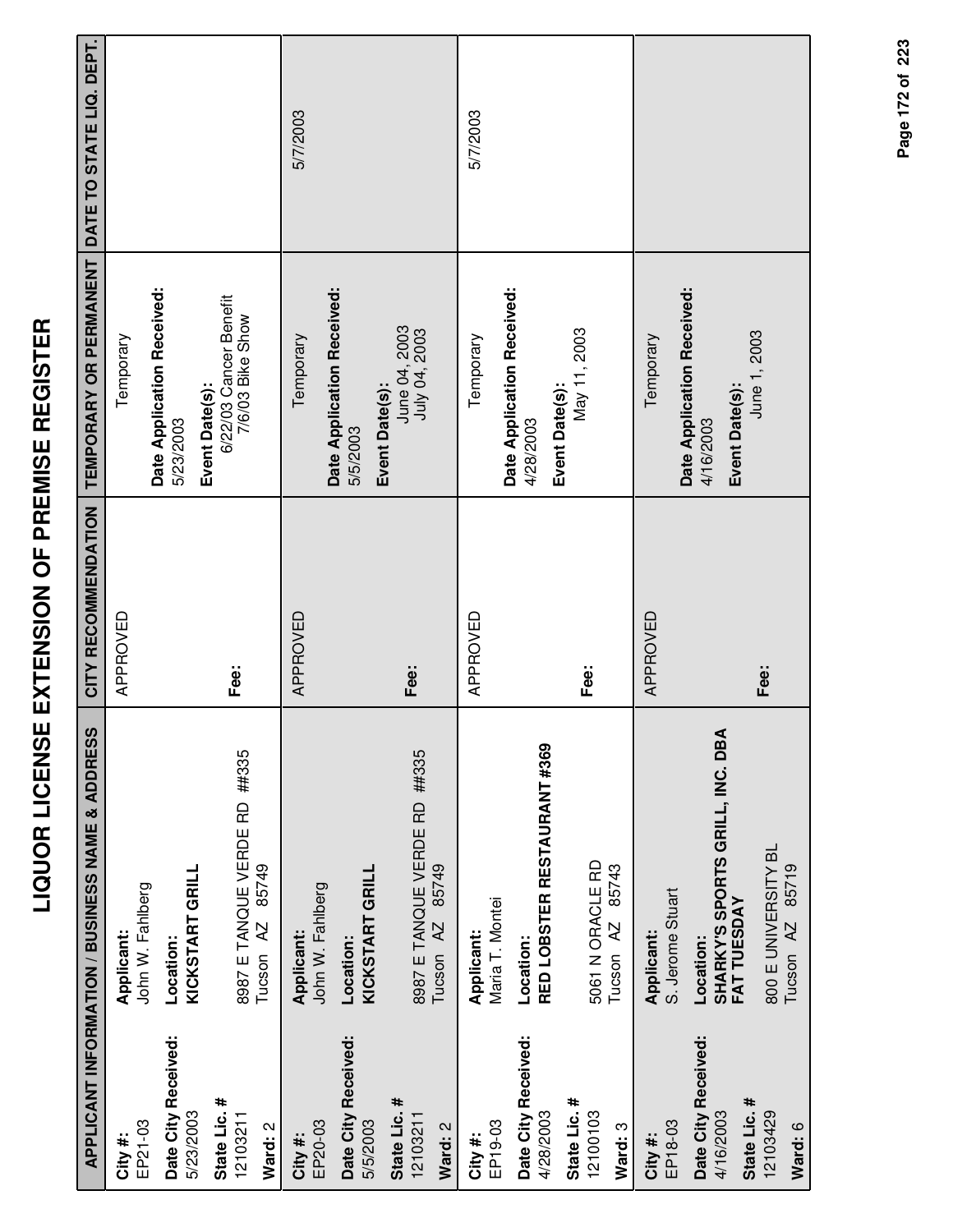|                                     | <b>APPLICANT INFORMATION / BUSINESS NAME &amp; ADDRESS</b>    | CITY RECOMMENDATION | TEMPORARY OR PERMANENT DATE TO STATE LIQ. DEPT.          |           |
|-------------------------------------|---------------------------------------------------------------|---------------------|----------------------------------------------------------|-----------|
| EP17-03<br>City#:                   | James "Brian" Latta<br>Applicant:                             | APPROVED            | Temporary                                                |           |
| Date City Received:<br>4/9/2003     | CHUY'S MESQUITE BROILER<br>Location:                          |                     | Date Application Received:<br>4/9/2003                   |           |
| State Lic. #<br>12101247<br>Ward: 2 | 85710<br>7101 E 22 ND ST<br>Tucson <sub>AZ</sub>              | Fee:                | May 2, 2003<br>Event Date(s):                            |           |
| EP16-03<br>City #:                  | Richard S. Oseran<br>Applicant:                               | APPROVED            | Temporary                                                |           |
| Date City Received:<br>4/4/2003     | CONGRESS TAP ROOM, INC.<br>Location:                          |                     | Date Application Received:<br>Event Date(s):<br>4/4/2003 |           |
| State Lic. #<br>06100175<br>Ward: 6 | 85701<br>311 E CONGRESS<br>Tucson <sub>AZ</sub>               | Fee:                | May 2, 3 & 4, 2003                                       |           |
| EP15-03<br>City #:                  | Steven M Carringer<br>Applicant:                              | APPROVED            | Temporary                                                |           |
| Date City Received:<br>4/4/2003     | THE CANDY STORE<br>Location:                                  |                     | Date Application Received:<br>4/4/2003                   |           |
| State Lic. #<br>06100192<br>Ward: 6 | 1104 S CRAYCROFT<br>85711<br>Tucson <sub>AZ</sub>             | Fee:                | May 3, 2003<br>Event Date(s):                            |           |
| EP14-03<br>City #:                  | John W. Fahlberg<br>Applicant:                                | APPROVED            | Temporary                                                | 3/26/2003 |
| Date City Received:<br>2/28/2003    | KICKSTART GRILL<br>Location:                                  |                     | Date Application Received:<br>2/28/2003                  |           |
| State Lic. #<br>12103211<br>Ward: 2 | 8987 E TANQUE VERDE RD ##335<br>85749<br>Tucson <sub>AZ</sub> | Fee:                | April 4 & 19, 2003<br>May 2, 2003<br>Event Date(s):      |           |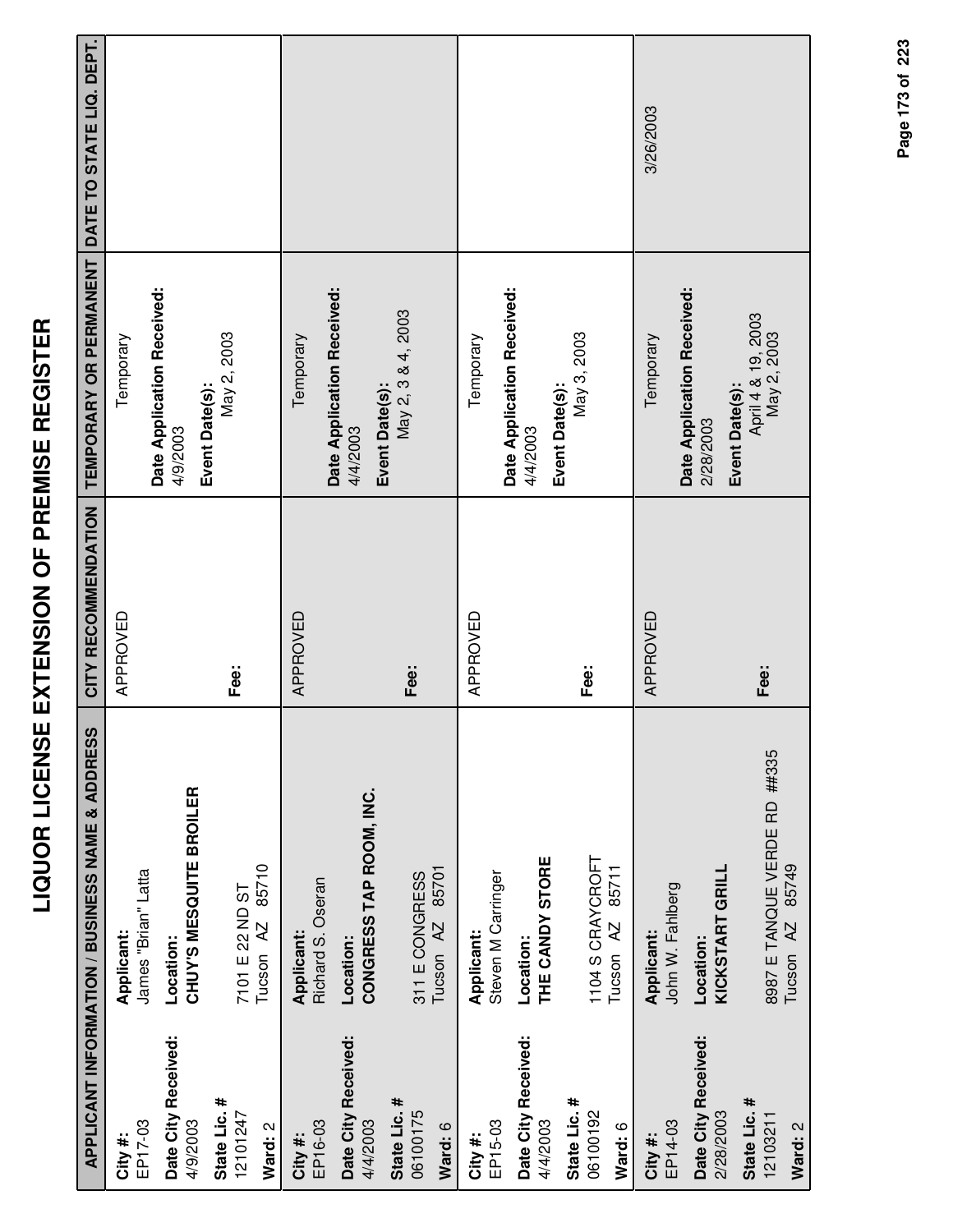|                                     | APPLICANT INFORMATION / BUSINESS NAME & ADDRESS  | CITY RECOMMENDATION | TEMPORARY OR PERMANENT                                    | DATE TO STATE LIQ. DEPT. |
|-------------------------------------|--------------------------------------------------|---------------------|-----------------------------------------------------------|--------------------------|
| EP13-03<br>City #:                  | Dionicio Naranjo<br>Applicant:                   | APPROVED            | Date Application Received:<br>Permanent                   | 10/20/2003               |
| Date City Received:<br>2/24/2003    | EL SABROSO OAKWOOD GRILLE<br>Location:           |                     | 2/24/2003                                                 |                          |
| State Lic. #<br>12103487<br>Ward: 1 | 85745<br>610 N GRANDE AV<br>Tucson <sub>AZ</sub> | Fee:                |                                                           |                          |
| EP12-03<br>City #:                  | Richard S. Oseran<br>Applicant:                  | APPROVED            | Temporary                                                 |                          |
| Date City Received:<br>2/20/2003    | CONGRESS TAP ROOM, INC.<br>Location:             |                     | Date Application Received:<br>2/20/2003                   |                          |
| State Lic. #<br>06100175<br>Ward: 6 | 85701<br>311 E CONGRESS<br>Tucson <sub>AZ</sub>  | Fee:                | April 19, 2003<br>Event Date(s):                          |                          |
| EP11-03<br>City #:                  | Richard S. Oseran<br>Applicant:                  | APPROVED            | Temporary                                                 |                          |
| Date City Received:<br>2/20/2003    | CONGRESS TAP ROOM, INC.<br>Location:             |                     | Date Application Received:<br>Event Date(s):<br>2/20/2003 |                          |
| State Lic. #<br>06100175<br>Ward: 6 | 85701<br>311 E CONGRESS<br>Tucson <sub>AZ</sub>  | Fee:                | March 15, 2003                                            |                          |
| EP10-03<br>City#:                   | Thomas F. Obermaier<br>Applicant:                | APPROVED            | Temporary                                                 |                          |
| Date City Received:<br>2/20/2003    | <b>TUCSON CONVENTION CENTER</b><br>Location:     |                     | Date Application Received:<br>Event Date(s):<br>2/20/2003 |                          |
| State Lic. #<br>05100005<br>Ward: 1 | 85701<br>260 S CHURCH AV<br>Tucson <sub>AZ</sub> | Fee:                | March 16, 2003                                            |                          |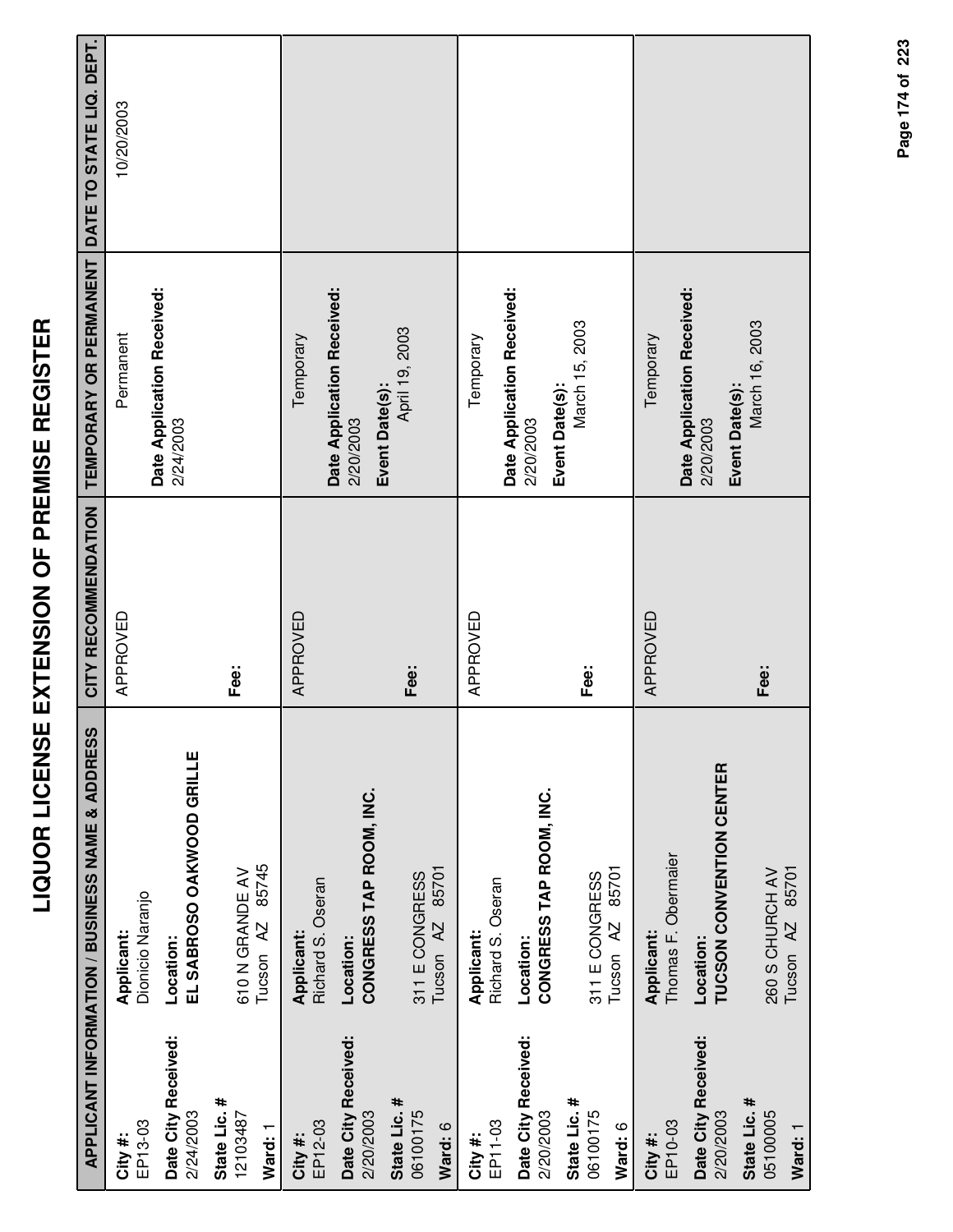|                                     | <b>APPLICANT INFORMATION / BUSINESS NAME &amp; ADDRESS</b> | CITY RECOMMENDATION | TEMPORARY OR PERMANENT                                    | DATE TO STATE LIQ. DEPT. |
|-------------------------------------|------------------------------------------------------------|---------------------|-----------------------------------------------------------|--------------------------|
| EP9-03<br>City #:                   | Maebelle Reed<br>Applicant:                                | APPROVED            | Temporary                                                 |                          |
| Date City Received:<br>2/19/2003    | Location:<br><b>HSUTd</b>                                  |                     | Date Application Received:<br>Event Date(s):<br>2/19/2003 |                          |
| State Lic. #<br>06100075<br>Ward: 6 | 85705<br>340 E 6TH ST<br>Tucson <sub>AZ</sub>              | Fee:                | April 19, 2003                                            |                          |
| EP8-03<br>City #:                   | Maebelle Reed<br>Applicant:                                | APPROVED            | Date Application Received:<br>Temporary                   | 3/18/2003                |
| Date City Received:<br>2/19/2003    | Location:<br><b>PLUSH</b>                                  |                     | Event Date(s):<br>2/19/2003                               |                          |
| State Lic. #<br>06100075<br>Ward: 6 | 85705<br>340 E 6TH ST<br>Tucson <sub>AZ</sub>              | Fee:                | March 21, 22 & 23, 2003                                   |                          |
| EP7-03<br>City #:                   | Applicant:<br>Junting Lei                                  | APPROVED            | Permanent                                                 | 3/26/2003                |
| Date City Received:<br>2/13/2003    | CHINA COAST<br>Location:                                   |                     | Date Application Received:<br>2/13/2003                   |                          |
| State Lic. #<br>12103405<br>Ward: 4 | 85710<br>2544 S KOLB RD<br>Tucson <sub>AZ</sub>            | Fee:                |                                                           |                          |
| EP6-03<br>City#:                    | Thomas R. Partridge<br>Applicant:                          | APPROVED            | Temporary                                                 |                          |
| Date City Received:<br>2/5/2003     | <b>BISON WITCHES BAR &amp; DELI</b><br>Location:           |                     | Date Application Received:<br>Event Date(s):<br>2/5/2003  |                          |
| State Lic. #<br>12101286<br>Ward: 6 | 85705<br>326 N 4TH AV<br>$\overline{A}$<br>Tucson          | Fee:                | April 19, 2003                                            |                          |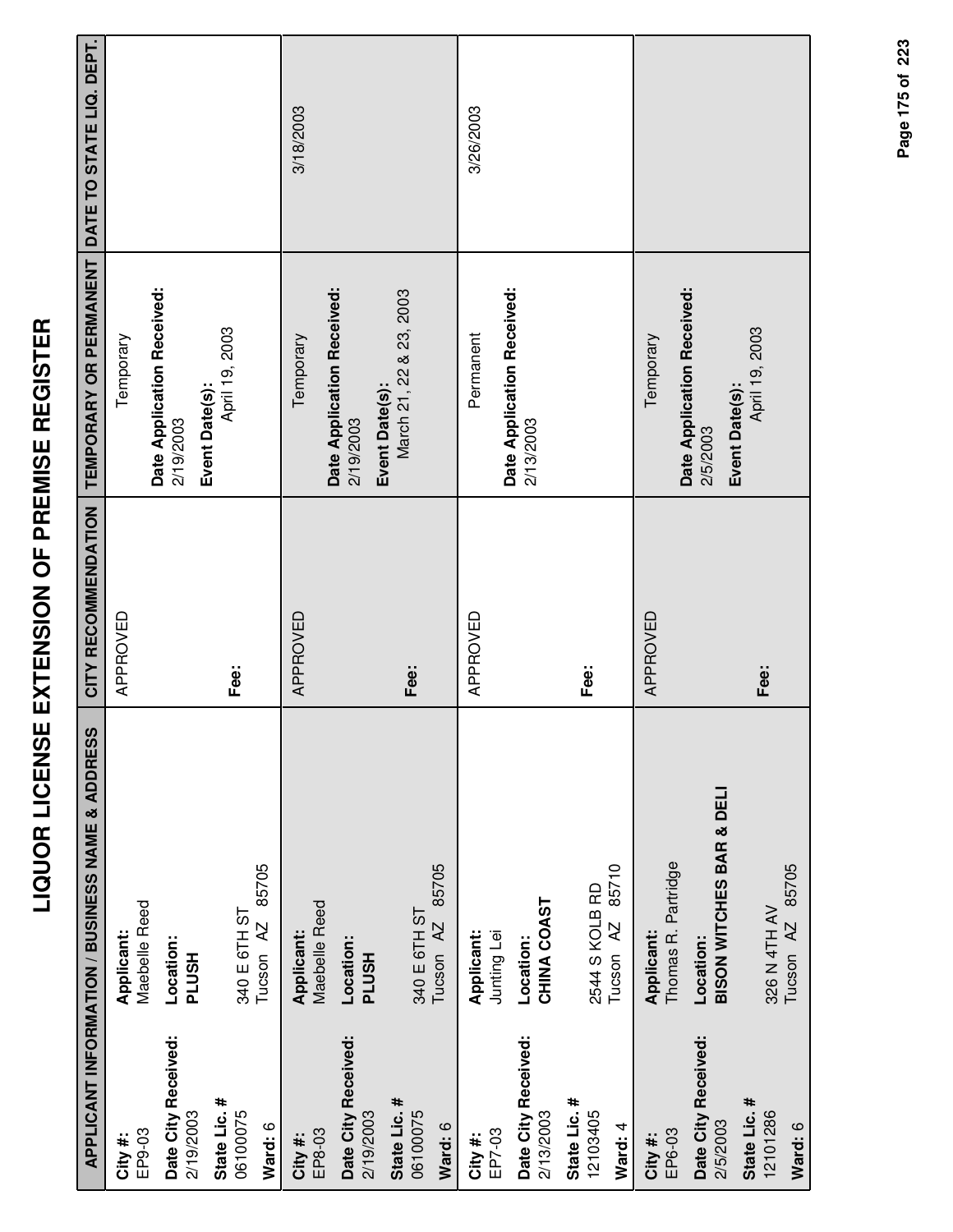|                                                                         | APPLICANT INFORMATION / BUSINESS NAME & ADDRESS                               | CITY RECOMMENDATION | <b>TEMPORARY OR PERMANENT</b>                          | DATE TO STATE LIQ. DEPT. |
|-------------------------------------------------------------------------|-------------------------------------------------------------------------------|---------------------|--------------------------------------------------------|--------------------------|
| EP5-03<br>City #:                                                       | Monte G. Davila<br>Applicant:                                                 | APPROVED            | Permanent                                              | 3/18/2003                |
| Date City Received:<br>2/5/2003                                         | MIDTOWN LIQ - DELI<br>Location:                                               |                     | Date Application Received:<br>2/5/2003                 |                          |
| State Lic. #<br>09100142<br>Ward: 1                                     | 85701<br>339 S STONE<br>Tucson <sub>AZ</sub>                                  | Fee:                |                                                        |                          |
| Date City Received:<br>EP4-03<br>City #:                                | Dioncio Naranjo<br>Applicant:<br>Location:                                    | APPROVED            | Date Application Received:<br>Temporary<br>1/29/2003   |                          |
| State Lic. #<br>1/29/2003<br>12103487<br>Ward: 1                        | EL SABROSO OAKWOOD GRILLE<br>85745<br>610N GRANDE<br>Tucson <sub>AZ</sub>     | Fee:                | March 1, 2003<br>Event Date(s):                        |                          |
| EP3-03<br>City #:                                                       | Scott J. Cummings<br>Applicant:                                               | APPROVED            | Date Application Received:<br>Temporary                |                          |
| Date City Received:<br>State Lic. #<br>1/22/2003<br>06100257<br>Ward: 6 | <b>O'MALLEYS ON FOURTH</b><br>85705<br>247 N 4TH AV<br>Tucson AZ<br>Location: | Fee:                | March 15, 16 & 17, 2003<br>Event Date(s):<br>1/22/2003 |                          |
| Date City Received:<br>EP2-03<br>City #:                                | Bryce Zeagler<br>Applicant:<br>Location:                                      | APPROVED            | Date Application Received:<br>Temporary<br>1/17/2003   |                          |
| State Lic. #<br>12103318<br>1/17/2003<br>Ward: 6                        | TFQ, INC. (FRENCH QUARTER)<br>Tucson AZ 85716<br>3146 E GRANT RD              | Fee:                | March 4, 2003<br>Event Date(s):                        |                          |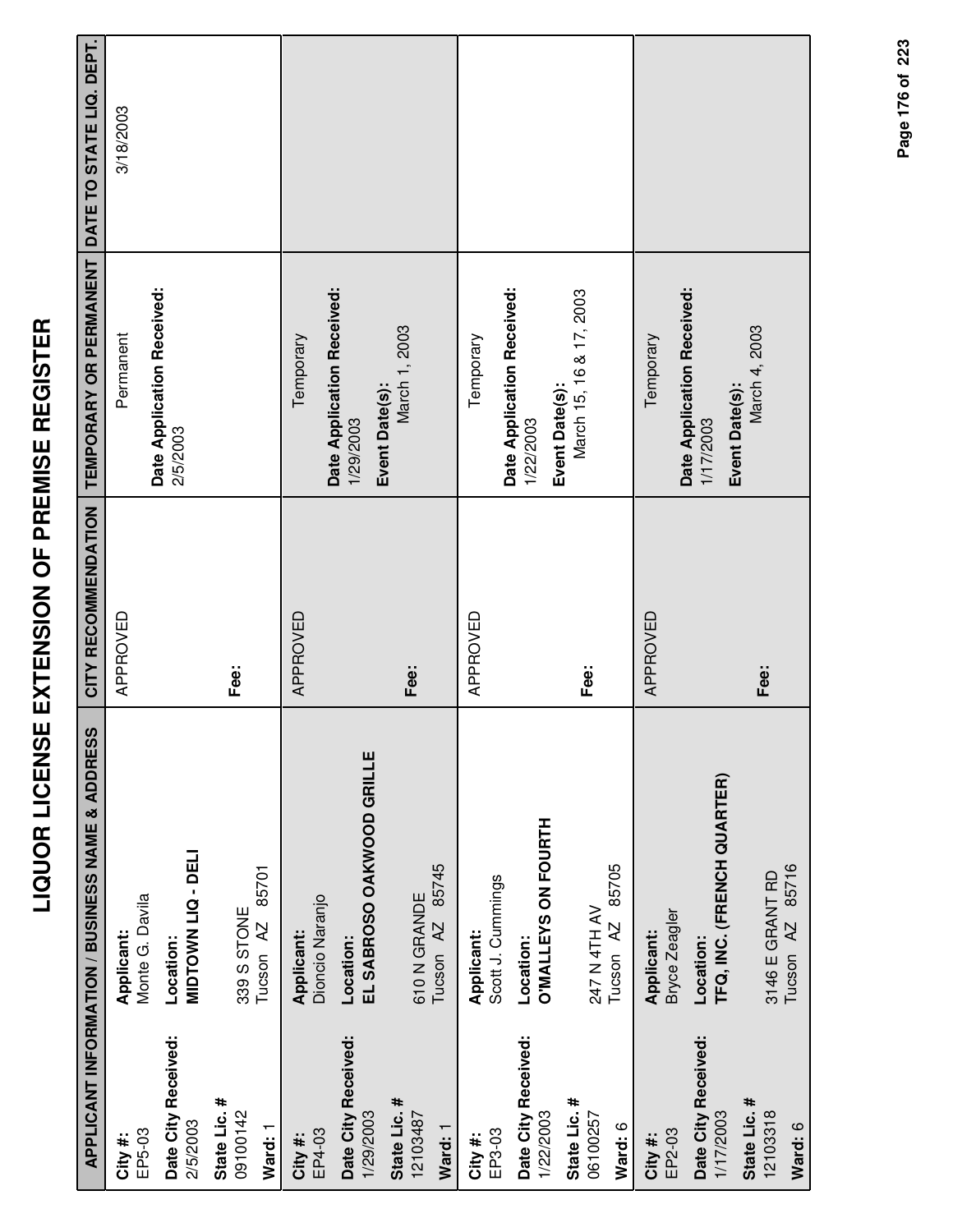|                                     | APPLICANT INFORMATION / BUSINESS NAME & ADDRESS                        | CITY RECOMMENDATION | <b>TEMPORARY OR PERMANENT</b>                       | DATE TO STATE LIQ. DEPT. |
|-------------------------------------|------------------------------------------------------------------------|---------------------|-----------------------------------------------------|--------------------------|
| EP1-03<br>City#:                    | John A. Coletta<br>Applicant:                                          | APPROVED            | Temporary                                           |                          |
| Date City Received:<br>1/16/2003    | OLD CHICAGO<br>Location:                                               |                     | Date Application Received:<br>1/16/2003             |                          |
| State Lic. #<br>12103121<br>Ward: 3 | 2960 N CAMPBELL AV<br>85719<br>Tucson <sub>AZ</sub>                    | Fee:                | April 6, 2003<br>Event Date(s):                     |                          |
| EP63-02<br>City #:                  | Ralston Raymond Hannas, Jr.<br>Applicant:                              | APPROVED            | Temporary                                           |                          |
| Date City Received:<br>11/26/2002   | MONTGOMERY'S IRISH PUB<br>Location:                                    |                     | Date Application Received:<br>11/26/2002            |                          |
| State Lic. #<br>12103456<br>Ward: 2 | 77<br>9155 E TANQUE VERDE RD #SUITE 1<br>85749<br>Tucson <sub>AZ</sub> | Fee:                | March 17, 2003<br>Event Date(s):                    |                          |
| EP62-02<br>City #:                  | Virginia Estrada Gomez<br>Applicant:                                   | APPROVED            | Temporary                                           |                          |
| Date City Received:<br>12/10/2002   | <b>BRANDING IRON BAR</b><br>Location:                                  |                     | Date Application Received:<br>12/10/2002            |                          |
| State Lic. #<br>06100273<br>Ward: 1 | 857<br>5442 S 12TH AV<br>Tucson <sub>AZ</sub>                          | Fee:                | January 4, 2003<br>Event Date(s):                   |                          |
| EP61-02<br>City #:                  | John W. Fahlberg<br>Applicant:                                         | APPROVED            | Temporary                                           |                          |
| Date City Received:<br>12/30/2002   | KICKSTART GRILL<br>Location:                                           |                     | Date Application Received:<br>12/30/2002            |                          |
| State Lic. #<br>12103211<br>Ward: 2 | 8987 E TANQUE VERDE RD #SUITE 335<br>85749<br>Tucson <sub>AZ</sub>     | Fee:                | February 2, 2003<br>March 2, 2003<br>Event Date(s): |                          |

**LIQUOR LICENSE EXTENSION OF PREMISE REGISTER**

LIQUOR LICENSE EXTENSION OF PREMISE REGISTER

Page 177 of 223 **Page of 177 223**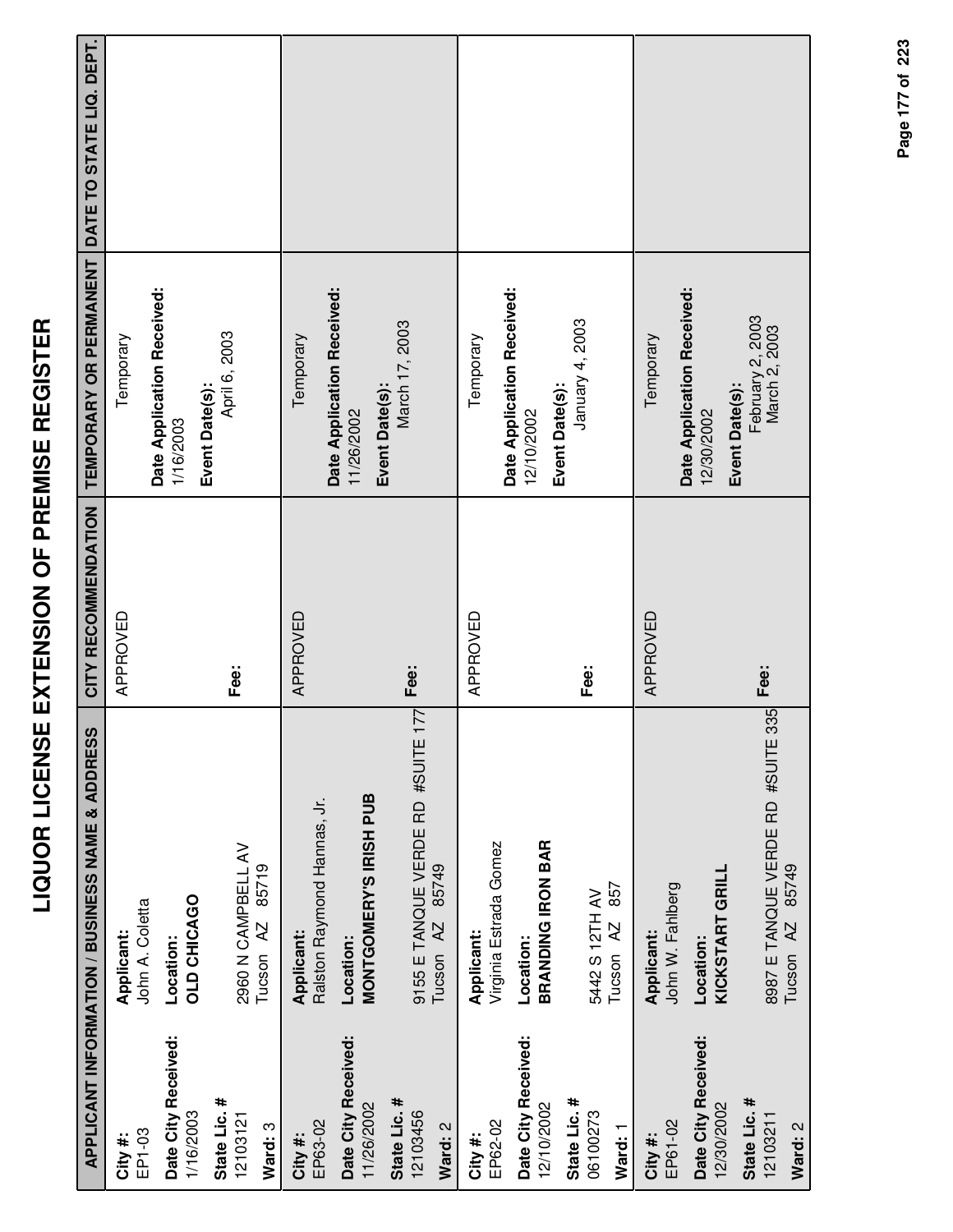|                                                   | <b>APPLICANT INFORMATION / BUSINESS NAME &amp; ADDRESS</b>       | CITY RECOMMENDATION | TEMPORARY OR PERMANENT DATE TO STATE LIQ. DEPT. |  |
|---------------------------------------------------|------------------------------------------------------------------|---------------------|-------------------------------------------------|--|
| EP60-02<br>City #:                                | Wayne Anton Braastad<br>Applicant:                               | APPROVED            | Date Application Received:<br>Permanent         |  |
| Date City Received:<br>11/19/2002                 | ROLLING HILLS GOLF COURSE<br>Location:                           |                     | 11/19/2002                                      |  |
| State Lic. #<br>14103002<br>Ward: 5               | 85710<br>1S H16Z 5 0068<br>Tucson <sub>AZ</sub>                  | Fee:                |                                                 |  |
| EP59-02<br>City #:                                | Frances P. Donnellan<br>Applicant:                               | APPROVED            | Permanent                                       |  |
| Date City Received:<br>State Lic. #<br>11/15/2002 | <b>VILLA CAMPANA RETIREMENT</b><br><b>RESIDENCE</b><br>Location: |                     | Date Application Received:<br>11/15/2002        |  |
| 12103188<br>Ward: 2                               | 6653 E CARONDELET DR<br>85710<br>Tucson <sub>AZ</sub>            | Fee:                |                                                 |  |
| EP58-02<br>City #:                                | Patel V. Sanjay<br>Applicant:                                    | DENIED              | Date Application Received:<br>Permanent         |  |
| Date City Received:<br>11/13/2002                 | R & D MARKET<br>Location:                                        |                     | 11/13/2002                                      |  |
| State Lic. #<br>10103156<br>Ward: 1               | 85706<br>7280 S 12TH AV<br>Tucson AZ                             | Fee:                |                                                 |  |
| EP57-02<br>City #:                                | Darel & Tamie Daniel Harrison<br>Applicant:                      | APPROVED            | Permanent                                       |  |
| Date City Received:<br>11/8/2002                  | MUSIC BOX LOUNGE<br>Location:                                    |                     | Date Application Received:<br>11/8/2002         |  |
| State Lic. #<br>06100069<br>Ward: 4               | 85710<br>6951 E 22ND ST<br>Tucson <sub>AZ</sub>                  | Fee:                |                                                 |  |

**LIQUOR LICENSE EXTENSION OF PREMISE REGISTER**

LIQUOR LICENSE EXTENSION OF PREMISE REGISTER

Page 178 of 223 **Page of 178 223**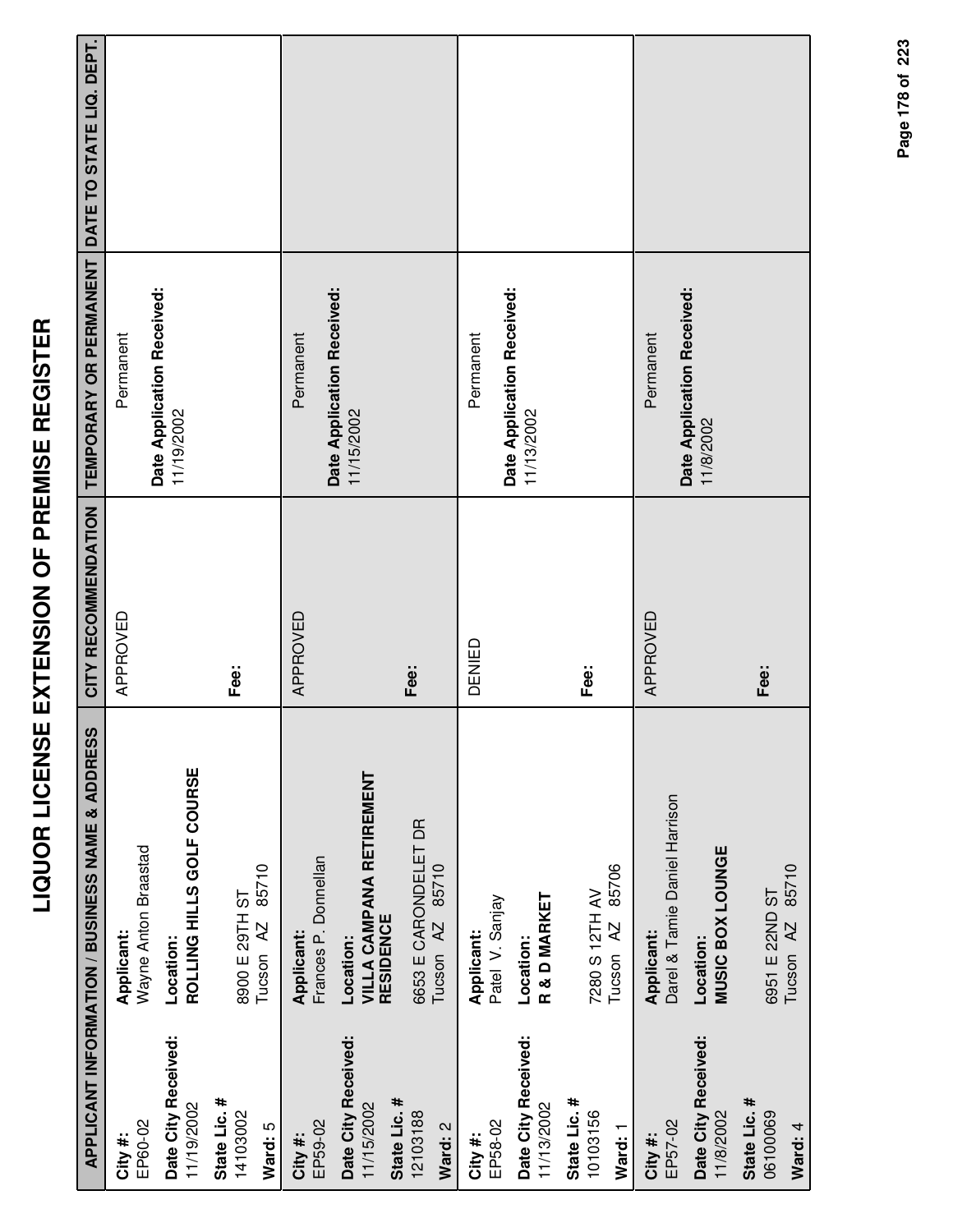| ĺ<br>i<br> <br> <br>              |  |
|-----------------------------------|--|
| Í<br>I<br>$\frac{1}{1}$<br>İ<br>ï |  |
| -<br>-<br>Ī<br>i<br>$\frac{1}{2}$ |  |
| <br> <br> <br> <br> <br>          |  |
| ì<br>l                            |  |
| J                                 |  |

|                                     | APPLICANT INFORMATION / BUSINESS NAME & ADDRESS         | CITY RECOMMENDATION | <b>TEMPORARY OR PERMANENT</b>                              | DATE TO STATE LIQ. DEPT. |
|-------------------------------------|---------------------------------------------------------|---------------------|------------------------------------------------------------|--------------------------|
| EP56-02<br>City#:                   | Maebelle Reed<br>Applicant:                             | APPROVED            | Temporary                                                  |                          |
| Date City Received:<br>10/30/2002   | Location:<br><b>PLUSH</b>                               |                     | Date Application Received:<br>10/30/2002                   |                          |
| State Lic. #<br>0005876<br>Ward: 6  | 85705<br>340 E 6TH ST<br>Tucson <sub>AZ</sub>           | Fee:                | December 13-15, 2002<br>Event Date(s):                     |                          |
| EP55-02<br>City #:                  | John W. Fahlberg<br>Applicant:                          | APPROVED            | Temporary                                                  |                          |
| Date City Received:<br>10/25/2002   | KICKSTART GRILL<br>Location:                            |                     | Date Application Received:<br>Event Date(s):<br>10/25/2002 |                          |
| State Lic. #<br>12103211<br>Ward: 2 | 8987 E TANQUE VERDE RD<br>85749<br>Tucson <sub>AZ</sub> | Fee:                | December 1, 2002<br>January 5, 2003                        |                          |
| EP54-02<br>City #:                  | Thomas Robert Partridge<br>Applicant:                   | APPROVED            | Temporary                                                  |                          |
| Date City Received:<br>10/23/2002   | <b>BISON WITCHES BAR &amp; DELI</b><br>Location:        |                     | Date Application Received:<br>10/23/2002                   |                          |
| State Lic. #<br>12101286<br>Ward: 6 | 85705<br>326 N 4TH AV<br>Tucson AZ                      | Fee:                | November 16, 2002<br>Event Date(s):                        |                          |
| EP53-02<br>City #:                  | Raymon Carlo Flores<br>Applicant:                       | APPROVED            | Permanent                                                  |                          |
| Date City Received:<br>10/21/2002   | TOMA EL CHARRO<br>Location:                             |                     | Date Application Received:<br>10/21/2002                   |                          |
| State Lic. #<br>06100219<br>Ward: 4 | 6310 E BROADWAY<br>85710<br>Tucson <sub>AZ</sub>        | Fee:                |                                                            |                          |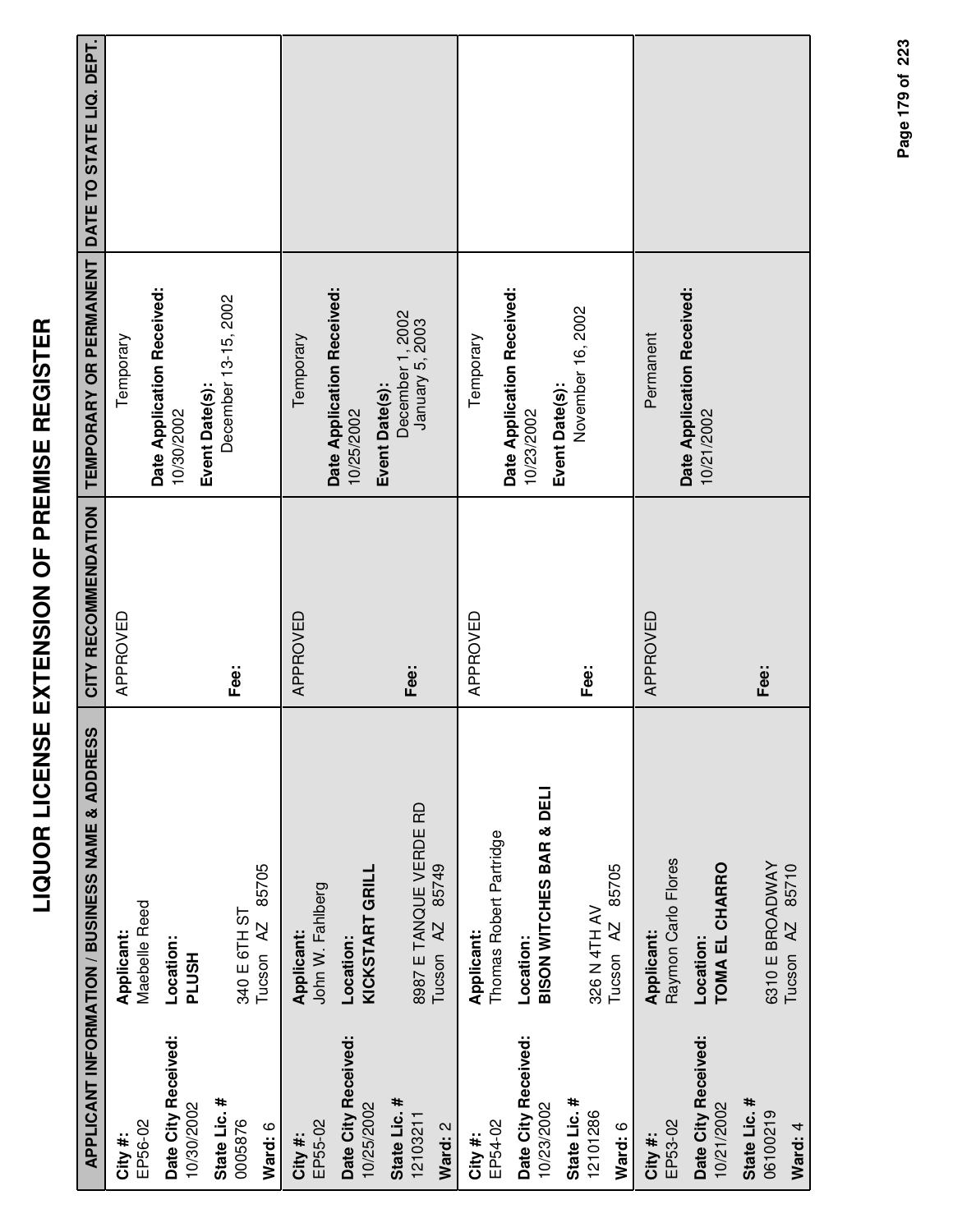|                                                  | <b>APPLICANT INFORMATION / BUSINESS NAME &amp; ADDRESS</b>     | CITY RECOMMENDATION | TEMPORARY OR PERMANENT                                     | DATE TO STATE LIQ. DEPT. |
|--------------------------------------------------|----------------------------------------------------------------|---------------------|------------------------------------------------------------|--------------------------|
| EP52-02<br>City #:                               | Scott J. Cummings<br>Applicant:                                | APPROVED            | Temporary                                                  |                          |
| Date City Received:<br>10/16/2002                | <b>O'MALLEY'S ON FOURTH</b><br>Location:                       |                     | Date Application Received:<br>Event Date(s):<br>10/16/2002 |                          |
| State Lic. #<br>06100257<br>Ward: 6              | 85705<br>247 N 4TH AV<br>Tucson AZ                             | Fee:                | November 9 & 29, 2002                                      |                          |
| EP51-02<br>City #:                               | Clare H. Abel<br>Applicant:                                    | APPROVED            | Permanent                                                  |                          |
| Date City Received:                              | SAM'S CLUB NO. 6692<br>Location:                               |                     | Date Application Received:                                 |                          |
| State Lic. #<br>Ward: 1                          | 85704<br>4701 N STONE AV<br>Tucson <sub>AZ</sub>               | Fee:                |                                                            |                          |
| EP50-02<br>City #:                               | Richard Samuel Oseran<br>Applicant:                            | APPROVED            | Temporary                                                  |                          |
| Date City Received:<br>10/8/2002                 | CONGRESS TAP ROOM, INC.<br>Location:                           |                     | Date Application Received:<br>10/8/2002                    |                          |
| State Lic. #<br>06100175<br>Ward: 6              | 311 E CONGRESS ST<br>85701<br>Tucson <sub>AZ</sub>             | Fee:                | October 31, 2002<br>Event Date(s):                         |                          |
| EP49-02<br>City #:                               | Yoshimi Tashima<br>Applicant:                                  | DENIED              | Permanent                                                  |                          |
| Date City Received:<br>State Lic. #<br>9/27/2002 | <b>YOSHIMATSU HEALTHY JAPANESE</b><br>FOOD & CAFE<br>Location: |                     | Date Application Received:<br>9/27/2002                    |                          |
| 12103447<br>Ward: 3                              | 2745 N CAMPBELL AV<br>85719<br>Tucson AZ                       | Fee:                |                                                            |                          |

Page 180 of 223 **Page of 180 223**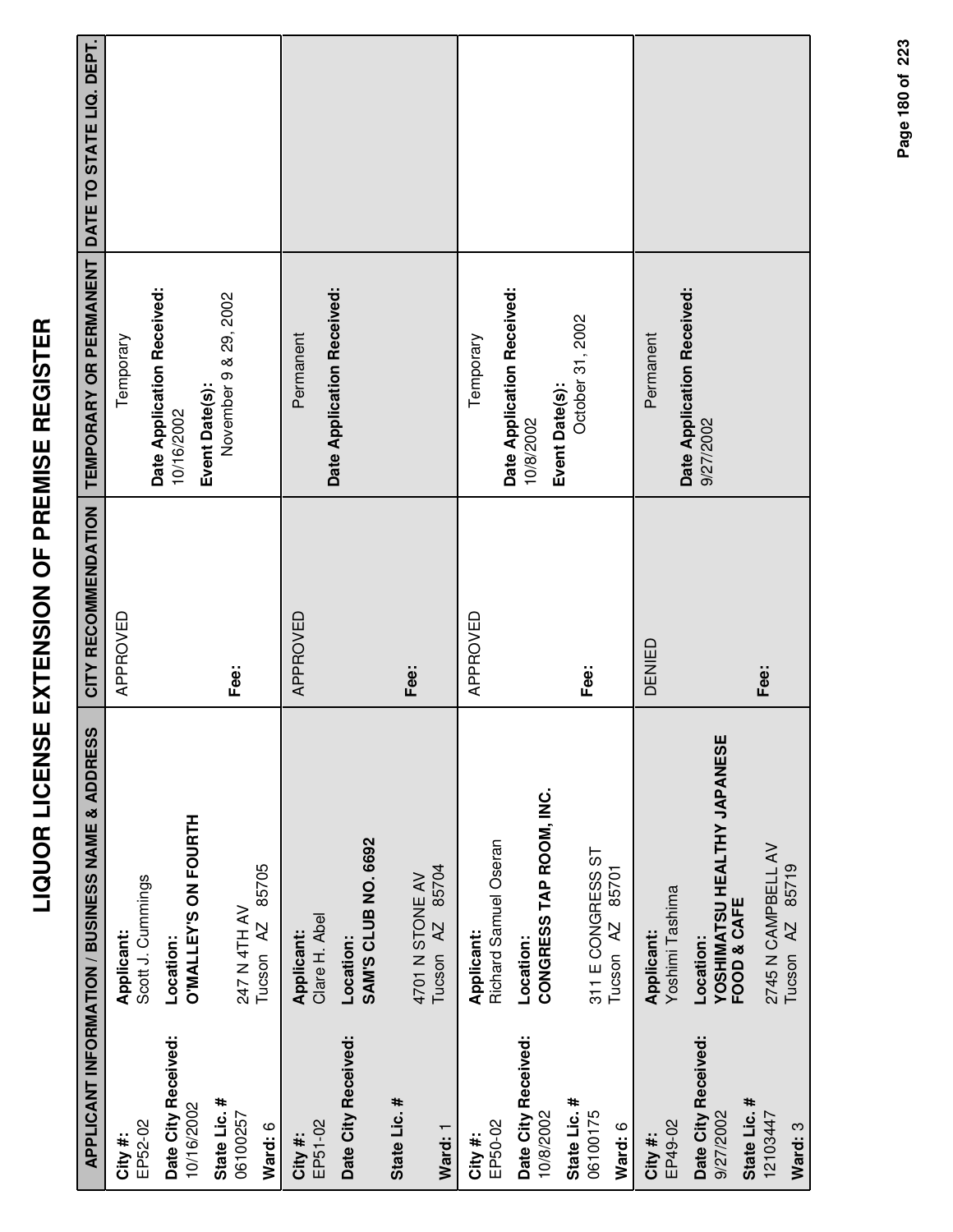| l<br>Ì           |
|------------------|
|                  |
| I                |
| I<br>۱<br>ĺ<br>I |
|                  |
| l                |
| $\overline{a}$   |
| i                |
| I                |
| l                |
| -<br>-<br>۱      |
| Ī                |
|                  |
| Í                |
|                  |
| Í<br>ì           |
| I                |
| į                |
|                  |
|                  |
| j                |
| į                |
| I                |
| Ì                |
|                  |
|                  |
|                  |
|                  |
| i                |
|                  |

|                                     | APPLICANT INFORMATION / BUSINESS NAME & ADDRESS                    | CITY RECOMMENDATION | <b>TEMPORARY OR PERMANENT</b>                             | DATE TO STATE LIQ. DEPT. |
|-------------------------------------|--------------------------------------------------------------------|---------------------|-----------------------------------------------------------|--------------------------|
| EP48-02<br>City#:                   | John W. Fahlberg<br>Applicant:                                     | APPROVED            | Temporary                                                 |                          |
| Date City Received:<br>9/20/2002    | KICKSTART GRILL<br>Location:                                       |                     | Date Application Received:<br>9/20/2002                   |                          |
| State Lic. #<br>12103211<br>Ward: 2 | 8987 E TANQUE VERDE RD #SUITE 335<br>85749<br>Tucson <sub>AZ</sub> | Fee:                | November 9, 2002<br>December 14, 2002<br>Event Date(s):   |                          |
| EP47-02<br>City#:                   | Richard Samuel Oseran<br>Applicant:                                | APPROVED            | Temporary                                                 |                          |
| Date City Received:<br>9/12/2002    | CONGRESS TAP ROOM, INC.<br>Location:                               |                     | Date Application Received:<br>Event Date(s):<br>9/12/2002 |                          |
| State Lic. #<br>06100175<br>Ward: 6 | 311 E CONGRESS ST<br>85701<br>Tucson <sub>AZ</sub>                 | Fee:                | October 18, 2002                                          |                          |
| EP46-02<br>City #:                  | Richard Samuel Oseran<br>Applicant:                                | APPROVED            | Temporary                                                 |                          |
| Date City Received:<br>9/5/2002     | CONGRESS TAP ROOM, INC.<br>Location:                               |                     | Date Application Received:<br>9/5/2002                    |                          |
| State Lic. #<br>Ward: 6             | 311 E CONGRESS ST<br>85701<br>Tucson <sub>AZ</sub>                 | Fee:                | October 4, 2002<br>Event Date(s):                         |                          |
| EP45-02<br>City #:                  | Scott J. Cummings<br>Applicant:                                    | APPROVED            | Temporary                                                 |                          |
| Date City Received:<br>9/5/2002     | <b>O'MALLEY'S ON FOURTH</b><br>Location:                           |                     | Date Application Received:<br>Event Date(s):<br>9/5/2002  |                          |
| State Lic. #<br>06100257<br>Ward: 6 | 85705<br>247 N 4TH AV<br>Tucson <sub>AZ</sub>                      | Fee:                | October 4 & 5, 2002                                       |                          |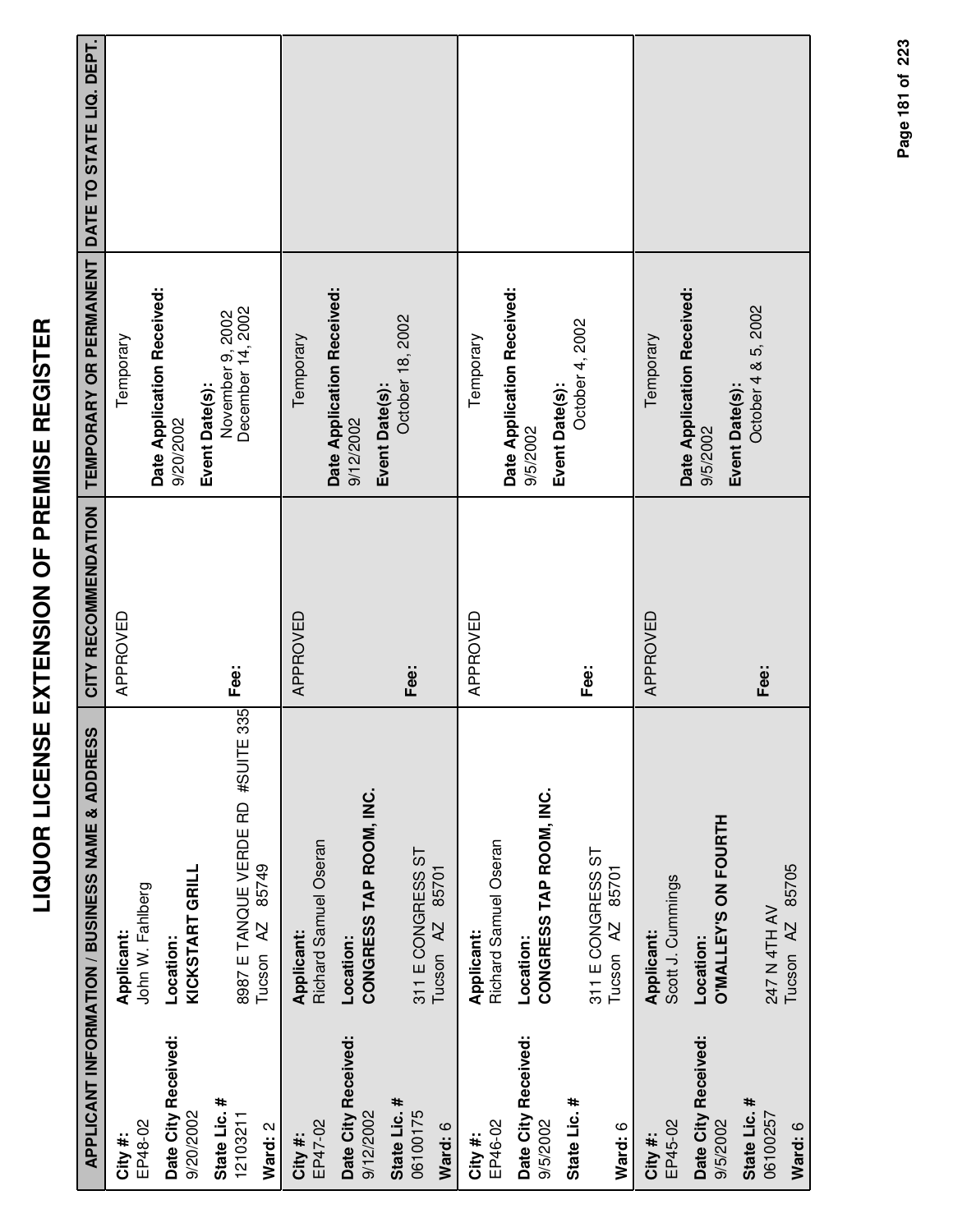|                                                 |                                                            | LIQUOR LICENSE EXTENSION OF PREMISE REGISTER |                                                     |                          |
|-------------------------------------------------|------------------------------------------------------------|----------------------------------------------|-----------------------------------------------------|--------------------------|
|                                                 | <b>APPLICANT INFORMATION / BUSINESS NAME &amp; ADDRESS</b> | CITY RECOMMENDATION                          | TEMPORARY OR PERMANENT                              | DATE TO STATE LIQ. DEPT. |
| EP44-02<br>City#:                               | Maebelle Reed<br>Applicant:                                | APPROVED                                     | Temporary                                           |                          |
| Date City Received:<br>9/3/2002                 | Location:<br><b>HSUTL</b>                                  |                                              | Date Application Received:<br>9/3/2002              |                          |
| State Lic. #<br>06100075<br>Ward: 6             | 85705<br>340 E 6TH ST<br>Tucson <sub>AZ</sub>              | Fee:                                         | November 8-10, 2002<br>Event Date(s):               |                          |
| EP43-02<br>City #:                              | John W. Fahlberg<br>Applicant:                             | APPROVED                                     | Date Application Received:                          |                          |
| Date City Received:<br>8/26/2002                | KICKSTART GRILL<br>Location:                               |                                              | 8/26/2002                                           |                          |
| State Lic. #<br>12103211<br>Ward: 2             | 8987 E TANQUE VERDE RD<br>85749<br>Tucson <sub>AZ</sub>    | Fee:                                         |                                                     |                          |
| EP42-02<br>City #:                              | Melinda M. Brown<br>Applicant:                             | APPROVED                                     | Temporary                                           |                          |
| Date City Received:<br>8/12/2002                | AIN'T NOBODY'S BIZNESS<br>Location:                        |                                              | Date Application Received:<br>8/12/2002             |                          |
| State Lic. #<br>06100229<br>Ward: 6             | 2900 E BROADWAY<br>85716<br>Tucson <sub>AZ</sub>           | Fee:                                         | October 12, 2002<br>Event Date(s):                  |                          |
| EP41-02<br>City #:                              | Brenda Z. Silvas<br>Applicant:                             | APPROVED                                     | Temporary                                           |                          |
| Date City Received:<br>8/9/2002                 | TAMALEZ AT LA PLACITA VILLAGE<br>Location:                 |                                              | Date Application Received:<br>8/9/2002              |                          |
| State Lic. #<br>12103292<br><b>A</b> - Mard - A | 110 S CHURCH ##7136<br>85701<br>Tucson <sub>AZ</sub>       | Fee:                                         | 9/7,15,28/2002<br>October 6, 2002<br>Event Date(s): |                          |

LIQUOR LICENSE EXTENSION OF PREMISE REGISTER

Page 182 of 223 **Page of 182 223**

**Ward:** 6

Tucson AZ 85701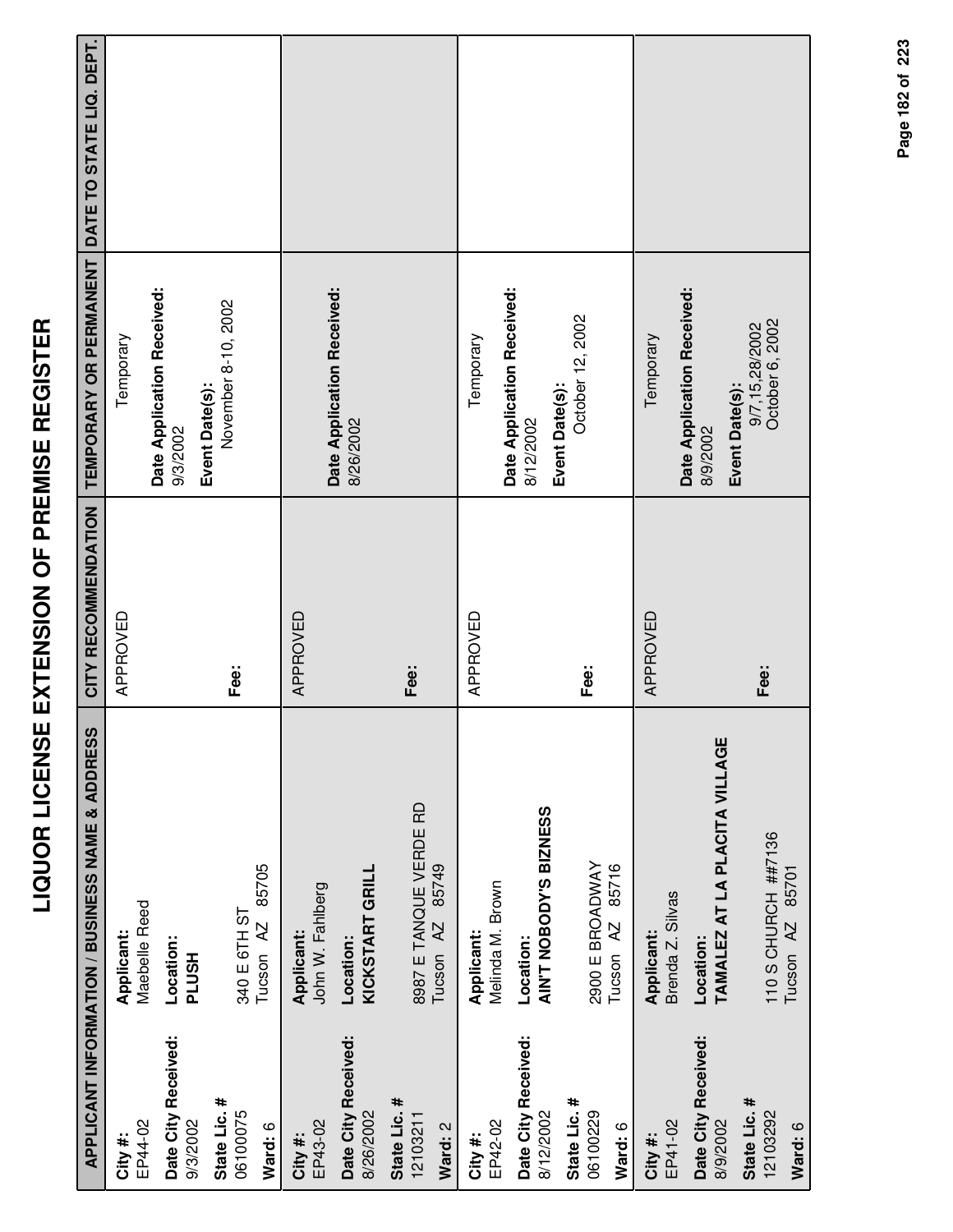|                                     | <b>APPLICANT INFORMATION / BUSINESS NAME &amp; ADDRESS</b> | CITY RECOMMENDATION | TEMPORARY OR PERMANENT DATE TO STATE LIQ. DEPT.           |  |
|-------------------------------------|------------------------------------------------------------|---------------------|-----------------------------------------------------------|--|
| EP40-02<br>City #:                  | Richard Samuel Oseran<br>Applicant:                        | APPROVED            | Temporary                                                 |  |
| Date City Received:<br>7/29/2002    | CONGRESS TAP ROOM, INC.<br>Location:                       |                     | Date Application Received:<br>7/29/2002                   |  |
| State Lic. #<br>06100175<br>Ward: 6 | 311 E CONGRESS ST<br>85701<br>Tucson <sub>AZ</sub>         | Fee:                | October 2, 2002<br>Event Date(s):                         |  |
| EP39-02<br>City #:                  | Richard Samuel Oseran<br>Applicant:                        | APPROVED            | Temporary                                                 |  |
| Date City Received:<br>7/29/2002    | CONGRESS TAP ROOM, INC.<br>Location:                       |                     | Date Application Received:<br>Event Date(s):<br>7/29/2002 |  |
| State Lic. #<br>06100175<br>Ward: 6 | 311 E CONGRESS ST<br>85701<br>Tucson <sub>AZ</sub>         | Fee:                | September 16, 2002                                        |  |
| EP38-02<br>City #:                  | Maebelle Reed<br>Applicant:                                | APPROVED            | Temporary                                                 |  |
| Date City Received:<br>7/25/2002    | Location:<br>HSUT                                          |                     | Date Application Received:<br>7/25/2002                   |  |
| State Lic. #<br>06100075<br>Ward: 6 | 85705<br>340 E 6TH ST<br>Tucson <sub>AZ</sub>              | Fee:                | August 24, 2002<br>Event Date(s):                         |  |
| EP37-02<br>City #:                  | Raymon Carlos Flores<br>Applicant:                         | APPROVED            | Permanent                                                 |  |
| Date City Received:<br>7/11/2002    | TOMA EL CHARRO AT THE MERCADO<br>Location:                 |                     | Date Application Received:<br>7/11/2002                   |  |
| State Lic. #<br>06100219<br>Ward: 4 | 6310 E BROADWAY BL<br>85710<br>Tucson <sub>AZ</sub>        | Fee:                |                                                           |  |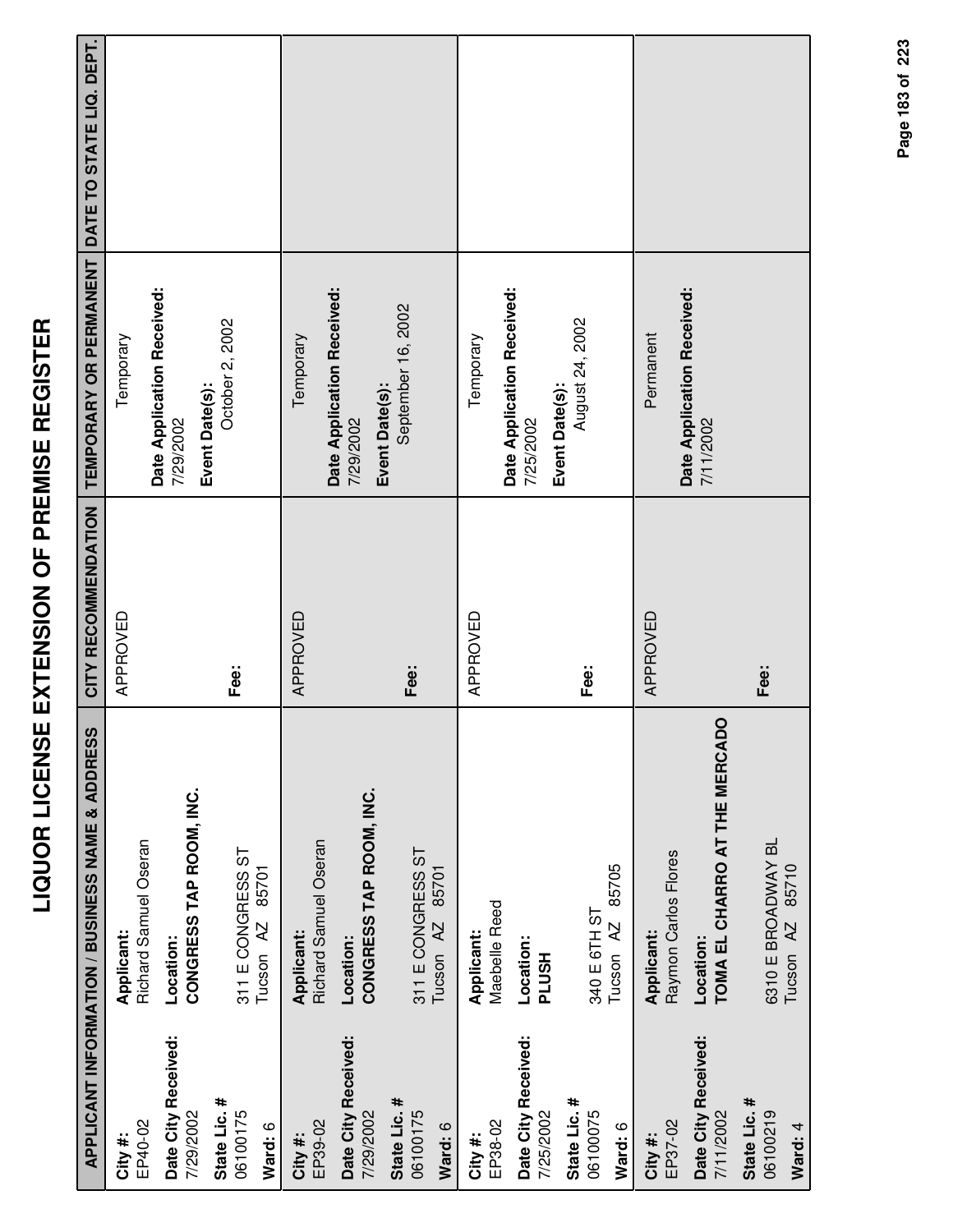| İ                                                                                     |
|---------------------------------------------------------------------------------------|
|                                                                                       |
| ו<br>ו                                                                                |
| $\frac{1}{1}$                                                                         |
|                                                                                       |
| i<br>I                                                                                |
| Ī                                                                                     |
| l                                                                                     |
| i<br>I                                                                                |
| ֖֖֖֖֪֪ׅ֖֪֪ׅ֖֪֪֧֪֪֪ׅ֖֧֪֪֪ׅ֪֪֪֪֪֪֪֪֪֪֪֪֪֪֪֚֚֚֚֚֚֚֚֚֚֚֚֚֚֚֚֚֚֚֚֚֚֚֚֚֡֝֝֝֝֝֝֝֝֝֝֝֝֝֝֝֝֬֝֝ |
| I                                                                                     |
| ı                                                                                     |
| ו<br>ו                                                                                |
|                                                                                       |
| -<br>こ<br>く<br>く                                                                      |
|                                                                                       |
|                                                                                       |
| İ                                                                                     |
|                                                                                       |
| İ                                                                                     |
|                                                                                       |
|                                                                                       |
|                                                                                       |
| i                                                                                     |
| i<br>F                                                                                |
| Į                                                                                     |
|                                                                                       |
|                                                                                       |
|                                                                                       |
| ļ                                                                                     |
| í                                                                                     |
|                                                                                       |
|                                                                                       |

|                                     | APPLICANT INFORMATION / BUSINESS NAME & ADDRESS                    |          | CITY RECOMMENDATION   TEMPORARY OR PERMANENT   DATE TO STATE LIQ. DEPT. |  |
|-------------------------------------|--------------------------------------------------------------------|----------|-------------------------------------------------------------------------|--|
| EP36-02<br>City #:                  | John W. Fahlberg<br>Applicant:                                     | APPROVED | Temporary                                                               |  |
| Date City Received:<br>7/1/2002     | KICKSTART GRILL<br>Location:                                       |          | Date Application Received:<br>7/1/2002                                  |  |
| State Lic. #<br>12103211<br>Ward: 2 | 8987 E TANQUE VERDE RD #SUITE 335<br>85741<br>Tucson <sub>AZ</sub> | Fee:     | September 6, 2002<br>August 2, 2002<br>Event Date(s):                   |  |
| EP35-02<br>City#:                   | Robert Brian McMahon<br>Applicant:                                 | APPROVED | Date Application Received:<br>Permanent                                 |  |
| Date City Received:<br>6/27/2002    | <b>MCMAHON'S STEAKHOUSE</b><br>Location:                           |          | 6/27/2002                                                               |  |
| State Lic. #<br>12103308<br>Ward: 2 | 85712<br>2959 N SWAN RD<br>Tucson <sub>AZ</sub>                    | Fee:     |                                                                         |  |
| EP34-02<br>City#:                   | Robert B. McMahon<br>Applicant:                                    | APPROVED | Temporary                                                               |  |
| Date City Received:<br>6/27/2002    | FIRECRACKER<br>Location:                                           |          | Date Application Received:<br>6/27/2002                                 |  |
| State Lic. #<br>12103137<br>Ward: 2 | 85712<br>2990 N SWAN RD<br>Tucson <sub>AZ</sub>                    | Fee:     | July 12,27, 2002<br>August 3, 2002<br>Event Date(s):                    |  |
| EP33-02<br>City#:                   | Thomas F. Obermaier<br>Applicant:                                  | APPROVED | Temporary                                                               |  |
| Date City Received:<br>6/27/2002    | <b>TUCSON CONVENTION CENTER</b><br>Location:                       |          | Date Application Received:<br>Event Date(s):<br>6/27/2002               |  |
| State Lic. #<br>05100005<br>Ward: 6 | 85701<br>260 S CHURCH<br>Tucson <sub>AZ</sub>                      | Fee:     | July 4, 2002                                                            |  |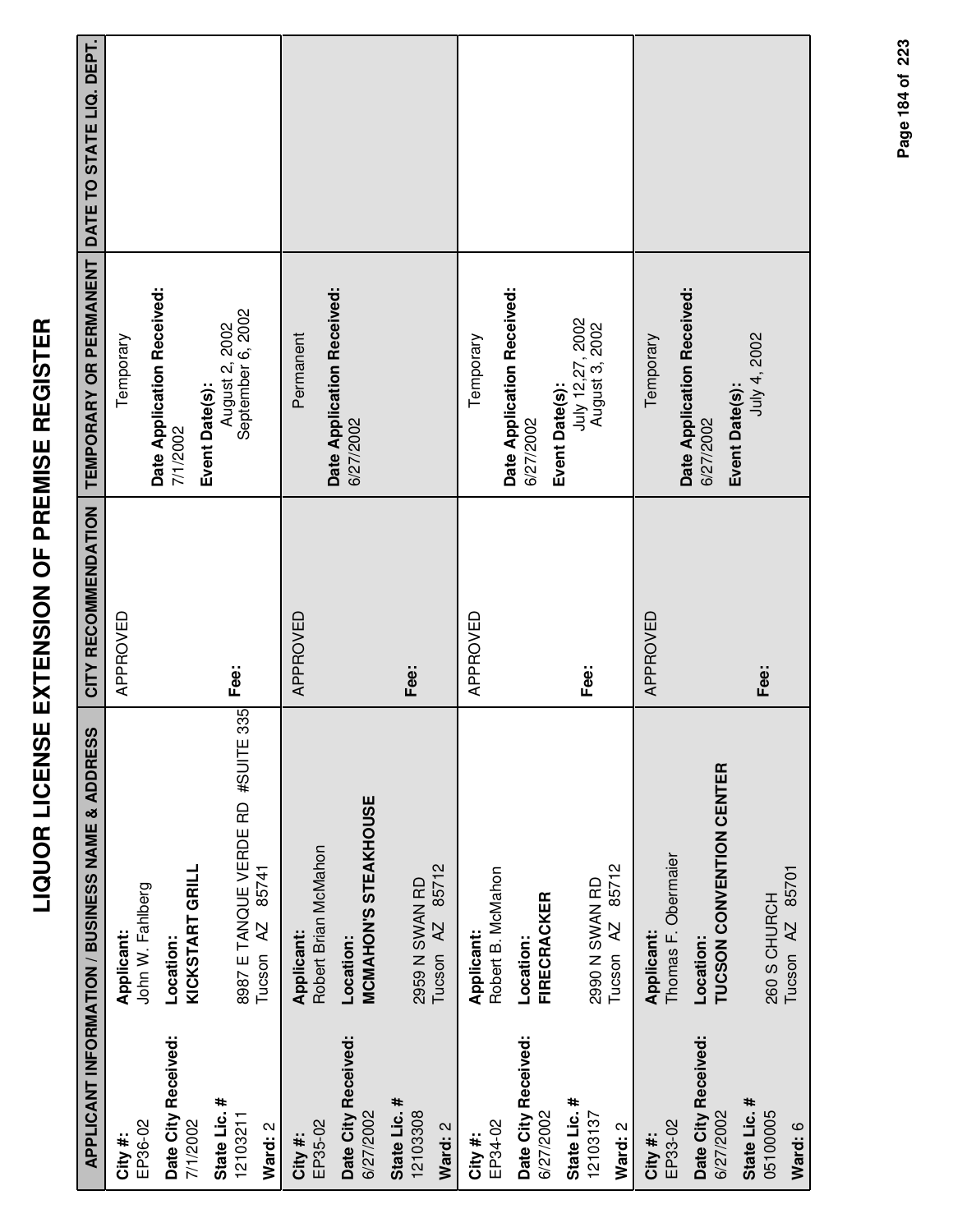|                                                  | APPLICANT INFORMATION / BUSINESS NAME & ADDRESS         | CITY RECOMMENDATION | TEMPORARY OR PERMANENT DATE TO STATE LIQ. DEPT.           |  |
|--------------------------------------------------|---------------------------------------------------------|---------------------|-----------------------------------------------------------|--|
| EP32-02<br>City#:                                | Randy D. Nations<br>Applicant:                          | DENIED              | Date Application Received:<br>Temporary                   |  |
| Date City Received:<br>6/24/2002                 | <b>WILDCAT HOUSE</b><br>Location:                       |                     | Event Date(s):<br>6/24/2002                               |  |
| State Lic. #<br>06100110<br>Ward: 3              | 85705<br>1801 N STONE AV<br>Tucson <sub>AZ</sub>        | Fee:                | October 13, 2002                                          |  |
| EP31-02<br>City #:                               | Maebelle Reed<br>Applicant:                             | APPROVED            | Temporary                                                 |  |
| Date City Received:<br>5/30/2002                 | Location:<br><b>HSUTL</b>                               |                     | Date Application Received:<br>5/30/2002                   |  |
| State Lic. #<br>06100075<br>Ward: 6              | 85705<br>340 E 6TH ST<br>Tucson <sub>AZ</sub>           | Fee:                | July 4, 2002<br>Event Date(s):                            |  |
| EP30-02<br>City #:                               | Yoshimi Tashima<br>Applicant:                           | APPROVED            | Permanent                                                 |  |
| Date City Received:<br>State Lic. #<br>5/16/2002 | YOSHIMATSU HEALTHY JAPANESE<br>FOOD & CAFE<br>Location: |                     | Date Application Received:<br>5/16/2002                   |  |
| 12103447<br>Ward: 3                              | 2745 N CAMPBELL AV<br>85719<br>Tucson <sub>AZ</sub>     | Fee:                |                                                           |  |
| EP29-02<br>City #:                               | James "Brian" Latta<br>Applicant:                       | APPROVED            | Temporary                                                 |  |
| Date City Received:<br>5/15/2002                 | Location:<br><b>CHUY'S</b>                              |                     | Date Application Received:<br>Event Date(s):<br>5/15/2002 |  |
| State Lic. #<br>12101247<br>Ward: 2              | 85710<br>7401 E 22ND ST<br>Tucson <sub>AZ</sub>         | Fee:                | August 9, 2002                                            |  |

Page 185 of 223 **Page of 185 223**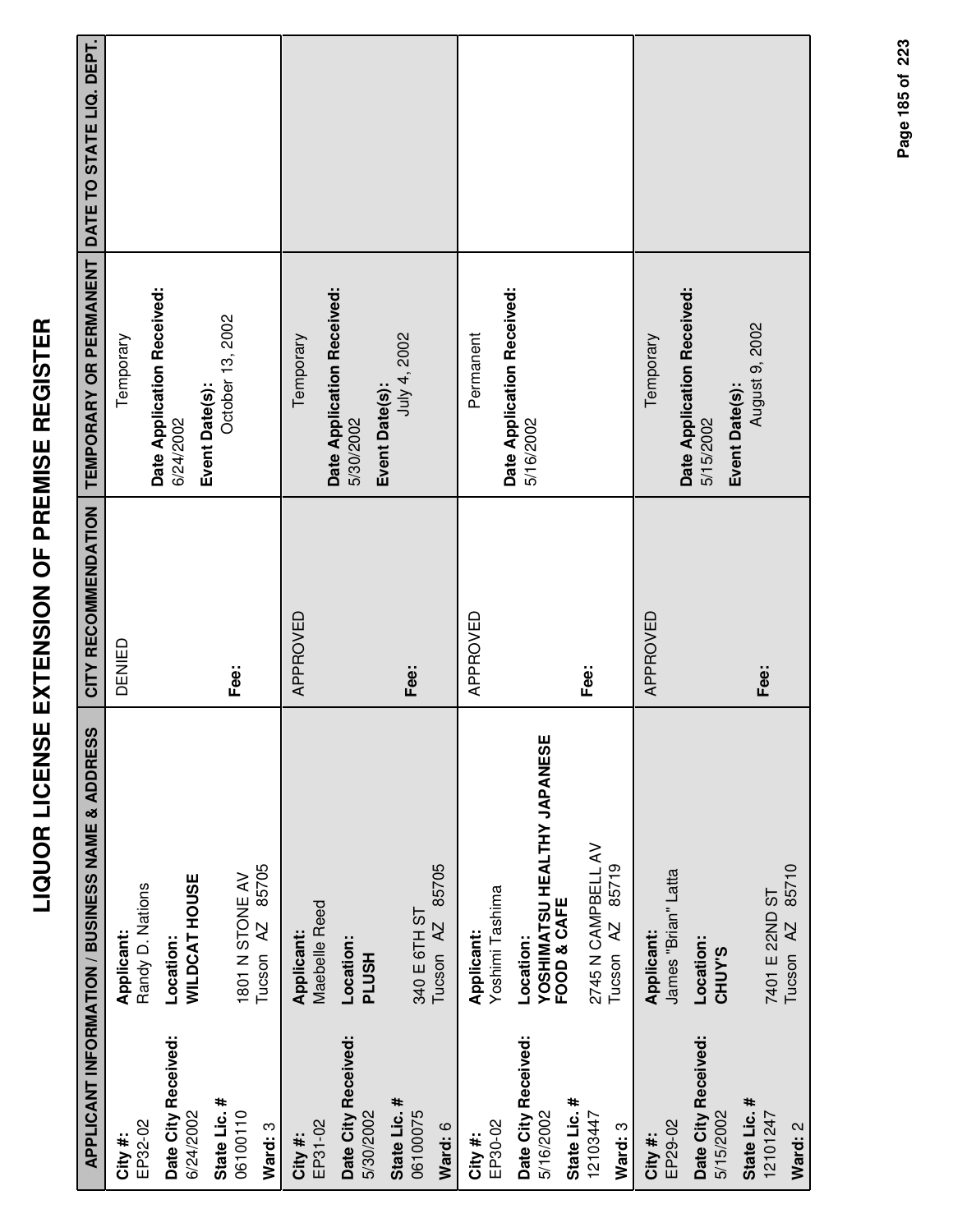|                                           | <b>APPLICANT INFORMATION / BUSINESS NAME &amp; ADDRESS</b> | CITY RECOMMENDATION | TEMPORARY OR PERMANENT                             | DATE TO STATE LIQ. DEPT. |
|-------------------------------------------|------------------------------------------------------------|---------------------|----------------------------------------------------|--------------------------|
| EP28-02<br>City #:                        | James "Brian" Latta<br>Applicant:                          | APPROVED            | Temporary                                          |                          |
| Date City Received:                       | Location:                                                  |                     | Date Application Received:                         |                          |
| 5/15/2002                                 | CHUY'S                                                     |                     | 5/15/2002                                          |                          |
| State Lic. #<br>12101247                  | 7101 E 22ND ST                                             | Fee:                | June 22, 2002<br>Event Date(s):                    |                          |
| Ward: 2                                   | 85710<br>Tucson <sub>AZ</sub>                              |                     |                                                    |                          |
| EP27-02<br>City #:                        | Otto R. Bohon<br>Applicant:                                | APPROVED            | Permanent                                          |                          |
| Date City Received:<br>8/13/2002          | EL MERENDERO<br>Location:                                  |                     | Date Application Received:<br>8/13/2002            |                          |
| State Lic. #<br>07100288<br>Ward: 5       | 85706<br>5443 S 12TH AV<br>Tucson <sub>AZ</sub>            | Fee:                |                                                    |                          |
| EP26-02<br>City #:                        | Brenda Z. Silvas<br>Applicant:                             | APPROVED            | Temporary                                          |                          |
| Date City Received:<br>5/9/2002           | TAMALEZ AT LA PLACITA VILLAGE<br>Location:                 |                     | Date Application Received:<br>5/9/2002             |                          |
| State Lic. #<br>12103292<br>Ward: 6       | 110 S CHURCH ##7136<br>85701<br>Tucson <sub>AZ</sub>       | Fee:                | June 8, 2002<br>Event Date(s):                     |                          |
| EP25-02<br>City#:                         | John W. Fahlberg<br><b>Applicant:</b>                      | APPROVED            | Temporary                                          |                          |
| Date City Received:<br>5/6/2002           | KICKSTART GRILL<br>Location:                               |                     | Date Application Received:<br>5/6/2002             |                          |
| State Lic. #<br>12103211<br><b>C.HucM</b> | 8987 E TANQUE VERDE RD<br>Tucson AZ 85749                  | Fee:                | June 7, 15, 2002<br>July 5, 2002<br>Event Date(s): |                          |

Page 186 of 223 **Page of 186 223**

**Ward:** 2

Tucson AZ 85749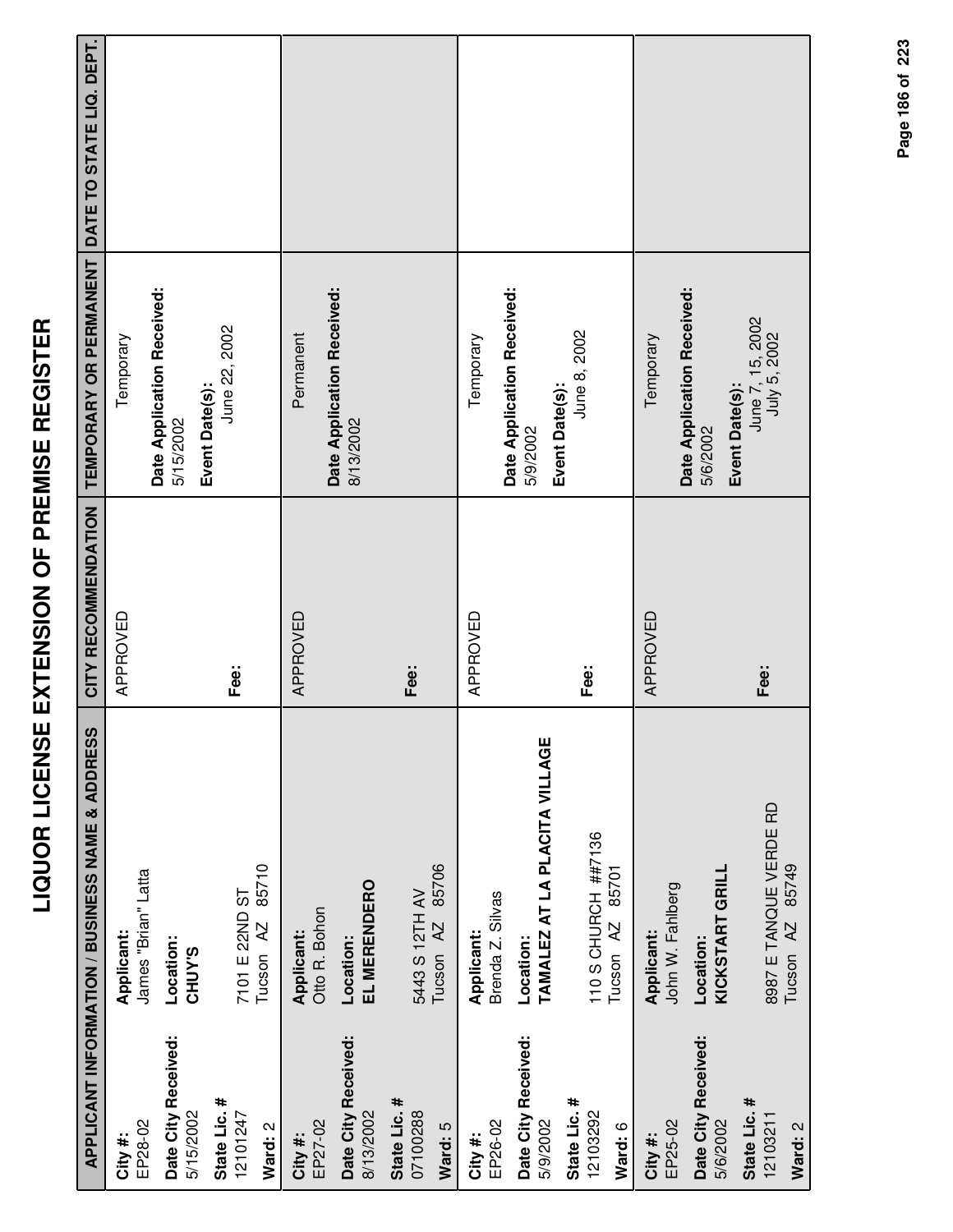|                                     | <b>APPLICANT INFORMATION / BUSINESS NAME &amp; ADDRESS</b> | CITY RECOMMENDATION | TEMPORARY OR PERMANENT DATE TO STATE LIQ. DEPT.          |  |
|-------------------------------------|------------------------------------------------------------|---------------------|----------------------------------------------------------|--|
| EP24-02<br>City#:                   | Robert B. McMahon<br>Applicant:                            | APPROVED            | Temporary                                                |  |
| Date City Received:<br>5/6/2002     | <b>FIRECRACKER BISTRO</b><br>Location:                     |                     | Date Application Received:<br>5/6/2002                   |  |
| State Lic. #<br>0005431<br>Ward: 2  | 85712<br>2990 N SWAN RD<br>Tucson <sub>AZ</sub>            | Fee:                | June 5, 2002<br>Event Date(s):                           |  |
| EP23-02<br>City#:                   | Raymon Carlo Flores<br>Applicant:                          | DENIED              | Temporary                                                |  |
| Date City Received:<br>4/5/2002     | EL CHARRO MERCADO<br>Location:                             |                     | Date Application Received:<br>4/5/2002                   |  |
| State Lic. #<br>06100219<br>Ward: 4 | 6310 E BROADWAY<br>Tucson AZ                               | Fee:                | May 3, 2002<br>Event Date(s):                            |  |
| EP22-02<br>City #:                  | Robert B. McMahon<br>Applicant:                            | APPROVED            | Temporary                                                |  |
| Date City Received:<br>5/6/2002     | <b>FIRECRACKER BISTRO</b><br>Location:                     |                     | Date Application Received:<br>5/6/2002                   |  |
| State Lic. #<br>0005431<br>Ward: 2  | 85712<br>2990 N SWAN RD<br>Tucson <sub>AZ</sub>            | Fee:                | 6/1,8,22,29/02<br>8/12,27/02<br>9/3/02<br>Event Date(s): |  |
| EP21-02<br>City #:                  | Raymond G. Flores<br>Applicant:                            | APPROVED            | Temporary                                                |  |
| Date City Received:<br>4/5/2002     | EL CHARRO CAFE<br>Location:                                |                     | Date Application Received:<br>Event Date(s):<br>4/5/2002 |  |
| State Lic. #<br>12101069<br>Ward: 1 | 85701<br>311 N COURT AV<br>Tucson <sub>AZ</sub>            | Fee:                | May 5, 2002                                              |  |

Page 187 of 223 **Page of 187 223**

**LIQUOR LICENSE EXTENSION OF PREMISE REGISTER**

LIQUOR LICENSE EXTENSION OF PREMISE REGISTER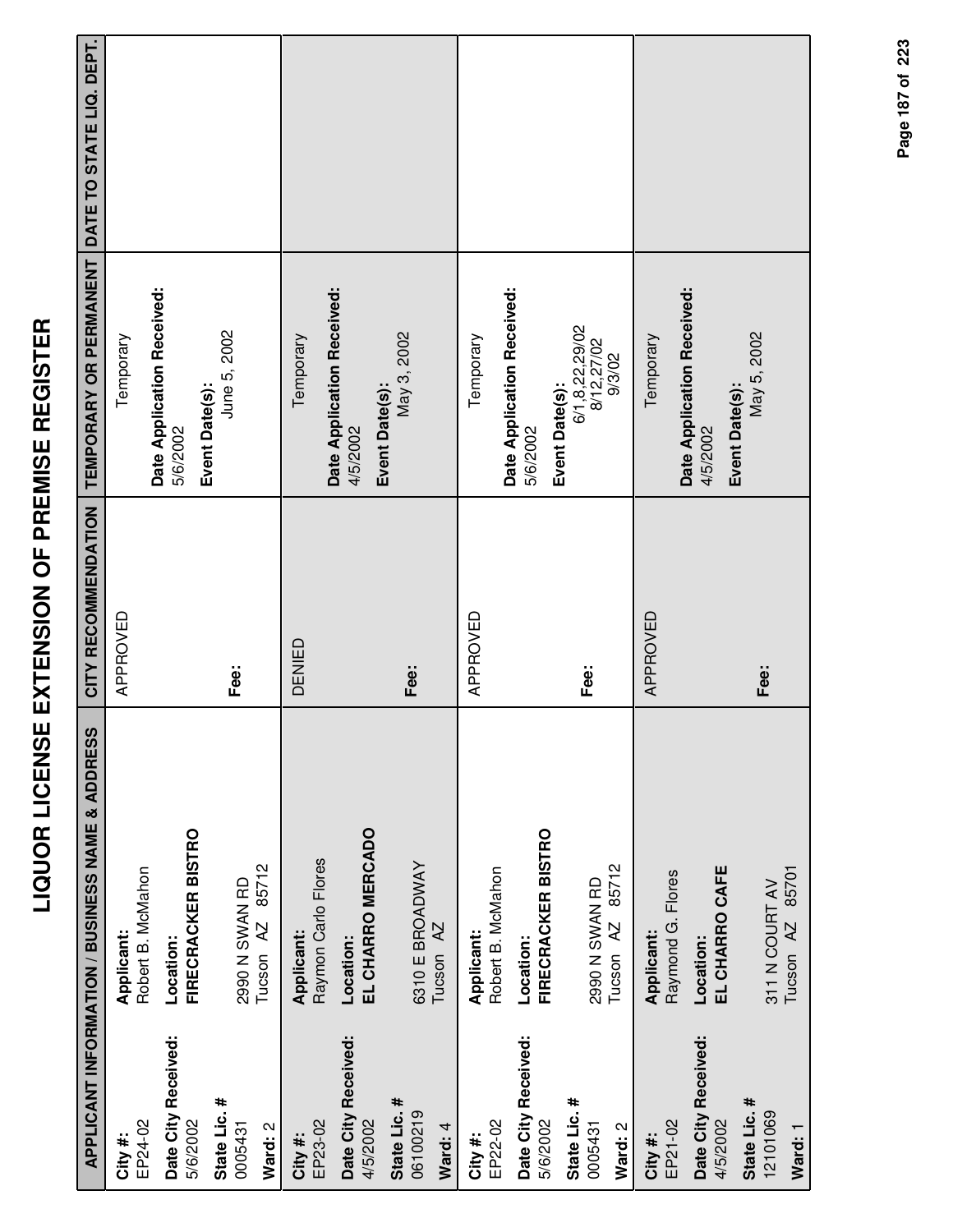|                                                  | <b>APPLICANT INFORMATION / BUSINESS NAME &amp; ADDRESS</b> | CITY RECOMMENDATION | TEMPORARY OR PERMANENT                                    | DATE TO STATE LIQ. DEPT. |
|--------------------------------------------------|------------------------------------------------------------|---------------------|-----------------------------------------------------------|--------------------------|
| EP20-02<br>City #:                               | Brinker Restaurant Corporation<br>Applicant:               | DENIED              | Date Application Received:<br>Temporary                   |                          |
| Date City Received:<br>3/27/2002                 | ON THE BORDER MEXICAN CAFE<br>Location:                    |                     | Event Date(s):<br>3/27/2002                               |                          |
| State Lic. #<br>12103088<br>Ward: 2              | 85704<br>68 W RIVER RD<br>Tucson <sub>AZ</sub>             | Fee:                | Cinco De Mayo                                             |                          |
| EP19-02<br>City #:                               | <b>Brinker Restaurant Corporation</b><br>Applicant:        | APPROVED            | Temporary                                                 |                          |
| Date City Received:<br>State Lic. #<br>3/21/2002 | ON THE BORDER MEXICAN GRILL &<br>Location:<br>CANTINA      |                     | Date Application Received:<br>Event Date(s):<br>3/21/2002 |                          |
| 12103354<br>Ward: 6                              | 5205 E BROADWAY BL<br>85711<br>Tucson <sub>AZ</sub>        | Fee:                | May 5, 2002                                               |                          |
| EP18-02<br>City #:                               | Seham I. Mdanat<br>Applicant:                              | DENIED              |                                                           |                          |
| Date City Received:<br>3/19/2002                 | R P FOOD STORE<br>Location:                                |                     | Date Application Received:<br>3/19/2002                   |                          |
| State Lic. #<br>Ward: 3                          | 702 W MIRACLE MILE<br>85705<br>Tucson AZ                   | Fee:                |                                                           |                          |
| EP17-02<br>City#:                                | Scott J. Cummings<br>Applicant:                            | DENIED              | Temporary                                                 |                          |
| Date City Received:<br>3/22/2002                 | <b>O'MALLEY'S ON FOURTH</b><br>Location:                   |                     | Date Application Received:<br>Event Date(s):<br>3/22/2002 |                          |
| State Lic. #<br>06100257<br>Ward: 6              | 85705<br>247 N 4TH AV<br>Tucson <sub>AZ</sub>              | Fee:                | April 20, 2002                                            |                          |

**LIQUOR LICENSE EXTENSION OF PREMISE REGISTER**

LIQUOR LICENSE EXTENSION OF PREMISE REGISTER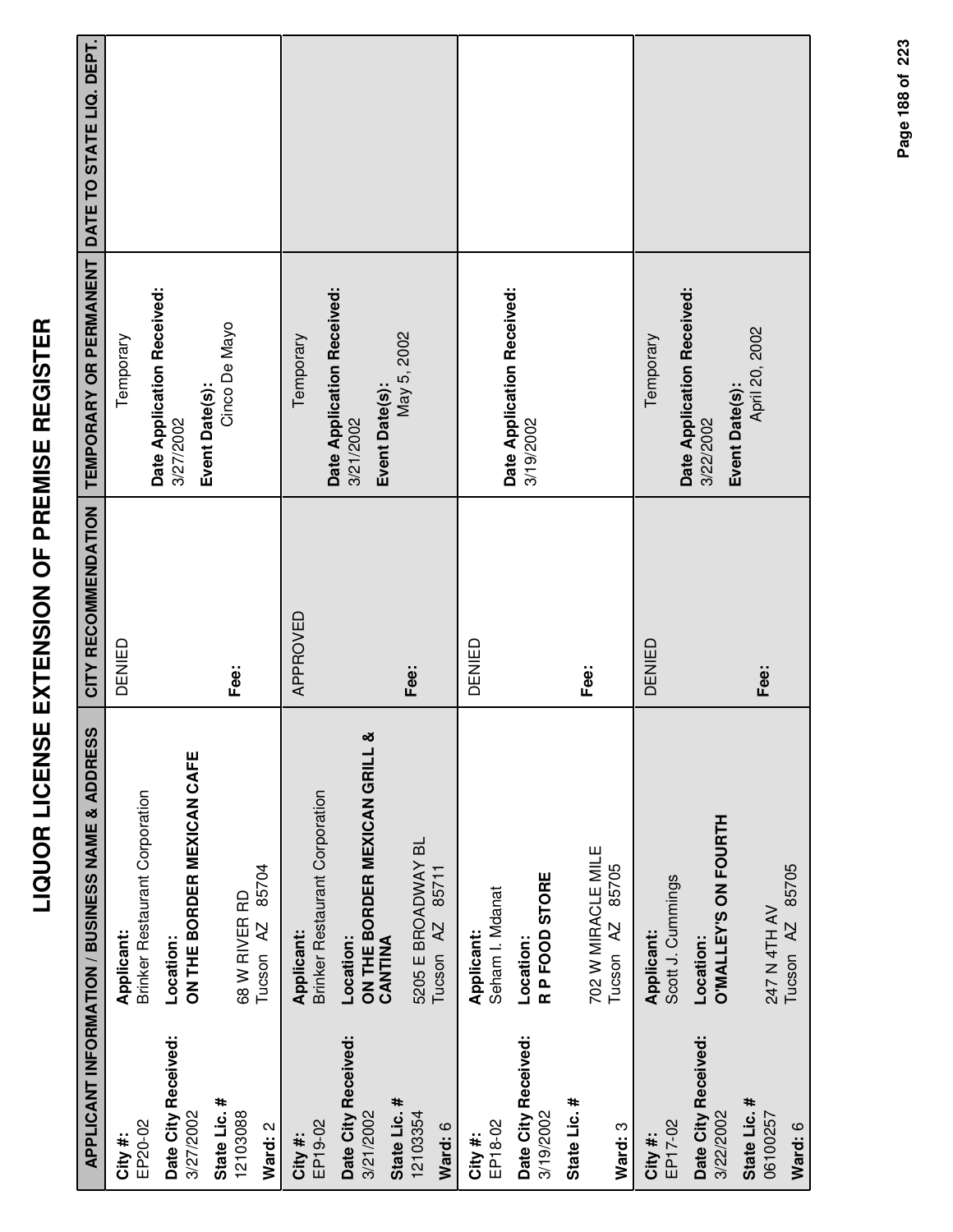|                                     | APPLICANT INFORMATION / BUSINESS NAME & ADDRESS         | CITY RECOMMENDATION | TEMPORARY OR PERMANENT                                    | DATE TO STATE LIQ. DEPT. |
|-------------------------------------|---------------------------------------------------------|---------------------|-----------------------------------------------------------|--------------------------|
| EP16-02<br>City #:                  | Richard Samuel Oseran<br>Applicant:                     | APPROVED            | Temporary                                                 |                          |
| Date City Received:<br>3/12/2002    | CONGRESS TAP ROOM, INC.<br>Location:                    |                     | Date Application Received:<br>Event Date(s):<br>3/12/2002 |                          |
| State Lic. #<br>06100175<br>Ward: 6 | 85701<br>311 E CONGRESS<br>Tucson AZ                    | Fee:                | April 20, 2002                                            |                          |
| EP15-02<br>City #:                  | Thomas Robert Fartridge<br>Applicant:                   | APPROVED            | Temporary                                                 |                          |
| Date City Received:<br>3/13/2002    | BISON WITCHES BAR & DELI<br>Location:                   |                     | Date Application Received:<br>3/13/2002                   |                          |
| State Lic. #<br>12101286<br>Ward: 6 | 85705<br>326 N 4TH AV<br>Tucson <sub>AZ</sub>           | Fee:                | April 20, 2002<br>Event Date(s):                          |                          |
| EP14-02<br>City #:                  | John W. Fahlberg<br>Applicant:                          | APPROVED            | Temporary                                                 |                          |
| Date City Received:<br>3/8/2002     | KICKSTART GRILL<br>Location:                            |                     | Date Application Received:<br>3/8/2002                    |                          |
| State Lic. #<br>12103211<br>Ward: 2 | 8987 E TANQUE VERDE RD #SUITE 335<br>85749<br>Tucson AZ | Fee:                | April 13, 2002<br>Event Date(s):                          |                          |
| EP13-02<br>City #:                  | Joyce Elaine Galli<br>Applicant:                        | APPROVED            | Permanent                                                 |                          |
| Date City Received:<br>3/7/2002     | <b>GALLI'S ALLEY</b><br>Location:                       |                     | Date Application Received:<br>3/7/2002                    |                          |
| State Lic. #<br>Ward: 3             | 85705<br>1308 W GLENN<br>Tucson <sub>AZ</sub>           | Fee:                |                                                           |                          |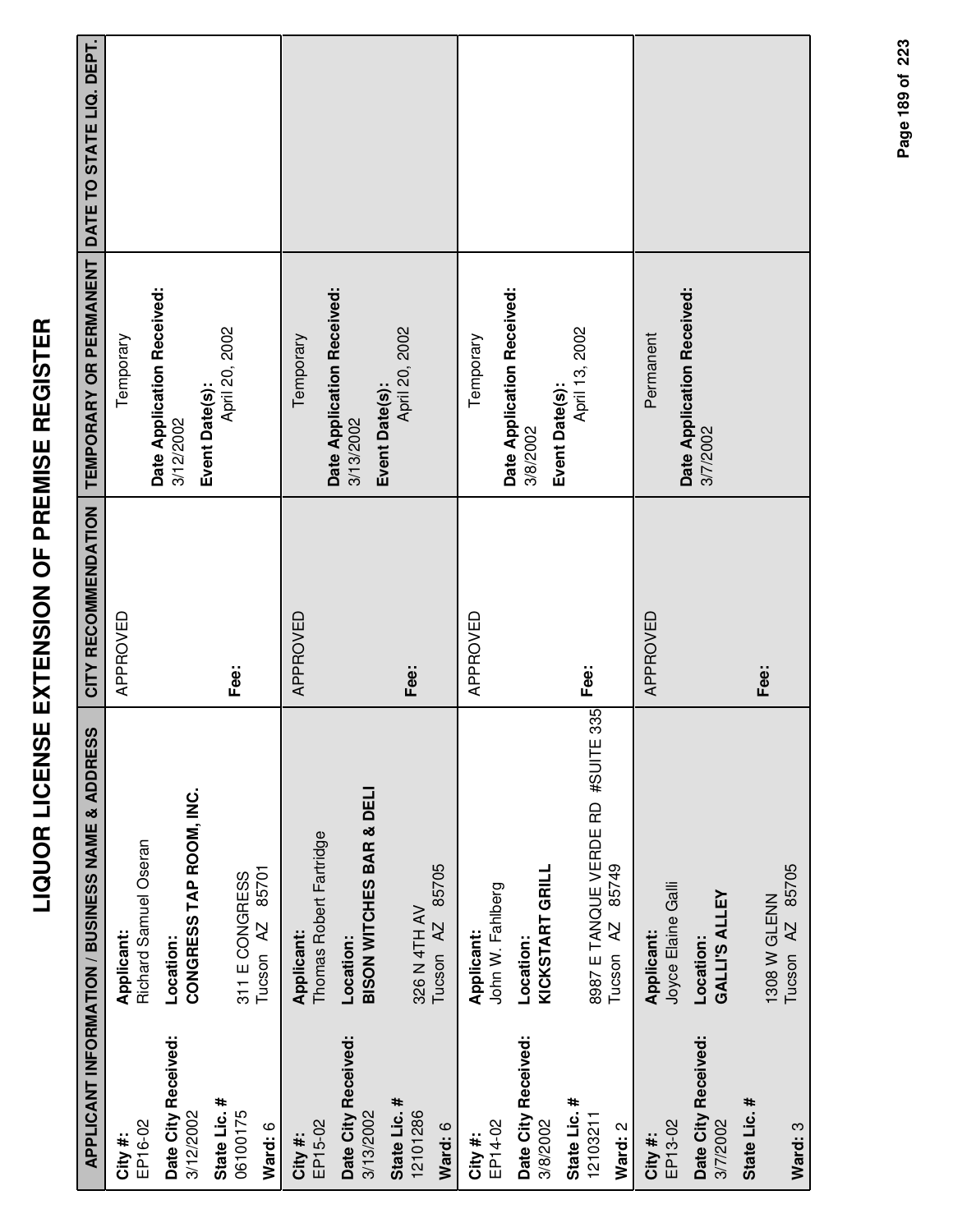|                                      | APPLICANT INFORMATION / BUSINESS NAME & ADDRESS         | CITY RECOMMENDATION | TEMPORARY OR PERMANENT DATE TO STATE LIQ. DEPT.           |  |
|--------------------------------------|---------------------------------------------------------|---------------------|-----------------------------------------------------------|--|
| EP12-02<br>City #:                   | Maebelle Reed<br>Applicant:                             | APPROVED            | Temporary                                                 |  |
| Date City Received:<br>2/28/2002     | Location:<br><b>HSUTd</b>                               |                     | Date Application Received:<br>2/28/2002                   |  |
| State Lic. #<br>Ward: 6              | 85705<br>340 E 6TH ST<br>Tucson <sub>AZ</sub>           | Fee:                | April 20, 2002<br>Event Date(s):                          |  |
| EP11-02<br>City #:                   | Dennis Frank Olson<br>Applicant:                        | APPROVED            | Permanent                                                 |  |
| Date City Received:<br>3/5/2002      | FINLEY DISTRIBUTING CO, INC.<br>Location:               |                     | Date Application Received:<br>3/5/2002                    |  |
| State Lic. #<br>004100008<br>Ward: 5 | 85713<br>2104 S EUCLID AV<br>Tucson <sub>AZ</sub>       | Fee:                |                                                           |  |
| EP10-02<br>City #:                   | John W. Fahlberg<br>Applicant:                          | APPROVED            | Temporary                                                 |  |
| Date City Received:<br>2/25/2002     | KICKSTART GRILL<br>Location:                            |                     | Date Application Received:<br>Event Date(s):<br>2/25/2002 |  |
| State Lic. #<br>12103211<br>Ward: 2  | 8987 E TANQUE VERDE RD<br>85749<br>Tucson <sub>AZ</sub> | Fee:                | April 5, 2002<br>May 3, 2002                              |  |
| EP9-02<br>City #:                    | Brenda Z. Silvas<br>Applicant:                          | APPROVED            | Temporary                                                 |  |
| Date City Received:<br>2/26/2002     | TAMALEZ AT LA PLACITA VILLAGE<br>Location:              |                     | Date Application Received:<br>2/26/2002                   |  |
| State Lic. #<br>12103292<br>Ward: 6  | 110 S CHURCH ##7136<br>85701<br>Tucson <sub>AZ</sub>    | Fee:                | April 6, 2002<br>Event Date(s):                           |  |

Page 190 of 223

**Page of 190 223**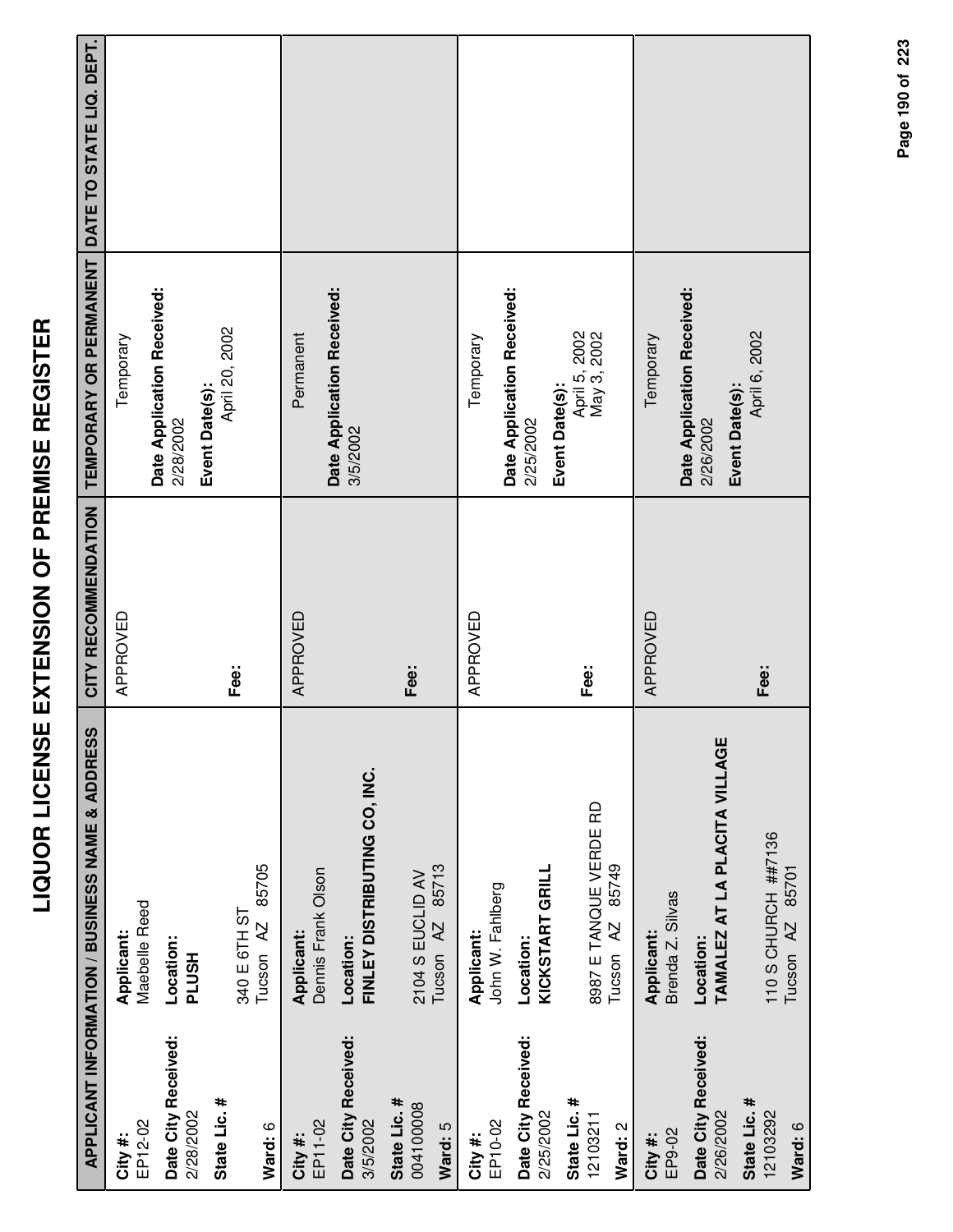|                                     | APPLICANT INFORMATION / BUSINESS NAME & ADDRESS            | CITY RECOMMENDATION | TEMPORARY OR PERMANENT DATE TO STATE LIQ. DEPT.           |  |
|-------------------------------------|------------------------------------------------------------|---------------------|-----------------------------------------------------------|--|
| EP8-02<br>City#:                    | Brenda Z. Silvas<br>Applicant:                             | APPROVED            | Temporary                                                 |  |
| Date City Received:<br>2/26/2002    | TAMALEZ AT LA PLACITA VILLAGE<br>Location:                 |                     | Date Application Received:<br>2/26/2002                   |  |
| State Lic. #<br>12103292<br>Ward: 6 | 110 S CHURCH ##7136<br>85701<br>Tucson AZ                  | Fee:                | March 22, 2002<br>Event Date(s):                          |  |
| EP7-02<br>City #:                   | John A. Coletta<br>Applicant:                              | APPROVED            | Temporary                                                 |  |
| Date City Received:<br>2/22/2002    | <b>OLD CHICAGO</b><br>Location:                            |                     | Date Application Received:<br>2/22/2002                   |  |
| State Lic. #<br>12103121<br>Ward: 4 | 2960 N CAMPBELL AV<br>85719<br>Tucson <sub>AZ</sub>        | Fee:                | April 13, 2002<br>Event Date(s):                          |  |
| EP6-02<br>City #:                   | Mark Haddad Smith<br>Applicant:                            | APPROVED            | Permanent                                                 |  |
| Date City Received:<br>2/14/2002    | ECLECTIC CAFE<br>Location:                                 |                     | Date Application Received:<br>2/14/2002                   |  |
| State Lic. #<br>07100204<br>Ward: 2 | 7053 E TANQUE VERDE<br>85715<br>Tucson <sub>AZ</sub>       | Fee:                |                                                           |  |
| EP5-02<br>City#:                    | Melinda M. Brown<br>Applicant:                             | APPROVED            | Temporary                                                 |  |
| Date City Received:<br>1/23/2002    | AIN'T NOBODY'S BIZNESS<br>Location:                        |                     | Date Application Received:<br>Event Date(s):<br>1/23/2002 |  |
| State Lic. #<br>06100229<br>Ward: 6 | 2900 E BROADWAY ##118<br>85716<br>$\overline{A}$<br>Tucson | Fee:                | May 5, 2002                                               |  |

Page 191 of 223 **Page of 191 223**

**LIQUOR LICENSE EXTENSION OF PREMISE REGISTER**

LIQUOR LICENSE EXTENSION OF PREMISE REGISTER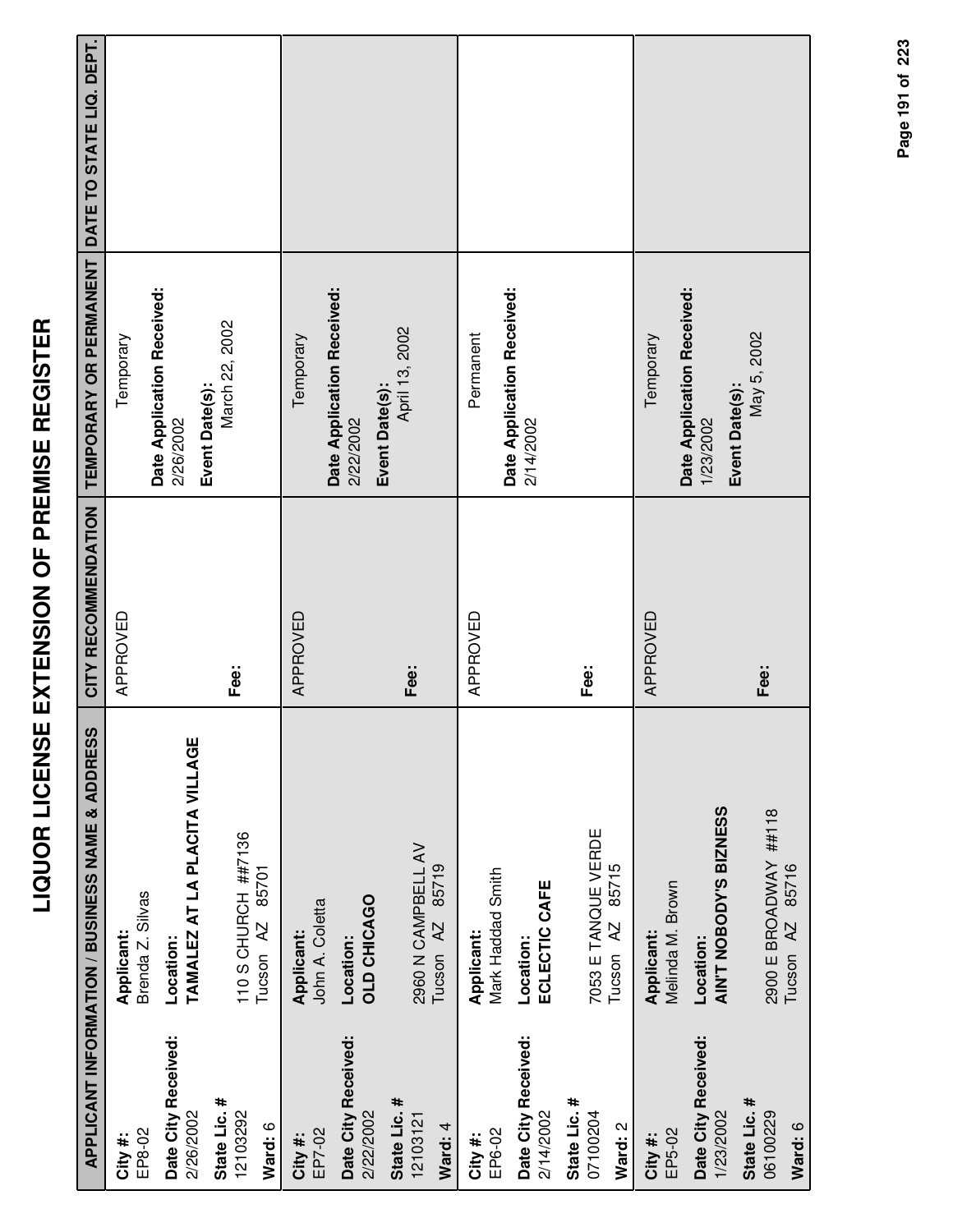|                                     | <b>APPLICANT INFORMATION / BUSINESS NAME &amp; ADDRESS</b>   | CITY RECOMMENDATION | <b>TEMPORARY OR PERMANENT</b>                            | DATE TO STATE LIQ. DEPT. |
|-------------------------------------|--------------------------------------------------------------|---------------------|----------------------------------------------------------|--------------------------|
| EP4-02<br>City #:                   | Scott J. Cummings<br>Applicant:                              | APPROVED            | Date Application Received:<br>Temporary                  |                          |
| Date City Received:<br>1/16/2002    | O'MALLEY'S ON FOURTH<br>Location:                            |                     | Event Date(s):<br>1/16/2002                              |                          |
| State Lic. #<br>06100257<br>Ward: 6 | 85705<br><b>NAHTH N752</b><br>Tucson <sub>AZ</sub>           | Fee:                | March 15, 16, 17, 2002                                   |                          |
| EP3-02<br>City #:                   | William Bryce Zeagler<br>Applicant:                          | DENIED              | Date Application Received:<br>Temporary                  |                          |
| Date City Received:<br>1/11/2002    | TEQ, INC. THE FRENCH QUARTER<br>Location:                    |                     | Event Date(s):<br>1/11/2002                              |                          |
| State Lic. #<br>12103318<br>Ward: 6 | 85716<br>3146 E GRANT RD<br>Tucson <sub>AZ</sub>             | Fee:                | February 12, 2002                                        |                          |
| EP2-02<br>City #:                   | Jerry A. Montgomery<br>Applicant:                            | APPROVED            | Date Application Received:<br>Temporary                  |                          |
| Date City Received:<br>1/8/2002     | <b>MONTGOMERY'S IRISH PUB</b><br>Location:                   |                     | Event Date(s):<br>1/8/2002                               |                          |
| State Lic. #<br>12103217<br>Ward: 2 | 9155 E TANQUE VERDE #177 RD<br>85749<br>Tucson <sub>AZ</sub> | Fee:                | March 17, 2002                                           |                          |
| EP1-02<br>City #:                   | John W. Fahlberg<br>Applicant:                               | APPROVED            | Temporary                                                |                          |
| Date City Received:<br>1/3/2002     | KICKSTART GRILL<br>Location:                                 |                     | Date Application Received:<br>Event Date(s):<br>1/3/2002 |                          |
| State Lic. #<br>12103211<br>Ward: 2 | 2907 E TANQUE VERDE RD<br>85749<br>Tucson <sub>AZ</sub>      | Fee:                | February 3, 2002<br>March 3, 2002                        |                          |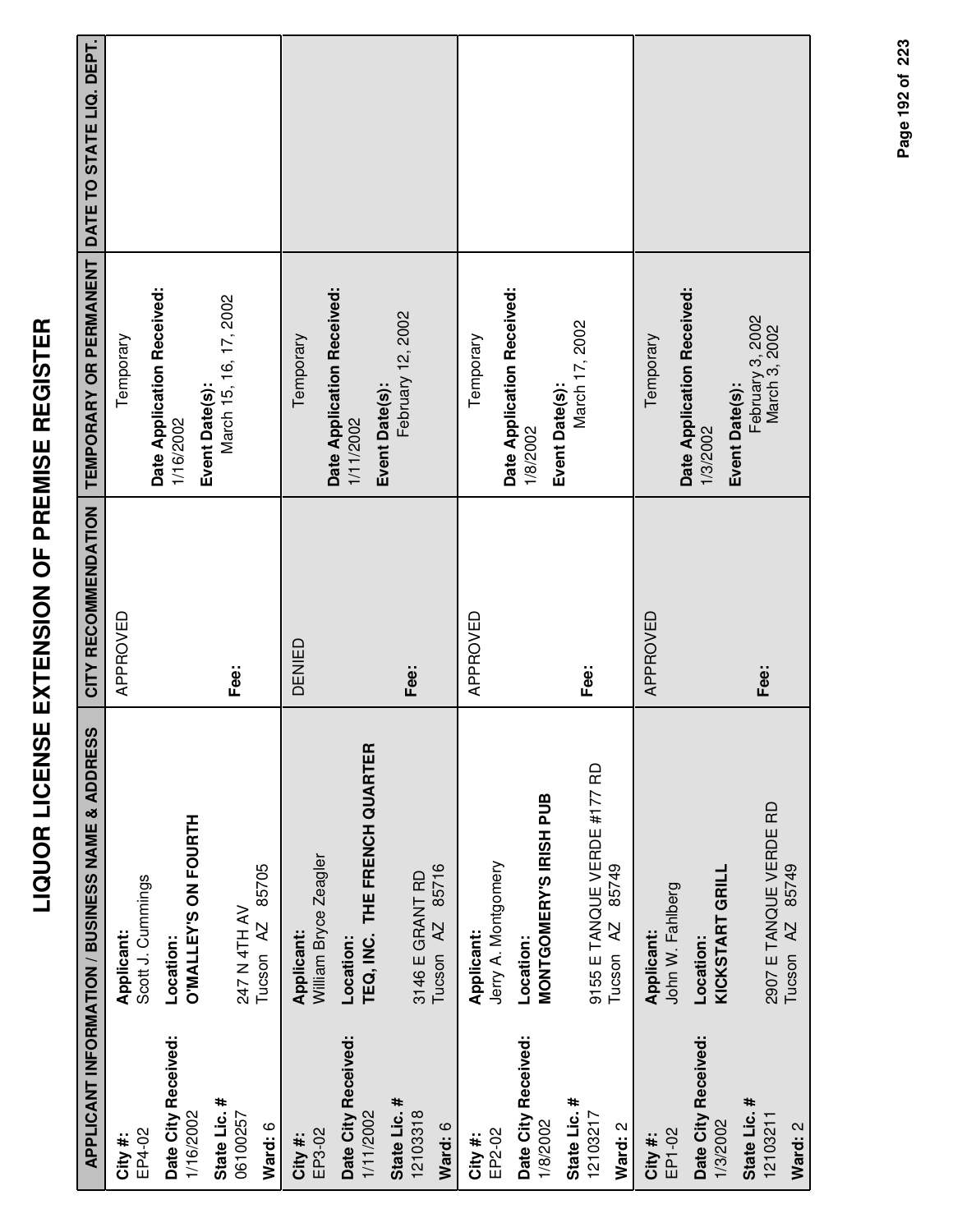|                                      | <b>APPLICANT INFORMATION / BUSINESS NAME &amp; ADDRESS</b> | CITY RECOMMENDATION | <b>TEMPORARY OR PERMANENT</b>                              | DATE TO STATE LIQ. DEPT. |
|--------------------------------------|------------------------------------------------------------|---------------------|------------------------------------------------------------|--------------------------|
| EP64-01<br>City #:                   | John W. Fahlberg<br>Applicant:<br>EP61-01A                 | APPROVED            | Temporary                                                  |                          |
| Date City Received:<br>11/2/2001     | KICKSTART GRILL<br>Location:                               |                     | Date Application Received:<br>11/2/2001                    |                          |
| State Lic. #<br>12103211             | 8987 E TANQUE VERDE RD ##335                               | Fee:                | December 2, 2001<br>January 6, 2001<br>Event Date(s):      |                          |
| Ward: 2                              | 85749<br>$\overline{A}$<br>Tucson                          |                     |                                                            |                          |
| EP63-01<br>City #:                   | James Brian Latta<br>Applicant:                            | APPROVED            | Temporary                                                  |                          |
| Date City Received:<br>11/21/2001    | Location:<br><b>CHUY'S</b>                                 |                     | Date Application Received:<br>Event Date(s):<br>11/21/2001 |                          |
| State Lic. #<br>12101247<br>Ward: 2  | 85710<br>7101 E 22ND ST<br>Tucson <sub>AZ</sub>            | Fee:                | December 15, 2001                                          |                          |
| EP62-01<br>City #:                   | Ted C. Parks<br>Applicant:                                 | APPROVED            | Temporary                                                  |                          |
| Date City Received:<br>11/19/2001    | BARRIO GRILL<br>Location:                                  |                     | Date Application Received:<br>11/19/2001                   |                          |
| State Lic. #<br>12103157<br>Ward: 6  | 85701<br>135 S 6TH AV<br>Tucson <sub>AZ</sub>              | Fee:                | December 15, 2001<br>Event Date(s):                        |                          |
| EP61-01<br>City#:                    | Thomas R. Partridge<br>Applicant:                          | APPROVED            | Temporary                                                  |                          |
| Date City Received:<br>11/9/2001     | <b>BISON WITCHES BAR &amp; DELI</b><br>Location:           |                     | Date Application Received:<br>11/9/2001                    |                          |
| State Lic. #<br>12101286<br>Mard - R | AZ 85705<br>326 N 4TH AV<br>Tucson                         | _<br>Eee∷           | December 15, 2001<br>Event Date(s):                        |                          |

**Ward:** 6

326 N 4TH AV Tucson AZ 85705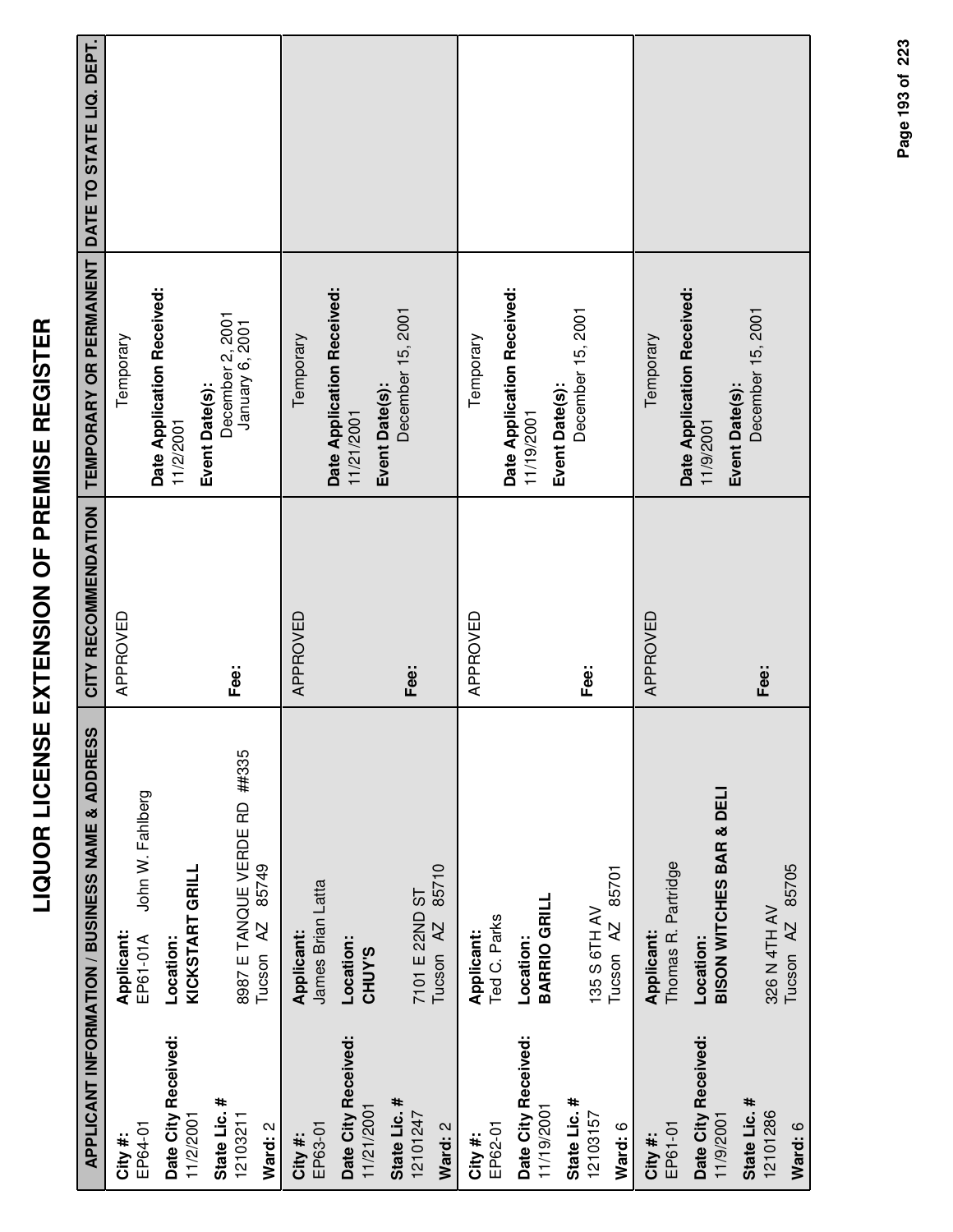|                                     | APPLICANT INFORMATION / BUSINESS NAME & ADDRESS      | CITY RECOMMENDATION | TEMPORARY OR PERMANENT DATE TO STATE LIQ. DEPT. |  |
|-------------------------------------|------------------------------------------------------|---------------------|-------------------------------------------------|--|
| EP60-01<br>City#:                   | Thomas S. Clark<br>Applicant:                        | APPROVED            | Temporary                                       |  |
| Date City Received:<br>11/1/2001    | BISON WITCHES BAR & DELI<br>Location:                |                     | Date Application Received:<br>11/1/2001         |  |
| State Lic. #<br>12101286<br>Ward: 2 | 85705<br>326 N 4TH AV<br>Tucson AZ                   | Fee:                | November 17, 2001<br>Event Date(s):             |  |
| EP59-01<br>City #:                  | Applicant:<br>Paul Bear                              | APPROVED            |                                                 |  |
| Date City Received:<br>10/23/2001   | RIALTO BAR COMPANY<br>Location:                      |                     | Date Application Received:<br>10/23/2001        |  |
| State Lic. #<br>07100207<br>Ward: 1 | 85701<br>318 E CONGRESS<br>Tucson <sub>AZ</sub>      | Fee:                |                                                 |  |
| EP58-01<br>City #:                  | Applicant:<br>Bin An                                 | APPROVED            | Permanent                                       |  |
| Date City Received:<br>10/16/2001   | SAKURA TEPPAN STEAK & SUSHI<br>Location:             |                     | Date Application Received:<br>10/16/2001        |  |
| State Lic. #<br>06100079<br>Ward: 2 | 6534 E TANQUE VERDE<br>85715<br>Tucson <sub>AZ</sub> | Fee:                |                                                 |  |
| EP57-01<br>City #:                  | Raymon Carlo Flores<br>Applicant:                    | APPROVED            | Temporary                                       |  |
| Date City Received:<br>10/5/2001    | EL CHARRO CAFE AT THE MERCADO<br>Location:           |                     | Date Application Received:<br>10/5/2001         |  |
| State Lic. #<br>12103071<br>Ward: 4 | 6310 E BROADWAY<br>85710<br>Tucson <sub>AZ</sub>     | Fee:                | November 2, 2001<br>Event Date(s):              |  |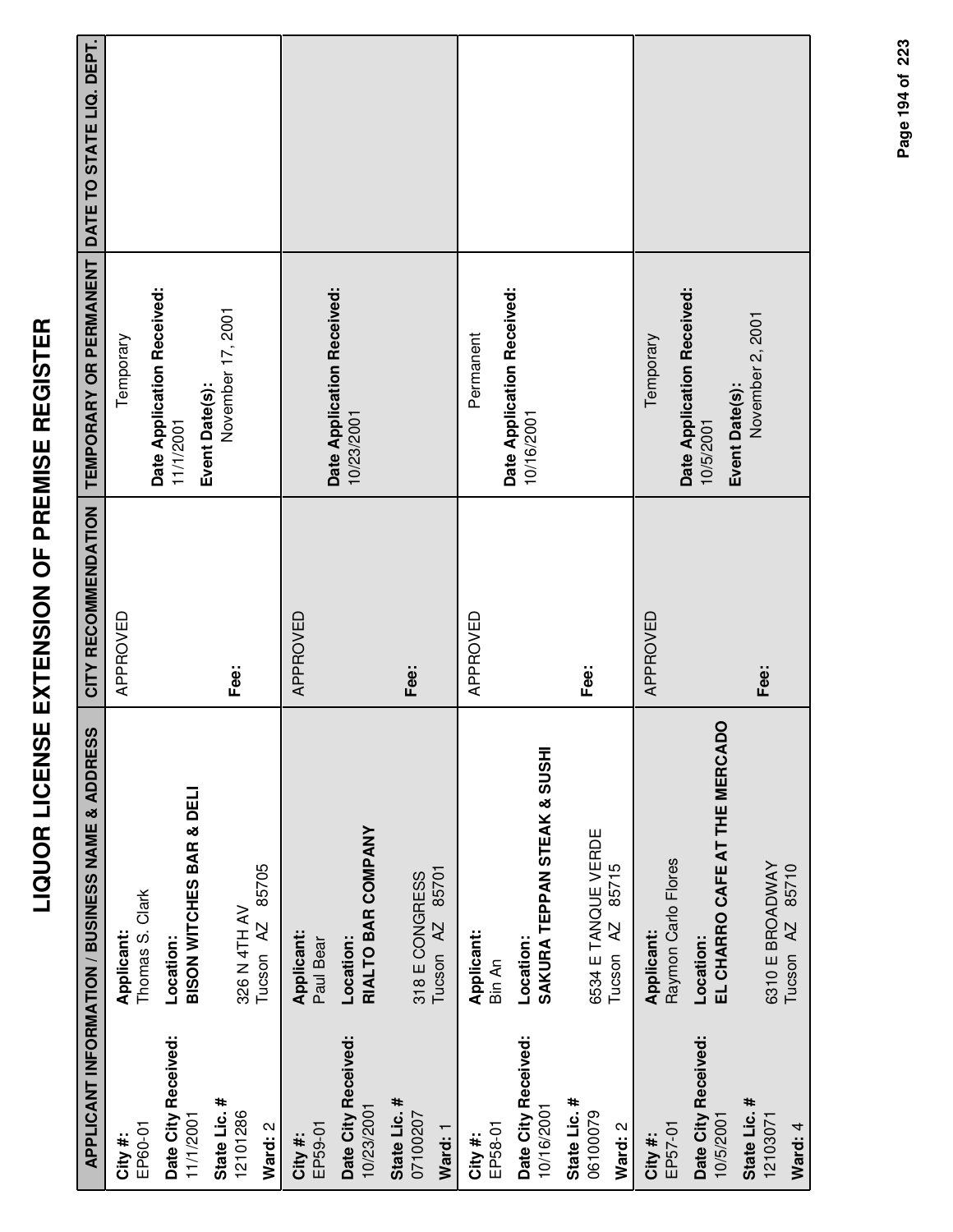|                                                                                               | <b>APPLICANT INFORMATION / BUSINESS NAME &amp; ADDRESS</b>                                                                       | CITY RECOMMENDATION | TEMPORARY OR PERMANENT DATE TO STATE LIQ. DEPT.                                                                |  |
|-----------------------------------------------------------------------------------------------|----------------------------------------------------------------------------------------------------------------------------------|---------------------|----------------------------------------------------------------------------------------------------------------|--|
| Date City Received:<br>State Lic. #<br>06100273<br>10/4/2001<br>EP56-01<br>Ward: 1<br>City#:  | Virginia Estrada Gomez<br><b>BRANDING IRON BAR</b><br>85706<br>5442 S 12TH AV<br>Tucson <sub>AZ</sub><br>Applicant:<br>Location: | APPROVED<br>Fee:    | Date Application Received:<br>November 24, 2001<br>Temporary<br>Event Date(s):<br>10/4/2001                    |  |
| Date City Received:<br>State Lic. #<br>06100204<br>10/1/2001<br>EP55-01<br>Ward: 4<br>City #: | Kevin Maurice Francis<br>2401 S WILMOT RD<br>85711<br>Tucson <sub>AZ</sub><br><b>TWILIGHTS</b><br>Applicant:<br>Location:        | APPROVED<br>Fee:    | Date Application Received:<br>October 19, 2001<br>Temporary<br>Event Date(s):<br>10/1/2001                     |  |
| Date City Received:<br>State Lic. #<br>06L10109<br>9/13/2001<br>EP54-01<br>Ward: 6<br>City #: | CONGRESS TAP ROOM INC.<br>85701<br>311 E CONGRESS<br>Richard S. Oseran<br>Tucson <sub>AZ</sub><br>Applicant:<br>Location:        | APPROVED<br>Fee:    | Date Application Received:<br>October 31, 2001<br>November 1, 2001<br>Temporary<br>Event Date(s):<br>9/13/2001 |  |
| Date City Received:<br>State Lic. #<br>12103211<br>EP53-01<br>Ward: 6<br>9/6/2001<br>City #:  | 8987 E TANQUE VERDE RD<br>85749<br>KICKSTART GRILL<br>John W. Fahlberg<br>Tucson <sub>AZ</sub><br>Applicant:<br>Location:        | APPROVED<br>Fee:    | Date Application Received:<br>November 11, 2001<br>October 5, 2001<br>Temporary<br>Event Date(s):<br>9/6/2001  |  |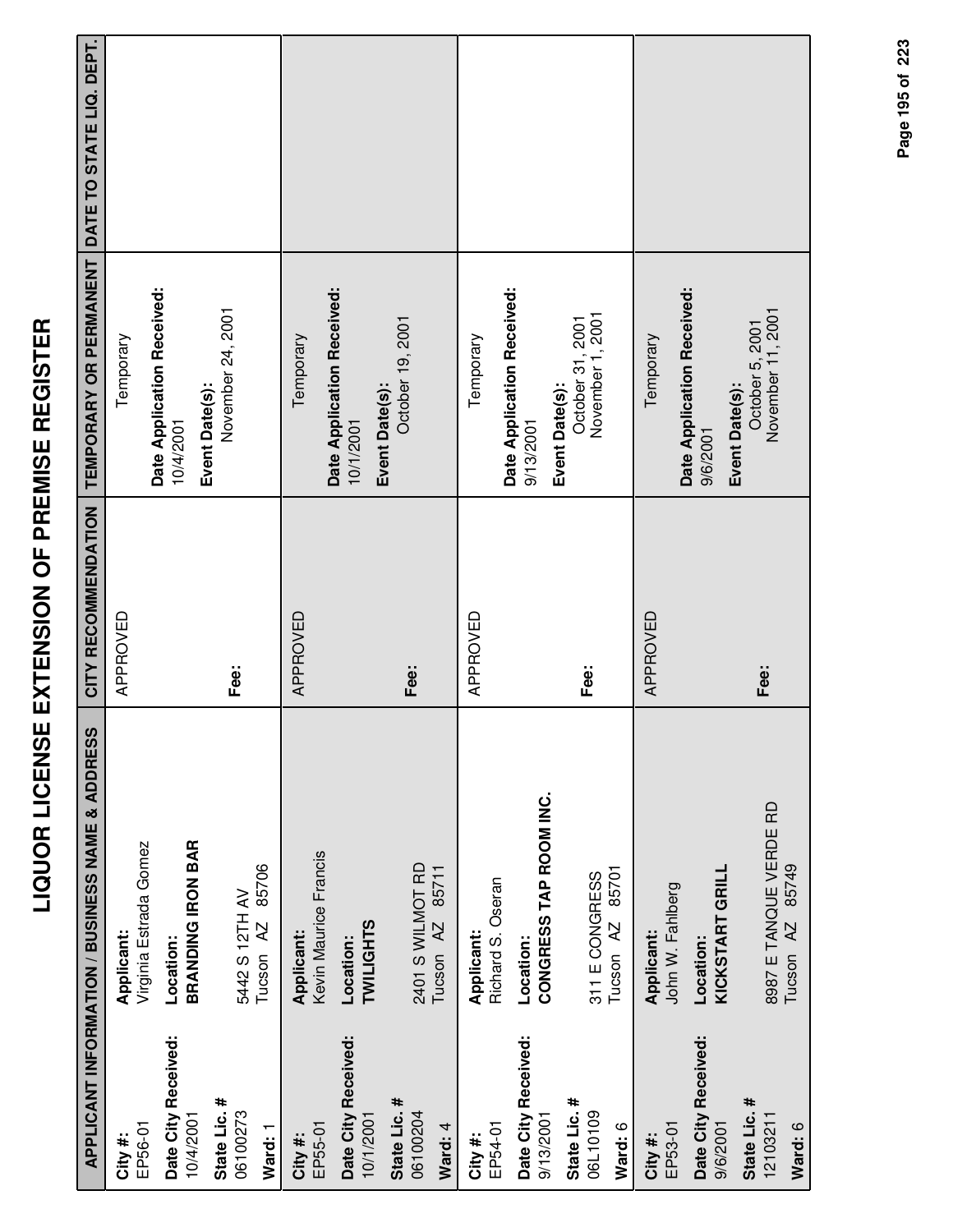|                                     | APPLICANT INFORMATION / BUSINESS NAME & ADDRESS            | CITY RECOMMENDATION | TEMPORARY OR PERMANENT DATE TO STATE LIQ. DEPT.          |  |
|-------------------------------------|------------------------------------------------------------|---------------------|----------------------------------------------------------|--|
|                                     |                                                            |                     |                                                          |  |
| EP52-01<br>City #:                  | Richard S. Oseran<br>Applicant:                            | APPROVED            | Temporary                                                |  |
| Date City Received:<br>9/5/2001     | CONGRESS TAP ROOM INC.<br>Location:                        |                     | Date Application Received:<br>9/5/2001                   |  |
| State Lic. #<br>06L10109<br>Ward: 6 | 85701<br>311 E CONGRESS<br>Tucson <sub>AZ</sub>            | Fee:                | October 5 & 6, 2001<br>Event Date(s):                    |  |
| EP51-01<br>City #:                  | Robert B. McMahon<br>Applicant:                            | APPROVED            | Temporary                                                |  |
| Date City Received:<br>8/13/2001    | <b>FIRECRACKER BISTRO</b><br>Location:                     |                     | Date Application Received:<br>8/13/2001                  |  |
| State Lic. #<br>Ward: 2             | 85712<br>2990 N SWAN RD<br>Tucson <sub>AZ</sub>            | Fee:                | October 5, 2001<br>Event Date(s):                        |  |
| EP50-01<br>City #:                  | Douglas M. Levy<br>Applicant:                              | APPROVED            | Permanent                                                |  |
| Date City Received:<br>8/10/2001    | Location:<br>FEAST                                         |                     | Date Application Received:<br>8/10/2001                  |  |
| State Lic. #<br>07101009<br>Ward: 6 | 85712<br>4122 E SPEEDWAY<br>Tucson AZ                      | Fee:                |                                                          |  |
| EP49-01<br>City#:                   | John W. Fahlberg<br>Applicant:                             | APPROVED            | Temporary                                                |  |
| Date City Received:<br>8/9/2001     | KICKSTART GRILL<br>Location:                               |                     | Date Application Received:<br>Event Date(s):<br>8/9/2001 |  |
| State Lic. #<br>12103211<br>Ward: 2 | 8987 E TANQUE VERDE. SUITE 335 RD<br>85749<br>AZ<br>Tucson | Fee:                | September 15, 2001                                       |  |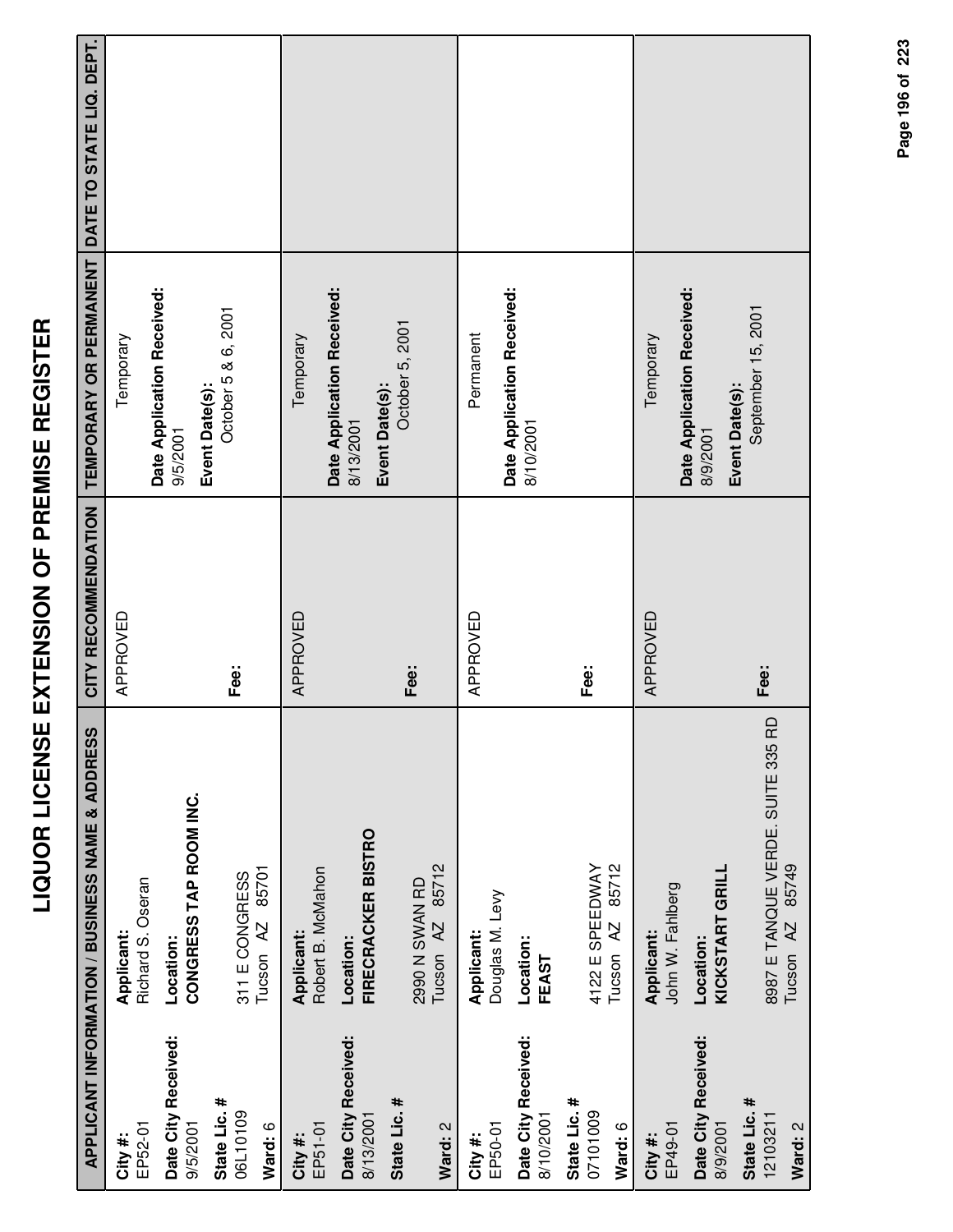|                                     | APPLICANT INFORMATION / BUSINESS NAME & ADDRESS          | CITY RECOMMENDATION | TEMPORARY OR PERMANENT DATE TO STATE LIQ. DEPT.           |  |
|-------------------------------------|----------------------------------------------------------|---------------------|-----------------------------------------------------------|--|
| EP48-01<br>City #:                  | Raymon Carlo Flores<br>Applicant:                        | APPROVED            | Temporary                                                 |  |
| Date City Received:<br>8/3/2001     | EL CHARRO AT THE MERCADO<br>Location:                    |                     | Date Application Received:<br>Event Date(s):<br>8/3/2001  |  |
| State Lic. #<br>12103071<br>Ward: 4 | 6310 E BROADWAY BL<br>85710<br>Tucson <sub>AZ</sub>      | Fee:                | September 16, 2001                                        |  |
| EP47-01<br>City#:                   | Brenda Z. Silvas<br>Applicant:                           | APPROVED            | Temporary                                                 |  |
| Date City Received:<br>7/31/2001    | TAMALEZ AT LA PLACITA VILLAGE<br>Location:               |                     | Date Application Received:<br>Event Date(s):<br>7/31/2001 |  |
| State Lic. #<br>12103292<br>Ward: 6 | 110 S CHURCH AV ##7136<br>85701<br>Tucson <sub>AZ</sub>  | Fee:                | September 29, 2001                                        |  |
| EP46-01<br>City #:                  | Brenda Z. Silvas<br>Applicant:                           | APPROVED            | Temporary                                                 |  |
| Date City Received:<br>7/31/2001    | TAMALEZ AT LA PLACITA VILLAGE<br>Location:               |                     | Date Application Received:<br>7/31/2001                   |  |
| State Lic. #<br>12103292<br>Ward: 6 | 110 S CHURCH ##7136<br>85710<br>Tucson <sub>AZ</sub>     | Fee:                | September 12, 2001<br>Event Date(s):                      |  |
| EP45-01<br>City #:                  | Melinda M. Brown<br>Applicant:                           | APPROVED            | Temporary                                                 |  |
| Date City Received:<br>7/25/2001    | AIN'T NOBODY'S BIZNESS<br>Location:                      |                     | Date Application Received:<br>7/25/2001                   |  |
| State Lic. #<br>06100229<br>Ward: 6 | 2900 E BROADAY BL ##118<br>85716<br>Tucson <sub>AZ</sub> | Fee:                | October 13, 2001<br>Event Date(s):                        |  |

Page 197 of 223 **Page of 197 223**

**LIQUOR LICENSE EXTENSION OF PREMISE REGISTER**

LIQUOR LICENSE EXTENSION OF PREMISE REGISTER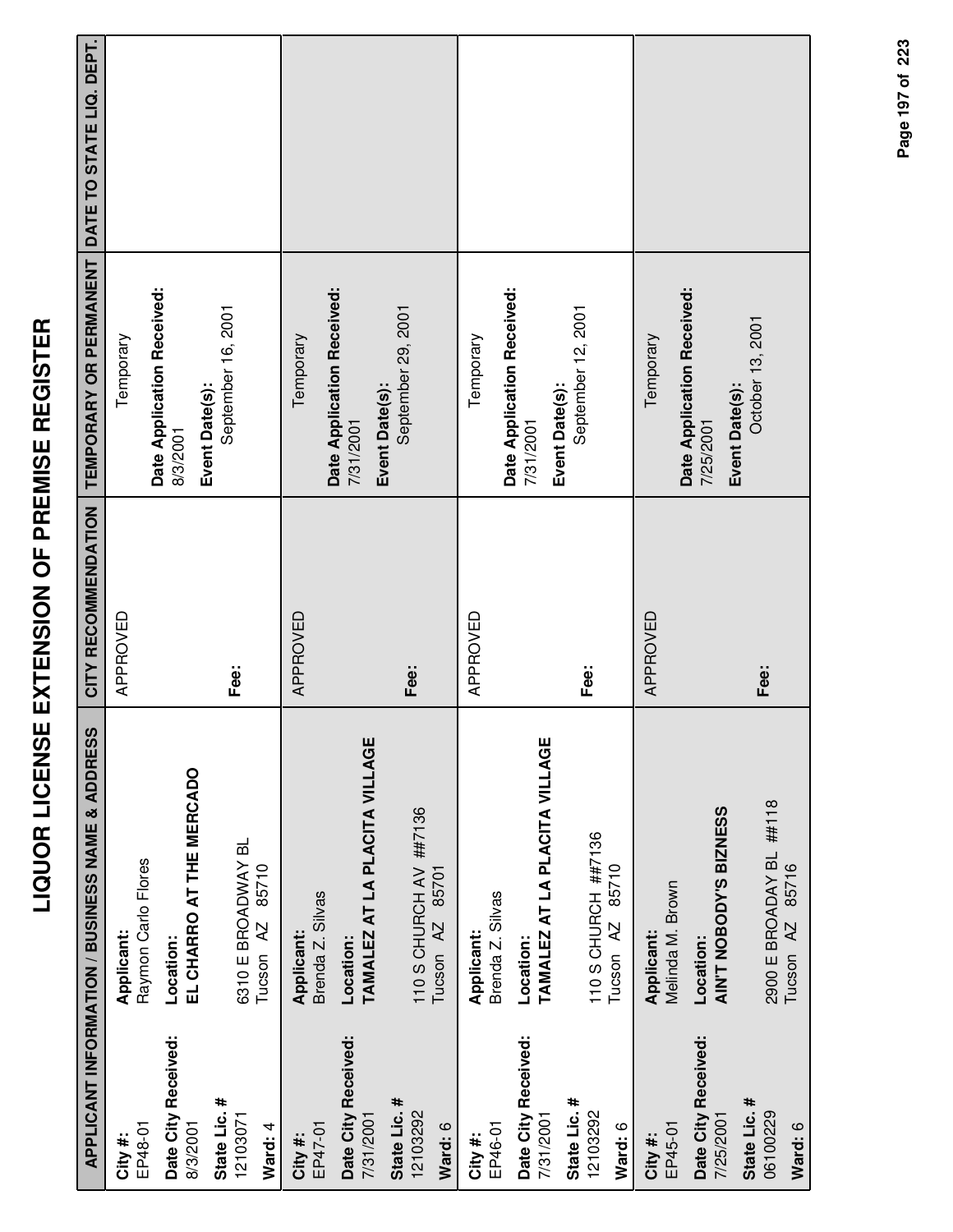| İ             |
|---------------|
|               |
|               |
|               |
| (<br>         |
|               |
| Í             |
| -<br>(        |
|               |
|               |
|               |
| i             |
|               |
| Ē<br>l        |
| I             |
|               |
| ו<br>ג<br>ג   |
| I             |
|               |
| l             |
|               |
| .<br>.<br>.   |
|               |
|               |
| į             |
|               |
|               |
| i             |
|               |
| ï             |
| $\frac{1}{2}$ |
|               |
|               |
|               |
|               |
|               |
|               |
| ļ             |
| i             |
|               |
|               |
|               |

|                                     | <b>APPLICANT INFORMATION / BUSINESS NAME &amp; ADDRESS</b> | CITY RECOMMENDATION | TEMPORARY OR PERMANENT                                    | DATE TO STATE LIQ. DEPT. |
|-------------------------------------|------------------------------------------------------------|---------------------|-----------------------------------------------------------|--------------------------|
| EP44-01<br>City#:                   | Scott J. Cummings<br>Applicant:                            | APPROVED            | Temporary                                                 |                          |
| Date City Received:<br>7/20/2001    | <b>O'MALLEY'S ON FOURTH</b><br>Location:                   |                     | Date Application Received:<br>7/20/2001                   |                          |
| State Lic. #<br>06100257<br>Ward: 6 | 85705<br>247 N 4TH AV<br>Tucson AZ                         | Fee:                | November 8, 9, 10, 2001<br>Event Date(s):                 |                          |
| EP43-01<br>City#:                   | Scott J. Cummings<br>Applicant:                            | APPROVED            | Date Application Received:<br>Temporary                   |                          |
| Date City Received:<br>7/20/2001    | <b>O'MALLEY'S ON FOURTH</b><br>Location:                   |                     | Event Date(s):<br>7/20/2001                               |                          |
| State Lic. #<br>06100257<br>Ward: 6 | 85705<br>247 N 4TH AV<br>Tucson <sub>AZ</sub>              | Fee:                | October 6, 2001                                           |                          |
| EP42-01<br>City #:                  | Brenda Z. Silvas<br>Applicant:                             | APPROVED            | Temporary                                                 |                          |
| Date City Received:<br>7/19/2001    | TAMALEZ AT LA PLACITA VILLAGE<br>Location:                 |                     | Date Application Received:<br>7/19/2001                   |                          |
| State Lic. #<br>12103292<br>Ward: 6 | 110 S CHURCH ##7136<br>85701<br>Tucson AZ                  | Fee:                | All Thursdays in Sept., 2001<br>Event Date(s):            |                          |
| EP41-01<br>City #:                  | Brenda Z. Silvas<br>Applicant:                             | APPROVED            | Temporary                                                 |                          |
| Date City Received:<br>7/19/2001    | TAMALEZ AT LA PLACITA VILLAGE<br>Location:                 |                     | Date Application Received:<br>Event Date(s):<br>7/19/2001 |                          |
| State Lic. #<br>12103292<br>Ward: 6 | 110 S CHURCH ##7136<br>85701<br>Tucson <sub>AZ</sub>       | Fee:                | All Sundays in Sept. & Oct., 2001                         |                          |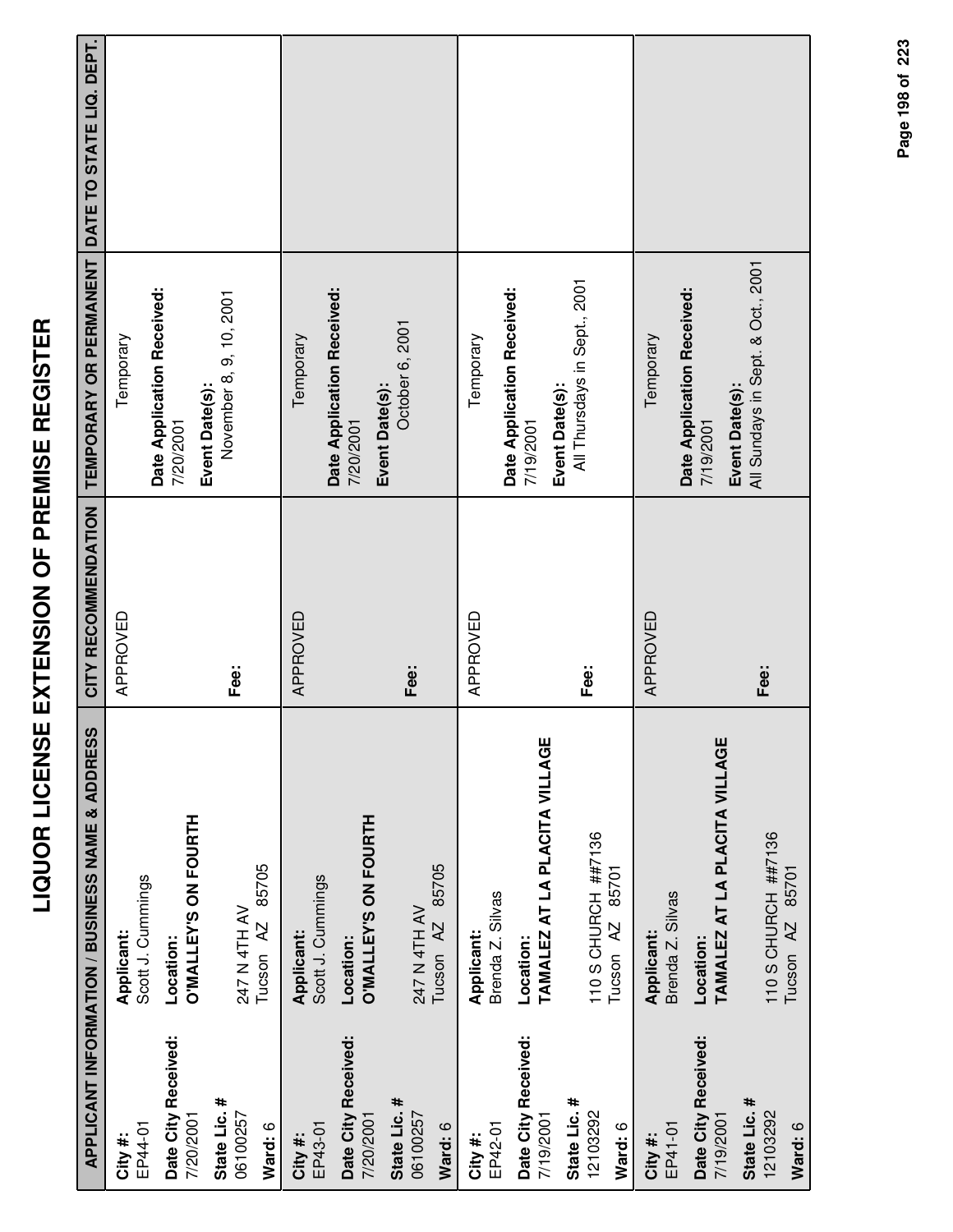| l<br>Ì                                                                   |
|--------------------------------------------------------------------------|
|                                                                          |
| I                                                                        |
| I<br>١<br>ĺ<br>I                                                         |
|                                                                          |
| l                                                                        |
| $\overline{a}$                                                           |
| i                                                                        |
| ֧֦֧֦֧֦֧֦֧֦֦֦֧֦֧֦֧֦֧֦֧֦֧֦֧֦֧֦֧֧֧֧֧֧֧֦֧֧֦֧֧֦֧֚֚֚֚֚֕֘֓֓֓֓֓֓֓֓֓֓֓֓֓֓֓֓֓<br>I |
| l                                                                        |
| -<br>-<br>۱                                                              |
| Ī                                                                        |
|                                                                          |
| Í                                                                        |
|                                                                          |
| Í<br>ì                                                                   |
| I                                                                        |
| į                                                                        |
|                                                                          |
|                                                                          |
| j                                                                        |
| į                                                                        |
| I                                                                        |
| Ì                                                                        |
|                                                                          |
|                                                                          |
|                                                                          |
|                                                                          |
| i                                                                        |
|                                                                          |

|                                     | <b>APPLICANT INFORMATION / BUSINESS NAME &amp; ADDRESS</b> | CITY RECOMMENDATION | TEMPORARY OR PERMANENT                                    | DATE TO STATE LIQ. DEPT. |
|-------------------------------------|------------------------------------------------------------|---------------------|-----------------------------------------------------------|--------------------------|
| EP40-01<br>City #:                  | J. Brian Latta<br>Applicant:                               | APPROVED            | Temporary                                                 |                          |
| Date City Received:<br>7/16/2001    | Location:<br><b>CHUY'S</b>                                 |                     | Date Application Received:<br>7/16/2001                   |                          |
| State Lic. #<br>12101247<br>Ward: 2 | 85750<br>7101 E 22ND ST<br>Tucson <sub>AZ</sub>            | Fee:                | September 7, 2001<br>August 10, 2001<br>Event Date(s):    |                          |
| EP39-01<br>City#:                   | Joseph F. Dickie<br>Applicant:                             | APPROVED            | Date Application Received:<br>Temporary                   |                          |
| Date City Received:<br>7/16/2001    | DEB'S CONEY CAFE<br>Location:                              |                     | Event Date(s):<br>7/16/2001                               |                          |
| State Lic. #<br>12103356<br>Ward: 6 | 110 S CHURCH AV #STE 135<br>85701<br>Tucson <sub>AZ</sub>  | Fee:                | October 4, 11, 18, 25, 2001<br>September 7, 2001          |                          |
| EP38-01<br>City #:                  | Joseph F. Dickie<br>Applicant:                             | APPROVED            | Temporary                                                 |                          |
| Date City Received:<br>7/9/2001     | DEB'S CONEY CAFE<br>Location:                              |                     | Date Application Received:<br>7/9/2001                    |                          |
| State Lic. #<br>12103356<br>Ward: 6 | 110 S CHURCH AV #STE 135<br>85701<br>Tucson AZ             | Fee:                | August 9,16,23,30, 2001<br>Event Date(s):                 |                          |
| EP37-01<br>City #:                  | Randy D. Nations<br>Applicant:                             | APPROVED            | Temporary                                                 |                          |
| Date City Received:<br>6/29/2001    | <b>WILDCAT HOUSE</b><br>Location:                          |                     | Date Application Received:<br>Event Date(s):<br>6/29/2001 |                          |
| State Lic. #<br>06100110<br>Ward: 6 | 85706<br>1801 N STONE AV<br>Tucson <sub>AZ</sub>           | Fee:                | October 14, 2001                                          |                          |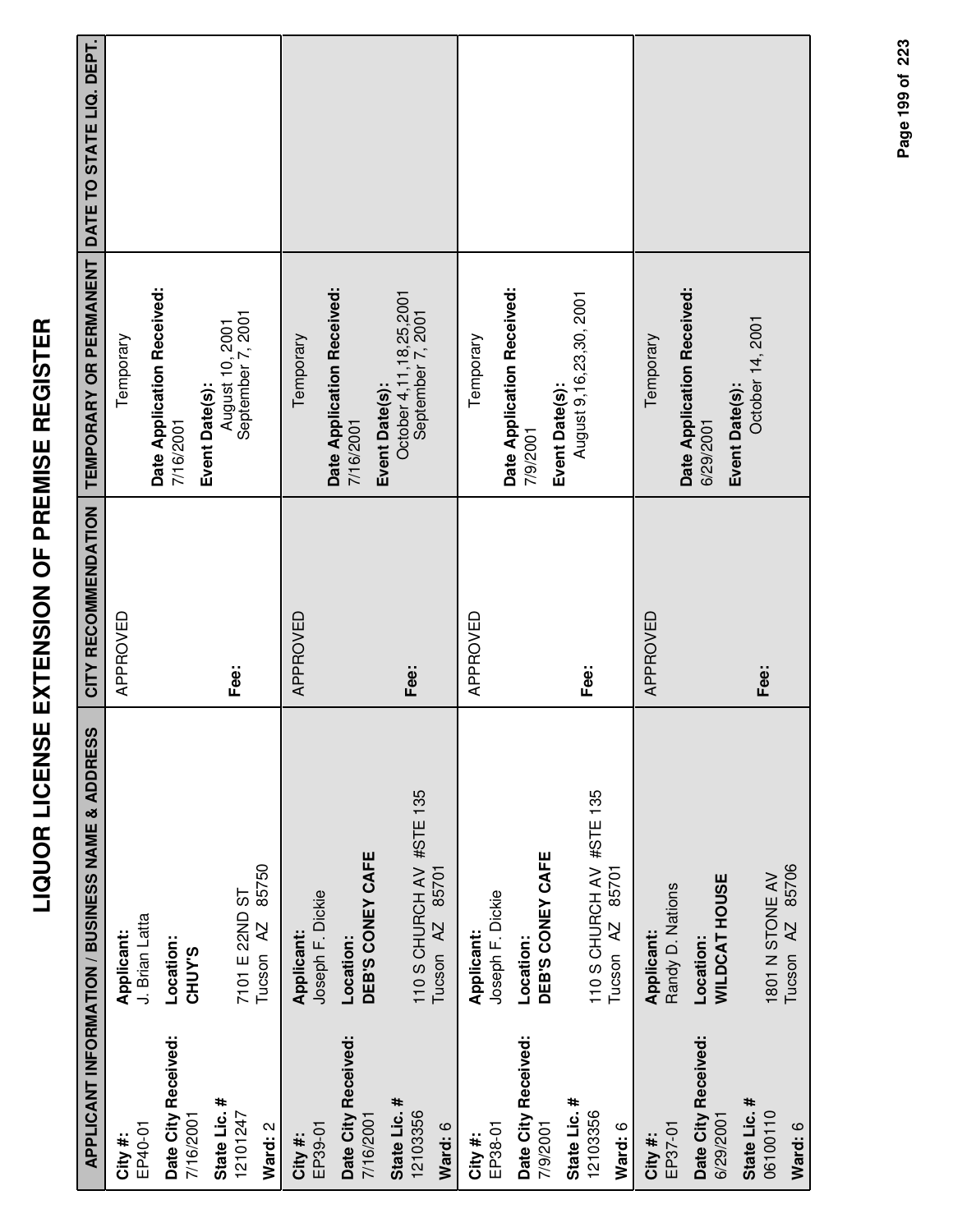|                                     | APPLICANT INFORMATION / BUSINESS NAME & ADDRESS                    | CITY RECOMMENDATION | TEMPORARY OR PERMANENT                                | DATE TO STATE LIQ. DEPT. |
|-------------------------------------|--------------------------------------------------------------------|---------------------|-------------------------------------------------------|--------------------------|
| EP36-01<br>City#:                   | John W. Fahlberg<br>Applicant:                                     | APPROVED            | Temporary                                             |                          |
| Date City Received:<br>6/26/2001    | KICKSTART GRILL<br>Location:                                       |                     | Date Application Received:<br>6/26/2001               |                          |
| State Lic. #<br>12103211<br>Ward: 2 | 8987 E TANQUE VERDE RD #SUITE 335<br>85749<br>Tucson <sub>AZ</sub> | Fee:                | September 7, 2001<br>August 3, 2001<br>Event Date(s): |                          |
| EP35-01<br>City#:                   | Thomas Robert Partridge<br>Applicant:                              | APPROVED            | Temporary                                             |                          |
| Date City Received:<br>6/12/2001    | BISON WITCHES BAR & DELI<br>Location:                              |                     | Date Application Received:<br>6/12/2001               |                          |
| State Lic. #<br>12101286<br>Ward: 6 | 85705<br>326 N 4TH AV<br>Tucson <sub>AZ</sub>                      | Fee:                | July 21, 2001<br>Event Date(s):                       |                          |
| EP34-01<br>City #:                  | Brenda Z. Silvas<br>Applicant:                                     | APPROVED            | Permanent                                             |                          |
| Date City Received:<br>6/6/2001     | TAMALEZ AT LA PLACITA VILLAGE<br>Location:                         |                     | Date Application Received:<br>6/6/2001                |                          |
| State Lic. #<br>12103292<br>Ward: 6 | 110 S CHURCH ##7136<br>85701<br>Tucson <sub>AZ</sub>               | Fee:                |                                                       |                          |
| EP33-01<br>City#:                   | Elbert Harry Clark<br>Applicant:                                   | APPROVED            | Temporary                                             |                          |
| Date City Received:<br>5/29/2001    | FT. LOWELL DEPOT<br>Location:                                      |                     | Date Application Received:<br>5/29/2001               |                          |
| State Lic. #<br>06100097<br>Ward: 3 | 3501 E FT. LOWELL<br>85716<br>Tucson AZ                            | Fee:                | July 4, 2001<br>Event Date(s):                        |                          |

Page 200 of 223

**Page of 200 223**

**Ward:** 3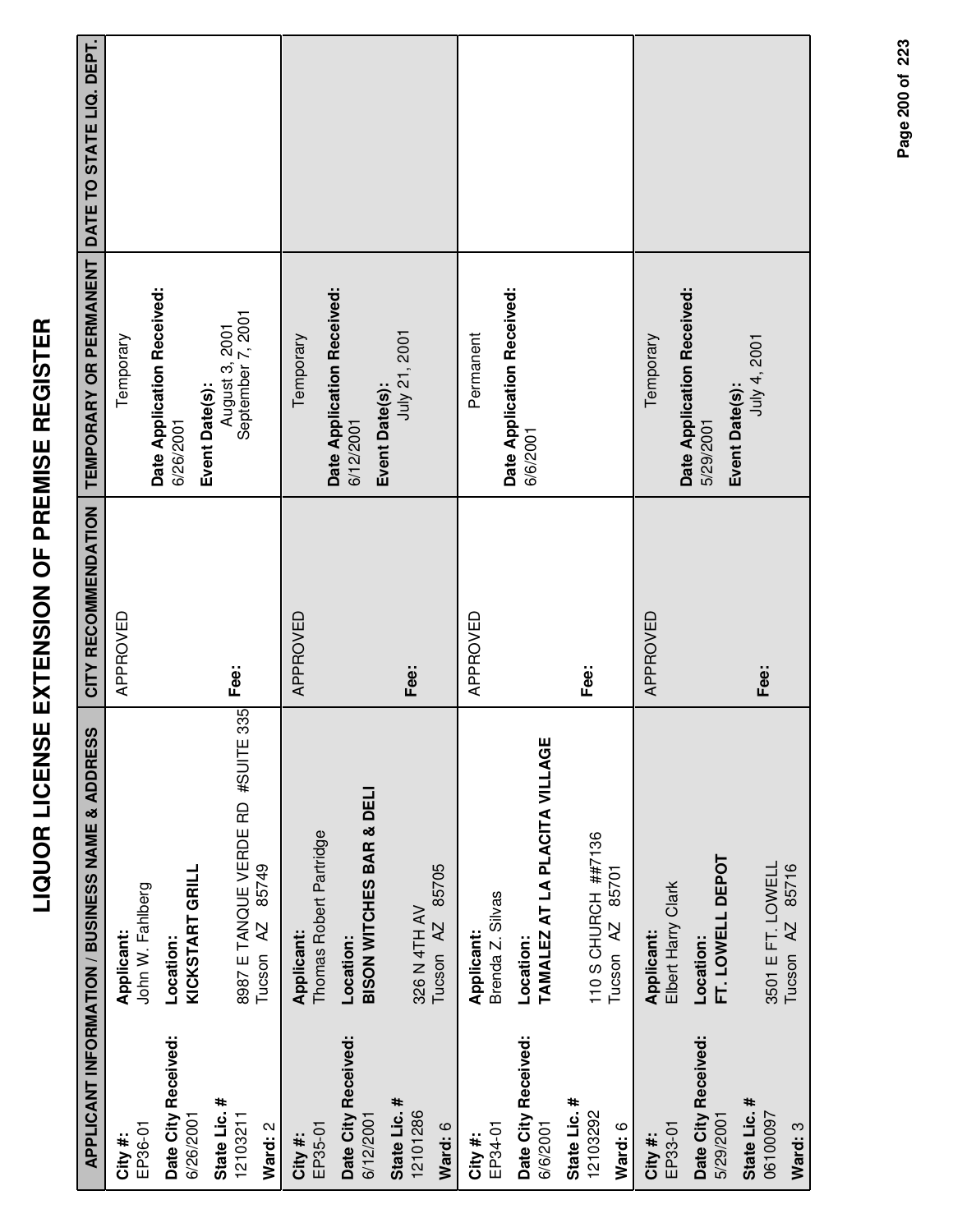|                                     | APPLICANT INFORMATION / BUSINESS NAME & ADDRESS              | CITY RECOMMENDATION | TEMPORARY OR PERMANENT DATE TO STATE LIQ. DEPT.                        |  |
|-------------------------------------|--------------------------------------------------------------|---------------------|------------------------------------------------------------------------|--|
| EP32-01<br>City #:                  | Joseph Nicholas Casertano<br>Applicant:                      | APPROVED            | Date Application Received:<br>Permanent                                |  |
| Date City Received:<br>5/22/2001    | BARRIO GRILL<br>Location:                                    |                     | 5/22/2001                                                              |  |
| State Lic. #<br>12103157<br>Ward: 6 | 85701<br>135 S 6TH AV<br>Tucson <sub>AZ</sub>                | Fee:                |                                                                        |  |
| EP31-01<br>City #:                  | Clarence E. Boykins<br>Applicant:                            | APPROVED            | Date Application Received:<br>Temporary                                |  |
| Date City Received:<br>5/16/2001    | <b>TUCSON CONVENTION CENTER</b><br>Location:                 |                     | Event Date(s):<br>5/16/2001                                            |  |
| State Lic. #<br>Ward: 6             | 85701<br>260 S CHURCH<br>Tucson <sub>AZ</sub>                | Fee:                | July 4, 2001                                                           |  |
| EP30-01<br>City #:                  | Joseph F. Dickie<br>Applicant:                               | APPROVED            | Temporary                                                              |  |
| Date City Received:<br>5/16/2001    | DEB'S CONEY CAFE<br>Location:                                |                     | Date Application Received:<br>5/16/2001                                |  |
| State Lic. #<br>Ward: 6             | 110 S CHURCH AV #SUITE 5135<br>85701<br>Tucson <sub>AZ</sub> | Fee:                | June 14, 21, 28, 2001<br>Event Date(s):                                |  |
| EP29-01<br>City #:                  | Robert B. McMahon<br>Applicant:                              | APPROVED            | Temporary                                                              |  |
| Date City Received:<br>5/8/2001     | <b>FIRECRACKER BISTRO</b><br>Location:                       |                     | Date Application Received:<br>5/8/2001                                 |  |
| State Lic. #<br>Ward: 2             | Tucson AZ 85712<br><b>Z990 N SWAN</b>                        | Fee:                | 7/21/06:8/4,18/06<br>6/2, 17, 23, 30/06<br>9/1,15/06<br>Event Date(s): |  |

Page 201 of 223 **Page of 201 223**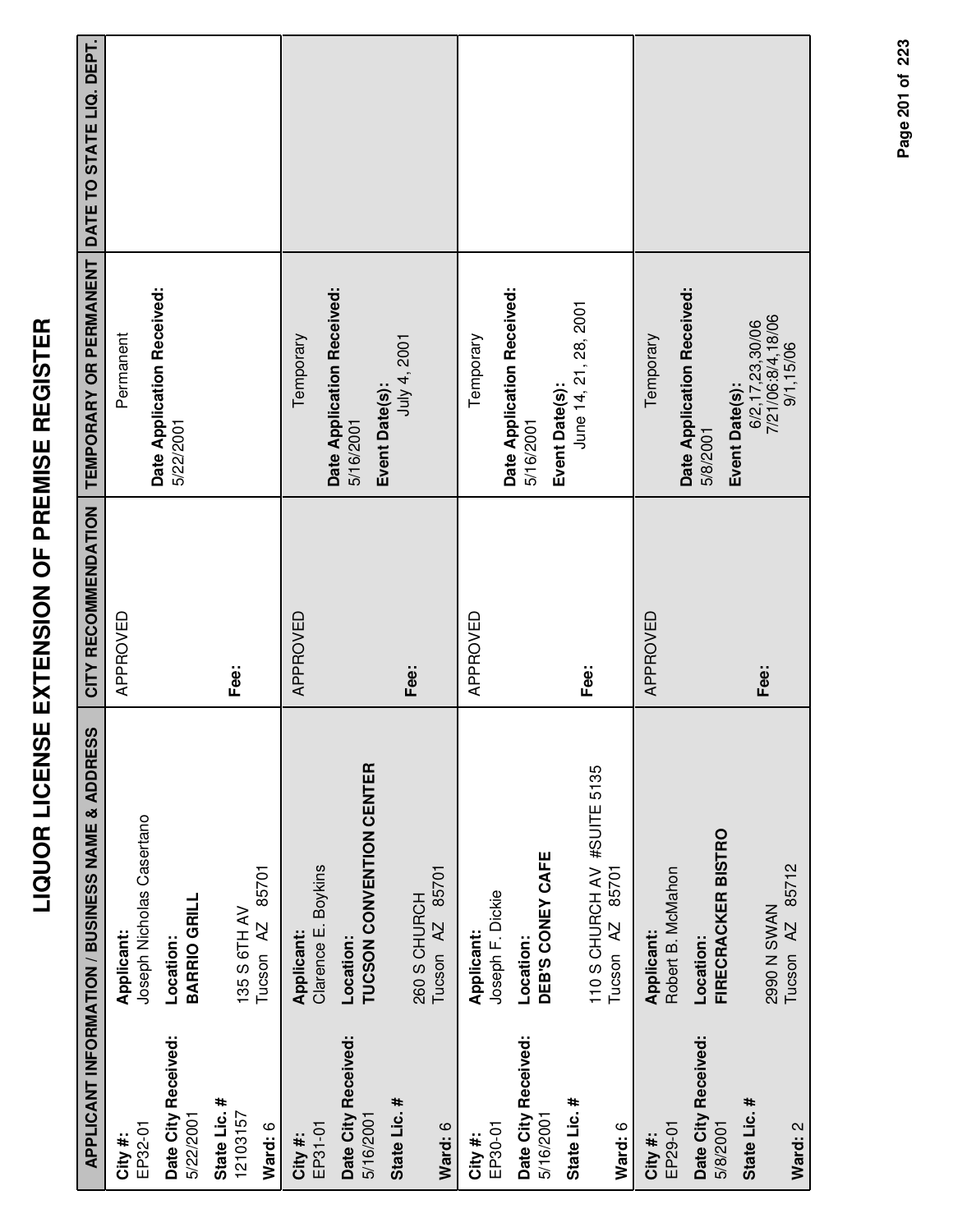|                                  | <b>APPLICANT INFORMATION / BUSINESS NAME &amp; ADDRESS</b> | CITY RECOMMENDATION | TEMPORARY OR PERMANENT DATE TO STATE LIQ. DEPT. |  |
|----------------------------------|------------------------------------------------------------|---------------------|-------------------------------------------------|--|
| City#:                           | Applicant:                                                 | APPROVED            | Temporary                                       |  |
| EP28-01                          | John W. Fahlberg                                           |                     |                                                 |  |
| Date City Received:<br>5/7/2001  | KICKSTART GRILL<br>Location:                               |                     | Date Application Received:<br>5/7/2001          |  |
| State Lic. #<br>12103211         | 8987 E TANQUE VERDE RD #SUITE 335                          | Fee:                | June 1, 2001<br>July 6, 2001<br>Event Date(s):  |  |
| Ward: 2                          | 85749<br>Tucson <sub>AZ</sub>                              |                     |                                                 |  |
| EP27-01<br>City #:               | Brenda Z. Silvas<br>Applicant:                             | APPROVED            | Temporary                                       |  |
| Date City Received:<br>4/25/2001 | TAMALEZ AT LA PLACITA VILLAGE<br>Location:                 |                     | Date Application Received:<br>4/25/2001         |  |
| State Lic. #<br>12103292         | 85701<br>110 S CHURCH<br>Tucson <sub>AZ</sub>              | Fee:                | June 2,9,16,23,30, 2001<br>Event Date(s):       |  |
| Ward: 6                          |                                                            |                     |                                                 |  |
| EP26-01<br>City #:               | Applicant:<br>Not In File                                  | APPROVED            | Temporary                                       |  |
| Date City Received:              | Location:                                                  |                     | Date Application Received:                      |  |
| State Lic. #                     | $\mathsf{z}$                                               | Fee:                | Event Date(s):                                  |  |
| Ward: 1                          |                                                            |                     |                                                 |  |
| EP25-01<br>City #:               | John Anthony Coletta<br>Applicant:                         | APPROVED            | Temporary                                       |  |
| Date City Received:<br>4/11/2001 | <b>OLD CHICAGO</b><br>Location:                            |                     | Date Application Received:<br>4/11/2001         |  |
| State Lic. #<br>12103121         | 2960 N CAMPBELL                                            | Fee:                | April 28, 2001<br>Event Date(s):                |  |
| Ward: 3                          | 85719<br>Tucson <sub>AZ</sub>                              |                     |                                                 |  |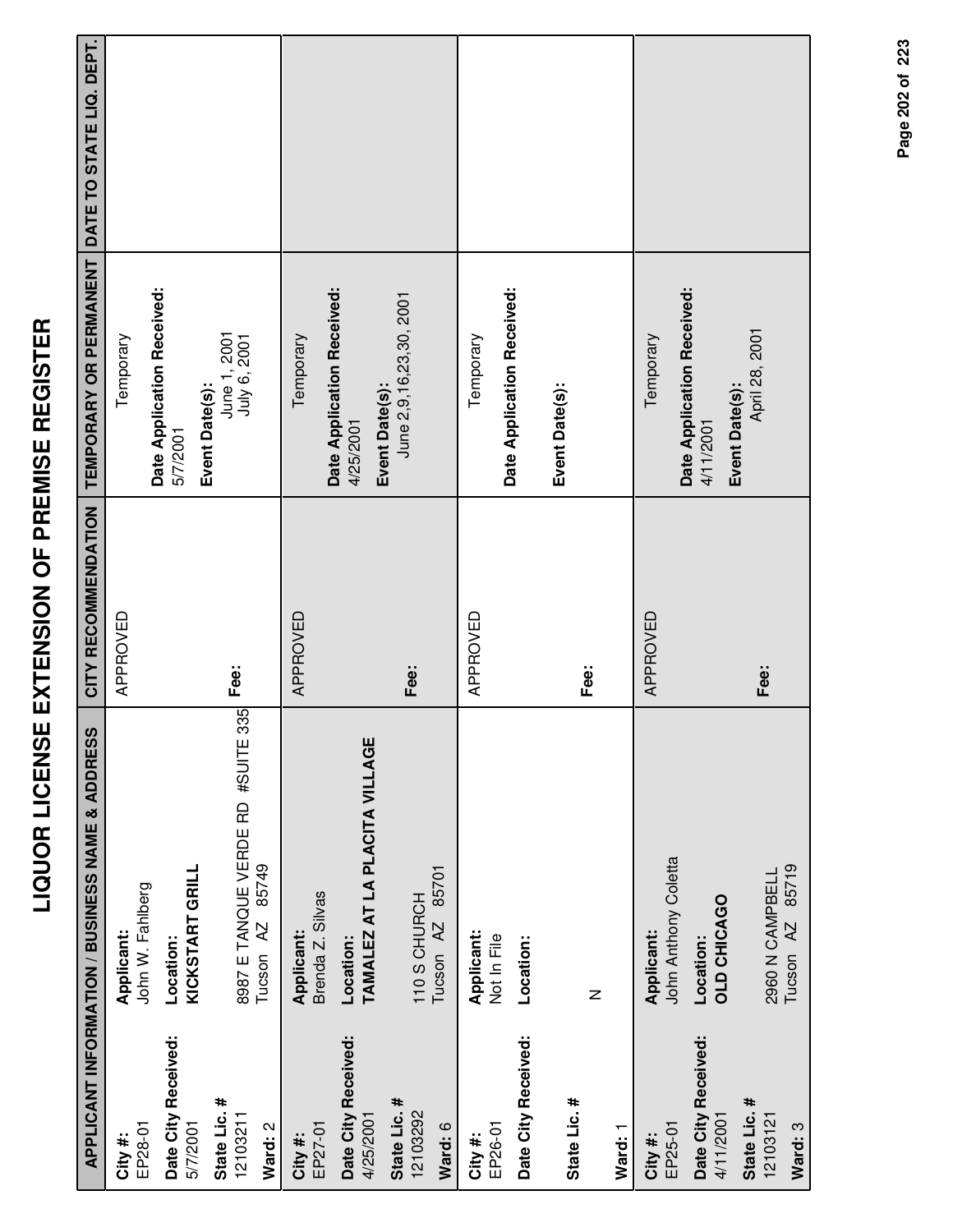|                                     | APPLICANT INFORMATION / BUSINESS NAME & ADDRESS  | CITY RECOMMENDATION | TEMPORARY OR PERMANENT                                    | DATE TO STATE LIQ. DEPT. |
|-------------------------------------|--------------------------------------------------|---------------------|-----------------------------------------------------------|--------------------------|
| EP24-01<br>City #:                  | Edward C. Norton<br>Applicant:                   | APPROVED            | Temporary                                                 |                          |
| Date City Received:<br>4/19/2001    | ROMANO'S MACARONI GRILL<br>Location:             |                     | Date Application Received:<br>Event Date(s):<br>4/19/2001 |                          |
| State Lic. #<br>12103126<br>Ward: 6 | 5100 E BROADWAY<br>85711<br>Tucson <sub>AZ</sub> | Fee:                | May 11-14, 2001                                           |                          |
| EP23-01<br>City #:                  | Maria Louisa Sandoval<br>Applicant:              | APPROVED            | Temporary                                                 |                          |
| Date City Received:<br>4/6/2001     | EL FARO SONORA SEAFOOD<br>Location:              |                     | Date Application Received:<br>4/6/2001                    |                          |
| State Lic. #<br>12103325<br>Ward: 3 | 85705<br>356 E GRANT RD<br>Tucson <sub>AZ</sub>  | Fee:                | May 5, 2001<br>Event Date(s):                             |                          |
| EP22-01<br>City #:                  | Applicant:<br>Not in file                        | APPROVED            | Temporary                                                 |                          |
| Date City Received:                 | Location:                                        |                     | Date Application Received:                                |                          |
| State Lic. #<br>Ward: 1             | $\mathsf{z}$                                     | Fee:                | Event Date(s):                                            |                          |
| EP21-01<br>City#:                   | James Brian Latta<br>Applicant:                  | APPROVED            | Temporary                                                 |                          |
| Date City Received:<br>4/5/2001     | Location:<br>CHUY'S                              |                     | Date Application Received:<br>4/5/2001                    |                          |
| State Lic. #<br>12101247<br>Ward: 2 | 85710<br>7101 E 22ND ST<br>Tucson <sub>AZ</sub>  | Fee:                | May 5, 2001<br>Event Date(s):                             |                          |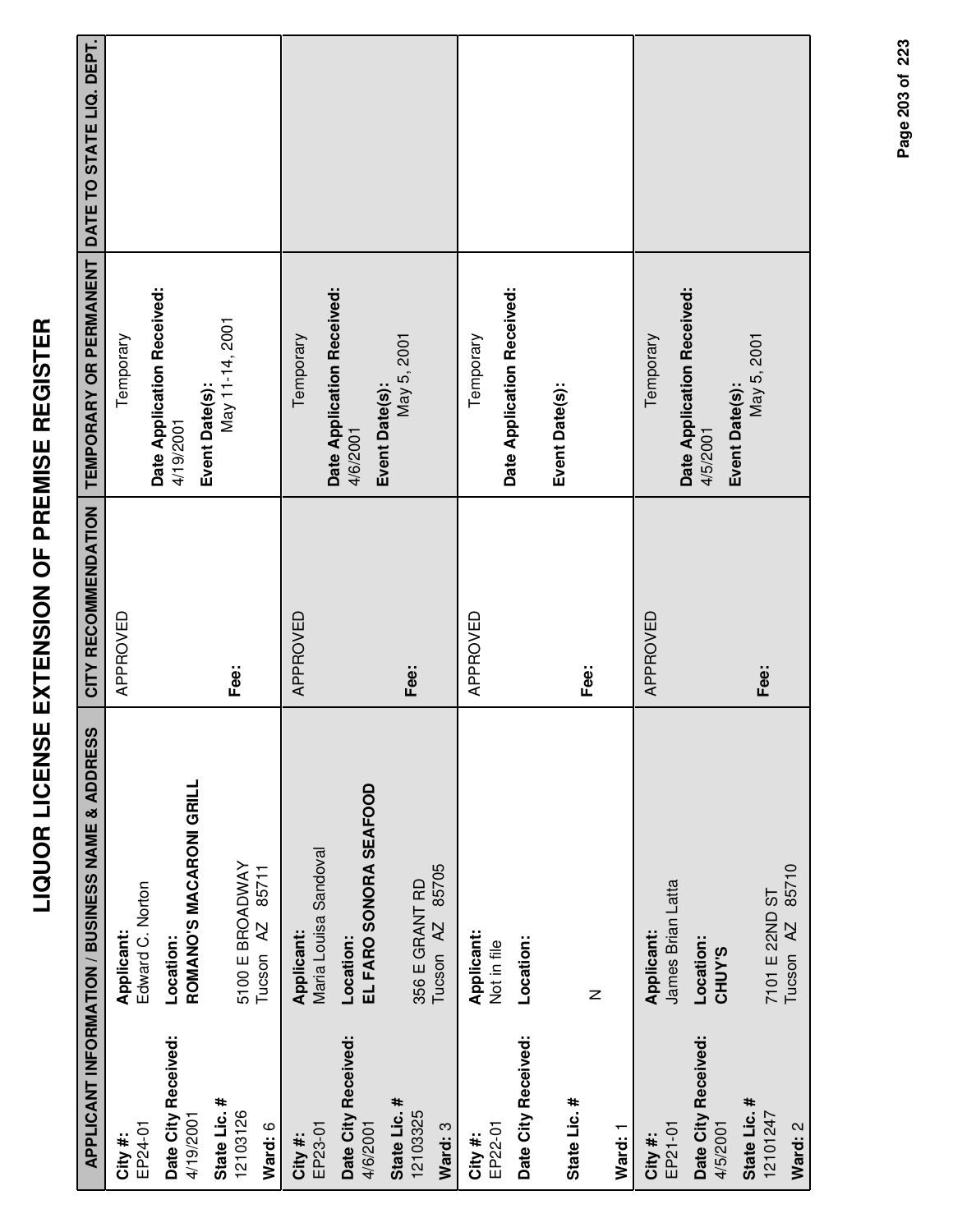|                                     | APPLICANT INFORMATION / BUSINESS NAME & ADDRESS     | CITY RECOMMENDATION | TEMPORARY OR PERMANENT DATE TO STATE LIQ. DEPT. |  |
|-------------------------------------|-----------------------------------------------------|---------------------|-------------------------------------------------|--|
| EP20-01<br>City#:                   | <b>Brinker Restaurant Corporation</b><br>Applicant: | APPROVED            | Temporary                                       |  |
| Date City Received:<br>3/22/2001    | ON THE BORDER MEXICAN CAFE<br>Location:             |                     | Date Application Received:<br>3/22/2001         |  |
| State Lic. #<br>12103088<br>Ward: 3 | 85704<br>68 W RIVER RD<br>Tucson <sub>AZ</sub>      | Fee:                | May 5, 2001<br>Event Date(s):                   |  |
| EP19-01<br>City #:                  | Richard B. Johnson III<br>Applicant:                | APPROVED            | Temporary                                       |  |
| Date City Received:<br>3/26/2001    | CONGRESS TAP ROOM INC.<br>Location:                 |                     | Date Application Received:<br>3/26/2001         |  |
| State Lic. #<br>06100175<br>Ward: 6 | 85701<br>311 E CONGRESS<br>Tucson <sub>AZ</sub>     | Fee:                | April 21, 2001<br>Event Date(s):                |  |
| EP18-01<br>City #:                  | Brenda Z. Silvas<br>Applicant:                      | APPROVED            | Temporary                                       |  |
| Date City Received:<br>3/23/2001    | TAMALEZ AT LA PLACITA VILLAGE<br>Location:          |                     | Date Application Received:<br>3/23/2001         |  |
| State Lic. #<br>12103292<br>Ward: 6 | 85701<br>110 S CHURCH<br>Tucson <sub>AZ</sub>       | Fee:                | May 12, 2001<br>Event Date(s):                  |  |
| EP17-01<br>City #:                  | Brenda Z. Silvas<br>Applicant:                      | APPROVED            | Temporary                                       |  |
| Date City Received:<br>3/23/2001    | TAMALEZ AT LA PLACITA VILLAGE<br>Location:          |                     | Date Application Received:<br>3/23/2001         |  |
| State Lic. #<br>12103292<br>Ward: 6 | Tucson AZ 85701<br>110 S CHURCH                     | Fee:                | April 21, 2001<br>Event Date(s):                |  |

Page 204 of 223 **Page of 204 223**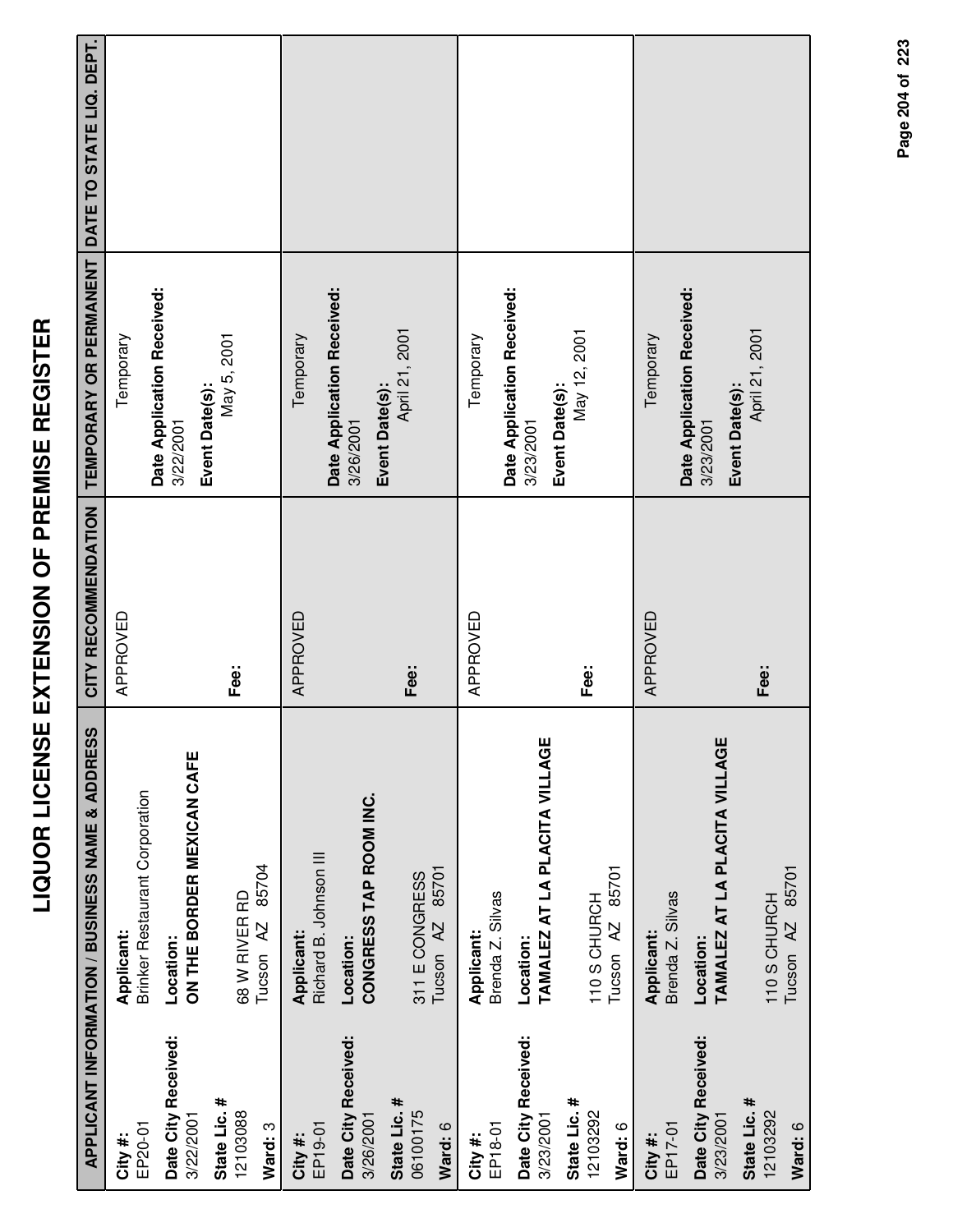|                                     | <b>APPLICANT INFORMATION / BUSINESS NAME &amp; ADDRESS</b> | CITY RECOMMENDATION | <b>TEMPORARY OR PERMANENT</b>                            | DATE TO STATE LIQ. DEPT. |
|-------------------------------------|------------------------------------------------------------|---------------------|----------------------------------------------------------|--------------------------|
| EP16-01<br>City #:                  | John David Huff<br>Applicant:                              | APPROVED            | Temporary                                                |                          |
| Date City Received:<br>3/7/2001     | POST-GRAD, INC. DBA WOODY'S<br>Location:                   |                     | Date Application Received:<br>Event Date(s):<br>3/7/2001 |                          |
| State Lic. #<br>06100244<br>Ward: 3 | 3710 N ORACLE RD<br>85705<br>Tucson <sub>AZ</sub>          | Fee:                | May 5 & 6, 2001                                          |                          |
| EP15-01<br>City#:                   | Scott James Cummings<br>Applicant:                         | APPROVED            | Temporary                                                |                          |
| Date City Received:<br>3/1/2001     | O'MALLEY'S ON FOURTH<br>Location:                          |                     | Date Application Received:<br>3/1/2001                   |                          |
| State Lic. #<br>06100257<br>Ward: 6 | 85705<br>247 N 4TH AV<br>Tucson <sub>AZ</sub>              | Fee:                | May 10, 12, 2001<br>Event Date(s):                       |                          |
| EP14-01<br>City #:                  | Scott James Cummings<br>Applicant:                         | APPROVED            | Temporary                                                |                          |
| Date City Received:<br>3/1/2001     | <b>O'MALLEY'S ON FOURTH</b><br>Location:                   |                     | Date Application Received:<br>3/1/2001                   |                          |
| State Lic. #<br>06100257<br>Ward: 6 | 85705<br>247 N 4TH AV<br>Tucson <sub>AZ</sub>              | Fee:                | April 2, 21, 26, 2001<br>Event Date(s):                  |                          |
| EP13-01<br>City#:                   | Russell Jay Plieseis<br>Applicant:                         | APPROVED            | Temporary                                                |                          |
| Date City Received:<br>3/2/2001     | HOOTERS TUCSON INC.<br>Location:                           |                     | Date Application Received:<br>Event Date(s):<br>3/2/2001 |                          |
| State Lic. #<br>12101226<br>Ward: 1 | 6335 E TANQUE VERDE<br>85715<br>Tucson <sub>AZ</sub>       | Fee:                | March 17, 2001                                           |                          |

Page 205 of 223 **Page of 205 223**

**LIQUOR LICENSE EXTENSION OF PREMISE REGISTER**

LIQUOR LICENSE EXTENSION OF PREMISE REGISTER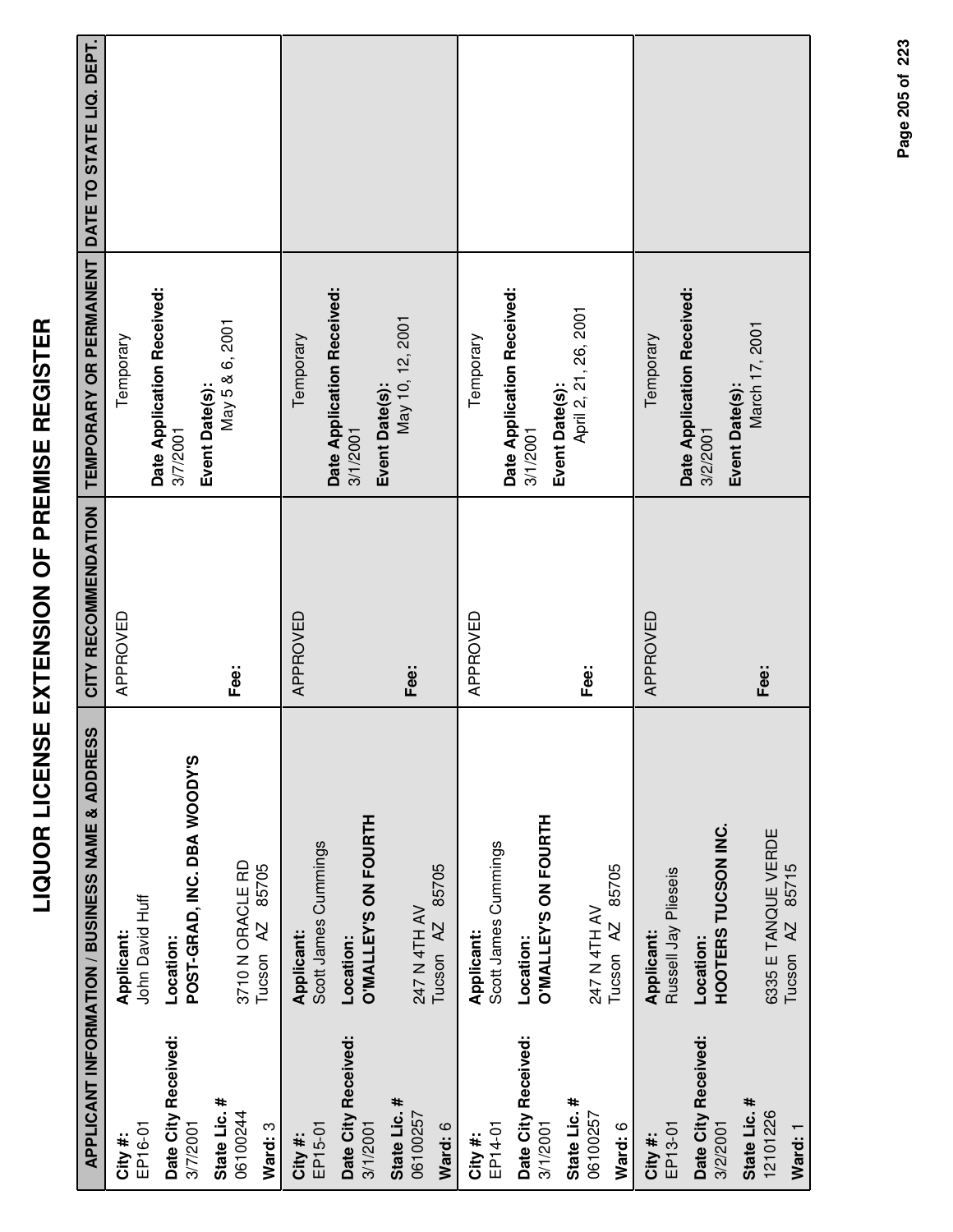|                                     | APPLICANT INFORMATION / BUSINESS NAME & ADDRESS                    | CITY RECOMMENDATION | TEMPORARY OR PERMANENT DATE TO STATE LIQ. DEPT.           |  |
|-------------------------------------|--------------------------------------------------------------------|---------------------|-----------------------------------------------------------|--|
| EP12-01<br>City#:                   | John W. Fahlberg<br>Applicant:                                     | APPROVED            | Temporary                                                 |  |
| Date City Received:<br>2/20/2001    | <b>KICKSTART GRILL</b><br>Location:                                |                     | Date Application Received:<br>Event Date(s):<br>2/20/2001 |  |
| State Lic. #<br>12103211<br>Ward: 2 | 8987 E TANQUE VERDE RD #SUITE 335<br>85749<br>Tucson <sub>AZ</sub> | Fee:                | April 6 & 8, 2001<br>May 4, 2001                          |  |
| EP11-01<br>City#:                   | Raymon Carlo Flores<br>Applicant:                                  | APPROVED            | Temporary                                                 |  |
| Date City Received:<br>2/16/2001    | EL CHARRO AT THE MERCADO<br>Location:                              |                     | Date Application Received:<br>2/16/2001                   |  |
| State Lic. #<br>06100219<br>Ward: 4 | 6310 E BROADWAY<br>85710<br>Tucson AZ                              | Fee:                | May 5, 2001<br>Event Date(s):                             |  |
| EP10-01<br>City #:                  | Glenn Murphy<br>Applicant:                                         | APPROVED            | Temporary                                                 |  |
| Date City Received:<br>2/13/2001    | BACKSTAGE SPORTS GRILL<br>Location:                                |                     | Date Application Received:<br>2/13/2001                   |  |
| State Lic. #<br>06100076<br>Ward: 2 | 6350 E TANQUE VERDE<br>85715<br>Tucson <sub>AZ</sub>               | Fee:                | March 17, 2001<br>Event Date(s):                          |  |
| EP9-01<br>City #:                   | Joseph R. Varela<br>Applicant:                                     | APPROVED            | Temporary                                                 |  |
| Date City Received:<br>2/9/2001     | WOODEN NICKEL TAVERN<br>Location:                                  |                     | Date Application Received:<br>2/9/2001                    |  |
| State Lic. #<br>06100212<br>Ward: 5 | 1908 S COUNTRY CLUB<br>85713<br>Tucson <sub>AZ</sub>               | Fee:                | March 18, 2001<br>Event Date(s):                          |  |

Page 206 of 223 **Page of 206 223**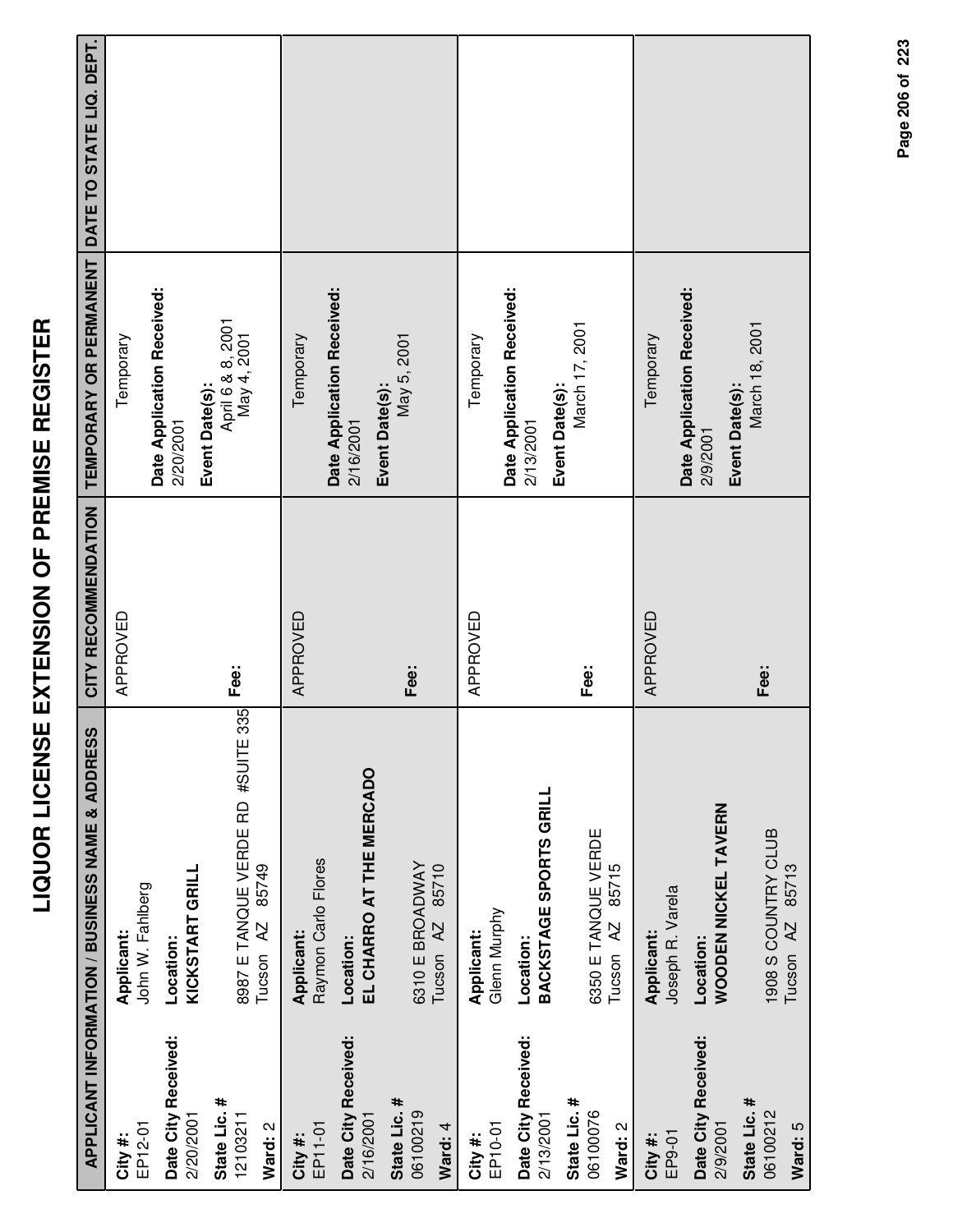|                                                  | APPLICANT INFORMATION / BUSINESS NAME & ADDRESS       | CITY RECOMMENDATION | TEMPORARY OR PERMANENT DATE TO STATE LIQ. DEPT.           |  |
|--------------------------------------------------|-------------------------------------------------------|---------------------|-----------------------------------------------------------|--|
| EP8-01<br>City#:                                 | Melinda M. Brown<br>Applicant:                        | APPROVED            | Temporary                                                 |  |
| Date City Received:<br>2/8/2001                  | AIN'T NOBODY'S BIZNESS<br>Location:                   |                     | Date Application Received:<br>Event Date(s):<br>2/8/2001  |  |
| State Lic. #<br>06100056<br>Ward: 6              | 2900 E BROADWAY<br>85716<br>Tucson <sub>AZ</sub>      | Fee:                | May 5 & 6, 2001                                           |  |
| EP7-01<br>City#:                                 | Clare H. Abel<br>Applicant:                           | APPROVED            | Permanent                                                 |  |
| Date City Received:<br>State Lic. #<br>1/30/2001 | ON THE BORDER MEXICAN GRILL &<br>CANTINA<br>Location: |                     | Date Application Received:<br>1/30/2001                   |  |
| 12103354<br>Ward: 1                              | 5205 E BROADWAY<br>85716<br>Tucson <sub>AZ</sub>      | Fee:                |                                                           |  |
| EP6-01<br>City #:                                | Bryce Zeagler<br>Applicant:                           | APPROVED            | Temporary                                                 |  |
| Date City Received:<br>1/30/2001                 | TFQ, INC. DBA THE FRENCH QUARTER<br>Location:         |                     | Date Application Received:<br>Event Date(s):<br>1/30/2001 |  |
| State Lic. #<br>12103318<br>Ward: 6              | 85716<br>3146 E GRANT RD<br>Tucson <sub>AZ</sub>      | Fee:                | February 27, 2001                                         |  |
| EP5-01<br>City #:                                | Robert B. McMahon<br>Applicant:                       | APPROVED            | Temporary                                                 |  |
| Date City Received:<br>1/24/2001                 | FIRECRACKER<br>Location:                              |                     | Date Application Received:<br>Event Date(s):<br>1/24/2001 |  |
| State Lic. #<br>12103137<br>Ward: 2              | 85712<br>2990 N SWAN RD<br>Tucson <sub>AZ</sub>       | Fee:                | February 24, 2001                                         |  |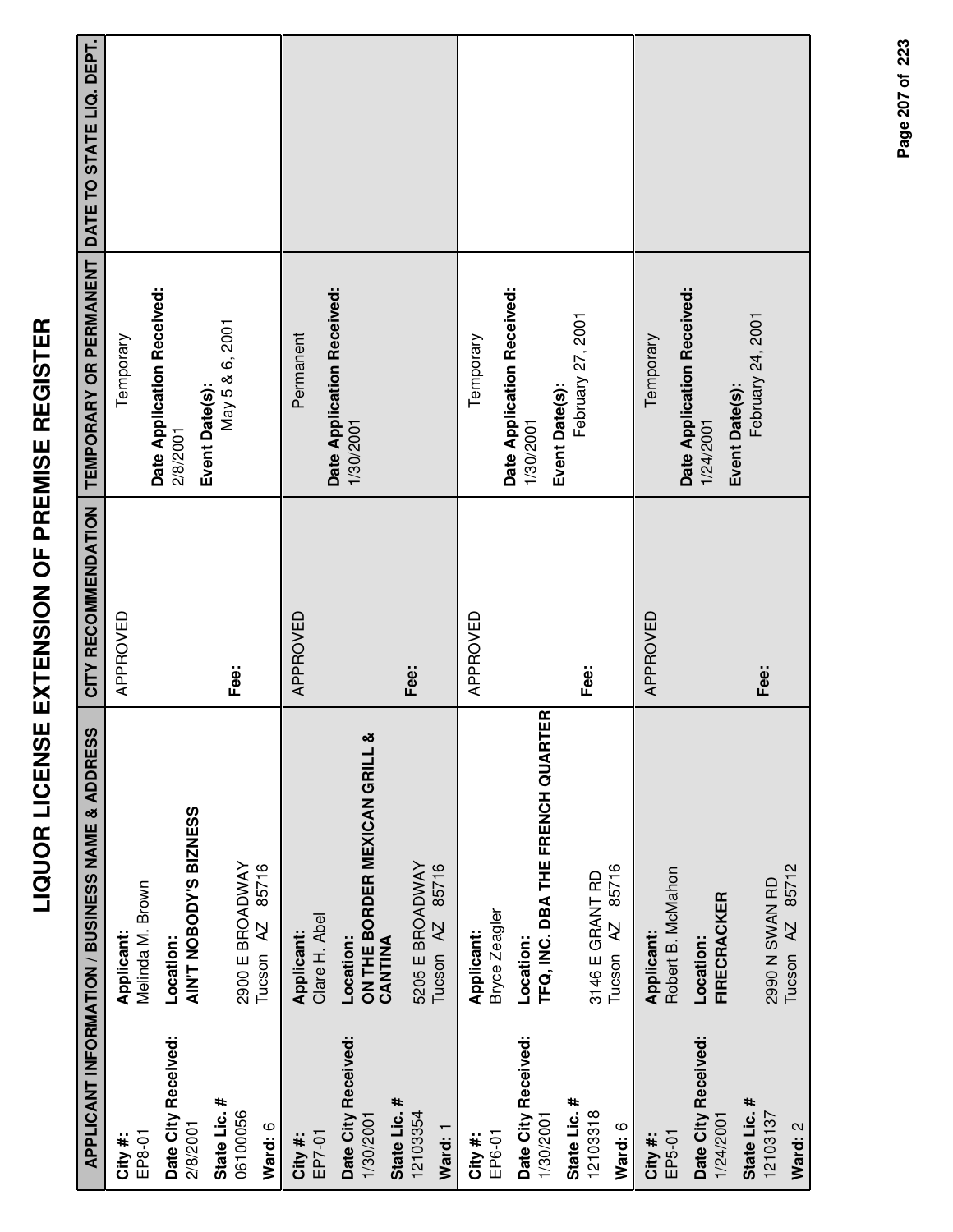|                                                                        | <b>APPLICANT INFORMATION / BUSINESS NAME &amp; ADDRESS</b>                                       | CITY RECOMMENDATION | <b>TEMPORARY OR PERMANENT</b>                                                                 | DATE TO STATE LIQ. DEPT. |
|------------------------------------------------------------------------|--------------------------------------------------------------------------------------------------|---------------------|-----------------------------------------------------------------------------------------------|--------------------------|
| EP4-01<br>City #:                                                      | Jerry A. Montgomery<br>Applicant:                                                                | APPROVED            | Date Application Received:<br>Temporary                                                       |                          |
| Date City Received:<br>1/9/2001                                        | <b>MONTGOMERY'S IRISH PUB</b><br>Location:                                                       |                     | Event Date(s):<br>1/9/2001                                                                    |                          |
| State Lic. #<br>12103217<br>Ward: 2                                    | 9155 E TANQUE VERDE ##177<br>85749<br>Tucson <sub>AZ</sub>                                       | Fee:                | March 17, 2001                                                                                |                          |
| Date City Received:<br>EP3-01<br>City #:                               | Applicant:<br>Not in File<br>Location:                                                           | APPROVED            | Date Application Received:<br>Temporary                                                       |                          |
| State Lic. #<br>Ward: 1                                                | $\mathsf{z}$                                                                                     | Fee:                | Event Date(s):                                                                                |                          |
| EP2-01<br>City #:                                                      | John W. Fahlberg<br>Applicant:                                                                   | APPROVED            | Temporary                                                                                     |                          |
| Date City Received:<br>State Lic. #<br>12103211<br>Ward: 2<br>1/5/2001 | 8987 E TANQUE VERDE RD #SUITE 335<br>KICKSTART GRILL<br>857<br>Tucson <sub>AZ</sub><br>Location: | Fee:                | Date Application Received:<br>February 4, 2001<br>March 4, 2001<br>Event Date(s):<br>1/5/2001 |                          |
| Date City Received:<br>EP1-01<br>City#:                                | Robert B. McMahon<br>Applicant:<br>Location:                                                     | APPROVED            | Date Application Received:<br>Temporary<br>1/8/2001                                           |                          |
| State Lic. #<br>12103137<br>Ward: 2<br>1/8/2001                        | <b>FIRECRACKER BISTRO</b><br>85712<br><b>Z990 N SWAN</b><br>Tucson <sub>AZ</sub>                 | Fee:                | February 3, 10, 2001<br>March 3, 10, 31, 2001<br>Event Date(s):                               |                          |

Page 208 of 223 **Page of 208 223**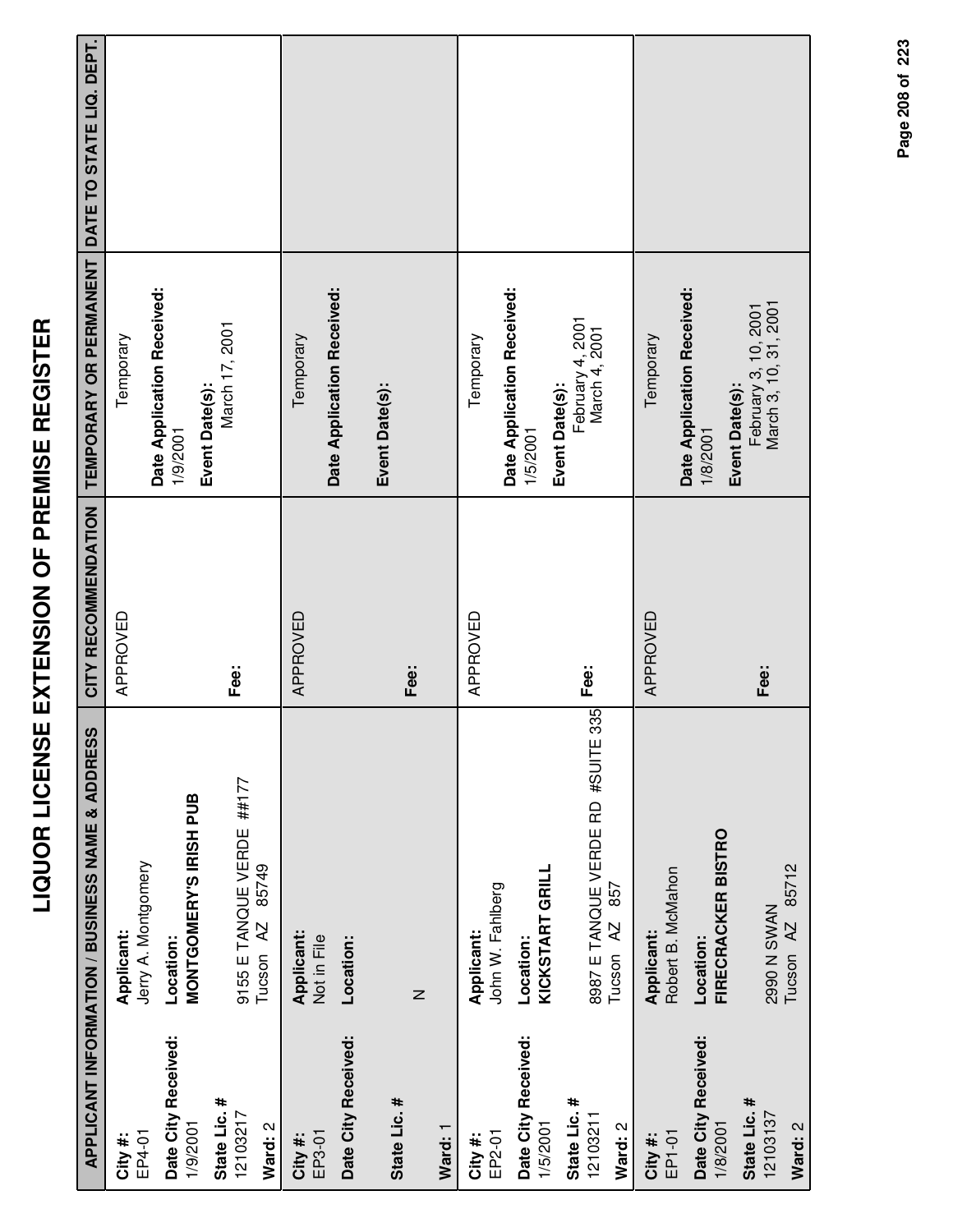|                                                         | <b>APPLICANT INFORMATION / BUSINESS NAME &amp; ADDRESS</b>                                                   | CITY RECOMMENDATION | TEMPORARY OR PERMANENT                                      | DATE TO STATE LIQ. DEPT. |
|---------------------------------------------------------|--------------------------------------------------------------------------------------------------------------|---------------------|-------------------------------------------------------------|--------------------------|
| Date City Received:<br>10/16/2000<br>EP57-00<br>City#:  | Stephen Parker (THIS IS EP48B-00) (NO<br>BOX SEATS GRILL & PUB<br>RECOMMENDATION)<br>Location:<br>Applicant: | APPROVED            | Date Application Received:<br>Permanent<br>10/16/2000       |                          |
| State Lic. #<br>Ward: 2                                 | 8848 E TANQUE VERDE<br>85745<br>Tucson <sub>AZ</sub>                                                         | Fee:                |                                                             |                          |
| Date City Received:<br>12/22/2000<br>EP56-00<br>City #: | Adam N. Conroy (APPLICATION<br>HOOTERS OF TUCSON<br>WITHDRAWN)<br>Location:<br>Applicant:                    | APPROVED            | Date Application Received:<br>Temporary<br>12/22/2000       |                          |
| State Lic. #<br>12101226<br>Ward: 2                     | 6335 E TANQUE VERDE<br>85715<br>Tucson AZ                                                                    | Fee:                | Application Withdrawn<br>January 28, 2001<br>Event Date(s): |                          |
| Date City Received:<br>EP55-00<br>City #:               | Applicant:<br>Not In File<br>Location:                                                                       | APPROVED            | Date Application Received:                                  |                          |
| State Lic. #<br>Ward: 1                                 | Tucson <sub>AZ</sub><br>Z                                                                                    | Fee:                |                                                             |                          |
| Date City Received:<br>11/30/2000<br>EP54-00<br>City#:  | <b>D'MALLEY'S ON FOURTH</b><br>Scot J. Cummings<br>Applicant:<br>Location:                                   | APPROVED            | Date Application Received:<br>Permanent<br>11/30/2000       |                          |
| State Lic. #<br>06100257<br>Ward: 6                     | 85705<br>247 N 4TH AV<br>Tucson <sub>AZ</sub>                                                                | Fee:                |                                                             |                          |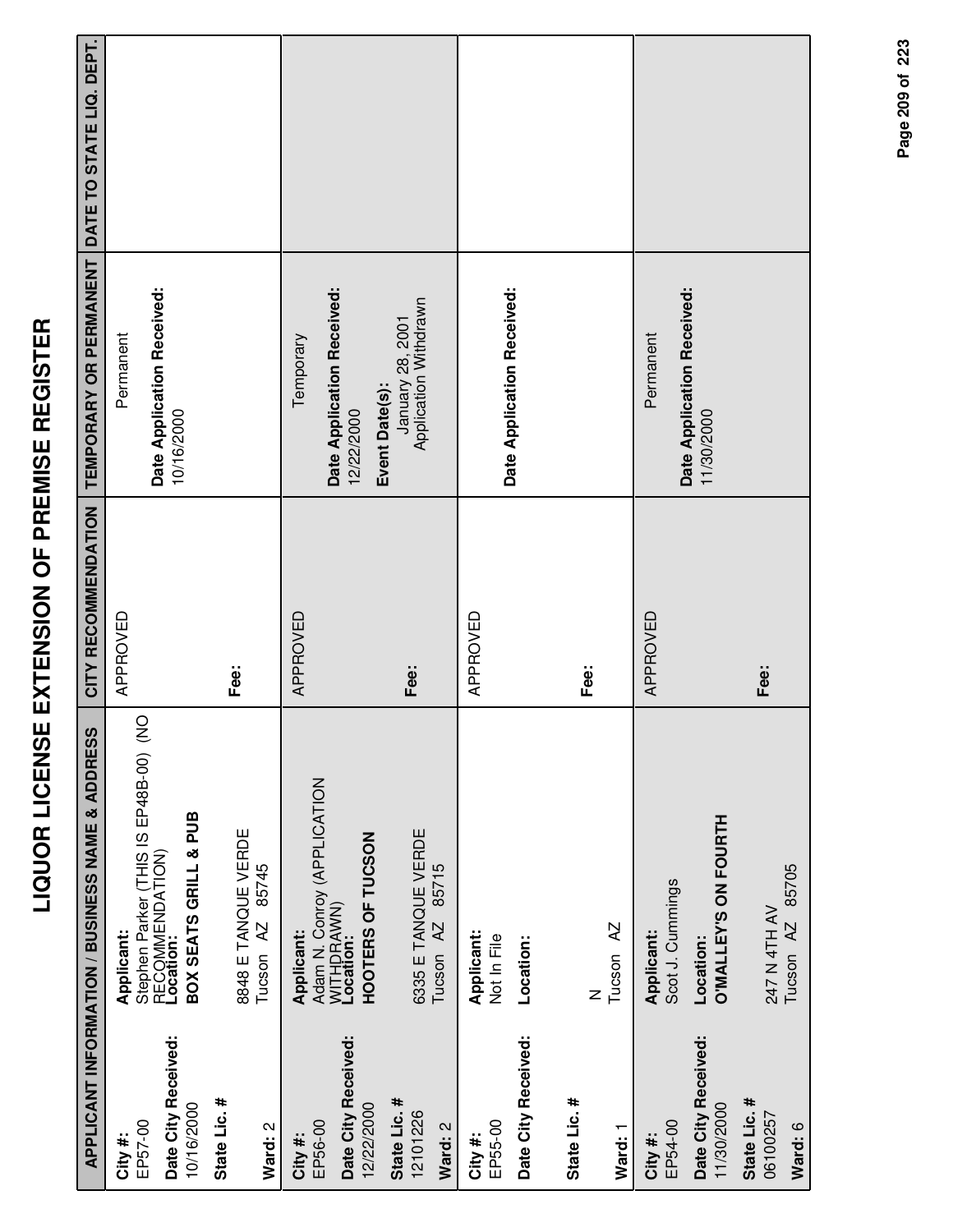|                                          |                                                                                                 | Tamana   |
|------------------------------------------|-------------------------------------------------------------------------------------------------|----------|
| OR LICENSE EXTENSION OF PREMISE REGISTER |                                                                                                 | ADDONIED |
|                                          | RMATION / BUSINESS NAME & ADDRESS  │ CITY RECOMMENDATION │ TEMPORARY OR PERMANENT │ DATE TO ST. |          |

|                                   | <b>APPLICANT INFORMATION / BUSINESS NAME &amp; ADDRESS</b> | CITY RECOMMENDATION | TEMPORARY OR PERMANENT DATE TO STATE LIQ. DEPT. |  |
|-----------------------------------|------------------------------------------------------------|---------------------|-------------------------------------------------|--|
| EP53-00<br>City #:                | Applicant:                                                 | APPROVED            | Temporary                                       |  |
|                                   | John W. Fahlberg                                           |                     | Date Application Received:                      |  |
| Date City Received:               | Location:                                                  |                     | 11/9/2000                                       |  |
| 11/9/2000                         | KICKSTART GRILL                                            |                     | Event Date(s):                                  |  |
| State Lic. #<br>12103211          | 8987 E TANQUE VERDE RD                                     | Fee:                | December 3, 2000<br>January 7, 2001             |  |
| Ward: 2                           | 85749<br>Tucson <sub>AZ</sub>                              |                     |                                                 |  |
|                                   |                                                            |                     |                                                 |  |
| EP52-00<br>City #:                | Virginia Estrada Gomez<br>Applicant:                       | APPROVED            | Temporary                                       |  |
|                                   |                                                            |                     | Date Application Received:                      |  |
| Date City Received:<br>10/31/2000 | <b>BRANDING IRON</b><br>Location:                          |                     | 10/31/2000                                      |  |
|                                   |                                                            |                     | Event Date(s):                                  |  |
| State Lic. #<br>06100273          | 5442 S 12TH AV                                             | Fee:                | November 25, 2000                               |  |
| Ward: 1                           | 85706<br>AZ<br>Tucson                                      |                     |                                                 |  |
| City #:                           | Applicant:                                                 | DENIED              | Temporary                                       |  |
| EP51-00                           | Thomas Tarantino Jr                                        |                     |                                                 |  |
| Date City Received:               | Location:                                                  |                     | Date Application Received:<br>10/23/2000        |  |
| 10/23/2000                        | SAGEBRUSH CANTINA                                          |                     | Event Date(s):                                  |  |
| State Lic. #                      |                                                            |                     | November 18, 2000                               |  |
| 06100070                          | 5358 S NOGALES HY                                          | Fee:                |                                                 |  |
| Ward: 5                           | 85706<br>Tucson <sub>AZ</sub>                              |                     |                                                 |  |
| City #:                           | Applicant:                                                 | APPROVED            | Temporary                                       |  |
| EP50-00                           | Scott J. Cummings                                          |                     | Date Application Received:                      |  |
| Date City Received:               | Location:                                                  |                     | 10/18/2000                                      |  |
| 10/18/2000                        | <b>O'MALLEY'S ON FOURTH</b>                                |                     | Event Date(s):                                  |  |
| State Lic. #                      |                                                            | Fee:                | October 26 & 27, 2000<br>March 15-17, 2001      |  |
| 06100257                          | 247 N 4TH AV                                               |                     |                                                 |  |
| Ward: 6                           | 85705<br>$\overline{A}$<br>Tucson                          |                     |                                                 |  |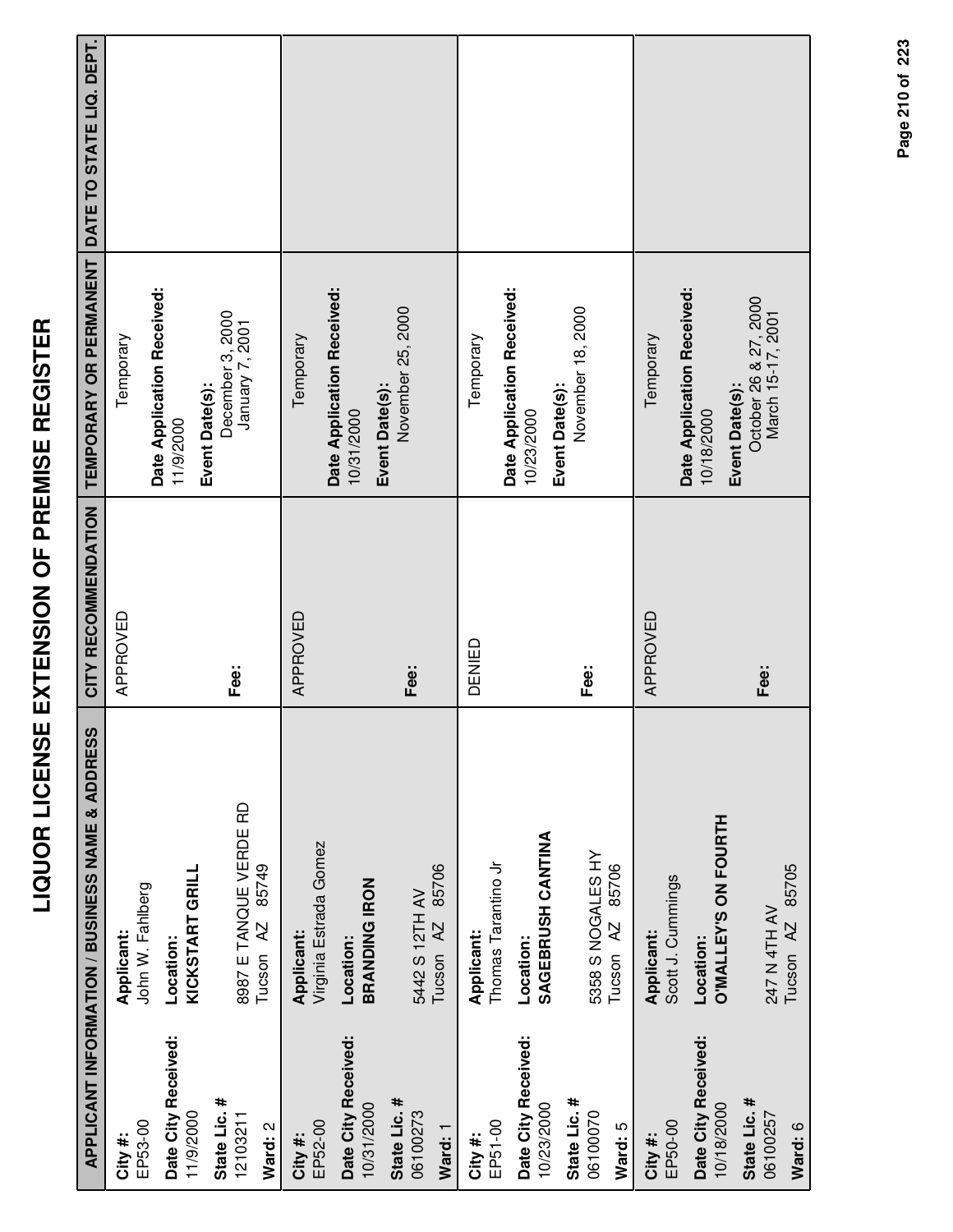|                                      | <b>LIQUOR L</b>                                                     | ICENSE EXTENSION OF PREMISE REGISTER |                                                                 |  |
|--------------------------------------|---------------------------------------------------------------------|--------------------------------------|-----------------------------------------------------------------|--|
|                                      | <b>ADDRESS</b><br>PLICANT INFORMATION / BUSINESS NAME &             |                                      | CITY RECOMMENDATION   TEMPORARY OR PERMANENT   DATE TO STATE LI |  |
| 8<br>თ<br>#                          | Sean Patrick Moloney<br>Applicant:                                  | APPROVED                             | Temporary                                                       |  |
| City Received:<br>e Lic. #<br>9/2000 | <b>APPLEBEE'S NEIGHBORHOOD GRILL</b><br><b>AND BAR</b><br>Location: |                                      | Date Application Received:<br>Event Date(s):<br>10/19/2000      |  |
| <b>13298</b><br>್ಷ<br>ಕ              | Tucson AZ 85712<br>4625 E GRANT RD                                  | Fee:                                 | November 18, 2000                                               |  |
| c<br>c<br>#                          | $\overline{\phantom{a}}$<br>Caatt I Cusaicas **ED10D<br>Applicant:  | <b>APPROVED</b>                      | Temporary                                                       |  |

|                                                   | <b>APPLICANT INFORMATION / BUSINESS NAME &amp; ADDRESS</b>     |          | CITY RECOMMENDATION   TEMPORARY OR PERMANENT   DATE TO STATE LIQ. DEPT. |  |
|---------------------------------------------------|----------------------------------------------------------------|----------|-------------------------------------------------------------------------|--|
| EP49-00<br>City#:                                 | Sean Patrick Moloney<br>Applicant:                             | APPROVED | Temporary                                                               |  |
| Date City Received:<br>State Lic. #<br>10/19/2000 | 글<br>APPLEBEE'S NEIGHBORHOOD GR<br><b>AND BAR</b><br>Location: |          | Date Application Received:<br>Event Date(s):<br>10/19/2000              |  |
| 12103298<br>Ward: 2                               | 85712<br>4625 E GRANT RD<br>Tucson AZ                          | Fee:     | November 18, 2000                                                       |  |
| EP48-00<br>City#:                                 | Scott J. Cummings **EP48B is EP57**<br>Applicant:              | APPROVED | Temporary                                                               |  |
| Date City Received:<br>10/19/2000                 | O'MALLEY'S ON FOURTH<br>Location:                              |          | Date Application Received:<br>10/19/2000                                |  |
| State Lic. #<br>06100257<br>Ward: 6               | 85705<br>247 N 4TH AV<br>Tucson <sub>AZ</sub>                  | Fee:     | November 9 & 19, 2000<br>EP48B is EP57<br>Event Date(s):                |  |
| EP47-00<br>City #:                                | David Brian Lukaszewski<br>Applicant:                          | APPROVED | Temporary                                                               |  |
| Date City Received:<br>10/12/2000                 | Location:<br>XS                                                |          | Date Application Received:<br>10/12/2000                                |  |
| State Lic. #<br>0005878<br>Ward: 6                | 85705<br>536 N 4TH AV<br>Tucson <sub>AZ</sub>                  | Fee:     | October 31, 2000<br>Event Date(s):                                      |  |
| EP46-00<br>City#:                                 | John W. Fahlberg<br>Applicant:                                 | APPROVED | Permanent                                                               |  |
| Date City Received:<br>9/28/2000                  | KICKSTART GRILL<br>Location:                                   |          | Date Application Received:<br>9/28/2000                                 |  |
| State Lic. #<br>12103211                          | 8987 E TANQUE VERDE RD                                         | Fee:     |                                                                         |  |
| Ward: 2                                           | 85749<br>$\overline{5}$<br>Tucson                              |          |                                                                         |  |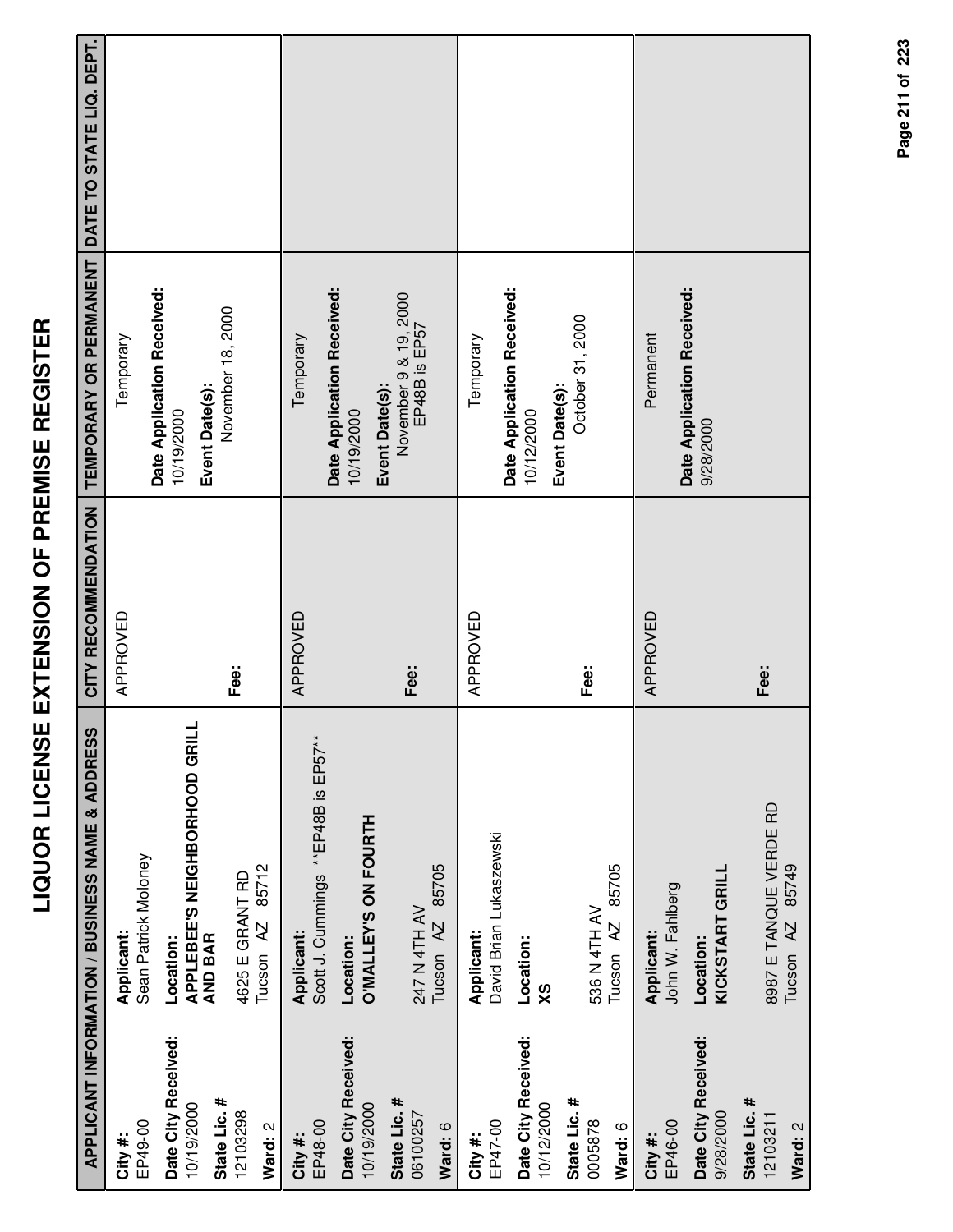|                                     | APPLICANT INFORMATION / BUSINESS NAME & ADDRESS        | CITY RECOMMENDATION | TEMPORARY OR PERMANENT                                    | DATE TO STATE LIQ. DEPT. |
|-------------------------------------|--------------------------------------------------------|---------------------|-----------------------------------------------------------|--------------------------|
| EP45-00<br>City #:                  | Richard S. Oseran<br>Applicant:                        | APPROVED            | Temporary                                                 |                          |
| Date City Received:<br>9/6/2000     | CONGRESS TAP ROOM INC<br>Location:                     |                     | Date Application Received:<br>9/6/2000                    |                          |
| State Lic. #<br>Ward: 6             | 85701<br>311 E CONGRESS<br>Tucson <sub>AZ</sub>        | Fee:                | October 7 & 28, 2000<br>Event Date(s):                    |                          |
| EP44-00<br>City #:                  | Mike D. Mastro<br>Applicant:                           | APPROVED            | Temporary                                                 |                          |
| Date City Received:<br>9/5/2000     | <b>MALONEY'S TAVERN</b><br>Location:                   |                     | Date Application Received:<br>9/5/2000                    |                          |
| State Lic. #<br>06100181<br>Ward: 6 | 85705<br>301 E STEVENS<br>Tucson <sub>AZ</sub>         | Fee:                | October 6, 2000<br>Event Date(s):                         |                          |
| EP43-00<br>City #:                  | John W. Fahlberg<br>Applicant:                         | APPROVED            | Temporary                                                 |                          |
| Date City Received:<br>8/30/2000    | KICKSTART GRILL<br>Location:                           |                     | Date Application Received:<br>Event Date(s):<br>8/30/2000 |                          |
| State Lic. #<br>12103211<br>Ward: 2 | 8987 E TANQUE VERDE RD<br>85749<br>Tucson AZ           | Fee:                | October 6, 2000                                           |                          |
| EP42-00<br>City #:                  | Melinda M. Brown<br>Applicant:                         | APPROVED            | Temporary                                                 |                          |
| Date City Received:<br>8/21/2000    | AIN'T NOBODY'S BIZNESS<br>Location:                    |                     | Date Application Received:<br>Event Date(s):<br>8/21/2000 |                          |
| State Lic. #<br>06100056<br>Ward: 6 | 2900 E BROADWAY ##118<br>85716<br>Tucson <sub>AZ</sub> | Fee:                | October 14, 2000                                          |                          |

Page 212 of 223 **Page of 212 223**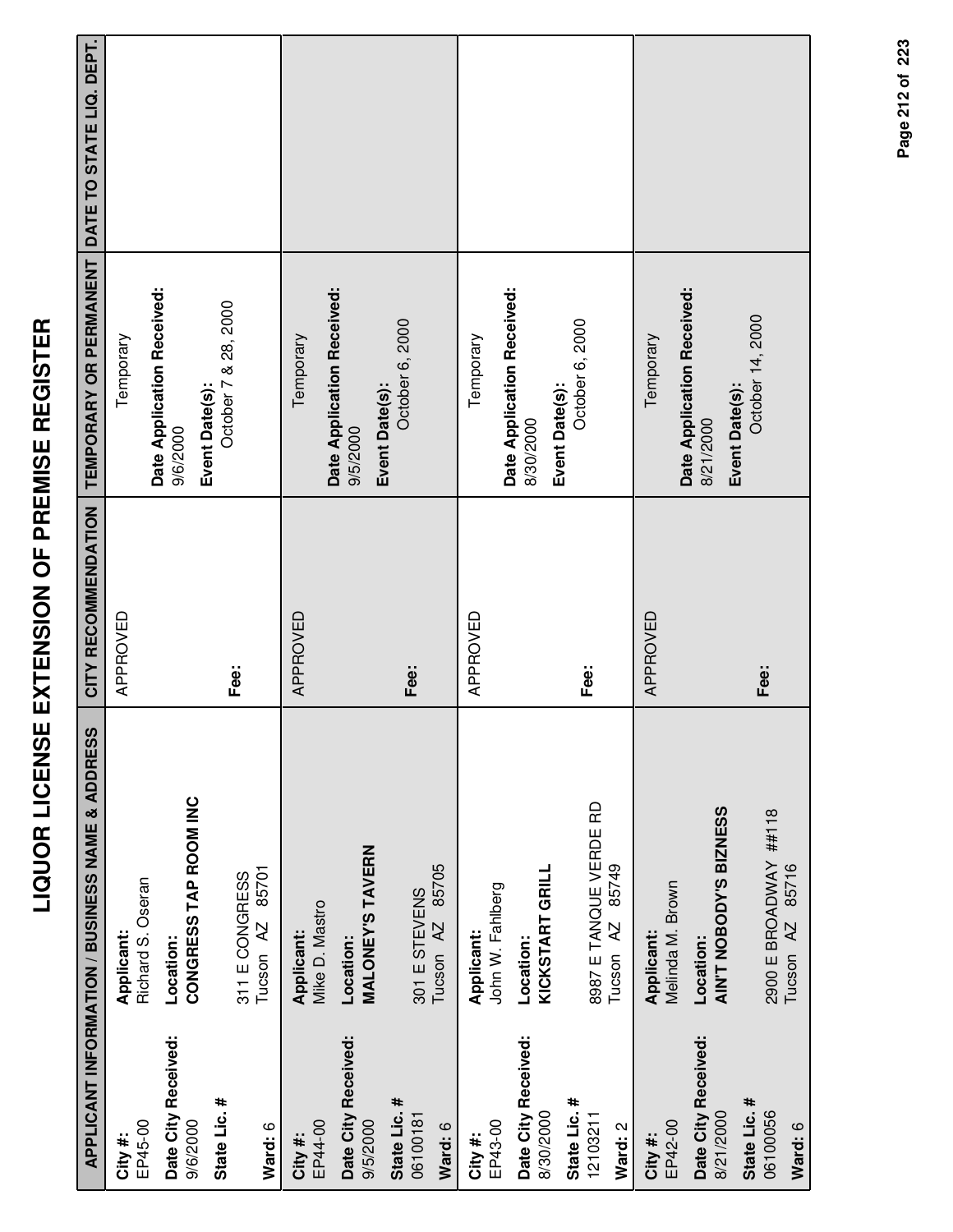|                                     | APPLICANT INFORMATION / BUSINESS NAME & ADDRESS      | CITY RECOMMENDATION | TEMPORARY OR PERMANENT                                   | DATE TO STATE LIQ. DEPT. |
|-------------------------------------|------------------------------------------------------|---------------------|----------------------------------------------------------|--------------------------|
| EP41-00<br>City #:                  | Hector Rudolpho Rodriguez<br>Applicant:              | APPROVED            | Date Application Received:<br>Temporary                  |                          |
| Date City Received:<br>8/11/2000    | WEE WENT WONGS<br>Location:                          |                     | 8/11/2000                                                |                          |
| State Lic. #<br>06100114<br>Ward: 5 | 85711<br>4844 E 22 ND ST<br>Tucson <sub>AZ</sub>     | Fee:                | August 27, 2000<br>Event Date(s):                        |                          |
| EP40-00<br>City #:                  | Brenda Z. Silvas<br>Applicant:                       | APPROVED            | Temporary                                                |                          |
| Date City Received:<br>8/10/2000    | TAMALEZ AT LA PLACITA VILLAGE<br>Location:           |                     | Date Application Received:<br>8/10/2000                  |                          |
| State Lic. #<br>12103292<br>Ward: 6 | 110 S CHURCH ##7136<br>85701<br>Tucson <sub>AZ</sub> | Fee:                | August 26, 2000<br>Event Date(s):                        |                          |
| EP39-00<br>City#:                   | Donna Ruth Johnson<br>Applicant:                     | APPROVED            | Permanent                                                |                          |
| Date City Received:<br>8/14/2000    | POCKETS, INC.<br>Location:                           |                     | Date Application Received:<br>8/14/2000                  |                          |
| State Lic. #<br>06100250<br>Ward: 4 | 85711<br>1062 S WILMOT<br>Tucson <sub>AZ</sub>       | Fee:                |                                                          |                          |
| EP38-00<br>City #:                  | Raymond Carlo Flores<br>Applicant:                   | APPROVED            | Temporary                                                |                          |
| Date City Received:<br>8/3/2000     | TOMA! EL CHARRO<br>Location:                         |                     | Date Application Received:<br>Event Date(s):<br>8/3/2000 |                          |
| State Lic. #<br>06100219<br>Ward: 4 | 6310 E BROADWAY<br>85710<br>Tucson <sub>AZ</sub>     | Fee:                | September 16, 2000                                       |                          |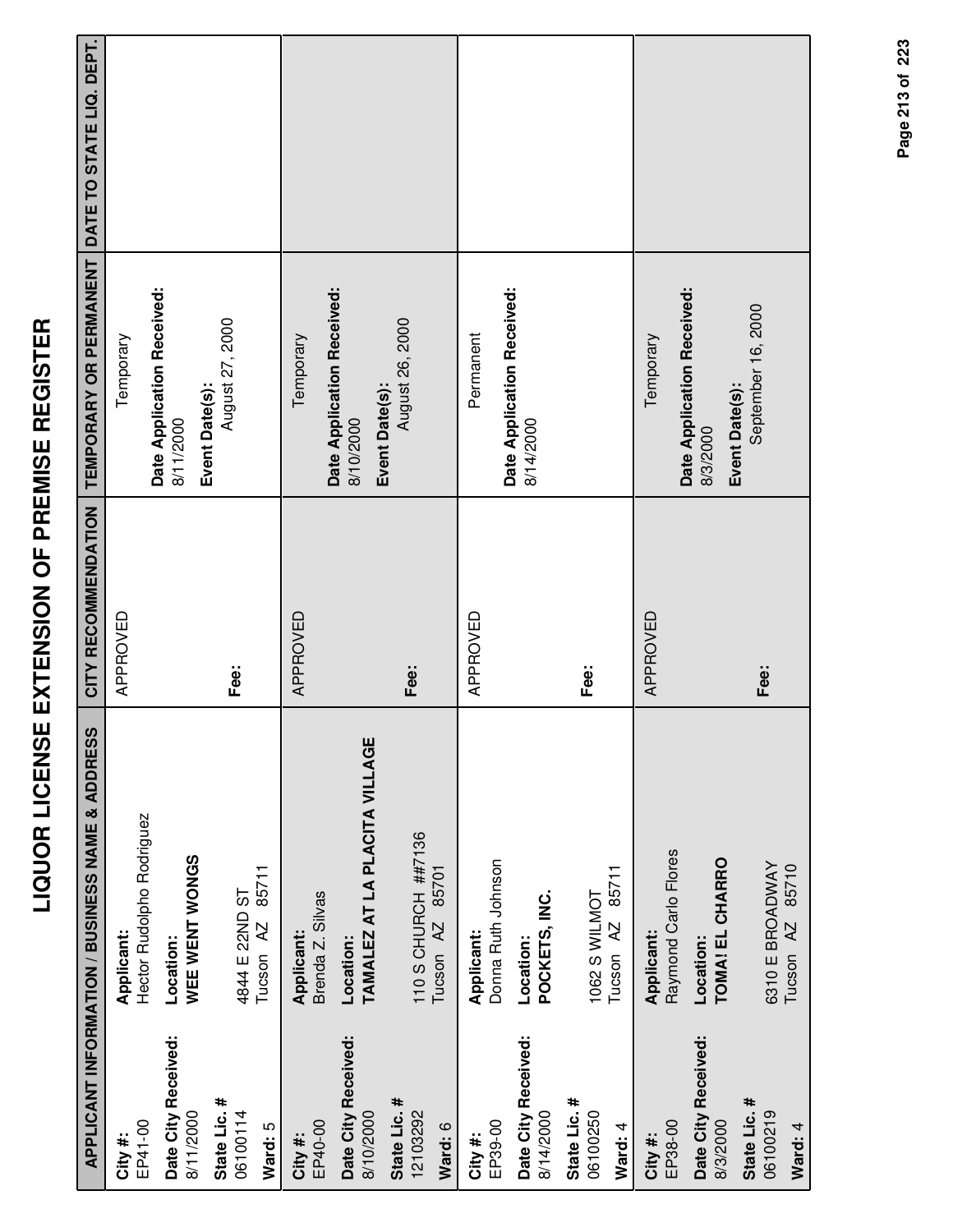|                                                        | APPLICANT INFORMATION / BUSINESS NAME & ADDRESS                              | CITY RECOMMENDATION | TEMPORARY OR PERMANENT DATE TO STATE LIQ. DEPT.      |  |
|--------------------------------------------------------|------------------------------------------------------------------------------|---------------------|------------------------------------------------------|--|
| Date City Received:<br>EP37-00<br>8/4/2000<br>City#:   | Roberta Carol Bell<br>ROOSTER INN<br>Applicant:<br>Location:                 | APPROVED            | Date Application Received:<br>Permanent<br>8/4/2000  |  |
| State Lic. #<br>06100091<br>Ward: 5                    | 5122 S NOGALES HY<br>85710<br>Tucson <sub>AZ</sub>                           | Fee:                |                                                      |  |
| Date City Received:<br>EP36-00<br>8/4/2000<br>City #:  | Roberta Carol Bell<br>ROOSTER INN<br>Applicant:<br>Location:                 | APPROVED            | Date Application Received:<br>Temporary<br>8/4/2000  |  |
| State Lic. #<br>06100091<br>Ward: 5                    | 5122 S NOGALES HY<br>85706<br>Tucson <sub>AZ</sub>                           | Fee:                | October 6 & 7, 2000<br>Event Date(s):                |  |
| Date City Received:<br>7/28/2000<br>EP35-00<br>City #: | KICKSTART GRILL<br>John W. Fahlberg<br>Applicant:<br>Location:               | APPROVED            | Date Application Received:<br>Temporary<br>7/28/2000 |  |
| State Lic. #<br>12103211<br>Ward: 1                    | 8987 E TANQUE VERDE RD<br>85749<br>Tucson <sub>AZ</sub>                      | Fee:                | September 1 & 10, 2000<br>Event Date(s):             |  |
| Date City Received:<br>EP34-00<br>City #:              | Joseph R. Varela<br>Applicant:<br>Location:                                  | APPROVED            | Date Application Received:<br>Temporary              |  |
| State Lic. #<br>06100212<br>7/20/2000<br>Ward: 5       | WOODEN NICKEL TAVERN<br>1908 S COUNTRY CLUB<br>85713<br>Tucson <sub>AZ</sub> | Fee:                | September 10, 2000<br>Event Date(s):<br>7/20/2000    |  |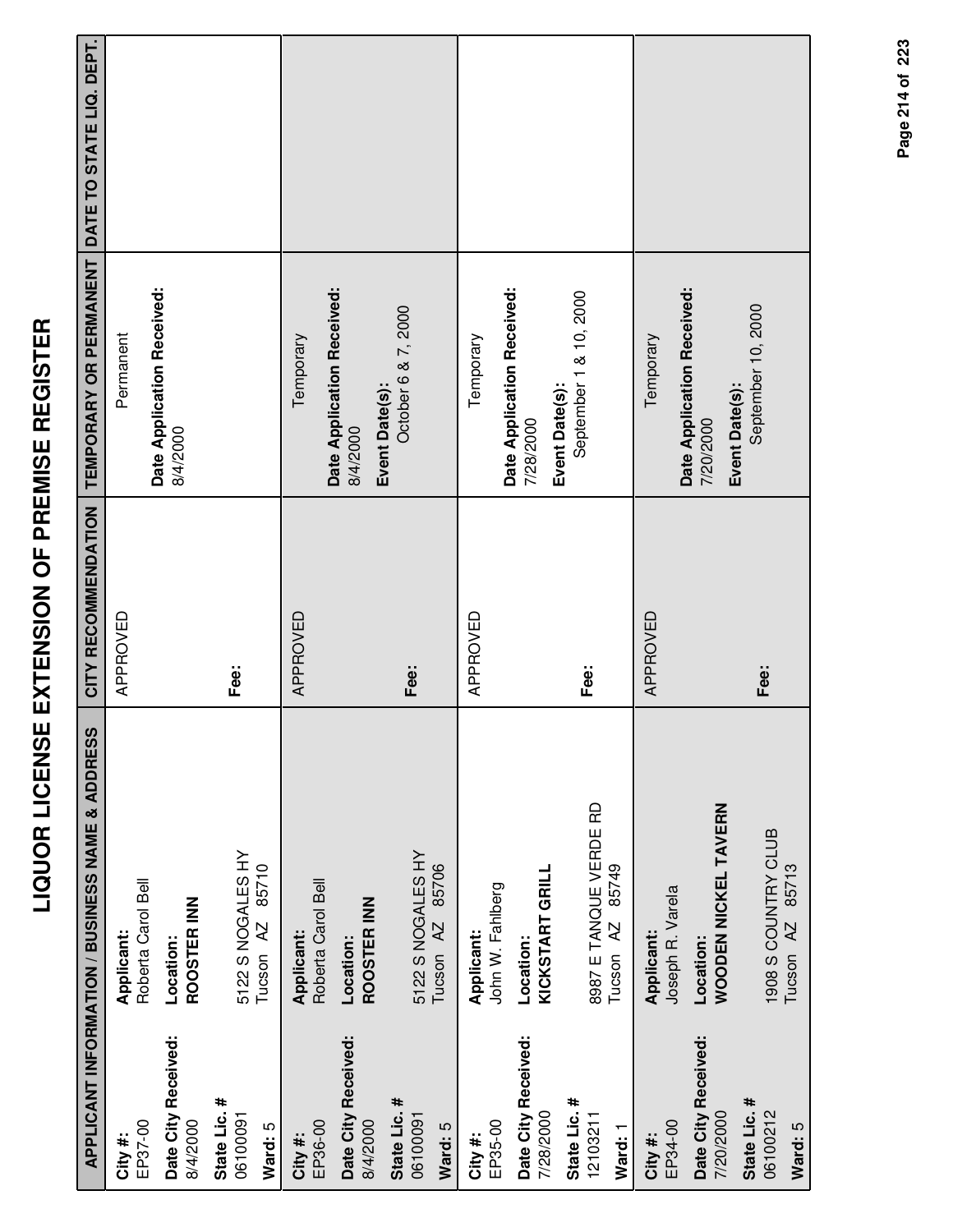|                                     | APPLICANT INFORMATION / BUSINESS NAME & ADDRESS        | CITY RECOMMENDATION | TEMPORARY OR PERMANENT DATE TO STATE LIQ. DEPT.           |  |
|-------------------------------------|--------------------------------------------------------|---------------------|-----------------------------------------------------------|--|
| EP33-00<br>City#:                   | James Brian Latta<br>Applicant:                        | APPROVED            | Date Application Received:<br>Temporary                   |  |
| Date City Received:<br>7/17/2000    | CHUY'S MESQUITE BROILER<br>Location:                   |                     | 7/17/2000                                                 |  |
| State Lic. #<br>0005163<br>Ward: 5  | 85710<br>7101 E 22ND ST<br>Tucson <sub>AZ</sub>        | Fee:                | August 11, 2000<br>Event Date(s):                         |  |
| EP32-00<br>City#:                   | Thomas Tarantino Jr<br>Applicant:                      | APPROVED            | Date Application Received:<br>Temporary                   |  |
| Date City Received:<br>7/11/2000    | SAGEBRUSH CANTINA<br>Location:                         |                     | Event Date(s):<br>7/11/2000                               |  |
| State Lic. #<br>06100070<br>Ward: 5 | 5358 S OLD NOGALES HY<br>85706<br>Tucson <sub>AZ</sub> | Fee:                | September 10, 2000                                        |  |
| EP31-00<br>City #:                  | Thomas Tarantino Jr<br>Applicant:                      | APPROVED            | Temporary                                                 |  |
| Date City Received:<br>7/11/2000    | SAGEBRUSH CANTINA<br>Location:                         |                     | Date Application Received:<br>7/11/2000                   |  |
| State Lic. #<br>06100070<br>Ward: 5 | 5358 S OLD NOGALES HY<br>85706<br>Tucson <sub>AZ</sub> | Fee:                | August 13, 2000<br>Event Date(s):                         |  |
| EP30-00<br>City #:                  | Randy Nations<br><b>Applicant:</b>                     | APPROVED            | Temporary                                                 |  |
| Date City Received:<br>6/26/2000    | <b>WILDCAT HOUSE</b><br>Location:                      |                     | Date Application Received:<br>Event Date(s):<br>6/26/2000 |  |
| State Lic. #<br>06100110<br>Ward: 6 | 85705<br>1801 N STONE AV<br>Tucson <sub>AZ</sub>       | Fee:                | October 8, 2000                                           |  |

### Page 215 of 223 **Page of 215 223**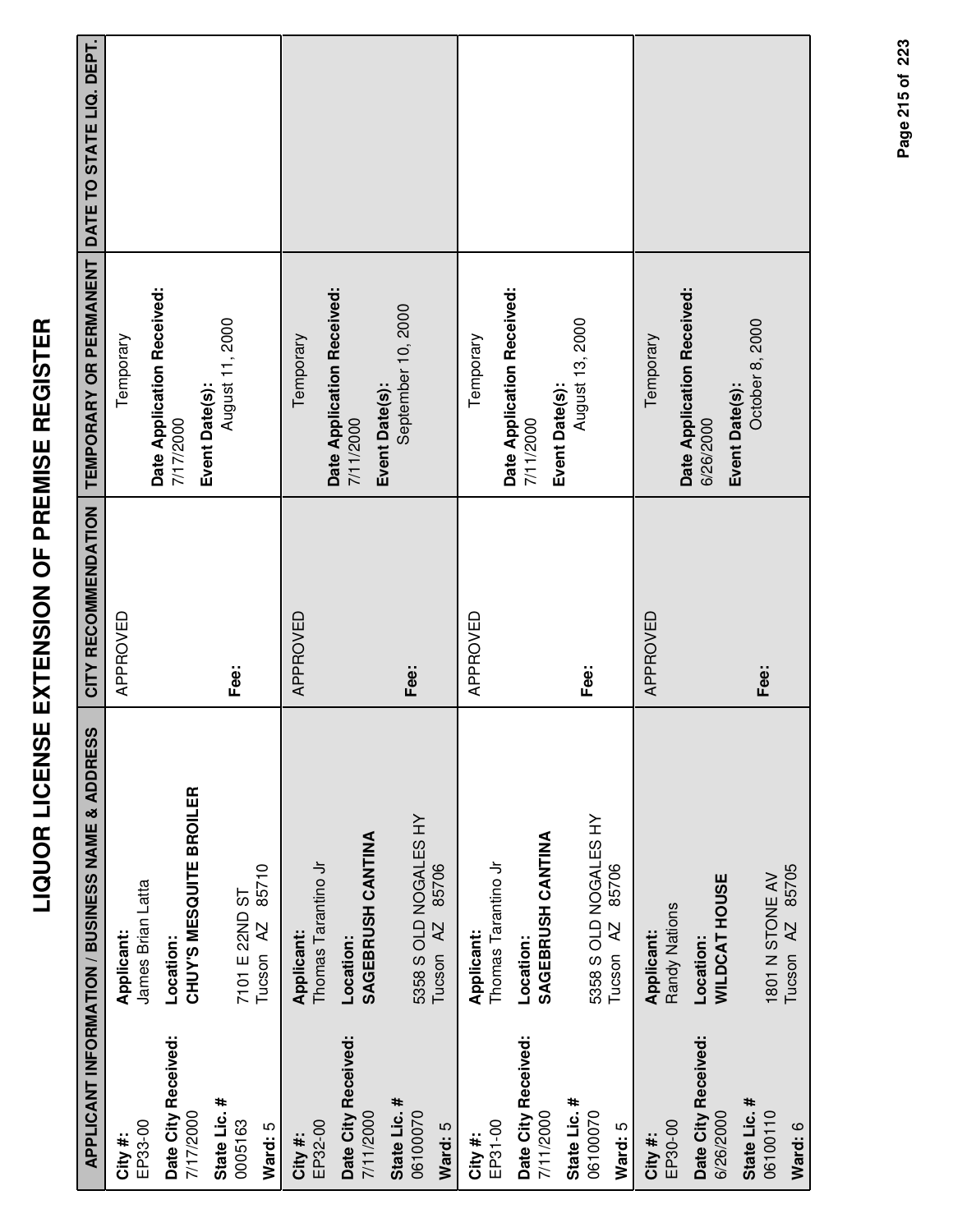|                                 | <b>APPLICANT INFORMATION / BUSINESS NAME &amp; ADDRESS</b> | CITY RECOMMENDATION | TEMPORARY OR PERMANENT                                   | DATE TO STATE LIQ. DEPT. |
|---------------------------------|------------------------------------------------------------|---------------------|----------------------------------------------------------|--------------------------|
| EP29-00<br>City #:              | Clarence E. Boykins<br>Applicant:                          | APPROVED            | Temporary                                                |                          |
| Date City Received:<br>6/8/2000 | TUCSON CONVENTION CENTER<br>Location:                      |                     | Date Application Received:<br>Event Date(s):<br>6/8/2000 |                          |
| State Lic. #<br>Ward: 6         | 85701<br>260 S CHURCH<br>Tucson AZ                         | Fee:                | July 4, 2000                                             |                          |
| EP28-00<br>City #:              | EP28-00 Requested on 5/5/05<br>Applicant:                  | APPROVED            |                                                          |                          |
| Date City Received:             | REQUESTED BY ROLANDA FOR MARK<br>Location:<br><b>KERR</b>  |                     | Date Application Received:                               |                          |
| State Lic. #<br>Ward: 1         | Tucson <sub>AZ</sub><br>$\mathsf{z}$                       | Fee:                |                                                          |                          |
| EP27-00<br>City #:              | EP27-00 Requested on 5/5/05<br>Applicant:                  | APPROVED            |                                                          |                          |
| Date City Received:             | REQUESTED BY ROLANDA FOR MARK<br>Location:<br><b>KERR</b>  |                     | Date Application Received:                               |                          |
| State Lic. #<br>Ward: 1         | Tucson <sub>AZ</sub><br>Z                                  | Fee:                |                                                          |                          |
| EP26-00<br>City #:              | EP26-00 Requested on 5/5/05<br>Applicant:                  | APPROVED            |                                                          |                          |
| Date City Received:             | REQUESTED BY ROLANDA FOR MARK<br>Location:<br><b>KERR</b>  |                     | Date Application Received:                               |                          |
| State Lic. #<br>Ward: 1         | Tucson <sub>AZ</sub><br>Z                                  | Fee:                |                                                          |                          |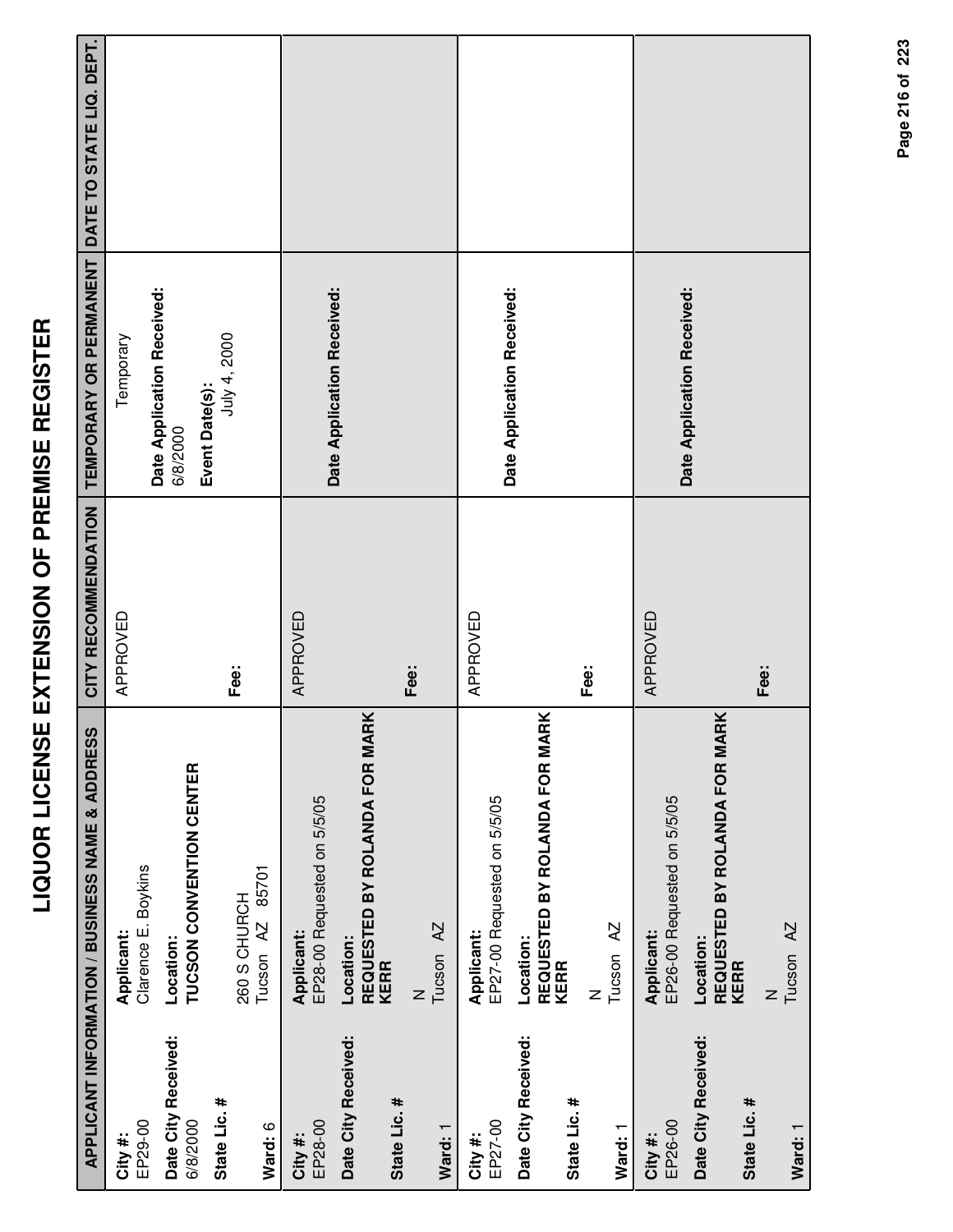|                                  | <b>LIQUOR LICENS</b>                            | E EXTENSION OF PREMISE REGISTER |                                                        |  |
|----------------------------------|-------------------------------------------------|---------------------------------|--------------------------------------------------------|--|
|                                  | APPLICANT INFORMATION / BUSINESS NAME & ADDRESS | CITY RECOMMENDATION             | <b>TEMPORARY OR PERMANENT DATE TO STATE LIQ. DEPT.</b> |  |
| EP25-00<br>City#:                | John W. Fahlberg<br>Applicant:                  | APPROVED                        | Temporary                                              |  |
| Date City Received:<br>5/31/2000 | KICKSTART GRILL<br>Location:                    |                                 | Date Application Received:<br>5/31/2000                |  |
| State Lic. #<br>12103211         | 8987 E TANQUE VERDE RD                          | Fee:                            | July 7, 2000<br>August 4, 2000<br>Event Date(s):       |  |
| Ward: 2                          | Tucson AZ 85749                                 |                                 |                                                        |  |
| EP24-00<br>City#:                | Robert B. McMahon<br><b>Applicant:</b>          | APPROVED                        | Temporary                                              |  |
| Date City Received:<br>5/19/2000 | <b>FIRECRACKER</b><br>Location:                 |                                 | Date Application Received:<br>5/19/2000                |  |
| State Lic. #<br>12103137         | 2990 N SWAN RD                                  | Fee:                            | 9/2,16,30/00<br>8/12,26/00<br>Event Date(s):           |  |
| Ward: 2                          | 85712<br>Tucson <sub>AZ</sub>                   |                                 |                                                        |  |
| EP23-00<br>City #:               | Robert B. Mcmahon<br>Applicant:                 | APPROVED                        | Temporary                                              |  |
| Date City Received:<br>5/23/2000 | <b>FIRECRACKER</b><br>Location:                 |                                 | Date Application Received:<br>5/23/2000                |  |
| State Lic. #<br>12103137         | 2990 N SWAN RD                                  | Fee:                            | 6/3&17/00<br>5/27/00<br>Event Date(s):                 |  |
| Ward: 2                          | 85712<br>Tucson <sub>AZ</sub>                   |                                 | 7/1,15,29/00                                           |  |
| EP22-00<br>City #:               | Scot William Shuman<br>Applicant:               | APPROVED                        | Temporary                                              |  |

LIQUOR LICENSE EXTENSION OF PREMISE REGISTER

Date City Received:<br>5/18/2000

**Date City Received:**

**State Lic. #** 06100145

4980 E 22ND ST Tucson AZ 85711

4980 E 22ND ST<br>Tucson AZ 85711

**Fee:**

**Ward:** 5

**City #:** EP22-00

Scot William Shuman

Location:<br>YOUR LIVING ROOM TAVERN **YOUR LIVING ROOM TAVERN**

Event Date(s):<br>June 24, 2000

**Event Date(s):**

**Date Application Received:** Date Application Received:<br>5/18/2000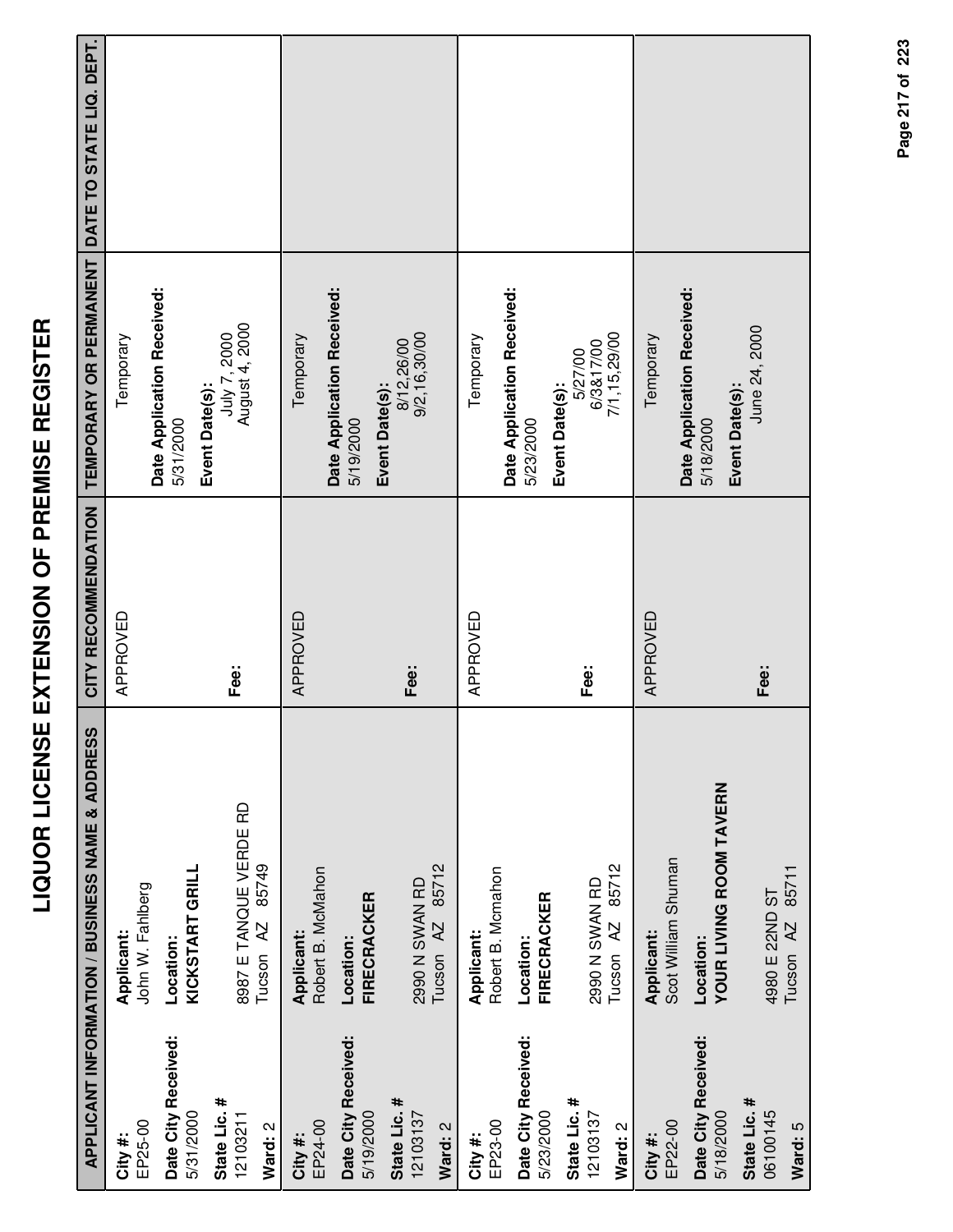|                                     | APPLICANT INFORMATION / BUSINESS NAME & ADDRESS      | CITY RECOMMENDATION | <b>TEMPORARY OR PERMANENT</b>                             | DATE TO STATE LIQ. DEPT. |
|-------------------------------------|------------------------------------------------------|---------------------|-----------------------------------------------------------|--------------------------|
| EP21-00<br>City #:                  | Robin Muller<br>Applicant:                           | APPROVED            | Temporary                                                 |                          |
| Date City Received:<br>5/12/2000    | ROMANOS MACARONI GRILL<br>Location:                  |                     | Date Application Received:<br>5/12/2000                   |                          |
| State Lic. #<br>Ward: 6             | 5100 E BROADWAY<br>85711<br>Tucson <sub>AZ</sub>     | Fee:                | May 12 - 14, 2000<br>Event Date(s):                       |                          |
| EP20-00<br>City #:                  | Joseph R. Varela<br>Applicant:                       | APPROVED            | Temporary                                                 |                          |
| Date City Received:<br>4/27/2000    | WOODEN NICKEL TAVERN<br>Location:                    |                     | Date Application Received:<br>4/27/2000                   |                          |
| State Lic. #<br>06100212<br>Ward: 5 | 1908 S COUNTRY CLUB<br>85713<br>Tucson <sub>AZ</sub> | Fee:                | July 9, 2000<br>Event Date(s):                            |                          |
| EP19-00<br>City #:                  | Applicant:<br>No file                                | APPROVED            | Date Application Received:                                |                          |
| Date City Received:                 | Location:                                            |                     |                                                           |                          |
| State Lic. #                        | Z                                                    | Fee:                |                                                           |                          |
| Ward: 1                             | Tucson <sub>AZ</sub>                                 |                     |                                                           |                          |
| EP18-00<br>City#:                   | John W. Fahlberg<br>Applicant:                       | APPROVED            | Temporary                                                 |                          |
| Date City Received:<br>4/12/2000    | KICKSTART GRILL<br>Location:                         |                     | Date Application Received:<br>Event Date(s):<br>4/12/2000 |                          |
| State Lic. #<br>12103211<br>Ward: 2 | 8987 E TANQUE VERDE RD<br>85749<br>AZ.<br>Tucson     | Fee:                | May 21, 2000                                              |                          |

**LIQUOR LICENSE EXTENSION OF PREMISE REGISTER**

LIQUOR LICENSE EXTENSION OF PREMISE REGISTER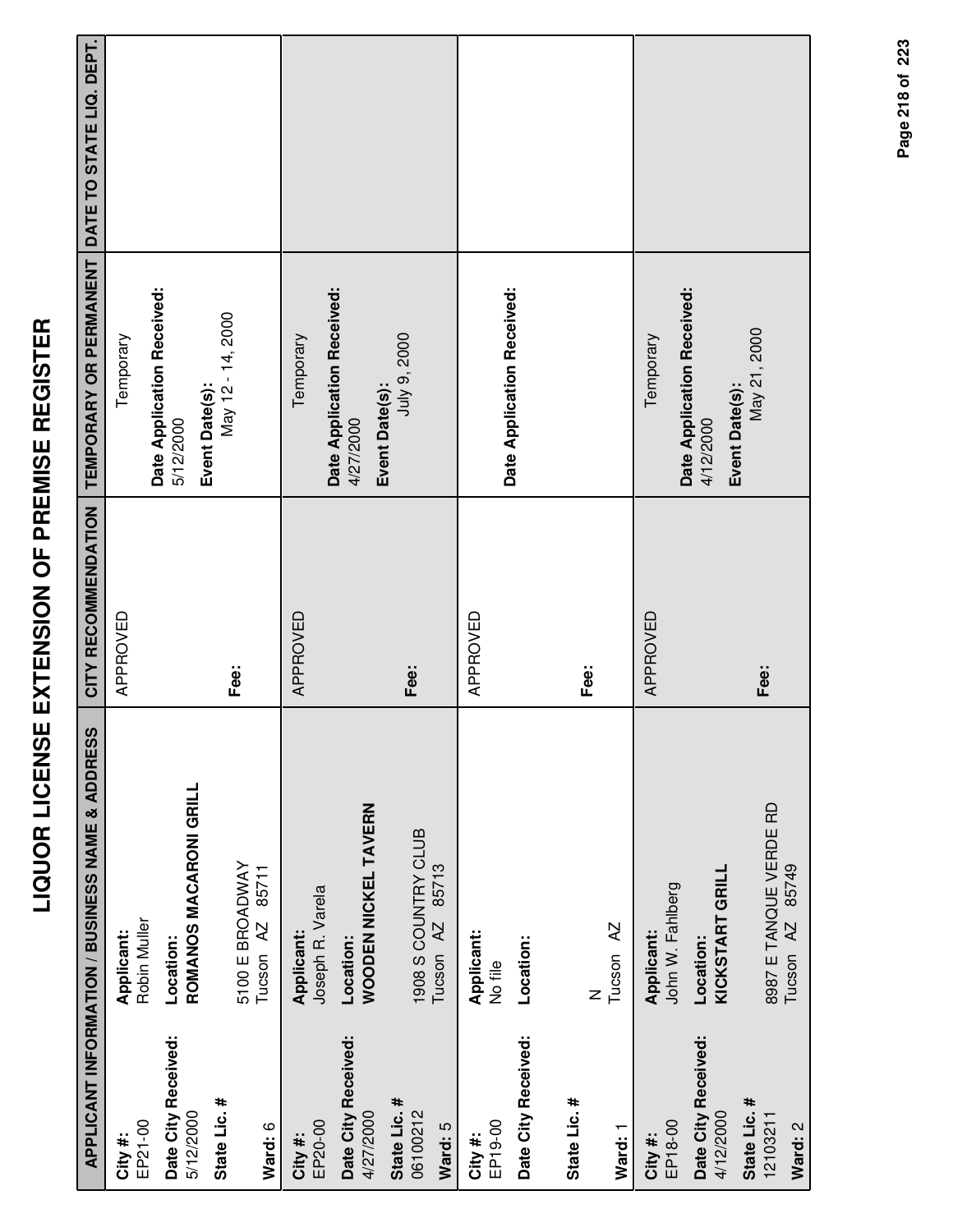|                                     | APPLICANT INFORMATION / BUSINESS NAME & ADDRESS         | CITY RECOMMENDATION | TEMPORARY OR PERMANENT DATE TO STATE LIQ. DEPT.           |  |
|-------------------------------------|---------------------------------------------------------|---------------------|-----------------------------------------------------------|--|
| EP17-00<br>City #:                  | Daniel Craig Jacob<br>Applicant:                        | APPROVED            | Temporary                                                 |  |
| Date City Received:<br>4/12/2000    | EL PARADOR RESTAURANT<br>Location:                      |                     | Date Application Received:<br>4/12/2000                   |  |
| State Lic. #<br>06100108<br>Ward: 6 | 2744 E BROADWAY<br>85716<br>Tucson AZ                   | Fee:                | May 5, 2000<br>Event Date(s):                             |  |
| EP16-00<br>City #:                  | John W. Fahlberg<br>Applicant:                          | APPROVED            | Temporary                                                 |  |
| Date City Received:<br>4/10/2000    | KICKSTART GRILL<br>Location:                            |                     | Date Application Received:<br>Event Date(s):<br>4/10/2000 |  |
| State Lic. #<br>Ward: 6             | 8987 E TANQUE VERDE RD<br>85749<br>Tucson <sub>AZ</sub> | Fee:                | May 5 & 21, 2000<br>June 2, 2000                          |  |
| EP15-00<br>City #:                  | Roger Carl Biede III<br>Applicant:                      | APPROVED            | Temporary                                                 |  |
| Date City Received:<br>4/4/2000     | TOMA! EL CHARRO<br>Location:                            |                     | Date Application Received:<br>4/4/2000                    |  |
| State Lic. #<br>06100219<br>Ward: 4 | 6310 E BROADWAY<br>85710<br>Tucson <sub>AZ</sub>        | Fee:                | May 5, 2000<br>Event Date(s):                             |  |
| EP14-00<br>City #:                  | Fakhrich M. Duqmaq<br>Applicant:                        | DENIED              | Permanent                                                 |  |
| Date City Received:<br>4/3/2000     | CABALLERO MARKET<br>Location:                           |                     | Date Application Received:<br>4/3/2000                    |  |
| State Lic. #<br>10103177<br>Ward: 1 | Tucson AZ 85714<br>4870 S 12TH AV                       | Fee:                |                                                           |  |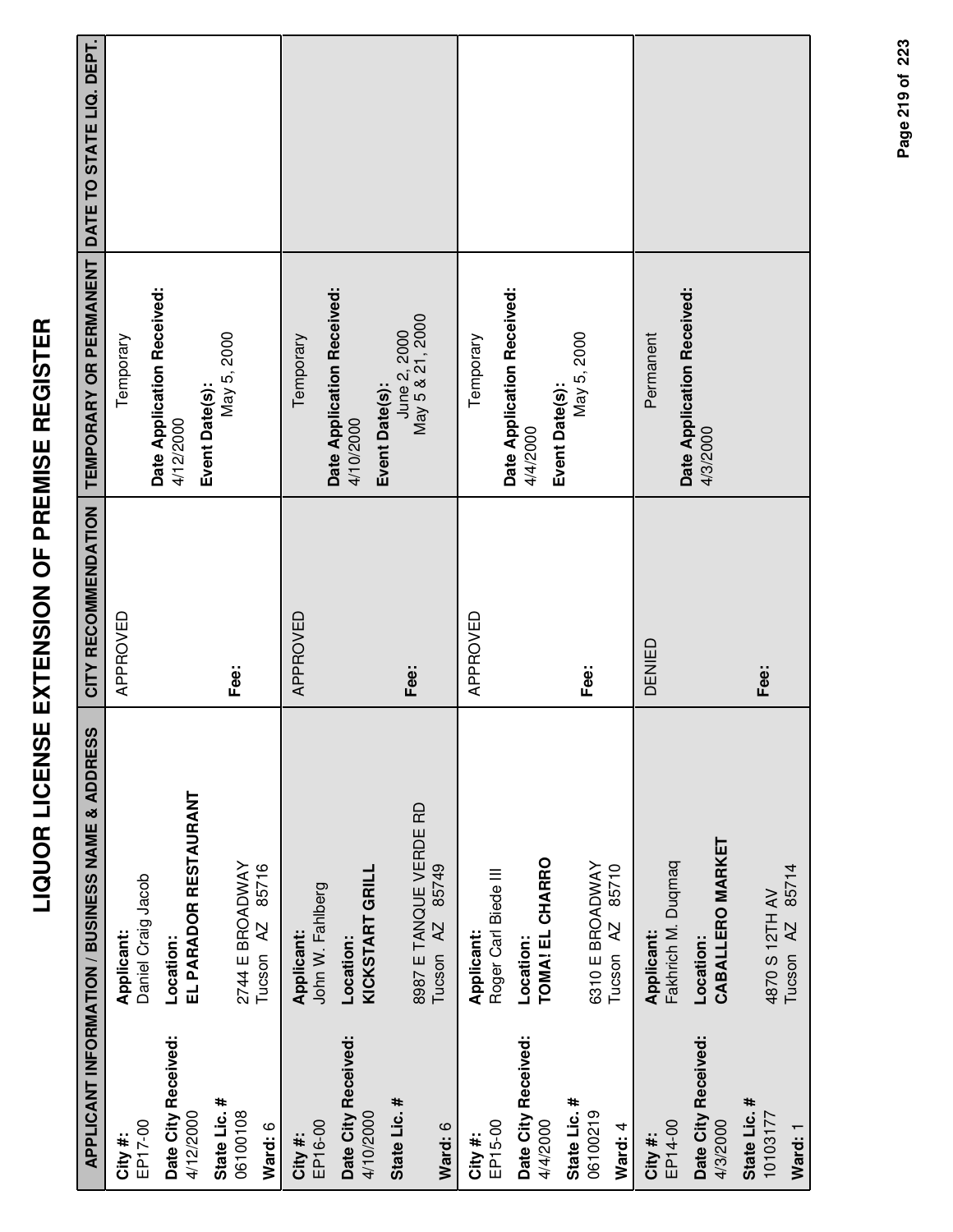|                                     | APPLICANT INFORMATION / BUSINESS NAME & ADDRESS      | CITY RECOMMENDATION | TEMPORARY OR PERMANENT                  | DATE TO STATE LIQ. DEPT. |
|-------------------------------------|------------------------------------------------------|---------------------|-----------------------------------------|--------------------------|
| EP13-00<br>City #:                  | Jose Fernandez Gomez<br>Applicant:                   | DENIED              | Date Application Received:<br>Permanent |                          |
| Date City Received:<br>3/29/2000    | <b>HIDE OUT</b><br>Location:                         |                     | 3/29/2000                               |                          |
| State Lic. #<br>06100141<br>Ward: 1 | 3000 S MISSION RD<br>85713<br>Tucson <sub>AZ</sub>   | Fee:                |                                         |                          |
| EP12-00<br>City #:                  | Richard S. Oseran<br>Applicant:                      | APPROVED            | Date Application Received:<br>Temporary |                          |
| Date City Received:<br>3/22/2000    | CONGRESS TAP ROOM, INC.<br>Location:                 |                     | Event Date(s):<br>3/22/2000             |                          |
| State Lic. #<br>06100175<br>Ward: 6 | 85701<br>311 E CONGRESS<br>Tucson <sub>AZ</sub>      | Fee:                | April 15, 2000                          |                          |
| EP11-00<br>City #:                  | Scott J. Cummings<br>Applicant:                      | APPROVED            | Temporary                               |                          |
| Date City Received:<br>3/21/2000    | <b>O'MALLEY'S ON FOURTH</b><br>Location:             |                     | Date Application Received:<br>3/21/2000 |                          |
| State Lic. #<br>06100257<br>Ward: 6 | 85705<br>247 N 4TH AV<br>Tucson AZ                   | Fee:                | April 15, 2000<br>Event Date(s):        |                          |
| EP10-00<br>City #:                  | Brenda Z. Silvas<br>Applicant:                       | APPROVED            | Temporary                               |                          |
| Date City Received:<br>3/17/2000    | TAMALEZ AT LA PLACITA VILLAGE<br>Location:           |                     | Date Application Received:<br>3/17/2000 |                          |
| State Lic. #<br>12103292<br>Ward: 6 | 110 S CHURCH ##7136<br>85701<br>Tucson <sub>AZ</sub> | Fee:                | April 15, 2000<br>Event Date(s):        |                          |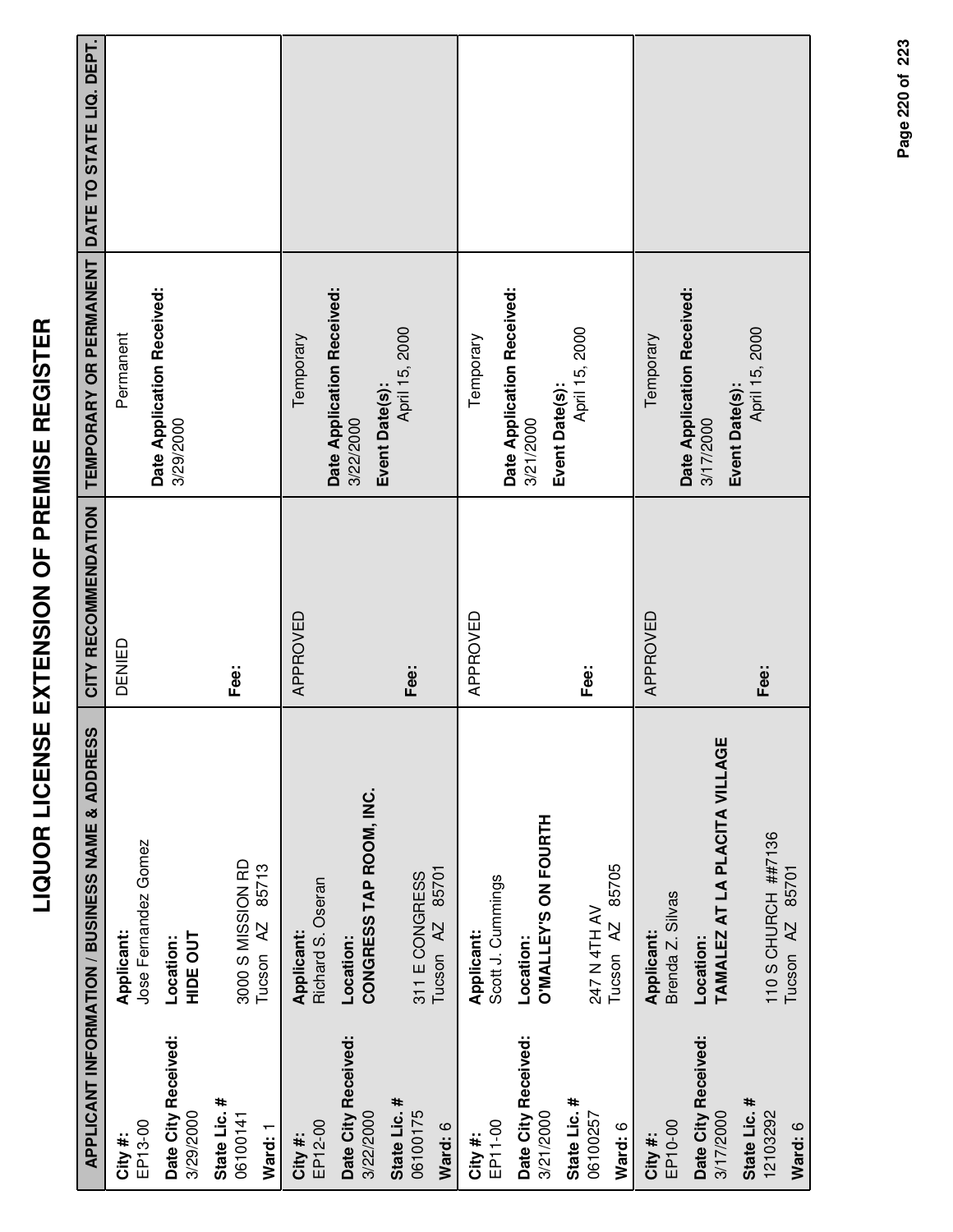|                                        | APPLICANT INFORMATION / BUSINESS NAME & ADDRESS   | CITY RECOMMENDATION | TEMPORARY OR PERMANENT                                   | DATE TO STATE LIQ. DEPT. |
|----------------------------------------|---------------------------------------------------|---------------------|----------------------------------------------------------|--------------------------|
| EP9-00<br>City#:                       | Applicant:<br>Bin An                              | APPROVED            | Temporary                                                |                          |
| Date City Received:<br>3/13/2000       | SAKURA TEPPAN STEAK & SUSHI<br>Location:          |                     | Date Application Received:<br>3/13/2000                  |                          |
| State Lic. #<br>06100079<br>Ward: 2    | 6534 E TANQUE VERDE<br>85715<br>Tucson AZ         | Fee:                | March 23, 2000<br>April 3, 2000<br>Event Date(s):        |                          |
| EP8-00<br>City #:                      | Frank L. Schepis<br><b>Applicant:</b>             | APPROVED            | Temporary                                                |                          |
| Date City Received:<br>3/7/2000        | WOODY'S<br>Location:                              |                     | Date Application Received:<br>Event Date(s):<br>3/7/2000 |                          |
| State Lic. #<br>06100244<br>Ward: 3    | 3710 N ORACLE RD<br>85705<br>Tucson <sub>AZ</sub> | Fee:                | May 6-7, 2000                                            |                          |
| EP7-00<br>City #:                      | Jim Bissonette, Clare Abel<br>Applicant:          | APPROVED            | Temporary                                                |                          |
| Date City Received:<br>3/6/2000        | CHILI'S GRILL AND BAR<br>Location:                |                     | Date Application Received:<br>3/6/2000                   |                          |
| State Lic. #<br>12103125<br>Ward: 6    | 5150 E BROADWAY<br>85711<br>Tucson <sub>AZ</sub>  | Fee:                | March 17, 2000<br>Event Date(s):                         |                          |
| EP6-00<br>City#:                       | Dorothea Catherine Warner<br>Applicant:           | APPROVED            | Temporary                                                |                          |
| Date City Received:<br>1/28/2000       | <b>BOONDOCKS</b><br>Location:                     |                     | Date Application Received:<br>1/28/2000                  |                          |
| State Lic. #<br>06100116<br>$M2rd$ . 3 | 85719<br>Tucson <sub>AZ</sub><br>3306 N 1ST       | Fee:                | March 4, 2000<br>Event Date(s):                          |                          |

**Ward:** 3

Tucson AZ 85719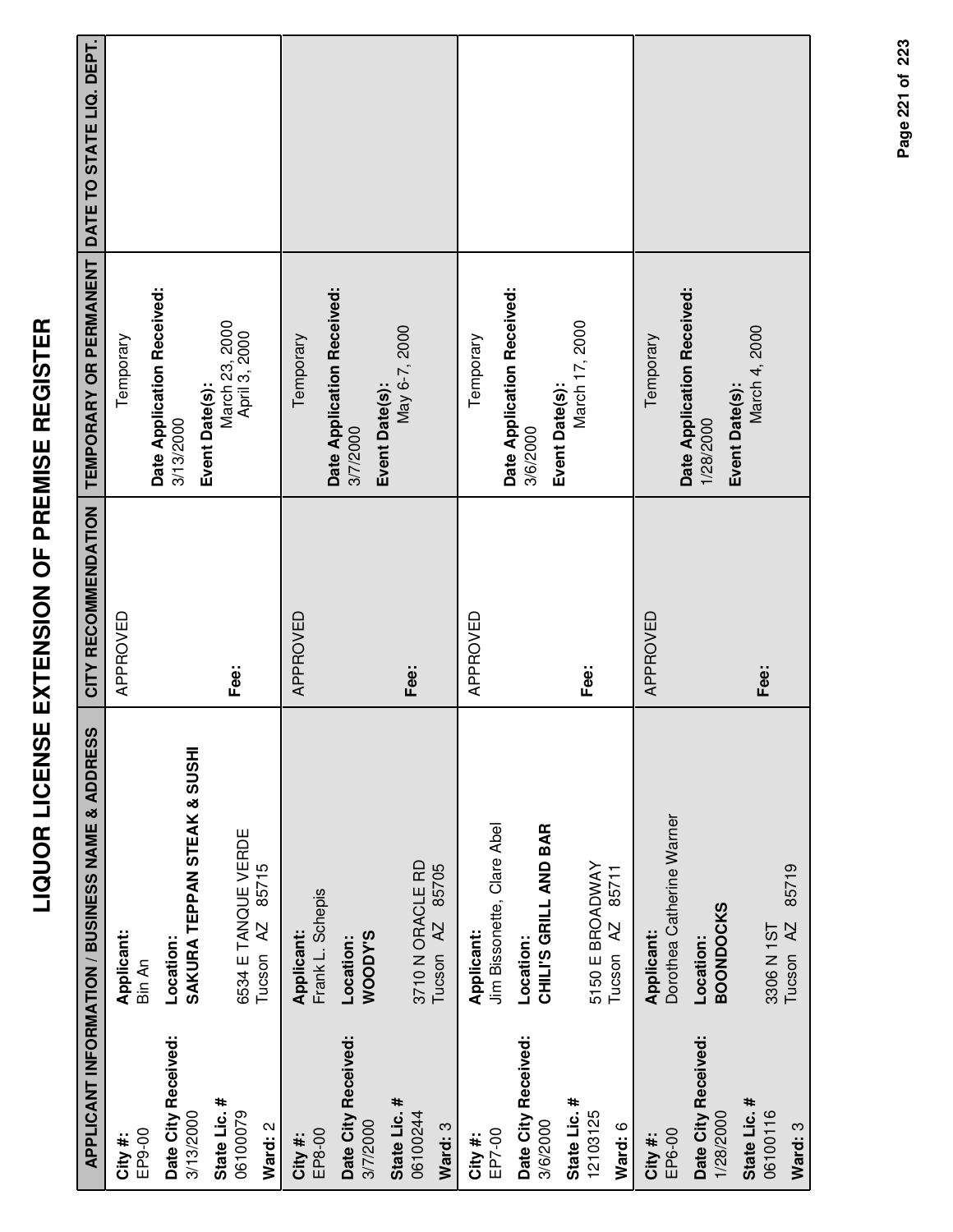|                                     | <b>APPLICANT INFORMATION / BUSINESS NAME &amp; ADDRESS</b> | CITY RECOMMENDATION | TEMPORARY OR PERMANENT DATE TO STATE LIQ. DEPT.           |  |
|-------------------------------------|------------------------------------------------------------|---------------------|-----------------------------------------------------------|--|
| EP5-00<br>City #:                   | John W. Fahlberg<br>Applicant:                             | APPROVED            | Temporary                                                 |  |
| Date City Received:<br>1/18/2000    | KICKSTART GRILL<br>Location:                               |                     | Date Application Received:<br>1/18/2000                   |  |
| State Lic. #<br>12103211<br>Ward: 2 | 8987 E TANQUE VERDE RD<br>85749<br>Tucson <sub>AZ</sub>    | Fee:                | March 4, 2000<br>April 7, 2000<br>Event Date(s):          |  |
| EP4-00<br>City #:                   | Scott J. Cummings<br>Applicant:                            | APPROVED            | Date Application Received:<br>Temporary                   |  |
| Date City Received:<br>1/12/2000    | O'MALLEY'S ON FOURTH<br>Location:                          |                     | Event Date(s):<br>1/12/2000                               |  |
| State Lic. #<br>06100257<br>Ward: 6 | 85705<br>247 N 4TH AV<br>Tucson <sub>AZ</sub>              | Fee:                | April 3, 2000                                             |  |
| EP3-00<br>City #:                   | Scott J. Cummings<br>Applicant:                            | APPROVED            | Temporary                                                 |  |
| Date City Received:<br>1/12/2000    | O'MALLEY'S ON FOURTH<br>Location:                          |                     | Date Application Received:<br>1/12/2000                   |  |
| State Lic. #<br>06100257<br>Ward: 6 | 85705<br>247 N 4TH AV<br>Tucson <sub>AZ</sub>              | Fee:                | April 1, 2000<br>Event Date(s):                           |  |
| EP2-00<br>City #:                   | Scott J. Cummings<br>Applicant:                            | APPROVED            | Temporary                                                 |  |
| Date City Received:<br>1/12/2000    | <b>O'MALLEY'S ON FOURTH</b><br>Location:                   |                     | Date Application Received:<br>Event Date(s):<br>1/12/2000 |  |
| State Lic. #<br>06100257<br>Ward: 6 | Tucson AZ 85705<br>247 N 4TH AV                            | Fee:                | March 16-18, 2000<br>April 1, 2000<br>April 3, 2000       |  |